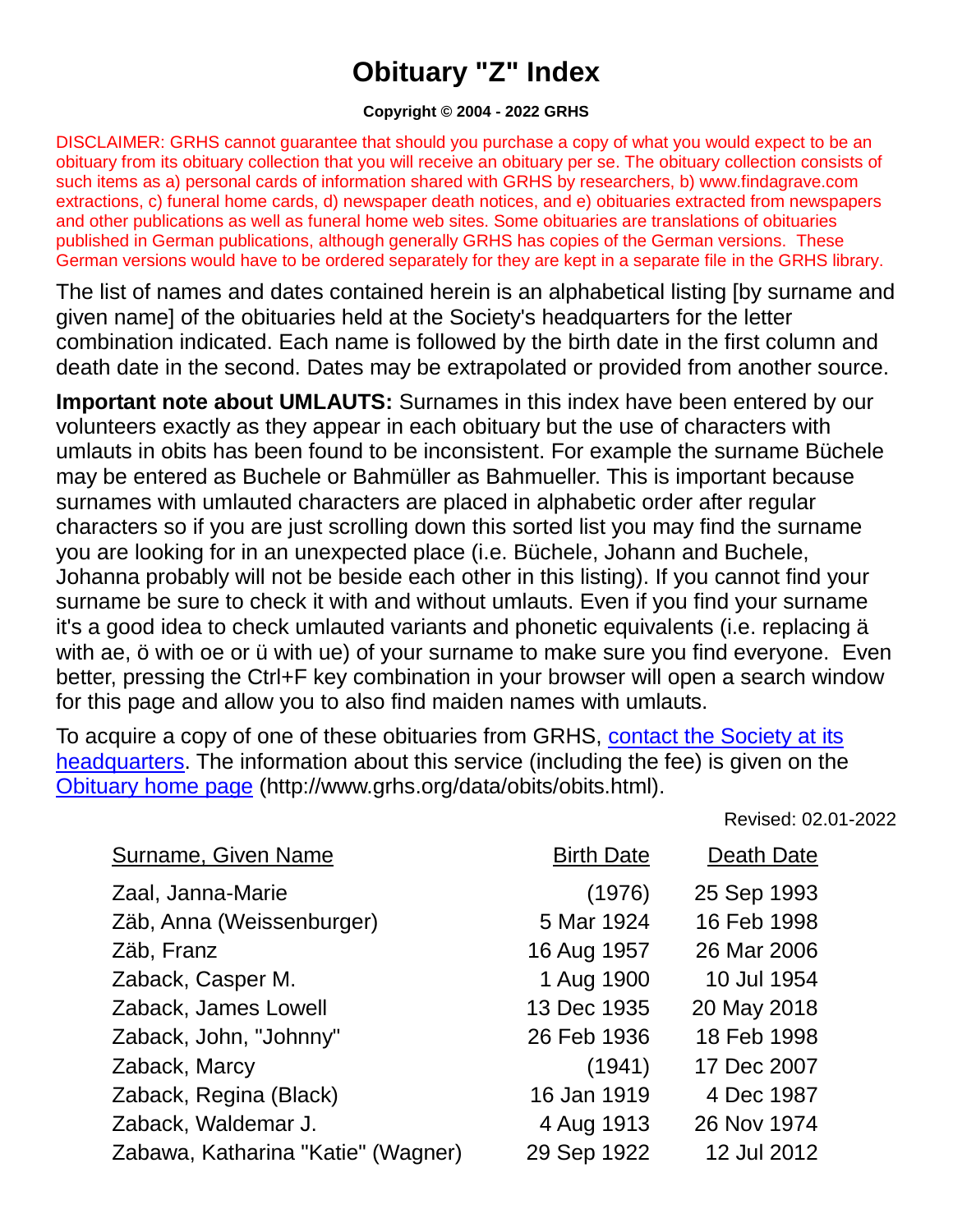Zabel, A. Darrell 26 May 1921 4 Jan 1993 Zabel, Alvina (Knabe) 24 Aug 1888 (22 Nov 1979) Zabel, Anne I. (Rothenberg) 1 Aug 1909 2 Jul 1999 Zabel, Arnold F. 9 Feb 1915 10 Jan 1990 Zabel, Arthur (1 Jun) 1886 (23) Feb 1966 Zabel, Bertha Alice (1898) (1) Nov 1966 Zabel, Betty (Kirscher) 25 May 1918 21 Apr 2014 Zabel, Calvin W. 10 Aug 1923 14 Feb 2009 Zabel, Clara (Retzlaff) 20 Dec 1895 23 Jul (1980) Zabel, Daniel 14 Jun 1896 (13 Jan 1986) Zabel, Dennis Loel "Denny" 3 Nov 1941 2 Nov 2019 Zabel, Douglas A. 29 Apr 1946 7 Jul 1988 Zabel, Duane Daniel 6 Oct 1929 15 Dec 1996 Zabel, Erna Loretta (Baer) 11 Apr 1908 26 May 2006 Zabel, Farrell F. (1924) 15 Jan 2006 Zabel, Ferdinand A. 4 Nov 1856 (7) Nov 1938 Zabel, France Walter 26 Apr 1917 (23 Jul 1973) Zabel, Frank 27 Mar 1866 24 Oct 1918 Zabel, Frank 24 Jan 1869 (1959) Zabel, Fred 27 Mar 1866 24 Oct (1918) Zabel, Frederick William (not given) (not given) Zabel, George F. 5 Aug 1911 24 Jan 2003 Zabel, George Frederick 23 Oct 1924 3 Mar 2014 Zabel, Gust 1857 (14 Mar 1918) Zabel, Gust H. 26 Nov 1907 21 Jul 1999 Zabel, Harold H. (1908) 29 Jul 1993 Zabel, Henry Eugene 4 Jun 1905 Apr 1992 Zabel, Henry W. 5 Apr 1889 (20) Mar 1973 Zabel, Herman Gustav 23 Mar 1895 23 Sep (1977) Zabel, Jason 13 Oct 1979 25 Jan 2000 Zabel, Joan Elizabeth (Larson 16 Jun 1941 15 Apr 2019 Zabel, JoDell "Jody" Maureen (Oberg) 29 Sep 1955 2 Oct 2021 Zabel, John Ivan 11 Dec 1925 3 Aug 2007 Zabel, Kent G 23 Feb 1936 12 Nov 2001 Zabel, L. Fred 15 Sep 1917 7 Dec 2017 Zabel, Larry Donald 1 Sep 1953 (4 Mar 1992) Zabel, Lawrence F. (not given) (Oct 1997) Zabel, Lorine Elizabeth (Miller) 1 Aug 1913 1 Oct 2006

Zabel, Lorraine (Knopp) 15 Feb 1942 2 Feb 2015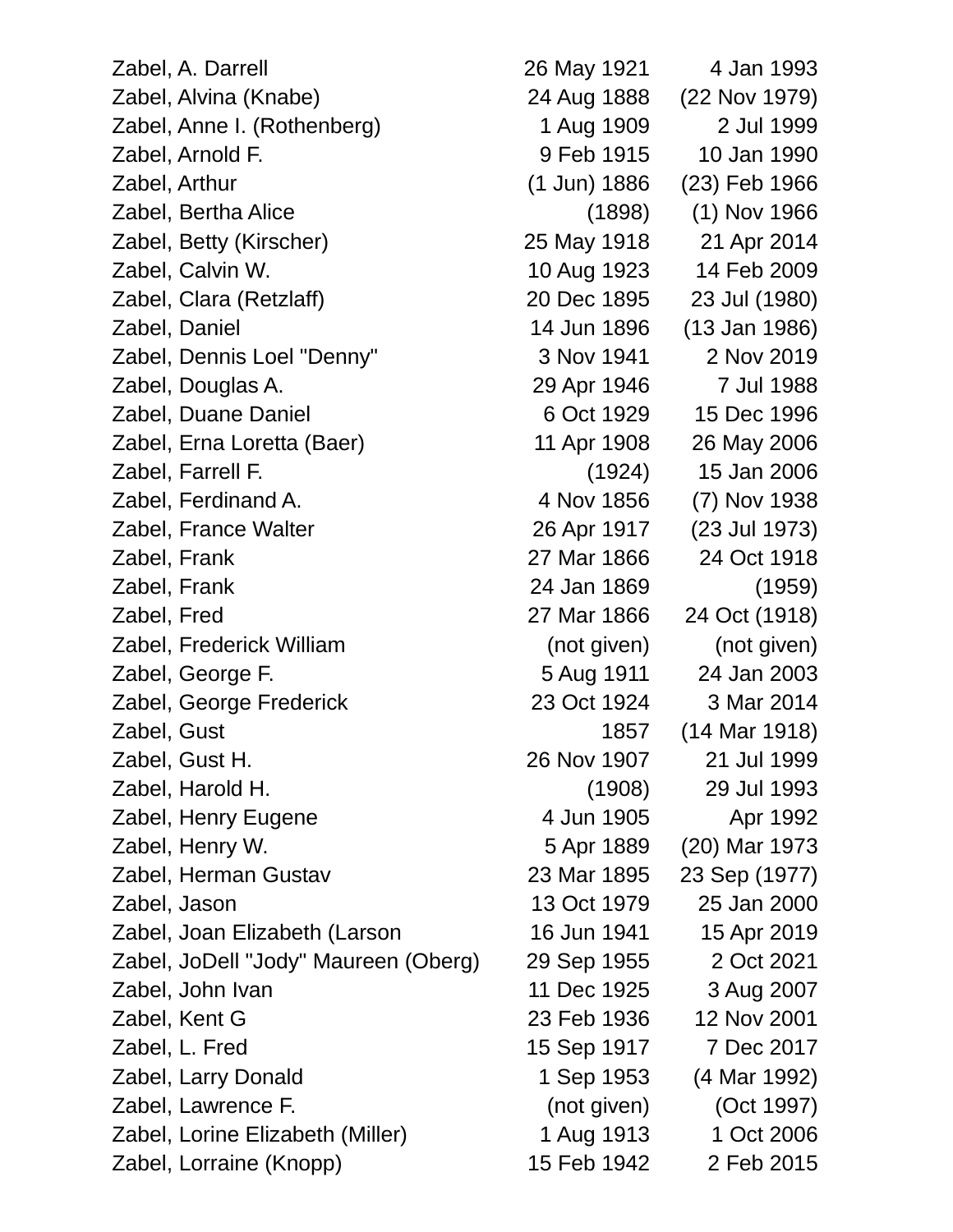Zabel, Margery Sharon (Thomas) 9 Sep 1940 2 Apr 2015 Zabel, Mary (Schwalbe) 30 Dec 1900 24 Dec 1991 Zabel, Mary Ellen (Stapleton) 9 Dec 1927 3 Nov 2007 Zabel, Matt 15 Aug 1918 30 Nov 1989 Zabel, Naomi (Fox) 3 Sep 1907 (Mar 1986) Zabel, Nellie E. (Walter) 10 Dec 1892 (8 Dec 1983) Zabel, Norma Adele (Olsen) 3 Mar 1921 26 Jul 2015 Zabel, Opal W. 18 Jun 1916 6 Oct (1998) Zabel, Pearl K. (Remillong) 5 Jun 1921 5 Mar 2006 Zabel, Reuben Henry 13 Sep 1925 6 Nov 2003 Zabel, Ronald Eugene "Ron" 6 Sep 1946 22 Feb 2017 Zabel, Sarah (Sharp) 13 Jun 1920 24 Dec 2017 Zabel, Sharon Lee (Jockisch) 1 Oct 1943 16 Dec 2005 Zabel, Sibyl (Grant) 1 Feb 1900 (23) Aug 1963 Zabel, Stella Doris (Mead) 22 Jun 1929 14 Oct 2016 Zabel, Walter Lewis "Walt" 24 Oct 1914 29 Oct 2007 Zabik, Stanley (not given) 1 Oct 2000 Zablotney, Elsie (Oneschenko) 15 Sep 1913 2 Oct 1997 Zablotney, Evelyn Norma (Roll) 11 Aug 1935 19 Aug 2008 Zablotney, Frank 15 Nov 1906 5 Mar 1987 Zabock, Christian 3 Sep 1905 22 Apr 1978 Zabolotney, Rosalia Christina RP 7 Mar 1939 8 Mar 2018 Zabolotney, William "Bill" A 1 Jan 1916 27 Feb 1997 Zabolotny, Anna (1922) 5 Oct 1997 Zabolotny, Anton "Tony" Alex 14 Dec 1919 26 Sep 2006 Zabolotny, Larry Anton 2 Jun 1962 15 Oct 2020 Zabor, Monica L. (Lindeman) 1918 6 Aug 2012 Zabrocki, James "Jim" C. 30 Jan 1955 15 Nov 2020 Zabrocki, Kathryn Benedicta (Lix) (1916) (24 Oct 1988) Zabrocki, Paul Felix 4 May 1954 (22 Oct 2006) Zabroski, Elsie Regina (Knopp) 3 May 1943 18 Aug 2009 Zacek, Michael 20 Mar 1949 30 Mar 1988 Zach, Aloys "Aly" 6 Dec 1926 16 Jul 2020 Zach, Doretta J.(Bernard) 25 Apr 1926 6 Jun 2009 Zach, Eleanor Frieda (Thomas) 25 Nov 1928 21 Jun 2013 Zach, Helen Frieda (Wieser) 11 Apr 1925 1 Jan 2016 Zach, Helen R. (Bauer) 2 Oct 1918 8 May 1997 Zach, Ignatz "Ig" 6 Mar 1929 18 May 2009 Zach, Marian (Bernard) 4 Jul 1927 28 Jan 2016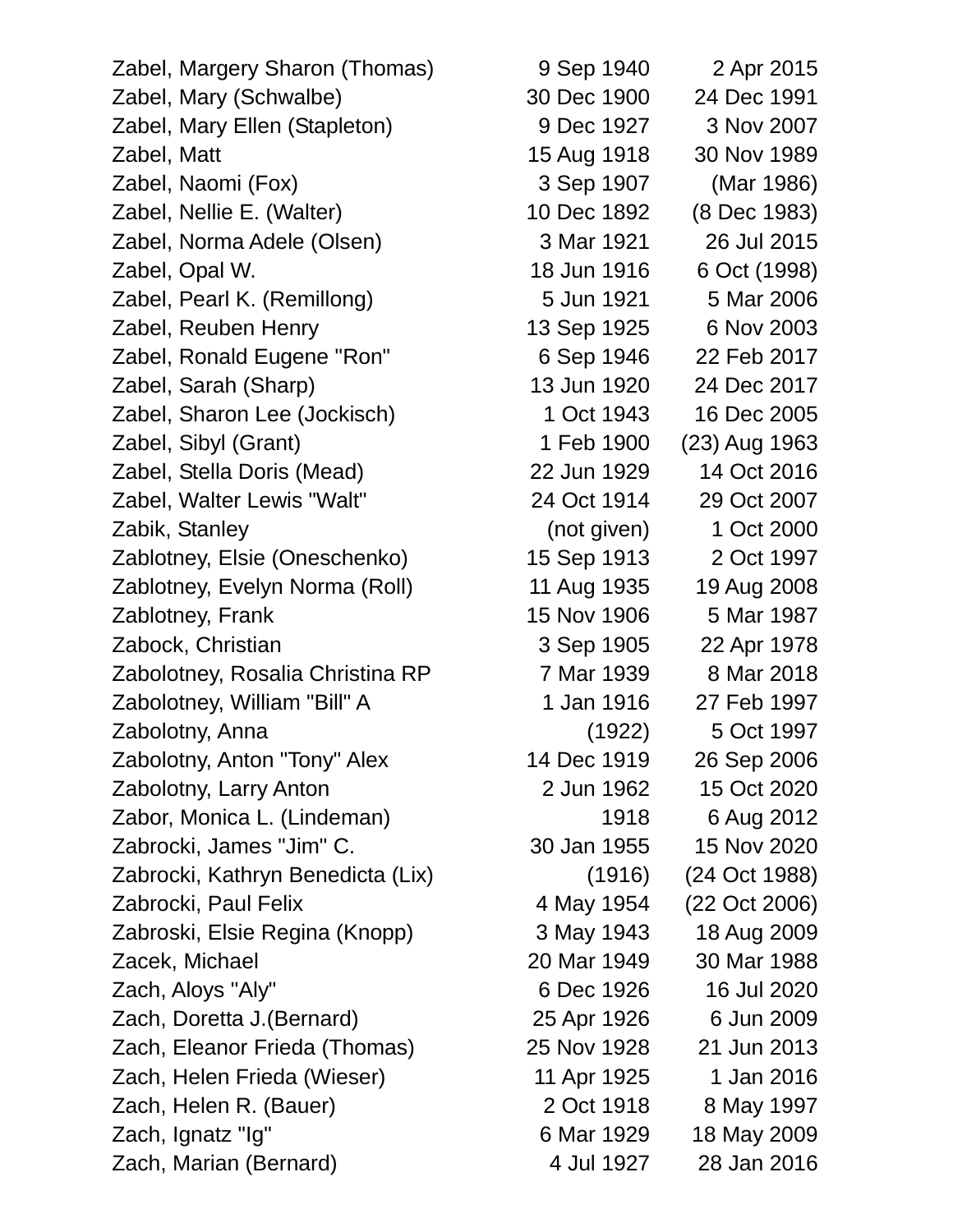| Zach, Marie (Barringer) Sanborn        | 28 Oct 1943 | 18 Nov 2017   |
|----------------------------------------|-------------|---------------|
| Zach, Olive M. (Diebold)               | 17 Mar 1899 | 1 Aug 1993    |
| Zach, Paul                             | 13 Aug 1946 | 23 May 2013   |
| Zacha, John F.                         | 8 Feb 1980  | (28 Oct 1987) |
| Zacha, Lena (Grabmeier)                | 11 Jan 1897 | (30 Mar 1982) |
| Zachar, Albina (Chmielewski)           | 31 Oct 1916 | 14 Nov 2006   |
| Zacharakis, Norma Jean (Hallauer)      | 10 Aug 1932 | 15 Dec 2008   |
| Zacharczenko, Antonina "Nina" (Cymbal) | (1908)      | 19 Jan 1988   |
| Zacharias, Abe                         | 20 Oct 1938 | 16 Jul 2017   |
| Zacharias, Abram Harold                | (not given) | 16 Mar 2017   |
| Zacharias, Abram L.                    | (1938)      | 13 Mar 1991   |
| Zacharias, Adolf Herman                | 23 Dec 1939 | 23 Sep 2015   |
| Zacharias, Aganeta "Nettie" (Braun)    | 8 Mar 1903  | 8 Sep 1990    |
| Zacharias, Allan Gayle                 | 20 Apr 1943 | 10 Jan 2018   |
| Zacharias, Anna (Schmitt)              | 1951        | 1 Feb 2019    |
| Zacharias, Anne (Friesen)              | 12 Aug 1931 | 26 Feb 2014   |
| Zacharias, Anne (Giesbrecht)           | 8 Sep 1929  | 19 Aug 2021   |
| Zacharias, Anne (Letkeman)             | 3 Aug 1916  | 16 Aug 2012   |
| Zacharias, Aron B.                     | 22 Dec 1945 | 8 Jun 2019    |
| Zacharias, Arthur                      | 24 Dec 1937 | 17 Feb 2019   |
| Zacharias, Bruce Sherwin               | 31 Dec 1944 | 27 Sep 2021   |
| Zacharias, Carrell                     | 25 Dec 1960 | 6 Mar 2010    |
| Zacharias, Cornelius "Neil"            | 3 Jul 1930  | 22 Sep 2020   |
| Zacharias, Daniel                      | 13 Apr 1954 | 11 Jun 2014   |
| Zacharias, Darcy William               | 26 Dec 1968 | 25 Jun 2019   |
| Zacharias, David H.                    | 1924        | 2 May 2012    |
| Zacharias, Deborah "Debi" (Frey)       | 25 Aug 1956 | 5 Apr 2014    |
| Zacharias, Delbert                     | 19 Mar 1944 | 12 Nov 2018   |
| Zacharias, Dorothea "Dot" Christine    | 28 Feb 1923 | 29 Sep 2013   |
| Zacharias, Douglas "Doug" John         | 31 Jul 1973 | 16 Dec 2018   |
| Zacharias, Eddie "Ed" Lee              | 10 Apr 1940 | 26 Jan 2021   |
| Zacharias, Edith Thelma MS             | 22 Nov 1920 | 19 Jan 2019   |
| Zacharias, Edward "Ed"                 | 1923        | 17 Mar 2014   |
| Zacharias, Edward Henry                | 10 Dec 1943 | 20 Nov 2018   |
| Zacharias, Elizabeth (Zado)            | 15 Dec 1908 | 15 Jan 1993   |
| Zacharias, Elizabeth Grace (Hiebert)   | 1953        | 30 Aug 2013   |
| Zacharias, Elmer                       | 19 Apr 1929 | 9 Mar 2021    |
| Zacharias, Evelyn                      | 5 Jul 1940  | 8 Dec 2010    |
| Zacharias, Frank                       | 13 Oct 1930 | 2010          |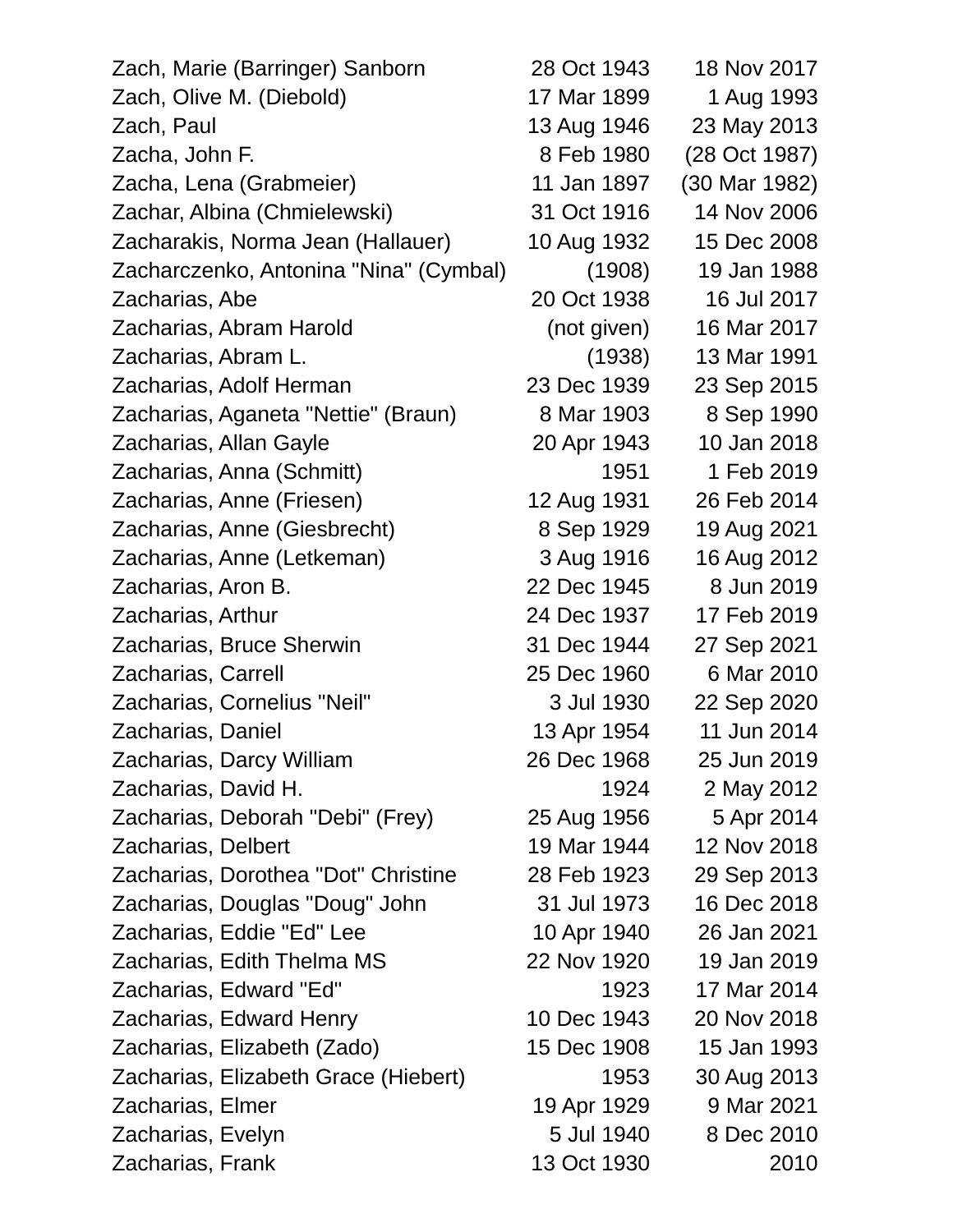Zacharias, Frank (1932) 13 Sep 2011 Zacharias, Frank Peter "Carl" 9 Nov 1959 26 Apr 2012 Zacharias, Gary 13 Jul 1969 8 Sep 1995 Zacharias, Harry 9 Jan 1942 25 Nov 2018 Zacharias, Heather 14 Mar 1958 4 Mar 2014 Zacharias, Helen (Dueck) 10 Jun 1938 26 Feb 2014 Zacharias, Helen (Wall) 20 Mar 1924 8 Jan 2020 Zacharias, Helen Lena (Balzer) 18 May 1919 31 Mar 2016 Zacharias, Henry 1932 18 Apr 2016 Zacharias, Irene (1929) 9 Jul 2016 Zacharias, Jack Henry 15 Sep 1920 8 Sep 2013 Zacharias, Jacob 21 Feb 1949 25 Mar 2017 Zacharias, Jacob 22 Nov 1930 8 Aug 2012 Zacharias, Jacob "Jake" 1919 22 Aug 2014 Zacharias, Jacob "Jake" 28 Feb 1928 12 Apr 2013 Zacharias, Jacob D. 1924 21 May 2016 Zacharias, Jacob M. 18 May 1925 17 Apr 2004 Zacharias, Jake G. 1927 1 Feb 2013 Zacharias, Jared Draig 1 Mar 1984 29 Jan 2021 Zacharias, Jerry 27 Jan 1943 24 Jul 2020 Zacharias, John "Zack" 8 Sep 1940 4 Nov 2012 Zacharias, Justina (Brandt) 1913 6 Jan 2006 Zacharias, Kornelia "Nellie" Peters 20 Apr 1924 17 Apr 2018 Zacharias, Laura (Prediger) 14 May 1952 28 Dec 2015 Zacharias, Leery 15 Dec 1960 10 Oct 2016 Zacharias, Lena (Harder) (1923) 25 Jun 2012 Zacharias, Leni (Penner) 16 Mar 1941 25 Jul 2019 Zacharias, Lila Joyce (Weber) 26 Nov 1926 15 Jan 2012 Zacharias, Margaret 31 Dec 1920 26 Sep 2006 Zacharias, Margaret (Wieler) 1921 15 Mar 2005 Zacharias, Margaretha 1931 10 Jun 2004 Zacharias, Maria "Mary" (Dyck) 1922 3 Dec 2005 Zacharias, Maria "Mary" (Giesbrecht) 19 Apr 1930 2 Sep 2015 Zacharias, Martha R. (Schindler) 21 Aug 1914 23 Jul 2008 Zacharias, Martin 31 Jan 1928 16 Oct 2017 Zacharias, Mary (Loewen) 1923 18 May 2005 Zacharias, Mary (Strehlow) 16 Jun 1946 10 Sep 1999 Zacharias, Mary Ellen (Swanson) 29 Nov 1924 25 Mar 2016 Zacharias, Nancy (Kroeker) (1961) 16 Mar 2013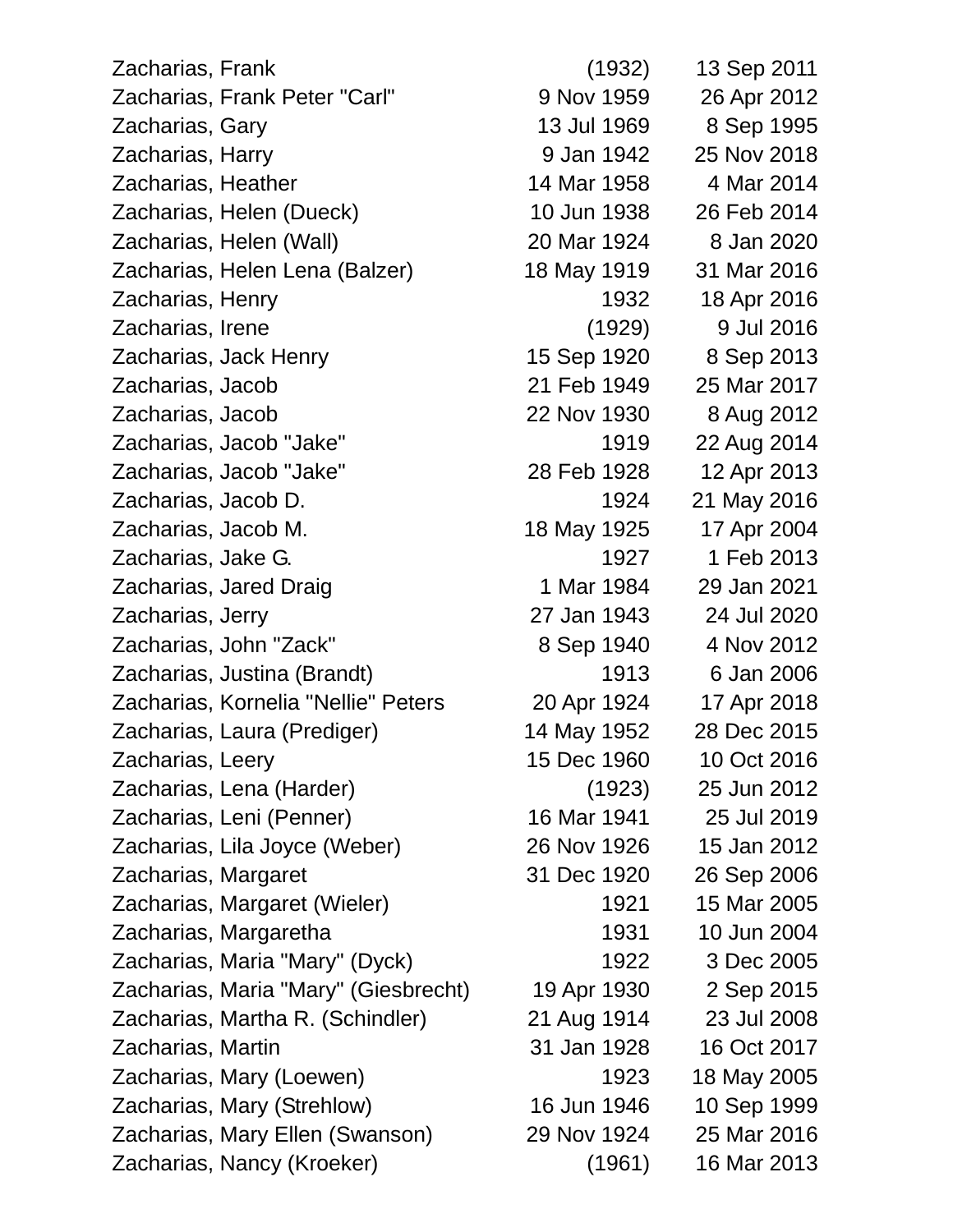Zacharias, Nellie (Van Kekerix) 13 Sep 1921 25 Oct 2014 Zacharias, Peter 1 Oct 1935 24 Jul 2016 Zacharias, Peter W. 1940 30 Oct 2008 Zacharias, Randy "Zach" Lee 19 Sep 1957 26 Sep 2014 Zacharias, Ronald "Ron" 1958 16 May 2004 Zacharias, Ruth Amelia (Boyes) 30 Jan 1922 9 Nov 2008 Zacharias, Sheri Kay (Ausland) 14 Jul 1956 (1994) Zacharias, Susan (Broesky) Vogt 23 Jul 1929 21 Sep 2016 Zacharias, Susanna "Susan" 13 Jul 1927 6 Feb 2021 Zacharias, Sylvia (Rogers) 23 Nov 1914 27 Mar 1997 Zacharias, Tillie (Tank) 1 Feb 1889 (1980) Zacharias, Wayne Douglas 17 Feb 1942 25 May 2020 Zacharias, Wesley Joseph 10 Sep 1924 7 Sep 2012 Zacharias, Wolfgang (1937) 14 Oct 1988 Zachariasen, Martin Joseph 9 Dec 1927 27 Feb (1996) Zachariasen, Nancy Ann (Geiger) 16 Feb 1938 26 Nov 2017 Zachariasen, Thelma Ann (Fischer) 3 Oct 1929 2018 Zachariason, Diane Marie (Suckut) 29 Sep 1949 21 Jun 1998 Zachariason, Lyla M. (Maier) Olson 8 Apr 1931 9 Dec 2008 Zacharisen, Harry Christian 5 Dec 1903 31 Oct (1997) Zachary, Anna Maria "Anne" (Hoffer) 5 Nov 1924 12 Oct 1999 Zachary, James "Jim" 4 Dec 1922 19 Jul 2002 Zachary, Joe 28 Dec 1924 2 Jun 2004 Zachary, John (1893) 20 Jan 1986 Zachary, Phylis (Moch) 1 Mar 1917 12 Dec 1986 Zachary, Richard John (1941) 11 Oct 1992 Zachary, Theresa "Rose" (Lutz) 27 Dec 1921 12 Feb 2009 Zachary, William "Bill" 21 Jul 1915 19 Sep 1997 Zacher, Adam (not given)24 Apr (not given) Zacher, Agatha Alosia (Rieger) 14 Apr 1924 21 Apr 1996 Zacher, Agnes (1909) 4 Feb 1982 Zacher, Agnes (Schuh) 10 Sep 1948 12 Apr 1990 Zacher, Al 5 Oct 1929 23 Dec 1993 Zacher, Albert 13 Dec 1928 31 Mar 2016 Zacher, Albert "Al" Adam 9 Sep 1931 24 Feb 2021 Zacher, Albine 17 Oct 1924 28 Sep 2012 Zacher, Aloysisus "Al" 10 Mar 1920 17 May 2011 Zacher, Aloysius J. P. 17 Feb 1922 23 Mar 2006 Zacher, Amalia (Ternes) Biegler 19 Oct 1884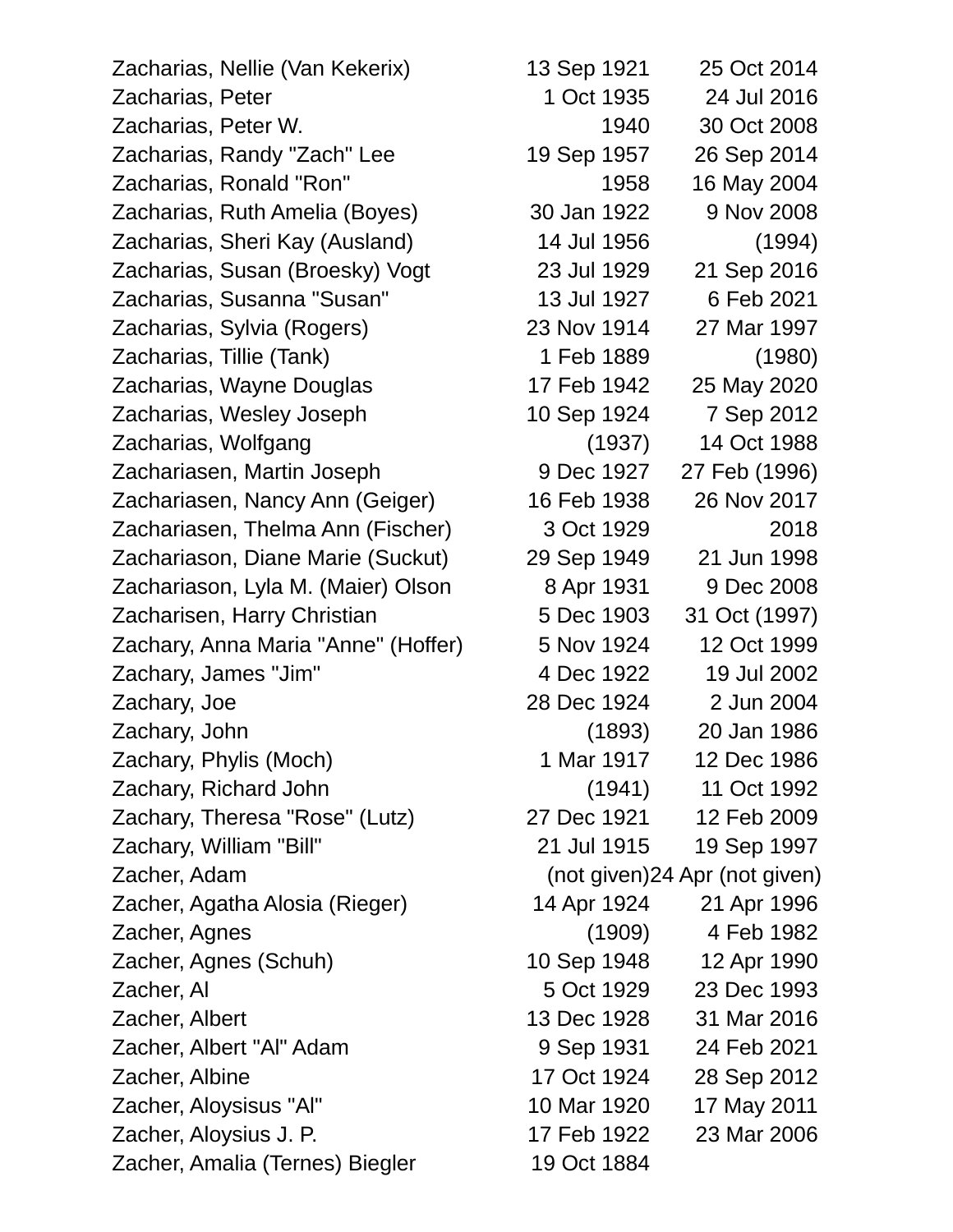| Zacher, Amanda                        | 13 Feb 1990   | 25 May 1991   |
|---------------------------------------|---------------|---------------|
| Zacher, Amelia "Molly" (Krumm)        | 27 May 1934   | 18 Jan 2015   |
| Zacher, Angeline "Angie" (Schumacher) | 7 Apr 1944    | 6 Feb 2020    |
| Zacher, Ann Marie (Jaeger)            | 25 Dec 1929   | 5 Oct 2015    |
| Zacher, Anna (Eisenzimmer)            | 6 Feb 1921    | 14 Dec 1997   |
| Zacher, Anton Frank                   | 5 Sep 1918    | 28 Aug 2003   |
| Zacher, Anton J.                      | 30 Oct 1910   | 15 May 1995   |
| Zacher, Arliegh                       | (28 Aug 1915) | (27 Feb 2004) |
| Zacher, Arthur                        | 21 Feb 1909   | 24 Jan 2002   |
| Zacher, Arthur M.                     | 16 Jul 1905   | 5 Jan 1993    |
| Zacher, Artur                         | 14 Sep 1902   | 21 Apr 1974   |
| Zacher, Barbara                       | 4 Apr (1904)  | 16 Mar 1994   |
| Zacher, Barbara (Keller)              | 16 Feb 1917   | 9 Jan 2006    |
| Zacher, Barbara (Lauinger)            | 4 Mar 1926    | 21 Sep 2018   |
| Zacher, Barbara (Striefel)            | 12 Aug 1915   | 18 Nov 2004   |
| Zacher, Barbara (Waldman)             | (1895)        | 11 Jan (1970) |
| Zacher, Barbara (Weninger)            | Sep 1890      | 10 Aug 1949   |
| Zacher, Barbara Ann (Riddle)          | 6 Dec 1947    | 17 May 2014   |
| Zacher, Benedict "Ben" Lee            | 9 Jun 1922    | 19 May 2007   |
| Zacher, Benjamin                      | 15 Oct 1918   | 9 Aug 2012    |
| Zacher, Bernie (Heilman)              | 17 Aug 1943   | 20 Aug 2014   |
| Zacher, Billy Dale                    | 17 Jul 1957   | [1983]        |
| Zacher, Catherine Victoria (Stach)    | 16 Mar 1913   | 8 Oct 2003    |
| Zacher, Charlie                       | 10 Oct 1954   | 25 Feb 2015   |
| Zacher, Christian                     | 24 Oct 1889   | (8 Sep 1947)  |
| Zacher, Christian                     | 10 Jun 1856   | 7 Oct 1926    |
| Zacher, Christina                     | (1841)        | (1937)        |
| Zacher, Christine (Keller)            | 7 Sep 1921    | 3 Nov 2014    |
| Zacher, Clara Catherine (Volk)        | 31 Mar 1933   | 19 Jan 2016   |
| Zacher, Clarence "Red"                | 22 Sep 1934   | 1 May 2007    |
| Zacher, Cleo Diane (Ackerman)         | 21 Apr 1942   | 25 May 2012   |
| Zacher, Darlene (Bosch)               | 24 Jun 1932   | 20 Mar 2019   |
| Zacher, David                         | 7 Dec 1891    | 9 Mar 1973    |
| Zacher, David R.                      | 28 Jun 1959   | 28 Mar 2006   |
| Zacher, Dorine Elizabeth (Hoedel)     | 1934          | 12 Aug 2019   |
| Zacher, Edward                        | 8 Mar 1896    | 11 Mar 1970   |
| Zacher, Eleanor Mary                  | 1927          | 31 Aug 2011   |
| Zacher, Elisabeth "Betty" (Kuntz)     | (1924)        | 9 Nov 2004    |
| Zacher, Elizabeth                     | 25 Jun 1886   | 11 Jul 1981   |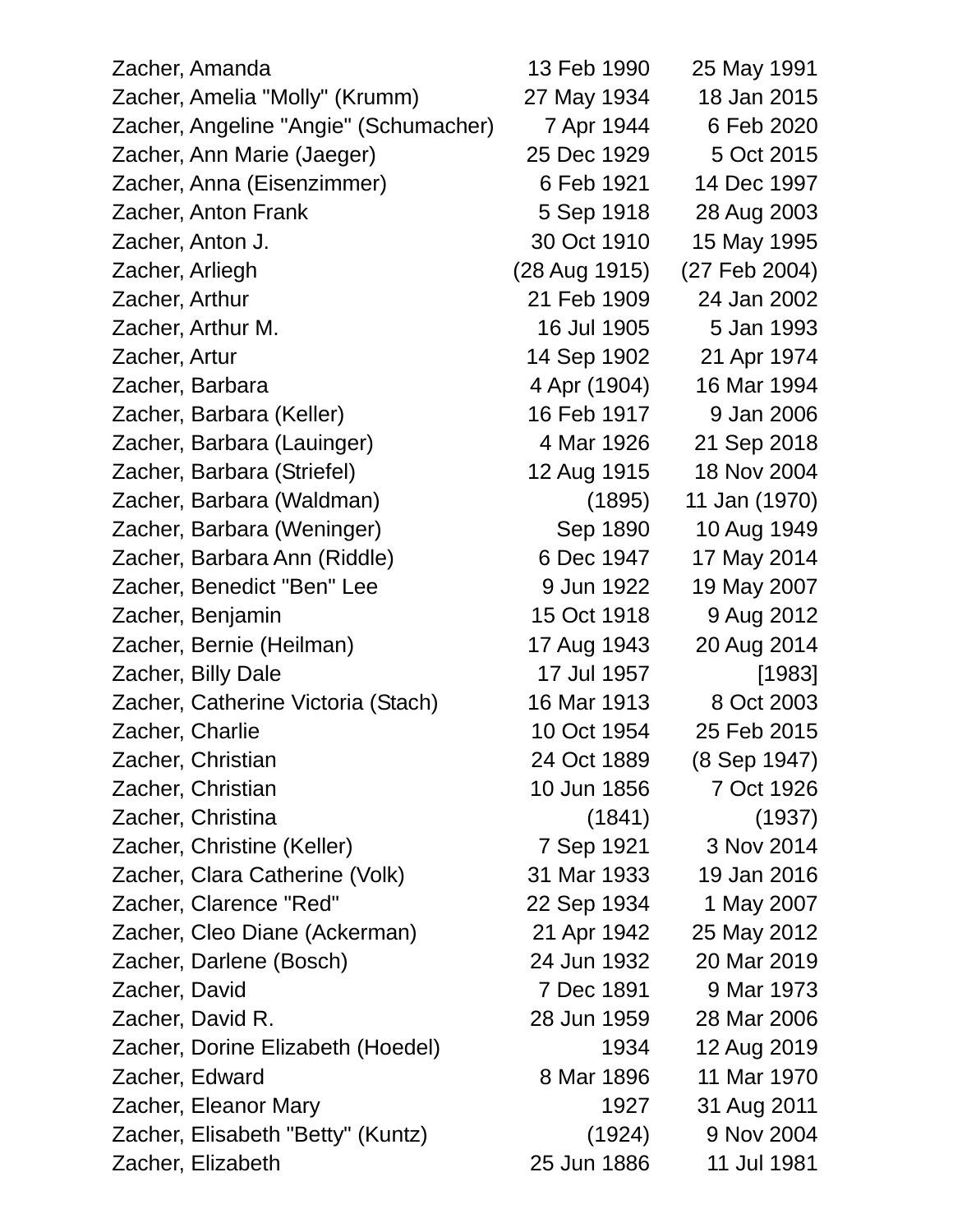| Zacher, Elizabeth                   | 14 Aug 1865 | 29 Apr (1949) |
|-------------------------------------|-------------|---------------|
| Zacher, Elizabeth (Bensenger) Weber | 9 Apr 1870  | 8 Mar 1961    |
| Zacher, Elizabeth (Keller)          | 28 Oct 1904 | 5 Dec (1951)  |
| Zacher, Elizabeth (Reider)          | 16 Oct 1921 | 21 Apr 2004   |
| Zacher, Elizabeth (Schmaltz)        | 15 Oct 1907 | 17 Oct 1997   |
| Zacher, Elizabetha (Uttke)          | 2 Oct 1883  | 22 Feb (1955) |
| Zacher, Elmond                      | (1916)      | 6 Feb 1994    |
| Zacher, Emilie (Wishaar)            | 12 Nov 1909 | 21 Nov 1984   |
| Zacher, Ernest Xavier               | 13 Sep 1927 | 28 Jul 2019   |
| Zacher, Esther Emelia (Wegner)      | 30 Aug 1926 | 5 Jun 2007    |
| Zacher, Eugene                      | 17 Feb 1913 | 6 Dec 1999    |
| Zacher, Eugene                      | 15 Apr 1935 | 18 Dec 1987   |
| Zacher, Eugene Andrew               | 9 Jul 1925  | 16 Sep 2008   |
| Zacher, Frank Joseph                | 13 Dec 1910 | 25 May 1998   |
| Zacher, Frank R.                    | 11 Nov 1943 | 19 Dec 2009   |
| Zacher, Frank Roy                   | 30 May 1927 | 27 Jun 2008   |
| Zacher, Fred                        | 1 Nov 1893  | 8 Apr 1960    |
| Zacher, Gabriel                     | 11 Dec 1922 | 20 May 1987   |
| Zacher, Gary Lee                    | 8 Sep 1947  | 27 Nov 2019   |
| Zacher, George                      | 25 Jul 1917 | 19 Apr 2001   |
| Zacher, George                      | 26 Apr 1930 | 30 May 2000   |
| Zacher, George A.                   | 18 May 1931 | 20 Aug 2005   |
| Zacher, George J.                   | 3 Aug 1920  | 7 Feb 2011    |
| Zacher, George Lawrence             | 6 May 1930  | 7 Mar 2008    |
| Zacher, George Ralph                | 17 Feb 1930 | 15 Jan 2017   |
| Zacher, Gertrude                    | 20 Apr 1914 | (1976)        |
| Zacher, Gregory H.                  | 12 Mar 1916 | 26 Feb 1986   |
| Zacher, Harry James "Butch"         | 30 Aug 1947 | (1966)        |
| Zacher, Harry Martin                | 28 May 1920 | 30 Apr 2007   |
| Zacher, Harry Raymond               | 7 Oct 1925  | 20 Nov (2007) |
| Zacher, Hazel P.                    | (1927)      | 7 May 1999    |
| Zacher, Herbert Gustav              | 12 Nov 1928 | 8 Apr 2005    |
| Zacher, Isabell (Wald)              | 16 Nov 1942 | 7 Oct 2019    |
| Zacher, Jack Wayne                  | 2 Feb 1950  | 8 Dec 2019    |
| Zacher, Jerome Joseph               | 17 Jun 1954 | 30 Aug 2009   |
| Zacher, Johanna                     | 27 Oct 1875 | (6 Jan 1947)  |
| Zacher, Johannes "John"             | 29 Feb 1862 | 11 Mar (1936) |
| Zacher, John                        | 1 Feb 1864  | 28 Apr 1943   |
| Zacher, John Fidelis                | 18 Jul 1941 | 2 Aug 1998    |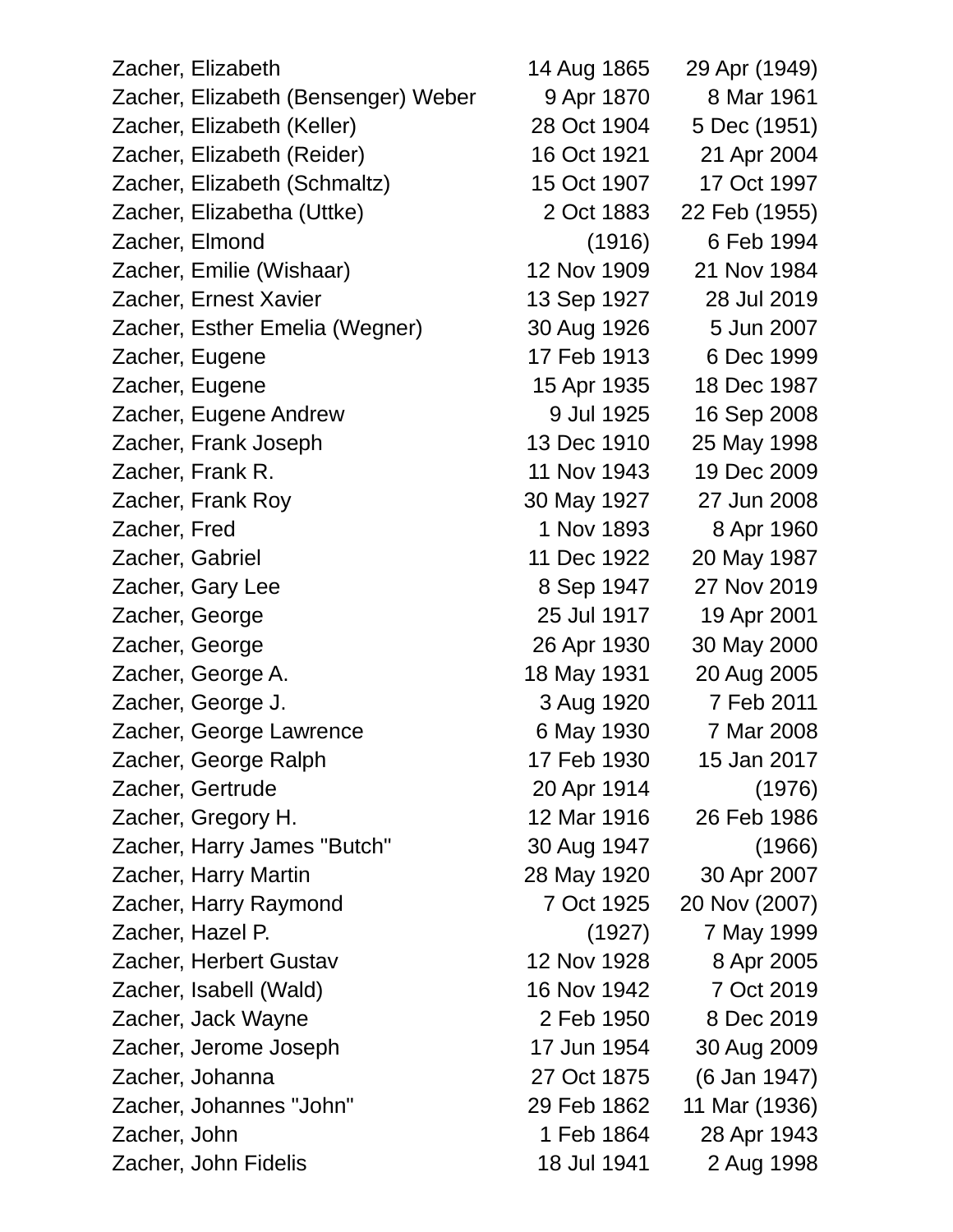Zacher, John Frank 30 Mar 1913 20 Mar 2006 Zacher, John Ignatius 25 Jul 1955 24 Nov 2011 Zacher, John J. 9 Mar 1912 4 Nov 1988 Zacher, John J. 1 Nov 1925 11 Apr 1997 Zacher, John P. 6 Nov 1896 14 Feb 1967 Zacher, Jonathan Edward 18 Oct 1991 15 Jul 2019 Zacher, Joseph 14 Feb 1901 18 Jun (1961) Zacher, Joseph (1905) 16 Nov 1989 Zacher, Joseph [1903] 3 Jul (1979) Zacher, Joseph "Joe" 4 Mar 1926 26 Feb 1997 Zacher, Josephine Mildred (Binfet) 8 Oct 1917 16 Mar 2005 Zacher, Julius 8 Jan 1923 4 Apr 2001 Zacher, Katherina 14 Jun 1887 18 Mar (1974) Zacher, Katherine 25 Sep 1926 28 Jun 2021 Zacher, Katherine "Katie" (Hoon) 29 Oct 1928 3 Dec 2005 Zacher, Katherine (Herr) (1876) (Jan 1938) Zacher, Kenneth "Ken" Eugene 23 Oct 1927 16 Apr 2020 Zacher, Kenneth John 29 Oct 1952 22 Feb 2000 Zacher, Kim (Wright) 26 Dec 1956 1 Apr 1987 Zacher, Lawrence "Larry" 29 Aug 1926 24 Sep 1998 Zacher, Lawrence P. 22 Feb 1904 21 Apr 1989 Zacher, Lela Pearl (Easton) 1 Mar 1890 (1942) Zacher, Leocadia "Lea" (Wolf) 26 Aug 1915 15 Aug 2009 Zacher, LeRoy Anthony 13 Dec 1954 15 Feb 2014 Zacher, Lloyd Allen 3 Sep 1940 11 May 2013 Zacher, Lorin W. 15 Feb 1919 15 Apr 1995 Zacher, Louis P. 22 May 1926 18 Apr 2007 Zacher, Lucy 11 Sep 1902 30 Aug 1983 Zacher, Ludviga (Geffre) (1891) (28 Sep 1931) Zacher, Lydia (Zimmerman) 26 Jul 1913 8 Jan 1999 Zacher, Lydia Alvina (Hach) 21 Jan 1915 3 Feb 1994 Zacher, Magdalena (Vetter) 15 Apr 1871 26 Dec 1949 Zacher, Margaret (Schmaltz) 30 Apr 1911 12 Oct 1989 Zacher, Margareta (Hunkel) 17 Mar 1892 15 Apr 1916 Zacher, Margy Ellen (Gramlow) 20 Sep 1928 22 Dec 2020 Zacher, Marianna (Buechler) 4 Feb 1922 18 Dec 2010 Zacher, Marianna (Nold) 16 Mar 1897 15 Sep (1987) Zacher, Mark 1938 25 Oct 2014 Zacher, Martin M. 1 Mar 1922 29 Mar 2010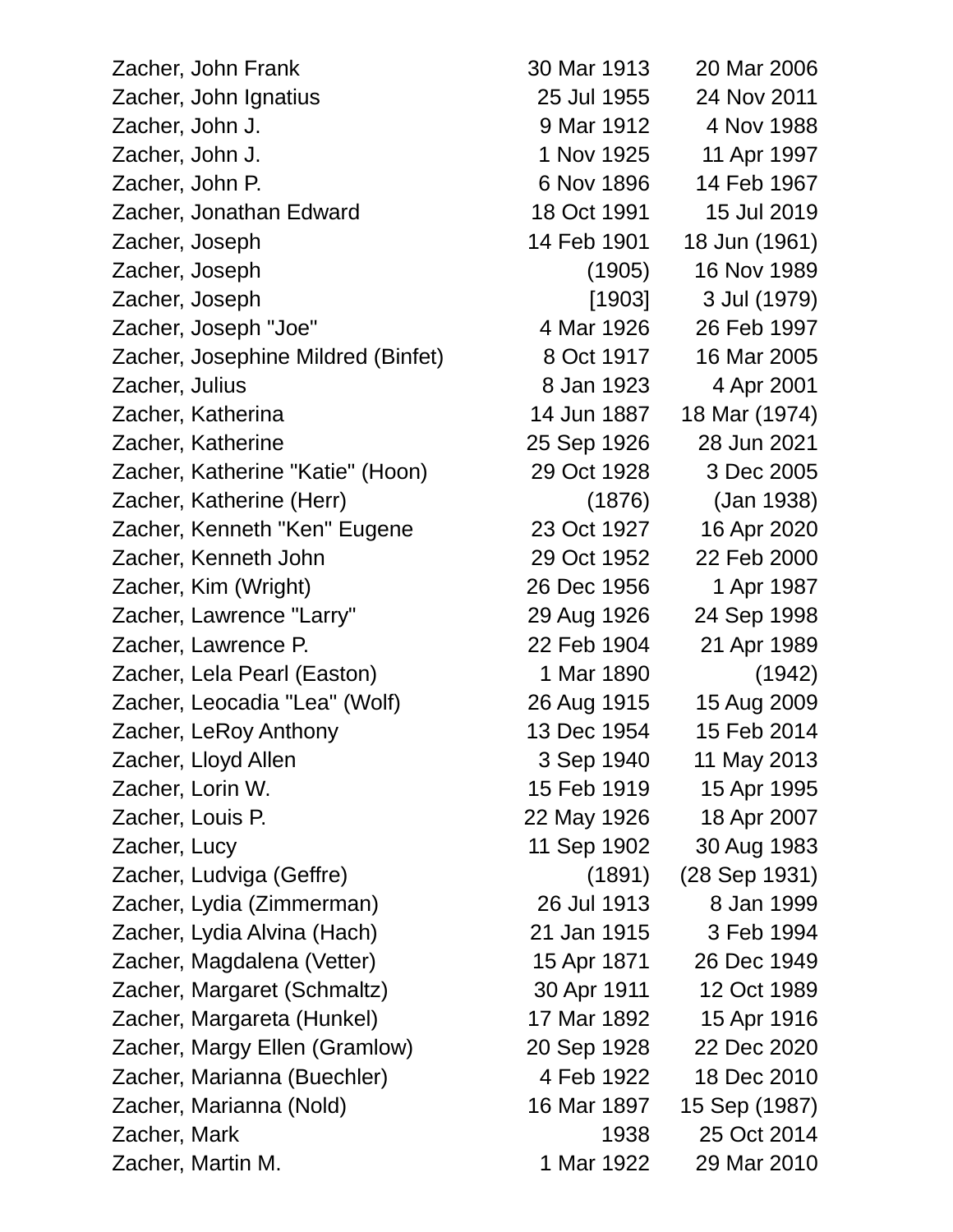| Zacher, Mary (Borgman) Hutzenbeler | 27 Oct 1920 | 27 Jan 2014   |
|------------------------------------|-------------|---------------|
| Zacher, Mary (Ganje)               | 23 Jan 1912 | (9 Apr 1976)  |
| Zacher, Mary (Glatt)               | 5 Oct 1924  | (19) Feb 1958 |
| Zacher, Mary (Hager)               | 24 Sep 1913 | 12 Mar 2006   |
| Zacher, Mary Elizabeth (Buckley)   | 23 Mar 1942 | 15 Sep 2020   |
| Zacher, Mathew "Matt"              | 7 Sep 1904  | 19 Jun 1989   |
| Zacher, Mathilda (Zeller)          | 24 Sep 1900 | 28 Oct 1985   |
| Zacher, Mylene A.                  | 11 Apr 1938 | 12 Apr 2000   |
| Zacher, Oscar William              | 4 Sep 1887  | 18 Nov 1959   |
| Zacher, Ottilie (Zeller)           | 7 Feb 1898  | 13 Jul 1985   |
| Zacher, Patrick Wesley             | 24 Jun 1969 | 5 Aug (1980)  |
| Zacher, Pauline                    | 22 Jan 1909 | 7 Dec 1990    |
| Zacher, Pernilla "Penny" AA        | 12 Jun 1927 | 25 Dec 2020   |
| Zacher, Peter                      | 1870        | 12 Jan (1946) |
| Zacher, Peter                      | 5 Jul 1921  | 21 Dec (1975) |
| Zacher, Peter                      | 25 Mar 1893 | 14 Aug 1973   |
| Zacher, Peter                      | 3 Jan 1883  | 30 Jun (1962) |
| Zacher, Peter A.                   | 18 Sep 1945 | 1 Feb 2000    |
| Zacher, Peter Adam                 | 21 May 1912 | (1986)        |
| Zacher, Peter J                    | 2 Sep 1918  | 23 Jul 2000   |
| Zacher, Peter J.                   | (1915)      | 15 Mar 1993   |
| Zacher, Peter J.                   | 2 Sep 1928  | 23 Jul 2000   |
| Zacher, Peter Wendall              | 9 Mar 1915  | 11 Nov 2003   |
| Zacher, Phyllis (Ries)             | 28 Apr 1917 | 8 Jan 2016    |
| Zacher, Pius                       | 21 Dec 1919 | 24 Dec 1987   |
| Zacher, Regina (Kraft) Rivinius    | 29 Dec 1896 | 30 Sep (1987) |
| Zacher, Reinhold                   | 28 Jul 1909 | 8 Feb 1987    |
| Zacher, Rhonda Kay (Shearer)       | 7 Sep 1971  | 30 Apr 2014   |
| Zacher, Richard Pius "Dick"        | 9 Mar 1936  | 22 Oct 2018   |
| Zacher, Robert "Bob"               | 12 Mar 1921 | 19 Dec 2012   |
| Zacher, Robert J.                  | 29 Sep 1932 | 27 Jul 1999   |
| Zacher, Robert Peter               | 1959        | 29 May 2003   |
| Zacher, Ronald "Ron" Lee           | 8 Jul 1946  | 8 May 2021    |
| Zacher, Ronald J.                  | 12 Nov 1945 | 5 May 2009    |
| Zacher, Rosalind                   | 30 Apr 1973 | 21 Aug 1990   |
| Zacher, Rose (Ball)                | 4 Jul 1933  | 31 Oct 2013   |
| Zacher, Rosina (Wald)              | 15 Jun 1904 | 10 Apr 1992   |
| Zacher, Shirley Marie (Thompson)   | 11 Dec 1937 | 12 May 2021   |
| Zacher, Stephen W.                 | 8 Dec 1914  | 18 Jun 1996   |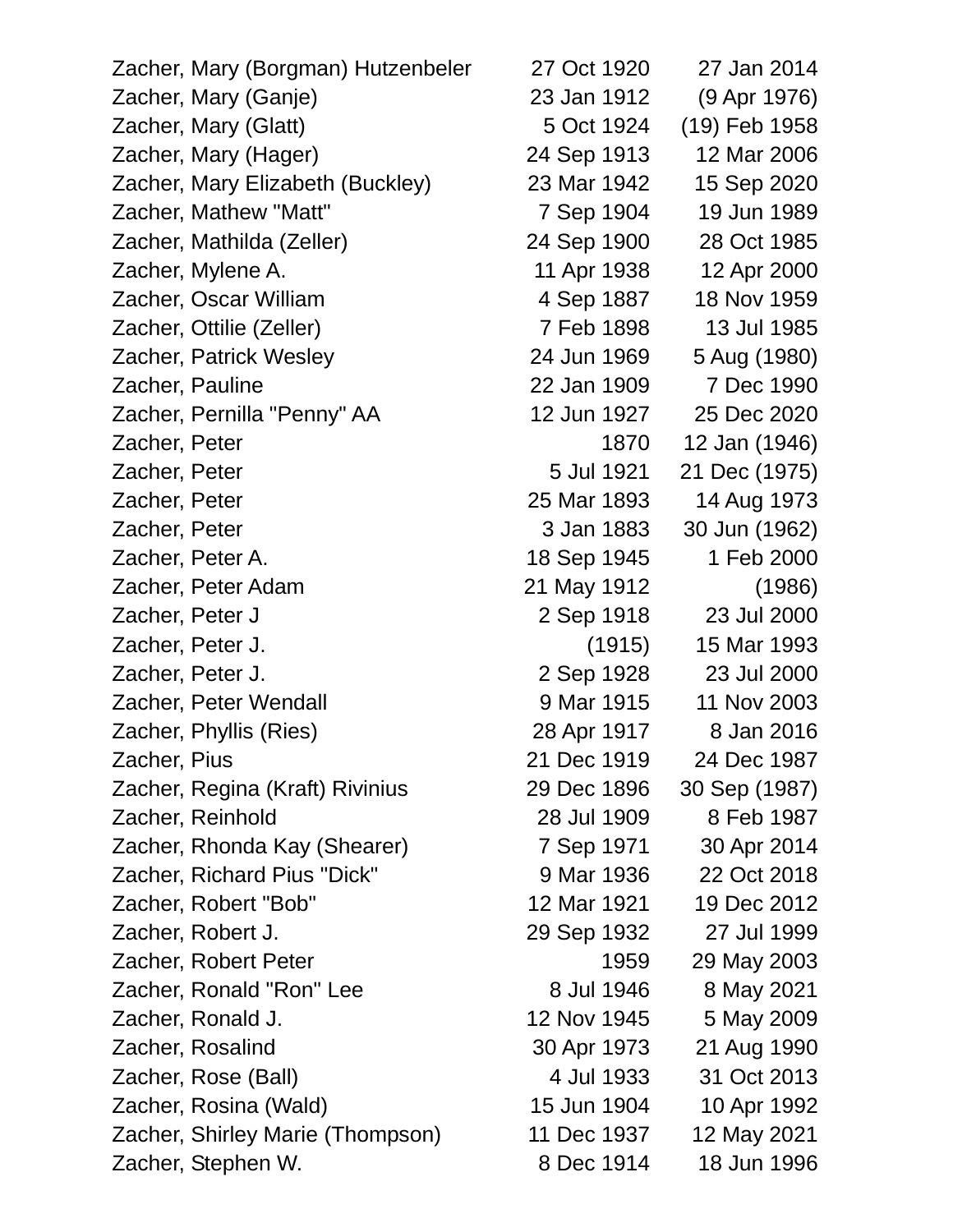| Zacher, Steve                     | 20 May 1922 | 27 Feb 2000  |
|-----------------------------------|-------------|--------------|
| Zacher, Steven                    | 10 Feb 1894 | 22 Jun 1971  |
| Zacher, Sylvester "Silver"        | 25 Nov 1932 | 9 Feb 1991   |
| Zacher, Thomas "Tommy"            | 21 Jun 1965 | 13 Nov 1997  |
| Zacher, Todd Sylvester            | 18 Aug 1959 | 2 Sep 2013   |
| Zacher, Valentine                 | 27 Oct 1932 | (1 Mar 2009) |
| Zacher, Valentine "Walter"        | 19 Mar 1908 | 11 Oct 1988  |
| Zacher, Vera E. (Nelson)          | 28 Jan 1924 | 2 Mar 2008   |
| Zacher, Victor S.                 | 26 Dec 1941 | 27 Oct 2014  |
| Zacher, Vincent                   | 22 Jan 1912 | 10 Mar 1993  |
| Zacher, Wendal Leonard            | 16 Jul 1925 | 10 Nov 2005  |
| Zachman, Mavoin E.                | (not given) | (Oct 1996)   |
| Zachmann, Gianna Theresa          | 27 Nov 2019 | 2 Feb 2020   |
| Zachmann, Harry J.                | 30 May 1934 | 14 Feb 2011  |
| Zachmeier, Albert E.              | 5 Feb 1942  | 11 Jul 1992  |
| Zachmeier, Arlene Rae (Edmundson) | 15 May 1937 | 16 Oct 1966  |
| Zachmeier, Barbara Jean (Meek)    | 8 Nov 1929  | 8 Aug 2019   |
| Zachmeier, Charles G.             | 12 Sep 1895 | 21 Feb 1980  |
| Zachmeier, Edward "Ed" "Whitey"   | 22 Jan 1935 | 2 Mar 2016   |
| Zachmeier, Francis V.             | 21 Mar 1908 | 5 Nov 1987   |
| Zachmeier, George                 | 12 Sep 1864 | 9 Aug 1945   |
| Zachmeier, George (Mrs.)          | 5 Feb 1871  | 14 Nov 1928  |
| Zachmeier, George E.              | 27 Sep 1912 | 17 May 1964  |
| Zachmeier, Gertrude A.            | 8 Nov 1890  | 8 Jun 1914   |
| Zachmeier, Harry G.               | 20 Mar 1906 | 30 Jun 1980  |
| Zachmeier, James "Jess" Robert    | 12 Sep 1938 | 26 Jul 2020  |
| Zachmeier, Janis F. (Berger)      | 25 Jan 1942 | 25 Jul 2004  |
| Zachmeier, Johanna E. (Carlson)   | 16 Sep 1916 | 28 Apr 1994  |
| Zachmeier, John J.                | 8 May 1892  | 28 Feb 1924  |
| Zachmeier, Joseph H.              | 26 Aug 1889 | 3 Mar 1923   |
| Zachmeier, Julia W.               | 23 Aug 1899 | 5 Jan 1956   |
| Zachmeier, Katherine (Jiran)      | 1 Nov 1908  | 1 Jul 1991   |
| Zachmeier, Lawrence R.            | 29 Jan 1943 | 29 Dec 2000  |
| Zachmeier, Louie George           | 22 Jul 1944 | 13 Dec 2020  |
| Zachmeier, Lucille (Smith)        | 28 Sep 1909 | 21 Aug 1954  |
| Zachmeier, Paul J.                | 30 Oct 1918 | 2 Mar 2011   |
| Zachmeier, Richard G.             | 14 Jul 1920 | 28 Dec 1997  |
| Zachmeier, Sarah Jo               | 29 Jan 1943 | 29 Jan 1943  |
| Zachmeier, Teresa (Mosset)        | 12 Jan 1920 | 23 Apr 2017  |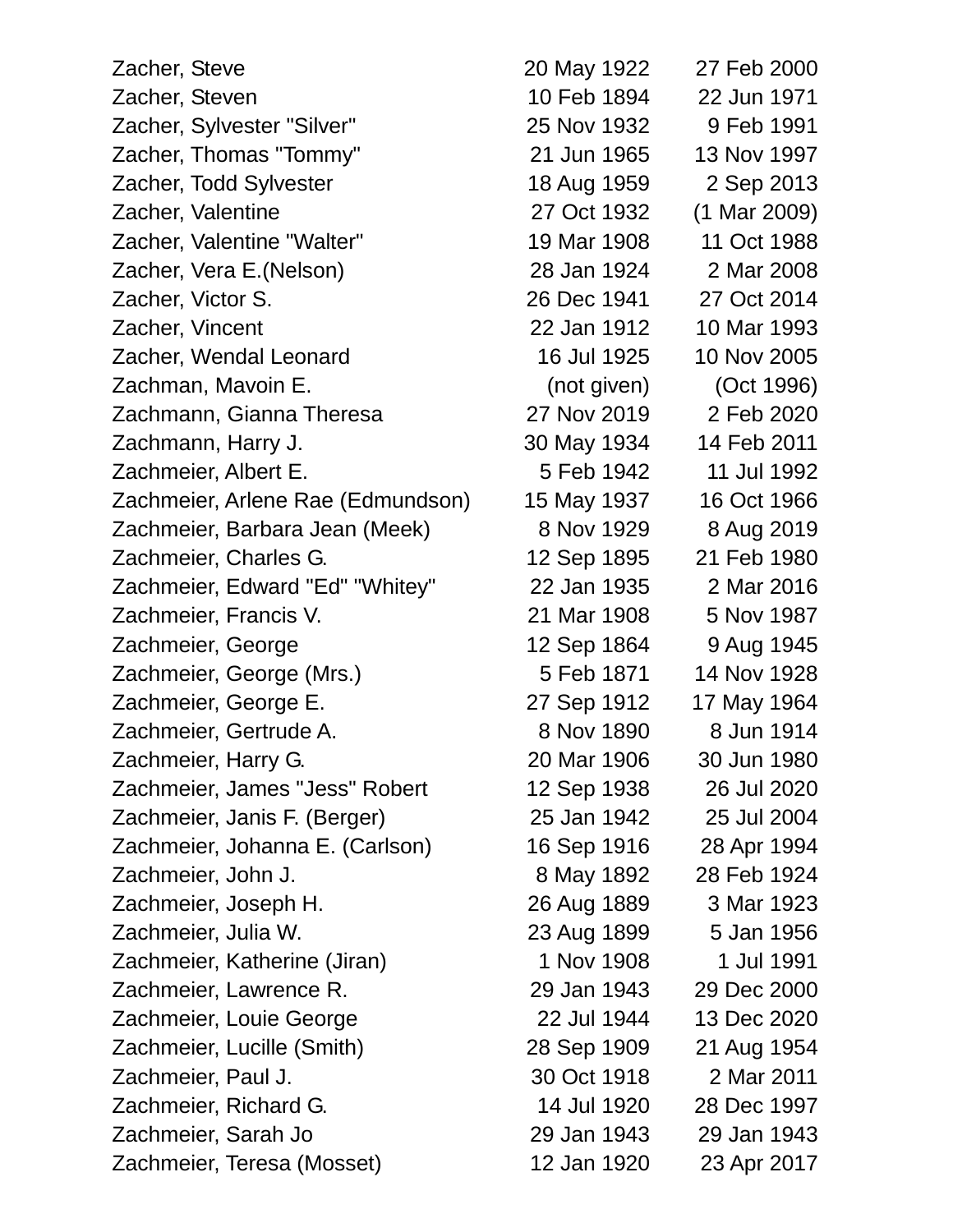| Zachmeier, Violet "Vi" May (Wagner)     | 25 Jul 1937 | 6 Oct 2021    |
|-----------------------------------------|-------------|---------------|
| Zachmeier, William "Bill" R.            | 24 Nov 1933 | 29 Oct 1996   |
| Zachow, Anna M. (Knutt)                 | 17 Sep 1939 | 11 Apr 1955   |
| Zachow, Delores "Dee" (Hoefer) Pettit   | 22 Jan 1945 | 24 Apr 2012   |
| Zachow, Elisabeth (Ohlmeyer)            | 28 Mar 1902 | 6 Apr 2002    |
| Zachow, Elsie (Schrieter)               | 31 Jul 1893 | (28 Sep 1982) |
| Zachow, Evelyn J. (Rosendahl)           | 26 Nov 1921 | 4 Apr 1992    |
| Zachow, John                            | 26 Aug 1894 | (19 Mar 1981) |
| Zachrison, Agda Margaret (Bradford)     | 10 Mar 1905 | 28 Oct 1972   |
| Zachrison, Anna (Repp)                  | 14 May 1905 | 9 Aug 1966    |
| Zachrison, Clayton Vernon               | 20 May 1930 | 7 May (1992)  |
| Zachrison, Clifford W.                  | 1 Feb 1898  | 12 Dec 1982   |
| Zachrison, Hildur (Bradford)            | (1908)      | 5 Jun 2001    |
| Zachrison, Le Mar                       | 26 Jun 1939 | 24 Nov 1999   |
| Zachrison, Verner C.                    | 24 Aug 1900 | (1982)        |
| Zack, Joseph                            | 27 Feb 1919 | 3 Jan 1992    |
| Zack, Marvin                            | 9 Sep 1922  | 25 Aug (1990) |
| Zacker, John Louis                      | 12 Jun 1884 | (7) Mar 1975  |
| Zacker, Lela Lorriane (Meade)           | 21 Nov 1923 | 5 Dec 2006    |
| Zackrisson, Brennan John                | (1967)      | 28 Oct 2017   |
| Zacrep, Douglas                         | 28 Feb 1947 | 14 Aug 1991   |
| Zadow, Alvin E                          | 4 Aug 1921  | 20 Dec 1988   |
| Zadow, Daryl                            | 18 Aug 1934 | 31 Aug 2015   |
| Zadow, Elnora "Stevie" (Steffan) Karnes | 16 Aug 1924 | 12 Oct 2014   |
| Zadow, Irvan                            | 11 Apr 1923 | 31 Dec 2009   |
| Zadow, Jacqueline Jean JB               | 12 Mar 1956 | 18 Oct 2002   |
| Zadow, Jerry Lee                        | 17 Sep 1934 | 23 Jan 2015   |
| Zadow, Viola (Bruner)                   | 3 Mar 1922  | 11 Nov 2020   |
| Zaeske, Alvin Herman                    | 18 Sep 1922 | 9 Oct 2017    |
| Zaeske, Arthur T                        | 13 May 1898 | (1983)        |
| Zaeske, Bruce Allen                     | 13 Dec 1962 | 1 Oct 2008    |
| Zaeske, Gustave "Gust" W.               | 6 Feb 1928  | 5 May 2008    |
| Zafft, Agnes Dorathea EJ                | 4 Feb 1918  | 13 Oct 2011   |
| Zafft, Roseann Margaret (Mueller)       | 31 Jul 1943 | 30 Dec 1999   |
| Zaft, Arwit                             | 13 Sep 1924 | 10 Aug 2003   |
| Zaft, Waltraut Gertrude H. "Trudy"      | 2 Dec 1933  | 25 May 2011   |
| Zagel, David Matthew                    | 24 Jul 1965 | 8 May 2013    |
| Zagel, Mark Paul                        | 29 Mar 1955 | (2) Dec 1959  |
| Zagel, Martin                           | 16 Dec 1865 | 10 Mar 1956   |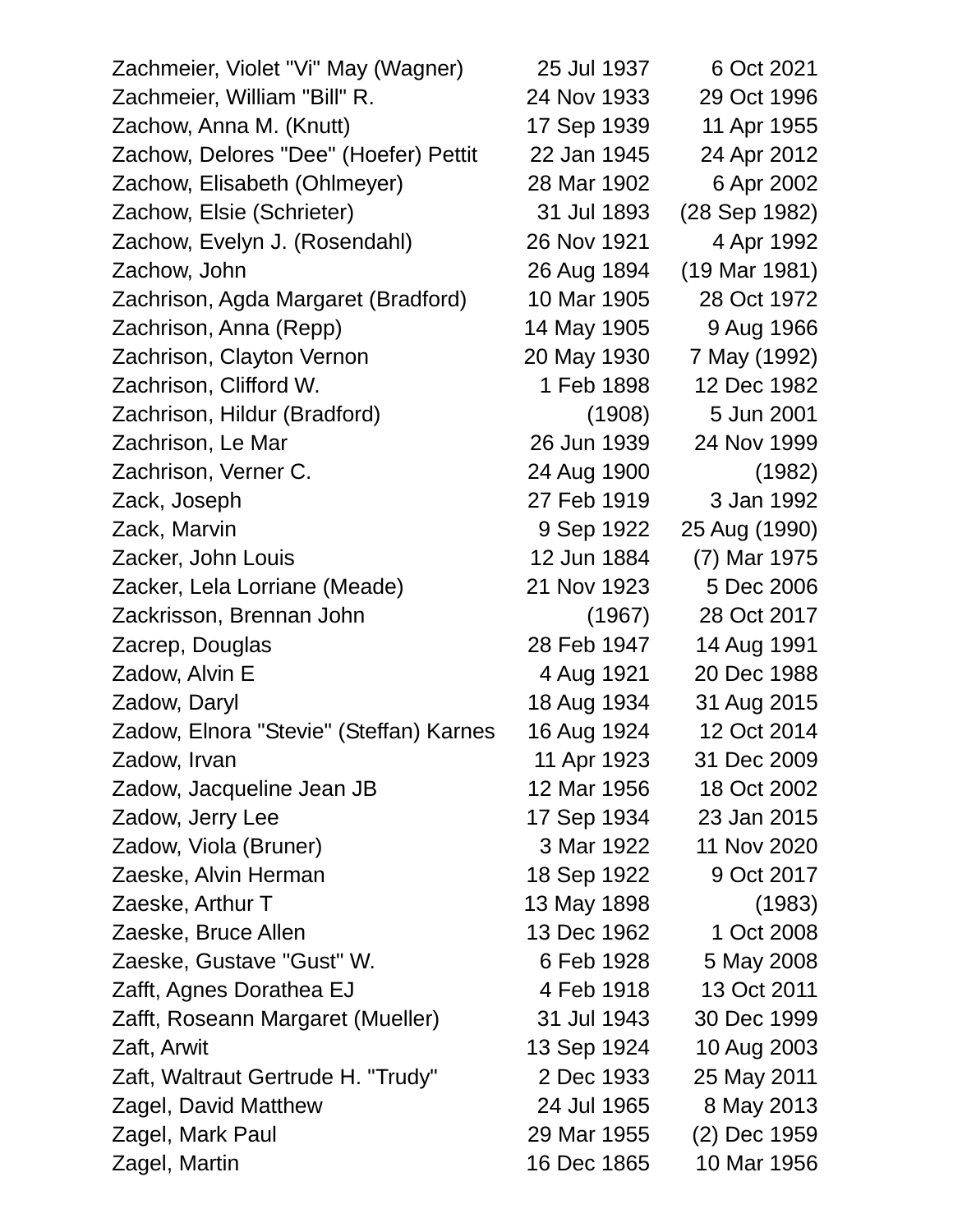Zagel, Ronald N. "Pete" (1927) 19 Jan (1987) Zagelow, Dorothy (Schafer) 9 Oct 1919 27 Mar 2000 Zagelow, Edward 1863 19 Sep 1947 Zagelow, Hugo 30 Sep 1906 9 Aug 1946 Zagelow, Leonard P. 1914 29 Jul 1997 Zagelow, Martha Louise (goede) 17 Apr 1877 11 Dec 1951 Zagelow, Paul Theodor Bernhard 23 Dec 1870 22 May 1950 Zagelow, Vera (Weber) 26 Apr 1916 7 Dec 2007 Zagelow, William B. "Bill" 20 Jan 1941 30 Oct 1995 Zagelow, William F.K. 24 Oct 1910 6 Dec 2000 Zager, Judith "Judy" A. (Beckman) 19 May 1943 6 Aug 2021 Zagorski, Maria "Mimi" (Fischer) 28 Mar 1927 22 Mar 2009 Zagoruy, Karl 9 May 1911 2 Dec 1995 Zagurski, Steve 1913 and 1971 Zagury, Harold F. 31 Jan 1917 15 Dec 1999 Zahalka, Gary A. 9 May 1944 16 May 2021 Zahalka, Ione V. (Crawford) 20 Nov 1920 31 May 2011 Zahara, Florence (Blessing) 4 Mar 1926 27 Mar 2018 Zaharis, Marlene Mae (Friesz) 7 Dec 1941 22 Oct 2011 Zaharychuk, Florence Elizabeth G 2 Mar 1940 27 Jan 2020 Zahl, Agnes (Lind) 19 Nov 1907 (21 Nov 1988) Zahl, Carsten Harold 13 Mar 1929 9 Aug 2020 Zahl, Constance "Connie" (Brewer) (1911) 30 Oct 2013 Zahl, Michael (not given) 1939 Zahl, Morris N. 24 Dec 1924 22 Mar 2009 Zahl, Stanley Warren 24 Nov 1933 15 Feb 1936 Zahler, Darold William 8 Sep 1917 3 Jan 2001 Zahler, Viola "Vi" (Gilbertson) 12 Jun 1924 29 Feb 1996 Zahller, Alan Leroy 23 Jul 1947 30 Dec 2018 Zahller, Ardo R. (not given) (1995) Zahller, Genevieve "Gen" L. (Sherman) 24 Jul 1924 31 Jan 2020 Zahller, Robert Dale (1925) (13 Apr 2006) Zahn, Aaron C. 8 Feb 1907 (29 Sep 1983) Zahn, Aaron Leroy 1969 1 Apr 2021 Zahn, Adam 2 Feb 1863 5 Sep (1950) Zahn, Adam 21 Mar 1915 13 Jun 1987 Zahn, Adam 11 May 1904 29 Nov 1999 Zahn, Agnes (Bosch) 10 Aug 1923 30 Mar 2007 Zahn, Alick 3 Aug 1885 (4 Nov 1947)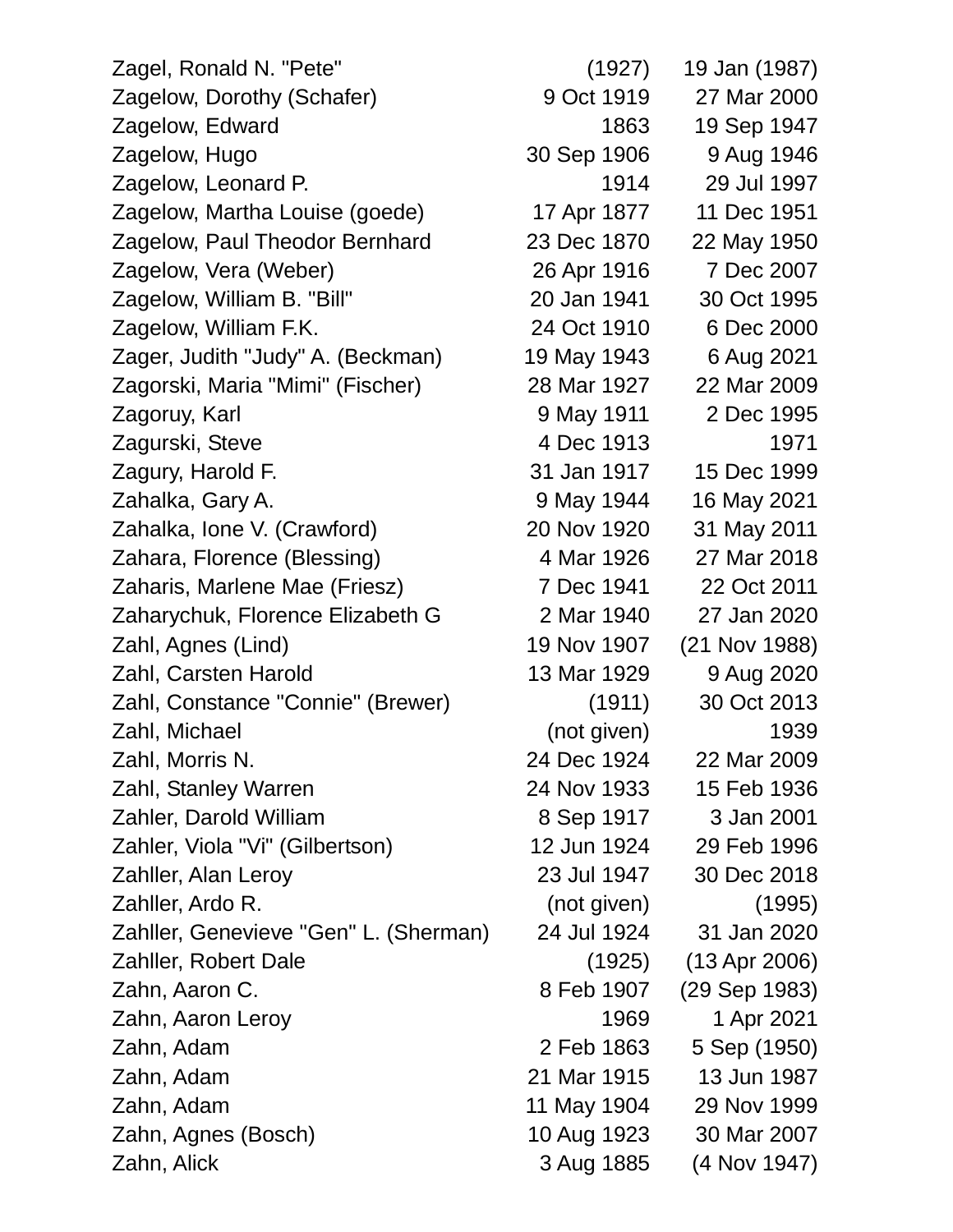| Zahn, Alma Mary                    | 7 May 1922  | 20 Oct 1995     |
|------------------------------------|-------------|-----------------|
| Zahn, Andrew                       | (1922)      | 16 Jan 1971     |
| Zahn, Anna [Eberle]                | 22 Jun 1908 | 25 Jan 1996     |
| Zahn, Annie Marie (Stolz)          | 6 Jan 1926  | 19 Dec 2003     |
| Zahn, Anton                        | 29 Jan 1882 | 9 Oct (1960)    |
| Zahn, Anton                        | 23 Jan 1915 | 1970            |
| Zahn, Anton "Tony"                 | 12 Sep 1912 | 15 Apr 1988     |
| Zahn, Anton A. "Tony"              | 26 May 1901 | 24 Mar 1991     |
| Zahn, Anton B                      | 1 Sep 1920  | 13 Dec 1997     |
| Zahn, Arthur V                     | 6 May 1923  | 16 Nov 1998     |
| Zahn, Ava Mae (Kauth)              | 21 Oct 1916 | 23 Jun 2013     |
| Zahn, Barbara (Goldade)            | 16 Jan 1904 | 23 May 1998     |
| Zahn, Bennett William              | 29 Jan 1918 | 1 Dec 1994      |
| Zahn, Berta (Schlauch)             | 19 Dec 1896 | 23 Sep 1973     |
| Zahn, Beryl June (Schnebly) Becker | 14 Jun 1932 | 24 Nov 2021     |
| Zahn, Bonnie                       | 10 Apr 1939 | 25 Mar 2014     |
| Zahn, Caroline (Bosch)             | 1 Feb 1917  | 7 Aug 2008      |
| Zahn, Caroline Mae                 | 17 Jun 1938 | 16 Mar 2003     |
| Zahn, Charles "Chuck"              | (not given) | 31 Jan 2011     |
| Zahn, Clara (Buechler)             | 9 Oct 1925  | 16 Feb 2001     |
| Zahn, Constantine                  | 16 Feb 1902 | 29 Oct 1993     |
| Zahn, Constantine "Connie"         | 10 Dec 1929 | 15 Aug 2001     |
| Zahn, Craig E.                     | 5 Nov 1958  | 28 Jan 2008     |
| Zahn, Daniel                       | 26 Mar 1912 | 27 Nov (1974)   |
| Zahn, Darlene                      | 25 Jan 1926 | 19 Apr 2021     |
| Zahn, Darlene Ann (Kuestermeyer)   | 11 Apr 1929 | 20 Apr (1990)   |
| Zahn, David A.                     | 22 Mar 1950 | 4 Sep 2003      |
| Zahn, David L.                     | 7 Mar 1960  | 8 Mar 1986      |
| Zahn, Deborah J. (Ohlhauser)       | 17 Feb 1951 | 16 Apr 2012     |
| Zahn, Demi Denise                  | (Dec 2003)  | 16 Jun 2004     |
| Zahn, Donald Anthony               | 11 Dec 1941 | 24 Nov 2021     |
| Zahn, Dorothy (Lynch)              | 28 Oct 1915 | 17 Mar 2004     |
| Zahn, Douglas "Doug"               | 10 Sep 1936 | 3 Jul 2011      |
| Zahn, Elizabeth                    | (1937)      | 3 Dec 2017      |
| Zahn, Elizabeth (Coman) Benzer     | 21 0ct 1917 | 11 Dec 1989     |
| Zahn, Elmer Joseph                 | 8 Jul 1935  | 2 Jan 2013      |
| Zahn, Elmer William                | (1925)      | $(16$ Jun 2002) |
| Zahn, Elsie K. (Gebhardt)          | 31 Dec 1916 | 19 Oct 2013     |
| Zahn, Erika Louise (Doering)       | 11 Mar 1942 | 9 Jul 2008      |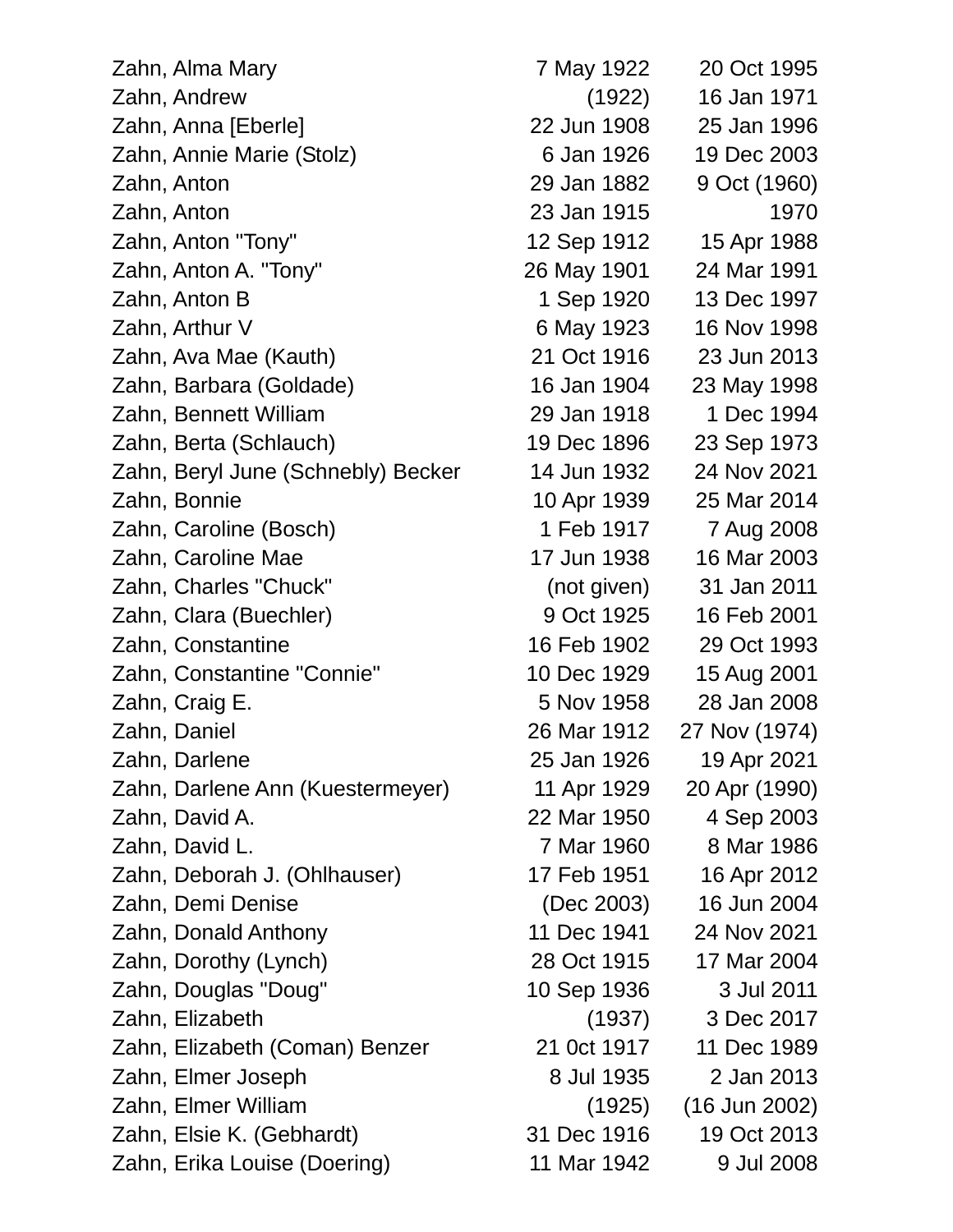| Zahn, Ernest                          | 15 Jun 1915   | 2 Oct 2001    |
|---------------------------------------|---------------|---------------|
| Zahn, Erwin                           | 10 Sep 1895   | (22 Jul 1985) |
| Zahn, Eunice Arlean (Dahl)            | 24 Oct 1931   | 4 Jun 1999    |
| Zahn, Eva Marie (Krassman)            | 22 Jun 1921   | 18 Mar 2010   |
| Zahn, Evonne Lucille (Lutz)           | 12 Oct 1930   | 9 Aug 2017    |
| Zahn, Florence (Weland)               | 31 Jul 1908   | (1970)        |
| Zahn, Frank                           | 22 Jul 1944   | 29 Nov 2012   |
| Zahn, Frank                           | (1928)        | 20 Jul 1999   |
| Zahn, Franziska (Volk)                | 9 Jan 1881    | (1959)        |
| Zahn, Genevieve                       | 22 Feb 1901   | (29 Oct 1980) |
| Zahn, George Francis                  | 27 Jan 1952   | 24 Oct 2021   |
| Zahn, Gladys                          | (1896)        | 14 Apr 1993   |
| Zahn, Glen                            | 19 Oct 1948   | 10 Jan 1997   |
| Zahn, Gottlieb                        | (1890)        | (16 Mar 1978) |
| Zahn, Gunter Emil                     | 4 Jul 1932    | 12 Dec 2017   |
| Zahn, Harley David                    | 13 Apr 2005   | 27 Sep 2008   |
| Zahn, Helen (Jahner)                  | 6 Mar 1930    | 2 Dec 2016    |
| Zahn, Helen A (Westbrook)             | 9 Sep 1908    | (25 Jun 1980) |
| Zahn, Henry                           | 6 Mar 1906    | (28 Sep 1974) |
| Zahn, Henry "Bud"                     | 8 Mar 1924    | 6 Feb 1998    |
| Zahn, Herbert Henry                   | 17 Jul 1907   | (4) Jan 1965  |
| Zahn, Herman Louis                    | (14 Dec 1881) | 1 Jan (1928)  |
| Zahn, Hilda "Mimi" Alberta (Lehfeldt) | 1 Aug 1894    | 17 Nov 1993   |
| Zahn, Horst                           | 31 Jul 1930   | 1 Dec 2017    |
| Zahn, Ilene M (Bernier)               | 21 Jun 1929   | 14 Feb 2004   |
| Zahn, Inez Marie RBD                  | 15 Aug 1931   | 16 Jun 2020   |
| Zahn, Irene M (Lytle)                 | 19 Mar 1936   | 20 Mar 2004   |
| Zahn, Jacob T. "Jake"                 | 28 Nov 1942   | 21 Nov 2007   |
| Zahn, James Donald "Don"              | 5 Mar 1949    | 14 Dec 2009   |
| Zahn, Jeffrey "Jeff" Glenn            | 31 Mar 1972   | 24 Nov 2010   |
| Zahn, Jerilyn May (Middaugh)          | 6 Jul 1964    | 1 Mar 2012    |
| Zahn, Joel                            | 8 Feb 1959    | 2 Aug 2018    |
| Zahn, John                            | 14 Nov 1922   | 9 Jul (1962)  |
| Zahn, Joseph                          | 24 Jul 1884   | 27 Nov (1958) |
| Zahn, Joseph                          | 26 Nov 1903   | 30 Jan (1985) |
| Zahn, Joseph                          | 7 Jul 1919    | 21 Apr 2000   |
| Zahn, Joseph A.                       | 18 Dec 1911   | 4 Apr 1991    |
| Zahn, Joseph W.                       | 25 Dec 1913   | 10 Oct 2004   |
| Zahn, Josephine                       | 10 Jan 1905   | 20 Oct 1995   |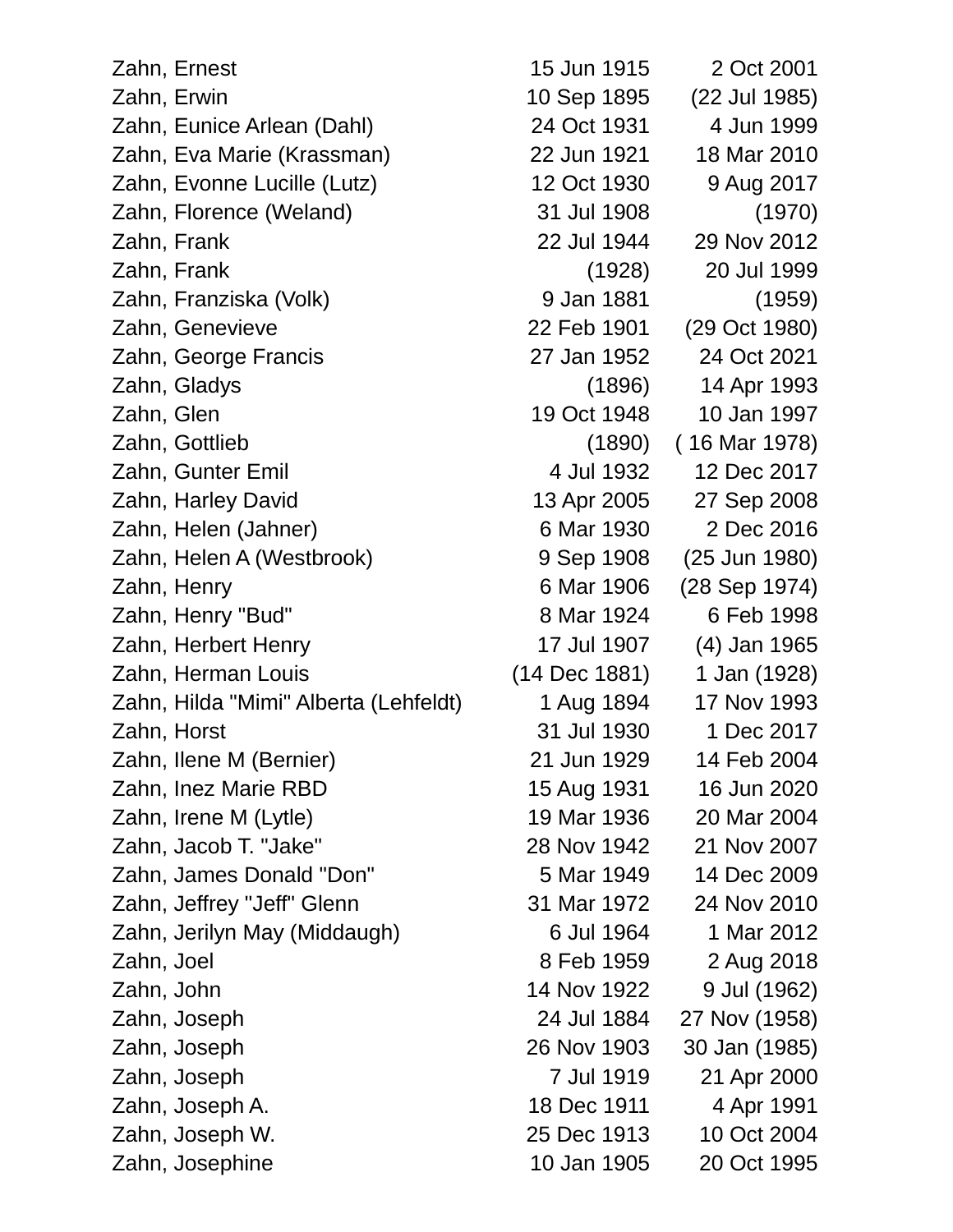Zahn, Joyce Celia (Gunderson) 31 Dec 1947 13 Mar 2009 Zahn, Katherine "Katie" (Weisgerber) (1920) 27 Aug 2002 Zahn, Katie T. (1901) (28 May 1976) Zahn, Lena W. (Lange) 11 Feb 1892 (18) Oct 1929 Zahn, Leo 23 Mar 1918 16 Oct 2009 Zahn, Leo 5 Nov 1934 23 Mar 1996 Zahn, Leona (Jangula) 14 Dec 1920 14 Jul 2010 Zahn, Leona Ida Augusta (Hillman) 13 Aug 1923 8 Apr 2017 Zahn, Lilli (Gäckle) 26 Mar 1916 23 Oct 1994 Zahn, Lillian Montana (Vossler) 2 Sep 1915 31 Mar 2006 Zahn, Lois (Weise) 10 Jun 1924 2 Apr 2008 Zahn, Loretta (1939) 5 Nov 2006 Zahn, Magdalena (Lang) 18 Aug 1888 28 Apr 1967 Zahn, Magdalena (Schmidt) 28 Feb 1887 (1963) Zahn, Margie Violet (Seura) 24 Dec 1938 24 Jun 2012 Zahn, Marianna (1862) 16 Mar (1928) Zahn, Marie (Webb) (1923) (29 Jan 2006) Zahn, Marilyn J. (Nagel) 27 Nov 1941 9 Mar 1992 Zahn, Martin 2 May 1911 11 Oct 1984 Zahn, Marvel 24 Feb 1934 16 Dec 2015 Zahn, Mary 6 Aug 1910 26 Aug 2001 Zahn, Mary (Richter) Jun 1862 (16 Mar 1928) Zahn, Mary (Volk) 21 Jul 1920 10 Apr 2005 Zahn, Mary (Weisgerber) (1917) 8 Jan 1983 Zahn, Mary A. 15 Dec 1896 5 Dec (1976) Zahn, Mary Kaye 24 Feb 1923 18 Nov 2014 Zahn, Matt J. (1915) 29 Oct 1995 Zahn, Merle 6 Sep 1930 25 Dec 2004 Zahn, Morris (1928) Jul 2020 Zahn, Myrle Marie (Fox) 20 Nov 1927 13 Apr 1999 Zahn, Nathaniel Matt 1 Aug 1985 19 Jul 2006 Zahn, Nicholas A. 26 Dec 1961 (18 Sep 1983) Zahn, Nickolas J. (1921) 8 Jul 1994 Zahn, Olga (Cigelske) (1928) 28 May 1997 Zahn, Ottilie (Janke) 16 Jul 1891 (29) Nov 1970 Zahn, Peter 11 May 1881 (24 Dec 1943) Zahn, Peter 25 Nov 1855 13 Mar (1928) Zahn, Philip J. 12 Jan 1912 (25 Nov 1981) Zahn, Ranee Lynn (Keckler) 9 Mar 1963 22 Jun 2008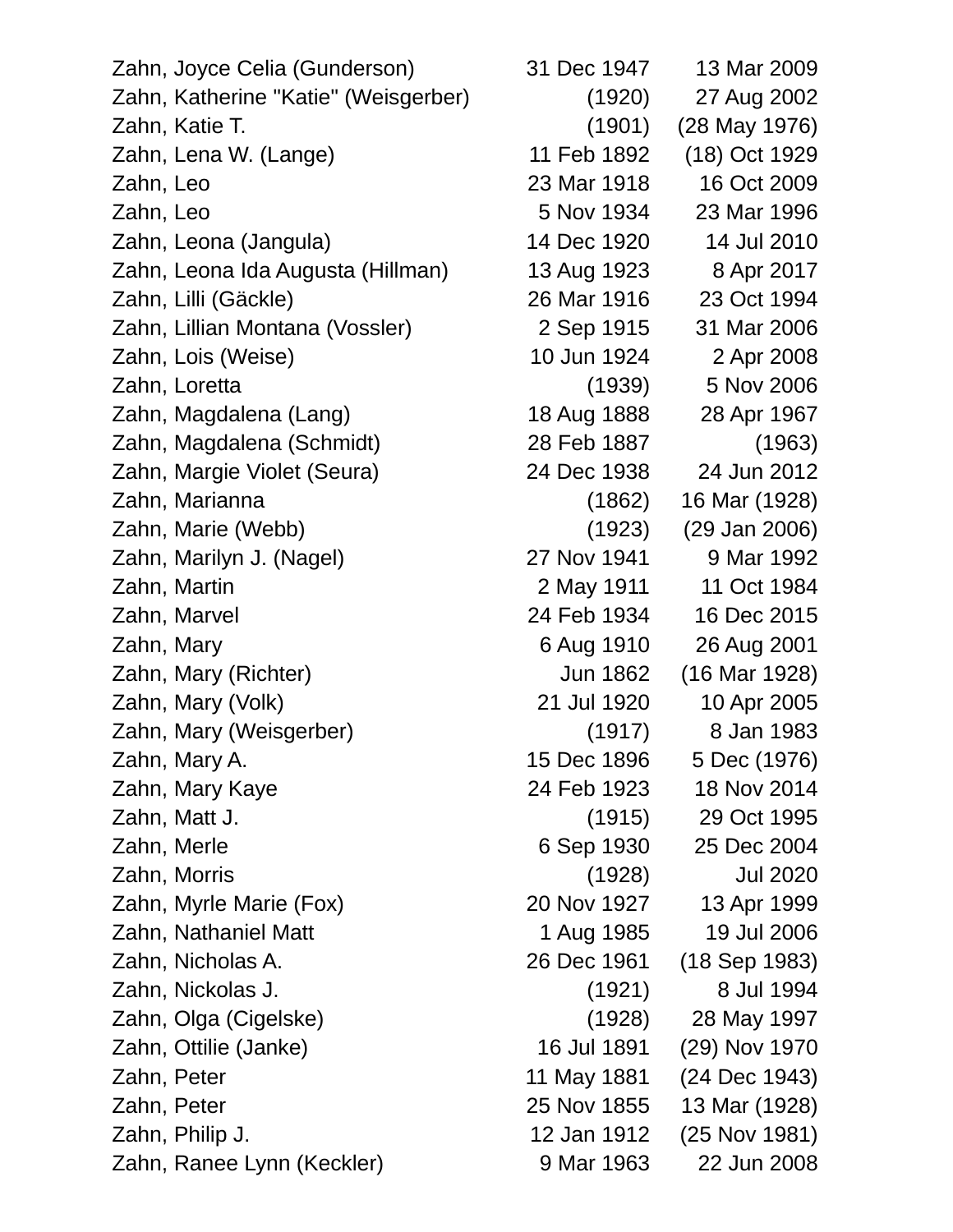Zahn, Raymond 27 Apr 1926 12 May 1991 Zahn, Rosalia (Goldade) 3 Jan 1859 (8 Dec 1941) Zahn, Rose (Eberle) 4 Mar 1904 8 Jul 1984 Zahn, Rose (Keller) 8 Oct 1917 4 Oct 1994 Zahn, Rosie (Lipp) (1894) 2 Feb 1979 Zahn, Serena "Betty" 13 May 1900 1 Apr (1998) Zahn, Steven 18 Oct 1925 1 Jan 2001 Zahn, Sylvester "Syl" 1 Jun 1917 15 Apr 2010 Zahn, Sylvester Lawrence 7 Jun 1943 11 Apr 2015 Zahn, Ted 18 Sep 1937 21 Sep 2018 Zahn, Thaddeus "Ted" 28 Aug 1933 9 Sep 2006 Zahn, Theodore "Ted" William 17 Feb 1937 5 Oct 2021 Zahn, Therese Ann (Henjum) 15 Jul 1929 7 Feb 2010 Zahn, Tony 12 Sep 1912 15 Apr 1988 Zahn, Valentine J. 17 Dec 1900 (1971) Zahn, Verald 14 Mar 1935 28 Oct (1982) Zahn, Verble C. 8 Jul 1932 2 Feb 1992 Zahn, Verlin E. 21 Jun 1926 17 Jan 2000 Zahn, Veronica 18 May 1934 17 Oct 2014 Zahn, Veronica (Bitz) Gross 14 Mar 1873 12 Dec (1961) Zahn, Virgil F. (1923) 17 Sep 1995 Zahn, Walter J. "Wally" 26 Jan 1926 14 May 2000 Zahn, Walter S. 23 Jan 1917 20 Jan 1983 Zahn, Wendelin (9 May)1851 (1921) Zahn, Wendelin 24 Aug 1915 25 May 1990 Zahn, Wilhelm 23 Mar 1919 4 Nov 1994 Zahn, Wilhelm 18 Aug 1924 20 Nov 1992 Zahn, William 31 Jan 1965 (Aug 2004) Zahn, William 7 Feb 1906 (17 Nov 1981) Zahn, William "Bill" Milton 9 Aug 1955 22 Dec 2015 Zahn, William Lawrence 6 Aug 1941 3 Apr 2011 Zahn, William Milton "Bill" 9 Aug 1955 22 Dec 2015 Zahner, Anna (1902) (1990) Zahner, Betty Rose (Tangen) 24 Jul 1925 28 Jun 2002 Zahnow, Helen (Lueck) 22 Apr 1910 8 Aug (1984) Zahnow, Luella E. (Wollitz) 3 Nov 1919 16 Jun 2001 Zahnow, Robert Carl 26 Jul 1885 20 Feb 1966 Zahnow, Selma (Johnson) 31 May 1893 (15 Jan 1984)

Zahnow, Vernon 27 Dec 1912 (17 Jan 1982)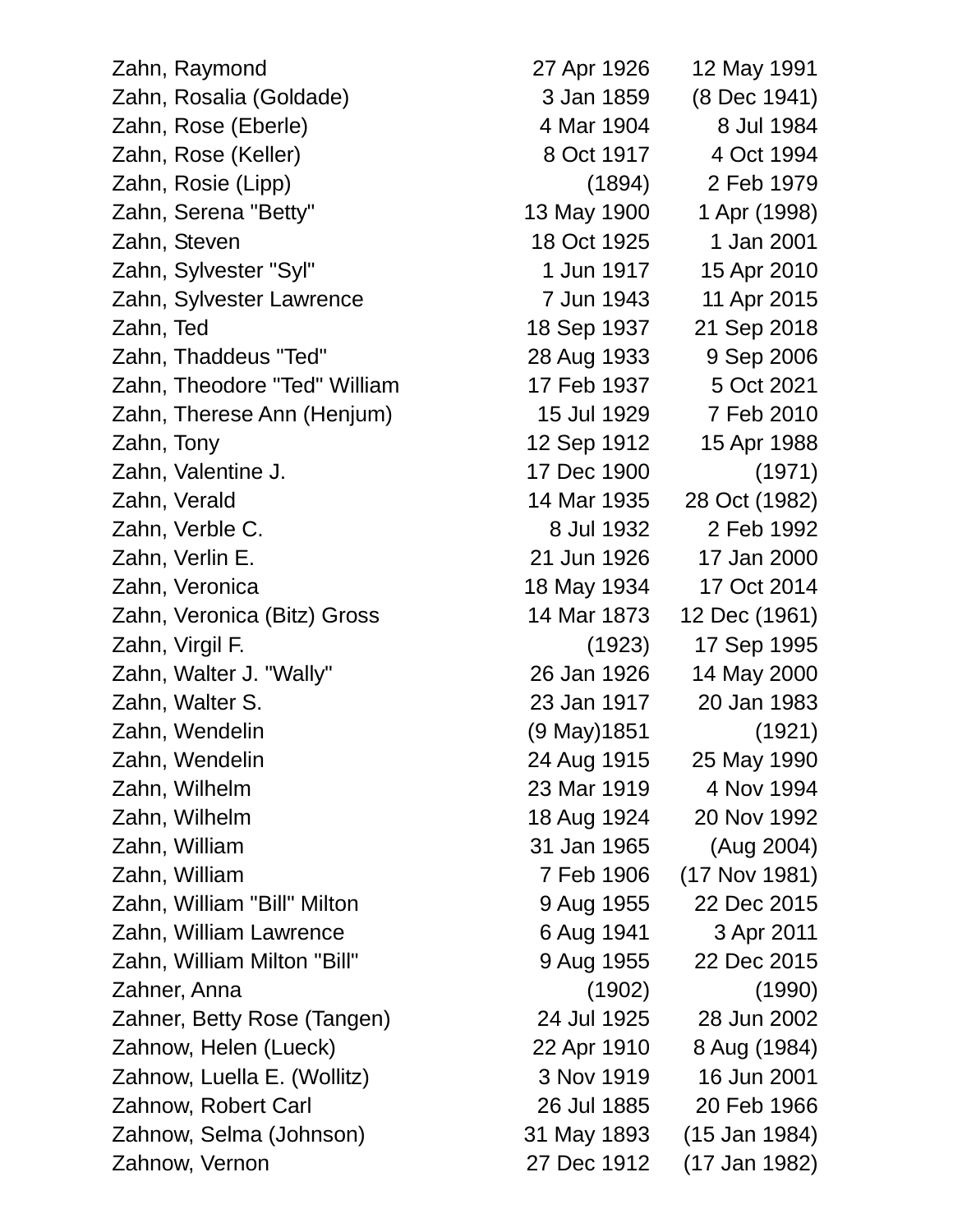| Zahrenhusen, Linda Lou (Ecker)      | 25 Sep 1945 | 8 Dec 2007    |
|-------------------------------------|-------------|---------------|
| Zahrenhusen, Roy William            | (1908)      | 4 Aug 2003    |
| Zahursky, Archie                    | 29 Mar 1932 | 18 Oct 2010   |
| Zahursky, Ardean G.                 | 14 Feb 1964 | 19 Mar 2000   |
| Zahursky, George K.                 | 10 Oct 1901 | 5 Dec (1986)  |
| Zahursky, Nellie (Hubsky)           | 20 Feb 1907 | 8 Oct 1995    |
| Zaifer, Emanuel                     | 26 Mar 1892 | 29 Jul 1961   |
| Zailko, Anna Rose (Kuzemcak) Sheels | 23 Feb 1923 | 21 Jun 2010   |
| Zainhofsky, Albert                  | 23 Apr 1875 | (1978)        |
| Zainhofsky, Anthony                 | 17 Jan 1933 | (18 Apr 1982) |
| Zainhofsky, Diane Rose (Cleary)     | 15 Feb 1961 | 8 Mar 2015    |
| Zainhofsky, Ethel (Sonner)          | 1918        | 5 Nov (1968)  |
| Zainhofsky, Frank                   | 22 Apr 1905 | (1968)        |
| Zainhofsky, Martin James            | 6 Jan 1908  | (5 Jan 1982)  |
| Zainhofsky, Mary (Bischoff)         | 2 Feb 1878  | (1968)        |
| Zainkofsky, Edna M. (Rauch)         | 27 Dec 1909 | (1968)        |
| Zaiser, Aline (Berchdolt)           | 11 Feb 1909 | 7 Dec 1997    |
| Zaiser, Artur                       | 3 Mar 1922  | 22 Mar 2006   |
| Zaiser, David                       | 23 Jul 1960 | 13 Nov 2020   |
| Zaiser, Edna Lydia Grace (Kolman)   | 3 Aug 1925  | 13 Feb 2013   |
| Zaiser, Emilia (Schauer)            | 27 Oct 1908 | 7 Jan 2002    |
| Zaiser, Ewald                       | 28 Feb 1957 | 6 Apr 2013    |
| Zaiser, Frieda (Jeske)              | 13 Aug 1906 | 24 Jun 1984   |
| Zaiser, Howard John                 | 25 Jul 1919 | 28 Feb 2004   |
| Zaiser, Irene Norma (Mehrer)        | 2 Nov 1921  | 6 Aug 2005    |
| Zaiser, Jacob                       | 2 Apr 1864  | 9 Jan 1941    |
| Zaiser, Johanne                     | 8 Apr 1904  | 22 Feb 1975   |
| Zaiser, Johannes                    | 5 Apr 1895  | 14 Feb 1957   |
| Zaiser, Katherina (Eppler)          | 29 Sep 1927 | 1 Jul 2013    |
| Zaiser, Magdalene (Zimmer)          | 30 May 1911 | 11 Dec 2005   |
| Zaiser, Maria (Schock)              | 9 Jun 1893  | 2 May 1974    |
| Zaiser, Oskar                       | 1929        | 1 Jul 2014    |
| Zaiser, Ottilie (Reitenbach)        | 8 Nov 1898  | 24 Sep 1995   |
| Zaitz, Russell                      | 28 Jul 1929 | 19 Oct 2004   |
| Zajac, Leon M.                      | 17 Oct 1912 | 15 Aug 2007   |
| Zajic, Karen (Hinman)               | Apr 1935    | 5 Feb 2017    |
| Zajic, Richard M.                   | 15 Jul 1927 | 12 Nov 2007   |
| Zajicek, Helen Frances (Renner)     | 21 Feb 1925 | 17 Mar 2015   |
| Zako, Alice (Schauer)               | 16 Jul 1933 | 6 May 2001    |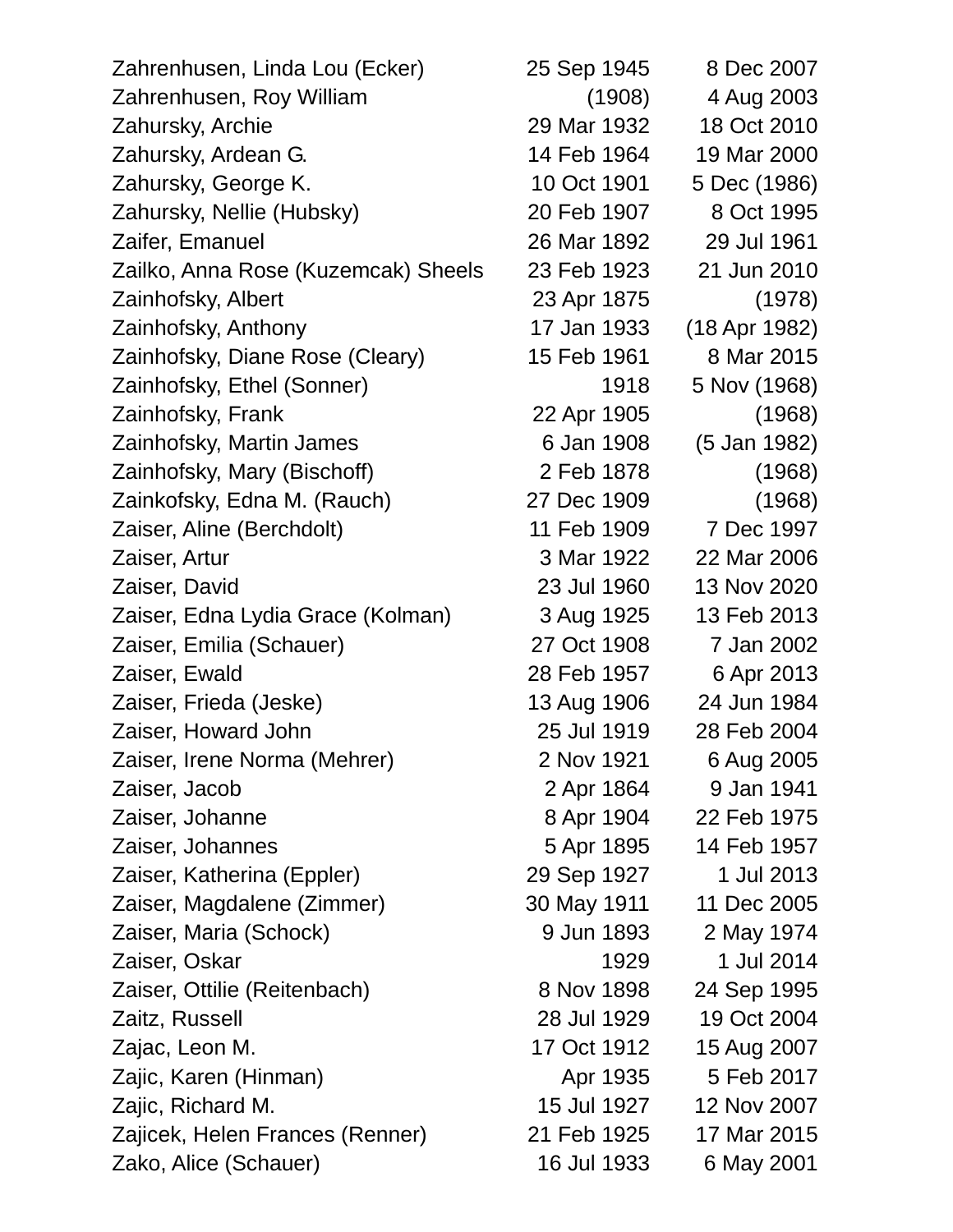| Zakopayko, Catherine               | 23 Oct 1925 | 17 Dec 2003   |
|------------------------------------|-------------|---------------|
| Zakopyko, Dean                     | (1969)      | 19 Oct 1992   |
| Zakopyko, Ethel (Kankovsky)        | 24 Jul 1910 | 15 Dec 1994   |
| Zakopyko, Warren                   | 28 Nov 1940 | 4 Jan 2019    |
| Zakos, Jeanie Adele (Grogan)       | 29 Apr 1941 | 6 Jan 2005    |
| Zakovi, Henry C.                   | (not given) | (1982)        |
| Zaleski, Mary (Flegel)             | (1914)      | 20 Jan 2004   |
| Zaleski, Oleg                      | (1920)      | 29 Sep 2000   |
| Zalesky, A. W.                     | 19 Nov 1903 | 2 May 1992    |
| Zalesky, Arlen W.                  | 24 Dec 1937 | 12 Mar 2014   |
| Zalesky, Douglas Joseph            | 30 Sep 1962 | 14 Jan 1993   |
| Zalesky, Ophelia M.                | 29 Nov 1902 | 28 Mar (1998) |
| Zalesky, Pauline                   | (1911)      | 13 Jan 1998   |
| Zalesky, Richard "Dick"            | 31 Jan 1939 | 16 Nov 2017   |
| Zalewski, Richard J.               | (1920)      | 2 Mar 2001    |
| Zalewski, Richard S.               | (1925)      | 11 May 2000   |
| Zalomsky, Clara (Bader)            | 12 Aug 1912 | 14 Jul (1987) |
| Zalomsky, Frank                    | 9 Nov 1910  | 7 Mar 1991    |
| Zalumskis, Jerome "Jerry"          | 2 Sep 1964  | 24 Aug 2004   |
| Zaluski, Edith (Vetsch)            | (1932)      | 20 Dec 2020   |
| Zaluski, Stanley "Stan"            | (1931)      | 15 Dec 2020   |
| Zalvalney, Bud V.                  | 20 Sep 1933 | 5 Nov 2020    |
| Zamberlin, Marlene Marie (Koch)    | 10 May 1934 | 7 Jan 2020    |
| Zambo, Arthur Otto                 | 15 Dec 1922 | 30 Jan 2014   |
| Zambo, Eva (Roth)                  | 5 Jul 1934  | 3 Apr 2010    |
| Zambo, John William                | 10 Jul 1922 | 4 Feb 2015    |
| Zambo, Joseph                      | 30 Sep 1889 | 15 Feb (1979) |
| Zambo, Oscar                       | 2 Oct 1921  | 7 May 2004    |
| Zamko, Daniel "Dan"                | 28 Sep 1903 | Sep 1995      |
| Zamzow, Wanda Hope (Ford) Schuyler | 19 Jul 1921 | 11 Dec 2009   |
| Zander, Adelbert "Del" W.          | 9 Jan 1911  | 30 Jan 2001   |
| Zander, Albert Robert "Sonny"      | 26 Feb 1958 | 20 Dec 2010   |
| Zander, Allen E.                   | 20 Jul 1940 | 8 Nov 2000    |
| Zander, Alma Dorthea (Kanwischer)  | 30 Aug 1911 | 17 Mar 2007   |
| Zander, Almer "Al" Donald          | 13 May 1936 | 8 Oct 2020    |
| Zander, Aneita (Gjovig)            | 6 Sep 1925  | 26 Dec 2008   |
| Zander, Anna Mary                  | Nov 1878    | 10 Apr 1959   |
| Zander, Anton F. "Tony"            | 29 Mar 1916 | 8 Aug 1996    |
| Zander, Anton Tony"                | 13 Nov 1920 | 5 Jun 2010    |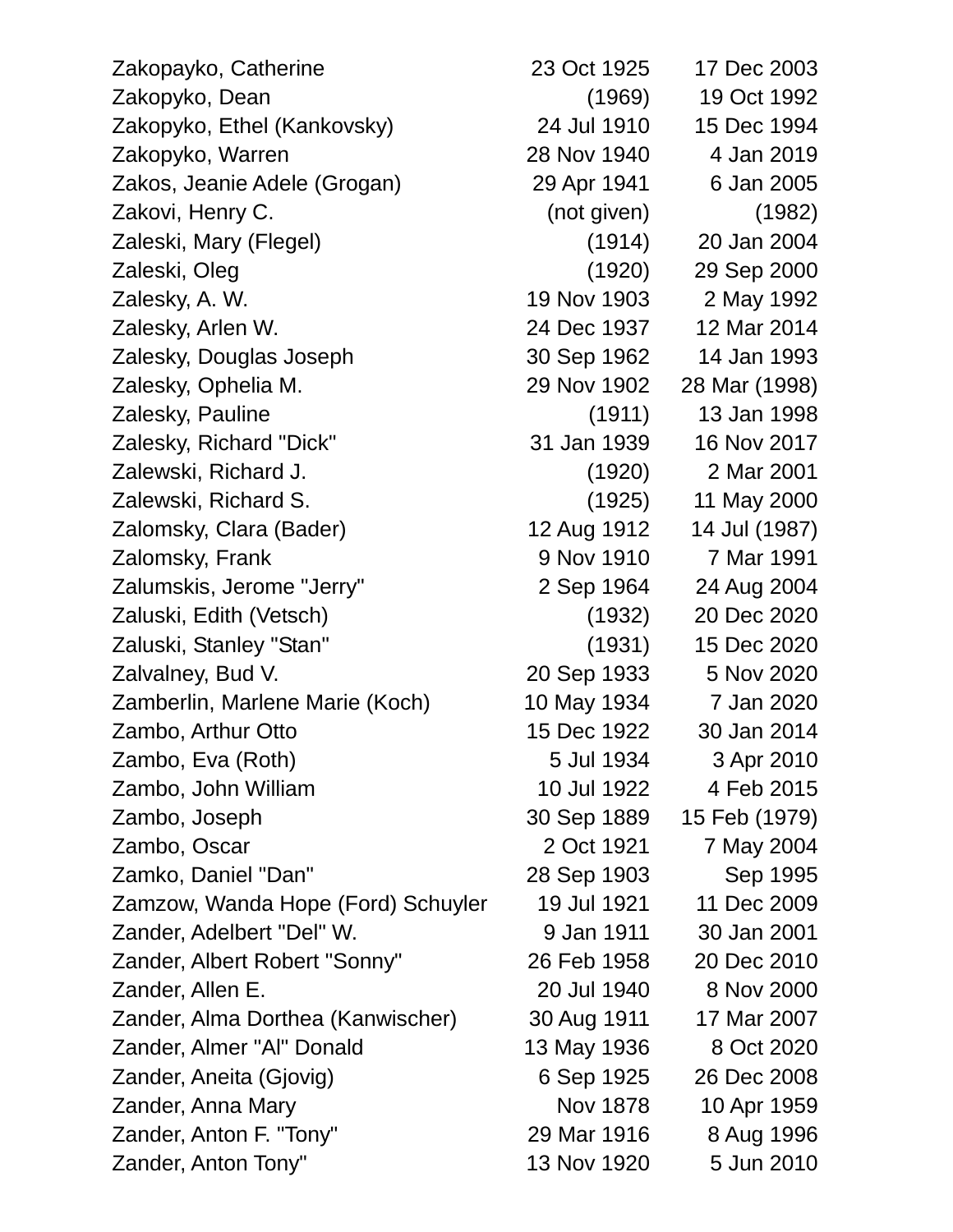Zander, Beatrice (Gratz) 16 Oct 1919 13 Oct 2004 Zander, Beatrice Delores (Hoff) 21 Nov 1934 29 Sep 2021 Zander, Beatrice S. (Schafer) 2 Jul 1921 9 Jul 1999 Zander, Beatrice T. (Lies) 12 May 1906 24 Nov 2000 Zander, Bernice May HV 11 May 1932 6 Dec 2014 Zander, Bernice Shirley (Ramsey) 1 Sep 1934 14 Oct 2016 Zander, Bertha (Schwartz) Brilz 5 Oct 1911 23 May 1993 Zander, Bonnie Jean (Ehlis) 22 May 1946 28 Jan 2015 Zander, Brianna Rae 26 Apr 1994 30 Jul 1994 Zander, Bridget (Renner) 28 May 1913 8 May 2012 Zander, Carla (Wenger) 7 Aug 1950 25 May 2015 Zander, Carole Jean (Witikko) Ulrich 29 Jan 1944 22 Nov 1988 Zander, Caroline "Carol" RHH 8 Apr 1950 17 Dec 1950 Zander, Clara Mary (Klindworth) 28 Jan 1893 13 May 1997 Zander, Darrell Dean 24 Dec 1932 16 May 2017 Zander, Dominick F. 21 Aug (1905) 21 Aug 1986 Zander, Donald 30 Nov 1937 16 Jun 2003 Zander, Donna (Garrin) 12 Oct 1933 1 Dec 2018 Zander, Doris Mae (Olson) 19 Feb 1924 7 Jan 2012 Zander, Dorothy (Doerr) 24 Feb 1932 15 Jul 2021 Zander, Dorothy (Schauss) 17 Nov 1932 1 Jul 1995 Zander, Edwin H. 8 Nov 1900 (16 Oct 1974) Zander, Elmer H. 4 Feb 1910 (1972) Zander, ElNora Eileen (Schweinforth) 8 Jul 1930 13 Nov 2020 Zander, Emanuel "Manny" 4 Jan 1951 9 Sep 2014 Zander, Emil 23 Sep 1905 30 May 2004 Zander, Emma 1881 (11) May 1957 Zander, Emma (Birkholz) 3 Oct 1885 (1974) Zander, Ernest "Ernie" Ferdinand 26 Mar 1935 12 Nov 2009 Zander, Eugenia (Barth) 26 Aug 1898 2 Aug (1966) Zander, Florence M. FC 16 Dec 1921 2 Jan 1996 Zander, Frances (Niesen) 3 Jan 1913 27 Aug 1995 Zander, Francis "Frank" B. 13 Mar 1925 3 Aug 2013 Zander, Frank D. 25 Apr 1875 17 Sep 1971 Zander, Frank F. 23 Nov 1906 25 Sep 2001 Zander, Frank John 8 Dec 1904 21 Oct 1990 Zander, Fred Anton 9 Aug 1930 16 Apr 2008 Zander, George 5 May 1887 (Nov 1964)

Zander, George 24 Nov 1901 3 Feb 1997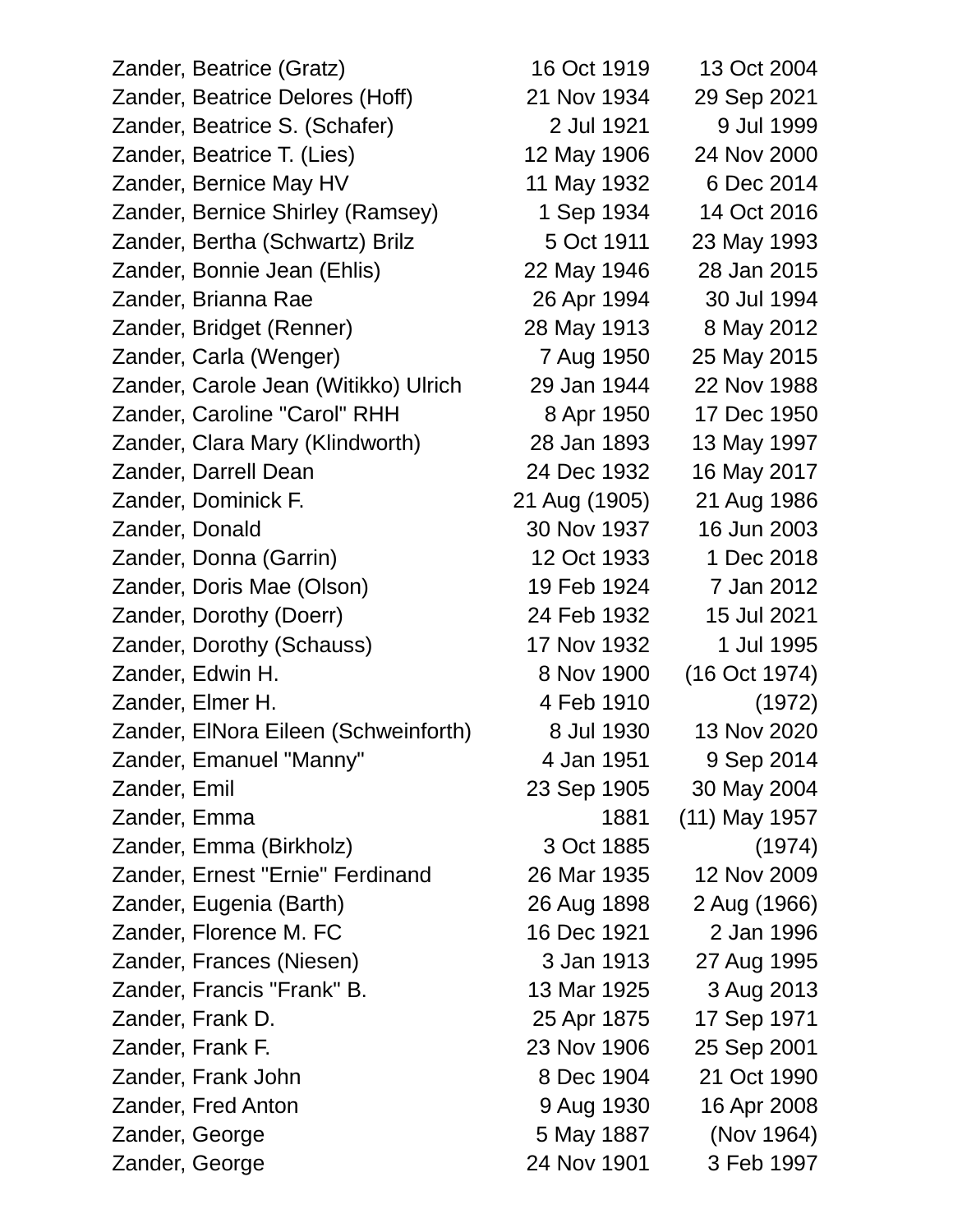Zander, George J. 22 Apr 1900 9 Oct 1974 Zander, Gerald "Jerry" 16 Oct 1940 7 Apr 2010 Zander, Gregory "Greg" Scott 22 Dec 1958 4 Jun 2021 Zander, Harold 30 Nov 1915 14 Jun 1992 Zander, Harry 8 May 1920 29 Jan 1999 Zander, Harry R. (1929) 20 Jun 1999 Zander, Helen (Langendorff) 29 Jul 1915 18 Jan 2002 Zander, Herbert F. 13 Feb 1908 (1982) Zander, Ida (Gustin) 22 Dec 1917 10 Feb 2007 Zander, Ida (Jauss) 3 Oct 1896 (7 Apr 1973) Zander, Jack F. 18 Nov 1921 20 Sep 1998 Zander, James "Fuzz" Lee 7 Oct 1944 28 Nov 2021 Zander, Jodi (Kolling) (1956) 29 Nov 2003 Zander, John F. 24 Jun 1914 26 Mar 2003 Zander, John R. 21 Nov 1931 21 Feb 2000 Zander, Joseph 26 Dec 1918 22 Apr 2006 Zander, Joseph 1 May 1912 30 Apr 1999 Zander, Joseph J. 12 Jan 1895 (16 Jan 1979) Zander, Josephine (Barth) 15 Apr 1911 2 Jan 1989 Zander, Joshua 8 Sep 1960 21 Aug 2016 Zander, Judith L. (Roszkowski) (1938) 22 Nov 1994 Zander, Julia (Stein) 8 Jun 1910 (19 Feb 1968) Zander, June Elizabeth MP 24 Jun 1923 30 Apr 2011 Zander, Kasper 2 Oct 1914 29 Jun 2004 Zander, Katherine (Vogel) 5 Feb 1908 20 Jan 1991 Zander, Kenn (1960) 25 Sep 1993 Zander, Kenneth Marvin 18 Oct 1931 12 Oct 2015 Zander, Leo L. 25 May 1907 6 Nov 1996 Zander, Liberatus F. 6 Dec 1900 (26 Mar 1984) Zander, Liberatus G. (1926) 30 Jan 1994 Zander, Lloyd David **Example 2010** 6 Jan 1947 29 Sep 2010 Zander, Lois J. (Kinn) 29 Aug 1941 30 Apr 2014 Zander, Lorena R. (Ballweg) 22 Oct 1911 21 Nov 1995 Zander, Louis R. 13 May 1927 29 Sep 1995 Zander, Magdalena (Hellman) 25 Feb 1906 26 Jun 1994 Zander, Magdalyn Veronika M 22 May 1915 19 Jul 1956 Zander, Marcus 13 Nov 1933 9 Aug 2020 Zander, Margaret (Steckler) 6 Feb 1903 9 Jun 1987 Zander, Margaret Irene 1 Apr 1934 24 Apr 2017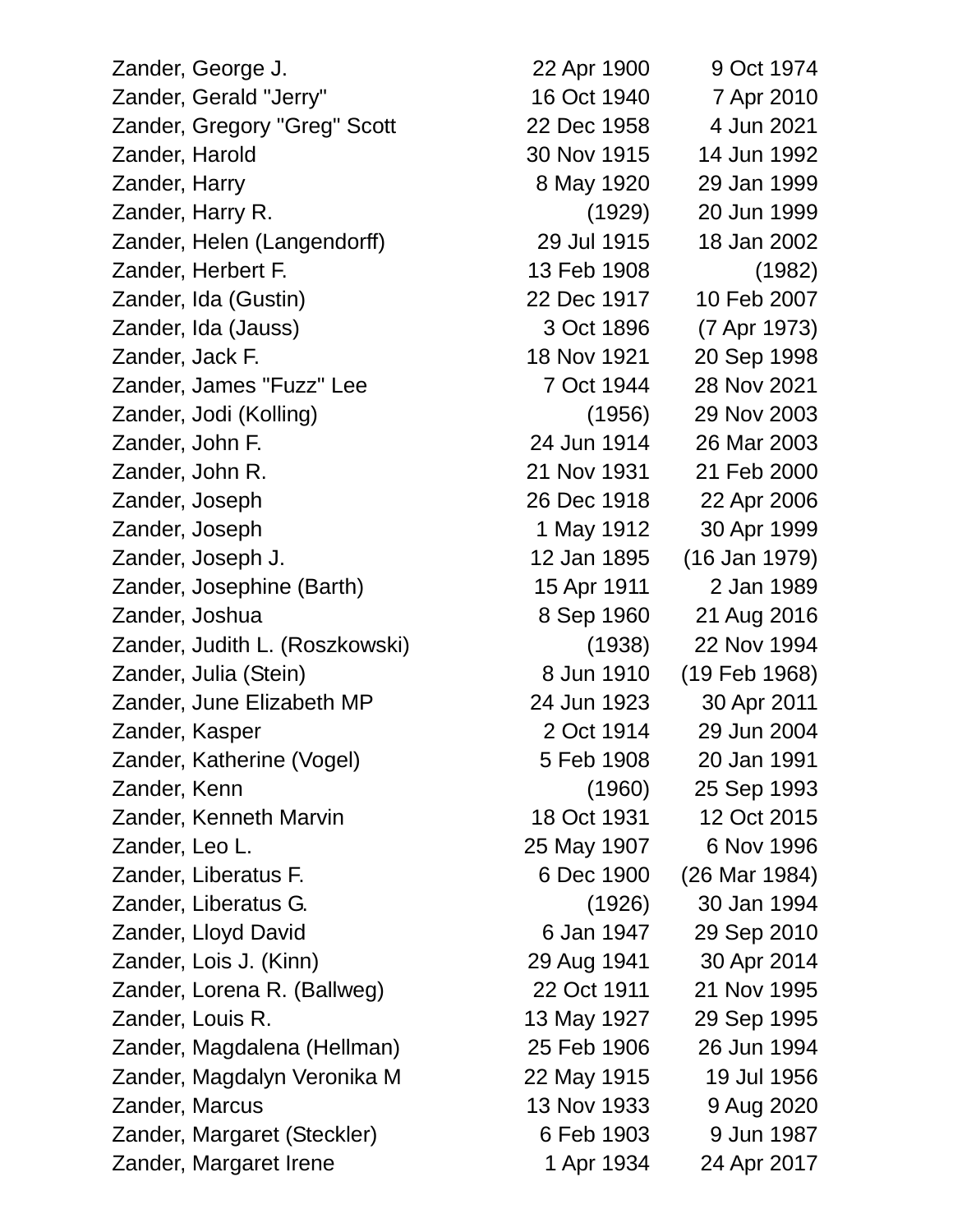Zander, Marge (Renner) 29 Mar 1927 (13 Aug 1984) Zander, Marie Estelle (Zander) 11 Jul 1919 29 Jul 1992 Zander, Marjorie 15 Aug 1941 9 Jun 1991 Zander, Marjorie (Mile) 8 Nov 1937 19 May 2014 Zander, Mark 25 Jan 1953 25 Jun 2010 Zander, Marlene (Voigt) 19 May 1935 5 Mar 2000 Zander, Martina (Wilt) Schafer 5 Dec 1880 1 Sep 1970 Zander, Mary (Schmidt) 29 May 1892 (22 Oct 1975) Zander, Mary R. (Federer) 2 Feb 1927 31 Jul 1999 Zander, Mathias "Matt" 8 Aug 1868 19 Jul 1943 Zander, Monica (Kautzman) 23 Nov 1883 (Aug 1964) Zander, Monica (Mosbrucker) 30 Nov 1898 (1982) Zander, Monica Magdalena SD 23 Jun 1926 28 Nov 2017 Zander, Nick 12 May 1928 9 Nov 2014 Zander, Norman J. 15 Jan 1917 (Jan 1980) Zander, Norman J. 4 Jan 1941 29 Apr (1982) Zander, Olga (Krueger) 15 Mar 1898 21 Jun 1991 Zander, Otto Leonard "Len" (1926) 9 Dec 2013 Zander, Peter "Pete" J. 4 May 1922 10 Dec 2004 Zander, Peter William 17 Apr (1873) 14 Oct 1930 Zander, Priscilla M. (Jones) 13 Jan 1919 14 May 1995 Zander, Ralph 19 Oct 1910 14 Aug 2003 Zander, Raymond Edward 1988 4 Apr 1919 10 Mar 2011 Zander, Raymond G. 24 Feb 1938 20 Dec 2004 Zander, Raymond N. 2006 18 Nov 1994 Zander, Regina (Odenbach) 1 Jan 1895 (14 Apr 1982) Zander, Richard A 20 Mar 1933 15 Apr 1986 Zander, Richard Ray 1 Jun 1963 4 Nov 2020 Zander, Robert 27 Apr 1890 (8) Jun 1973 Zander, Robert "Bob" G. 22 Nov 1926 27 Nov 2006 Zander, Rollin William 9 Jul 1918 16 Feb 2002 Zander, Rosalie E. (Ferderer) 31 Aug 1913 22 Oct 2012 Zander, Rose 15 Nov 1923 11 May 2014 Zander, Roy 13 Feb 1925 18 Oct 2017 Zander, Sherri (Thicksten) 28 Oct 1960 21 Aug 2016 Zander, Shirley (Leingang) 16 Jul 1936 21 Sep 2013 Zander, Stella Elenore (Wold) (1916) 13 Nov 2003 Zander, Suzan Darlene 7 Jun 1955 (22) Feb 1956

Zander, Theodore "Ted" 30 Jun 1935 8 Apr 2017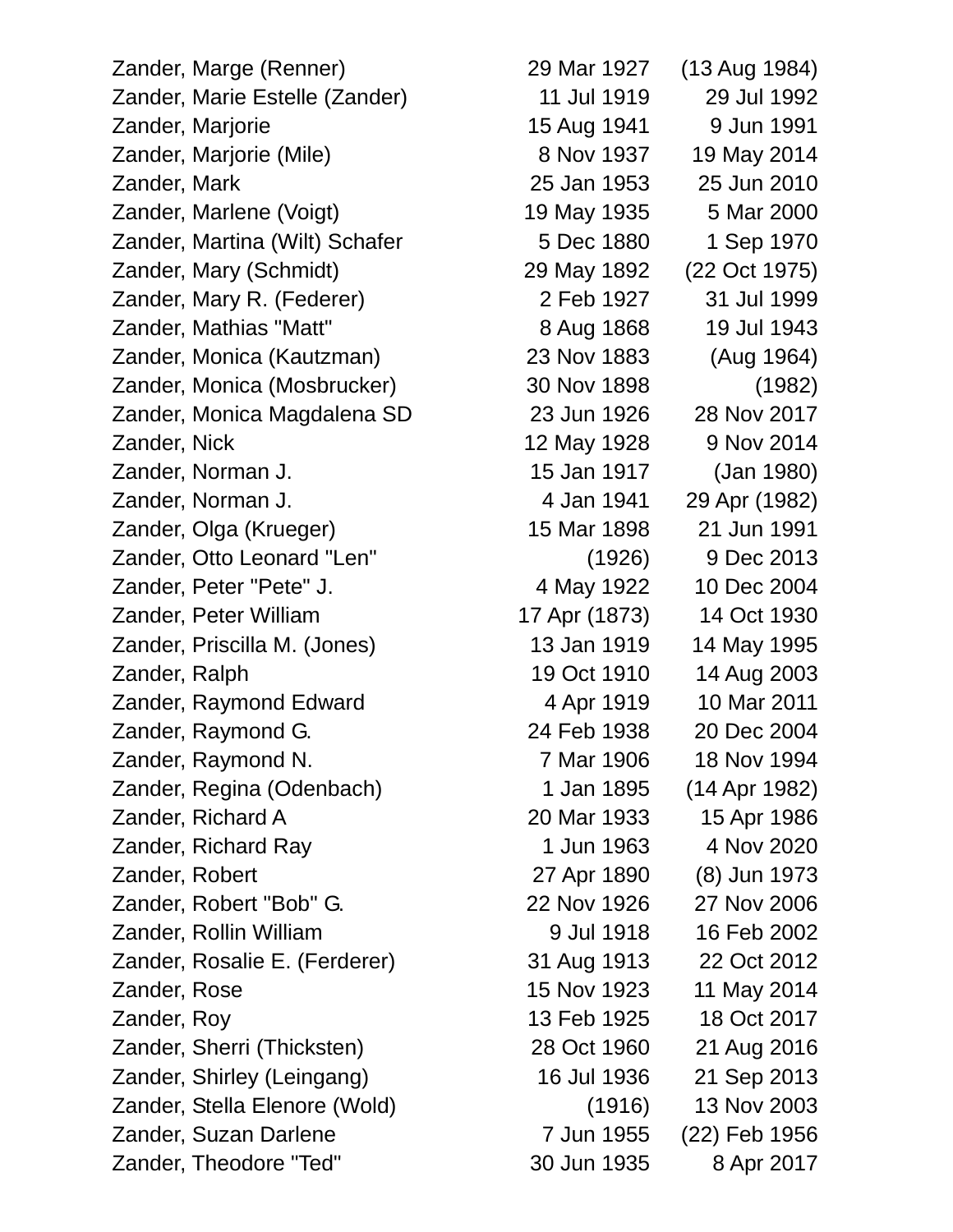| Zander, Thomas A.                   | 1 Dec 1932  | 4 Jan 2009        |
|-------------------------------------|-------------|-------------------|
| Zander, Timothy J.                  | 29 May 1954 | (Oct) 1974        |
| Zander, Valborg (Buckneberg)        | 31 Jul 1914 | 27 Jul 2015       |
| Zander, Veronica (Knoll)            | 25 Oct 1923 | 6 Jan 2011        |
| Zander, Veronica (Stein)            | 1 Jan 1905  | $(19$ May $1978)$ |
| Zander, Victor                      | 21 Dec 1908 | 19 Nov 2002       |
| Zander, Willard Paul                | 27 Jan 1930 | 11 Jan 2007       |
| Zander, William W. "Bill"           | 18 Apr 1902 | 24 Jul 1998       |
| Zanders, David B.                   | 15 Oct 1957 | 19 Jun 2014       |
| Zandstra, Albert                    | 21 Jul 1902 | 31 Jan 1998       |
| Zandstra, Alvin M.                  | 1 Oct 1931  | 13 Jan 2015       |
| Zandstra, Andrew                    | 5 Nov 1903  | 23 Jun 1990       |
| Zandstra, Anna (Stam)               | 10 Dec 1911 | 29 Oct 2004       |
| Zandstra, Betty (Meisner)           | 28 Jun 1936 | 5 Oct 2002        |
| Zandstra, Dennis                    | 13 Jul 1935 | 22 Aug 2008       |
| Zandstra, Elizabeth (Rieker)        | 17 Sep 1914 | 15 Feb 2004       |
| Zandstra, Matilda Ann (Van Beek)    | 18 Jun 1911 | 17 Nov 1989       |
| Zane, Phyllis Ann (McMahon)         | 28 Jan 1932 | 4 Nov 2019        |
| Zangel, Adeline Cecelia (Filzen)    | 23 Jan 1927 | 25 Dec 2012       |
| Zangel, Donald Frederick "Danny"    | 16 Oct 1918 | 13 Nov 2008       |
| Zangel, Robert "Bob" Frank          | 16 Dec 1935 | 25 Nov 2014       |
| Zangel, Roman                       | 2 Dec 1909  | 20 Sep 2010       |
| Zangel, Sylvia Barbara (Lindmeier)  | 11 Feb 1919 | 17 Dec 2014       |
| Zangl, Leo                          | 26 Aug 1920 | 26 Dec 2012       |
| Zangla, Constance J. (Kath)         | 17 Aug 1934 | 15 Jan 2015       |
| Zangle, Darleen (Lippert) Baumiller | 19 Feb 1930 | 14 Oct 2017       |
| Zangle, Ellen (Herbst)              | 25 Jun 1902 | 7 Sep 1997        |
| Zangle, Glenda Kay (Hight)          | 12 Mar 1949 | 26 Oct 2009       |
| Zangle, Harvard D                   | 29 Jun 1932 | 6 Oct 2001        |
| Zangle, William Carl                | (1902)      | 12 Oct 2002       |
| Zängler, Helena (Zaiser)            | 13 Feb 1928 | 13 Jul 1992       |
| Zängler, Josef                      | 10 Aug 1910 | 3 Sep 2002        |
| Zank, John R.                       | 21 Jun 1933 | 11 Nov 2010       |
| Zanke, Lydia (Toholke)              | 1908        | 3 May 1993        |
| Zanol, Florence (Betz)              | 11 Sep 1928 | 23 Aug 2021       |
| Zanter, Albert E.                   | 16 Jan 1902 | 1 Sep 1988        |
| Zanter, Charlotte (Harnisch)        | 2 Sep 1910  | 4 May 1993        |
| Zanter, Margaret A (Kapsch)         | 27 Aug 1906 | 21 Feb 1997       |
| Zanter, Ruth Illona (Walz)          | 17 Dec 1942 | 18 Oct 2017       |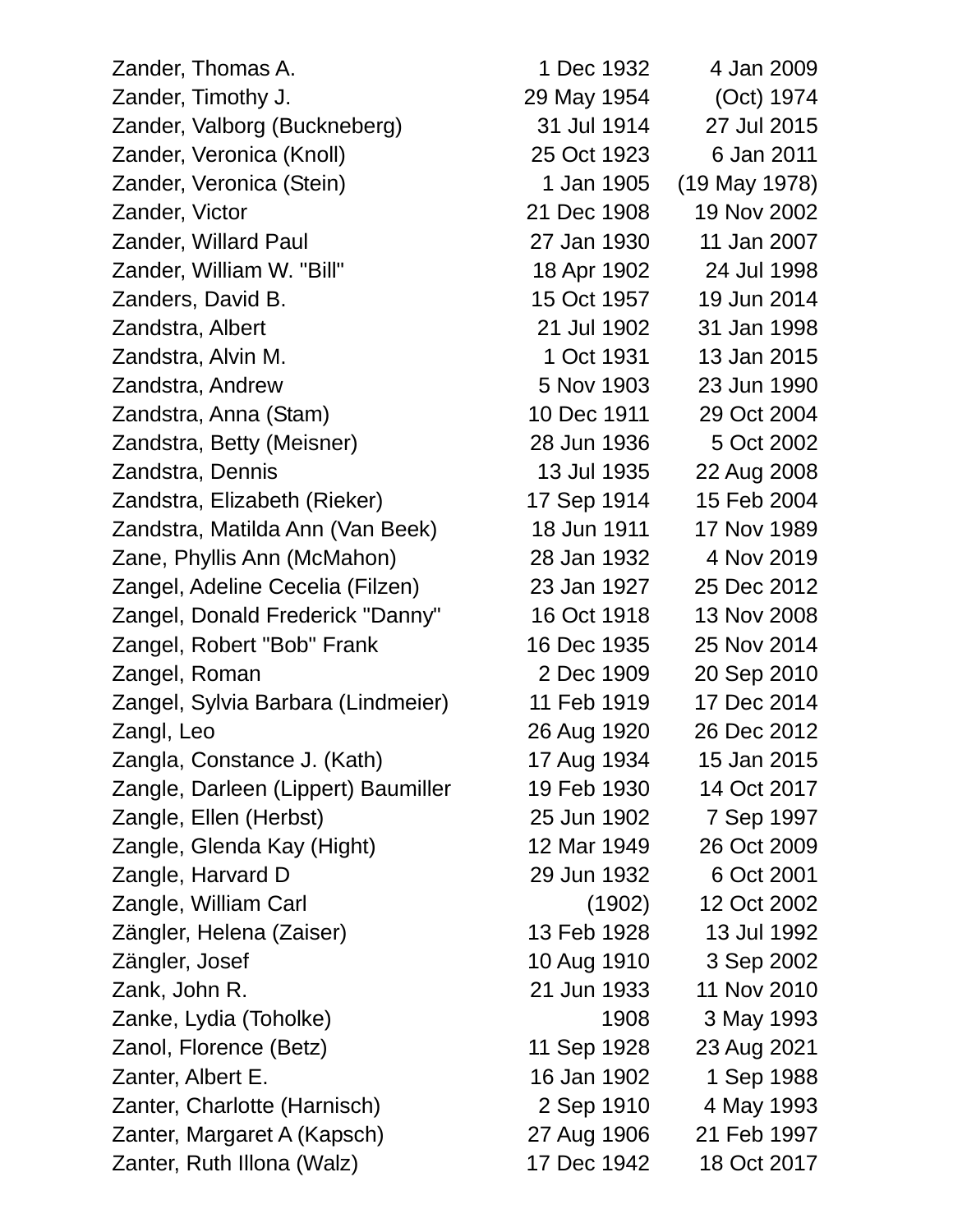| Zantow, Adolph Robert                  | 24 Oct 1919 | 1 Feb 2015    |
|----------------------------------------|-------------|---------------|
| Zantow, Clarence E.                    | 12 May 1926 | 10 Jan 1997   |
| Zantow, Edwin J.                       | 15 Jan 1919 | 5 Jun 1997    |
| Zantow, Emil                           | 7 Apr 1928  | 7 Dec 2000    |
| Zantow, Frances I. (Heupel)            | 10 Jul 1927 | 1 Aug 2002    |
| Zantow, Katie (Schnaible)              | 15 Jun 1901 | (1955)        |
| Zantow, Mary Allene (Ettles)           | 22 Jan 1938 | 9 Mar 2015    |
| Zantow, Mary L.                        | 4 Nov 1918  | 16 Mar 1997   |
| Zantow, Pauline Barbara (Schadler)     | 14 Apr 1918 | 1 Nov 2006    |
| Zapalac, Ruth Marie (Fleischmann)      | 24 Jun 1926 | 6 Oct 2016    |
| Zapf, Carol-Lynne (Warner)             | (1946)      | 2 May 2021    |
| Zapf, Rose Caroline (Schweger)         | 19 Jan 1916 | 26 May 2017   |
| Zapfe, Graydon Carl                    | (1918)      | 21 Feb 2006   |
| Zapfe, Julia (Beck)                    | 12 Oct 1922 | 20 Feb 2020   |
| Zapletal, Francis (Goetzinger)         | 12 May 1924 | 26 Jun 2006   |
| Zapletal, James                        | 1 Oct 1949  | 22 Jul 1998   |
| Zaplotynsky, Apolonia "Appy" (Miller)  | 31 Jul 1931 | 29 Apr 2016   |
| Zapp, Helen Margaret                   | 4 Dec 1925  | 18 Oct 2019   |
| Zapp, Leo                              | 31 Aug 1928 | 4 Jan 2017    |
| Zapp, Ursula Hedwig (Hildebrand)       | 3 May 1921  | 26 Oct 2010   |
| Zappardino, Barbara (Friez)            | 24 Dec 1903 | (Nov 1983)    |
| Zappardino, Luiggi                     | 29 Aug 1894 | (Dec 1983)    |
| Zarak, Bill                            | 29 Jan 1935 | 22 Jun 2005   |
| Zarak, Darlene Lillian (Kubik)         | 20 Feb 1939 | 25 Feb 2021   |
| Zarak, Mary (Adamski)                  | 16 Oct 1911 | (1986)        |
| Zarambo, Loretta L. (Huber)            | 2 Oct 1935  | 10 Aug 2018   |
| Zarback, Albert                        | (1918)      | 12 Dec 1991   |
| Zarbeck, Emil                          | 4 Jan 1912  | 10 Sep 1961   |
| Zarbock, Albert                        | Apr 1913    | 3 Jan 1987    |
| Zarbock, Emil R.                       | (1920)      | (Apr 2002)    |
| Zarbock, Harold                        | 21 Nov 1908 | 29 Jan 1994   |
| Zarbock, Hulda (Motz)                  | 27 Nov 1911 | 10 Oct 2000   |
| Zarbock, Maria (Tetzlaff)              | 5 Jun 1914  | 11 Feb 1990   |
| Zarbock, Pauline (Günther)             | (1885)      | 14 Nov (1961) |
| Zarbock, Wilhelm                       | 19 Aug 1907 | 15 Jan 1987   |
| Zarbock, Willi                         | 4 Jun 1924  | 21 Apr 1992   |
| Zarchekoff, Margaret Elizabeth (Bauer) | 20 Dec 1923 | 10 Mar 2012   |
| Zaremba, Lanny Theodore                | 21 Feb 1947 | 10 Sep 2020   |
| Zaremba, Lydia (Schweitzer)            | 11 Oct 1919 | 17 Jun 2001   |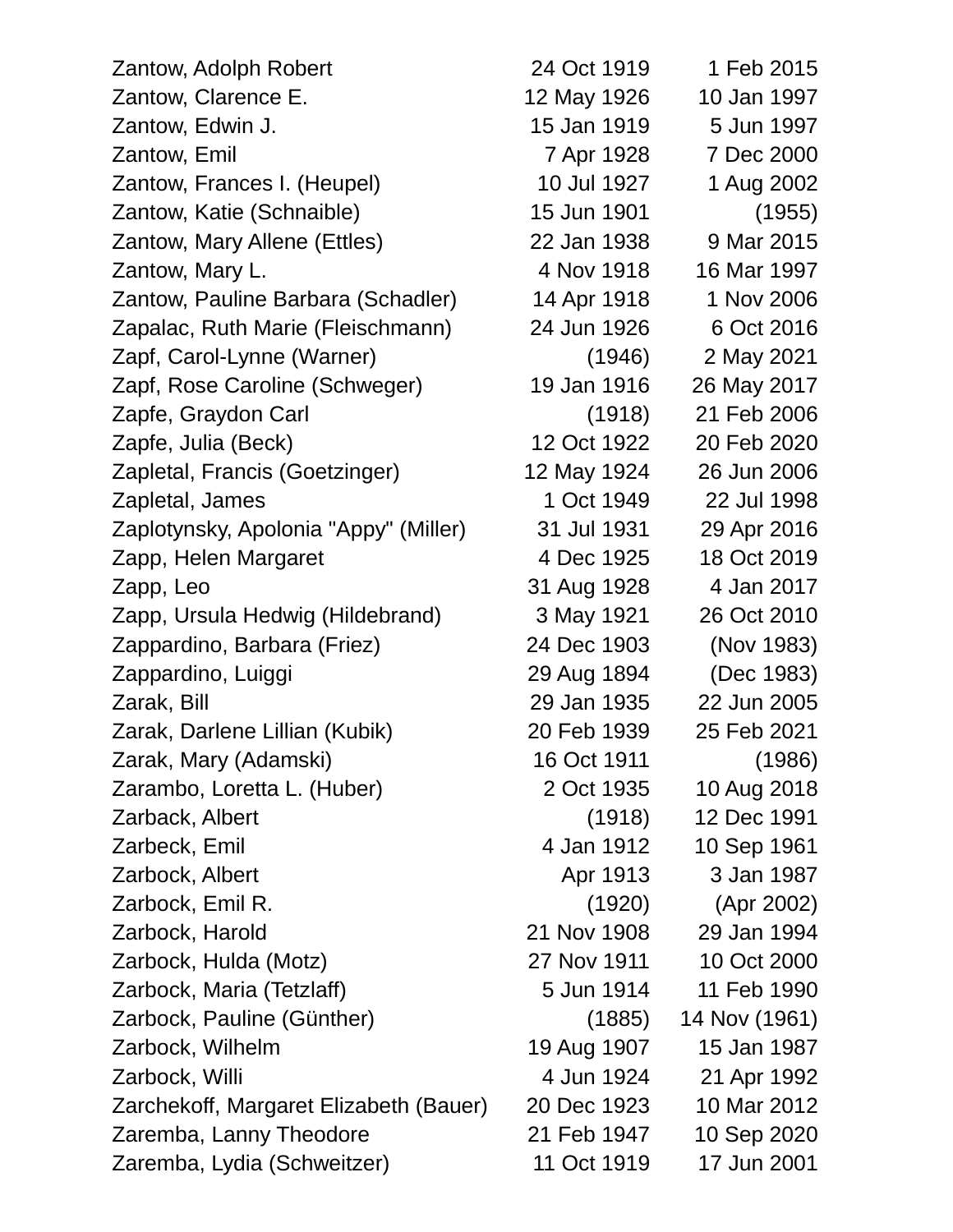Zaremba, Margaret 25 Nov 1925 18 May 2020 Zaremba, Nellie (1927) 6 Jul 2010 Zarembinski, Richard R. 3 Sep 1925 24 Sep (1983) Zaremski, Anita (Mosset) 25 Jan 1963 7 Sep 2009 Zaretski, Lorraine Evelyn (Daum) 18 Jun 1963 11 May 2010 Zarfos, Roger Lee 23 Jun 1933 1 Aug 1987 Zarka, Helen B. 23 Aug 1890 19 Jun 1972 Zarka, Joseph S. 12 Feb 1889 22 Feb 1984 Zarling, Helen Madeline 1988 8 Apr 1916 8 Apr 2009 Zarling, Luella **4 Jun 1920** (Dec 1989) Zarling, S. LeRoy "Zully" 25 Mar 1920 10 Jul 2000 Zarling, Vernon 2 Jun 1922 14 Nov 1991 Zarn, Richard Allen 27 Oct 1948 5 Feb 1991 Zarn, Ryan Wade (1986) 7 Oct 1991 Zarndt, Florence (Heid) 15 Feb 1921 (26 Oct 1979) Zarndt, John H. 26 Mar 1915 (Feb 1983) Zarndt, Margaret Sophia GT 15 Feb 1917 24 May 2014 Zarndt, William 1 Nov 1911 (May 1984) Zarneke, Bonnie Jean (Zeitlow) 13 Feb 1929 26 Dec 2011 Zarr, Elaine D. (Clooten) 5 May 1949 15 Jan 2006 Zarr, Florence (Gleich) 20 Jul 1927 25 May 2018 Zarr, Gary Dean 18 Jan 1950 25 Sep 2009 Zarr, Gertrude (Duttenhefner) 26 May 1916 16 Oct 2014 Zarr, Joe 30 Aug 1917 25 Mar (1969) Zarr, John 16 Jan 1918 (Jul 1987) Zarr, John 6 Aug 1921 26 Oct 2003 Zarr, John Louis 9 Nov 1970 20 Aug 1998 Zarr, Joseph 15 Jan 1881 10 Mar 1944 Zarr, Josephine E (Schaaf) 22 Oct 1914 (17 Jun 1978) Zarr, Magdalena "Lena" (Grinsteinner) 10 Mar 1929 29 Oct 2020 Zarr, Peggy (Roth) Huber 23 Jan 1946 25 Oct 2011 Zarr, Peter 1981) 2009 (1981) Zarr, Steve 24 Nov 1915 19 Apr 2000 Zarske, Esther Marie Lipps (Lawrence) 26 Apr 1903 27 Jan 1993 Zarski, Christine Marie (Black) 6 Apr 1978 10 Mar 2021 Zartmann, Margaret Mary PG 28 Jul 1925 (11 Nov 2000) Zaruba, Joseph A. 25 Jul 1913 9 Oct 1992 Zarwell, Herman C. 2 Dec 1867 11 Jul 1942 Zasitko, Dorothy Ruth (Lutz) 1934 24 Aug 2008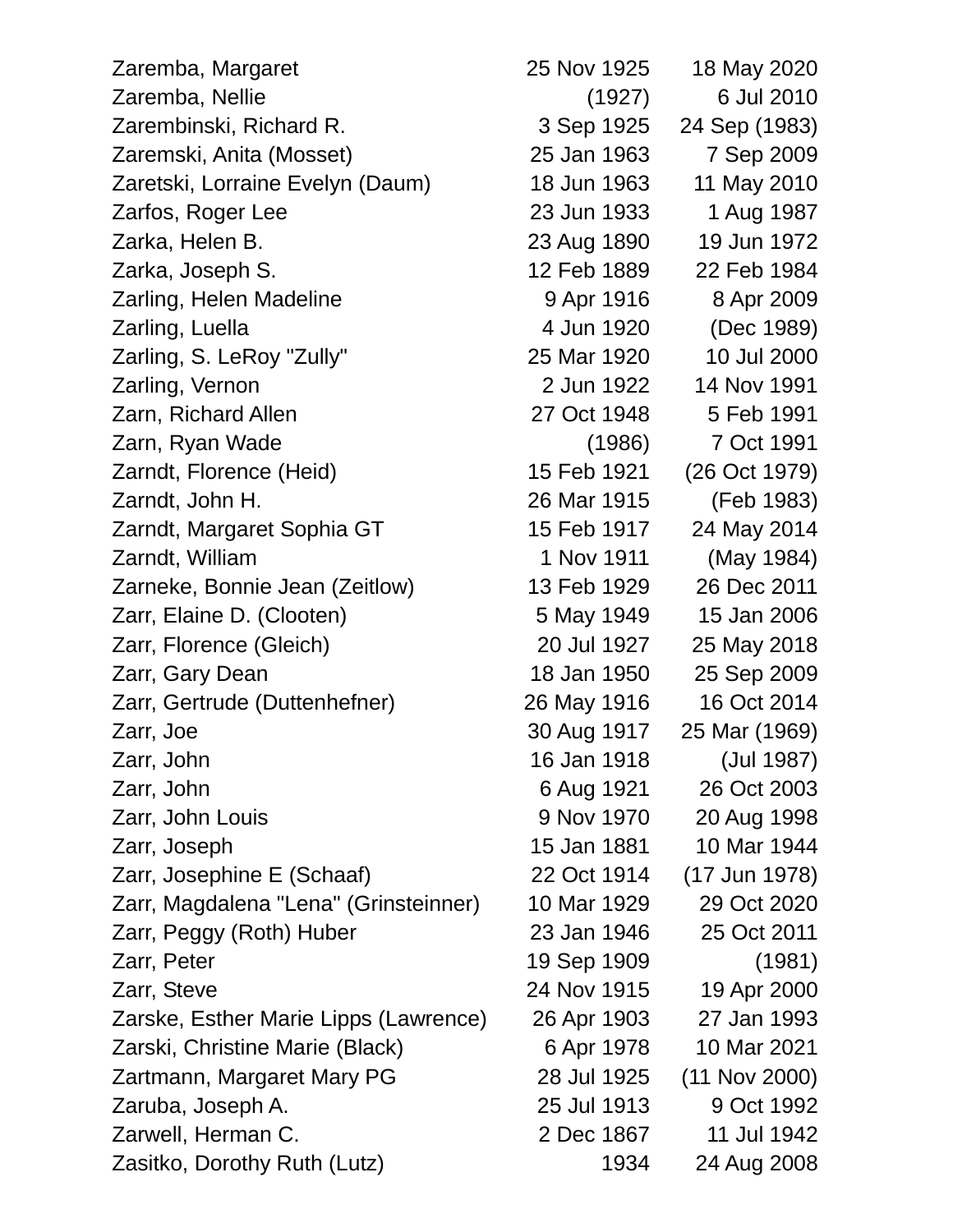Zaske, Carl 3 Dec 1836 17 Sep (1910) Zaske, DeLora (Raszler) 18 Jan 1929 18 Apr 2004 Zaske, Loraine A (Sieler) 1 Jul 1918 25 Nov 2001 Zaske, Owen 4 May 1926 11 Oct 2006 Zaske, Reuben H (1910) (11 Feb 1987) Zaske, Stanley W 15 Dec 1929 (Oct 1991) Zaske, Vernon R 2 May 1917 6 Apr 2001 Zaste, Cindy 27 Jun 1957 29 Jul 2017 Zaste, Irene (Wilkie) (1922) 13 Apr 2002 Zaste, Mary D. (Malaterre) 30 Nov 1914 2 Apr 2000 Zaste, Naomi Ruth (Nolan) 6 Aug 1935 9 Nov 2017 Zastoupil, Adolph Augustine 16 Oct 1933 1 Feb 2006 Zastoupil, Albert 12 Mar 1910 (1985) Zastoupil, Albert Charles 6 Nov 1945 8 Mar 2011 Zastoupil, Alice (Binstock) 7 May 1943 20 Jan 2014 Zastoupil, Amanda (Schmidt) 18 Nov 1912 8 May 1990 Zastoupil, Anton "Tony" F. 29 Apr 1915 15 May 1988 Zastoupil, Anton J "Tony" 13 Jun 1913 (Jan 1986) Zastoupil, August T. 17 Jul 1927 29 Jun 2010 Zastoupil, Benjamin Franklin 14 Jul 1922 30 Nov 2007 Zastoupil, Bernice (Wandler) 15 Aug 1929 30 Nov 2020 Zastoupil, Charles A 14 Aug 1909 3 May 1989 Zastoupil, Charlotte (Johnston) 23 Apr 1898 18 Feb 1997 Zastoupil, Charlotte (Krumenacker) 15 Aug 1934 31 May 1995 Zastoupil, Clement 18 Sep 1912 10 Dec 1988 Zastoupil, Diane (8 Mar) 1951 (2 Jul) 1971 Zastoupil, Dorothy Weisbeck (Chastek) 16 Mar 1915 4 Apr 1994 Zastoupil, Eleanor (Dassinger) 29 Jun 1934 29 Apr 2018 Zastoupil, Frances (Buresh) 10 Mar 1932 24 Feb 2021 Zastoupil, Frank J. 22 Oct 1873 1 May 1956 Zastoupil, Gary V. (1952) 4 Dec 2006 Zastoupil, Gordon Anton 28 May 1938 11 Jan 1990 Zastoupil, Grace Luella (Nodland) 14 Dec 1925 4 Jun 2015 Zastoupil, Heidi (Gress) 24 Mar 1958 20 Mar 2020 Zastoupil, Henry 13 Apr 1905 23 Sep (1978) Zastoupil, John J. 4 Apr 1905 9 Jul 1992 Zastoupil, John S. 27 Aug 1956 (May 1976) Zastoupil, Joseph F. 15 Aug 1875 (22 May 1947) Zastoupil, Kathryn (Engelman) 20 Oct 1908 9 Mar 1999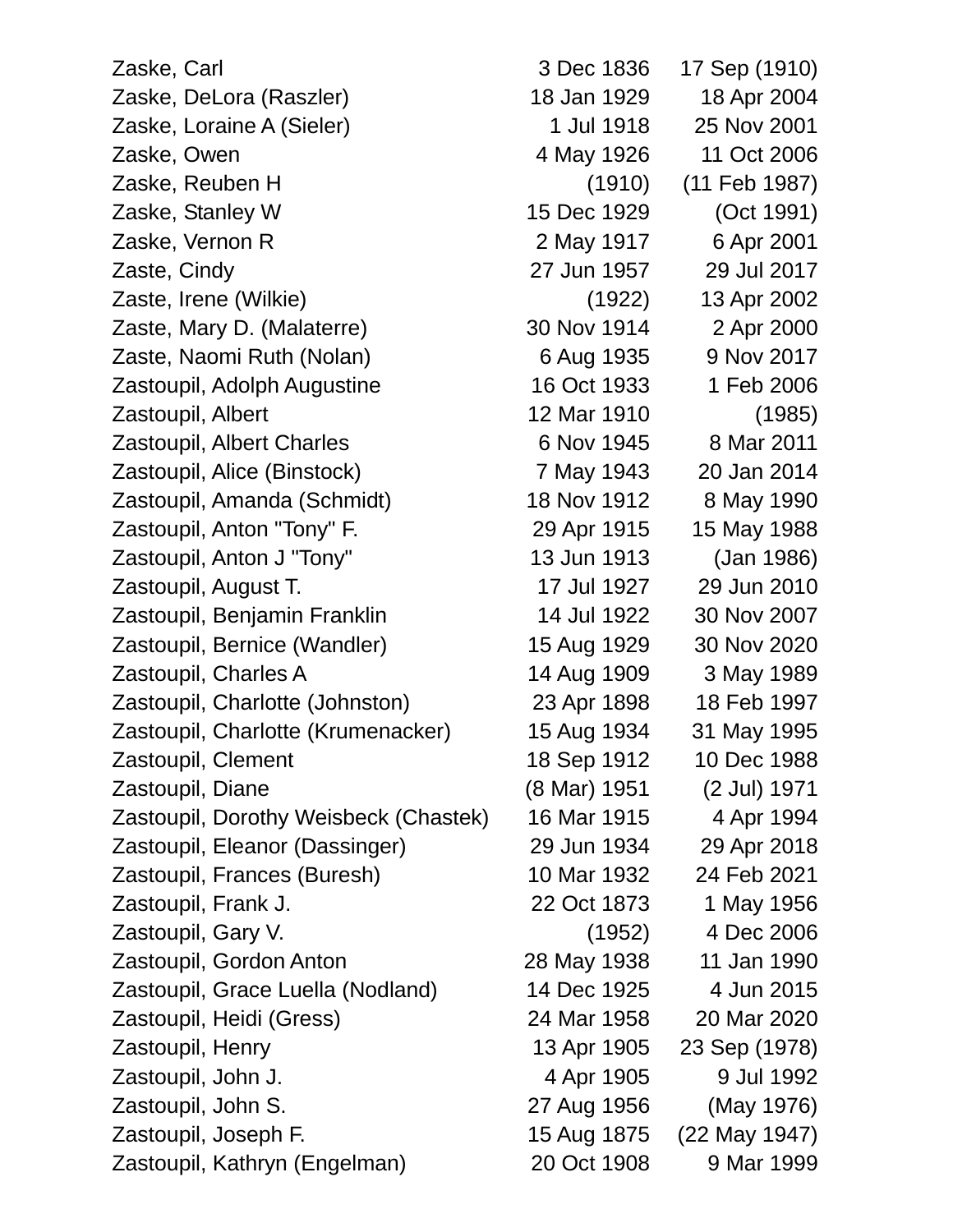| Zastoupil, Keith                       | 22 Jul 196 |
|----------------------------------------|------------|
| Zastoupil, Kenton                      | 8 Sep 198  |
| Zastoupil, Kevin                       | 28 Jan 195 |
| Zastoupil, Kim D.                      | 12 Feb 195 |
| Zastoupil, Laudie C.                   | 26 Oct 192 |
| Zastoupil, Louis P.                    | 17 Mar 190 |
| Zastoupil, Martha (Binek)              | 4 Jan 191  |
| Zastoupil, Martin S.                   | (1935      |
| Zastoupil, Mary (Kostelecky)           | 190        |
| Zastoupil, Mary (Uchytil)              | 17 Sep 190 |
| Zastoupil, Mary Ann                    | 8 Nov 191  |
| Zastoupil, Norbert                     | 6 Oct 193  |
| Zastoupil, Patrick                     | 20 Mar 197 |
| Zastoupil, Philip Albert               | 20 Jun 191 |
| Zastoupil, Raymond Nicholas "Ray"      | 12 Aug 193 |
| Zastoupil, Richard                     | 194        |
| Zastoupil, Rose (Kostelecky)           | 7 Aug 191  |
| Zastoupil, Stephen R.                  | 23 Sep 193 |
| Zastoupil, Steve                       | 187        |
| Zastoupil, Steve L.                    | 10 Jun 190 |
| Zastoupil, Veronica "Fannie" (Koffler) | 18 May 191 |
| Zastoupil, Vincent A.                  | 6 Jan 193  |
| Zastoupil, Wenzel                      | 22 Aug 191 |
| Zastrocky, Helen (Musshafen)           | 28 Jan 191 |
| Zastrow, Brad                          | 6 Jun 195  |
| Zastrow, Helmuth W. "H. Max"           | 28 May 190 |
| Zastrow, Irene O.                      | (1922      |
| Zastrow, Jaron "Jerry"                 | 13 Feb 193 |
| Zastrow, Joseph R. "Joe"               | 26 Feb 192 |
| Zastrow, Kathryn Louise (Joseph)       | (not giver |
| Zastrow, Marie (Retzlaff)              | 5 May 188  |
| Zastrow, Mary Elizabeth (Caspers)      | 30 Dec 191 |
| Zastrow, Matthew "Matt"                | 26 Feb 192 |
| Zastrow, Robert Anton                  | (not giver |
| Zastrow, Robert L.                     | 15 Sep 193 |
| Zastrow, Ruth Louise (Klepfer)         | 18 Sep 191 |
| Zastrow, Spencer Robert                | 7 Jun 198  |
| Zastrow, Susan Raylene (Marty)         | 5 Feb 195  |
| Zastrow, Twila G. (Balster)            | 1 Aug 193  |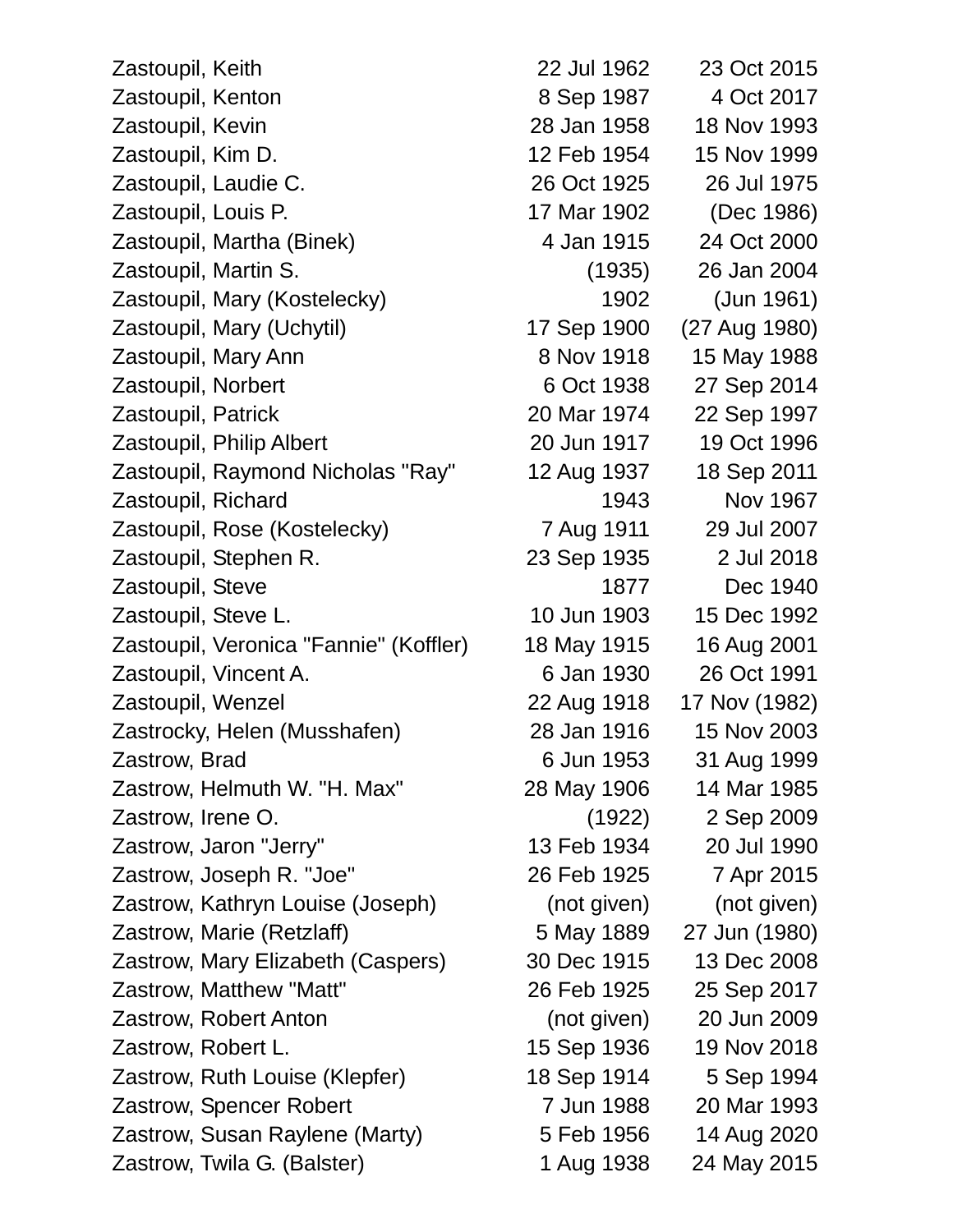| Zaumeyer, Curt                     | (1951)      | 5 Feb 2010    |
|------------------------------------|-------------|---------------|
| Zaun, Adeline Marie (Magnuson)     | 15 Jul 1921 | 31 Aug 2017   |
| Zaun, Arnold W.                    | 26 Jun 1911 | (Mar 1988)    |
| Zaun, Clara (Huber)                | 15 Feb 1907 | (Jan 1987)    |
| Zaun, Clarence                     | 19 Oct 1914 | (Aug 1990)    |
| Zaun, Curtis Paul                  | 11 Dec 1944 | 26 Jul 2001   |
| Zaun, Cynthia Marie (Saugstad)     | 9 Dec 1959  | 6 Dec 2016    |
| Zaun, Donald R.                    | 8 Jan 1927  | (Mar 1988)    |
| Zaun, Evelyn Violet (Magnuson)     | 20 Aug 1919 | 6 Dec 2006    |
| Zaun, Frank                        | 2 Jul 1904  | (May 1990)    |
| Zaun, Gerald "Jerry"               | 19 Mar 1931 | 14 Nov 2020   |
| Zaun, Inez Mae (Roder)             | 7 Oct 1934  | 24 May 1995   |
| Zaun, Lillian E. CCD               | 29 Jan 1920 | 9 Jul 2002    |
| Zaun, Lyle Edward                  | 14 Nov 1928 | 15 Aug 2002   |
| Zaun, Marit Osa (Friestad)         | 9 May 1930  | 23 Mar 2016   |
| Zaun, Matt                         | 13 Dec 1975 | 4 Nov 2007    |
| Zaun, Melvin "Mel" "Melvy" Ralph   | 6 Feb 1930  | 31 Dec 2019   |
| Zaun, Myrtle F. (Faust)            | 18 Aug 1918 | 22 May 1988   |
| Zaun, Olive (Dahl)                 | 13 Feb 1910 | 27 Jun 1999   |
| Zaun, Paul John                    | 16 Mar 1918 | 21 Nov 2006   |
| Zaun, Pauline (Heuer)              | 25 Jan 1898 | (Jun 1990)    |
| Zaun, Shirley Marie (Mellum)       | 4 Apr 1930  | 20 Jul 2008   |
| Zaun, Ted Eugene                   | 6 Jul 1932  | 9 Jul 2016    |
| Zaun, Thelma Ida (Paulson)         | 25 Oct 1912 | 9 Jun 1999    |
| Zaun, Timothy Wayne                | 15 May 1957 | 2 Feb 2001    |
| Zauner, John                       | (not given) | 12 Nov 2016   |
| Zauner, Margaret (Stecher)         | 26 Jul 1900 | 25 Aug 1993   |
| Zauner, Nick C.                    | 1 Feb 1924  | 14 Oct 1989   |
| Zauner, Ramona (Myers)             | 14 Mar 1929 | 21 May 2002   |
| Zauner, Richard Joseph             | 13 Feb 1927 | 23 Feb 2014   |
| Zavadil, Betty Mae (Hatzenbuhler)  | 1 Apr 1937  | 27 May 2017   |
| Zavadil, Rita (Schaefer)           | 1 Jun 1931  | 7 Jul 2018    |
| Zavadil, Wilfred                   | 24 Mar 1925 | 16 Feb 2010   |
| Zavalney, Christine (Fedorendo)    | 2 Sep 1906  | 26 Dec 1997   |
| Zavalney, Clarence                 | 22 Sep 1929 | 23 Jun 2021   |
| Zavalney, Daisy (Kandovsky)        | 21 Sep 1900 | (16 Oct 1976) |
| Zavalney, Elaine Martha (Zacher)   | 16 Oct 1926 | 13 May (1985) |
| Zavalney, Evelyn Daisy (Semchenko) | 25 Mar 1901 | 15 Apr 1999   |
| Zavalney, John                     | 5 Oct 1900  | 11 Apr (1985) |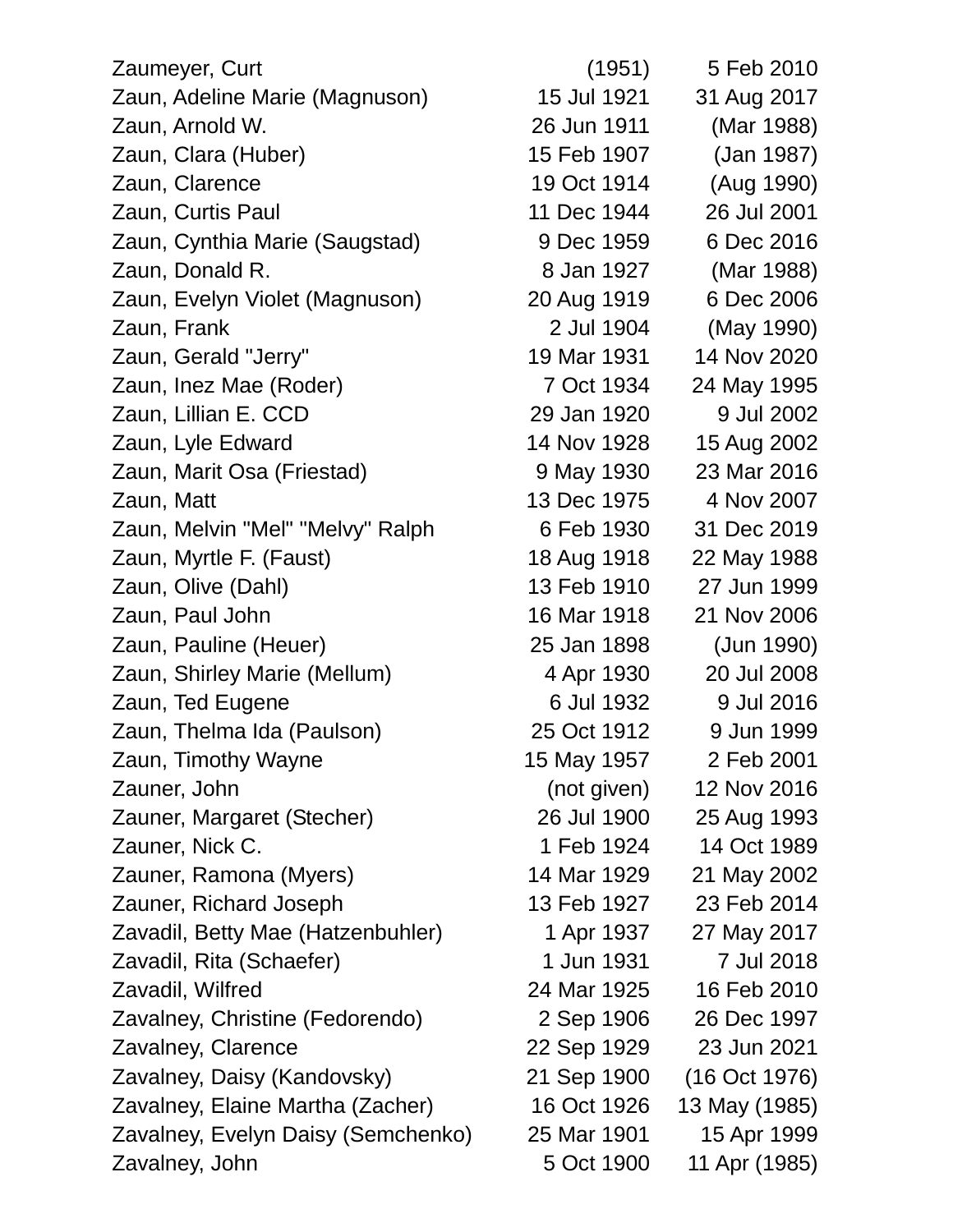Zavalney, Joyce (Reichert) 12 Dec 1935 23 Feb 2016 Zavalney, Philip 3 May 1911 (7 Dec 1972) Zavalney, Ralph 28 Feb 1926 20 Dec 2010 Zavalney, Russell 7 Jan 1928 17 Jul 2013 Zavalney, Thelma (Trihub) 20 Dec 1910 14 Sep 2000 Zavidil, Betty Mae (Hatzenbuhler) 1 Apr 1937 27 May 2017 Zavodny, Richard "Dick" 6 Dec 1942 9 Sep 2021 Zawada, Elaine L. (Nermyr) 21 Aug 1946 (Jun 2001) Zazula, Anna (Zacharczuh) (not given) 5 Jun 2015 Zazula, Wasyl "Bill" 1 Jan 1924 13 Jun 2012 Zazzi, Elsie Marie (Hintz) 25 Jul 1915 10 Sep 2003 Zbikowski, Ann M. (Schauer) 12 Mar 1926 20 Sep 1999 Zbrodoff, George 14 Feb 1922 12 Jul 1999 Zbryski, Frederick "Fred" Robert (1910) 12 Nov 2007 Zdenek, Frank 7 Mar 1919 10 Jul 2010 Zdenek, Helen (Kutilek) Rempp 8 Jun 1927 7 Jul 2020 Zeadow, Mark K. 27 Jun 1940 28 Jun 1997 Zeal, Dorothy May (Miller) 28 Sep 1923 22 Feb 2008 Zeamer, Grace W. (Wilde) 27 Dec 1897 (Mar 1984) (sic) Zearley, Curtis William 27 Mar 1949 2 Dec 2020 Zearley, Douglas Miner 25 May 1952 10 Mar 1993 Zearley, Jeffrey "Jeff" L. (1958) 28 Nov 2012 Zearley, Matilda "Tillie" (Thomas) 3 Mar 1932 11 Jun 2002 **Zearley, Miner 18 Feb 1919** 1 Apr 2004 Zebarth, Gerald Edward 30 Jun 1915 17 Jun (1994) Zebroski, Frederick John 8 Jul 1953 13 Dec 2007 Zebroski, Jerry L. 15 Sep 1943 14 Aug 1999 Zebroski, John Clark 21 Jul 1934 26 Oct 1998 Zebroski, Mary Madeline (Sack) 22 Jan 1935 26 Oct 1998 Zebroski, Phillip "Phil" 29 Jun 1932 11 Mar 2010 Zech, Dennis Joseph Anthony (not given) 31 Mar 2011 Zech, Dorothy Marie (Wedegartner) 30 Jan 1915 3 Nov 2008 Zech, Fred (1923) 1 Oct 1997 Zech, Frederick 2 May 1920 27 Jun 2006 Zech, Gordon C. (1930) 22 Oct 1998 Zech, Lillian Theresa (Kleckner) 24 Feb 1923 20 Feb 2018 Zech, Lydia (Mantei) 21 Oct 1895 1 Sep 1985 Zech, Madeline (Lacher) 12 Jan 1901 28 Nov 1988

Zech, Marge Ellen 16 Aug 1935 16 Oct 2014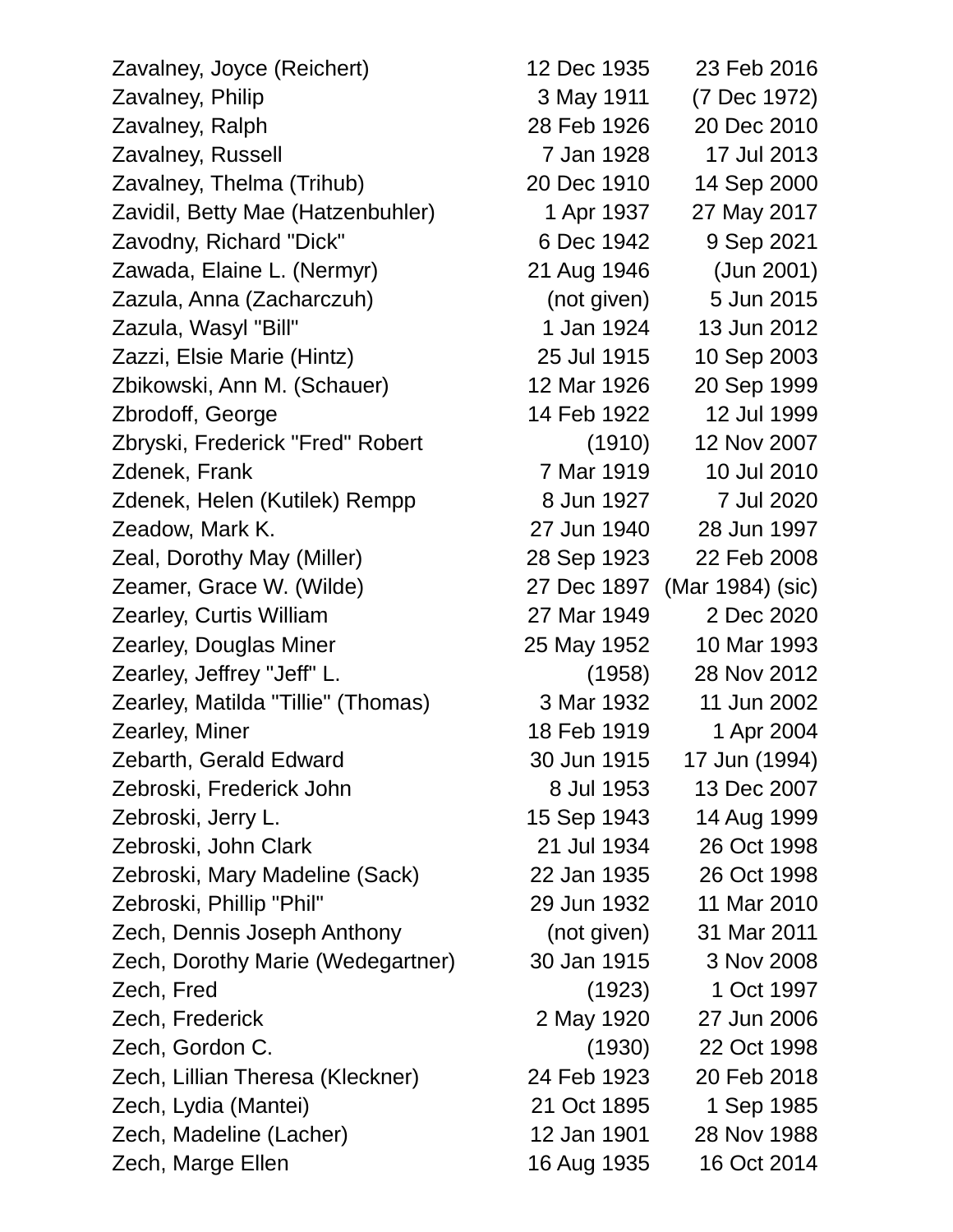| Zech, Pauline (Glasser)                | 20 Aug 1919 | 31 Aug 2013   |
|----------------------------------------|-------------|---------------|
| Zech, Peggy Ann (Wynia)                | 22 Apr 1938 | 2 Jan 2019    |
| Zecher, Shirley Anne (Skretteberg)     | 22 Feb 1924 | 9 Dec 2013    |
| Zechmann, Heinrich                     | 16 Sep 1877 | 27 May 1953   |
| Zechmeister, Alma Ema                  | 12 Jul 1908 | 7 Jan (1994)  |
| Zechmeister, Dorothy F.                | 24 Mar 1911 | 2 Nov (1997)  |
| Zechmeister, Elizabeth (Scheuffele)    | (1884)      | (1975)        |
| Zechmeister, Harold H.                 | (1913)      | 21 Jun (1978) |
| Zechmeister, Jakob                     | 25 Aug 1911 | 12 Dec 1987   |
| Zechmeister, John J.                   | (1878)      | Jul (1948)    |
| Zechmeister, Kenneth "Ken" Wayne       | 27 Feb 1933 | 6 Jul 2016    |
| Zechmeister, Magdalena (Schauer)       | (1886)      | 8 Jul 1948    |
| Zechmeister, Peter W.                  | (1929)      | 19 Jan 2001   |
| Zeck, Arthur W.                        | 18 Feb 1904 | (7 Jul 1980)  |
| Zeck, Darrell "D. Z." Ray              | 21 Mar 1935 | 20 Jun 2004   |
| Zeck, Nancy (Benson)                   | 9 Jun 1936  | 14 May 2004   |
| Zeck, Travis Clarence                  | 13 Nov 1982 | 19 Mar 2020   |
| Zeeb, Aaron                            | 9 Mar 1928  | 14 Apr 2006   |
| Zeeb, Adam                             | 12 Oct 1913 | 8 Feb 1990    |
| Zeeb, Agnes                            | 15 Jun 1903 | 6 Sep 1958    |
| Zeeb, Al J.                            | 26 Aug 1917 | 26 Aug 2013   |
| Zeeb, Albert Carl                      | 26 May 1894 | (7 Jul 1968)  |
| Zeeb, Augusta Margaret Maria (Dierks)  | 15 Mar 1877 | 17 Mar 1982   |
| Zeeb, Bertha F. (Herr)                 | 20 Jan 1906 | 23 Dec 2000   |
| Zeeb, Beulah Margaret (Chance)         | 25 Feb 1920 | Apr 1974      |
| Zeeb, Brenda Sue                       | 24 Nov 1975 | 24 Dec 1983   |
| Zeeb, Charlotte Katheryn (Eisenmann)   | 16 Feb 1921 | 7 Jan 2010    |
| Zeeb, Christian                        | 3 Oct 1927  | 6 Sep 2019    |
| Zeeb, Christian                        | 27 Apr 1872 | (1959)        |
| Zeeb, Christian Albert                 | 18 Sep 1916 | (not given)   |
| Zeeb, Christina (Schock) Herr          | 29 Dec 1880 | 16 Jun (1945) |
| Zeeb, Christina Ebel (Will)            | (1890)      | 17 Dec (1969) |
| Zeeb, Clinton Jerome                   | 23 Mar 1943 | 6 Mar 1995    |
| Zeeb, Daniel "Dan" E.                  | 27 Jul 1957 | 10 May 2019   |
| Zeeb, Donna Mae (Johnson)              | 30 Jan 1947 | 16 Sep (1970) |
| Zeeb, Eleanor (Landsberger) Guttenberg | 19 Apr 1911 | 13 Oct 1995   |
| Zeeb, Elisabeth (Hirsch)               | 20 Feb 1876 | 5 Mar 1918    |
| Zeeb, Elizabeth "Betty" (Bechtold)     | 20 Mar 1907 | 8 Jan 1989    |
| Zeeb, Ella Katherine Neth (Kludt)      | 14 Oct 1907 | 26 Aug 1998   |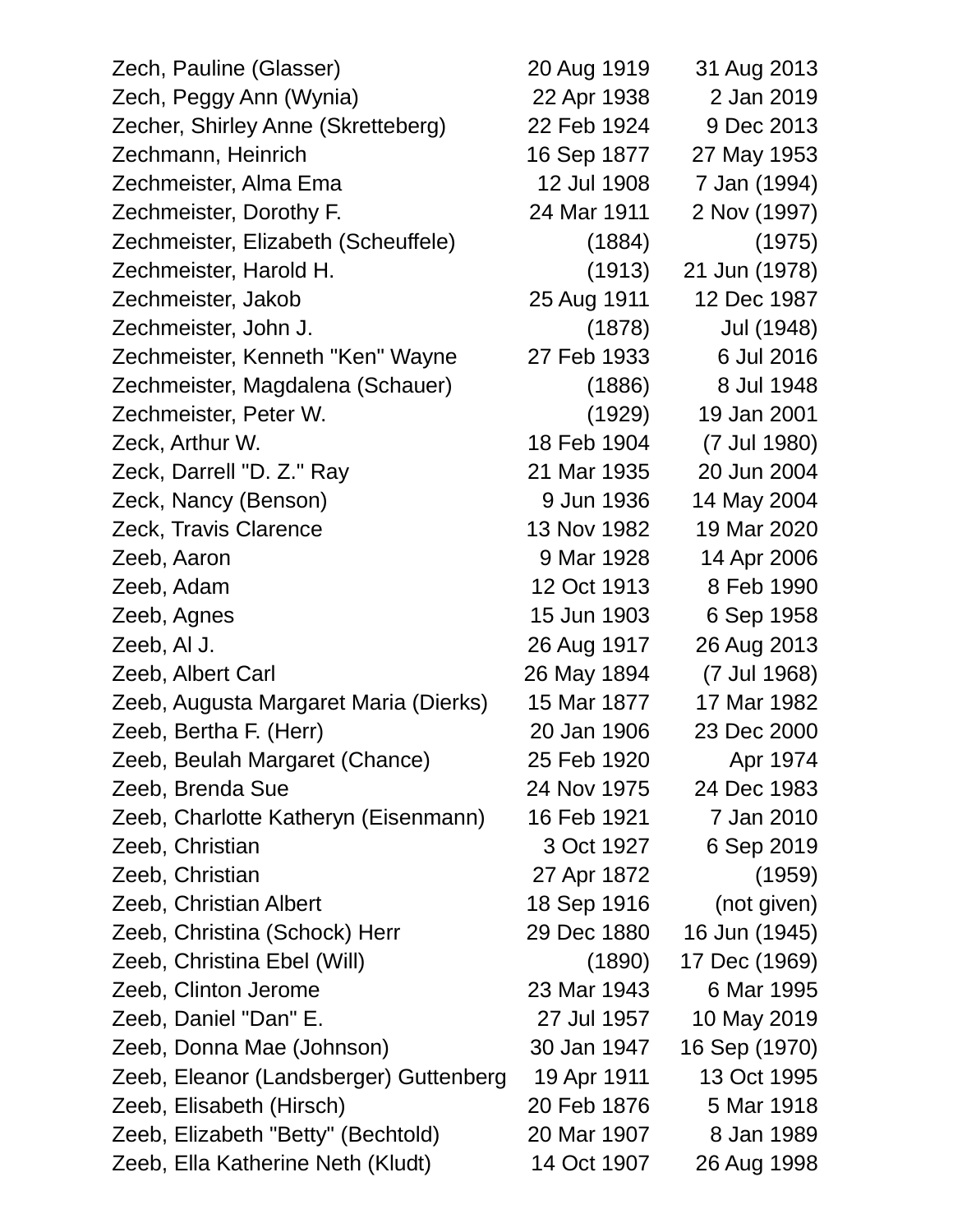| Zeeb, Elmer                    | 15 Aug 1930 | 4 Jan 2020    |
|--------------------------------|-------------|---------------|
| Zeeb, Elsa (Becker)            | 27 Apr 1923 | 14 Apr 1996   |
| Zeeb, Emil P.                  | 21 Feb 1929 | 6 Dec 2014    |
| Zeeb, Emma (Knodel)            | 13 Dec 1892 | (1970)        |
| Zeeb, Esther                   | 19 Mar 1923 | 23 Oct 1993   |
| Zeeb, Esther (Sayler)          | 19 Mar 1923 | 23 Oct 1993   |
| Zeeb, Eugene "Hank"            | 20 Jan 1924 | 28 Jul 2000   |
| Zeeb, Evelyn Valine (Handel)   | 9 Dec 1930  | 1 Feb 2015    |
| Zeeb, Fred                     | 9 Aug 1920  | 9 May 2021    |
| Zeeb, Fred                     | 20 Mar 1898 | 16 Jul (1983) |
| Zeeb, Gary Cyril               | 23 Apr 1954 | 20 May 2010   |
| Zeeb, George                   | 26 Jan 1893 | (1961)        |
| Zeeb, Gerald                   | 11 Nov 1942 | 3 May 2019    |
| Zeeb, Gideon "Pete"            | 21 Jul 1919 | 12 Dec 2001   |
| Zeeb, Harold Henry             | 4 Feb 1918  | 2 Jul 2003    |
| Zeeb, Helmut                   | (not given) | 24 May 2012   |
| Zeeb, Hilda (Handel)           | 27 Jan 1900 | 9 Aug 1983    |
| Zeeb, Ida (Heckenlaible)       | 20 Jan 1900 | (1979)        |
| Zeeb, Ida (Heinle)             | 28 Apr 1916 | 6 Sep 1987    |
| Zeeb, Jacob "Jack"             | 20 Apr 1910 | 11 Oct 2007   |
| Zeeb, Janice Jean (Guthmiller) | 24 Aug 1948 | 19 Dec 2002   |
| Zeeb, Jeffery Alan             | 31 Jan 1962 | (1981)        |
| Zeeb, Johann                   | 9 Jan 1906  | 4 Apr 1987    |
| Zeeb, John A.                  | (1945)      | 17 Dec 2008   |
| Zeeb, John J. R.               | 25 Dec 1899 | 17 Apr 1958   |
| Zeeb, Julius                   | 7 May 1900  | 9 Jan (1969)  |
| Zeeb, Kenneth                  | 15 Feb 1948 | 12 Oct 2002   |
| Zeeb, Kenneth "Ken" Peter      | 31 Jan 1943 | 23 Dec 2014   |
| Zeeb, Leona Martha DS          | 12 Sep 1921 | 4 Feb 2007    |
| Zeeb, Lillian (Ehrlich)        | 7 Sep 1915  | 18 Sep 1999   |
| Zeeb, Linda Sue (Heimes) Mauch | 21 Sep 1947 | 11 Nov 2009   |
| Zeeb, Lorene (Kreiter)         | 15 Apr 1922 | 23 Jun 2007   |
| Zeeb, Marie (Hofferber)        | 15 Sep 1909 | (11 Jul 1973) |
| Zeeb, Mark                     | 12 Apr 1954 | 10 Dec 1991   |
| Zeeb, Martha (Knodel)          | 29 Jan 1895 | 3 Nov 1986    |
| Zeeb, Marvin F.                | 29 Sep 1921 | 27 Sep 1987   |
| Zeeb, Max Fred                 | 12 Apr 1954 | 27 Feb 2015   |
| Zeeb, Peter                    | 12 Apr 1874 | 24 Sep 1922   |
| Zeeb, Peter E.                 | 19 Jan 1922 | 2 Jun 2008    |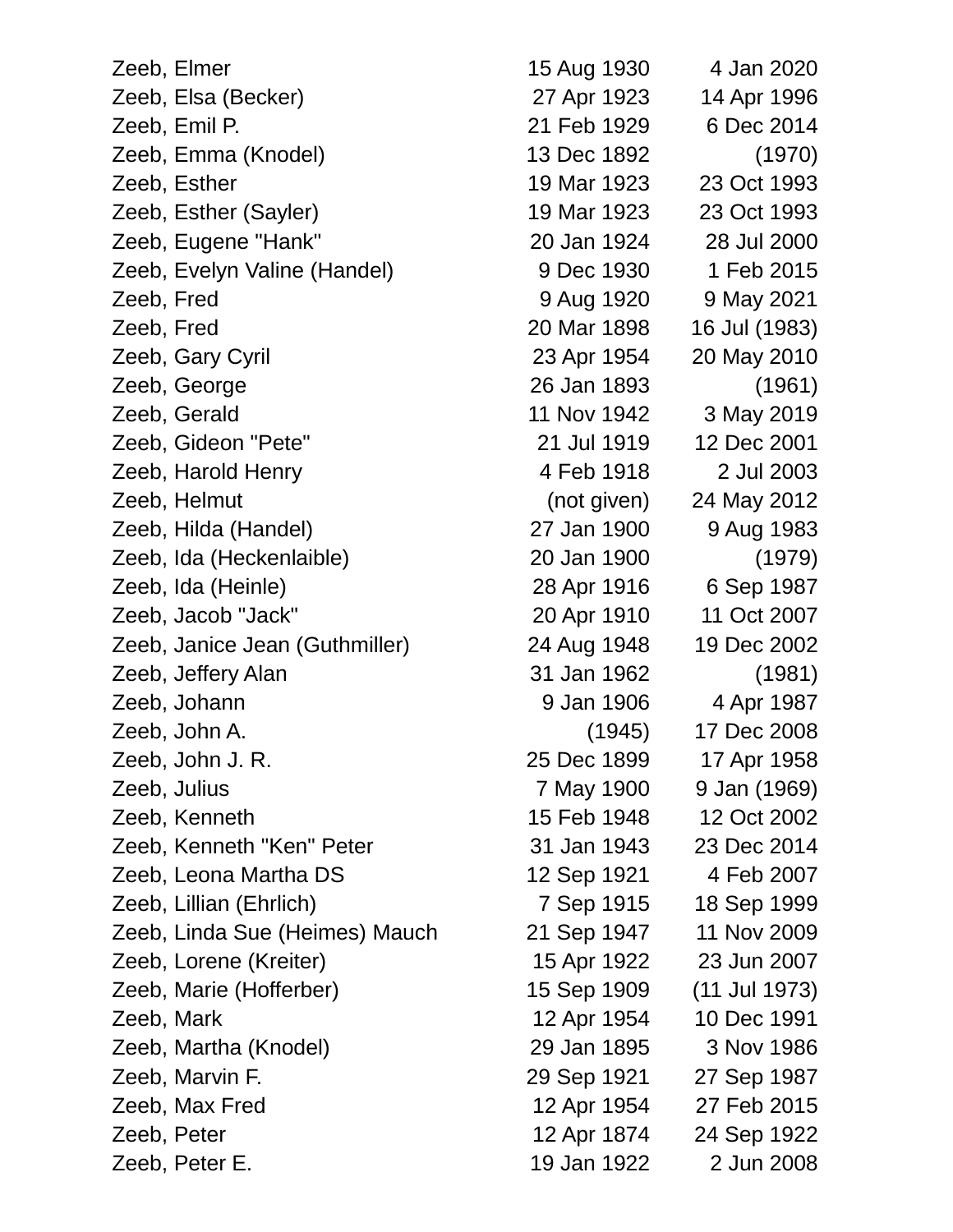| Zeeb, Ray W.                       | 25 Jul 1924        | (1996)        |
|------------------------------------|--------------------|---------------|
| Zeeb, Rhinhold "Ronnie"            | 29 Apr 1925        | 14 Feb 1992   |
| Zeeb, Rose (Kreiter)               | 4 May 1925         | 17 Jan 2009   |
| Zeeb, Ruben                        | 27 Nov 1905        | 7 Sep 1993    |
| Zeeb, Ruth L.                      | (1927)             | 12 Feb 2001   |
| Zeeb, Verna M. (Heckenlaible)      | 21 Oct 1927        | 17 Jun 2019   |
| Zeeb, Viola (Ehrlich)              | 8 Nov 1920         | 9 Aug 2004    |
| Zeeb, Wilhelm                      | 21 Sep 1879        | (NG)          |
| Zeeb, Willard R.                   | 4 Dec 1933         | 16 Nov 2016   |
| Zeeb, William                      | 20 Apr 1926        | 31 Jan 2007   |
| Zeeb, Wilma Laurene (Auch)         | 28 Nov 1925        | 27 Nov 2010   |
| Zeeb, Wilmar J.                    | 6 Dec 1922         | 26 Aug 2002   |
| Zeece, Chris                       | 14 Nov 1949        | 2 Jun 2015    |
| Zeeck, Annaleen "Ann" (Hemmer)     | 11 Nov 1920        | 3 Sep 2010    |
| Zeeck, Bernice (Morrison)          | 28 Dec 1921        | 24 Mar 2016   |
| Zeeck, Christina (Koenig) Tetrault | 17 Dec 1880        | Aug 1954      |
| Zegmann, Maria Katharina           | 10 Apr 1880        | 30 Oct 1914   |
| Zeh, Alfred                        | 7 Dec 1901         | 29 Sep 1987   |
| Zeh, Alvin                         | 29 Apr 1925        | 7 Aug 2008    |
| Zeh, Anna (Zeh)                    | 24 Apr 1924        | 17 Dec 2017   |
| Zeh, Anna Marie                    | (1900)             | 26 May 1992   |
| Zeh, Beverly C. (Tolpingrud)       | 22 Nov 1922        | 7 May 1997    |
| Zeh, David Charles                 | 23 Jun 1943        | 6 Oct 2020    |
| Zeh, Elmer                         | 27 Oct 1924        | 18 Sep 2014   |
| Zeh, Emilie (Schneider)            | 15 Sep 1907        | 8 May 1978    |
| Zeh, Emma (Regner)                 | (1902)             | 3 Dec 1997    |
| Zeh, Ervin                         | 7 Dec 1931         | 1 Nov 2018    |
| Zeh, John                          | 9 Feb 1896         | 18 Jul (1959) |
| Zeh, Klara (Höhn)                  | 18 Feb 1913        | 24 Feb 1997   |
| Zeh, Magdalena (Brander)           | 18 Mar 1897        | 9 Apr 1985    |
| Zehender, Elise (Allmendinger)     | 9 Mar 1916         | 12 Oct 2005   |
| Zehl, Harold Edward                | (1941)             | 22 Jul 2004   |
| Zehl, Pauline (Schulz)             | (1918)             | 10 Jul 2006   |
| Zehl, Richard "Rick"               | 25 Sep 1960        | 26 Jul 1990   |
| Zehm, Alice J. (Hildreth)          | 1 Jun 1894         | (27) Jul 1976 |
| Zehm, Ervin                        | (1904)             | (Sep 1999)    |
| Zehm, Erwin C.                     | (1911)             | 3 Nov 1997    |
| Zehm, Larry J.                     | 30 Jun 1936        | 18 Mar 2017   |
| Zehm, Mary L. (Schneider)          | 26 Dec (not given) | 5 Aug 2001    |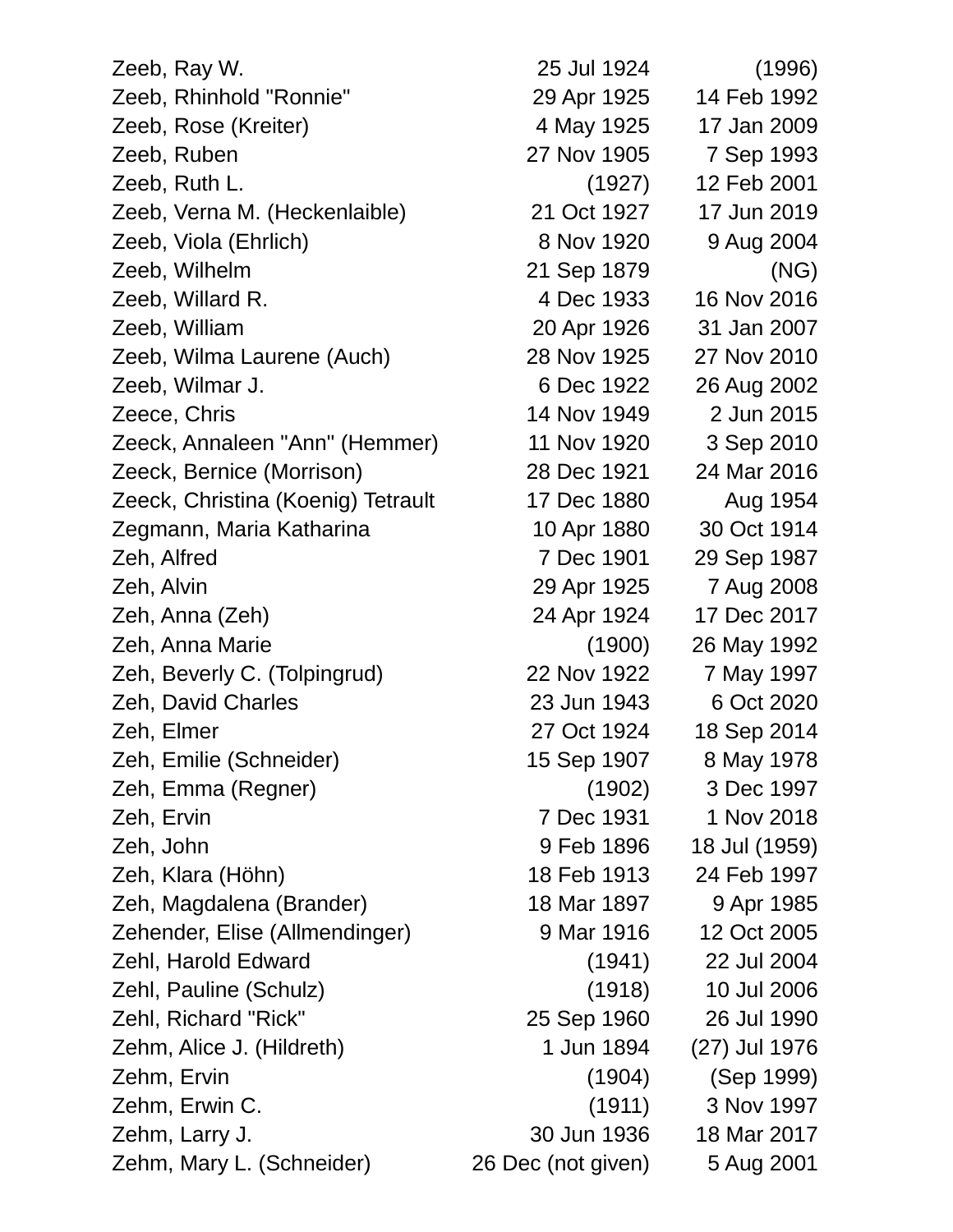| Zehms, Elvira (Baker)                      | 14 Dec 1906 | (Dec 1985)    |
|--------------------------------------------|-------------|---------------|
| Zehnder, Robert V.                         | (not given) | (Mar 1997)    |
| Zehnder, Rudolph Robert "Rudy"             | 22 May 1922 | 26 Jan 2004   |
| Zehner, Florence (Williams)                | (1922)      | 23 Apr 2002   |
| Zehner, Marie Theresea (Aubichon)          | (1930)      | 24 Nov 1980   |
| Zehner, Marion E.                          | 18 Nov 1912 | 12 Nov 1999   |
| Zehnpfennig, Charles                       | 21 Jun 1920 | 17 Jun 2005   |
| Zehnpfennig, Charlotte (Untereiner)        | 14 Jan 1923 | 1 Jun 2005    |
| Zehnpfennig, Emma E.                       | 20 Dec 1896 | 30 Mar 1994   |
| Zehnpfennig, Marina                        | 17 Feb 1904 | 1 Sep 1998    |
| Zehntner, David                            | (1953)      | (Sep 2003)    |
| Zehntner, Walter Harold                    | (not given) | (Jan 2003)    |
| Zehr, Clair Eugene "Shorty"                | 1 Oct 1911  | 10 May 2001   |
| Zehr, Ealine (Bender)                      | 28 Mar 1933 | 22 May 2020   |
| Zehr, Elmer                                | (1933)      | 2 Jun 2004    |
| Zehr, Elmer P.                             | 19 Jan 1921 | 4 Feb 2009    |
| Zehr, Gerald Gideon                        | 12 Dec 1908 | 1 Dec 1944    |
| Zehr, Hazel (Wright)                       | 21 Mar 1890 | 13 Feb 1982   |
| Zehr, Irene O.                             | 15 Jan 1910 | 16 Dec 1993   |
| Zehren, Donald                             | 2 Aug 1929  | 9 Jul 2000    |
| Zeibig, Arlene I. (Anderson)               | 9 Oct 1924  | 20 Mar 2017   |
| Zeichmeister, Walter W.                    | (not given) | (Oct 1949)    |
| Zeidell, John Andrew "Sonny"               | 17 May 1941 | 7 Aug 2003    |
| Zeidell, Katie                             | (1919)      | 1 Feb 1980    |
| Zeidler, Amanda                            | 8 Aug 1915  | 20 Nov (1999) |
| Zeidler, Barr E.                           | (1919)      | (7 Jun 2006)  |
| Zeidler, Ingeborg Bridget (Zeidler) Clarke | 25 Oct 1938 | 14 Dec 2019   |
| Zeidler, Kathleen Mae (Wankel)             | 7 Mar 1923  | 14 Feb 2017   |
| Zeien, Hazel (Stone)                       | 17 Oct 1914 | 10 Jan 2004   |
| Zeien, John                                | 26 Feb 1906 | 18 Mar 1976   |
| Zeien, Norman                              | (1923)      | 12 Apr 2002   |
| Zeien, Stanley Russell                     | 13 Nov 1947 | 15 Nov 2016   |
| Zeien, William                             | 13 Oct 1915 | 29 Apr 1989   |
| Zeier, Alice Cecelia (Gugler)              | 15 Jul 1906 | (Oct 1997)    |
| Zeier, Artur                               | 5 Nov 1919  | 19 Feb 1982   |
| Zeier, Billy Jo "BJ"                       | (1979)      | 18 Jun 1999   |
| Zeier, Duane "Dewy"                        | 28 Jun 1963 | 10 Mar 2020   |
| Zeier, Jessie Rachel (Patrick)             | 10 Sep 1912 | 23 Jul 2009   |
| Zeier, Lewis "Sonny" William               | 14 Sep 1929 | 5 May 2000    |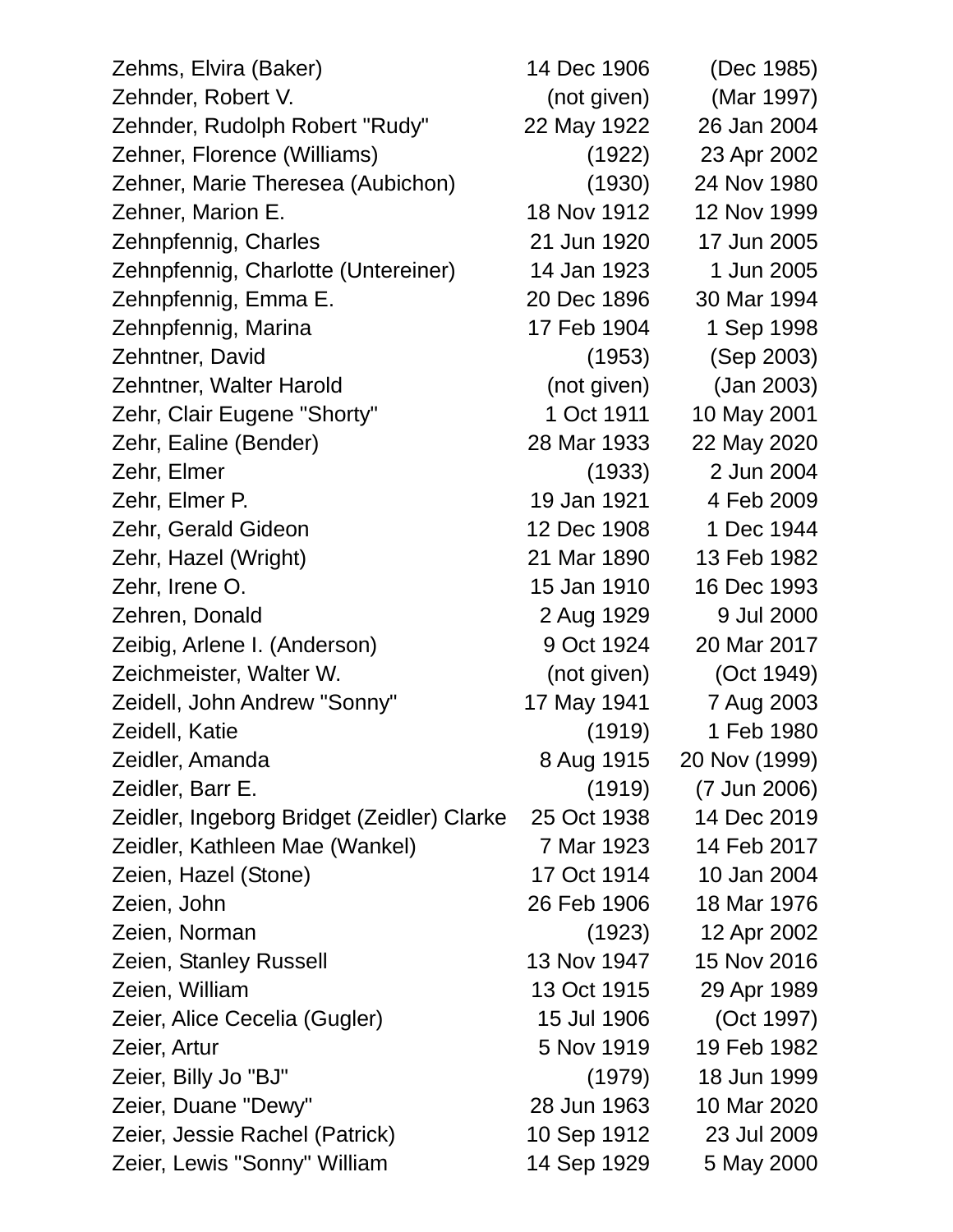Zeig, Aniecta (Sr. Eileen) 14 Nov 1907 28 Dec 1995 Zeig, Mary Ann (Sr. Miriam) 19 Oct 1915 13 Aug 2000 Zeig, Robert Benjamin "Bobby" 4 Jul 1929 16 Oct 2008 Zeigenhagel, John G. 14 Jun 1887 23 May (1950) Zeiger, Edward 20 May 1929 2 Oct 2021 Zeiger, Roy (1907) (10 Mar 1990) Zeiger, Terry Bud 26 Jan 1943 23 Sep 2018 Zeigler, Alice Marie (Lindholm) 26 May 1929 29 Sep 1994 Zeigler, Alice O. (Bracy) Dennis 28 Feb 1923 (2003) Zeigler, Anna 4 Nov 1919 21 Jun 2007 Zeigler, Arnold Joseph 4 Sep 1930 28 Dec 2009 Zeigler, Bessie 17 Feb 1908 (Nov 1996) Zeigler, Chuck 10 Jun 1934 10 Aug 2000 Zeigler, Clayton T. 22 Mar 1910 23 Jun 2007 Zeigler, Dorothy (Ristau) 27 Jun 1902 4 May 1984 Zeigler, Frances M. "Jo" 18 Mar 1917 (27 Nov 2000) Zeigler, Frank "Bud" 5 Nov 1919 26 Jul 2001 Zeigler, Frederick George 30 Mar 1913 7 Nov 2005 Zeigler, Harley Dale 3 Sep 1934 (14) Dec 1969 Zeigler, Hayley 24 Feb 2007 24 Feb 2007 Zeigler, J. Ralph 12 Jun 1914 (Jul 1986) Zeigler, Joanne (Rutherford) 6 Dec 1927 21 Jul 2015 Zeigler, John (1848) 21 Feb (1933) Zeigler, Joseph 6 Jan 1865 23 Feb 1942 Zeigler, Josephine A. (Higgs) 20 Jun 1907 3 May 1995 Zeigler, Joyce (1940) 25 Jan 2009 Zeigler, Leith B. 16 Oct 1920 21 Jan 2002 Zeigler, Leonard Barton 10 Oct 1923 17 Nov 2002 Zeigler, Lloyd (1908) 25 Oct 1995 Zeigler, Lucille H. (Miller) 2 Jul 1915 6 Jun 2011 Zeigler, Lurantine "Laura" EB 19 Jan 1925 18 Nov 2021 Zeigler, Mary D. (Netherland) 29 Oct 1901 27 Nov 2001 Zeigler, Stephen Michael 1 Nov 1979 24 Feb (1997) Zeigler, Thelma (Bruce) (1907) (Mar 1990) Zeigler, Todd David 2 Mar 1966 1 Apr 2020 Zeiher, Elizabeth Schleder (Koch) 25 Dec 1904 (16 Dec 1991) Zeiler, Amelia (Ramer) (1906) (4) Apr 1937 Zeiler, Anna (Zeiler) 1 Feb 1877 9 Feb 1960 Zeiler, Anna Margareta (Kammerzell) 23 Jul 1847 29 Oct 1931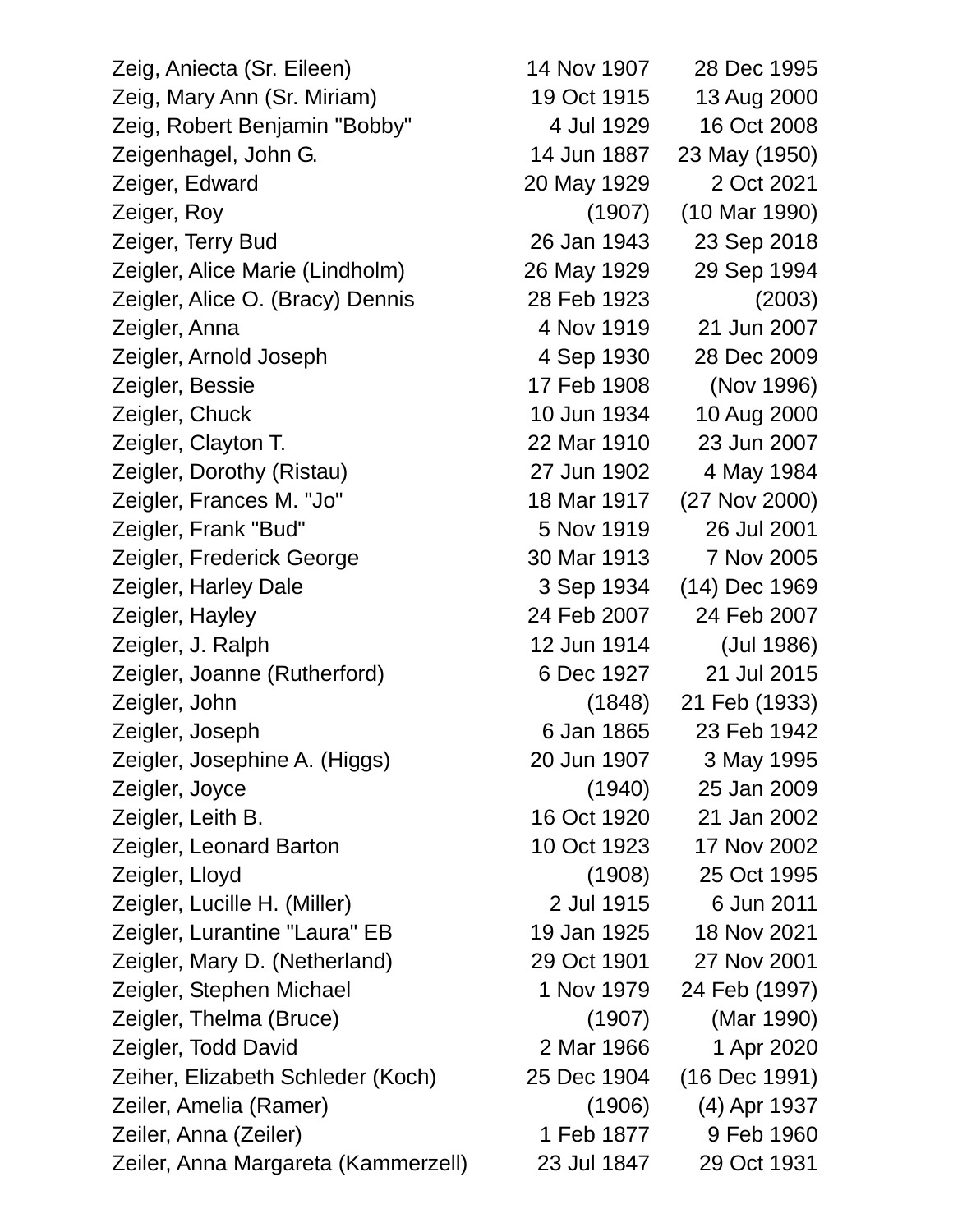Zeiler, Barbara (Wacker) 29 Dec 1848 31 Jan 1941 Zeiler, Bernadette 29 Jul 1927 24 Jul 2001 Zeiler, Bernice (Melcher) 8 Mar 1922 20 Feb (2010) Zeiler, Clara (Herter) 8 Oct 1912 15 Dec 2001 Zeiler, Conrad 2 Jan 1856 31 May 1934 Zeiler, Darcee Reyna 10 May 1978 8 Jul 1997 Zeiler, David Duane 30 Aug 1953 (17) Dec 1953 Zeiler, Donald A. 8 Jun 1930 24 Jul 2008 Zeiler, Doris Mae (Thompson) 2 Nov 1927 10 Aug 2011 Zeiler, Dorothy Evelyn (Black) 26 Jul 1914 18 Sep 2001 Zeiler, Dorothy J. (1931) 12 Nov 2002 Zeiler, Dorothy Jean (Bermel) (not given) 21 Apr 2003 Zeiler, Edward 29 May 1910 30 Oct 1992 Zeiler, Edwin Elven "Ed" 6 Mar 1933 2 Dec 2014 Zeiler, Elaine Mabel (Portch) 23 Sep 1926 17 Aug 2016 Zeiler, Elizabeth Pauline (Daubel) 22 Jun 1910 21 Sep 1993 Zeiler, Elsie (Heimbigner) 22 Jan 1909 21 Dec 1972 Zeiler, Emma (Robertus) 30 Nov 1912 16 Jan 1997 Zeiler, Emmeran "Tony" (1923) 18 Oct 2001 Zeiler, Eva Katharina (Kister) Walter 9 Aug 1858 11 Apr 1944 Zeiler, Eva Katherine (Strecker) 20 Feb 1919 6 Jul 2000 Zeiler, Franz 5 Jan 1915 8 Feb 2009 Zeiler, Franz 5 Jan 1925 8 Feb 2009 Zeiler, Fred 14 May 1915 5 Nov 2004 Zeiler, Fred 4 Feb 1908 2 Jun 1964 Zeiler, Fred 8 Oct 1906 16 May 1993 Zeiler, Fred J. 19 May 1911 31 Jan 1995 Zeiler, Gary Wayne 13 Jan 1948 29 May 2006 Zeiler, George 20 Aug 1884 (23) Apr 1948 Zeiler, Harold 15 Dec 1905 31 Aug 1957 Zeiler, Harry L. 4 Mar 1898 13 Sep 1993 Zeiler, Helen (Weninger) 23 Feb 1910 8 Aug 1998 Zeiler, Helen M. (Brautigan) (1933) 12 Feb 2001 Zeiler, Henry 20 Jun 1894 11 Jan 1936 Zeiler, Ione "Tootie" (Zimbelman) 8 Feb 1933 15 Mar 2004 Zeiler, Irene Philomena (Weninger) 27 Jan 1937 10 Feb 2019 Zeiler, Jacob 17 Mar 1882 (14) Feb 1966 Zeiler, Jacob 28 Nov 1912 16 Feb 2000 Zeiler, Jacob 13 Jun 1887 10 Oct 1954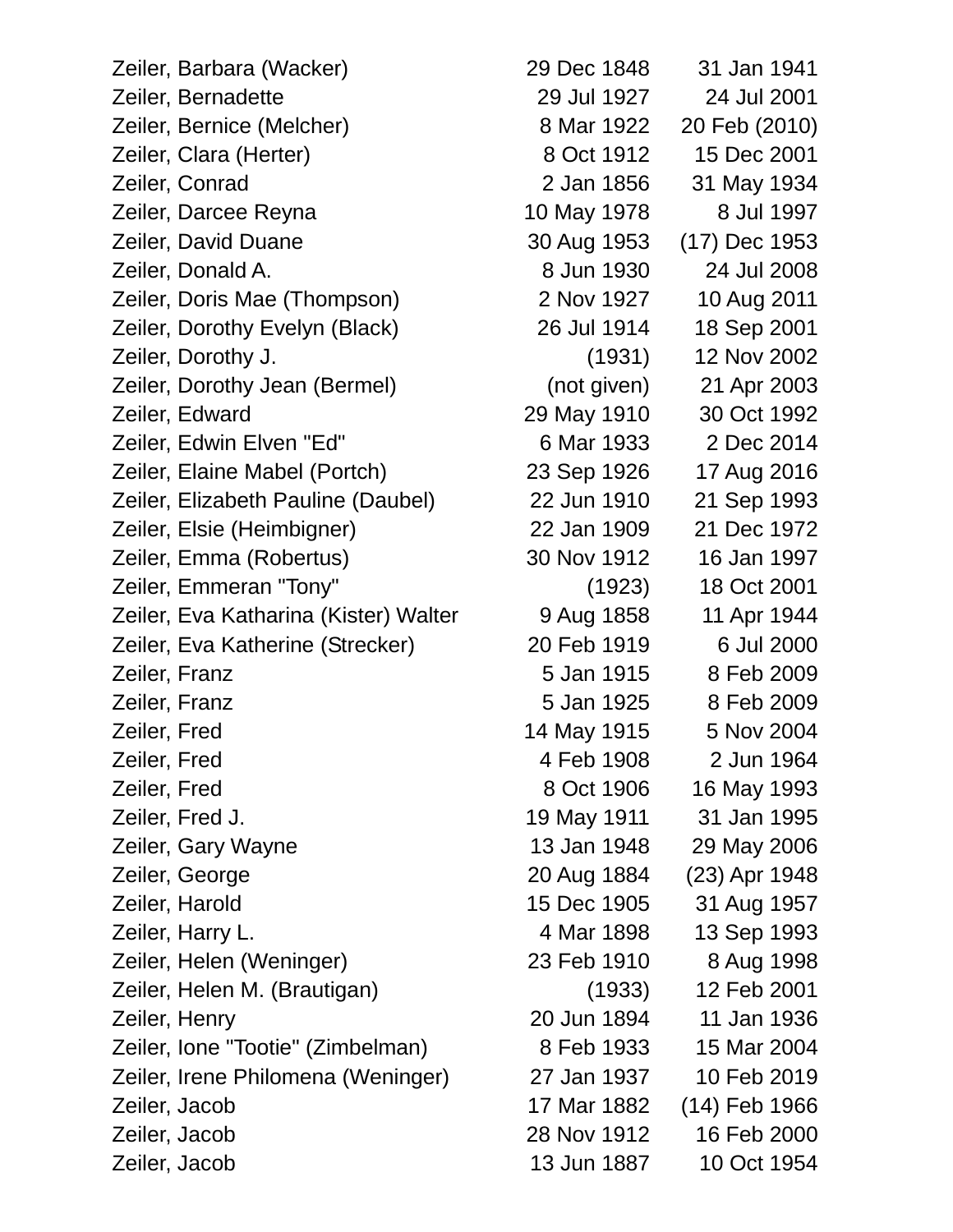| Zeiler, Jerry Walter                   | 2 Nov 1951  | 2 Nov 1951    |
|----------------------------------------|-------------|---------------|
| Zeiler, John                           | 5 Jan 1881  | 21 Sep 1964   |
| Zeiler, John                           | 13 Oct 1890 | 10 May 1945   |
| Zeiler, Josef                          | 19 May 1935 | 4 Sep 2002    |
| Zeiler, Joseph                         | 23 Jan 1847 | 12 Jan 1903   |
| Zeiler, Katharina                      | 17 Dec 1914 | 2 Nov 1996    |
| Zeiler, Katharina (Kocher)             | 29 Nov 1937 | 9 Jan 2009    |
| Zeiler, Katherina Margaret (Bauer)     | 1 Mar 1886  | 8 Nov 1952    |
| Zeiler, Katherine (Schaub)             | 23 Jun 1891 | 4 May 1939    |
| Zeiler, Katherine (Schmidt)            | 30 Jan 1846 | 8 May 1924    |
| Zeiler, Katherine Thaut                | 12 Aug 1894 | 4 Feb 1976    |
| Zeiler, Kathrine Elizabeth (Bernhardt) | 3 Apr 1889  | (5) Aug 1975  |
| Zeiler, Larry Gene                     | 18 Sep 1952 | (28) Oct 1962 |
| Zeiler, Lillian Ann (Green)            | 5 Nov 1926  | 23 Apr (1991) |
| Zeiler, Lydia (Schreiner)              | (1910)      | (8 Aug 1985)  |
| Zeiler, Lydia (Wagner)                 | 4 Jun 1929  | 26 Apr 2015   |
| Zeiler, Maria Barbara HF               | 17 Oct 1852 | 23 Jun 1952   |
| Zeiler, Marie (Heimbigner)             | 9 Apr 1880  | 14 Aug 1939   |
| Zeiler, Marie Katherina (Brungardt)    | 28 Mar 1877 | 7 Jul 1953    |
| Zeiler, Martha                         | 15 Apr 1904 | (Mar 1997)    |
| Zeiler, Mary (Scheibner)               | 11 Mar 1927 | 31 Jul 2008   |
| Zeiler, Mollie (Klemm)                 | 9 Apr 1911  | 17 Jun 1996   |
| Zeiler, Paul                           | 1 Jan 1877  | (10) Jul 1970 |
| Zeiler, Percy George                   | 17 Nov 1934 | 19 Apr 2014   |
| Zeiler, Pregita (Zerr)                 | (1914)      | 25 Jan 1994   |
| Zeiler, Ray                            | 11 Apr 1926 | 19 Sep 1993   |
| Zeiler, Robert                         | 18 Dec 1909 | 15 Oct 1961   |
| Zeiler, Rosa (Gottschick)              | 7 Jan 1888  | 30 Jun 1963   |
| Zeiler, Roy                            | 2 Mar 1917  | 7 Mar 1994    |
| Zeiler, Roy                            | (1910)      | 23 Mar 1978   |
| Zeiler, Rudolf                         | (1893)      | 23 Jan 1973   |
| Zeiler, Sam                            | 6 May 1911  | 23 Nov 2001   |
| Zeiler, Samuel Walter                  | 10 Apr 1929 | 7 Sep 1977    |
| Zeiler, Teddy Lawrence                 | 8 Mar 1894  | (20) Mar 1976 |
| Zeiler, Theresa Mary (Pethick)         | 1 Dec 1962  | 8 Feb 2016    |
| Zeiler, Valentin                       | 2 Apr 1930  | 3 Feb 2018    |
| Zeiler, Vernie George                  | 9 May 1926  | 24 Nov 2006   |
| Zeiler, Wilbert Eugene "Gene,"         | 9 Aug 1930  | 29 Jun 2018   |
| Zeiler, William "Lee"                  | 29 May 1962 | 13 Aug 2015   |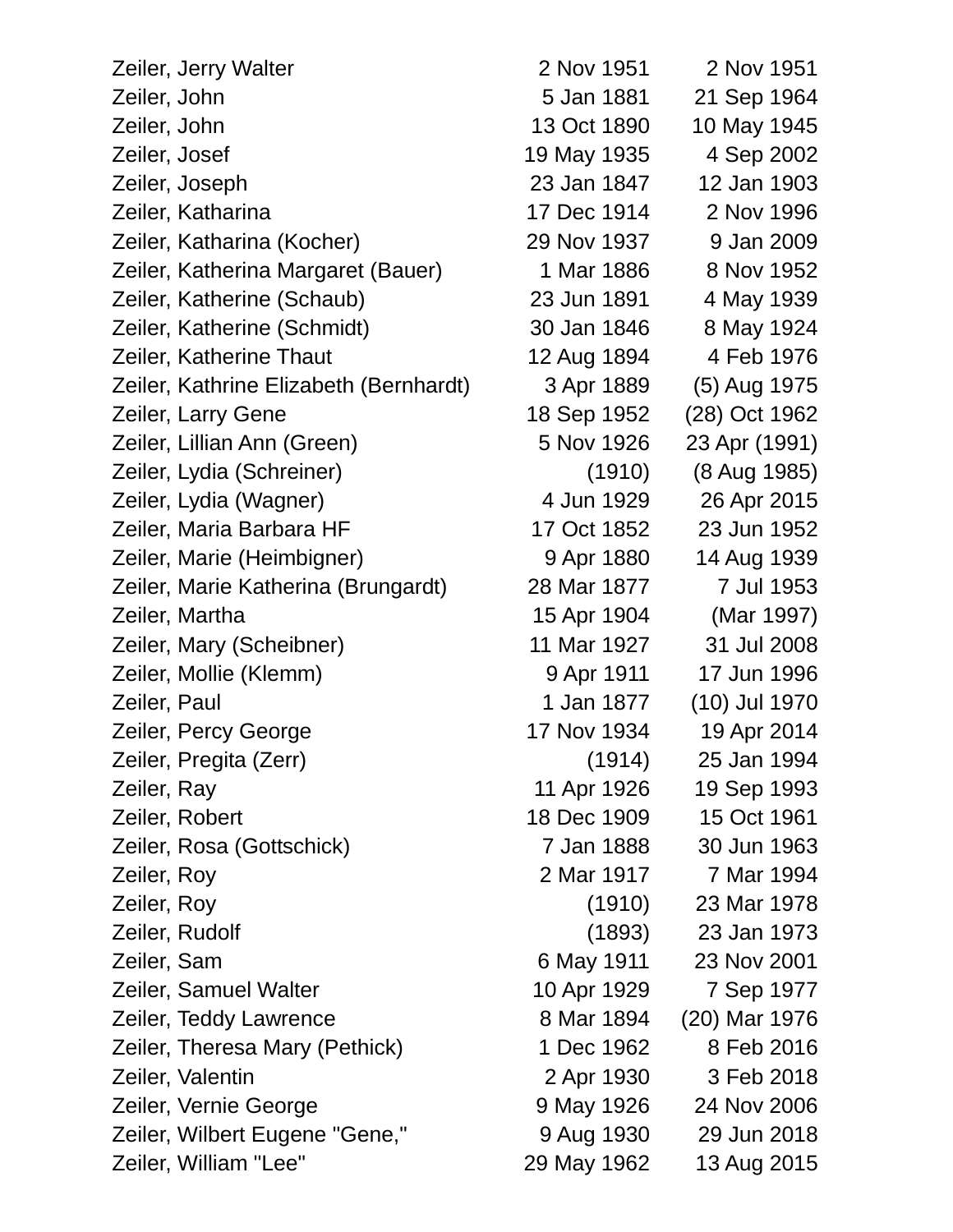| Zeiler, William Albert "Willie"     | 24 Jan 1924 | 5 Sep 1939    |
|-------------------------------------|-------------|---------------|
| Zeiler, Willis G. "Bill"            | 3 Jul 1915  | (23 May 1993) |
| Zeiler, Wilmer A.                   | 20 Feb 1919 | (25) Apr 1975 |
| Zeilner, Catherine                  | 29 Aug 1927 | 29 Feb 2016   |
| Zeilstra, Martha (Meisner)          | 1 Oct 1916  | 14 Oct 2010   |
| Zeimantz, Christopher               | (1849)      | 22 Oct 1920   |
| Zeimantz, John C.                   | (1860)      | 16 Jul 1948   |
| Zeimantz, Lois E. (Knack)           | 25 Nov 1927 | 2 Jul 1998    |
| Zeimantz, Mary Grace (Gussbach)     | 19 Jan 1888 | 18 Apr 1975   |
| Zeimantz, Susan (Webber)            | 25 Mar 1866 | 1 Aug 1939    |
| Zeimantz, Theodore                  | 14 Apr 1844 | 15 Oct 1914   |
| Zeimantz, Theodore Edwin            | 24 Jan 1889 | 18 Jun 1973   |
| Zeimantz, Theodore G. "Ted"         | 7 Jan 1927  | 1 May 2002    |
| Zeimantz, Valentine                 | 18 Jan 1877 | 10 Dec 1907   |
| Zeimer, Bernice (Paxman)            | 6 Feb 1927  | 14 Feb 2015   |
| Zeimer, Mary A. (Underwood)         | (1958)      | 15 Oct 2004   |
| Zeimetz, Mary Bridget               | 24 Nov 1909 | 13 Jun 2008   |
| Zeimetz, Thomas                     | 21 Dec 1945 | 25 Jul 2006   |
| Zeiner, Marie Kraubner (Lohrer)     | 22 Nov 1910 | 24 Jan 2004   |
| Zeis, Andrew Joseph                 | 1 May 1925  | 29 May 2008   |
| Zeis, Benedict                      | (1922)      | (May 1991)    |
| Zeis, Juanita "Bonnie" K. (Howatt)  | 1946        | 14 Aug 2008   |
| Zeisch, Catherine "Cathy" OL        | 28 Aug 1969 | 11 Jul 2018   |
| Zeiser, Irma (Moser)                | 25 Apr 1920 | 11 Jun 1998   |
| Zeiser, Klara (Littig)              | 27 Dec 1925 | 8 Apr 1998    |
| Zeiser, Nadia                       | 1 Aug 1926  | 1 Dec 2014    |
| Zeisler, Duane W.                   | 18 Feb 1933 | 14 Oct 2012   |
| Zeisler, Florence Esther (Ludemann) | 23 Jan 1922 | 30 Jan 1994   |
| Zeisler, Joan Helen (Horst)         | 15 May 1933 | 29 Jan 2021   |
| Zeisler, Johann                     | 10 Jul 1928 | 5 Dec 1997    |
| <b>Zeisler, Leonard Emil</b>        | 12 Jun 1938 | 19 Dec 2000   |
| Zeisler, Lois A. (Noragon)          | 11 Jan 1944 | 7 Feb 2017    |
| Zeisler, Loren Dale                 | 7 Oct 1943  | 6 Jan 2017    |
| Zeisler, Robert Eugene              | 10 Apr 1922 | 13 Aug 1999   |
| Zeiss, Alexander                    | 1 Dec 1952  | 29 Mar 2009   |
| Zeiss, Emma (Fell)                  | 18 Feb 1913 | 27 Jul 1999   |
| Zeissler, Alide                     | 2 Feb 1902  | 5 Jul 1984    |
| Zeissler, Bertha                    | 22 Jan 1908 | 12 Oct (1995) |
| Zeissler, Clara                     | 8 Jan 1899  | (1989)        |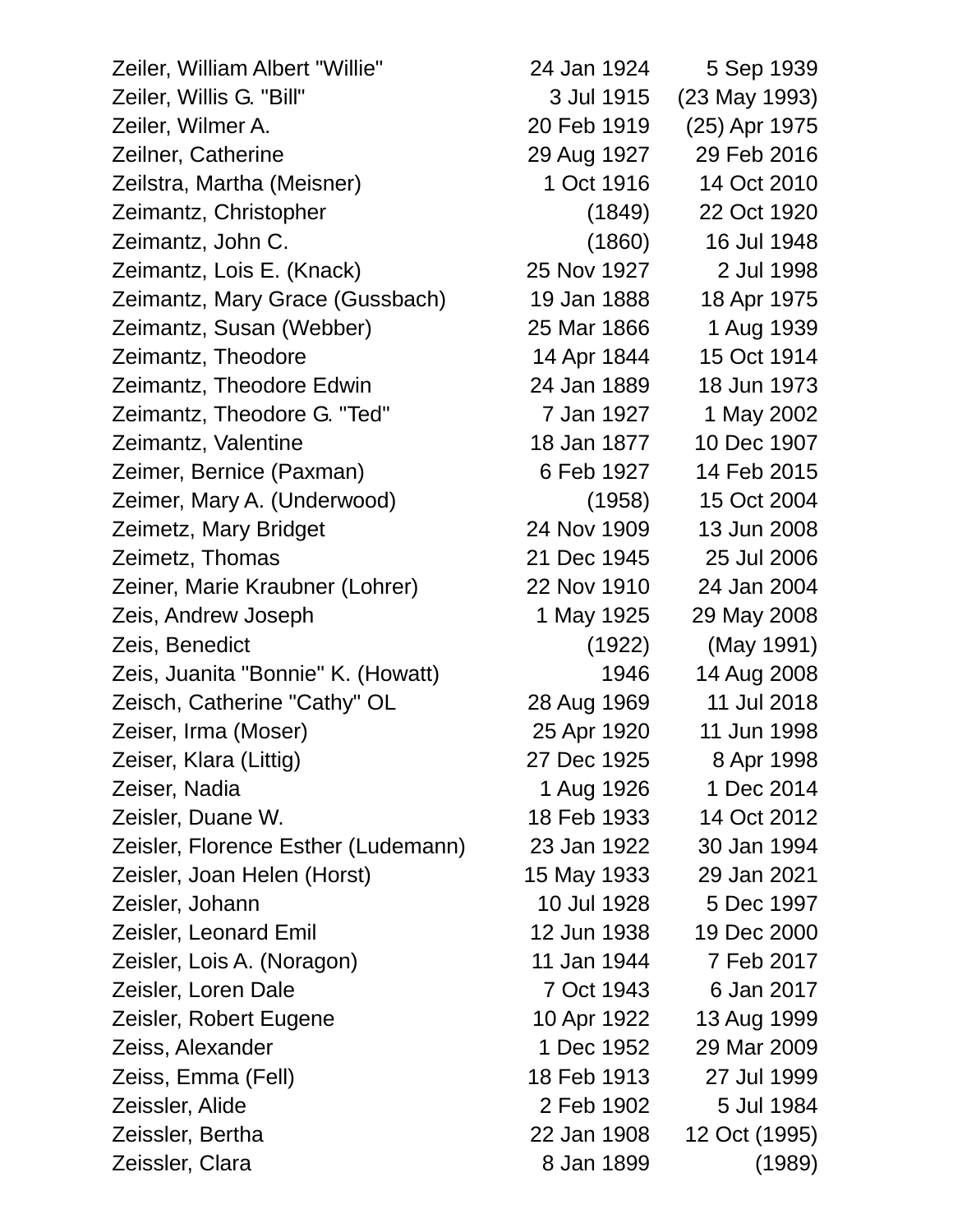| Zeissler, Donald Fred               | 28 Mar 1934  | 16 Dec 2012   |
|-------------------------------------|--------------|---------------|
| Zeissler, Fred                      | (1866)       | (1947)        |
| Zeissler, Hazel Mae (Oristott)      | (1904)       | 7 Jan (1993)  |
| Zeissler, Joseph C.                 | (not given)  | 16 May 1983   |
| Zeissler, Monica (Weigum)           | 5 Nov 1914   | 4 Jun 1996    |
| Zeissler, Pat (Reimche)             | 24 Dec 1933  | 24 Apr 2011   |
| Zeiszler, Adam                      | 16 Jul 1888  | 1 Apr 1980    |
| Zeiszler, Adam Fred                 | 17 Sep 1908  | 16 Jan 1987   |
| Zeiszler, Annette Yvette            | 2 Aug 1962   | (1963)        |
| Zeiszler, Art                       | 7 Jan 1922   | 7 Jan 2006    |
| Zeiszler, Caroline (Bieber)         | 10 Apr 1920  | 20 May 2016   |
| Zeiszler, Charlene "Char" (Kreitel) | 22 Feb 1947  | 12 May 2011   |
| Zeiszler, Elizabeth (Mohl)          | 25 Mar 1886  | 26 Feb (1953) |
| Zeiszler, Elizabeth (Sailer)        | 20 Feb 1895  | 29 Dec 1985   |
| Zeiszler, Erna (Kittler)            | 31 Aug 1927  | 30 Dec 2017   |
| Zeiszler, Ernest E.                 | 1916         | 15 Dec 2000   |
| Zeiszler, Eva (Roemmich) Koehler    | 26 Jun 1907  | 5 May 2006    |
| Zeiszler, Fern Mabel (Bieloh)       | 5 Feb 1920   | 4 Feb 2004    |
| Zeiszler, George                    | (2 Jan 1876) | (7 Nov 1925)  |
| Zeiszler, George                    | 15 May 1919  | (25 Aug 1958) |
| Zeiszler, Helena (Sailer)           | 25 Feb 1891  | 9 Jul 1954    |
| Zeiszler, Helena Maria (Bohrer)     | 21 May 1889  | 11 Oct 1913   |
| Zeiszler, Henry                     | 17 May 1886  | 26 Feb (1978) |
| Zeiszler, Jacob                     | 13 Jan 1879  | 4 Sep (1955)  |
| Zeiszler, Joseph W "Joe"            | 28 Oct 1926  | 4 Oct 2000    |
| Zeiszler, LaVonne Margaret (Larsen) | 1 Mar 1936   | 6 Jan 2017    |
| Zeiszler, Leo                       | 19 Mar 1917  | 17 Aug 2009   |
| Zeiszler, Lorentine                 | 11 Jan 1922  | 15 Jan 2015   |
| Zeiszler, Lorentine (Knell)         | 11 Jan 1922  | 15 Jul 2015   |
| Zeiszler, Lydia (Mettler)           | 25 Apr 1895  | 28 Mar (1986) |
| Zeiszler, Magdalena                 | 5 Sep 1914   | 18 Sep 2002   |
| Zeiszler, Marc Stephen              | 14 Dec 1970  | 17 Feb 2004   |
| Zeiszler, Margaret (Renner)         | 21 Dec 1902  | 11 Jan 1982   |
| Zeiszler, Martin                    | 3 Mar 1853   | 30 Dec 1924   |
| Zeiszler, Michael                   | 17 Jun 1880  | 19 Mar 1954   |
| Zeiszler, Pauline (Hatzenbuhler)    | 13 Aug 1920  | 20 Oct 2015   |
| Zeiszler, Pauline (Schulz)          | 24 Jun 1912  | 7 Jun 2005    |
| Zeiszler, Reuben E.                 | 17 Jun 1919  | 28 Mar 2007   |
| Zeiszler, Reuben J.                 | 30 Dec 1920  | (14 Apr 1980) |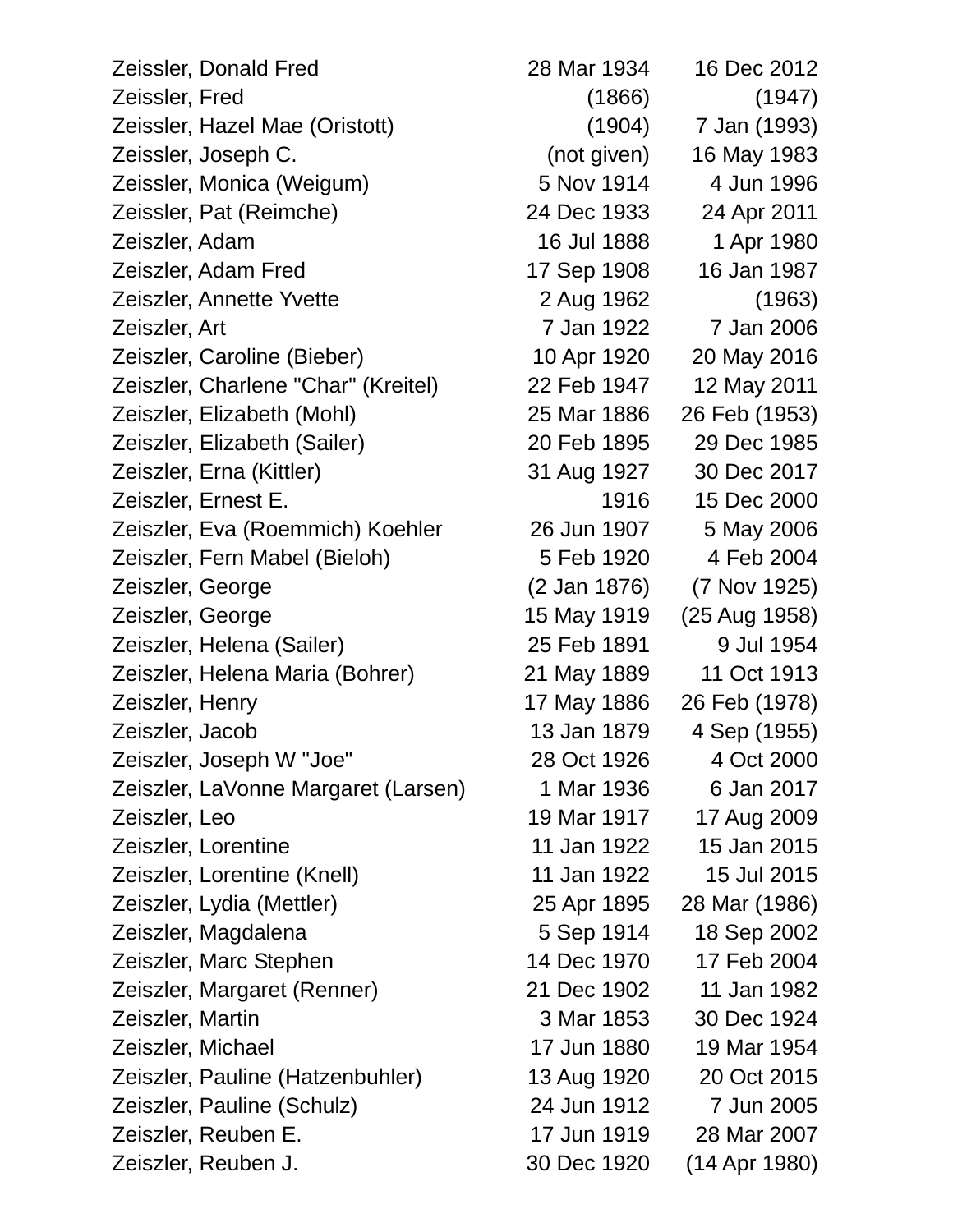| Zeiszler, Rosina (Schumacher)       | 28 Apr 1919  | 27 Dec 1992   |
|-------------------------------------|--------------|---------------|
| Zeiszler, Ruben John                | 4 Jul 1928   | 18 Jan 2005   |
| Zeiszler, Viola Margareta (Bohrer)  | 26 May 1914  | 26 Apr 1995   |
| Zeiszler, Walter F.                 | 28 Apr 1913  | 7 Jun 1995    |
| Zeitelhack, Esther Marie (Christel) | 22 Nov 1908  | 20 Jun 2008   |
| Zeiter, Erwin                       | 9 Jul 1925   | 5 Oct 2014    |
| Zeiter, Otto                        | 1908         | (not given)   |
| Zeitler, Anna                       | 8 Nov 1915   | 5 Aug 1998    |
| Zeitler, Craig M.                   | (5 Aug 1946) | 16 Apr 2003   |
| Zeitler, Gerhard                    | 26 Apr 1922  | 11 Apr 1997   |
| Zeitler, Valentin                   | 6 Jun 1912   | 2 Apr 1998    |
| Zeitner, Albert                     | 2 Jan 1916   | 30 Apr 1991   |
| Zeitner, Arlo                       | 1928         | 1950          |
| Zeitner, Arthur "Art"               | 29 Dec 1902  | 7 May 1995    |
| Zeitner, Arthur M.                  | 30 Nov 1903  | 25 Jun (1981) |
| Zeitner, August William             | 14 Jun 1918  | 1 Nov 1918    |
| Zeitner, C. Albert                  | 12 Jun 1901  | 16 Jan 1995   |
| Zeitner, Christine (Tasche)         | 17 Mar 1898  | 1 Jan 1969    |
| Zeitner, Christoph                  | 29 Oct 1877  | 10 Sep 1949   |
| Zeitner, Christoph B.               | 12 Jul 1894  | Aug 1976      |
| Zeitner, Christoph B.               | 18 Aug 1858  | 11 Aug 1920   |
| Zeitner, Clint A.                   | 7 Dec 1975   | 7 Sep 1995    |
| Zeitner, Edward                     | 1 Aug 1925   | 7 Apr 1995    |
| Zeitner, Edward John                | 1 Aug 1898   | 29 Nov 1969   |
| Zeitner, Eileen (Ostrem)            | 23 Oct 1920  | 1 Nov 1990    |
| Zeitner, Eleanor Lois (Bradley)     | 4 Jun 1911   | 1 May 2007    |
| Zeitner, Elfrieda                   | (1925)       | 22 Dec 2018   |
| Zeitner, Frieda A.                  | 15 Nov 1902  | 16 Oct 1907   |
| Zeitner, Friederika (Reuther)       | 7 Oct 1849   | 5 Apr 1933    |
| Zeitner, H. J. "Mike"               | (1914)       | (Sep 1983)    |
| Zeitner, Harry                      | (1930)       | 25 Dec (1973) |
| Zeitner, Helmet                     | 16 Oct 1922  | (18) Feb 1975 |
| Zeitner, Henry                      | 11 Sep 1883  | 30 Apr 1956   |
| Zeitner, Hilda A. (Heisinger)       | 4 Nov 1915   | 30 Apr 1962   |
| Zeitner, Irvin J.                   | 2 Sep 1932   | 25 Sep 2011   |
| Zeitner, James "Jim" W.             | 1951         | 30 Sep 2002   |
| Zeitner, Jean (VanSchellen)         | 8 Sep 1920   | 18 Feb 1986   |
| Zeitner, Jenny                      | 1926         | 1974          |
| Zeitner, Johann                     | 1 May 1819   | 15 Nov 1894   |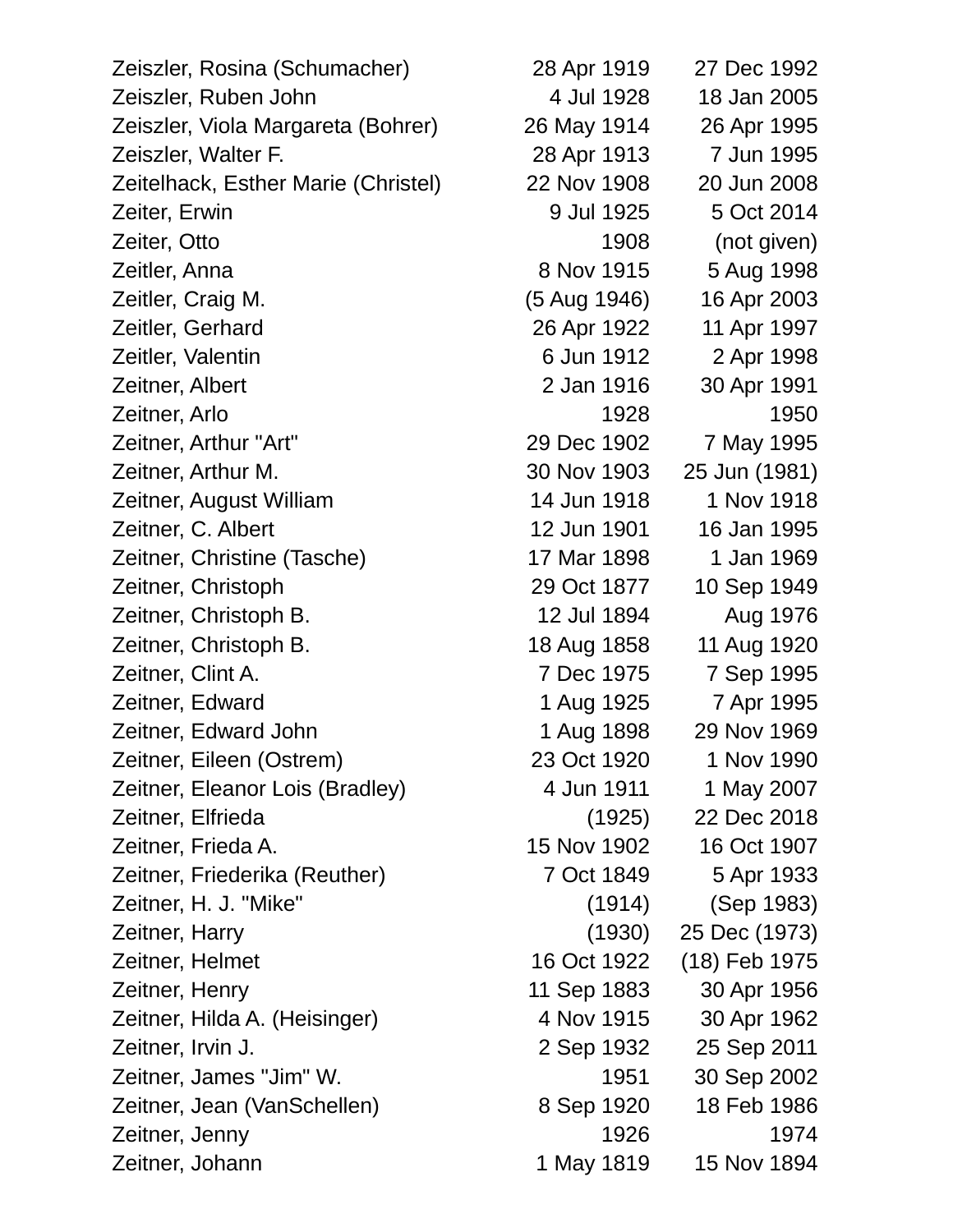Zeitner, John Hermann 2 Aug 1875 5 Dec 1942 Zeitner, June (Culp) 7 Feb 1916 11 Oct 2009 Zeitner, Katie 28 Mar 1889 1 Jun 1971 Zeitner, Loraine M. 25 Jul 1929 1 Jan 2019 Zeitner, Magdalena (Herrmann) 20 Jul 1885 22 Apr 1919 Zeitner, Maria "Marie" Drefs 11 Feb 1861 4 Dec 1929 Zeitner, Marie 6 Aug 1904 14 Mar 1996 Zeitner, Marie (Geiszler) 29 Nov 1881 1 Apr 1920 Zeitner, Martha (Zander) 17 May 1909 4 Oct 1996 Zeitner, Martin 2 Nov 1845 29 Jan 1924 Zeitner, Mary Ann (Kleinlein) 5 Jan 1905 14 May 1996 Zeitner, Mathilda (Hirsch) 1887 1962 Zeitner, Norlan L. 25 Nov 1939 23 Aug 1961 Zeitner, Regina (Klein) 24 Nov 1886 2 Apr 1976 Zeitner, Regina (Schmitz) 21 Sep 1910 23 Jan (2007) Zeitner, Richard 10 Aug 1907 11 Aug 1907 Zeitner, Rosina (Baier) 1 Nov 1880 31 Jan 1920 Zeitner, Susana (Rettmann) 31 Oct 1820 31 Oct 1894 Zeitner, Viola Eleanor 12 Sep 1914 18 Apr (2001) Zeitner, Waldemar "Wally" Chris 10 Jan 1918 3 Sep 1975 Zeitner, William H. 14 Mar 1907 1 Jul 1971 Zeitner, Wilmer 11 Aug 1915 (Jul 2001) Zejdlik, Bernard "Bernie" James 6 Oct 1927 28 Dec 2019 Zejdlik, Marie (Kohl) 3 Nov 1930 25 Jun 2017 Zejdlik, Patricia "Pat" (Bushy) 18 Mar 1934 5 Jun 2000 Zelecki, Helen E. (Ungversky) (1924) 2 Feb 2001 Zelenka, Anton 7 Nov 1886 18 Feb 1969 Zelenka, Camilla (Dreis) Marsh 10 Oct 1923 17 Oct 2020 Zelenka, Donald LeRoy "Donnie" 19 Dec 1946 14 May 2014 Zelenka, Gayle Lea (Busch) 18 Sep 1940 15 Aug 2019 Zelenka, James Earl 8 Apr 1924 9 Aug 1999 Zelenka, Raymond E. 4 Jul 1924 (2003) Zelgert, Magdalena (Nagel) 26 Feb 1927 21 Feb 2014 Zelinger, Melvin (not given) (1997) Zelinka, Laura May (Paris) 8 Oct 1933 24 Dec 1996 Zelinka, Rose Marie (27 Mar 1919) (31 Dec 2010) Zelinski, Cynthia "Cyndy" 13 Apr 1959 20 May 2018 Zelinski, Jack 23 Nov 1922 20 Feb 2007 Zelinski, Mike J. (not given) (1944)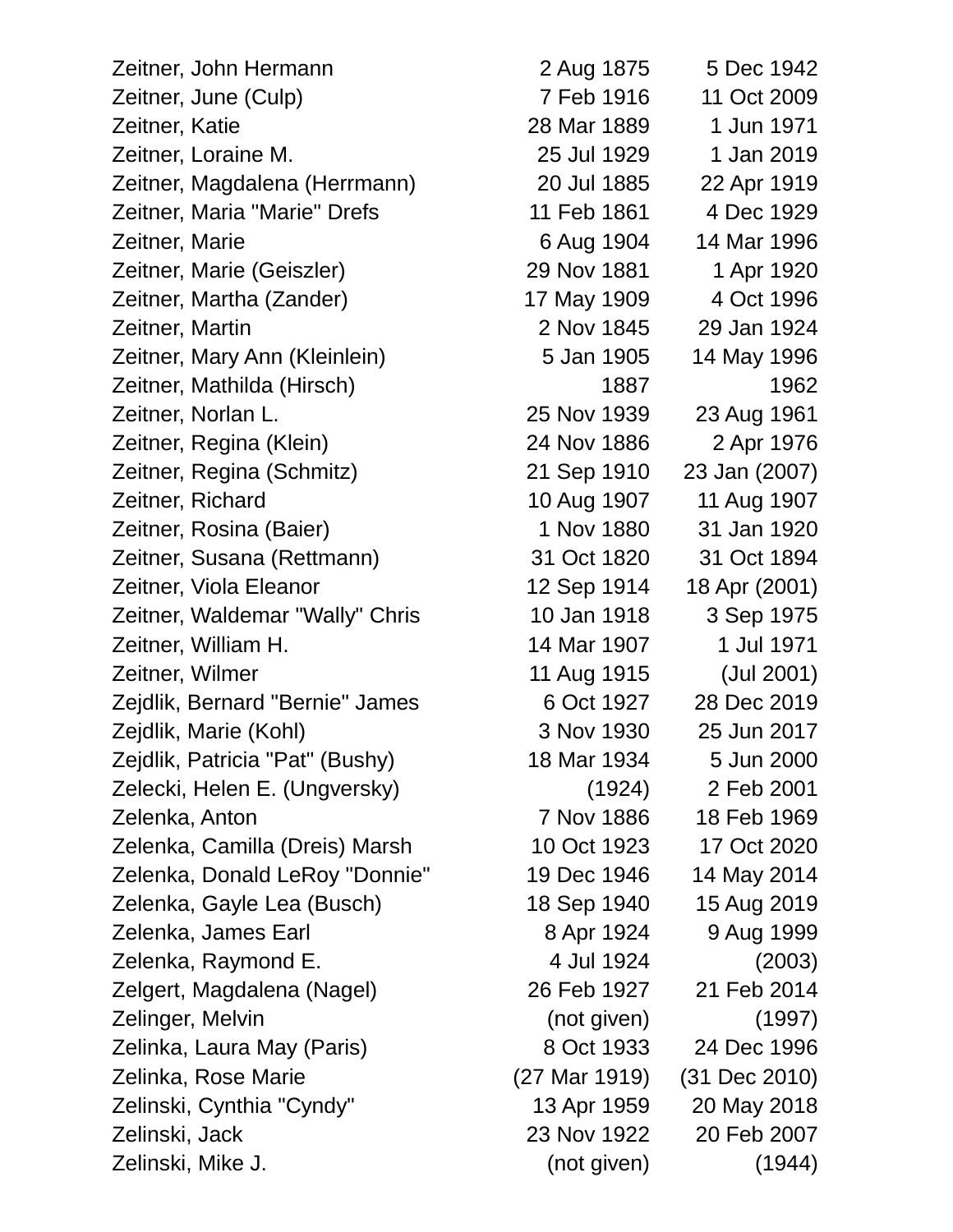| Zelinsky, Lola                           | (1907)      | 6 Apr 2002                    |
|------------------------------------------|-------------|-------------------------------|
| Zeliznik, Irma (Knoblich) Duce           | (1925)      | 2 Aug 2000                    |
| Zeliznik, Thomas                         | 20 May 1922 | 6 Dec 2008                    |
| Zeliznik, William Frank "Bill"           | 11 Mar 1926 | 26 Aug 2003                   |
| Zelko, Margarete (Zorn) Wagner           | 16 Aug 1920 | 28 May 2016                   |
| Zell, Albert H.                          | 3 Aug 1917  | 16 Aug 2001                   |
| Zell, Alice Sadie (Goudy)                | 9 May 1917  | 22 May 2019                   |
| Zell, Caroline Luella Mathilda           | 14 Aug 1923 | 29 Jun 2013                   |
| Zell, Elaine R. (Flesch)                 | 21 Apr 1932 | (26 Feb 2007)                 |
| Zell, Erwin V.                           | 19 Apr 1942 | 28 Aug 2004                   |
| Zell, Henry "Hank"                       | 17 Mar 1942 | 19 Jan 2015                   |
| Zell, James Bernard                      | 11 Jun 1943 | 8 Nov 2018                    |
| Zell, James F.                           | 19 Jan 1944 | 7 Apr 2012                    |
| Zell, Julie Ann (McCaskell)              | 7 May 1962  | 18 Nov 2020                   |
| Zell, Katherine L.                       | 23 Feb 1947 | 7 Apr 2012                    |
| Zell, Pearl Emma (Metter)                | 4 Dec 1923  | 29 Mar 2017                   |
| Zell, Phyllis Evelyn "Evelyn" (Berquist) | 1913        | 26 Jan 2011                   |
| Zell, Rawlin M.                          | 21 Jun 1918 | 29 Mar 2010                   |
| Zell, Raymond "Ray" Willard              | 21 Nov 1915 | 24 Oct 2016                   |
| Zell, Walter C.                          | 3 Feb 1930  | 14 Oct 2016                   |
| Zell, William "Bill"                     | 5 Mar 1952  | 8 Jun 2021                    |
| Zellak, Barbara B.                       | (1927)      | 5 Jun 2000                    |
| Zeller, Adeline C. (Arndt)               | 24 Apr 1928 | 20 May 2012                   |
| Zeller, Adolf                            | 16 Jun 1885 | 21 Feb (1953)                 |
| Zeller, Adolph                           |             | 10 Dec 189923 Apr (not given) |
| Zeller, Adolph                           | 29 Nov 1878 | 14 Mar (1962)                 |
| Zeller, Agnes Dowhaniuk (Pavlenko)       | 15 Mar 1905 | 17 Oct (1985)                 |
| Zeller, Alan Robert                      | (1955       | 21 Sep 2011                   |
| Zeller, Albert                           | 23 Apr 1923 | 24 Mar 2000                   |
| Zeller, Albert G. "Allie"                | 16 Mar 1910 | 2 Jan 1995                    |
| Zeller, Albert J.                        | 17 Oct 1890 | 9 Jan 1961                    |
| Zeller, Albert Julius                    | 4 Aug 1915  | 15 Aug 2002                   |
| Zeller, Alexander                        | (1898)      | 14 May 1972                   |
| Zeller, Allen Benford                    | 22 Sep 1920 | 4 Nov 2011                    |
| Zeller, Alma M. (Eggers)                 | 15 Oct 1905 | 15 May 1982                   |
| Zeller, Amalia (Ruff)                    | 6 Apr 1912  | 2 May 2005                    |
| Zeller, Anna Elizabeth (Meng)            | 23 Jul 1877 | 6 Jun 1962                    |
| Zeller, Anna Maria (Oster)               | 15 Dec 1874 | 1 Jan (1960)                  |
| Zeller, Anne M.                          | 21 Mar 1926 | 25 Apr 1988                   |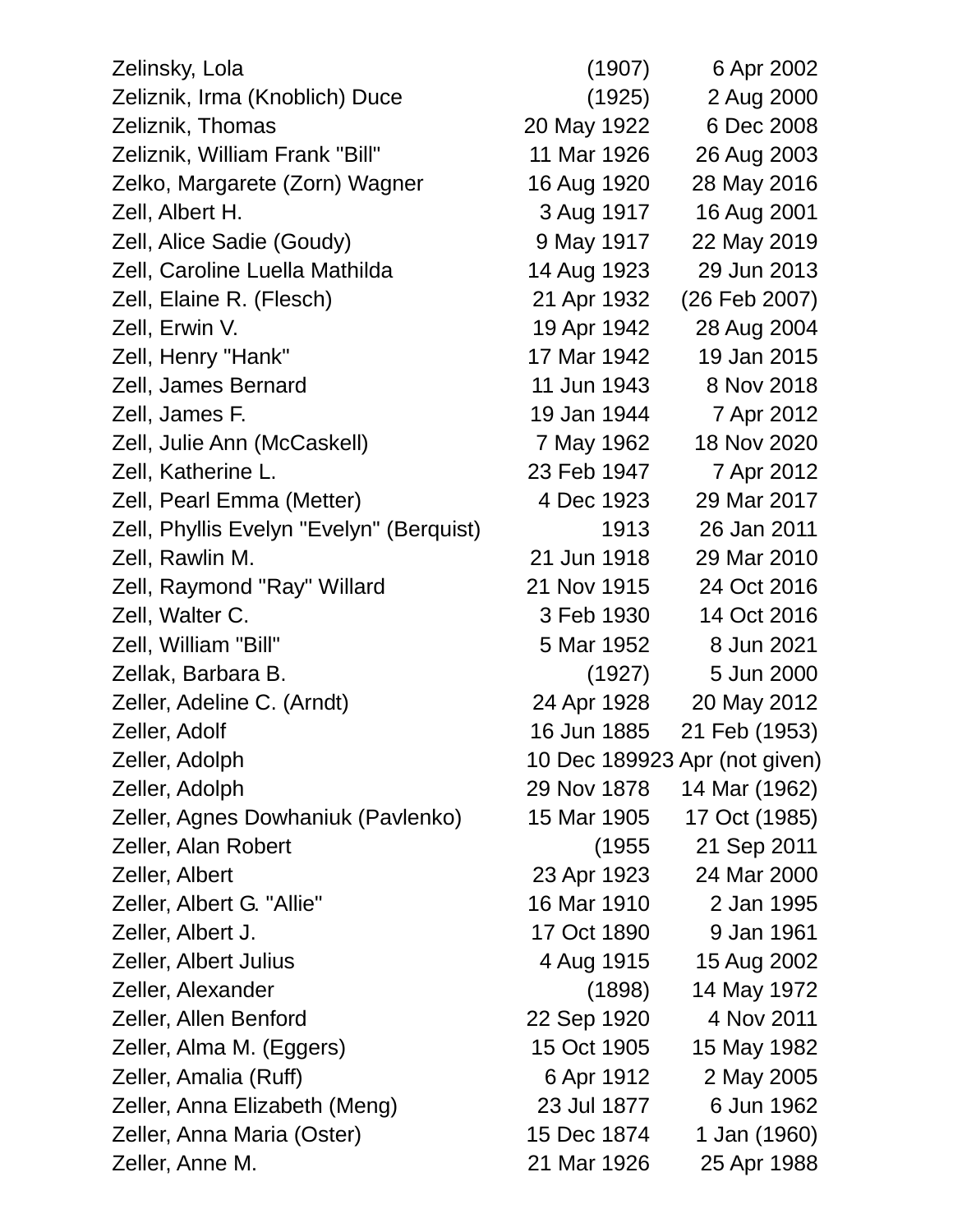| Zeller, Anton (Mrs.)                       | (1880)         | 23 Jan (1945) |
|--------------------------------------------|----------------|---------------|
| Zeller, Arndt J.                           | 20 Feb 1910    | (25 Jul 1980) |
| Zeller, Arthur                             | 26 Jul 1927    | 2 Jan 2021    |
| Zeller, Arthur "Art"                       | 8 Mar 1916     | 16 Sep 2013   |
| Zeller, Arthur "Art"                       | 24 Sep 1909    | (9 Jun 1948)  |
| Zeller, Audrey Ellen (Hatlestad)           | 14 Jan 1937    | 3 Oct 2010    |
| Zeller, Bertha F. (Getz)                   | 25 Aug 1904    | (29 Jan 1986) |
| Zeller, Bertha K. "Betty" (Rekow)          | 25 Jul 1911    | 7 May 2000    |
| Zeller, Berthold                           | 8 Feb 1909     | 4 Aug (1985)  |
| Zeller, Bonnie (Miller)                    | 16 Apr 1900    | 10 Jan 1996   |
| Zeller, Bonnie (Schafer) Fillinger         | 6 Oct 1935     | 11 Jul 2012   |
| Zeller, boy                                | (1913)         | (20 Jul 1914) |
| Zeller, Bruce C.                           | 8 Jun 1931     | 27 Oct 2017   |
| Zeller, Calvin E.                          | 29 Jul 1935    | 4 Mar 1989    |
| Zeller, Carl E.                            | 24 Nov 1925    | 23 Jul 2008   |
| Zeller, Carolina "Carrie" Geigle (Lechner) | 29 Jul 1896    | 10 Aug 1989   |
| Zeller, Catherine M.                       | 25 Feb 1922    | 8 Oct 2015    |
| Zeller, Chester                            | 30 Jan 1916    | 21 Aug 2014   |
| Zeller, Christian                          | $(1$ Jul 1851) | (11 May 1927) |
| Zeller, Christian "Christ"                 | 24 Oct 1885    | 20 Feb 1953   |
| Zeller, Christina (Neher)                  | (1886)         | Aug (1959)    |
| Zeller, Christina Mittelstedt (Becker)     | 1 Dec 1899     | 19 Feb (1973) |
| Zeller, Christine (Meidinger)              | 3 Jul 1905     | 16 Jul (1997) |
| Zeller, Clifford Carl                      | (1935)         | 12 Dec 2009   |
| Zeller, Dale                               | 19 May 1899    | 9 Feb 1994    |
| Zeller, Dalles B. (Kurle)                  | 17 May 1928    | 2 Aug 2019    |
| Zeller, Danielle "Dani" Rose               | 22 May 2002    | 3 Jan 2012    |
| Zeller, Darrel "Ray" Raymond               | (1955)         | 17 Aug 2015   |
| Zeller, Darwin D.                          | 16 Apr 1933    | 9 Nov 1988    |
| Zeller, Delbert                            | 29 Dec 1920    | 4 Jan 2002    |
| <b>Zeller, Donald Frederick</b>            | 27 Jan 1934    | 18 Dec 2008   |
| <b>Zeller, Donald Gene</b>                 | 7 Oct 1929     | 29 May 2005   |
| Zeller, Dorothy (Schaefer)                 | 17 Feb 1916    | 29 Feb 2016   |
| Zeller, Dorothy Elaine (Glaser)            | 25 Oct 1927    | 3 Feb 2015    |
| Zeller, Dureen "Frances" (Stephenson)      | 6 Jun 1930     | 28 Jun 2019   |
| Zeller, Edgar Ernest                       | 13 Sep 1927    | 17 Dec 1998   |
| Zeller, Edith                              | 3 Jan 1929     | 26 May 2012   |
| Zeller, Edith (Solma)                      | 17 Sep 1919    | 6 Mar 2006    |
| Zeller, Edwin                              | 30 Jul 1885    | (1981)        |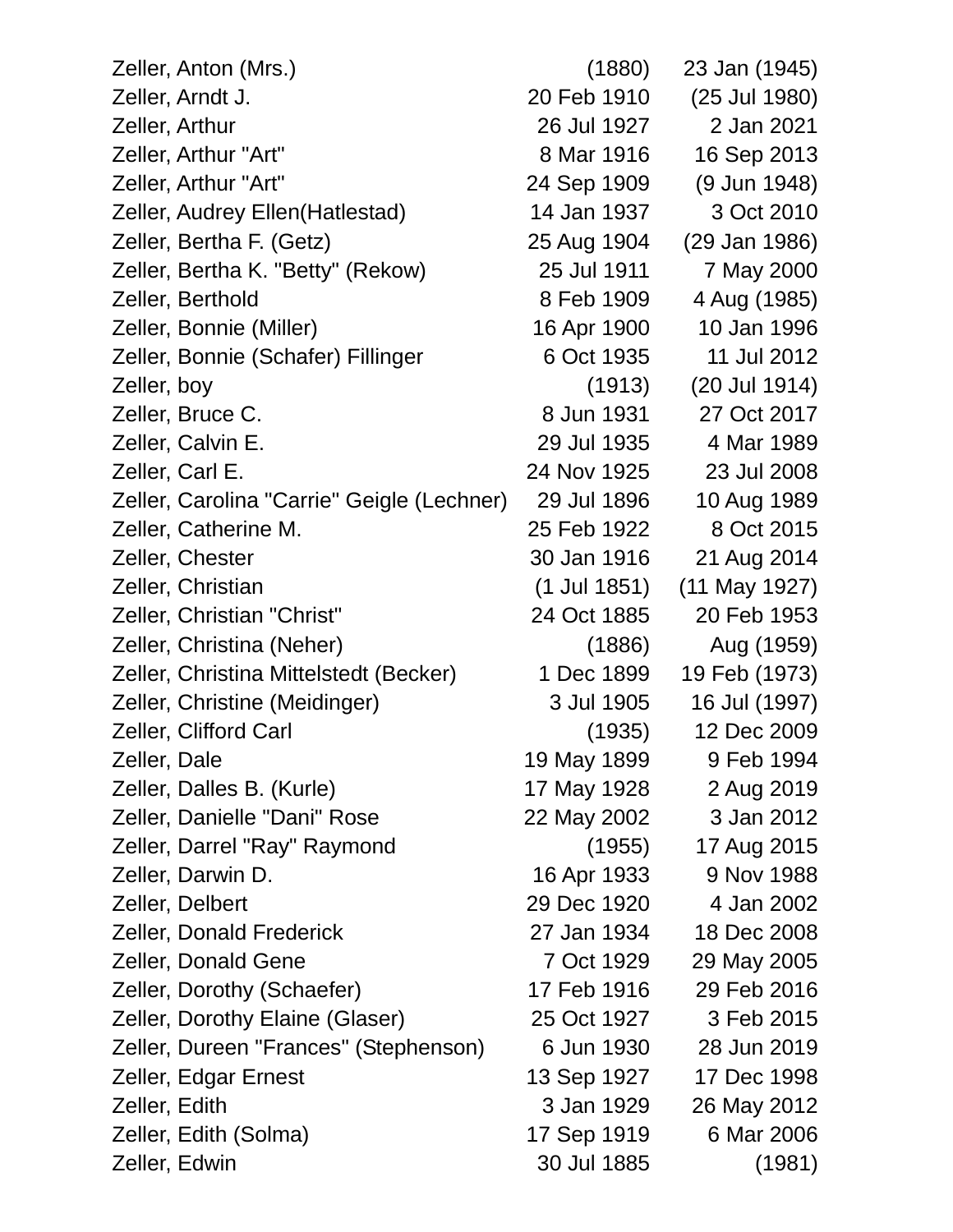| Zeller, Edwin                           | 16 Sep 1906 | 19 Feb 1959   |
|-----------------------------------------|-------------|---------------|
| Zeller, Eldon William                   | 22 Sep 1933 | 13 May 2016   |
| Zeller, Eldor                           | 3 Jun 1933  | 6 Feb 1987    |
| Zeller, Eleanor                         | 1940        | 16 Jan 2020   |
| Zeller, Elisabeth (Neher)               | 25 Dec 1836 | 15 May 1918   |
| Zeller, Elizabeth (Brietling)           | 29 Oct 1887 | 3 Sep 1965    |
| Zeller, Elizabeth (Wiedrich)            | 6 Apr 1908  | 11 Sep 1989   |
| Zeller, Elizabeth Ann (Koshney) Olsgard | 4 Oct 1931  | 19 Apr 2021   |
| Zeller, Elmer Herbert                   | 12 May 1919 | 5 Jul 2007    |
| Zeller, Elmer LeRoy                     | 10 Nov 1899 | (2) Dec 1971  |
| Zeller, Emil H.                         | 4 Dec 1916  | 25 May 1995   |
| Zeller, Emma (Ballient)                 | 28 Feb 1900 | (1963)        |
| Zeller, Emma (Iszler)                   | 4 Dec 1917  | 17 Jul 1990   |
| Zeller, Ernest "Ernie"                  | 8 Dec 1924  | 6 Jul 1995    |
| Zeller, Ernest J.                       | 24 Dec 1906 | 25 Mar 2004   |
| Zeller, Ernestine (Oswald)              | 9 Oct 1924  | 4 Apr 2011    |
| Zeller, Erwin E.                        | 5 Jul 1925  | 20 Oct 2015   |
| Zeller, Esther (Gunsch)                 | (1924)      | 27 Jun (1971) |
| Zeller, Esther (Theurer)                | 11 Apr 1914 | 20 Jul 1973   |
| <b>Zeller, Esther Suzanne</b>           | 22 Jan 1910 | 17 Oct 1986   |
| Zeller, Ethel (Flitsch)                 | 8 Nov 1938  | 16 Apr 2014   |
| Zeller, Ethel (Hartse)                  | 9 Nov 1922  | 8 Apr 1993    |
| Zeller, Eva                             | 11 Oct 1902 | (4 Dec 1987)  |
| Zeller, Eva (Hoffer) Dietz              | 10 Mar 1881 | 14 Jan (1958) |
| Zeller, Frank James                     | 6 May 1922  | 14 Mar 1990   |
| Zeller, Frank Joseph William            | 9 May 1915  | 20 May 2010   |
| Zeller, Fred                            | 6 Aug 1895  | 2 Jan 1973    |
| Zeller, Fred                            | 25 Nov 1885 | 23 Oct 1958   |
| Zeller, Georg                           | 30 Jan 1910 | 26 Jan 1973   |
| Zeller, George                          | 3 Jun 1867  | 7 Jun 1942    |
| Zeller, George                          | 31 Oct 1876 | 14 May 1956   |
| Zeller, George D.                       | 25 Sep 1879 | (28 Feb 1939) |
| Zeller, Gladys Isabel (Hanson) Still    | 23 Mar 1921 | 3 Oct 2011    |
| Zeller, Gottlieb                        | 12 Jun 1872 | 22 Apr 1961   |
| Zeller, Gottlieb                        | 9 Apr 1916  | 7 Oct 1985    |
| Zeller, Gottlieb                        | 11 Nov 1902 | 27 Jul 1990   |
| Zeller, Gottlieb A.                     | (not given) | (Aug 1965)    |
| Zeller, Harold L.                       | 4 Apr 1924  | 1 Dec 1998    |
| Zeller, Hazel (Walter)                  | 24 Aug 1909 | 17 Mar 2000   |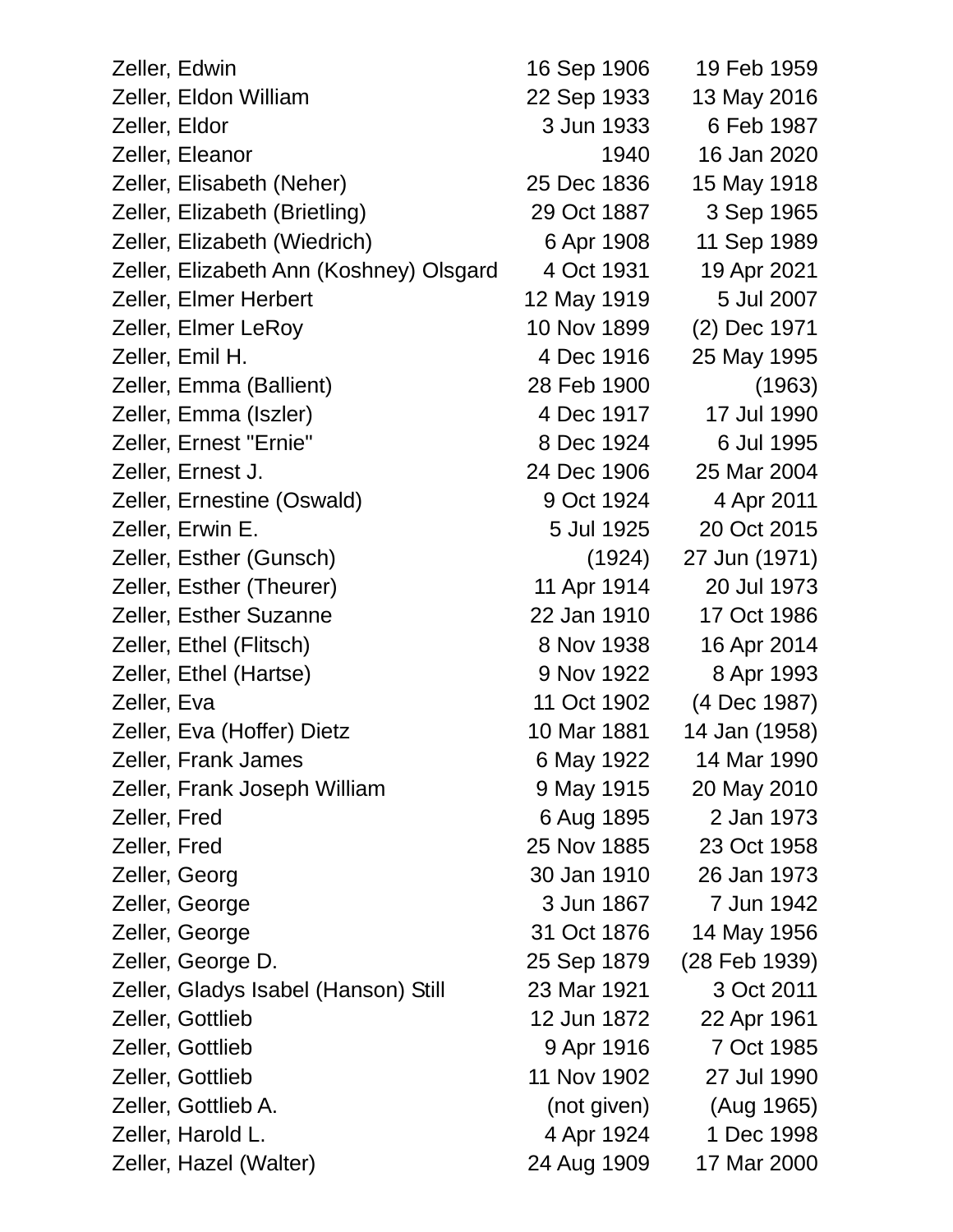Zeller, Heinrich Jacob 5 Apr 1877 9 Jul 1959 Zeller, Helen Florence 4 Oct 1892 7 Jun 1981 Zeller, Henry 8 Dec 1894 (18 Aug 1983) Zeller, Ida M. (Diehl) 23 Oct 1908 25 Nov 1992 Zeller, Irene (Schiermeister) 18 Apr 1936 18 Feb 2016 Zeller, Irene M . (Challgren) 3 Mar 1919 25 Dec 1994 Zeller, Ivan Dale "Shorty" 16 Feb 1932 17 Jan 2004 Zeller, Jacob 5 Sep 1868 22 Sep (1945) Zeller, Jacob (Mrs.) (1863) (1930) Zeller, Jacob (Mrs.) Blum (1838) (1915) Zeller, Jacob J. 24 Jul 1868 (9 Aug 1945) Zeller, Jakob 8 Mar 1862 29 Jan (1943) Zeller, James "Jim" Francis 24 Apr 1938 7 Jan 2018 Zeller, James Albert 16 Dec 1942 20 Oct 2019 Zeller, James D. 17 Dec 1938 13 Sep (1967) Zeller, Jason (not given) 20 May 1990 Zeller, Jason "Fuzzy" Anthony 21 May 1975 14 Sep 2020 Zeller, Jeanettee (Bauer) 25 Nov 1914 (17 Jun 1984) Zeller, Johann 26 Feb 1908 13 Jan 1991 Zeller, John 20 Oct 1876 26 Apr (1948) Zeller, John 29 Jan 1911 8 Aug 2003 Zeller, John 16 Feb 1904 16 Oct 1989 Zeller, John 19 Aug 1922 4 Feb 1999 Zeller, John "Kenny" 17 Aug 1922 6 Oct 1988 Zeller, John Charles 1 Sep 1896 (14) Aug 1954 Zeller, John J. 4 Jul 1911 28 Apr (1984) Zeller, Joleen Clara 1 1 Jan 1948 1 Aug 2007 Zeller, Julius 1 May 1880 23 Apr (1940) Zeller, Julius (1904) 14 Feb 2002 Zeller, Julius J. 1 Apr 1901 3 Jul 1971 Zeller, Julius S. 13 Feb 1904 14 Feb 2002 Zeller, Karolina (Hauck) 1 Dec 1876 19 Jan (1955) Zeller, Katharina (Heine) 18 Mar 1855 22 Nov 1924 Zeller, Katharina (Schramm) 8 Jun 1886 27 Mar (1928) Zeller, Katherine Wihelmina "Katie" 19 Dec 1927 28 Jan (2001) Zeller, Kenneth 12 Oct 1938 23 Feb (1999) Zeller, Kevin James 29 Sep 1970 11 Sep 2018 Zeller, Lawrence A. "Larry" 11 Sep 1929 14 Dec 2002

Zeller, Lawrence Joseph 24 Jan 1918 21 Jun 2005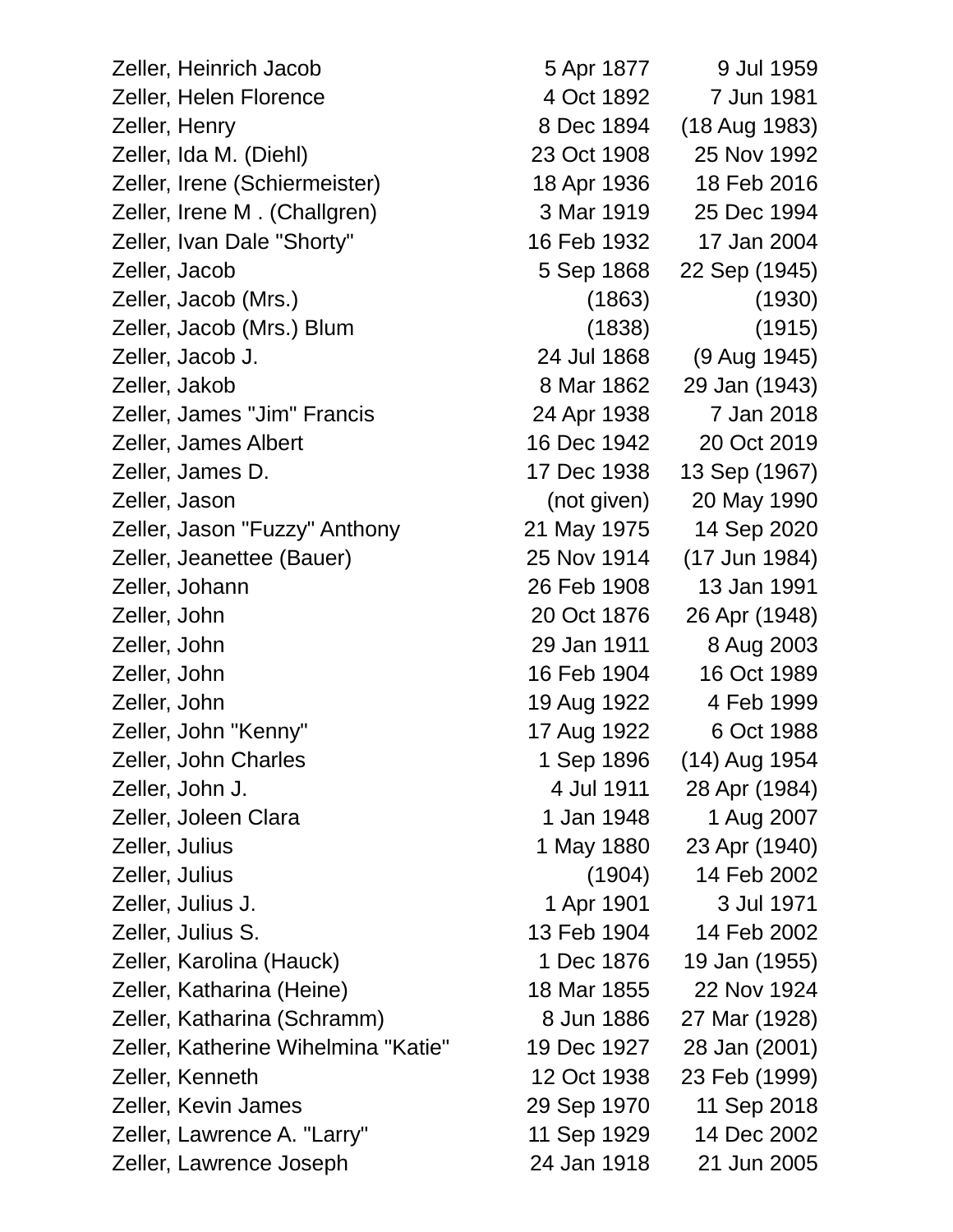Zeller, Leah (Spangenberger) 1 Apr 1901 15 Nov 1993 Zeller, Leonard 22 Jun 1913 13 Nov 1998 Zeller, Leontina (Mueller) 30 Jul 1898 5 Nov 1975 Zeller, LeRoy "Le" Albert 15 Jan 1935 16 Apr 2007 Zeller, Leroy W. "Shorty" (1927) (24 Jan 1998) Zeller, Les 26 Dec 1914 12 Mar 1998 Zeller, Lester 1998 Zeller, Lewiston "Larry" 30 Mar 1906 16 Jul 2000 Zeller, Lilian Margaret (Villars) 13 Feb 1917 18 May 2009 Zeller, Lillian "Lillie" Louise (Theurer) 17 Aug 1912 11 Nov 1997 Zeller, Lillian "Lily" (Winkler) 9 Oct 1924 10 Feb 2001 Zeller, Lloyd 27 Nov 1933 11 May 2003 Zeller, Lorentina "Lonie" H (Rekow) 13 Mar 1913 8 Aug 2001 Zeller, Lorraine June PE 16 Jun 1923 4 Aug 2011 Zeller, Luisa Lois Anna (Borchert) 27 Mar 1899 21 Feb (1959) Zeller, Magdalena (Mehlhoff) 12 Sep 1890 27 Jun 1956 Zeller, Magdalena (Sr. M. Stella) 9 Feb 1911 4 Apr 1999 Zeller, Margaret "Lee" (1954) 1 Sep 1991 Zeller, Margaret "Peggy" (Burton) (1940) 29 Jul 1990 Zeller, Margaret (Eskestrand) 24 Nov 1958 9 May 2007 Zeller, Marjorie Irene (Andersen) 24 Oct 1909 16 Nov 2009 Zeller, Marl E. 1 Sep 1933 18 May 1995 Zeller, Martha (Gruszie) 1989 Zeller, Martha (Heier) 12 Sep 1908 21 Oct 1981 Zeller, Martin (not given) (27 Oct 1918) Zeller, Martina Anna 9 Jun 1926 12 Sep 2011 Zeller, Marvin D. 21 Jun 1935 23 Mar 2012 Zeller, Mary (Bollinger) 16 Jun 1911 5 Oct 2004 Zeller, Mavis Hope (Lodoen) 11 Sep 1943 4 Jun 2020 Zeller, Melvin (1920) 29 Nov (1981) Zeller, Melvin R. (1934) (3 Oct) 1994 Zeller, Milbert 24 Jul 1918 2 Jun 1965 Zeller, Nelda Maria 29 Sep 1911 13 Feb 1990 Zeller, Nicholaus 17 Jun 1901 13 Apr 1985 Zeller, Nina Ethel (Aeller) 17 Nov 1892 29 Oct 1996 Zeller, Norma Jean (Montmorency) (1927) (1990) Zeller, Ormal Ray "Oz" 22 Nov 1947 25 Jul 2014 Zeller, Oscar 18 Jan 1913 22 Aug 2002 Zeller, Oscar 26 May 1906 (15 May 1980)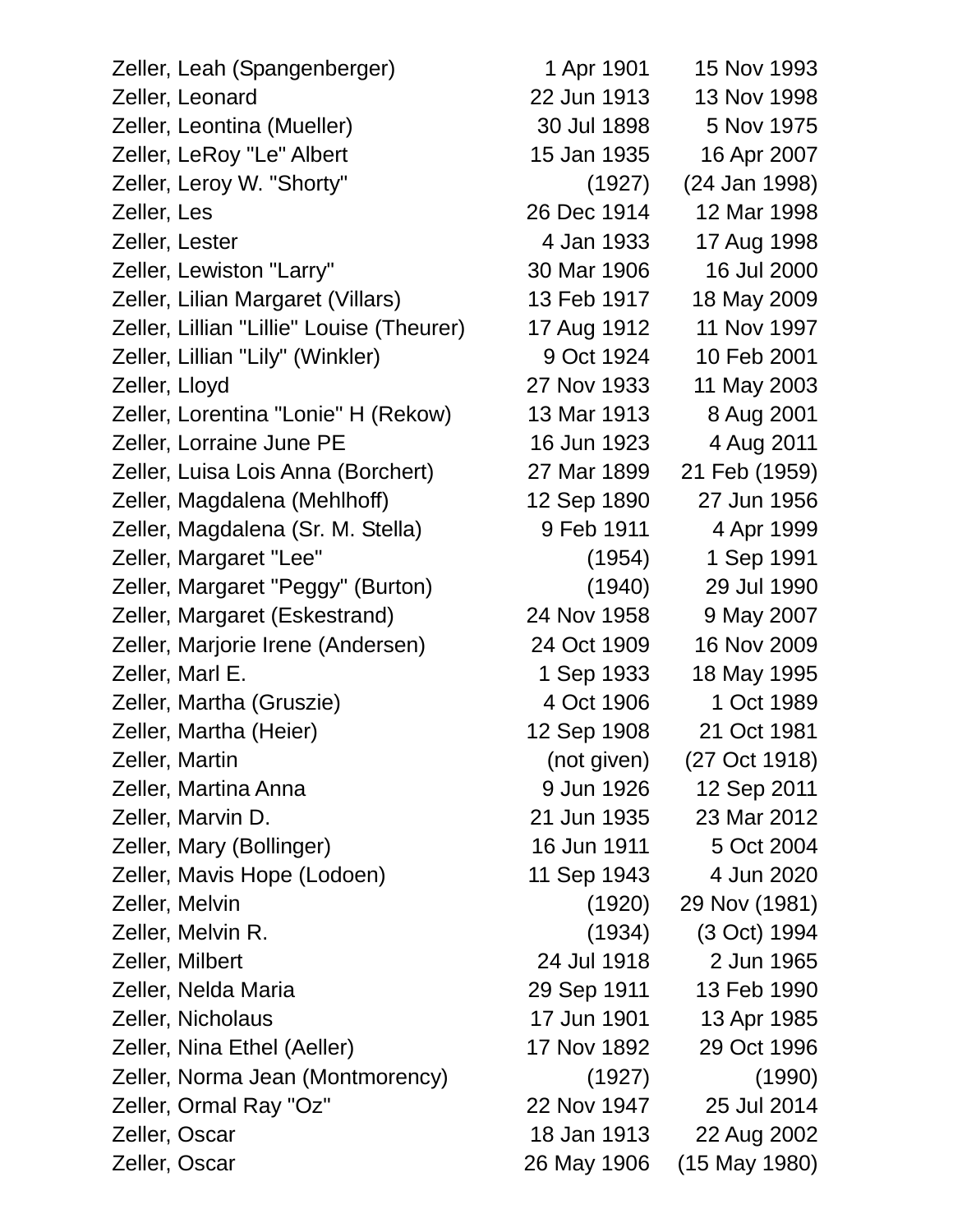| Zeller, Ottellia (Schuh)        | 9 Oct 1910   | 8 Jan 1984    |
|---------------------------------|--------------|---------------|
| Zeller, Otto                    | 21 Aug 1913  | 1 Sep 2010    |
| Zeller, Otto A.                 | 28 Feb 1905  | 6 Oct 1973    |
| Zeller, Patricia (Cody)         | 30 Jan 1922  | 22 Jan 1988   |
| Zeller, Patricia Ann Louise     | 18 Jul 1946  | 31 Jul 2021   |
| Zeller, Paul                    | (not given)  | 28 Jan (1976) |
| Zeller, Pauline (Hehn)          | 17 Apr 1892  | (1 Nov 1983)  |
| Zeller, Phillip James "Jim"     | 7 Aug 1927   | 4 Jul 2012    |
| Zeller, Rachel (Doering)        | 6 Aug 1920   | 20 Aug 1987   |
| Zeller, Ramona (Pfennig)        | 12 Mar 1932  | (11) Feb 1972 |
| Zeller, Ray Robert              | 23 Jun 1950  | 12 Jan 1986   |
| Zeller, Raymond W.              | 19 Apr 1919  | (2 Jul 1980)  |
| Zeller, Reua (Archbold)         | 15 Oct 1890  | (13 Dec 1982) |
| Zeller, Reuben H.               | 19 Mar 1917  | 28 Oct 2020   |
| Zeller, Reubin Edwin            | 11 Jul 1922  | 1 Jun 2006    |
| Zeller, Richard                 | 24 Apr 1944  | 19 Aug 2021   |
| Zeller, Richard "Dick"          | 20 Apr 1910  | 9 Mar 1971    |
| Zeller, Rita Mae (Stein)        | 1 Sep 1947   | 6 Mar 2019    |
| Zeller, Robert                  | 23 May 1908  | 23 Nov (1967) |
| Zeller, Robert "Bob" Fredrick   | 11 Dec 1924  | 6 Nov 2016    |
| Zeller, Robert "Rob" Louis      | 2 Jul 1959   | 22 Dec 2020   |
| Zeller, Robert Lloyd            | 29 Nov 1930  | 15 Apr 2007   |
| Zeller, Robert Phillip          | 7 Aug 1927   | 31 Jan 2008   |
| Zeller, Robert Richard          | 18 Nov 1890  | 23 Apr 1981   |
| Zeller, Roger J.                | 11 Jan 1928  | 11 Jun 2006   |
| Zeller, Roger Leroy             | 24 May 1943  | 30 Sep 2020   |
| Zeller, Roland                  | 30 Mar 1916  | 18 Oct (1963) |
| Zeller, Roland Ralph            | 25 Nov 1941  | 11 Sep 1996   |
| Zeller, Rosina (Grenz)          | 7 Aug 1869   | 13 Nov (1952) |
| Zeller, Rosina (Reister) Horst  | 14 Jan 1876  | 20 Nov 1952   |
| Zeller, Roy                     | (1 Oct 1920) | 4 Jan (1953)  |
| Zeller, Ruben                   | 18 Jan 1908  | 31 Mar (1961) |
| Zeller, Rudolf "Rudy"           | 28 Mar 1926  | 13 Feb 2009   |
| Zeller, Rufina (Mettler)        | 1 Jun 1924   | 8 Apr 2001    |
| Zeller, Ruth Theresa            | 3 Oct 1935   | 23 Aug 2020   |
| Zeller, Sebastian William       | 1940         | 22 Sep 2016   |
| Zeller, Sebastiana "Anna" Ellen | 30 May 1937  | 19 Oct 1999   |
| Zeller, Selma "Sally" (Meckle)  | 5 Mar 1933   | 28 Dec 1987   |
| Zeller, Sharon A. (Baadsgaard)  | 22 Aug 1946  | 6 Apr 2019    |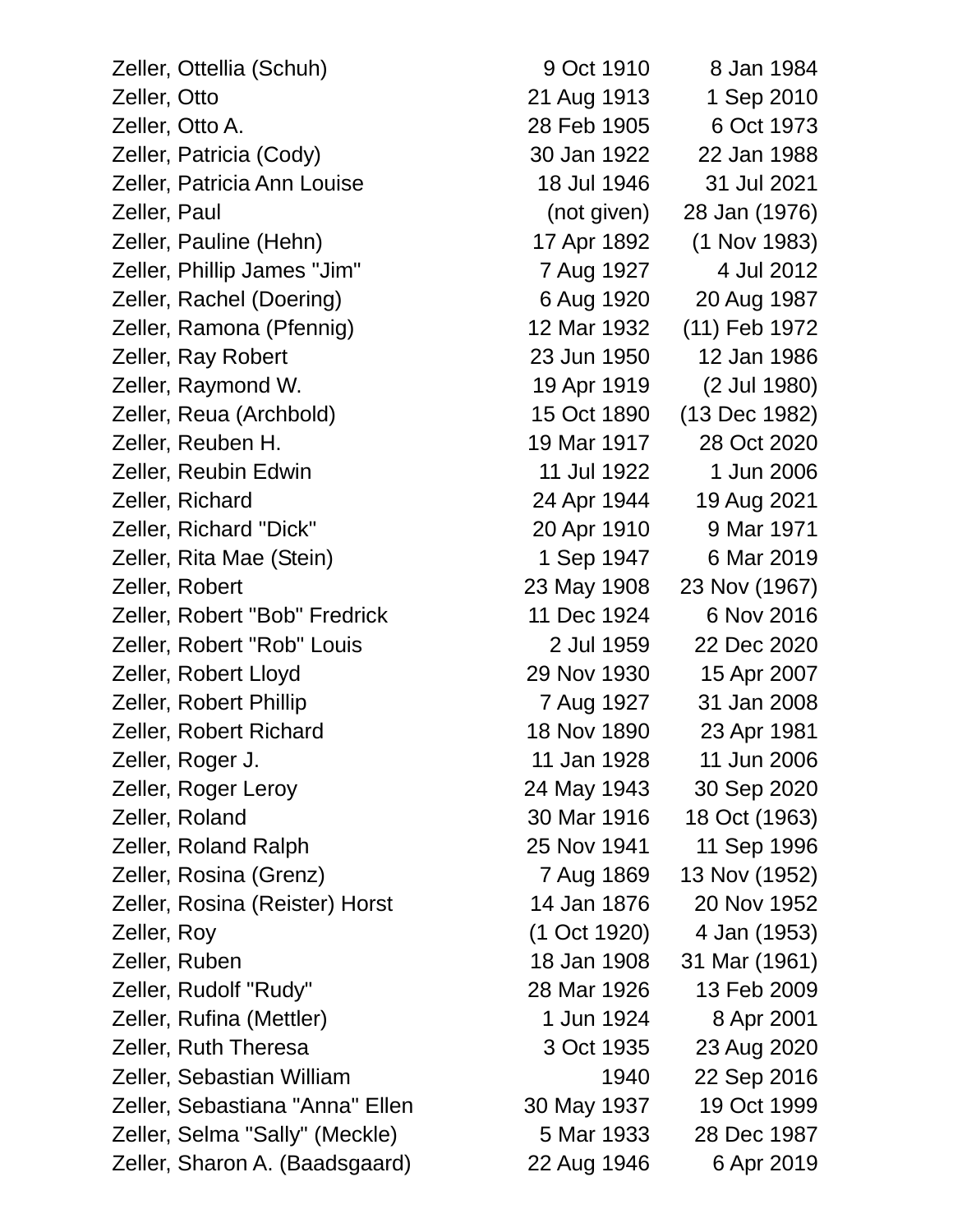| Zeller, Sophia (Schlag)                | 1 Jul 1876    | 21 Feb 1951     |
|----------------------------------------|---------------|-----------------|
| Zeller, Stella                         | 9 Feb 1911    | 4 Apr 1999      |
| Zeller, Steven John                    | 19 Apr 1988   | 9 Jun 1991      |
| Zeller, Teresa Marie (Schaefer)        | 13 Jul 1918   | 28 Mar 1994     |
| Zeller, Thelma A. (Chappell)           | 16 Aug 1917   | 10 Sep 2008     |
| Zeller, Thelma Hazel (Braden)          | 23 Dec 1926   | 16 Nov 2020     |
| Zeller, Theodore F. "Ted"              | 29 Jan 1947   | 30 May 1995     |
| Zeller, Theodore L.                    | 20 Dec 1891   | (31 May 1983)   |
| Zeller, Theodore R. "Ted"              | 1 May 1900    | (17 Jun 1978)   |
| Zeller, Valentine "Tina" (Stopanowski) | 4 Jan 1916    | 13 Aug 2010     |
| Zeller, Vera (Hritzuk)                 | 15 Jul 1925   | 17 Feb 2014     |
| Zeller, Vernon Eugene "Vern"           | 12 Feb 1949   | 8 Dec 2010      |
| Zeller, Victoria (Kubas)               | 16 Oct 1913   | 30 Jul 2007     |
| Zeller, Viktor                         | 10 Oct 1950   | 30 Mar 2002     |
| Zeller, Viola R. (Eisenbraun)          | 3 Apr 1924    | <b>Nov 2014</b> |
| Zeller, Wade Darren                    | 8 Jan 1964    | 6 Oct 2016      |
| Zeller, Waldemar "Waldy"               | 11 Nov 1921   | 2 Dec 2002      |
| Zeller, Walter M.                      | (20 Apr 1917) | (24 Nov 1944)   |
| Zeller, Warren                         | 14 Feb 1930   | 4 May (2005)    |
| Zeller, Wendell Roy                    | 23 Oct 1961   | 7 May 2008      |
| Zeller, Werner Emanuel                 | 15 Oct 1911   | 6 Mar 2008      |
| Zeller, William "Bill"                 | 11 Jun 1895   | (3) Dec 1969    |
| Zeller, William H. "Bill"              | 24 Feb 1909   | 19 Mar 1991     |
| Zeller, William P. "Bill"              | 6 Jul 1927    | 17 Jun 2003     |
| Zeller, William Vivian                 | 24 Aug 1933   | 15 Oct 2018     |
| Zeller, Wilma Jean (Meyers)            | 7 Nov 1923    | 15 Sep 2011     |
| Zeller, Wilmer A.                      | 20 Feb 1919   | 25 Apr 1975     |
| Zeller, Wolfgang Sigfried              | 28 Aug 1938   | 25 Mar 2018     |
| Zeller, Zachary Thomas                 | 15 May 1992   | 3 May 2010      |
| Zellers, Bentley "Lil Man"             | 25 Jul 2012   | 2 Jun 2014      |
| Zellers, June J. (Lenz)                | 5 Mar 1920    | 14 May 2016     |
| <b>Zellick, Dorothy Caroline</b>       | (1923)        | (Jul 2005)      |
| Zellinsky, Audrey (Draper)             | 14 Aug 1923   | 11 Jan 2016     |
| Zellman, Alice (Hochstein) Martindale  | 18 Feb 1951   | 10 Jul 2010     |
| <b>Zellmer, Albert Ernest</b>          | 10 Sep 1893   | 22 Oct 1979     |
| Zellmer, Bruce Edward                  | 14 Jan 1931   | 30 Nov 2014     |
| Zellmer, Christ                        | 1864          | 1944            |
| Zellmer, Dawn Marie                    | (1983)        | (31 Aug 2002)   |
| Zellmer, Earl                          | 13 Jul 1900   | (7 May 1991)    |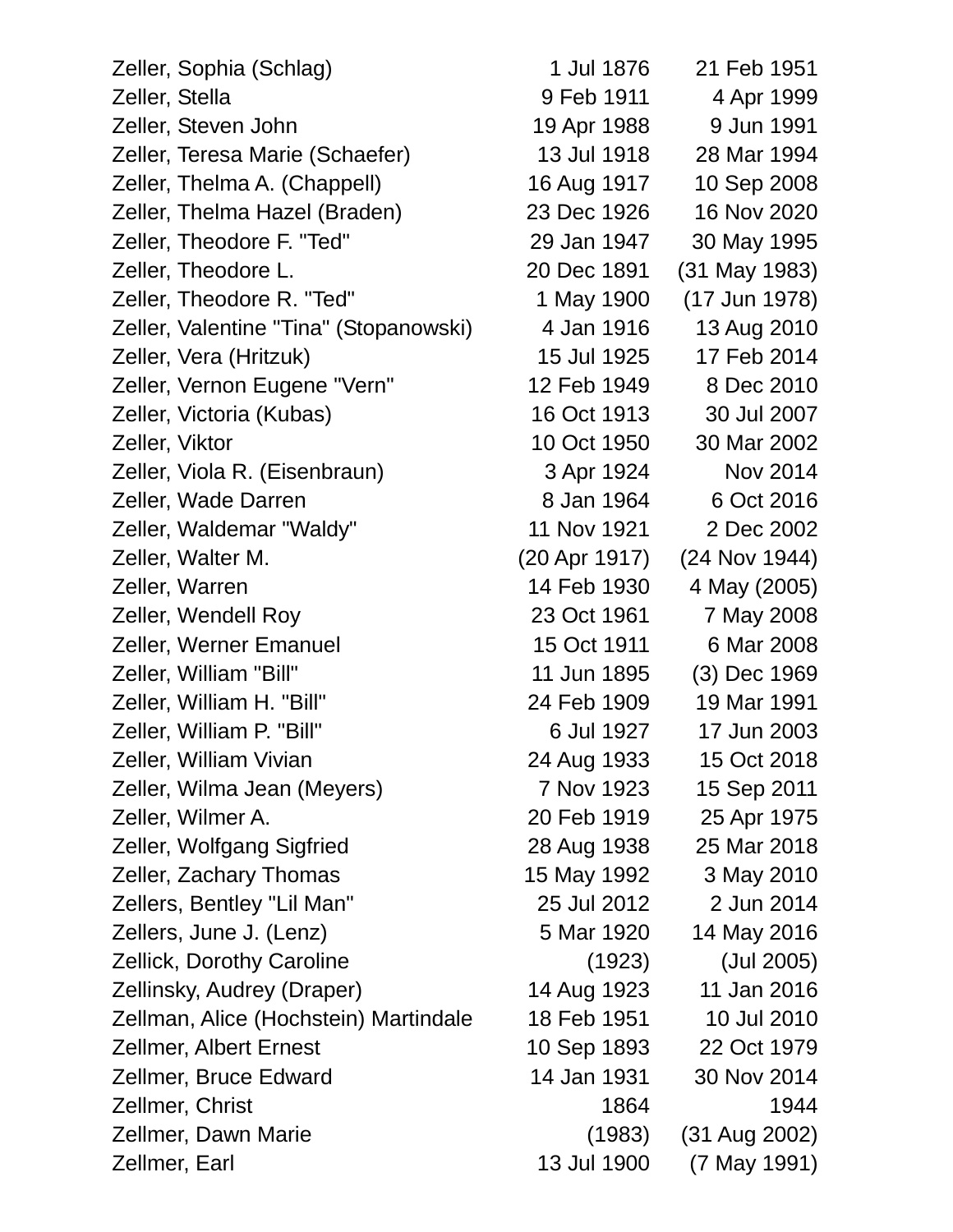| Zellmer, Edward H.                       | 1898        | 8 Mar 1981    |
|------------------------------------------|-------------|---------------|
| Zellmer, Elise Anna                      | 27 Sep 1919 | 11 Oct 1999   |
| Zellmer, Elizabeth                       | 4 May 1865  | (9 Feb) 1952  |
| Zellmer, Elsie A.                        | 18 Aug 1912 | (Nov 2001)    |
| Zellmer, Emil A.                         | 16 Apr 1868 | 1938          |
| Zellmer, Erwin                           | 29 Jan 1913 | 5 Oct 2010    |
| Zellmer, Helen Agnes                     | 1908        | 15 Oct 1978   |
| Zellmer, Jeffrey "Jeff" Scott            | 14 Apr 1977 | 7 Aug 2010    |
| Zellmer, Joel                            | 21 Aug 1942 | 10 Mar 2014   |
| Zellmer, Josephine Faye "Josie" (Parker) | 16 Oct 1944 | 9 Feb 2014    |
| Zellmer, Kian                            | (2009)      | 29 Nov 2009   |
| <b>Zellmer, Leonard Frederick</b>        | 5 May 1919  | (Jun 2001)    |
| Zellmer, Lydia (Engel)                   | 19 Jun 1897 | 9 Jul (1985)  |
| Zellmer, Mary (Guenther)                 | 27 Aug 1905 | 25 May 1997   |
| Zellmer, Selma "Sally" (Haugsness)       | 27 May 1911 | 18 Dec 1998   |
| Zellmer, Sofia                           | (1935)      | 12 Oct 2021   |
| Zellmer, Vera Maurine (Passig)           | 23 Sep 1914 | 10 Apr 2003   |
| Zellmer, Wayne R.                        | 28 May 1929 | 12 May 2001   |
| <b>Zellmer, Willard Albert</b>           | 11 Dec 1919 | 7 Mar 2013    |
| Zellner, Christina L.                    | 7 May 1972  | 28 Jan 1996   |
| Zellner, Cindy L. (Ritter) Renz          | 4 May 1953  | 19 Dec 2012   |
| Zellner, Donna J. (Grenier)              | 6 Apr 1947  | 9 Nov 1993    |
| Zellner, Dorothy Helen (Chell)           | 28 Sep 1934 | 13 Jun 2016   |
| Zellner, Floyd L.                        | (1912)      | 8 Mar 1992    |
| Zellner, Randy David                     | 2 Sep 1957  | 9 Mar 2019    |
| Zellner, Zimmy "Jim" Jay                 | 17 Jul 1933 | 16 Apr 2010   |
| Zelmer, Allan Douglas                    | 1933        | 2 Oct 2011    |
| Zelmer, Anna Marie (Guthmiller)          | 18 Dec 1895 | 8 Mar 1993    |
| Zelmer, Ben                              | 16 Nov 1917 | 13 Jun 1998   |
| Zelmer, Bernard R.                       | 6 Dec 1950  | (13) May 1972 |
| Zelmer, Bertha                           | (not given) | (not given)   |
| Zelmer, Christine (Lippert)              | 21 Aug 1864 | 20 Jul 1923   |
| Zelmer, Daniel                           | 10 Dec 1929 | 1 Nov 2020    |
| Zelmer, Donald Gene                      | 1 Jan 1944  | 13 Jul 2010   |
| Zelmer, Edmund                           | 10 Sep 1933 | 14 Mar 2016   |
| Zelmer, Edwin E.                         | 27 May 1910 | (3 Sep 1978)  |
| Zelmer, Glen A.                          | 1946        | 3 Aug 2001    |
| Zelmer, Hilda (Schweigert)               | 10 May 1909 | 25 Sep 1995   |
| Zelmer, Irma E. (Koch)                   | 1895        | 20 Nov 2000   |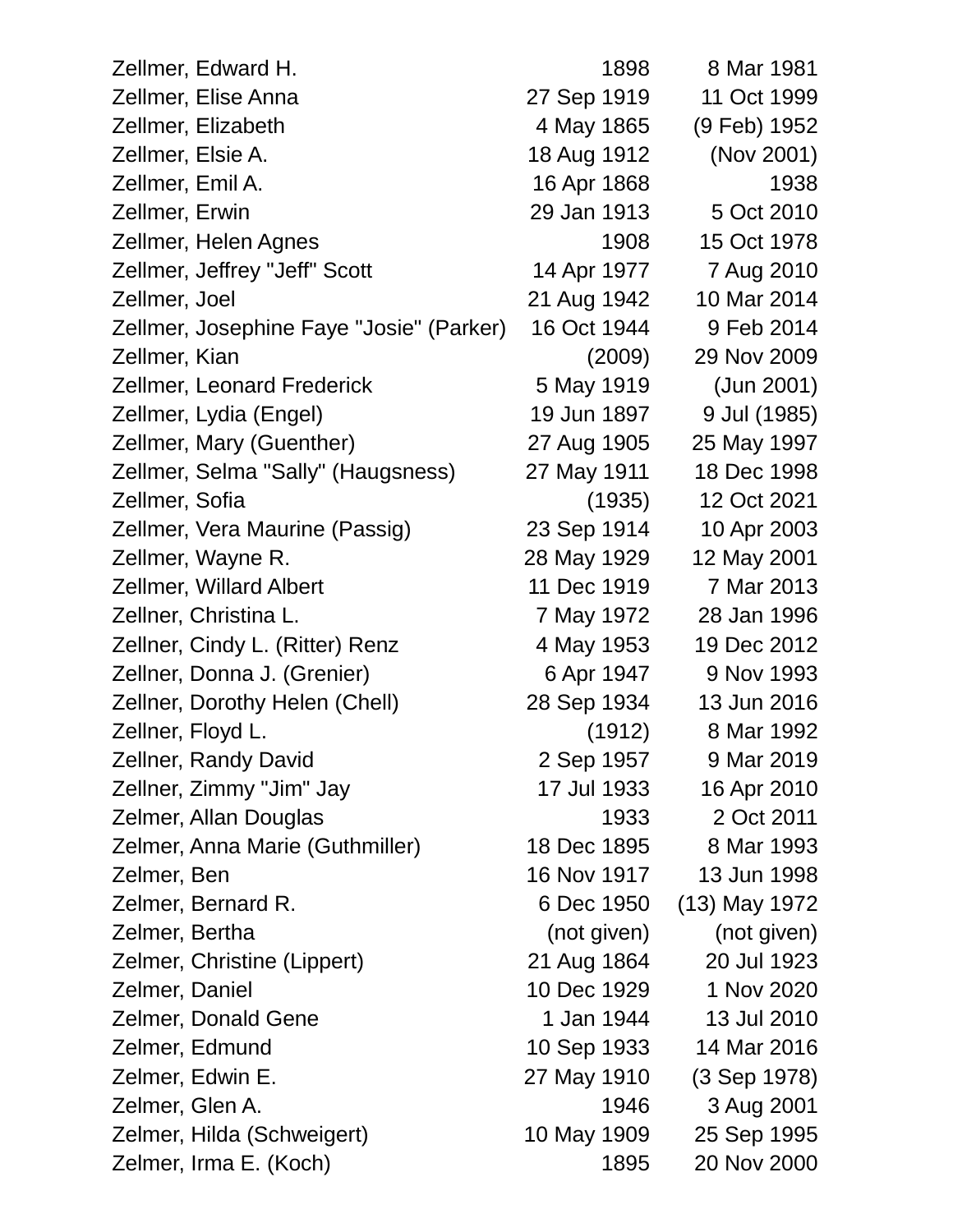Zelmer, Johanna (Schweigert) 26 Nov 1904 20 Mar 1983 Zelmer, John 9 Sep 1897 15 Jul (1969) Zelmer, Judith "Judy" (Weisz) Jarvis 15 May 1935 6 Nov 2019 Zelmer, Kenneth K. 11 Feb 1935 5 May 1990 Zelmer, Margaret (not given) (not given) Zelmer, Martha (1897) 30 Aug 1992 Zelmer, Martha J. (Albrecht) 10 Aug 1912 27 Sep 1993 Zelmer, Milbert 11 Apr 1929 25 Dec 2011 Zelmer, Myrtle Emilie Laura (Sterna) (not given) 3 Apr 1997 Zelmer, Odessa Marie (Michelsen) 6 Dec 1926 19 Nov 2012 Zelmer, Otto Henry 20 Jul 1921 21 Jun 2010 Zelmer, Philip 21 Jun 1881 (27 Feb) 1951 Zelmer, Philip 23 Jun 1918 (Jan 1980) Zelmer, Richard Loren 7 Jan 1929 21 Apr 2018 Zelmer, Robert 14 Apr 1915 6 Aug 2000 Zelmer, Ruth (Kurle) (1923) 15 Aug 2018 Zelmer, Shirley Ann (Roemmich) 6 Aug 1939 21 Feb 2015 Zelmer, Theophil J. 21 Nov 1939 8 Nov 1997 Zelmer, Vern Edwin 3 Nov 1942 15 Mar 2003 Zelmer, Vernon Rollen 19 Jul 1933 27 Mar 2017 Zelnowsky, Mary (Barkl) 18 Apr 1866 (20 Jan 1903) Zelter, Edward Gerald Cyril 20 Nov 1928 13 Oct 2016 Zeltinger, Allen 3 Jun 1946 29 Mar 1999 Zeltinger, Cecilia M. (Koetter) 27 Jul 1918 9 Apr 2016 Zeltinger, David 19 Dec 1957 10 Apr 2019 Zeltinger, Fabian Michael 18 Aug 1948 5 Apr 2021 Zeltinger, Frank Xavier 1902 12 Feb 1997 Zeltinger, Joseph A "Spike" 27 Mar 1943 26 Sep 1998 Zeltinger, Lillian M (Lundgren) 18 Dec 1902 21 Feb 1997 Zeltinger, Lloyd E. 19 Jun 1928 17 Sep 1995 Zeltinger, Marie (Bauer) 28 Aug 1913 (26 Jun 1976) Zeman, Annie E. (Splichal) 25 Dec 1877 (5 Nov 1964) Zeman, Blanche Mae 27 Aug 1919 28 Jun 2002 Zeman, Charles Everald 10 Jul 1916 21 Aug 2009 Zeman, Donald "Don" Wayne 20 Jan 1938 5 May 2020 Zeman, Elizabeth Jean "Liz" (Martin) 19 Mar 1933 30 Oct 2016 Zeman, George Earl 22 Jun 1936 9 Sep 1997 Zeman, Hazel C (Evans) 25 Jun 1904 9 Oct 1997 Zeman, Henry C. "Hank" (1934) Jul 2007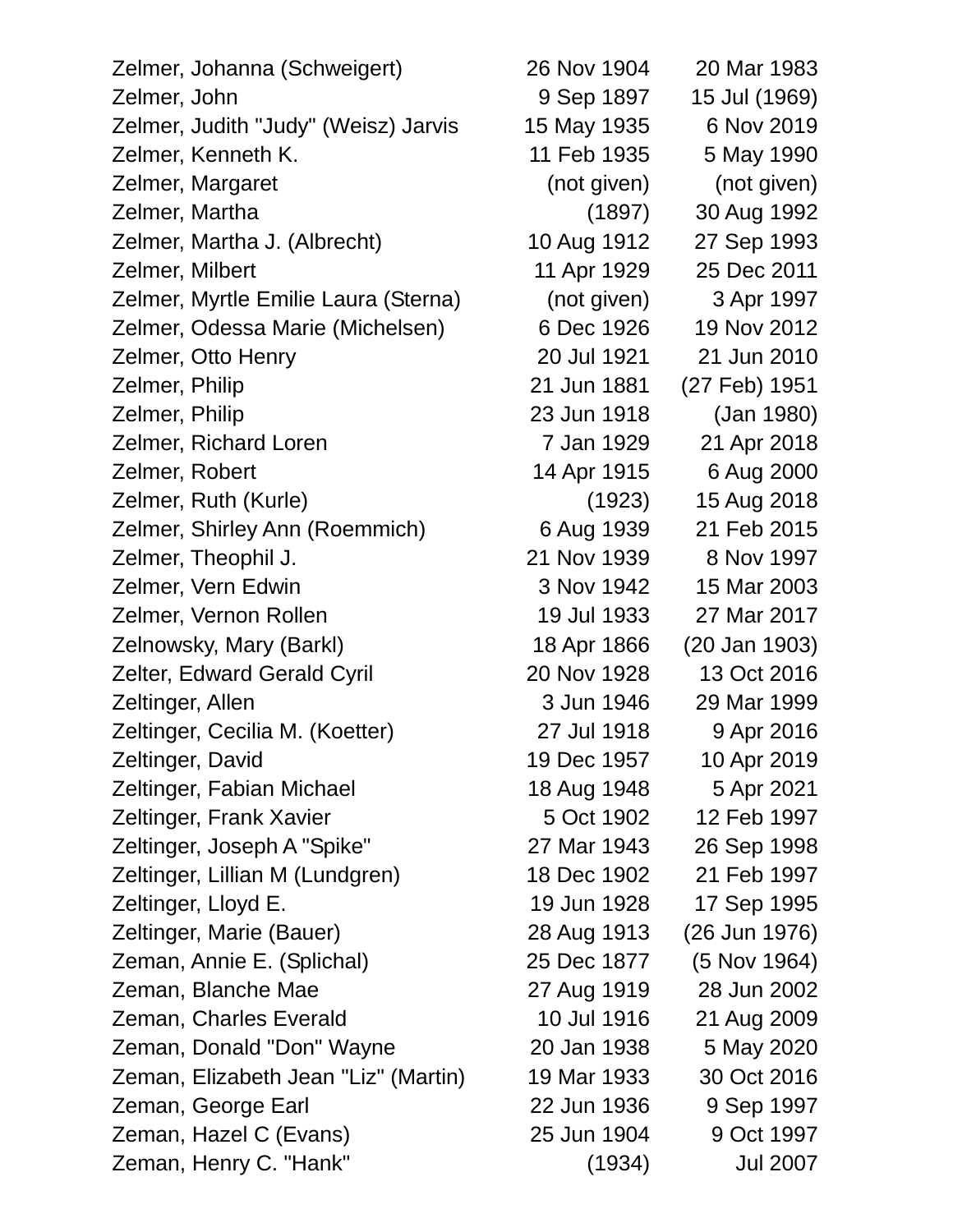| Zeman, James Louis                     | 27 Feb 1940  | 28 Jan 2002     |
|----------------------------------------|--------------|-----------------|
| Zeman, Larry Dean                      | 16 May 1940  | 22 Jun 2013     |
| Zeman, Margaret Louise                 | (1917)       | 25 Aug 2001     |
| Zeman, Marjorie Irene GC               | 26 Dec 1921  | 22 Apr 2019     |
| Zeman, Mary "Cathy" Catherine (Kenyon) | 9 Oct 1955   | 10 Aug 2019     |
| Zeman, Mary C. (Merrell)               | 4 Apr 1872   | (7) Jan 1944    |
| Zeman, Russella "Rusty" (Barger)       | 18 May 1950  | 14 Jan 2000     |
| Zemina, Donna May (Engel)              | 26 May 1937  | 24 Nov 2016     |
| Zemina, John Lewis                     | 1 Jun 1931   | 17 Dec 2014     |
| Zemina, Mary Catherine (Wampol)        | 25 Nov 1927  | 15 Aug 2012     |
| Zemke, Otto Herman                     | 10 Apr 1875  | 3 Mar 1952      |
| Zemlicka, Annette (Bertsch)            | 15 Jan 1905  | 17 Feb 1981     |
| Zemp, Beth (Walker)                    | 31 May 1914  | 12 May 2009     |
| Zemp, Joseph Leon                      | (1909)       | 29 Jan 1988     |
| Zempel, Anna Marie                     | (1 Jul 1912) | (18 Jan 1926)   |
| Zempel, Bonnie (Gustafson)             | 15 Jan 1943  | 21 Mar 2001     |
| Zempel, Bryan Michael                  | 28 Dec 1980  | 19 Feb 2009     |
| Zempel, Elmer A.                       | 31 May 1923  | 25 Jan 2015     |
| Zempel, Frederick J.                   | 11 Nov 1910  | 28 Mar (1951)   |
| Zempel, Irene (Roemhildt)              | 16 Jun 1907  | 14 Nov 1995     |
| Zempel, Judith Constance (Olson)       | 17 Jul 1914  | 16 Jun 1998     |
| Zempel, Mamie (West)                   | 17 Nov 1898  | 12 Dec (1994)   |
| Zempel, Maris Ardell                   | 19 Mar 1926  | 12 Dec 1992     |
| Zempel, Stella (Nelson)                | 26 Feb 1904  | 1 Jun 1991      |
| Zempel, Walter                         | 14 Mar 1900  | 15 Dec 1976     |
| Zempel, William Kenneth                | 6 Jan 1934   | (2009)          |
| Zena, Eugene M.                        | 17 Nov 1921  | 5 Oct 2010      |
| Zender, Armand "Army" V.               | 23 Apr 1917  | 13 Jul 2016     |
| Zeni, Emil "Joe" Joseph                | 12 Aug 1929  | 2 Jan 2018      |
| Zeni, Ramona Virginia (Schumacher)     | 15 Nov 1936  | 29 Aug 2005     |
| Zenier, Rile Lillian                   | (1917)       | (1996)          |
| Zenk, Arnold Edward                    | 16 Feb 1924  | 26 Nov 2008     |
| Zenk, David L.                         | 12 Jan 1949  | (18 Feb 1996)   |
| Zenk, Donald Isaak                     | 7 Jul 1925   | $(18$ May 1980) |
| Zenk, Elsie Josephine (Motzkau)        | 9 Oct 1899   | (23) Dec 1969   |
| Zenk, Evelyn Violet (Koester)          | 13 Mar 1910  | (Apr 2001)      |
| Zenk, Frances Catherine (Wirkus)       | 30 Apr 1919  | 30 Oct 2021     |
| Zenk, Fred J.                          | 8 Nov 1904   | 12 Nov 1990     |
| Zenk, Frederick Donald                 | 21 Jan 1941  | 11 Jun 1996     |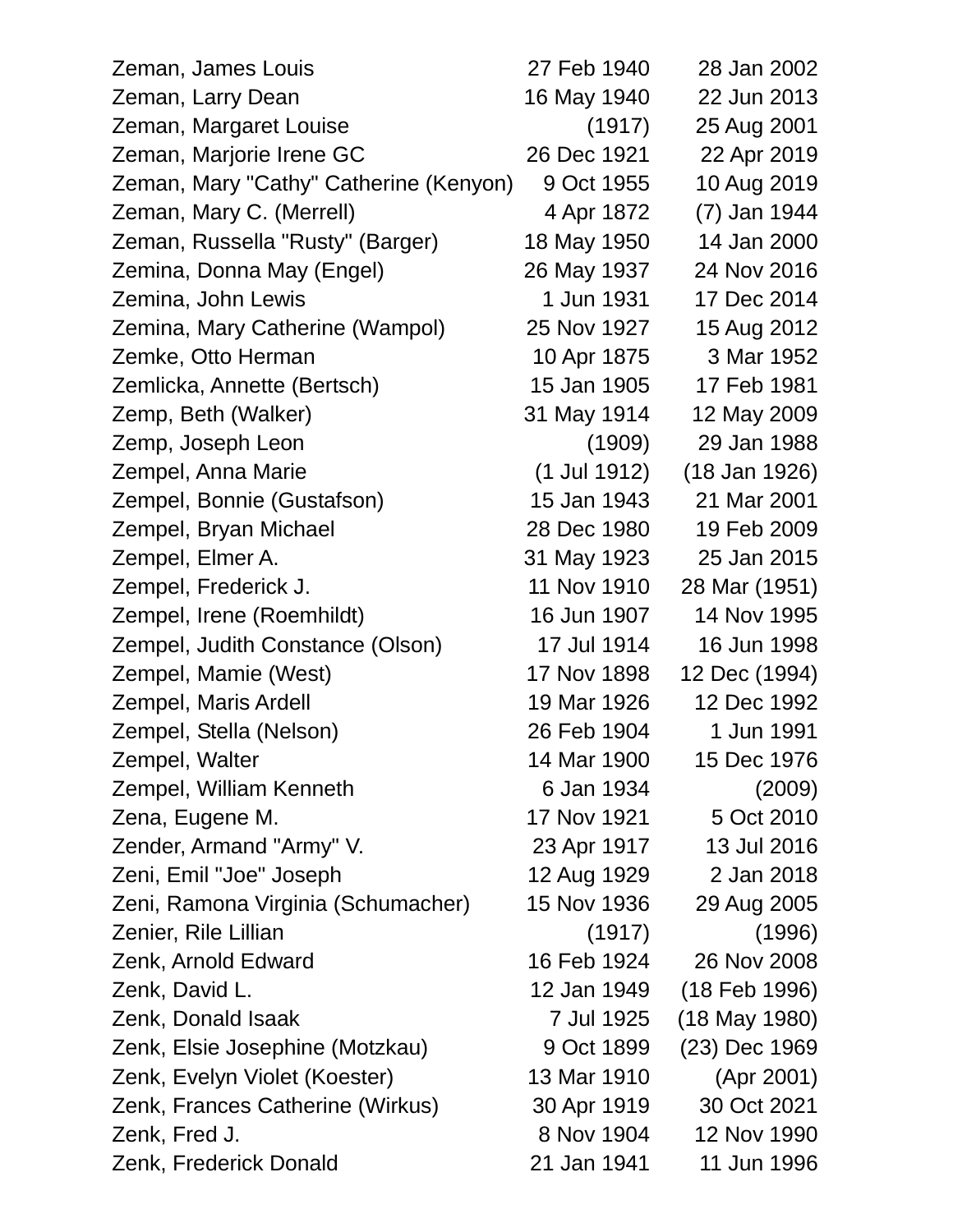Zenk, George F. 19 Apr 1917 1 Apr 1995 Zenk, Gertrude (1910) 18 Jan (1989) Zenk, Lily Ann (Krause) 9 Oct 1910 15 Apr 2004 Zenk, Lloyd P. (1909) 15 Apr 2002 Zenk, Lydia (Papendick) (Jun) 1876 (Dec 1968) Zenk, Martha (Barnstein) 11 Jul 1889 19 Apr (1976) Zenk, Mary L (Helwig) 17 Aug 1916 23 Apr 1995 Zenk, Priscilla (Heilman) 4 Apr 1926 5 Feb 2011 Zenk, Ruth Ann 25 Feb 1942 4 Apr 2011 Zenk, Todd Kelly 30 Nov 1970 18 Aug 2016 Zenk, William Warren 19 Sep 1920 7 Oct 2018 Zenk, Willis N. 3 May 1916 25 Sep 1998 Zenker, Alton 28 Aug 1933 12 Nov 2008 Zenker, Anna (Veil) 8 Aug 1911 (28 Nov 1980) Zenker, Arthur 27 Aug 1918 16 Apr 1985 Zenker, August F. 19 Jan 1901 31 Oct (1968) Zenker, Bernhardt H. "Ben" 11 Jan 1909 22 Mar 1973 Zenker, Caroline (Rath) 23 Jan 1896 22 Oct 1990 Zenker, Christina (Siegle) 24 Dec 1903 10 Jun 1990 Zenker, Dennis 8 Sep 1942 3 Dec 2005 Zenker, Duane John 30 May 1951 9 Apr 1996 Zenker, Edmund J. 2 Nov 1908 (1968) Zenker, Edward 3 Oct 1903 (27 Nov 1977) Zenker, Edward E. 19 Jan 1901 21 May 1974 Zenker, Elizabeth M "Betty" (Koffler) 26 Apr 1934 26 Mar 1993 Zenker, Elmer 23 Dec 1928 19 Feb 2021 Zenker, Eva (Morlock) 8 Nov 1921 9 Dec 2008 Zenker, Eva M. (Vaskes) Gimbel 8 Nov 1914 10 Dec 2006 Zenker, Fred 14 Nov 1894 26 Oct (1979) Zenker, Fred P. 4 May 1907 3 Dec 1994 Zenker, Fredericka (Klipfel) 12 Feb 1875 21 May 1973 Zenker, Gerald "Jerry" N. 23 Feb 1949 20 Dec 2012 Zenker, Gregory "Greg" 28 May 1950 25 Mar 2011 Zenker, Harold C. 10 Jan 1921 20 Jul 1982 Zenker, Harvin D. 7 Jan 1936 2 Jun 1999 Zenker, Helen C. (Schwarz) 11 Oct 1912 23 Nov 1999 Zenker, Helmuth 21 Oct 1933 9 Apr 1992 Zenker, Henry 1 Aug 1902 11 Jan (1974) Zenker, Jacob "Jake" 20 Jun 1924 18 Apr 2019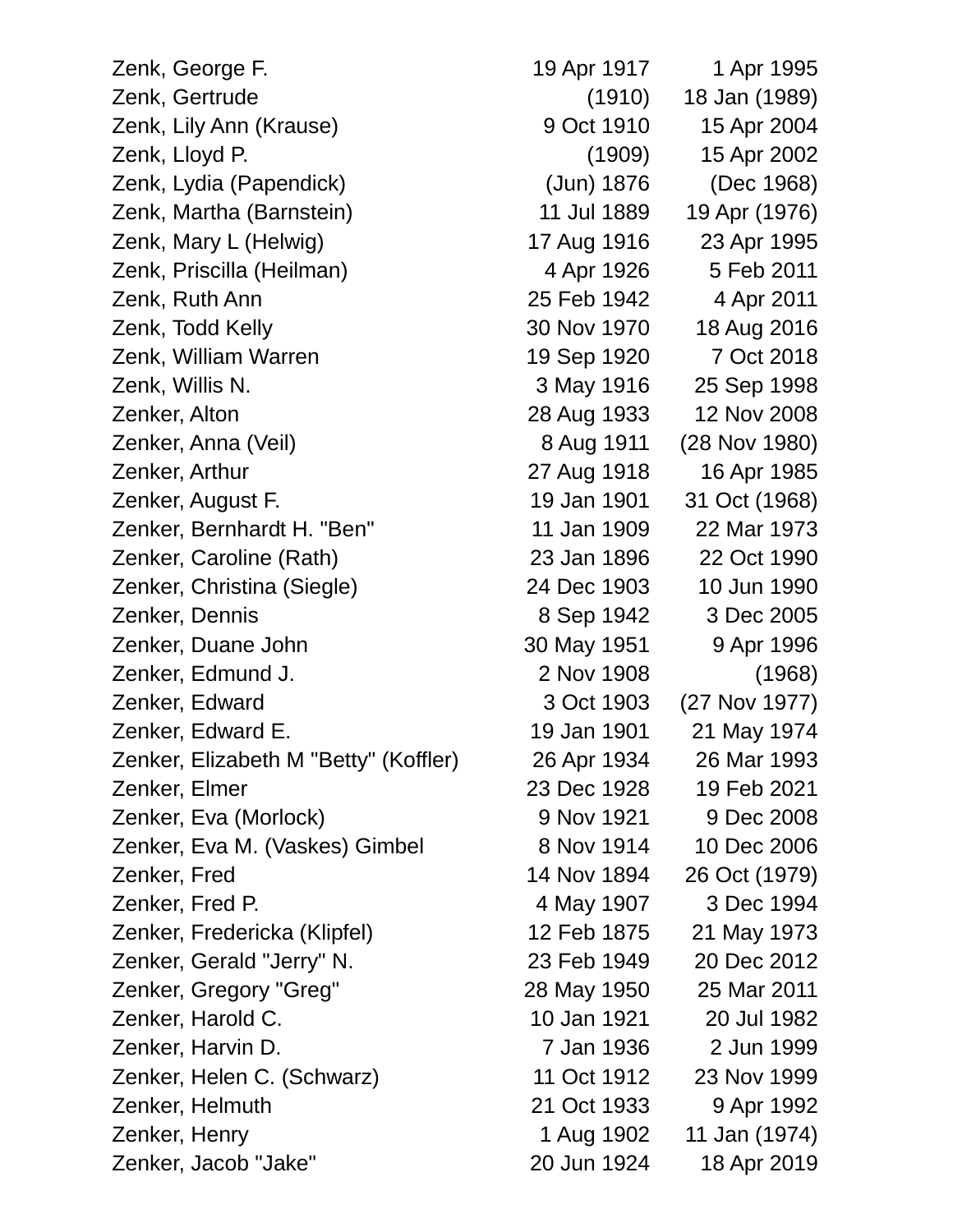| Zenker, Karl                              | 7 Jul 1884  | 2 Dec (1960)  |
|-------------------------------------------|-------------|---------------|
| Zenker, Kitzuela Maryann "Kitty" (Miller) | 26 Jul 1944 | 26 Jun 2011   |
| Zenker, LaVerne Edmund                    | 7 Jul 1946  | 10 Oct 2018   |
| Zenker, Lydia (Schultes)                  | 16 Feb 1900 | 30 Oct 1990   |
| Zenker, Malthilda (Dockter)               | 27 Jun 1907 | 6 Feb (1997)  |
| Zenker, Malvin "Curly"                    | 10 Jun 1930 | 26 Aug 2010   |
| Zenker, Martha (Hoffman)                  | 21 Oct 1907 | 23 Mar 1982   |
| Zenker, Martha Maria (Brosz)              | 26 Mar 1927 | 22 Nov 2018   |
| Zenker, Melvin K.                         | 26 May 1929 | 10 Oct 1989   |
| Zenker, Mercedes                          | 1 May 2008  | 1 May 2008    |
| Zenker, Mildred "Millie" L. (Slaughter)   | 7 May 1942  | 5 Apr 2016    |
| Zenker, Preston Glenn                     | 22 Jul 1992 | 22 Oct 1992   |
| Zenker, Regina (Klein)                    | 20 May 1915 | 28 Mar 2007   |
| Zenker, Shirley (Brych)                   | 14 Mar 1941 | 22 Mar 2006   |
| Zenker, Toby M.                           | 14 Sep 1980 | 17 Mar 2013   |
| Zenker, Velva Vesta (Flaig)               | 8 Jan 1930  | 8 Aug 2012    |
| Zenker, William                           | 11 Mar 1896 | (Aug 1979)    |
| Zenker, Wilmer B.                         | 10 Jan 1931 | 28 Oct 2010   |
| Zenner, Kenneth                           | 29 Jan 1902 | 29 Nov 1992   |
| Zenner, Lydia (Pope)                      | (1899)      | 4 Nov 1968    |
| Zens, Agnes F. (Littel)                   | 16 Sep 1910 | 22 Nov 2010   |
| Zens, Ambrose                             | 23 Apr 1919 | 20 Jan 2015   |
| Zens, Arlene (Gabriel)                    | 23 Nov 1934 | 22 Mar 2007   |
| Zens, Basil Paul                          | 14 Jan 1932 | 7 Oct 2003    |
| Zens, Brian James                         | 2 Feb 1962  | 17 Nov 2018   |
| Zens, Caecilia Marie "Cil" (Holzer)       | 25 Mar 1942 | 26 Feb 2013   |
| Zens, Catherine Susan (Wingen)            | 16 Dec 1922 | 1 Dec 2014    |
| Zens, Darwin J.                           | 19 Jun 1935 | 1 Jul 2001    |
| Zens, Destinee Rae                        | 2 Dec 1997  | 4 Jan 2018    |
| Zens, Donna Jean (Hansen)                 | 15 Oct 1932 | 20 Nov 2012   |
| Zens, Dorothy Jean (Wernsmann)            | 4 Oct 1932  | 1 Apr 2007    |
| Zens, Duaine J.                           | 11 Sep 1934 | 1 Jan 2017    |
| Zens, Edmund F.                           | 16 Nov 1927 | 25 May 2005   |
| Zens, Eleanor E. (Sobota)                 | 5 Apr 1897  | 29 Apr 1995   |
| Zens, Eugene                              | 18 Feb 1941 | 14 Jan 2000   |
| Zens, Hugh W.                             | 1 Apr 1931  | 12 May 2008   |
| Zens, Kevin Joseph                        | 21 Aug 1956 | 22 Mar 2000   |
| Zens, Levi D.                             | 4 Jan 1992  | 23 May 2015   |
| Zens, Martha                              | 21 May 1893 | (17 Nov 1989) |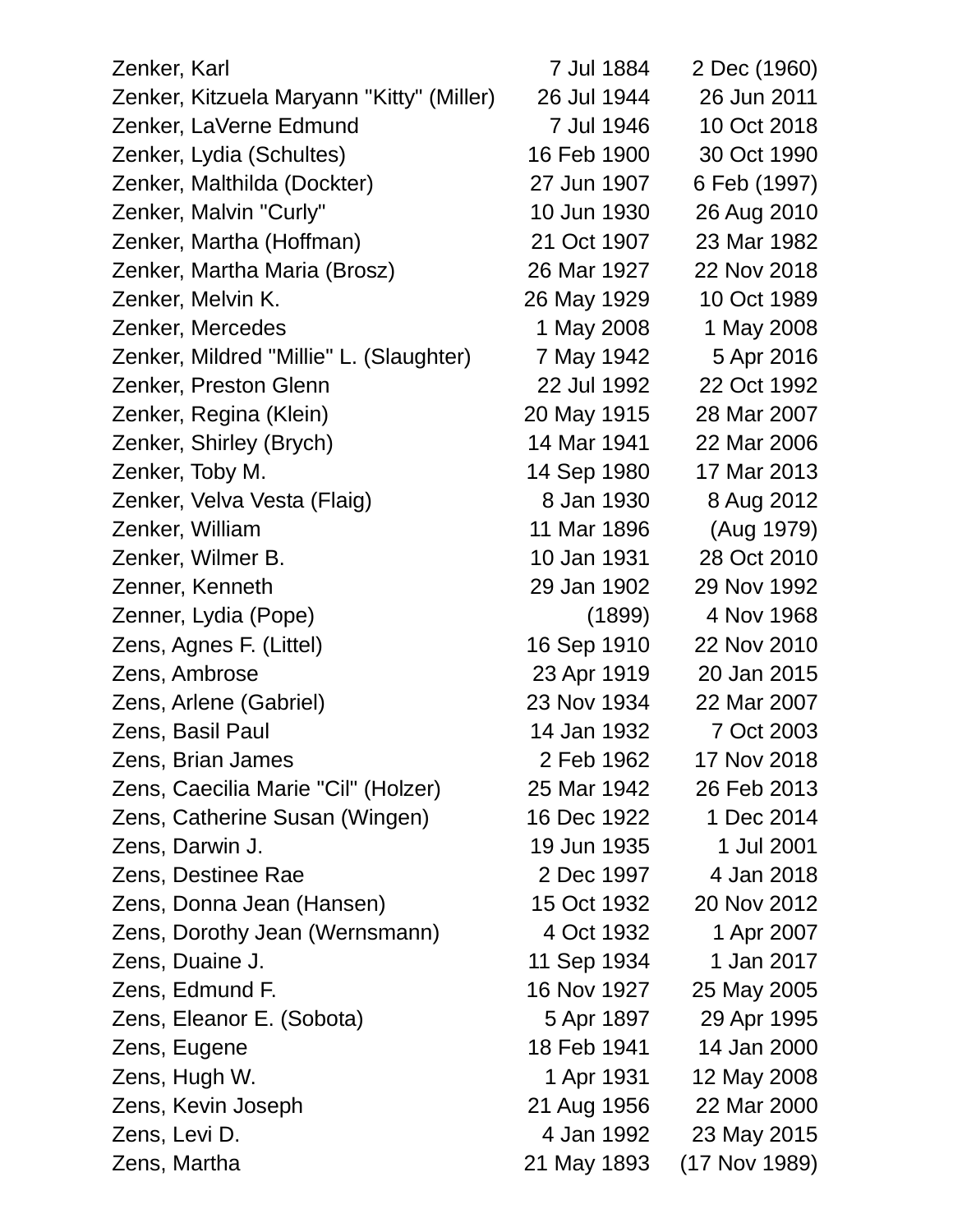| Zens, Mary Ann "Marie" (Staufer)       | 31 May 1915 | 19 Jan 2007   |
|----------------------------------------|-------------|---------------|
| Zens, Melissa "Missy" Suzanne          | 6 Oct 1979  | 30 May 2015   |
| Zens, Norbert                          | 15 May 1916 | 22 Feb 2010   |
| Zens, Vera (Kroupa) Hill               | 24 Jan 1933 | 21 Oct 2020   |
| Zens, Vera Hope (Mowry) Schmidt        | 29 Jul 1921 | 8 Mar 2015    |
| Zens, Vernon "Vernie" Matthew          | 10 Jul 1926 | 1 Jul 2016    |
| Zent, Amanda Lee                       | 13 Jun 1992 | 19 Jun 1992   |
| Zent, Anna (Bleth)                     | 1 Mar 1916  | (4 May 1979)  |
| Zent, Anne Katherine (Stine)           | 10 Dec 1888 | (21) Nov 1972 |
| Zent, Anton                            | 25 Dec 1884 | 12 Jun 1965   |
| Zent, Audre Andrea (Olin)              | 21 Sep 1944 | 21 Nov 1998   |
| Zent, Bennett Michael                  | 2 Oct 2013  | 2 Oct 2013    |
| Zent, Bernetta (Gress)                 | 26 Jan 1922 | (14 Dec 1980) |
| Zent, Carol Isabel (Kuhn)              | 21 Nov 1933 | 2 Jul 2016    |
| Zent, Catherine G. (Griffin)           | 6 Jul 1913  | 26 Sep 1998   |
| Zent, Christiana (Friedt)              | 30 Jan 1886 | (4) Mar 1944  |
| Zent, Clarence Louis                   | 18 Apr 1920 | 28 Feb 2000   |
| Zent, Clarence M.                      | 19 Oct 1934 | 8 Feb 2017    |
| Zent, Crystal Lynn (Welch)             | 5 Feb 1966  | 11 Feb 2009   |
| Zent, Curtis John                      | 21 Jul 1931 | 5 Apr 2014    |
| Zent, Danile (Keily)                   | 18 May 1921 | 12 Nov 2010   |
| Zent, Darlene                          | 3 Mar 1951  | 2 Jun 2006    |
| Zent, Dennis M.                        | 23 Aug 1952 | (18 May 1981) |
| Zent, Edward L.                        | 4 Apr 1921  | 7 Jul 2002    |
| Zent, Eleanor (Aman)                   | 11 Nov 1925 | 11 Jun 2019   |
| Zent, Elizabeth "Betty" (Binstock)     | 26 Jun 1930 | 15 Nov 2017   |
| Zent, Elizabeth (Jochim)               | 26 Apr 1911 | 10 Nov 1998   |
| Zent, Eugenia "Ida" (Wandler)          | 9 Jul 1903  | 26 Feb 2000   |
| Zent, Evelyn (Gress)                   | 19 Oct 1941 | 26 Sep 1996   |
| Zent, Frank J.                         | 9 Jul 1921  | 19 Nov 1996   |
| Zent, Gary M.                          | 5 Nov 1941  | 28 Mar 2010   |
| Zent, George A.                        | 11 Jun 1912 | 17 Apr 1998   |
| Zent, Geraldine "Gerry" Marie (Koenig) | 25 Dec 1923 | 9 Dec 2007    |
| Zent, Harold M.                        | 14 Sep 1909 | 16 May 1997   |
| Zent, Herb                             | 29 Jul 1907 | 2 Jun 1994    |
| Zent, Ira Raphel                       | 13 Mar 1925 | 1 Jan 2005    |
| Zent, Jacob C. "Jack"                  | 5 Nov 1907  | 15 Oct 1995   |
| Zent, James G.                         | 24 Sep 1931 | 24 Jul 2014   |
| Zent, James H.                         | 26 Aug 1950 | (15) Aug 1971 |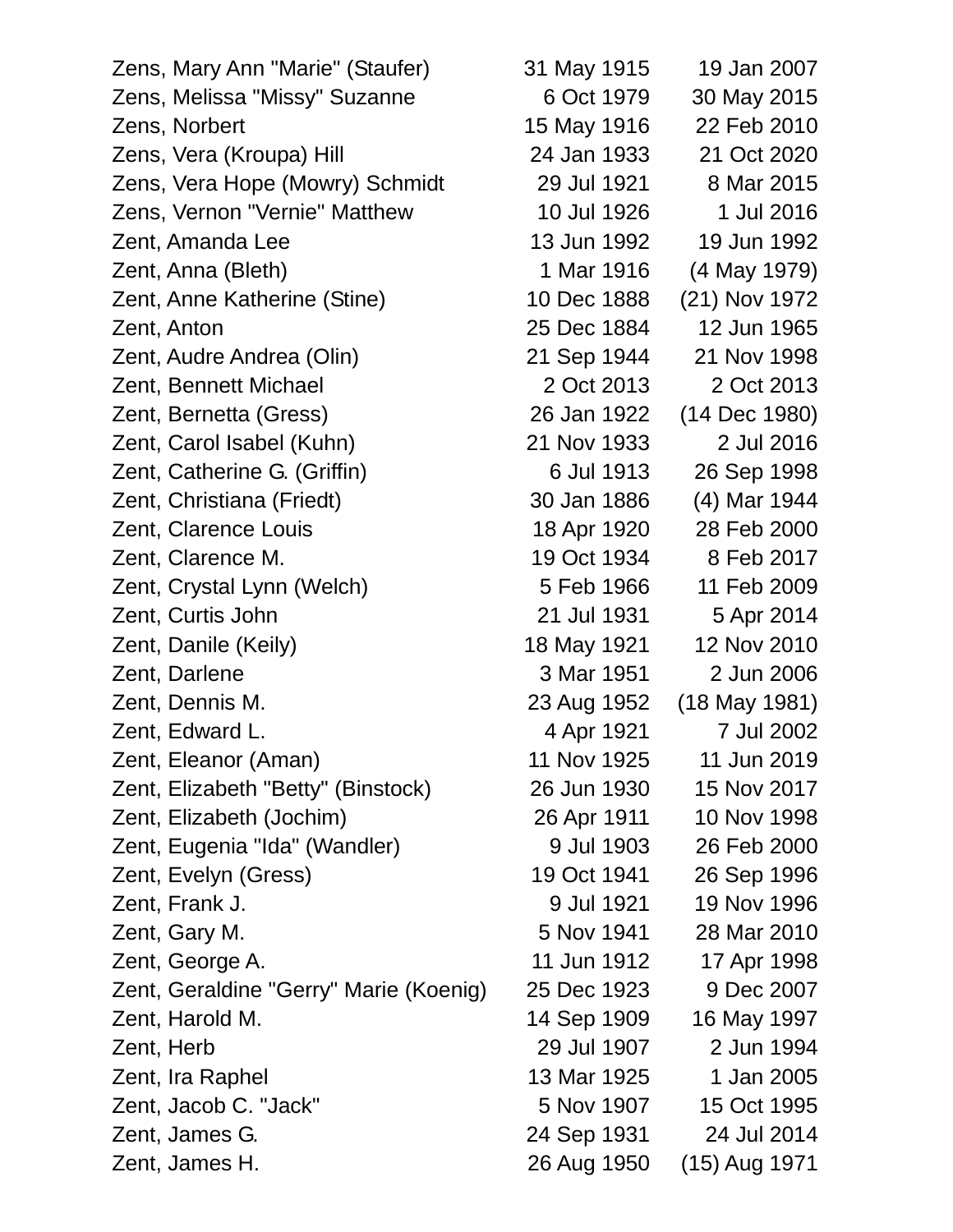Zent, Janet L. (Hoerner) 17 Nov 1941 (Jun 1981) Zent, JoAnne Mary (Schreuder) 6 Apr 1926 15 Dec 2012 Zent, John 5 Aug 1901 (13 Jan 1995) Zent, John A. 25 Jan 1910 23 Jun 1988 Zent, Jos. (Mrs.) (Deibele) 7 Feb 1896 9 Dec (1927) Zent, Josefina (Andrade) 10 Apr 1923 25 May 1991 Zent, Joseph 6 Oct 1948 9 Aug 2021 Zent, Joseph "Joe" 11 Apr 1915 29 Jul 2009 Zent, Joseph J. 18 Apr 1920 (17 Sep 1975) Zent, Katherine Bridget 26 Nov 1916 28 Jan 1993 Zent, Katherine M. (1920) 13 Jul 2009 Zent, Kenneth (1942) 11 Mar 2017 Zent, Loren P. 20 Jun 1925 7 Nov 2003 Zent, Louis 25 Dec 1896 4 Mar (1987) Zent, Magdalena (Keller) 28 Feb 1928 8 Jul 1995 Zent, Marcus "Max" 27 Jul 1924 31 Mar 1999 Zent, Marianna (Schmitt) Senn 18 May 1882 27 Jul (1941) Zent, Mark S. 28 Aug (1956) 28 Oct 2015 Zent, Marvin Jack 24 May 1952 1 Dec 2009 Zent, Mary (Bott) 30 Sep 1874 (29) Nov 1944 Zent, Mary (Renner) 28 Sep 1899 9 Mar 1993 Zent, Mary Catherine 17 Aug 1952 5 Nov 2020 Zent, Matt (1875) (14) Feb 1952 Zent, Matt 24 Apr 1935 14 Jun 1993 Zent, Michael "Mike" 30 Oct 1922 16 Mar 1991 Zent, Michael A. (1915) 23 Apr (1990) Zent, Mina (Miller) 10 Aug 1926 21 Oct 2009 Zent, Nettie Mary (Cermak) 24 Nov 1912 2 May 2012 Zent, Pauline F (Koch) 15 Apr 1918 13 Aug 1996 Zent, Perpetua "Peggy" (Schaff) 11 May 1916 11 Mar 1994 Zent, Pete 21 Jun 1926 24 Jan 2016 Zent, Peter 10 Feb 1928 19 Jul 1998 Zent, Ralph 4 Jun 1926 22 Sep 2015 Zent, Ralph J. 17 Sep 1919 22 Jan 2003 Zent, Raymond Francis "Ray" 27 May 1938 4 Feb 2014 Zent, Robert Leo 11 Dec 1942 (9 Jul 1983) Zent, Wade Allen 18 Dec 1970 26 May 2002 Zentgraf, April Lynn (Webster) 28 Mar 1956 29 Jan 2015

Zentgraf, Bessie (Hill) (1882) (5) Jan 1956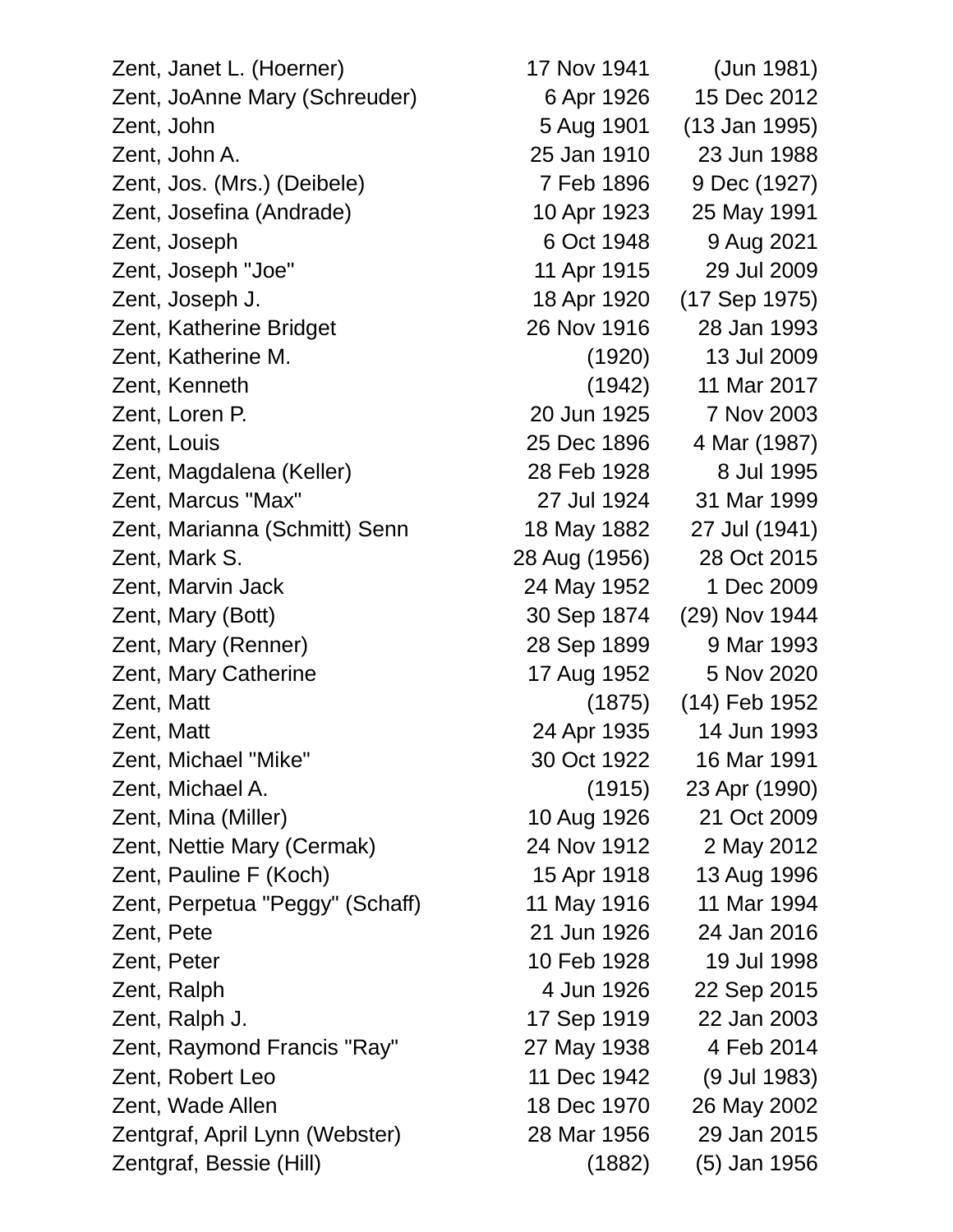| Zentgraf, Elaine Roberta (Krause) | 16 Apr 1928   | 13 Jul 2004   |
|-----------------------------------|---------------|---------------|
| Zentgraf, Lynn (Barlott)          | (1931)        | 8 Mar 2009    |
| Zentgraf, Mearl Frederick         | 20 Jul 1926   | 12 Oct 2013   |
| Zentmire, Dorothy E. (Eriksen)    | 21 Dec 1917   | 23 Jul 2010   |
| Zentmire, Helen (Hagel)           | 14 Oct 1894   | (6 Jun 1976)  |
| Zentner, Alvin Eugene             | 8 Aug 1958    | 28 Aug 2018   |
| Zentner, Alvina (Reich)           | 11 Dec 1939   | 27 Dec 1994   |
| Zentner, Anna                     | 12 Nov 1891   | 30 Jan 1968   |
| Zentner, Anton                    | 12 Jul 1861   | 5 Mar 1942    |
| Zentner, Anton                    | 6 Jan 1923    | 7 Aug 1998    |
| Zentner, Anton "Tony"             | 5 Dec 1914    | 24 May 1991   |
| Zentner, Bernard Mike "Ben"       | (1919)        | 20 Sep 1992   |
| Zentner, Betty                    | 24 Mar 1930   | 3 Sep 2020    |
| Zentner, Burnell Lee              | (1918)        | 11 Apr 2003   |
| Zentner, Chris                    | (1919)        | 24 Jan (2006) |
| Zentner, Christopher Robert       | 17 Nov 1989   | 17 Nov 1989   |
| Zentner, Clara Florence           | (1907)        | 29 Nov 1997   |
| Zentner, Dorothea                 | 4 Dec 1927    | 28 Apr 2019   |
| Zentner, Dorothy A. (Praus)       | 7 Apr 1930    | 7 Jul 2016    |
| Zentner, Dorothy M. (Hager)       | 1 Feb 1927    | 5 Oct 2021    |
| Zentner, Douglas Adam             | 11 Dec 1936   | 17 Mar 2020   |
| Zentner, Duane J.                 | 17 Jul 1949   | (17 Jul 1979) |
| Zentner, Edward "Ed"              | 21 Dec 1928   | 20 Nov 2013   |
| Zentner, Elisabeth (Dietrich)     | (18 Jul) 1859 | 6 Apr (1929)  |
| Zentner, Emanuel                  | 14 Oct 1916   | 1 Oct 1989    |
| Zentner, Emilie Irene (Zimbrod)   | 20 Aug 1928   | 19 Jan 2017   |
| Zentner, Enid Evelyn (Heupel)     | 23 Jul 1944   | 12 Nov 2013   |
| Zentner, Erna (Rusch)             | 11 Mar 1928   | 5 Sep 1999    |
| Zentner, Eugen                    | 16 Feb 1932   | 18 Feb 1993   |
| Zentner, Eva (Stein)              | (1908)        | 28 Apr 1991   |
| Zentner, Eva R.                   | 10 Oct 1922   | 1 Dec 2019    |
| Zentner, Faith Ann (Oberhammer)   | 6 Aug 1964    | 28 Nov 2015   |
| Zentner, Frances (Degele)         | 18 Aug 1911   | 30 Dec 1993   |
| Zentner, Frank Gust               | (not given)   | 12 Dec 1995   |
| Zentner, Frank J.                 | 11 Sep 1921   | (28 Jul 1980) |
| Zentner, Gary                     | (1943)        | (16 Jun 1990) |
| Zentner, George Eugene            | 29 Nov 1927   | 14 Sep 2018   |
| Zentner, Innozent                 | 17 Feb 1920   | 23 Jan 2013   |
| Zentner, Jack F.                  | 1 Jul 1922    | 21 Dec 2010   |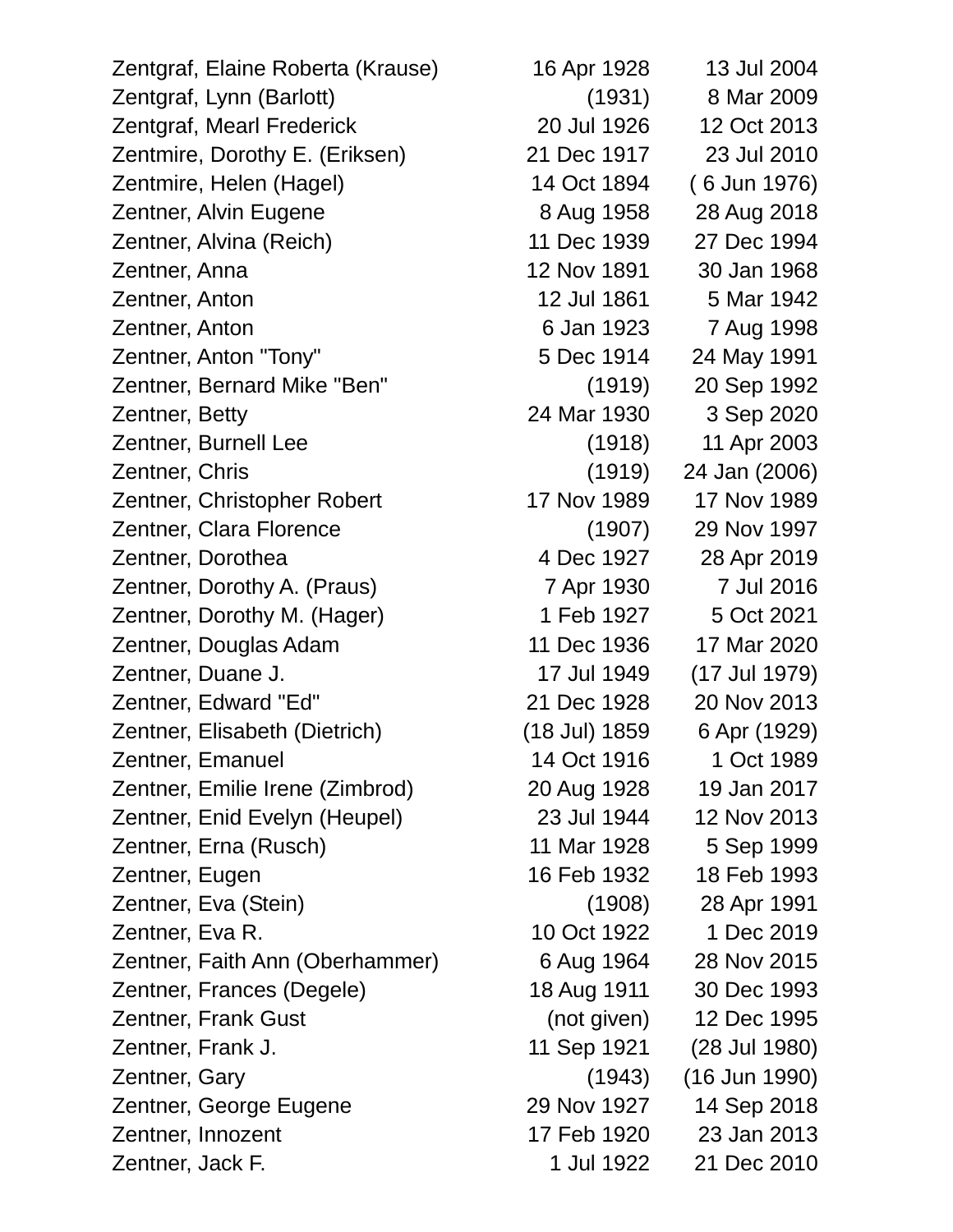| Zentner, Jacob                             | 2 Apr 1909    | (23 Apr 1964)   |
|--------------------------------------------|---------------|-----------------|
| Zentner, Jacob                             | 3 Jul 1858    | 7 Aug 1919      |
| Zentner, Jakob                             | 10 Dec 1924   | 12 Aug 2010     |
| Zentner, Jerry J.                          | 4 Oct 1948    | (13 Oct 1984)   |
| Zentner, Jill Ann (Saumer)                 | 6 Dec 1935    | 29 Nov 2016     |
| Zentner, John                              | 3 Jan 1900    | 10 Dec 1974     |
| Zentner, John                              | 10 Jun 1935   | 14 Jan 1996     |
| Zentner, John B.                           | 2 Jun 1898    | (1973)          |
| Zentner, John F.                           | 13 Sep 1926   | 21 Apr 2012     |
| Zentner, John K.                           | 25 Oct 1906   | 8 May 1996      |
| Zentner, John K. (Mrs.) (Scharasch) Forsch | 1905          | (1942)          |
| Zentner, John R.                           | 12 Apr 1917   | (10 May 1975)   |
| Zentner, John Robert "Bob"                 | 27 Oct 1929   | 25 Aug 2011     |
| Zentner, Joseph                            | 13 Jul 1930   | 13 Feb 2017     |
| Zentner, Joseph                            | 30 Oct 1934   | 6 Jun 2002      |
| Zentner, Killion "Kelly"                   | 30 Aug 1902   | (21 Jul 1988)   |
| Zentner, Lee                               | 28 May 1891   | 1 Feb 1962      |
| Zentner, Liberatus "Leo" F.                | 3 Sep 1893    | 8 Jun (1950)    |
| Zentner, Louis "Louie"                     | (1915)        | 6 Apr 2008      |
| Zentner, Lydia (Pilcher)                   | 22 Dec 1913   | 6 Feb 1998      |
| Zentner, Lydia Klingman (Oelke)            | (1908)        | 2 Jan 1997      |
| Zentner, Magdaline "Maggie" MH             | 8 Jun 1924    | 3 Oct 2011      |
| Zentner, Margaret                          | 24 Nov 1856   | $(10)$ Nov 1949 |
| Zentner, Margaret                          | 24 Nov 1868   | (Nov 1949)      |
| Zentner, Margaret Francis (Klein)          | 31 Mar 1917   | 8 Sep 1991      |
| Zentner, Marion Wilhelmina (Reff)          | 16 Aug 1926   | 24 Nov 1952     |
| Zentner, Martin                            | 31 Dec 1912   | 30 May 1992     |
| Zentner, Mary (Hellman)                    | (25 Feb 1861) | 19 May 1935     |
| Zentner, Mary Elizabeth (Ackerman)         | (1924)        | 31 Aug 2006     |
| Zentner, Mary Lou (Roll)                   | 17 Nov 1943   | 15 Dec 2008     |
| Zentner, Matilda (Kern)                    | 8 Apr 1914    | 22 Jan 2000     |
| Zentner, Maurice "Moe" Charles             | 13 Sep 1941   | 17 Oct 2009     |
| Zentner, Michael "Mike" H.                 | 6 Mar 1920    | 15 Jun 2019     |
| Zentner, Natalie (Rommich)                 | 29 May 1899   | 1 Apr 1989      |
| Zentner, Nicholas Daniel                   | 19 Jul 2006   | 3 Jul 2019      |
| Zentner, Nikodemus                         | 1 Jun 1885    | 21 Jun 1965     |
| <b>Zentner, Norman Edward Patrick</b>      | 17 Mar 1925   | 6 Sep 2010      |
| Zentner, Paul                              | 30 Jul 1949   | 26 Aug 1997     |
| Zentner, Robert Leroy                      | 3 Aug 1931    | 15 Nov 2010     |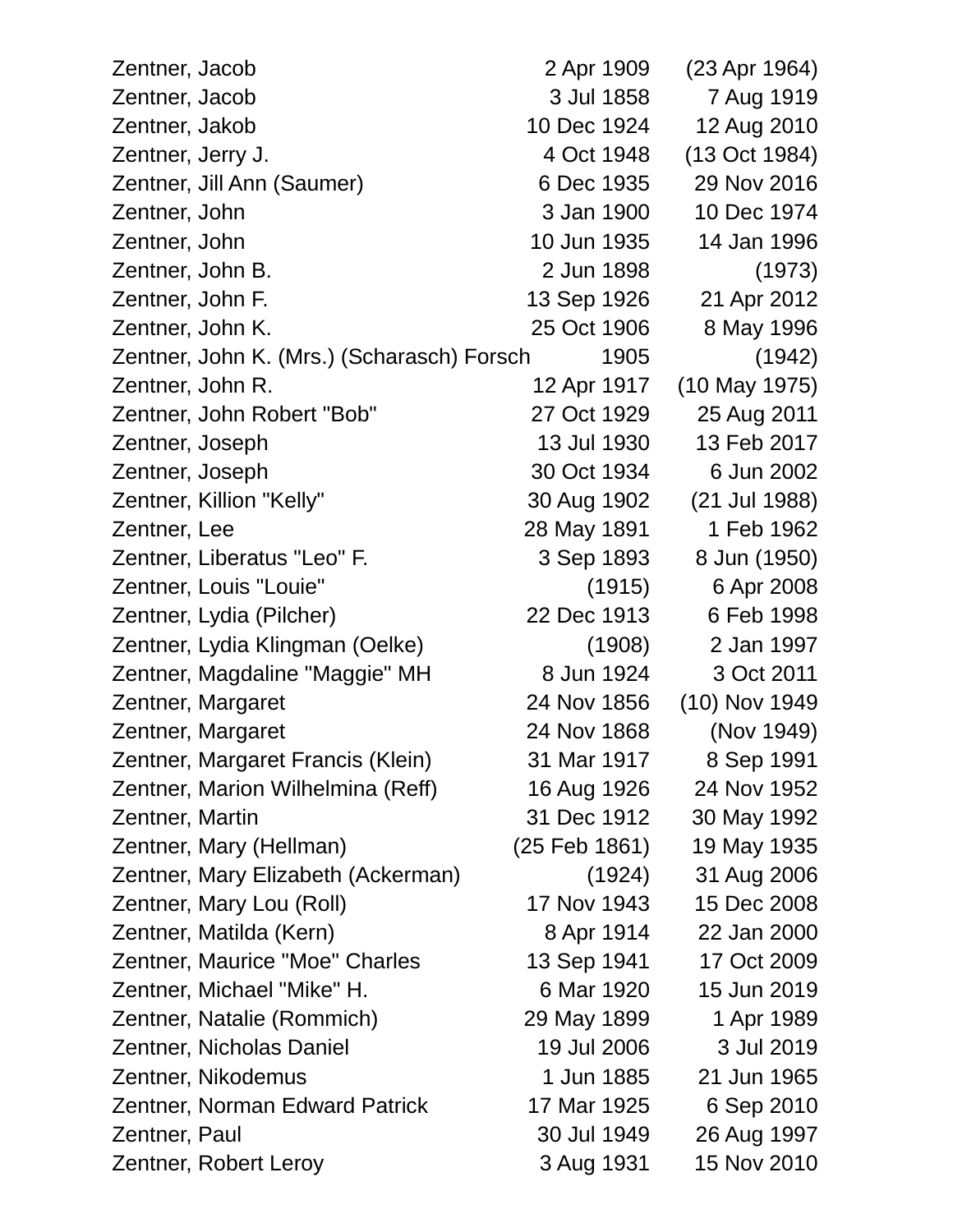| Zentner, Ronald Conrad             | 4 May 1934  | 10 Oct 2018   |
|------------------------------------|-------------|---------------|
| Zentner, Rose Marie Laub (Schmidt) | 9 Jul 1909  | 24 Jul 1991   |
| Zentner, Roxanne                   | 17 Apr 1954 | 31 May 2011   |
| Zentner, Shannon W.                | 7 Sep 1976  | (31 Jul 1982) |
| Zentner, Sharon Ann (Goltz)        | 11 Oct 1943 | 23 Mar 1996   |
| Zentner, Thomas H.                 | 5 Oct 1910  | 29 Apr (2006) |
| Zentner, Veronica (Messer)         | 5 Dec 1929  | 16 Oct 1988   |
| Zentner, Vic                       | 9 Aug 1935  | 1 May 2002    |
| Zentner, Vincent "LeRoy"           | 23 Jul 1929 | 21 Sep 2009   |
| Zentner, Viola "Vi" (Dockter)      | 13 Jun 1920 | 27 Jun 2013   |
| Zentner, Viola Grace               | 28 Feb 1939 | 19 Jun 2010   |
| Zentner, Wallace "Wally"           | 1 Jan 1942  | 30 Aug 2017   |
| Zentner, William J.                | 30 Sep 1926 | (16 Jul 1984) |
| Zentz, Alma (Johnson)              | 16 Feb 1897 | (15 Jun 1984) |
| Zentz, Bertha (Olson)              | 9 Aug 1887  | (2 Nov 1985)  |
| Zentz, Clara B. (Johnson)          | 26 Apr 1897 | 10 Sep 1998   |
| Zentz, Dorothy Mae (Chapman)       | 7 Apr 1931  | 22 Dec 2001   |
| Zentz, Goldie Elizabeth (Boone)    | 7 Apr 1894  | (20) Dec 1953 |
| Zentz, Joseph Maurice              | 18 Sep 1914 | 15 Mar 2003   |
| Zentz, Larry Joseph                | 2 Jul 1935  | 31 Oct 2019   |
| Zentz, Lester                      | 11 Aug 1927 | 3 Sep 2003    |
| Zentz, Maynard Ralph               | 12 Jul 1929 | (17 Nov 1990) |
| Zentz, Melvin Roy                  | 1888        | (28) Apr 1954 |
| Zentz, Oliver John                 | 24 May 1919 | 24 May 2013   |
| Zenuk, Lena (Bloski)               | 17 Dec 1927 | 3 Jun 2006    |
| Zenz, Blanche I. (Thompson) Nelson | 8 May 1927  | 11 May 2021   |
| Zenz, Elmer                        | 22 Jun 1925 | (16 Oct 1978) |
| Zenz, Emmaline Mary                | (1917)      | 21 Apr 2012   |
| Zenz, John L.                      | 26 May 1931 | 20 Mar 1999   |
| Zenz, Julia (Baluski)              | 11 Feb 1907 | 23 Apr 1989   |
| Zenz, Robert V.                    | 12 Nov 1944 | 10 May 1997   |
| Zenz, Victor A.                    | 11 May 1892 | 27 Nov (1985) |
| Zephier, Beth Ann                  | 3 Dec 1976  | 3 Oct 2013    |
| Zephier, Carol A. (Robbins)        | 21 Sep 1937 | 27 Aug 2011   |
| Zephier, Rosalyn Kathaleen (Blair) | 15 Jan 1955 | 2 Jan 2018    |
| Zepick, Bertha (Wurfel)            | 29 Jul 1905 | 12 Nov 1995   |
| Zepick, Elsie (Baker)              | (1913)      | 25 Aug 2003   |
| Zepik, Ella L. (Rinas)             | 26 Apr 1920 | 8 Jul 1996    |
| Zepniewski, Henry S.               | (1926)      | 6 Oct 2000    |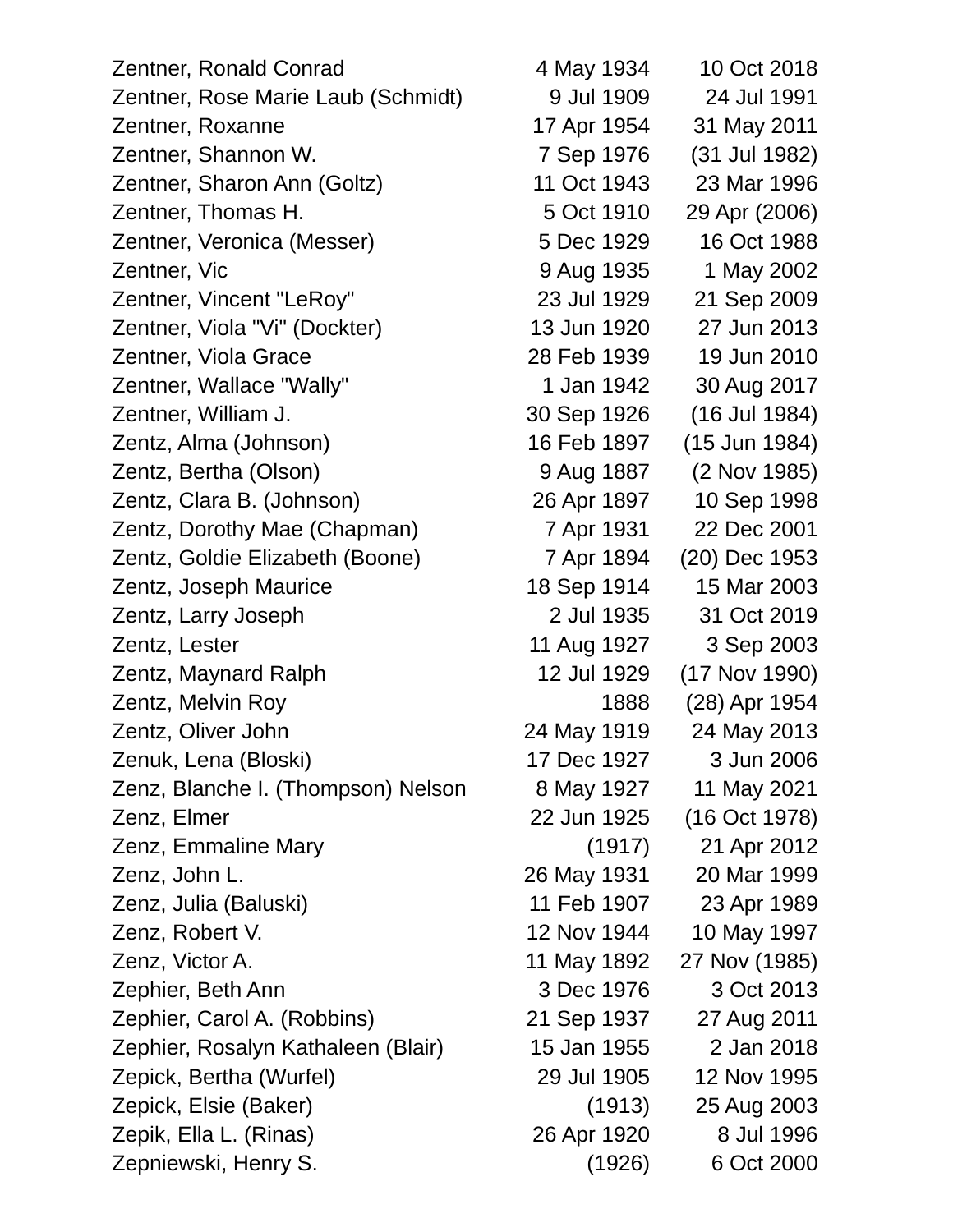Zepnik, Robert Hugo 29 Sep 1909 8 Nov 2006 Zepp, Anna Marie 1961 7 Dec 2020 Zepp, Dorothy (Lee) 18 Nov 1909 (3 Apr 1983) Zepp, Evan (1984) 20 Feb 2000 Zepp, Henry 5 Nov 1913 11 Sep 2000 Zepp, John Peter "Jack" 5 Apr 1926 25 Mar 2013 Zerb, Ernestina (Kasner) 12 Feb 1886 7 Mar 1982 Zerba, Alyce G. (Zimmerman) 12 Feb 1914 27 Mar 2003 Zerbe, Arnold Erwin (1926) 7 Jun 2003 Zerbe, Karl Heinz 23 Jan 1929 13 Dec 2019 Zerbe, Margaret (Jantzen) 5 Jan 1898 24 Jun (1991) Zerbe, Marilyn Jane (Olfert) Berg 5 Feb 1934 12 Sep 2014 Zerbe, Nettie 15 Oct 1903 1 Jun 1992 Zerbe, Paul 27 Feb 1930 16 Apr 2016 Zerbe, Phyllis Mae (Fox) 30 Apr 1937 6 Feb 2019 Zerbst, Esther (Reich) 21 Jul 1923 28 Aug 2020 Zeren, Dwile L. 21 Mar 1941 10 May 2013 Zeren, LaVonne (Beaudoin) 18 Apr 1928 20 Oct 2000 Zeren, Leo W. 5 May 1922 2 Oct 2013 Zeren, Lloyd A. 20 Sep 1910 5 Jan 2007 Zeren, Lucille (Corneil) 16 Sep 1916 (1996) Zeren, Margaret (Olson) 13 Sep 1914 16 Aug 2000 Zeren, Rosella M. (Bertrand) 26 Oct 1910 18 Jul 1998 Zeren, Sylvester P. 21 Jul 1920 2 Feb 2007 Zeretske, Edwin C. 30 Jul 1922 14 Aug 2001 Zerface, Dennis 8 Nov 1953 21 Feb 2018 Zerface, Phillip D. 30 Nov 1934 14 Jul 2014 Zerfas, Eunice (Natz) 23 Jun 1906 11 Nov (1990) Zerfas, James Cletus 15 Oct 1925 13 Jul 2010 Zerfas, Lois Jean (Natz) 14 Mar 1924 14 Nov 2018 Zerfas, Lois Mae (Hallauer) 3 Feb 1928 8 Aug 2021 Zerfas, Ryen Jacob 4 Sep 1993 24 Nov 2019 Zerfas, Steven Jacob 8 Sep 1946 7 Dec 2018 Zerfass, Mark (not given) 6 Jul 2016 Zerfoss, Judy Ann (Wood) 28 Oct 1949 15 Aug 2004 Zerie, Rose (Frelich) 30 Jul 1918 26 Mar 2008 Zerke, Mary Susan (Ecker) Hall 16 Feb 1934 12 Jul 2009 Zern, Herbert W. (1911) 25 Jan 1994 Zernia, Franklin D. 2 Aug 1935 15 Nov 1994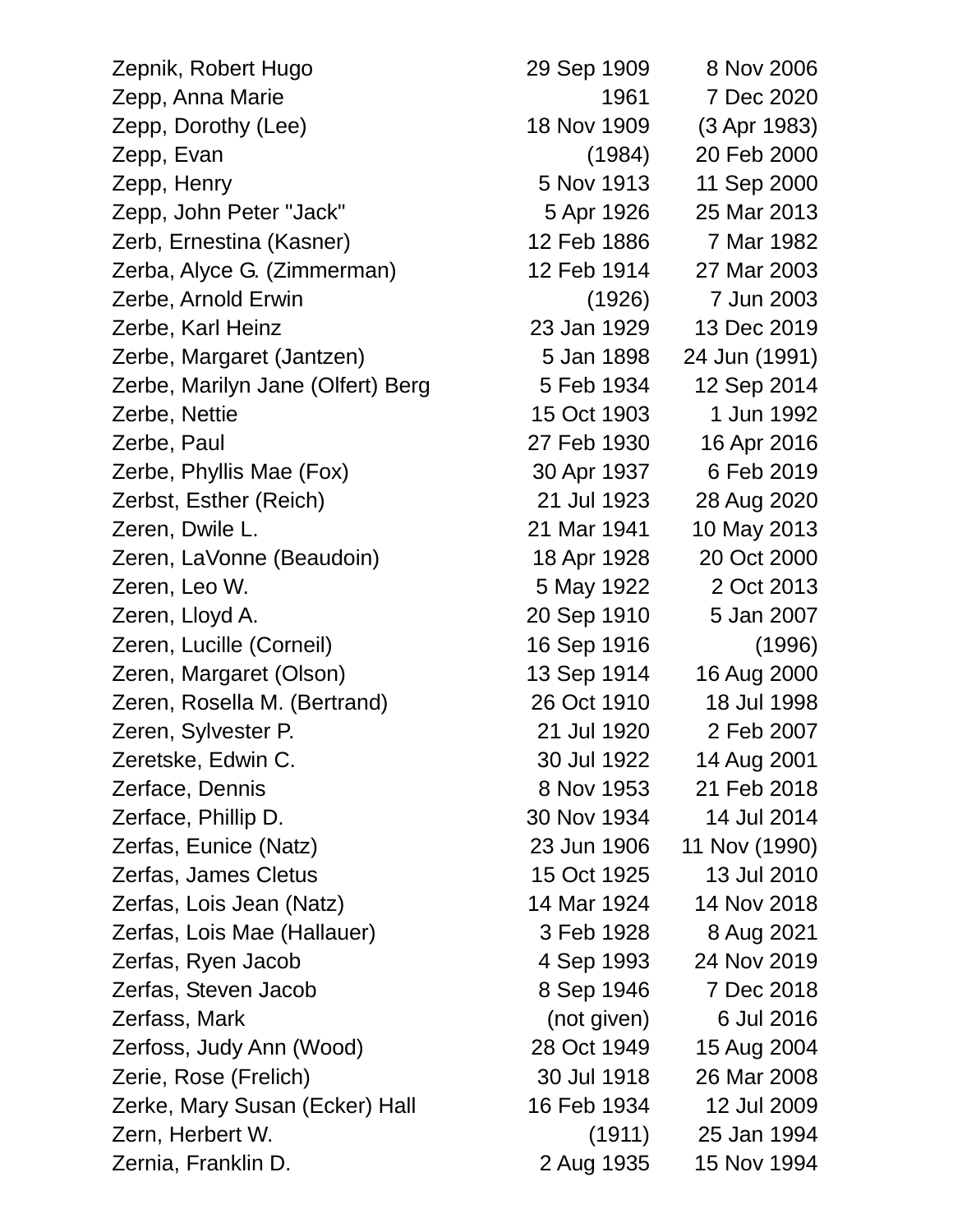| Zernikel, Emma (Neuendank) Klein | 23 Sep 1909   | 28 Dec 1997   |
|----------------------------------|---------------|---------------|
| Zerr, Adam                       | 12 Dec 1874   | (19 Dec 1968) |
| Zerr, Adam                       | 9 Oct 1895    | (7 Feb 1989)  |
| Zerr, Adam "Sonny"               | 20 Mar 1936   | 30 Mar 2001   |
| Zerr, Adam Michael               | 10 Nov 1884   | 28 Jul 1977   |
| Zerr, Adam Thomas                | (1920)        | 6 Jun 2000    |
| Zerr, Agatha                     | 11 Mar 1901   | 30 Apr 1989   |
| Zerr, Agatha (Leibel)            | 5 Feb 1916    | 4 Jan 2005    |
| Zerr, Agnes                      | 13 Nov 1928   | 18 Jun 2019   |
| Zerr, Albert J.                  | 27 Jan 1940   | 23 Jun 2021   |
| Zerr, Albina M.                  | 17 Jan 1917   | 16 Oct 1978   |
| Zerr, Albinus F.                 | 14 Nov 1933   | 13 Jul 2010   |
| Zerr, Alma (Schaefer)            | (not given)   | 1 Aug 2021    |
| Zerr, Amalia (Konusch)           | 28 Jul 1926   | 14 Jan 2009   |
| Zerr, Amelia                     | (27 Feb 1915) | 5 Mar 2007    |
| Zerr, Angela (Söhn)              | 22 May 1916   | 24 Jul 1993   |
| Zerr, Anna                       | 3 Jul 1910    | 17 Mar 1947   |
| Zerr, Anna Maria (Scherer)       | 28 Mar 1907   | 19 Jan 1997   |
| Zerr, Anna Mary (Schneider)      | (1903)        | 16 Jan 1988   |
| Zerr, Anne (Boehm)               | 27 May 1919   | 29 Dec 1998   |
| Zerr, Anne Marie (Morman)        | 12 Jan 1962   | 7 Jun 2015    |
| Zerr, Anton                      | (1875)        | 17 Jul 1930   |
| Zerr, Anton                      | 15 Aug 1870   | 21 Jun 1968   |
| Zerr, Anton "Tony"               | 13 May 1910   | 30 Oct 2001   |
| Zerr, Anton "Tony"               | 30 Sep 1911   | 2 Mar 2000    |
| Zerr, Anton C.                   | (1893)        | 23 Dec 1975   |
| Zerr, Balthasar                  | 1 Apr 1912    | 22 Oct 1990   |
| Zerr, Barbara                    | 22 Sep 1881   | 31 May 1943   |
| Zerr, Belinda Marie              | 20 Jan 1959   | 5 Jul 1960    |
| Zerr, Ben                        | 22 Feb 1902   | 4 Jul 1994    |
| Zerr, Bernard "Ben" Joseph       | (1966)        | 22 Aug 2015   |
| <b>Zerr, Bernard Nicholas</b>    | 6 Jul 1913    | 21 Sep 1970   |
| Zerr, Bonaventure James Paul     | (1936)        | 22 Jun 1988   |
| Zerr, Brenda (Varty)             | 16 Feb 1958   | 19 Dec 2016   |
| Zerr, Cecilia Canda (Knoll)      | 27 Mar 1940   | 21 Jul 2006   |
| Zerr, Christopher                | 7 Jan 1904    | 19 Jun 1961   |
| Zerr, Christopher                | (not given)   | (Dec 1985)    |
| Zerr, Christopher LeRoy          | 18 Oct 1961   | 3 Dec 1985    |
| Zerr, Clemens                    | 23 Nov 1874   | 16 Sep 1941   |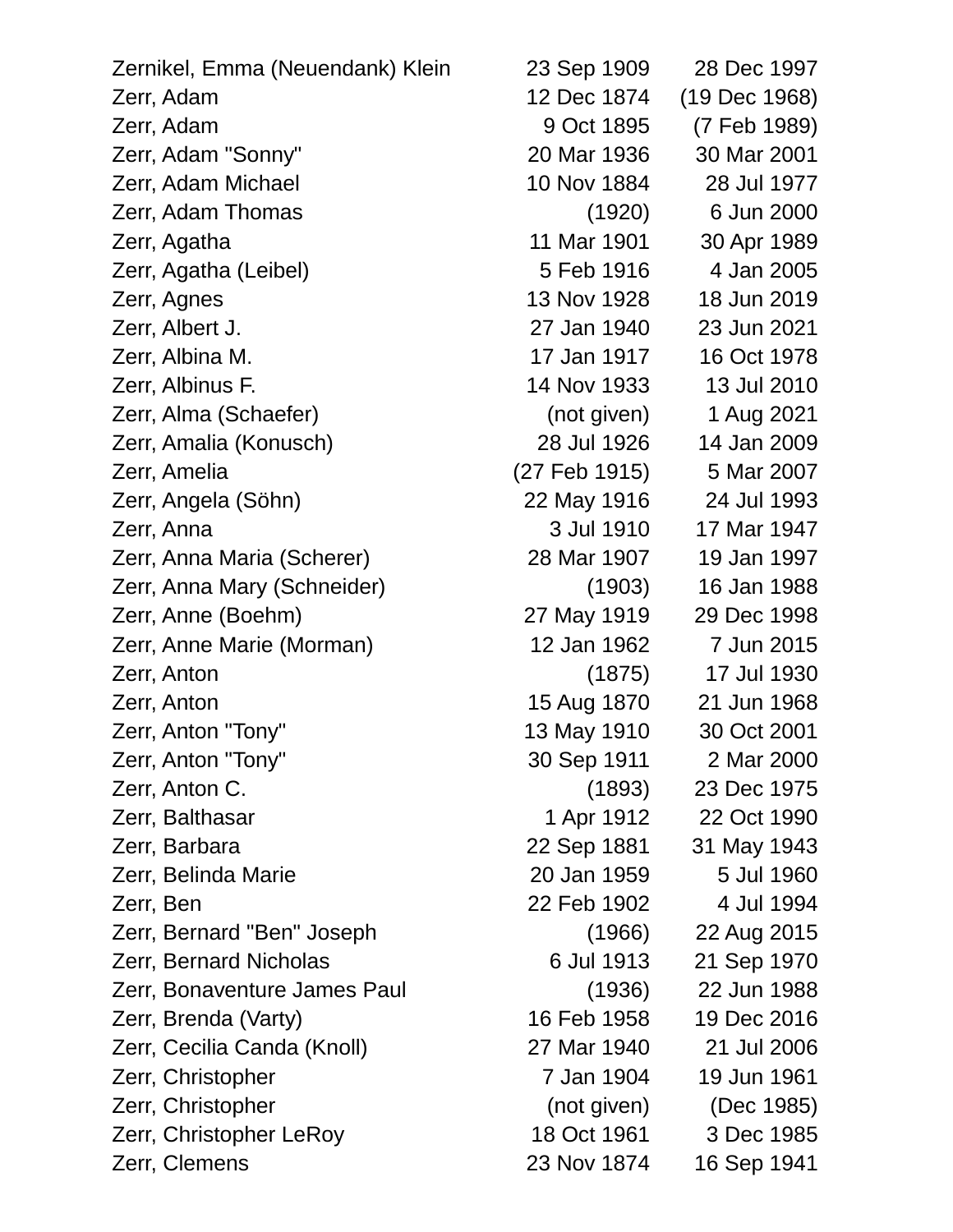| Zerr, Clementine (Riehl)          | (1897)       | 19 Jan 1986   |
|-----------------------------------|--------------|---------------|
| Zerr, Dale F.                     | (not given)  | 29 May 1998   |
| Zerr, Dale Raymond                | 10 May 1956  | 1 Nov 2019    |
| Zerr, Danae                       | (1976)       | 15 Dec 2007   |
| Zerr, Daniel Mill                 | 18 Jan 1923  | 23 Feb 1998   |
| Zerr, Deborah "Deb" Valerie       | (8 Aug 1953) | 19 May 2006   |
| Zerr, Delphine "Del" (Goldade)    | (1933)       | 27 Jun 2008   |
| Zerr, Dennis A.                   | 21 Nov 1950  | 23 Jul 1999   |
| Zerr, Dennis Peter                | (1944)       | 28 Jul 1997   |
| Zerr, Diane Louise                | 18 Aug 1951  | 3 Apr 1958    |
| Zerr, Donna Catherine             | 12 Mar 1967  | 28 Sep 2012   |
| Zerr, Dorothy R.                  | 4 Feb 1924   | 11 Jun 1993   |
| Zerr, DustinTyler                 | 4 Jun 1980   | 15 Feb 2008   |
| Zerr, Dwayne Richard              | 7 Dec 1939   | 9 Jul 2006    |
| Zerr, Edmund                      | 8 Jan 1923   | 6 Nov 2009    |
| Zerr, Edmund                      | 29 Aug 1939  | 22 Apr 1994   |
| Zerr, Edward J.                   | 7 Jul 1936   | 7 Jun 1986    |
| Zerr, Edward James                | 24 Oct 1933  | 17 Jan 2021   |
| Zerr, Edward Sebastian            | 26 Nov 1928  | 16 Jun 2006   |
| Zerr, Edwin J.                    | 19 Aug 1928  | 29 Sep 1976   |
| Zerr, Eleanor Elizabeth (Meyer)   | 24 Oct 1915  | 18 Dec 1991   |
| Zerr, Elias F. "Al"               | 12 May 1916  | 29 Apr 1986   |
| Zerr, Elisabetha                  | (1894)       | 12 Mar (1916) |
| Zerr, Elizabeth (Selenski)        | (1927)       | 2 Jun 2007    |
| Zerr, Elizabeth Ann (Pearlman)    | 24 Nov 1952  | 7 Sep (2006)  |
| Zerr, Elizabeth Eva (Boehm)       | 1 Mar 1910   | 18 Jun 2010   |
| Zerr, Elizabeth Joan (Muffenbier) | 4 Jun 1915   | 14 May 1991   |
| Zerr, Emil Elvin                  | 21 Aug 1919  | 19 Apr 1996   |
| Zerr, Emilie (Hild)               | 29 Jun 1925  | 24 Dec 2010   |
| Zerr, Emilie (Rohrer)             | 28 Oct 1917  | 17 Dec 2001   |
| Zerr, Emma                        | 29 May 1929  | 1 Nov 2000    |
| Zerr, Emma (Hegel)                | 12 May 1915  | 20 Feb 1995   |
| Zerr, Emma (Kraft)                | 1932         | 10 Apr 2002   |
| Zerr, Emma (Zerr)                 | 6 Jan 1921   | 14 Sep 2016   |
| Zerr, Erasmus "Ross"              | (1920)       | 5 Aug 1993    |
| Zerr, Erma Jean (Nicholson)       | (1926)       | 22 Sep 2012   |
| Zerr, Ethel "Ciss" (Stirling)     | 19 Dec 1919  | 7 Jul 2004    |
| Zerr, Eugene "Gene"               | (1959)       | 1 Mar 2021    |
| Zerr, Eugene "Gene" Dale          | 26 Mar 1947  | 19 Jul 2013   |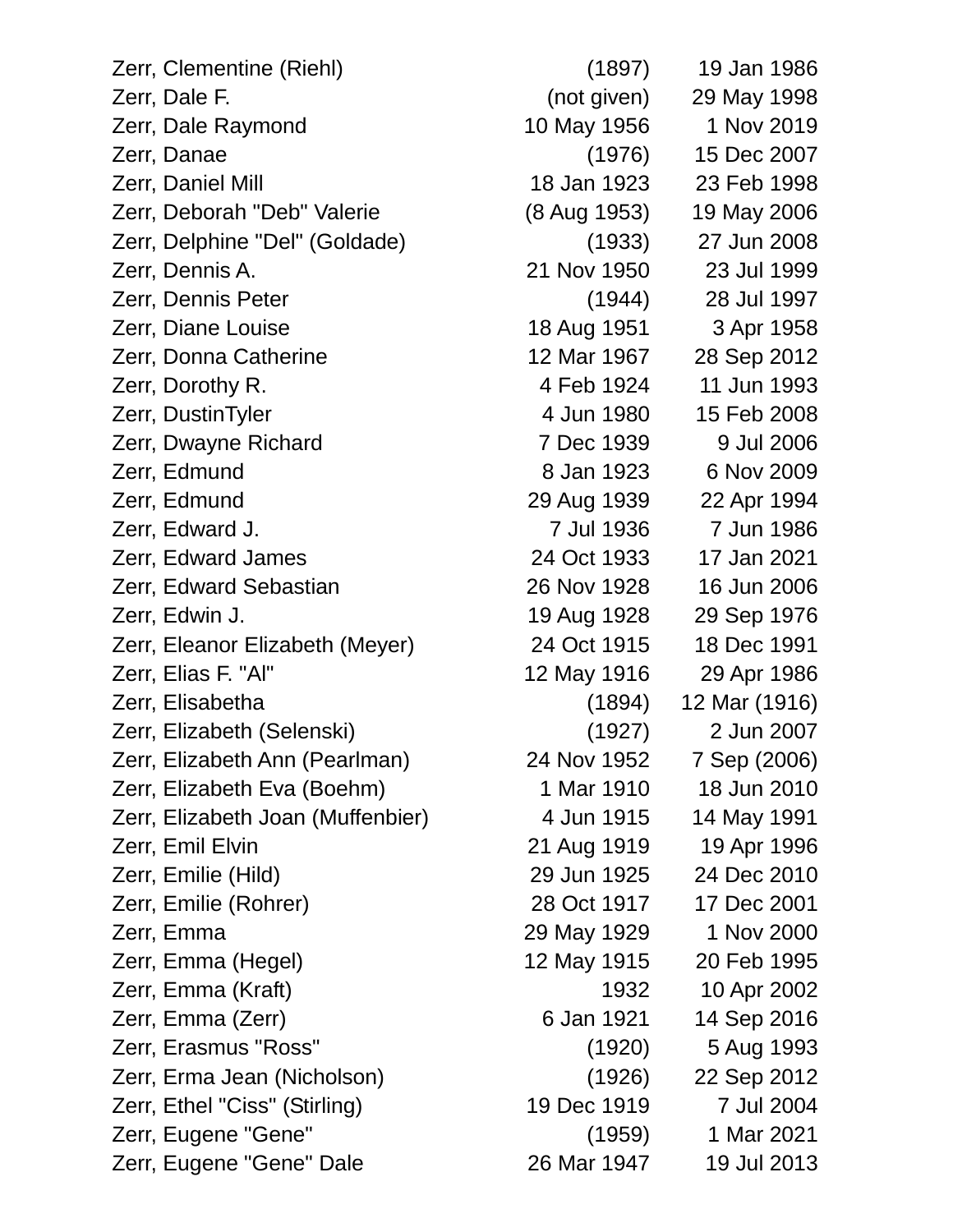| Zerr, Eva (Baumann)                  | 14 Dec 1907   | 31 Mar 1998  |
|--------------------------------------|---------------|--------------|
| Zerr, Eva (Wagner)                   | 17 Nov 1908   | 24 Apr 1995  |
| Zerr, Eva (Zerr)                     | 24 Sep 1904   | 8 Aug 1997   |
| Zerr, Eva C. (Ell)                   | 30 Oct 1916   | 20 Aug 2001  |
| Zerr, Frances                        | (1900)        | 3 Aug 1983   |
| Zerr, Frances "Fannie" BZ            | 16 Jun 1920   | 23 Nov 2010  |
| Zerr, Frances Grace Theresa (Koster) | 15 Aug 1932   | 20 Jul 2020  |
| Zerr, Frank                          | 16 Sep 1932   | 30 Mar 2012  |
| Zerr, Frank                          | 31 Oct 1890   | (4 Aug 1982) |
| Zerr, Frank                          | (1926)        | 31 Mar 2001  |
| Zerr, Frank R. "Spence"              | 3 Aug 1920    | 6 Jan 2008   |
| Zerr, Franz                          | 13 Jul 1905   | 14 Jan 1992  |
| Zerr, Fred                           | 8 Feb 1897    | 9 Sep (1975) |
| Zerr, Fred "Freddy"                  | 11 Aug 1925   | 3 May 2019   |
| Zerr, Freda Magdalena (Grenz)        | 25 Jun 1908   | 15 Mar 1986  |
| Zerr, Garry James                    | 28 Oct 1961   | 13 Jan 2020  |
| Zerr, George "Skelly"                | 21 Mar 1905   | 9 Apr 1974   |
| Zerr, George C.                      | 17 Nov 1917   | 25 Dec 2012  |
| Zerr, George S.                      | 25 Jan 1925   | 6 Sep 1985   |
| Zerr, Gerald Joseph Edward           | 22 Mar 1957   | 7 Jun 2013   |
| Zerr, Gladys C. (Zerr)               | 29 Dec 1937   | 13 Jun 2002  |
| Zerr, Helen (Volk)                   | 20 Mar 1896   | 30 Jun 1998  |
| Zerr, Helen (Weisbeck)               | 13 Feb 1940   | 17 May 2014  |
| Zerr, Helen Josephine (Garman)       | 13 Oct 1923   | 21 Oct 2005  |
| Zerr, Helen Mary                     | 9 Jun 1927    | 18 Apr 1975  |
| Zerr, Howard Ben                     | (1957)        | 13 Jul 1980  |
| Zerr, Ida (Jungkind)                 | (1911)        | 12 May 2002  |
| Zerr, Irene "Mimi" (Kahl)            | 18 May 1918   | 23 Sep 2009  |
| Zerr, Isabel (Ewing)                 | (1924)        | 26 Jun 1993  |
| Zerr, Jack                           | (1916)        | 20 Jun 2004  |
| Zerr, Jacob                          | 22 Jul 1910   | 12 Nov 1999  |
| Zerr, Jake A. N.                     | 22 May 1910   | 16 Nov 1954  |
| Zerr, Jakob                          | 13 Jan 1913   | 14 Jul 2000  |
| Zerr, James Dale                     | 13 Aug 1934   | 12 Dec 1999  |
| Zerr, James Gerald "Jim"             | 28 Jul 1943   | 17 Oct 2010  |
| Zerr, Janice Mary (Mense)            | 17 Jul 1938   | 11 Mar 2020  |
| Zerr, Jean Theresa (Reynaud)         | 5 Apr 1927    | 3 Jan 2018   |
| Zerr, Jillian Marie                  | (15 Feb 1984) | 16 May 2008  |
| Zerr, Johannes                       | 23 Aug 1905   | 31 Jan 1994  |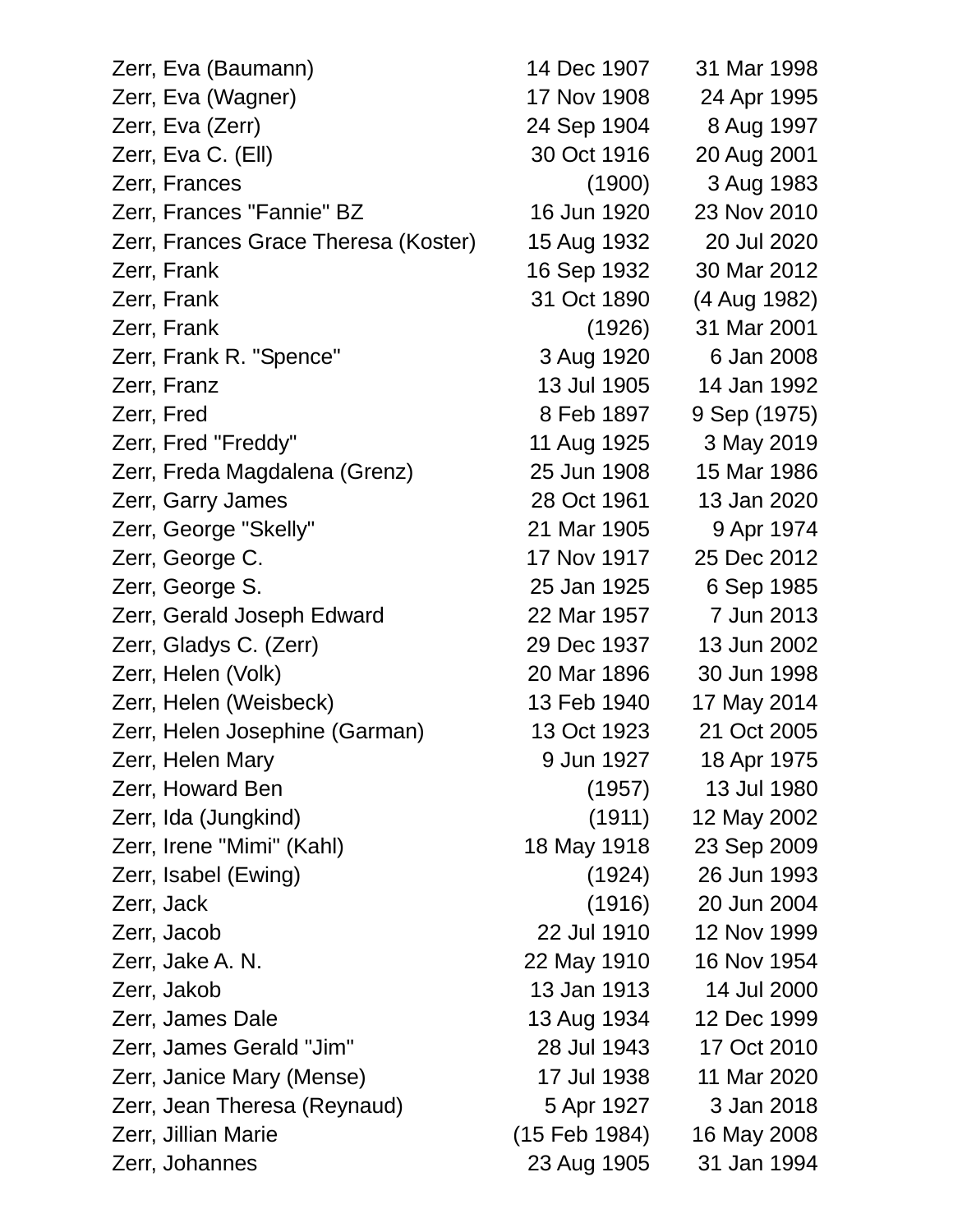Zerr, Johannes 24 Feb 1914 16 Apr 1995 Zerr, John 6 Mar 1907 17 Mar (2002) Zerr, John Cosmos 21 Nov 1924 22 Nov 2016 Zerr, John G. 14 Jul 1914 2 Nov 1992 Zerr, Josef 18 Jun 1926 17 Sep 2006 Zerr, Joseph 28 Apr 1925 23 Feb 2010 Zerr, Joseph 26 Jan 1862 (5 Nov 1937) Zerr, Joseph 11 Jan 1919 14 Feb 2007 Zerr, Joseph 16 Nov 1876 29 Dec 1966 Zerr, Joseph (1884) 17 Sep (1973) Zerr, Joseph A. 22 Feb 1898 30 May 1974 Zerr, Joseph Frank 19 Nov 1926 5 Jun 2014 Zerr, Joseph J. 17 Sep 1907 2 May 1964 Zerr, Joseph Pius 16 Jul 1922 23 Aug 2005 Zerr, Joseph Roy (1924) 29 Nov 2000 Zerr, Josephine 6 Aug 1877 18 May 1948 Zerr, Josephine (Baumann) 20 Jun 1889 6 Jul 1964 Zerr, Joyce Alexander (Thompson) 1 Nov 1936 11 Dec 2001 Zerr, Karen Louise 12 Nov 1953 28 May 2017 Zerr, Kasper 8 Apr 1929 20 Jun 1988 Zerr, Katherine (14 Jan 1918) 23 Jun 2006 Zerr, Katherine "Katie" (Reiss) (1869) (1920) Zerr, Katherine "Katie" (Zander) 1 Jul 1909 14 Mar 2005 Zerr, Katherine (Moser) 15 Mar 1910 21 Aug (1984) Zerr, Katherine (Weninger) (1897) 14 Dec 1982 Zerr, Kelan James 23 Jan 1957 12 Nov 2021 Zerr, Ken (1938) 20 Jun 1995 Zerr, LaVon Fern (Felch) 30 Jul 1924 14 May 2002 Zerr, Leo 29 May 1925 (7 Dec 1997) Zerr, Leo 4 Aug 1921 15 Oct (1984) Zerr, Leo Carl 20 Mar 1921 7 Aug 1992 Zerr, Lois Jean (Schroeder) 8 Dec 1939 15 Jul 2020 Zerr, Lois W. (Bradley) 1930 28 Jan 2020 Zerr, Lorenz 21 Mar 1914 24 Mar 2002 Zerr, Ludmilla (Elke) 25 Sep 1927 11 Oct 2008 Zerr, Ludwig Michael 3 Oct 1920 12 Jun 2011 Zerr, Lugard (Kaiser) 5 Sep 1910 15 Oct 1985 Zerr, Lukarda (Kaiser) 22 Sep 1921 6 Jan 1991 Zerr, Mabel 14 Dec 1928 14 Mar 2017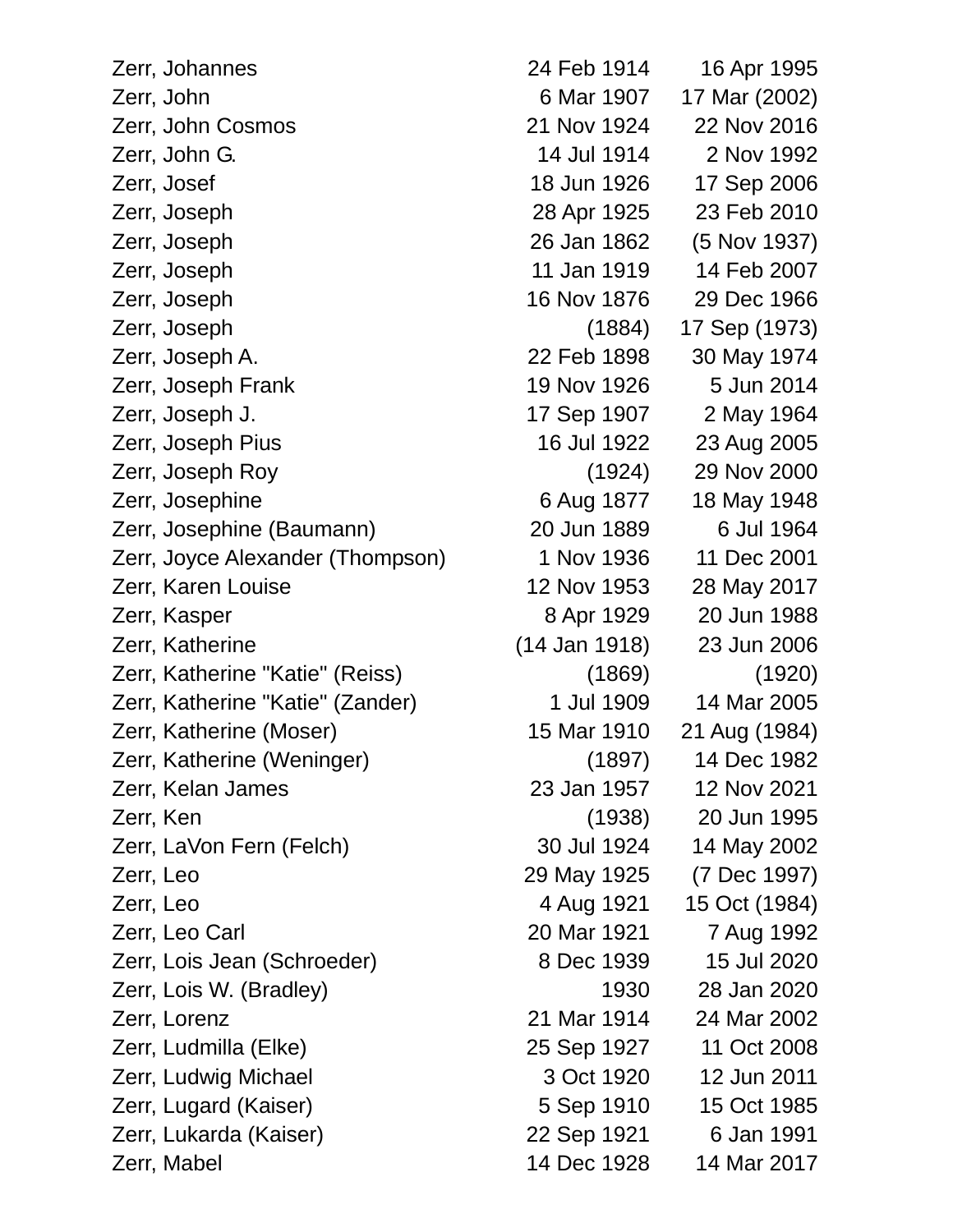Zerr, Madelon M. "Maudy" (Menzia) 17 Aug 1921 31 Mar 2015 Zerr, Magdalena (Baumstark) 20 May 1931 30 Jun 2001 Zerr, Magdalene C. (Goldader) 19 Feb 1918 28 Dec 2000 Zerr, Magdelena "Lena" (Heier) 18 Mar 1926 30 Aug 2019 Zerr, Margaret (1921 20 Aug 2010 Zerr, Margaret Rose (Volk) (1929) 5 May 2012 Zerr, Maria (Dillmann) 29 Dec 1905 28 Sep 1994 Zerr, Maria (Wagner) 8 Dec 1914 27 Oct 1994 Zerr, Martina (Schumaker) 2 Feb 1892 7 Nov 1960 Zerr, Mary 8 Sep 1871 17 Mar 1955 Zerr, Mary 13 Jun 1905 5 Jul 1978 Zerr, Matis 24 Jun 1920 17 Sep 2007 Zerr, Max Peter 30 Jul 1928 4 Feb 2014 Zerr, Maxine Elizabeth (Maxwell) (1926) 12 Dec 2004 Zerr, Melvin M. 25 Nov 1931 26 Jun 2012 Zerr, Merceda 5 Jun 1931 24 Dec 2020 Zerr, Michael 2 Sep 1932 22 Jul 1988 Zerr, Michael Alan 9 Feb 1955 11 Jun 1995 Zerr, Michael L. 11 Sep 1952 30 Nov 1982 Zerr, Monica (Boechler) 3 Dec 1920 28 Jan 2012 Zerr, Monica Theresa (Boechler) 3 Dec 1920 28 Jan 2012 Zerr, Monika 17 Aug 1905 28 Nov 1997 Zerr, Nickolas 12 Dec 1896 2 Dec 1985 Zerr, Nickolas "Nick" 7 Feb 1916 23 Oct 1973 Zerr, Nyla Junne (McLaughlin) 19 Nov 1926 6 Feb 2005 Zerr, Otto 20 Apr 1931 15 Jun 2018 Zerr, Patricia (1933) 3 Mar 2013 Zerr, Patricia Anne 1951 13 Oct 2016 Zerr, Paul L. 6 Oct 1928 7 Sep 2013 Zerr, Pearl Mae (Frey) 26 Jul 1923 24 Aug 2016 Zerr, Peter 12 Mar 1966 27 Oct 1988 Zerr, Peter "Ed" 14 Aug 1930 7 Oct 2012 Zerr, Peter "Pete" 1 Feb 1913 5 Nov 1984 Zerr, Peter C. 27 Feb 1926 13 Jul 2013 Zerr, Peter John 16 Jun 1928 4 Jan 2013 Zerr, Peter John (1926) 16 Dec 2004 Zerr, Philip (1921) 31 Aug 2007 Zerr, Philip 7 Nov 1919 7 Oct 1999 Zerr, Philip "Ray" Raymond 5 Jul 1929 27 Mar 2020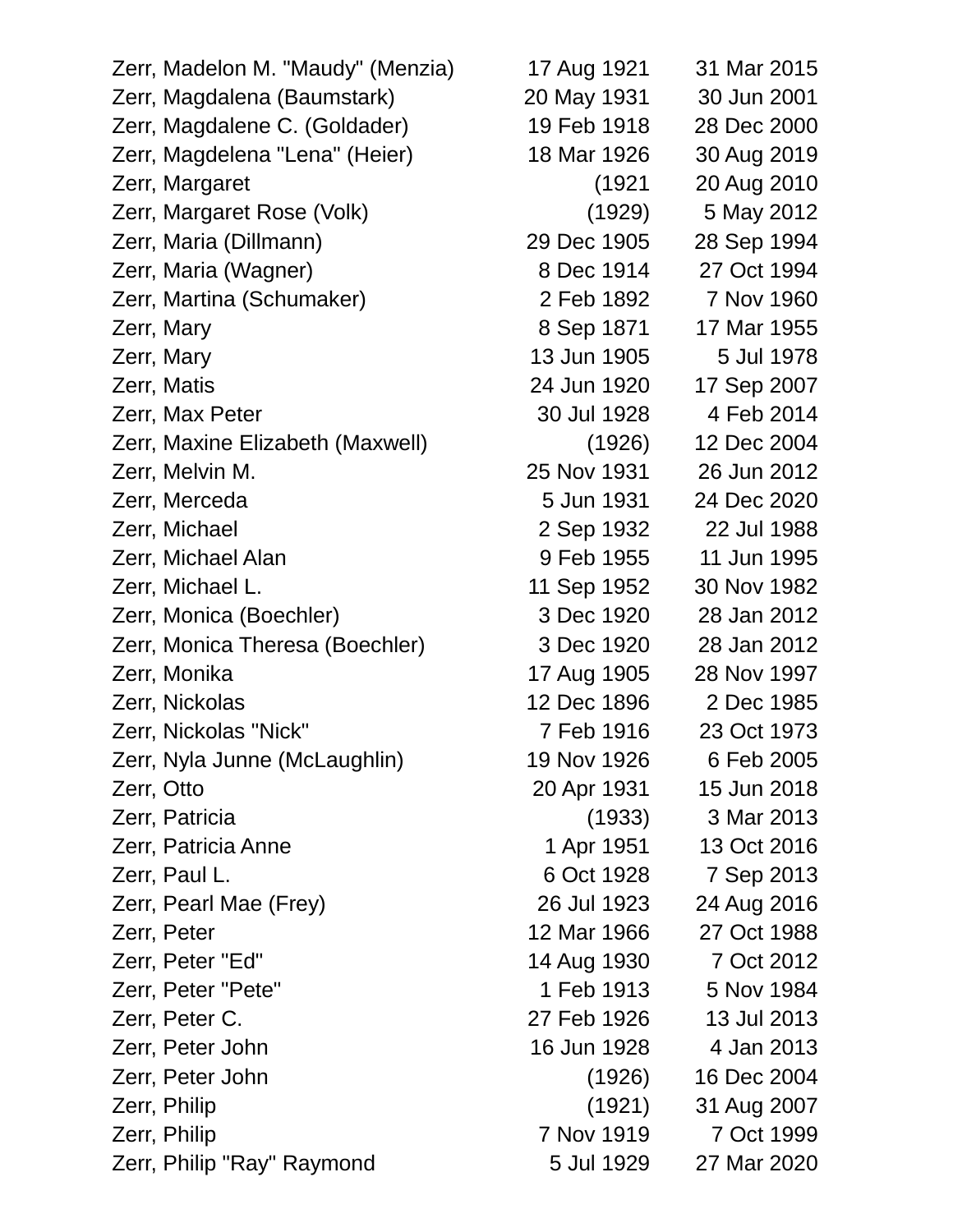| Zerr, Philip Anthony        | 2 Feb 1952  | 11 Jul (1999) |
|-----------------------------|-------------|---------------|
| Zerr, Pius                  | (1917)      | 21 Jul 1992   |
| Zerr, Pius                  | 25 Jan 1914 | 12 Sep 1983   |
| Zerr, Pius "Punchy"         | 16 Jun 1925 | 28 Oct 1985   |
| Zerr, Pius Henry            | 23 Jun 1909 | 4 May 1987    |
| Zerr, Randal                | 10 Jul 1957 | (8 Oct 1991)  |
| Zerr, Raymond               | 20 Oct 1889 | 24 Jul 1957   |
| Zerr, Raymond               | (1924)      | 17 Apr 1996   |
| Zerr, Raymond               | 2 Dec 1923  | 9 Feb 1989    |
| Zerr, Raymond P.            | 7 Jan 1928  | (1978)        |
| Zerr, Regina (Fetsch)       | (1907)      | 23 Feb 1972   |
| Zerr, Robert                | 26 Feb 1908 | (27 Feb 1980) |
| Zerr, Robert Dale           | 24 Oct 1933 | 26 Feb 2012   |
| Zerr, Robert R.             | 24 Aug 1928 | 14 Sep 2003   |
| Zerr, Robert Roudolph "Bob" | 15 Sep 1943 | 13 Jul 2011   |
| Zerr, Robert William        | (1969)      | 20 Jan 1987   |
| Zerr, Ronald                | 13 Jul 1936 | 22 Jun 2005   |
| Zerr, Ronald Dean           | 14 Jun 1938 | 3 Apr 2018    |
| Zerr, Rose                  | 2 Sep 1927  | 4 Mar 2013    |
| Zerr, Rose (Kary)           | 18 Oct 1911 | 16 Feb 2002   |
| Zerr, Rose I. (Goetz)       | 21 Aug 1925 | 22 Mar 1994   |
| Zerr, Roy                   | (not given) | 30 Apr 2005   |
| Zerr, Rudolf "Rudy" Leonard | (not given) | 18 May 2003   |
| Zerr, Rudolph               | 29 Sep 1863 | 26 Mar 1936   |
| Zerr, Rudolph C. "Rudy"     | 25 May 1917 | 9 Mar 1991    |
| Zerr, Sebastian "Sebby"     | 31 May 1922 | 6 Jun 2010    |
| Zerr, Shari Lee (Vermette)  | (1968)      | 17 Aug 2006   |
| Zerr, Sophie (Sander)       | 21 Jan 1920 | 30 Jul 1998   |
| Zerr, Stephen Victor        | (1921)      | 3 Jul 2001    |
| Zerr, Steven Arthur         | 14 Dec 1990 | 25 May 2019   |
| Zerr, Tami Jill (McVay)     | 17 Nov 1962 | 9 Nov 2020    |
| Zerr, Thelma Mary (Johnson) | 3 Jan 1917  | 28 Jul 1994   |
| Zerr, Theodore A.           | 18 Jun 1923 | 11 Dec 1989   |
| Zerr, Theresa (Putz)        | (not given) | 1 Nov 2019    |
| Zerr, Thomas                | 25 Apr 1913 | 26 Dec 1982   |
| Zerr, Timothy "Tim" C.      | 21 Apr 1952 | 10 Nov 2013   |
| Zerr, Verna Ruth (Kost)     | 16 Nov 1924 | 17 Sep 2013   |
| Zerr, Victor John           | 2 Jul 1920  | 27 Jun 2011   |
| Zerr, Victoria (Zimmerman)  | 17 Aug 1925 | 2 Mar 2015    |
|                             |             |               |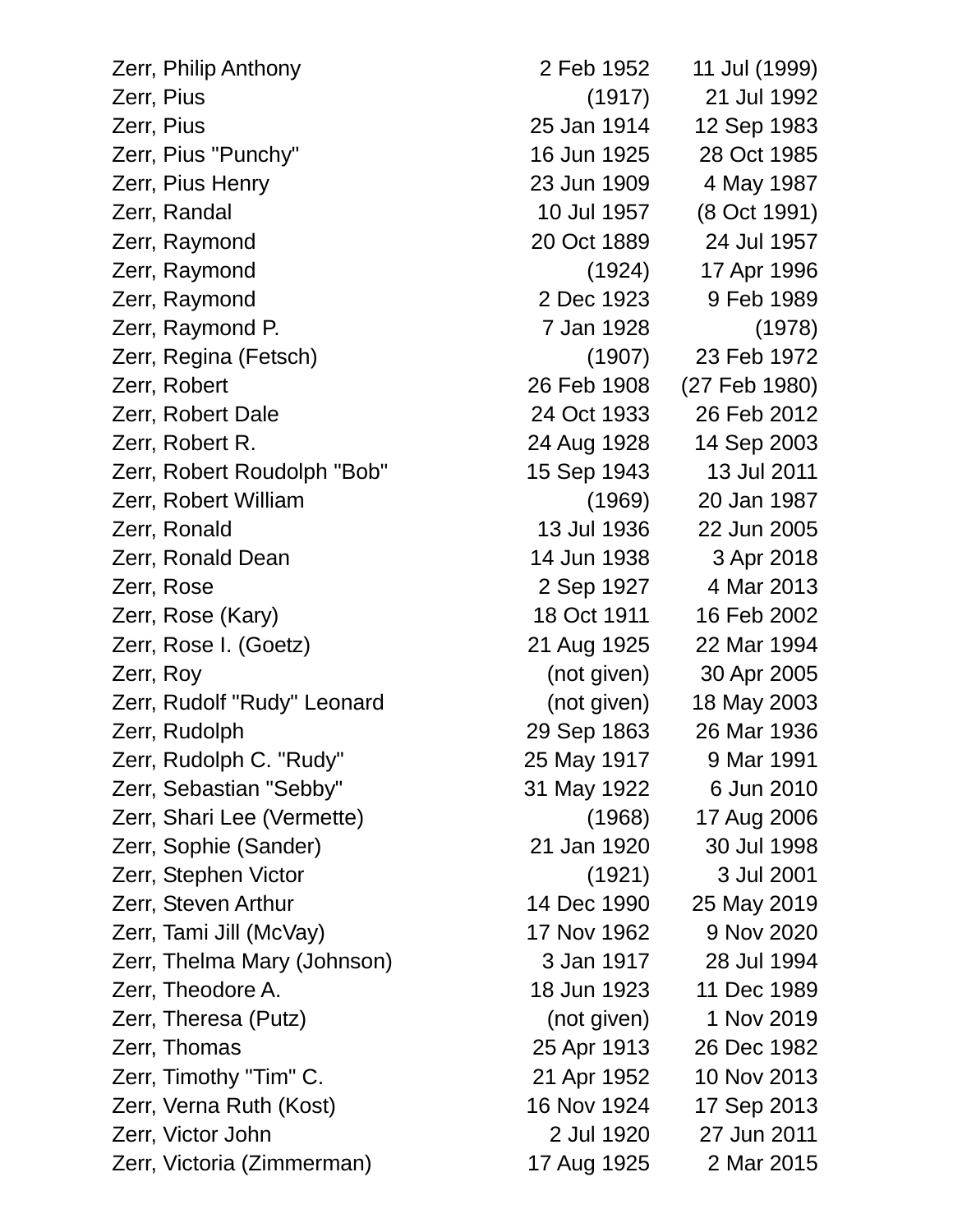| Zerr, Viktor                         | 23 Jan 1931 | 24 Jul 2001   |
|--------------------------------------|-------------|---------------|
| Zerr, Wayne                          | (1955)      | 28 Feb 2015   |
| Zerr, William "Bill"                 | 13 Dec 1962 | 1 Dec 2019    |
| Zerr, Zelestina (Berger)             | 25 Feb 1918 | 17 Sep 1994   |
| Zerrnickel, Maria (Steinbach)        | 14 Sep 1932 | 9 Jul 2017    |
| Zersen, Frederick                    | 18 Jan 1876 | 25 Apr 1949   |
| Zerwas, Mary Jo                      | 23 Aug 1916 | 29 Aug 2013   |
| Zeschin, Marie J. (Hast)             | 13 Apr 1907 | 31 Jan 1992   |
| Zespy, Anthony "Tony"                | 11 Apr 1889 | (13 Aug 1984) |
| Zessin, Willard F.                   | 9 Jun 1924  | 31 Aug 2009   |
| Zethren, Josephine Leona (Olson)     | 15 May 1915 | 31 Jan 1999   |
| Zetocha, Jean (Terry)                | 23 Nov 1926 | 28 Mar 2015   |
| Zettel, Eugene John "Jack"           | 13 Jul 1929 | 12 Apr 2013   |
| Zettel, Lillian B. (Lick)            | 4 Feb 1922  | 2 Oct 2014    |
| Zettel, Marjorie Ann                 | 6 Mar 1934  | 3 Mar 2008    |
| <b>Zettel, Richard Charles</b>       | 21 Feb 1921 | 23 Mar 2006   |
| Zetter, Ardys Eloise (Berg)          | 21 Apr 1916 | 23 Oct 2008   |
| Zetter, Jane Louise (Dyrness)        | 22 Sep 1921 | 21 Jun 2012   |
| Zetterberg, Carrie Eveline (Gooding) | 21 Jul 1934 | 30 Oct 2010   |
| Zettler, Lorraine (Eback)            | 23 May 1943 | 3 Apr 2009    |
| Zetwig, Catherine (Dayton)           | 3 Feb 1927  | 10 Jul 2020   |
| Zeug, Caroline (Schreiner)           | 25 Jul 1900 | (10 Nov 1981) |
| Zeugner, Erna (Fandrich)             | 28 Apr 1923 | 27 Apr 1982   |
| Zeuschner, Richard "Bill" William    | 29 Dec 1927 | 14 Sep 2004   |
| Zeutenhorst, Becky J. (Waag)         | 1 Feb 1957  | 4 Nov 2017    |
| Zeutschel, Delores Irene (Toepke)    | 13 Dec 1919 | 22 May 1998   |
| Zeutschel, Harold Edward             | 27 Nov 1925 | (28 Jun) 2007 |
| Zeutschel, Kurt G.                   | 10 Mar 1915 | 29 Oct 1998   |
| Zeutschel, Rosemary (Pfliger)        | 11 Apr 1928 | 26 May 2018   |
| Zevik, Julia (Miller)                | 29 Nov 1907 | 11 Apr 1993   |
| Zewick, Polly (Demaniow)             | 10 Mar 1894 | (20 Jul 1975) |
| Zey, Magdalena (Brandner)            | 18 Mar 1897 | 9 Apr 1985    |
| Zeyen, Roy E.                        | 12 Aug 1955 | 20 May 2021   |
| Zezeus, Susan (Engelhard)            | (not given) | 4 Jun 2010    |
| Zhea, Judy I. (Renz)                 | 21 Sep 1941 | 10 Aug 1997   |
| Zibell, Lillie (Brickman)            | 7 Dec 1927  | 12 May 1998   |
| Zibell, Lois (Orr)                   | 25 May 1933 | 3 Oct 2019    |
| Zibell, Reinhold J. F.               | 24 Jul 1911 | 14 Jan 1998   |
| Zibell, Ruth Dorothy (Legge)         | 12 Jul 1912 | 7 Jun 2006    |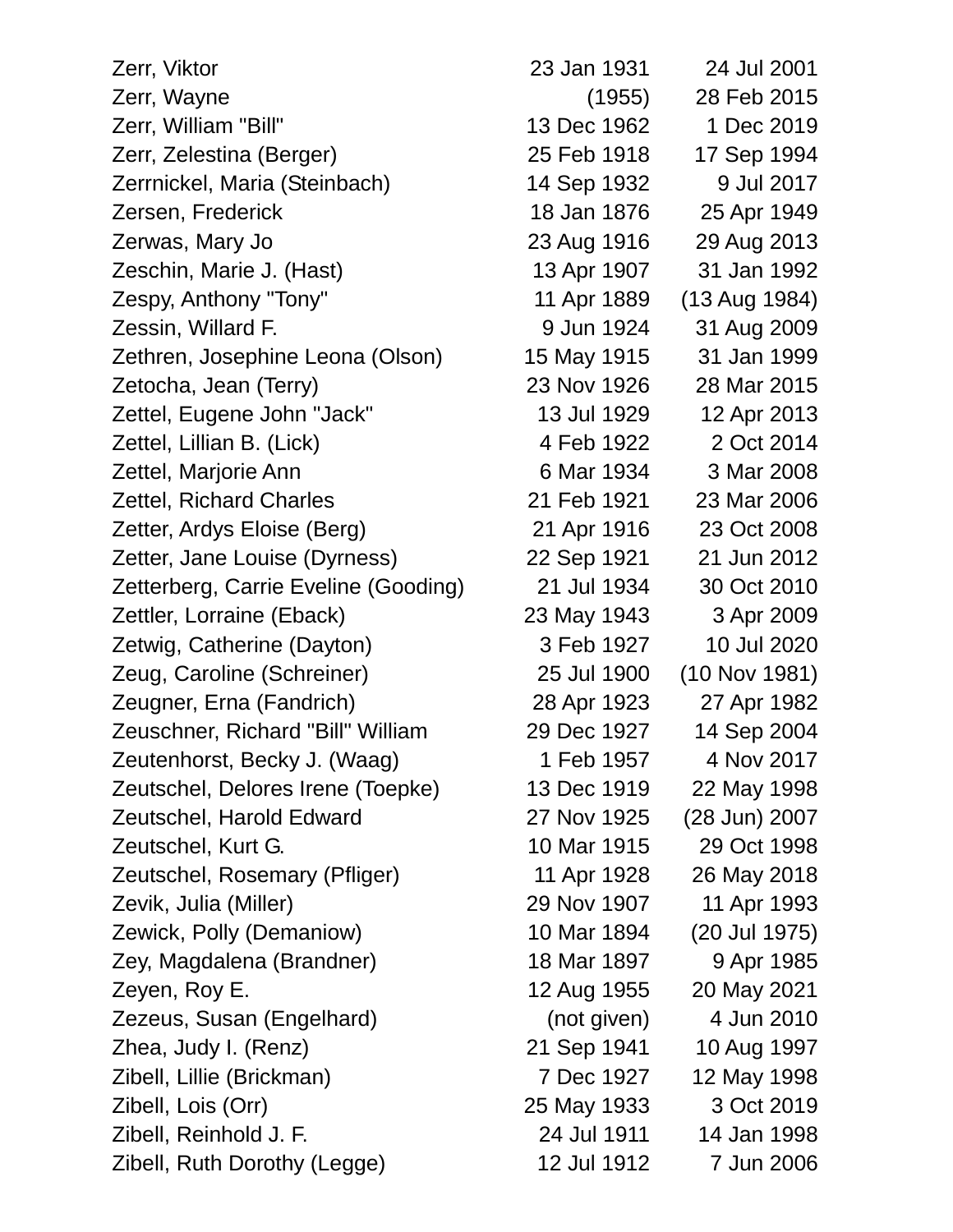| Zibell, Uwe                          | 30 Oct 1941 | 12 Apr 2013   |
|--------------------------------------|-------------|---------------|
| Ziborius, Maria (Müller)             | 23 Aug 1919 | 16 Jul 2003   |
| Zich, Ethel G. (Jalbert)             | 27 Sep 1923 | 1 Mar 1981    |
| Zich, Joseph A.                      | 25 Oct 1921 | 22 Apr 2000   |
| Zich, Margery (Guenther) O'Neil Zich | 16 Oct 1919 | 2 Feb 2017    |
| Zicha, Virgil G.                     | 7 Nov 1930  | 20 Sep 2002   |
| Zick, Anna W. (Gropper)              | 21 Jan 1903 | 23 Dec 1995   |
| Zick, Charles R.                     | 16 Apr 1928 | 6 Jan 2015    |
| Zick, Clark F.                       | 31 Aug 1960 | 7 Sep 2013    |
| Zick, Delores (Hahn)                 | 25 Mar 1928 | 31 Jul 1998   |
| Zick, Don                            | 19 Feb 1936 | 18 Jul 2000   |
| Zick, Doris E. (Pulfrey)             | 21 Aug 1944 | 19 Sep 2019   |
| Zick, Eddie                          | 2 Mar 1912  | 30 Jan 2001   |
| Zick, Emma L (Brandenburg)           | 21 Feb 1912 | (7 Mar 1986)  |
| Zick, Evelyn M. (Kottsick)           | (1914)      | 5 Jul 2005    |
| Zick, Fred                           | 1 Nov 1898  | 26 Jul 1996   |
| Zick, Gary Wayne                     | 25 May 1945 | 20 Dec 2019   |
| Zick, Gene R.                        | 19 Apr 1942 | 10 Feb 1994   |
| Zick, Grace J. (Barfuss)             | 15 Jul 1916 | 4 Jan 1994    |
| Zick, Katharina (Föhl)               | 23 Apr 1889 | 9 Oct 1978    |
| Zick, Laya (Boschee)                 | (1912)      | 16 Nov 1956   |
| Zick, Leo                            | 10 Apr 1933 | 18 Aug 1999   |
| Zick, Ramona (Schnackenberg)         | 15 Apr 1929 | 15 Feb 2008   |
| Zick, Richard Lee                    | 23 Jun 1930 | 29 May 2018   |
| Zick, Robert N.                      | 19 Jan 1922 | (5 Aug 1984)  |
| Zick, Victor L.                      | 23 Aug 1909 | (9 Oct 1989)  |
| Zickert, Maria (Schäfer)             | 4 Nov 1912  | 17 Apr 1999   |
| Zickler, Anna Maria (Wagner)         | 4 Feb 1874  | (1963)        |
| Zickler, Elisabeth Marie (Uramer)    | 31 Mar 1921 | 16 Oct 2014   |
| Zickler, Emilie                      | 7 Feb 1865  | 19 Mar (1953) |
| Zickrick, Lois Lorene (Konkler)      | 21 Mar 1938 | 29 May 2018   |
| Zickuhr, Telva (Kennedy)             | 10 May 1908 | 25 May 2006   |
| Zidel, Emma Marie (Ashbridge)        | 19 Aug 1920 | 23 Jan 1989   |
| Zidich, Andrew                       | 25 Jul 1920 | 7 May 1992    |
| Zidick, Minnie Eugenia (Werre)       | 4 Oct 1920  | 29 Jan (2007) |
| Zidko, Tillie Katherine (Malek)      | 20 Jul 1911 | 18 Dec 2002   |
| Zidon, MargRee (McDonald)            | 9 May 1918  | 5 Nov 2001    |
| Zidon, Rebecca "Becky" Jane          | 3 Jul 1977  | 1 Apr 1994    |
| Zidon, Ronald                        | 3 Jul 1941  | (26 Aug 1996) |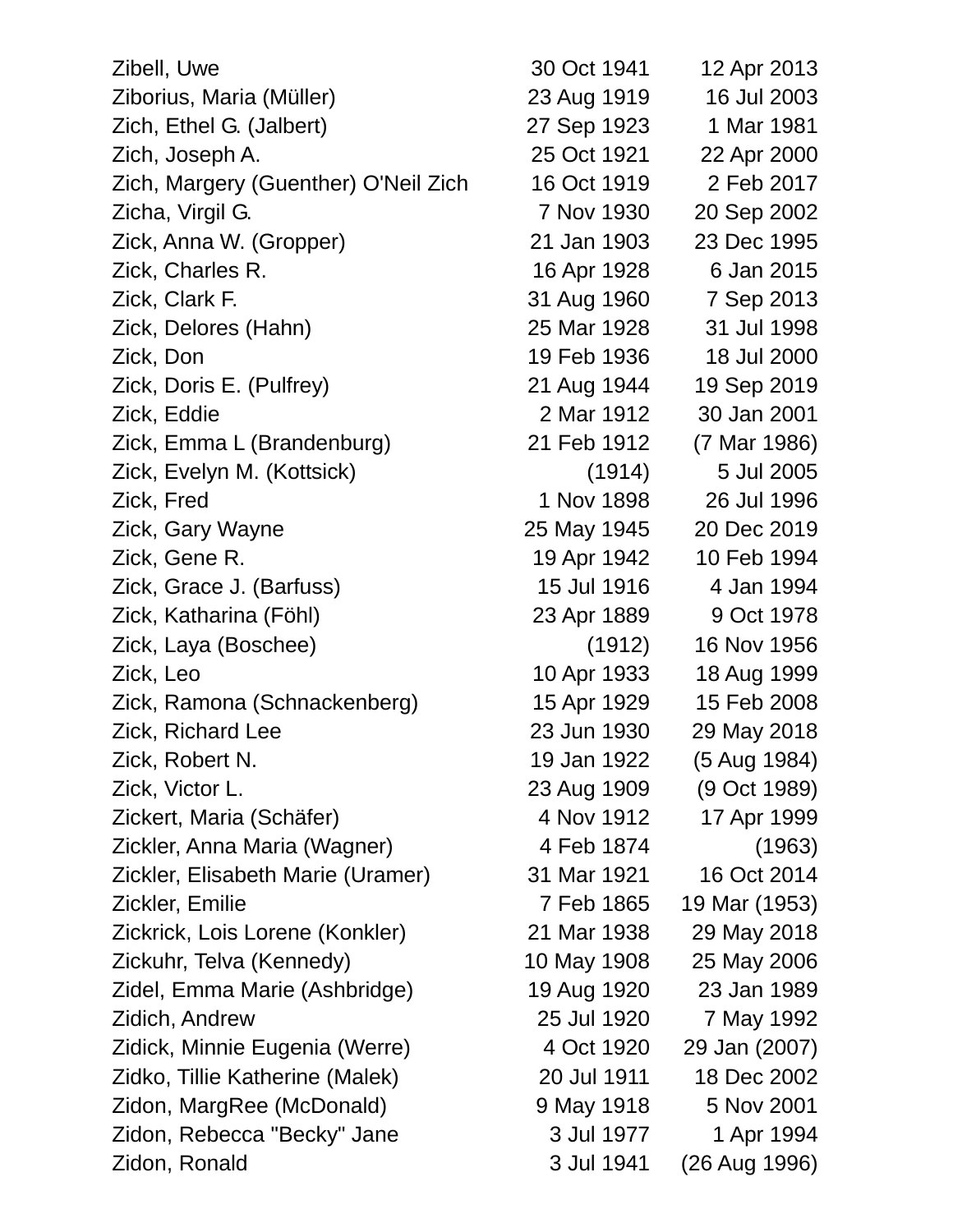| Zieb, Blair Wayne                    | 1963        | 26 Aug 2012   |
|--------------------------------------|-------------|---------------|
| Zieb, Edwin                          | 14 Sep 1932 | 14 Mar 2002   |
| Zieb, Gottlieb                       | 16 Sep 1902 | 30 Apr 1981   |
| Zieb, Mollie (Rhiel)                 | 13 Dec 1903 | 9 Dec 1985    |
| Zieb, Murray Edwin                   | (1958)      | 11 Jul 1976   |
| Ziebach, Esther (Mehlhoff)           | 8 Nov 1912  | 22 Mar 2015   |
| Ziebart, Adam                        | 24 Dec 1935 | 11 Jan 2013   |
| Ziebart, Adam Peter                  | 12 Dec 1939 | 9 Oct 2013    |
| Ziebart, Albert                      | 7 Feb 1912  | 12 Apr 1992   |
| Ziebart, Alma (Schoon)               | 14 Jan 1924 | 4 Sep 1990    |
| Ziebart, Anisia (Schreiber)          | 27 Jul 1909 | 18 Dec 1974   |
| Ziebart, Anna (Sr. Elizabeth)        | (1902)      | 30 Aug (1987) |
| Ziebart, Anna Elizabeth (Bonagofski) | 26 Jul 1916 | 14 Apr 2005   |
| Ziebart, Anthony "Tony" R.           | 8 Dec 1925  | 5 Mar 2006    |
| Ziebart, Anton "Tony"                | 31 Jul 1911 | 6 Sep 1993    |
| Ziebart, Carl Paul                   | 16 Dec 1916 | 11 Oct 2004   |
| Ziebart, Dennis Raymond              | 1941        | 20 Feb 2007   |
| Ziebart, Edgar J.                    | 13 Apr 1901 | 26 Nov (1978) |
| Ziebart, Elizabeth (Hittel)          | 14 Jan 1910 | 5 Jan 1994    |
| Ziebart, Elizabeth (Leismeister)     | 31 Jan 1933 | 17 Oct 2018   |
| Ziebart, Emil                        | 28 Nov 1912 | 22 Jul 1987   |
| Ziebart, Emil M.                     | 17 Apr 1911 | 27 Feb 1992   |
| Ziebart, Emma Beatrice (Derzaph)     | 30 Jul 1930 | 1 Jan 2020    |
| Ziebart, Erna (Radies)               | 26 Aug 1914 | 13 Mar 1999   |
| Ziebart, Ernest                      | 30 May 1928 | 16 Aug 1997   |
| Ziebart, Faron Wade                  | 12 Aug 1961 | 24 Jul 1999   |
| Ziebart, Gladys (Kreth)              | 5 Jan 1920  | 10 Jul 2021   |
| Ziebart, Glenn Patrick               | (1961)      | 20 May (1990) |
| Ziebart, Gotthilf                    | 26 Apr 1903 | 18 Feb 1981   |
| Ziebart, Henry George                | 16 Jun 1919 | 3 Feb 1992    |
| Ziebart, Herbert J.                  | 19 Jul 1914 | 22 Feb 2008   |
| Ziebart, Isabel (Vorra)              | 28 Oct 1924 | 7 Apr 2003    |
| Ziebart, James R.                    | 26 Jul 1937 | (1982)        |
| Ziebart, Johannes                    | 24 Jun 1904 | 7 Sep 1958    |
| Ziebart, Josef                       | 19 Apr 1929 | 1 Jan 1997    |
| Ziebart, Joseph "Joe"                | 25 Apr 1908 | 21 Sep 1991   |
| Ziebart, Larry Leland                | 11 Apr 1949 | 10 Jun 2011   |
| Ziebart, Martha (Jerke)              | 14 Aug 1908 | 26 Apr 2001   |
| Ziebart, Mary                        | 3 Mar 1903  | 24 Aug 1994   |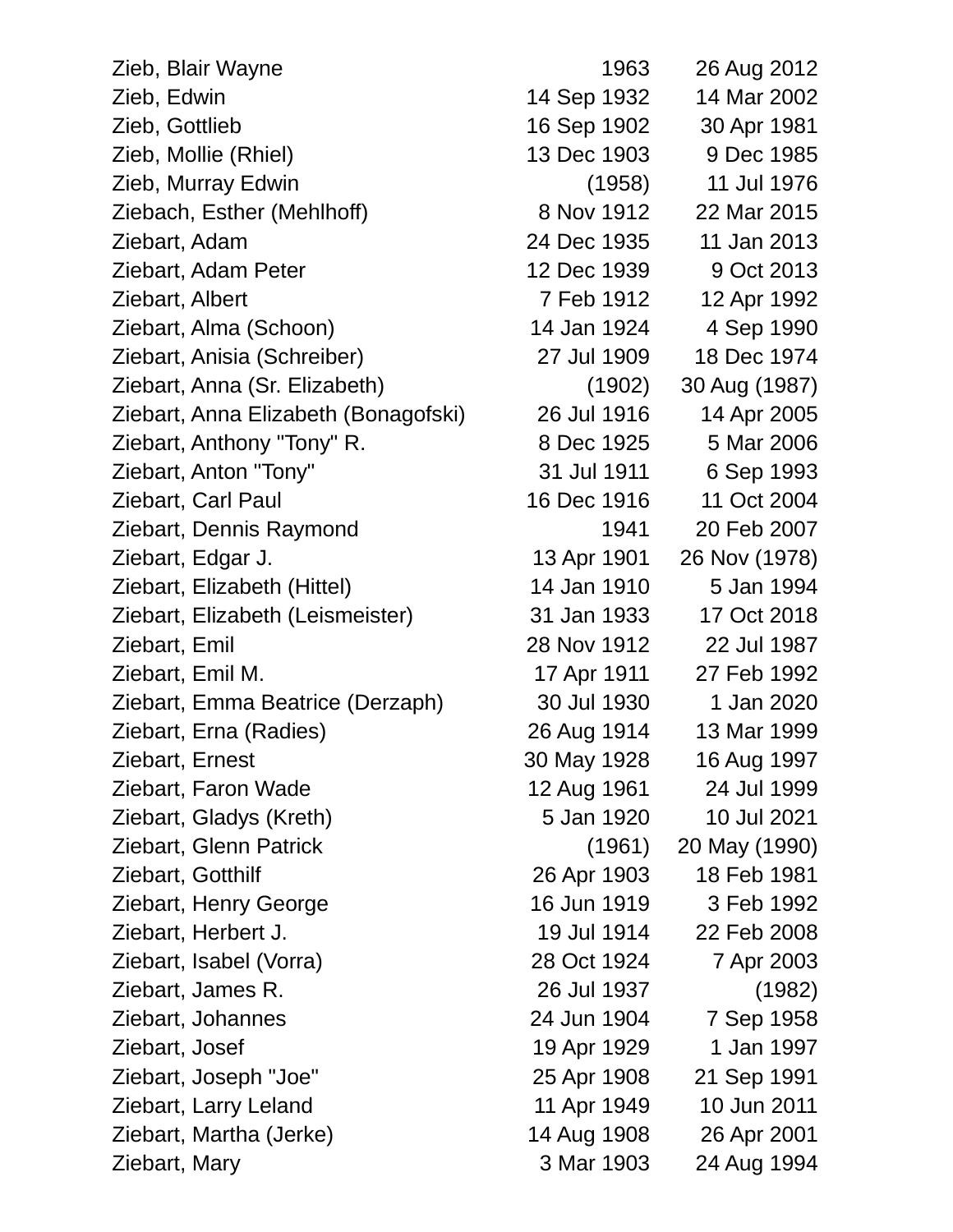| Ziebart, Matilda (Miller)             | (1898)        | 7 Aug 1978    |
|---------------------------------------|---------------|---------------|
| Ziebart, Max                          | 3 Jun 1909    | 11 Oct 1984   |
| Ziebart, Michael                      | (10 Feb 1903) | 19 Feb 1990   |
| Ziebart, Michael                      | (1893)        | 20 May 1982   |
| Ziebart, Milbert Arlington            | 11 Jul 1915   | (1952)        |
| Ziebart, Owen L.                      | 11 May 1963   | 29 Apr (1983) |
| Ziebart, Paulina (Ternes)             | 8 Feb 1915    | 29 Jan 2012   |
| Ziebart, Pauline (Schaal)             | (not given)   | 1 Jun (1961)  |
| Ziebart, Peter                        | (1916)        | 1 Dec 1989    |
| Ziebart, Pius "Zeke"                  | 31 Jul 1932   | 4 Mar 2009    |
| Ziebart, Robert James                 | 4 Aug 1939    | 25 Feb 2020   |
| Ziebart, Robert Paul                  | 30 Apr 1962   | 17 May 2021   |
| Ziebart, Rose Ann Marie Elizabeth     | (1955)        | 8 Feb 2008    |
| Ziebart, Rosina (Bosch)               | 15 Sep 1922   | (2003)        |
| Ziebart, Shirley Anne (Shanne)        | 22 Apr 1935   | 11 May 2018   |
| Ziebart, Stanley James "Stan"         | (1956)        | (2012)        |
| Ziebart, Theresa (Sr. Agnes)          | 17 Aug 1904   | 20 Mar 1994   |
| <b>Ziebart, Tracy Donald</b>          | 13 Sep 1965   | 7 Feb 2009    |
| Ziebart, Walter E.                    | 9 Sep 1919    | 15 Dec (2004) |
| Ziebart, Wilhelmina (Mix)             | 1 Apr 1852    | 3 Jan 1923    |
| Ziebart, Zacharias "Cecil"            | 21 Aug 1923   | 21 Oct 2000   |
| Ziebarth, Annabelle McKenzie Geib     | 31 Jan 1892   | (23) Feb 1966 |
| Ziebarth, Annanelle "Ann" (Nunn)      | 7 Feb 1916    | 24 Oct (2009) |
| Ziebarth, Ardis (Qvammen)             | 12 Jun 1928   | 5 Dec 2019    |
| Ziebarth, Armin Edward                | 28 Sep 1923   | 2 Aug 2017    |
| Ziebarth, Astrid Marie (Benvick)      | 1941          | 13 May 2020   |
| Ziebarth, Clifford A.                 | 6 Sep 1916    | (2) May 1955  |
| Ziebarth, Dorothy Mary Arlene (Wyman) | 7 Aug 1934    | 8 Sep 2015    |
| Ziebarth, E. W. "Easy"                | (1911)        | (2001)        |
| Ziebarth, Edward J.                   | 11 Jun 1946   | 18 Jan 1991   |
| Ziebarth, Eleanor Gwendolyn (Long)    | 11 Oct 1928   | 1 Nov 2016    |
| Ziebarth, Elizabeth Ann (Koeppe)      | 7 Feb 1895    | 10 Aug 1986   |
| Ziebarth, Elmer Bob                   | 29 Jun 1915   | 7 May 2003    |
| Ziebarth, Elsie M (Claussen)          | 21 Dec 1899   | (Mar 1986)    |
| Ziebarth, Frances Leila (Myran)       | 17 Dec 1923   | 25 Dec 2013   |
| Ziebarth, Frances P.                  | 5 Feb 1928    | 9 Jan 2020    |
| Ziebarth, Harold W.                   | 7 May 1912    | 10 Sep (1990) |
| Ziebarth, Harvey Gerald               | 8 Jan 1941    | 3 Jul 2005    |
| Ziebarth, Helen May (Dusek)           | 17 Feb 1916   | 28 May 2010   |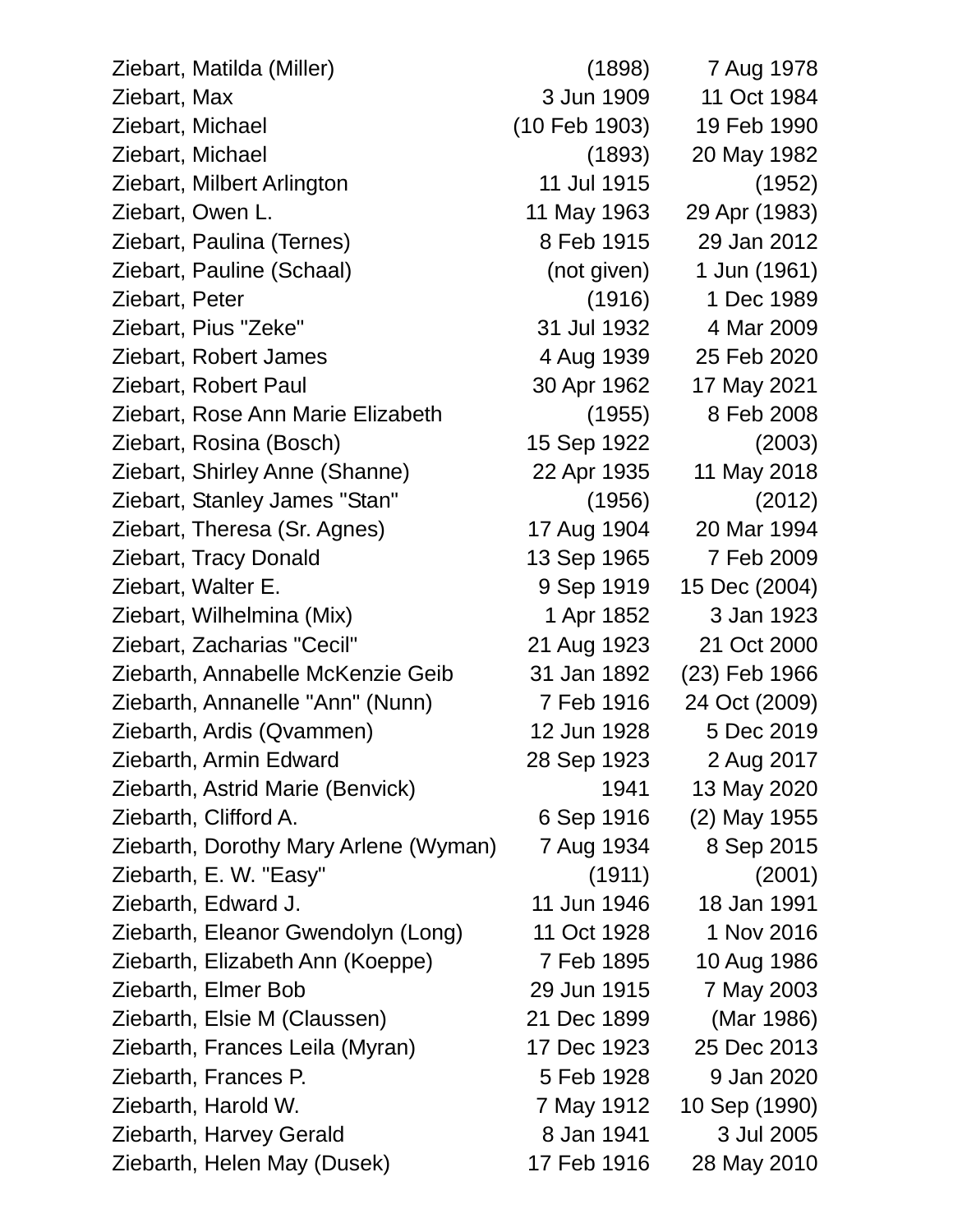| Ziebarth, Henry                       | (not given) | (not given)   |
|---------------------------------------|-------------|---------------|
| Ziebarth, Joseph                      | 1 Mar 1893  | (23) Jun 1970 |
| Ziebarth, Josephine M. TB             | 10 Nov 1917 | 13 Apr 2013   |
| Ziebarth, Kenneth                     | 20 Apr 1943 | 27 Mar 2020   |
| Ziebarth, Lawrence "Pat"              | (1929)      | 2 Oct 2006    |
| Ziebarth, Mary "Sally" Evelyn (Olson) | 8 Jan 1925  | (9 Mar 2006)  |
| Ziebarth, Mathilda Tillie (Lang)      | 16 Apr 1909 | 5 Nov 2004    |
| Ziebarth, Maxine M. (Gould)           | 1 May 1928  | 31 Jan 1993   |
| Ziebarth, Nora (Nowell)               | (1928)      | 1 Mar 2011    |
| Ziebarth, Odell J.                    | 4 May 1928  | 29 Sep 2008   |
| Ziebarth, Roger Dale                  | 4 May 1960  | 18 Oct 2019   |
| Ziebarth, Vera Anne (Mais)            | 1 Feb 1922  | 21 Jul 2011   |
| Ziebarth, Walter W.                   | 26 May 1940 | 6 Apr 2000    |
| Ziebarth, Walter William              | 29 Nov 1925 | 22 Apr 2015   |
| Ziebarth, William A.                  | (1912)      | 15 Jun 2003   |
| Ziebarth, William Theodore            | 7 Jun 1923  | 2 Apr 2011    |
| Ziebarth, Wilma Lynn "Lynn" (Rogers)  | 4 Nov 1955  | 13 Jun 2017   |
| Ziebel, Elsie B. (Bohle)              | 11 Feb 1923 | 29 Jan 2013   |
| Zieber, Lois A. (Haschert)            | 18 Dec 1946 | 11 Jan 2013   |
| Ziebert, Aloysius "A. J." "Jim" John  | 29 Jan 1930 | 8 Jun 2009    |
| Ziebert, Emil                         | 21 May 1922 | 24 May 1999   |
| Ziebert, Victoria (Warawa)            | 1934        | 9 Mar 2017    |
| Ziebeth, Irwin Rudolph                | (1928)      | 22 Jun 1990   |
| Zieffle, Alfred                       | (1917)      | 24 May 1998   |
| Zieffle, Arnold                       | 25 May 1941 | 12 Oct 2012   |
| Zieffle, Guy                          | 16 Apr 1903 | 28 Jan 1976   |
| Zieffle, Jacob                        | 23 Oct 1899 | 29 Jan 1973   |
| Zieffle, Jacob "Jack"                 | (1905)      | 6 Jul 1987    |
| Zieffle, Jean (Sturm)                 | 17 Aug 1923 | 6 Jan 2003    |
| Zieffle, John                         | (1904)      | 3 Jan 1982    |
| Zieffle, Joseph                       | 16 Oct 1906 | 13 Apr 1985   |
| Zieffle, Justina "Tina" (Schorr)      | (1906)      | 28 Jan 1998   |
| Zieffle, Karl                         | 8 Sep 1875  | 18 Nov 1927   |
| Zieffle, Karl "Charlie"               | (1917)      | 3 Apr 1979    |
| Zieffle, Katherine "Kate" (Alber)     | 24 Apr 1904 | 19 Dec 1996   |
| Zieffle, Mathilda                     | (1913)      | 13 Jul 1986   |
| Zieffle, Myrtle Elaine (Matthews)     | 8 Dec 1940  | 17 Aug 1980   |
| Zieffle, Randy Lawrence               | (1933)      | 18 Nov 1993   |
| Zieffle, Roger Marvel                 | (1934)      | 11 Aug 1992   |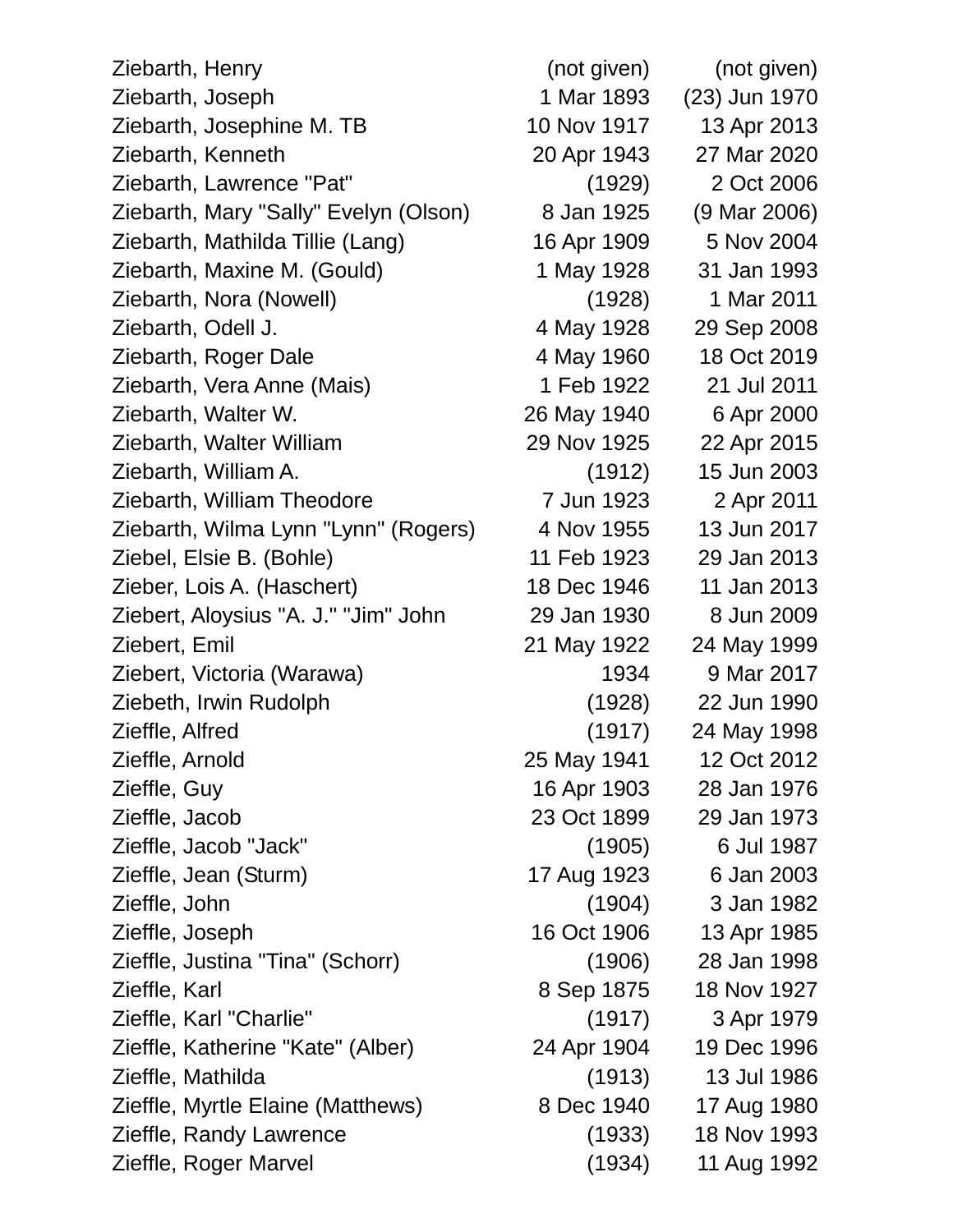| Zieffle, Sandra (Fakas)              | 23 Sep 1932   | 26 Dec 2016              |
|--------------------------------------|---------------|--------------------------|
| Zieffle, Sharon Yvonne (Roeder)      | (not given)   | 14 Apr 2007              |
| Zieg, Anna Maria (Herdt)             | 10 Sep 1871   | 11 Jul 1927              |
| Zieg, Anna Marie (Kaiser)            | 24 Dec 1866   | 22 Oct 1940              |
| Zieg, Evelyn Marlene (Schulz)        | 30 Aug 1934   | 8 Sep 2017               |
| Zieg, Florence Catherine (Hopper)    | 24 Sep 1907   | 9 Apr (1999)             |
| Zieg, Frieda                         | 25 Aug 1898   | (3 Apr 1994)             |
| Zieg, George                         | (10 Jul 1894) | $(10 \text{ Mar } 1949)$ |
| Zieg, Heinrich                       | 19 May 1879   | 30 Dec 1952              |
| Zieg, Henry                          | 27 Aug 1927   | 8 May 2018               |
| Zieg, Henry                          | 28 Mar 1861   | 17 Nov 1939              |
| Zieg, Jakob                          | 30 Apr 1853   | 5 Jul 1933               |
| Zieg, Katharine (Barthuly)           | 6 Jun 1869    | 9 May 1941               |
| Zieg, Katherina (Schneider)          | 22 Jan 1888   | 12 Oct 1959              |
| Zieg, Margaretha (Schwarz)           | 1 Jan 1863    | 17 Jan 1950              |
| Zieg, Maria Katharina (Habermann)    | 8 May 1879    | 29 Nov 1960              |
| Zieg, Reuben                         | 15 Jun 1908   | 24 Feb 1993              |
| Ziegeldorf, Albert "Sparky"          | 3 Apr 1912    | 6 May (2002)             |
| Ziegeldorf, Dean                     | (1941)        | (29 Dec 1989)            |
| Ziegeldorf, Ethel M (Harshaw)        | 29 Apr 1912   | 14 Sep 1986              |
| Ziegeldorf, Hunter Dean              | 12 Aug 2015   | 12 Aug 2015              |
| Ziegeldorf, Mildred "Millie" (Hager) | 8 Mar 1934    | 16 May 2013              |
| Ziegele, Paul                        | 3 Jan 1920    | 17 Dec 2009              |
| Ziegelman, Adolph                    | 11 May 1891   | (1986)                   |
| Ziegelman, Alfred                    | 11 Jun 1928   | 4 Nov 2020               |
| Ziegelman, Alma (Wolter)             | 20 Apr 1917   | (21 Aug 1980)            |
| Ziegelman, Marvel Maria LP           | 12 Feb 1927   | 27 Dec 2018              |
| Ziegelman, Marvin R.                 | 8 Feb 1921    | (22 Oct 1982)            |
| Ziegelman, Mary (Erman) Berndt       | 31 Mar 1881   | 5 Mar (1955)             |
| Ziegelman, Milton O.                 | 9 Dec 1922    | 29 Nov 1991              |
| Ziegelman, Raymond George Friedrick  | 4 Dec 1924    | 25 Dec 2018              |
| Ziegelman, Roy A.                    | 18 Mar 1932   | 31 Oct 2003              |
| Ziegelman, Virginia (Trickel)        | 13 Dec 1925   | 1 Nov 1994               |
| Ziegelmann, Carl                     | 25 Nov 1903   | 17 Oct 1993              |
| Ziegelmann, Donna C. (Hanson)        | 24 May 1924   | 22 Jan 2001              |
| Ziegelmann, Dorothea (Gast)          | 30 Dec 1894   | (23 Oct 1989)            |
| Ziegelmann, Earl                     | 21 Jul 1937   | 18 Jun 2010              |
| Ziegelmann, Harvey Theodore          | 12 Aug 1920   | 2 Feb 1995               |
| Ziegelmann, Howard E.                | 3 Feb 1926    | 13 May 2010              |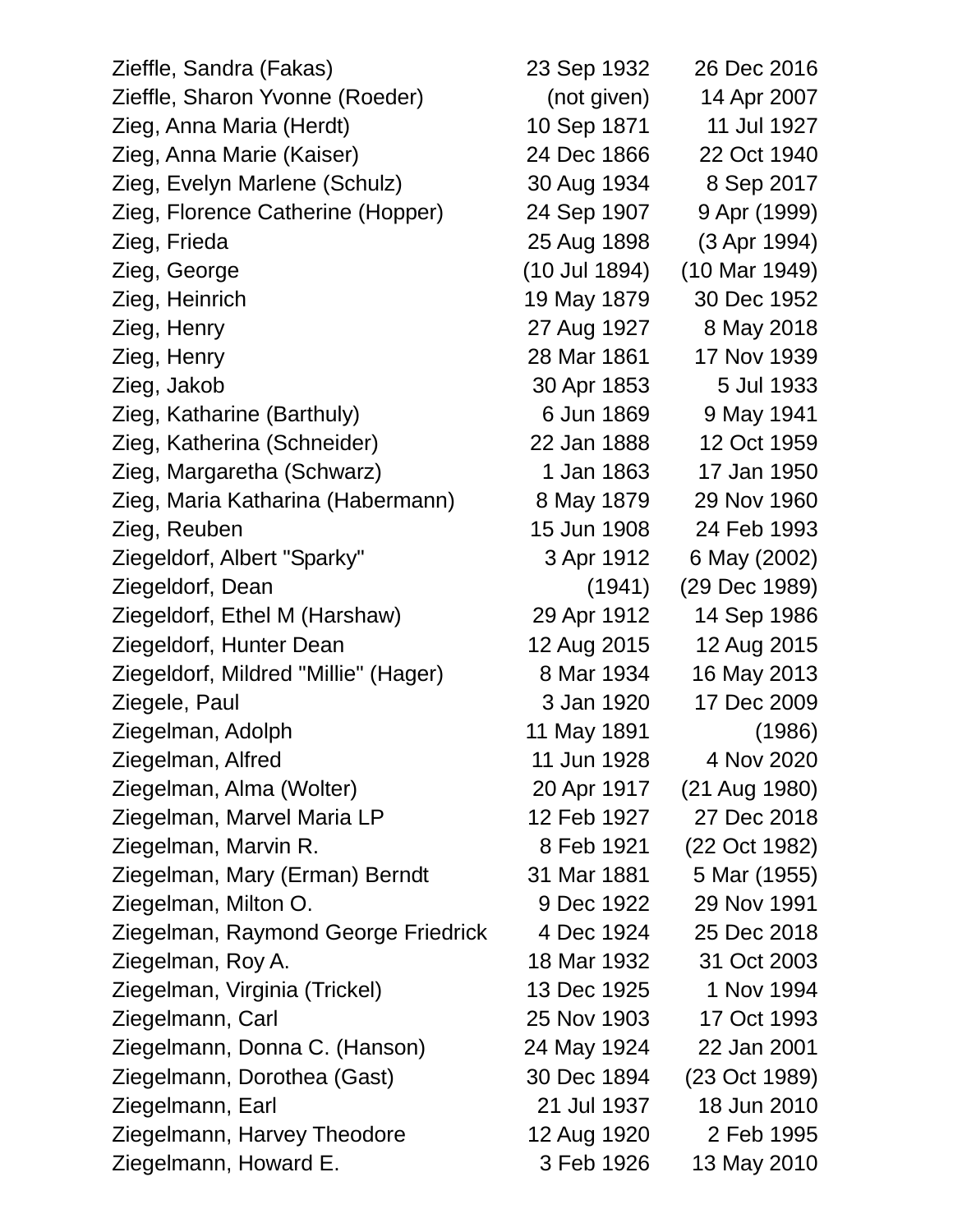Ziegelmann, Kathryn Marie (Miller) 16 May 1910 12 Jan 2002 Ziegelmann, Lawrence H. 8 Apr 1909 25 Dec 2001 Ziegelmann, Lila (Gustmann) 2 Sep 1912 30 Dec 1997 Ziegelmann, Mark "Ziggy" Otto 27 Sep 1951 9 Jul 2020 Ziegelmann, Paul 22 Aug 188030 Dec (not given) Ziegenbalg, Edwin Dewey 5 Feb 1931 11 Dec 2016 Ziegenbalg, Erna Henriette (Woelk) 8 Jul 1918 25 Nov 2014 Ziegenbalg, Erna Henriette (Woelk) 7 Jul 1918 25 Nov 2014 Ziegenbalg, Jerome Theodore 3 Mar 1924 30 Dec 2011 Ziegenbalg, Raymond 18 Dec 1925 22 Jun (1991) Ziegenbein, William "Bill" Theron 15 Nov 1933 1 Jun 2018 Ziegenhagel, Adela (Hausauer) 9 May 1924 11 Jan 1998 Ziegenhagel, Adeline (Nesguzke) 12 Oct 1937 14 Sep 2017 Ziegenhagel, Adolph (not given) 14 Jun 1983 Ziegenhagel, Agnes (Becker) 1 Nov 1930 7 Sep 1979 Ziegenhagel, Albert 14 Aug 1911 1954 Ziegenhagel, Alden A. 1923 15 May 1981 Ziegenhagel, Andrew 12 Mar 1903 12 Nov 1992 Ziegenhagel, Arnold 15 Oct 1908 19 Oct 1996 Ziegenhagel, Arthur 16 Jun 1927 14 Sep 2017 Ziegenhagel, Arthur F. 1890 1954 Ziegenhagel, Brian Leslie 1954 27 Sep 2015 Ziegenhagel, Christina (Sifferman) S 16 Feb 1881 8 May 1959 Ziegenhagel, Christine M. (Kapp) 31 Jul 1915 20 Aug 1963 Ziegenhagel, David F. 24 Jan 1896 Apr 1975 Ziegenhagel, Dennis George (not given) 19 May 1956 Ziegenhagel, Edward 14 Oct 1915 29 Jun 2001 Ziegenhagel, Elizabeth (Wolf) Geiser 1877 1950 Ziegenhagel, Elsie (Krahn) 26 Nov 1913 4 Jan 2004 Ziegenhagel, Elton "Zig" 7 Nov 1944 8 Mar 2010 Ziegenhagel, Emilia (Lust) 24 Jun 1901 1 Sep 1993 Ziegenhagel, Emmeline (Flegel) (1897) 5 May (1999) Ziegenhagel, Esther (Widmer) (1937) 20 Aug 2005 Ziegenhagel, Ferdinand 20 Feb 1869 21 Nov 1950 Ziegenhagel, Florence 1900 1985 Ziegenhagel, Florence Elizabeth (Deile) 22 Mar 1925 18 Jan 2016 Ziegenhagel, Friedrich "Fred" 12 Apr 1866 20 Jun 1966 Ziegenhagel, George (not given) 1917 Ziegenhagel, George 28 Dec 1920 10 Aug 2002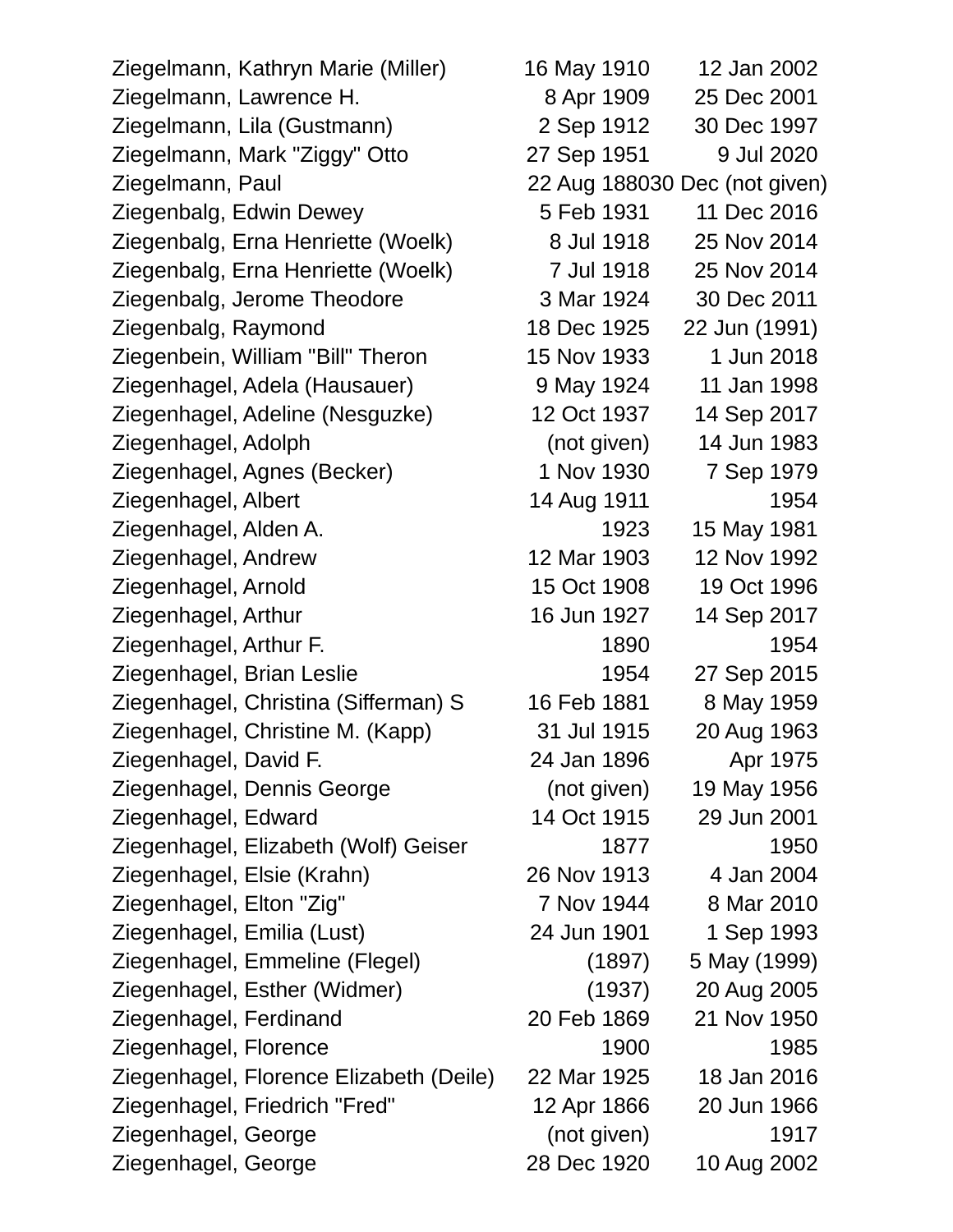| Ziegenhagel, Gertrude                 | 1892        | 1967          |
|---------------------------------------|-------------|---------------|
| Ziegenhagel, Inez Jane                | 30 Aug 1934 | 15 Apr 2006   |
| Ziegenhagel, Irene Mary (Veasey)      | 26 Jul 1930 | 20 Nov 2011   |
| Ziegenhagel, Jacob                    | Feb 1897    | 6 Aug 1992    |
| Ziegenhagel, Jacob John               | 10 May 1889 | 9 Mar 1954    |
| Ziegenhagel, John F.                  | 27 Jun 1894 | 4 Aug 1927    |
| Ziegenhagel, John G.                  | 14 Jun 1887 | 23 May 1950   |
| Ziegenhagel, John Paul                | 1933        | 10 Feb 2016   |
| Ziegenhagel, Katharina (Hoff)         | 21 Sep 1867 | 15 Jun 1936   |
| Ziegenhagel, Katherine (Koepplin)     | Jan 1891    | 22 Apr 1968   |
| Ziegenhagel, Lina (Krohmer)           | 27 Sep 1911 | 12 Dec 1996   |
| Ziegenhagel, Ludwig                   | 1854        | 1919          |
| Ziegenhagel, Magdalena (Job)          | (not given) | 30 May 1962   |
| Ziegenhagel, Mary (Pahl)              | 15 Nov 1912 | 6 Jan 2012    |
| Ziegenhagel, Nancy Faye (Janke)       | 22 Feb 1965 | 23 Aug 2015   |
| Ziegenhagel, Reuben                   | 15 Apr 1922 | 30 Apr 2013   |
| Ziegenhagel, Richard Jack             | (not given) | 19 May 1956   |
| Ziegenhagel, Robert                   | 15 Jun 1904 | 25 Apr 1943   |
| Ziegenhagel, Rosina (Gieser)          | 1873        | 1937          |
| Ziegenhagel, Ruthann "Ruth"           | 8 Aug 1931  | 18 Jan 2009   |
| Ziegenhagel, Shirley Jane             | 1947        | 12 Apr 1949   |
| Ziegenhagel, Velma M.                 | 28 Nov 1902 | 14 Feb 1965   |
| Ziegenhagel, Walter William           | 21 Aug 1917 | 15 Dec 1986   |
| Ziegenhagel, Wayne John               | 11 Feb 1964 | 13 Sep 2006   |
| Ziegenhagen, Alvin P                  | 24 Dec 1908 | 24 Dec 1998   |
| Ziegenhagen, Arthur Lloyd             | 25 Jun 1914 | 12 Jan 2002   |
| Ziegenhagen, Doris Christine (Witzig) | 13 Jun 1917 | 4 Aug 2000    |
| Ziegenhagen, Katharina E              | 28 Dec 1903 | 14 Nov (2001) |
| Ziegenhagen, Lloyd F                  | 19 Nov 1908 | (3 Aug 1983)  |
| Zieger, Esther D. (Weasa)             | (1925)      | (Aug 2003)    |
| Zieger, Joseph                        | 7 Jul 1883  | (7 Sep 1974)  |
| Ziegigensberger, Barbara (Schell)     | 11 Jan 1913 | 13 Apr 2000   |
| Ziegler, Abraham                      | 11 Apr 1920 | 5 Mar 1993    |
| Ziegler, Ada Isabelle (Burkhart)      | 14 Feb 1897 | 15 Oct 1992   |
| Ziegler, Adam                         | 25 Feb 1926 | 21 Jul 2009   |
| Ziegler, Adam G.                      | 24 Sep 1925 | (22 Jun 1991) |
| Ziegler, Adam S.                      | 10 Feb 1923 | 7 Apr 2011    |
| Ziegler, Agnes (Fredrickson)          | 30 May 1896 | 13 Feb 1992   |
| Ziegler, Agnes (Lippert)              | 17 Jul 1930 | 6 Jul 1970    |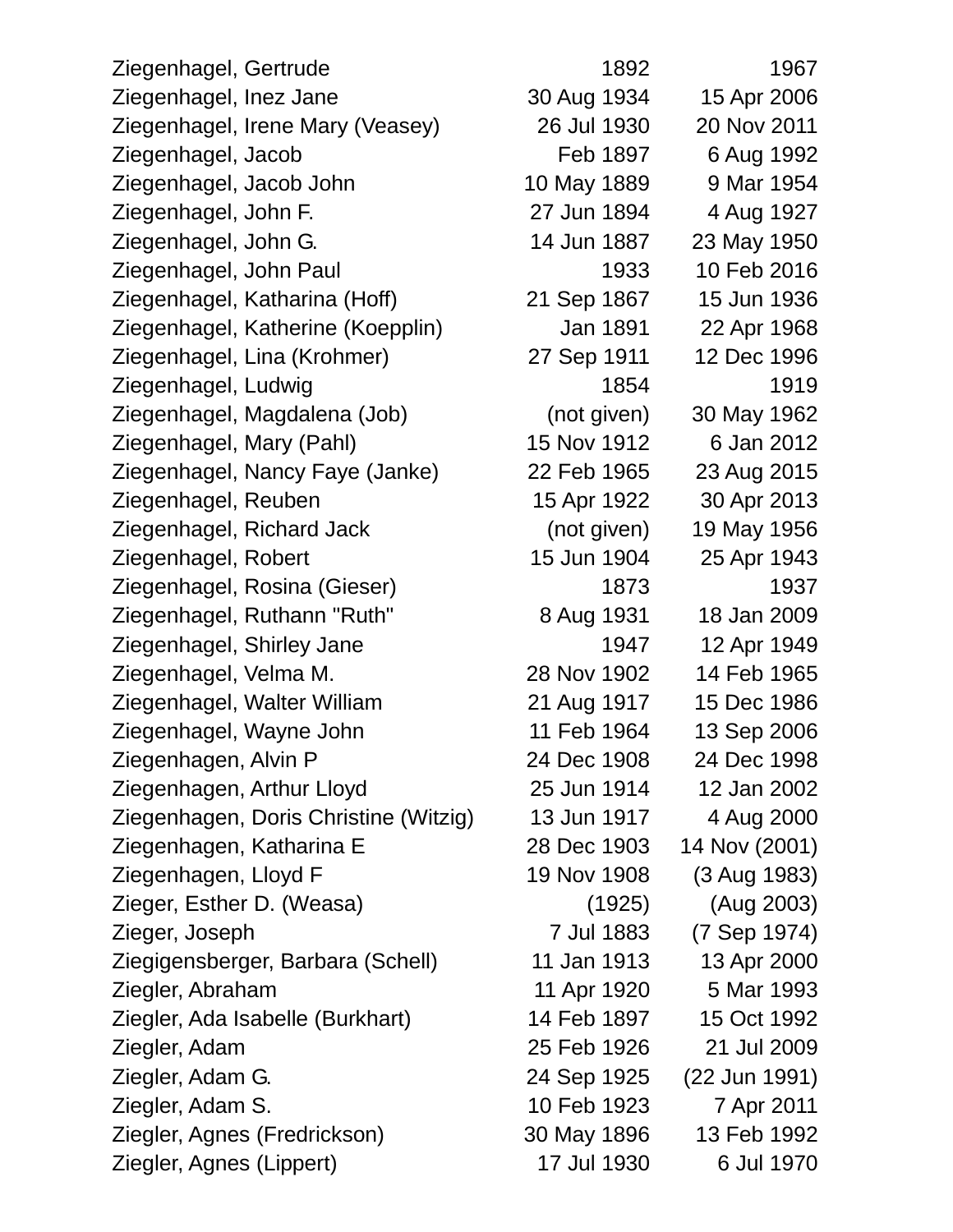| Ziegler, Agnes B. (Zimmerman)          | 18 Jan 1928  | 5 Apr 1995    |
|----------------------------------------|--------------|---------------|
| Ziegler, Agnes M.                      | 10 Nov 1912  | 16 Sep 1988   |
| Ziegler, Albert J.                     | 5 Oct 1912   | 25 Jul (1979) |
| Ziegler, Albin J.                      | 22 Aug 1914  | 13 Apr 1996   |
| Ziegler, Aldene M.                     | 2 Oct 1931   | 4 Apr 2013    |
| Ziegler, Alexander "Alex"              | 23 Jul 1933  | 29 Apr 1995   |
| Ziegler, Alexandra (Semmler)           | 8 Nov 1902   | 26 Jan 1986   |
| Ziegler, Alfred "King" A.              | 3 Apr 1917   | 30 Jan 1998   |
| Ziegler, Alice Ruth (Russell)          | 23 Nov 1932  | 20 Aug 2007   |
| Ziegler, Alphonse "Al" H.              | 30 Oct 1907  | 19 Feb 1995   |
| Ziegler, Alvin Arthur                  | 17 Apr 1929  | 27 Sep 2005   |
| Ziegler, Alvina Luella (Meyer)         | 3 Nov 1904   | 3 May 2001    |
| Ziegler, Alvina W. (Mindermann)        | 14 Jan 1908  | 2 Jul 1993    |
| Ziegler, Alyce Belle (Hochman)         | 24 May 1930  | (27 Jul 2000) |
| Ziegler, Andrew                        | 10 Sep 1935  | 21 Jun 2016   |
| Ziegler, Andrew A.                     | 14 Mar 1892  | 25 Sep 1957   |
| Ziegler, Angela "Angie" Marie (Vetsch) | 22 Jan 1934  | 15 Nov 2020   |
| Ziegler, Ann Marie (Wald)              | 21 Feb 1924  | 25 Oct 2009   |
| Ziegler, Anna (Fink)                   | (1935)       | 8 Apr 2019    |
| Ziegler, Anna (Lipp)                   | 29 Mar 1891  | 6 Mar 1980    |
| Ziegler, Anne Aileen (Wingert)         | (6 Feb 1927) | (Mar 2005)    |
| Ziegler, Annie Marie (Klein)           | (1919)       | 16 Jun 1987   |
| Ziegler, Anton "Tony"                  | 4 Jan 1907   | 25 Jun 1995   |
| Ziegler, Anton "Tony" J.               | (not given)  | 24 Sep 2013   |
| Ziegler, Anton A. "Totter"             | 20 Aug 1925  | 3 Jan 1993    |
| Ziegler, Anton Michael                 | 7 Dec 1919   | 23 Mar 1989   |
| Ziegler, Arnold                        | 28 Mar 1925  | (1942)        |
| Ziegler, Arnold R.                     | 1 Aug 1911   | 2 Feb 2003    |
| Ziegler, Arthur                        | 13 Nov 1911  | 7 Jul (2003)  |
| Ziegler, Arthur G.                     | 20 Sep 1903  | 2 Dec 1985    |
| Ziegler, Arthur Richard                | 28 Dec 1902  | 8 Jan 2003    |
| Ziegler, August                        | 29 May 1889  | 7 Oct 1993    |
| Ziegler, Aza Patrick                   | 19 Sep 1979  | 21 Mar 2021   |
| Ziegler, Barbara (Martel)              | 12 Nov 1895  | 14 Oct (1984) |
| Ziegler, Barbara (Wald)                | 22 Dec 1913  | 2 Apr 2004    |
| Ziegler, Barbara G.                    | 21 Sep 1926  | 21 Dec 2020   |
| Ziegler, Bart Lee                      | 20 Nov 1957  | 28 Oct 2021   |
| Ziegler, Ben                           | 22 Jan 1930  | 19 Nov 2010   |
| Ziegler, Bernadette Catherine (Breker) | (1951)       | 6 Jun 2018    |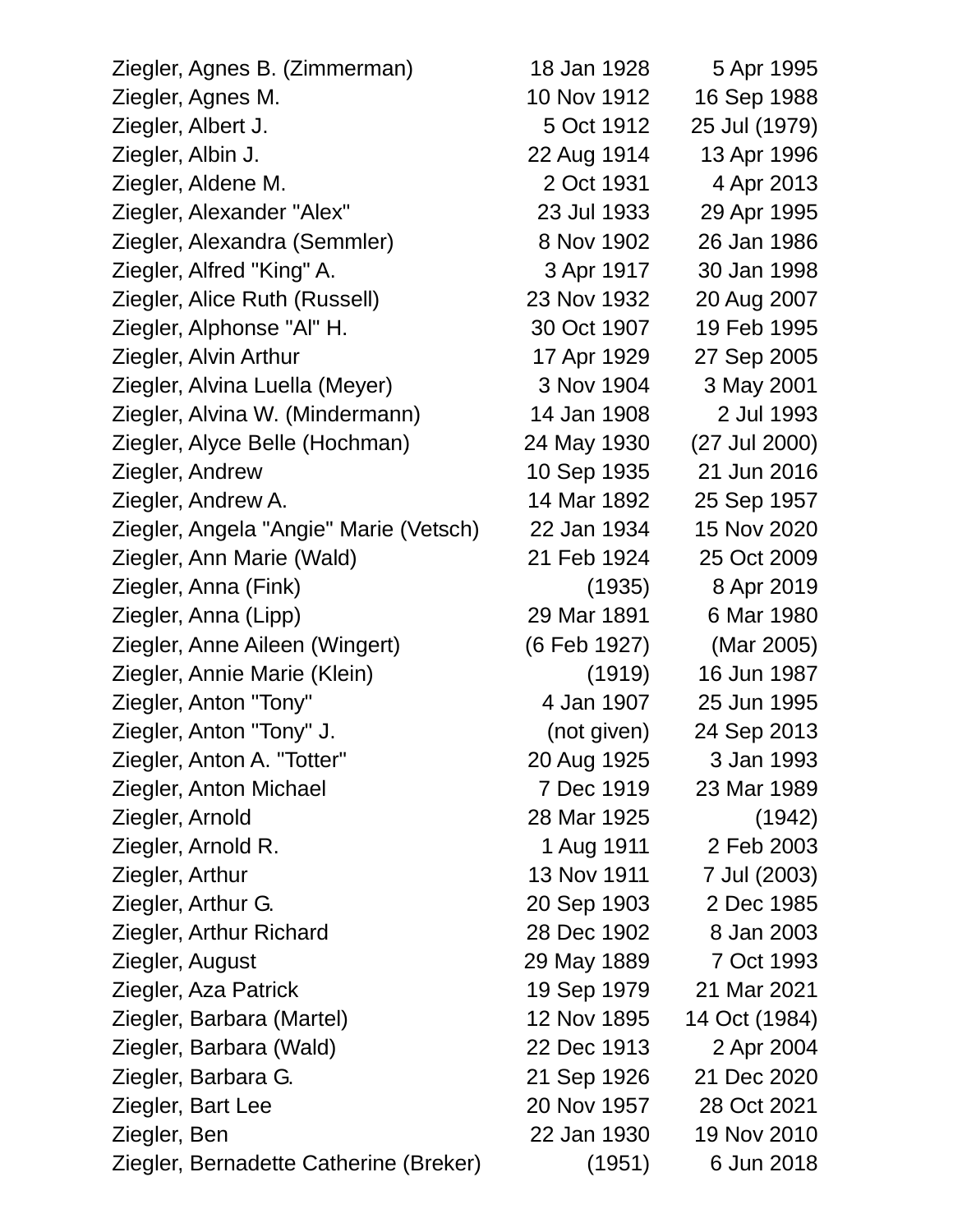| Ziegler, Bernadine "Bernie" (Schell)   | 1 Mar 1939  | 20 Jun 2014   |
|----------------------------------------|-------------|---------------|
| Ziegler, Brenda Lee (Thame)            | 1955        | 23 Nov 2018   |
| Ziegler, Burton "Burt" J.              | 19 Oct 1948 | 8 Jan 2012    |
| Ziegler, Carl                          | 18 Aug 1923 | (1965)        |
| Ziegler, Carl                          | 16 Mar 1920 | 19 Aug 2003   |
| Ziegler, Carol                         | 10 Feb 1956 | 23 Apr 2017   |
| Ziegler, Carol A. (Graves)             | 26 Dec 1943 | (1998)        |
| Ziegler, Carole Evonne (Ulven)         | 18 Mar 1938 | 2 May 2017    |
| Ziegler, Cecile M DesLauriers (Shuman) | 15 May 1912 | 17 Oct (1989) |
| Ziegler, Celestina "Sally" GW          | 7 Mar 1914  | 2 Jul 2011    |
| Ziegler, Charles                       | (1895)      | (11) Jul 1962 |
| Ziegler, Charles "Charlie" T.          | 4 Aug 1914  | 15 Apr 1996   |
| Ziegler, Charlotte (Jennings) Johnson  | 19 Sep 1903 | 25 Dec (1987) |
| Ziegler, Charlotte Helen (Marquardt)   | 4 Jun 1892  | (22) Feb 1936 |
| Ziegler, Chris L.                      | 25 Dec 1967 | 6 May 2004    |
| Ziegler, Christ                        | 7 Nov 1905  | (12 Jul 1981) |
| Ziegler, Christian                     | 1853        | 2 Jan (1923)  |
| Ziegler, Christian                     | 17 Aug 1877 | (24 Sep 1944) |
| Ziegler, Christian John                | Jan 1912    | 29 Dec 1979   |
| Ziegler, Christina (Weisz)             | 5 Oct 1893  | 23 Nov 1994   |
| Ziegler, Clara (Greenstein)            | 13 Oct 1932 | 14 Apr 2004   |
| Ziegler, Clara Rosalie (Walford)       | 5 Nov 1902  | (10 Apr 1991) |
| Ziegler, Clarence N.                   | 13 Mar 1917 | 22 Jan 2001   |
| Ziegler, Clarence T.                   | 4 Mar 1904  | 6 Jun 1989    |
| Ziegler, Claude L.                     | 7 Nov 1936  | 11 Apr 2021   |
| Ziegler, Clyde                         | 2 May 1910  | (18 Jan 1962) |
| Ziegler, Columbia (Keller)             | 17 Sep 1901 | (19 Nov 1983) |
| Ziegler, Conrad                        | (1925)      | 14 Oct 2007   |
| Ziegler, Conrad "Con"                  | 17 Sep 1932 | 24 Jul 2019   |
| Ziegler, Conrad J.                     | 14 Jul 1921 | (20 Jan 1996) |
| Ziegler, Corrine June                  | 12 Jun 1924 | 29 Sep 2006   |
| Ziegler, Dan D.                        | 20 Feb 1949 | 4 Sep 2007    |
| Ziegler, Daniel Marcus                 | 5 Mar 1939  | 10 May 2005   |
| Ziegler, Darla Jeannette (Lauer)       | 7 Apr 1942  | 26 Oct 2013   |
| Ziegler, David "Pedro" L.              | 13 Nov 1944 | 6 Sep 2000    |
| Ziegler, Dean Charles                  | (not given) | (2009)        |
| Ziegler, Deborah Kay "Debi" (Cilz)     | 10 Mar 1951 | 20 Dec 2019   |
| Ziegler, Delores K.                    | 19 Mar 1930 | 8 Nov 1994    |
| Ziegler, Diane (Taverna)               | 1 May 1929  | 9 Feb 2005    |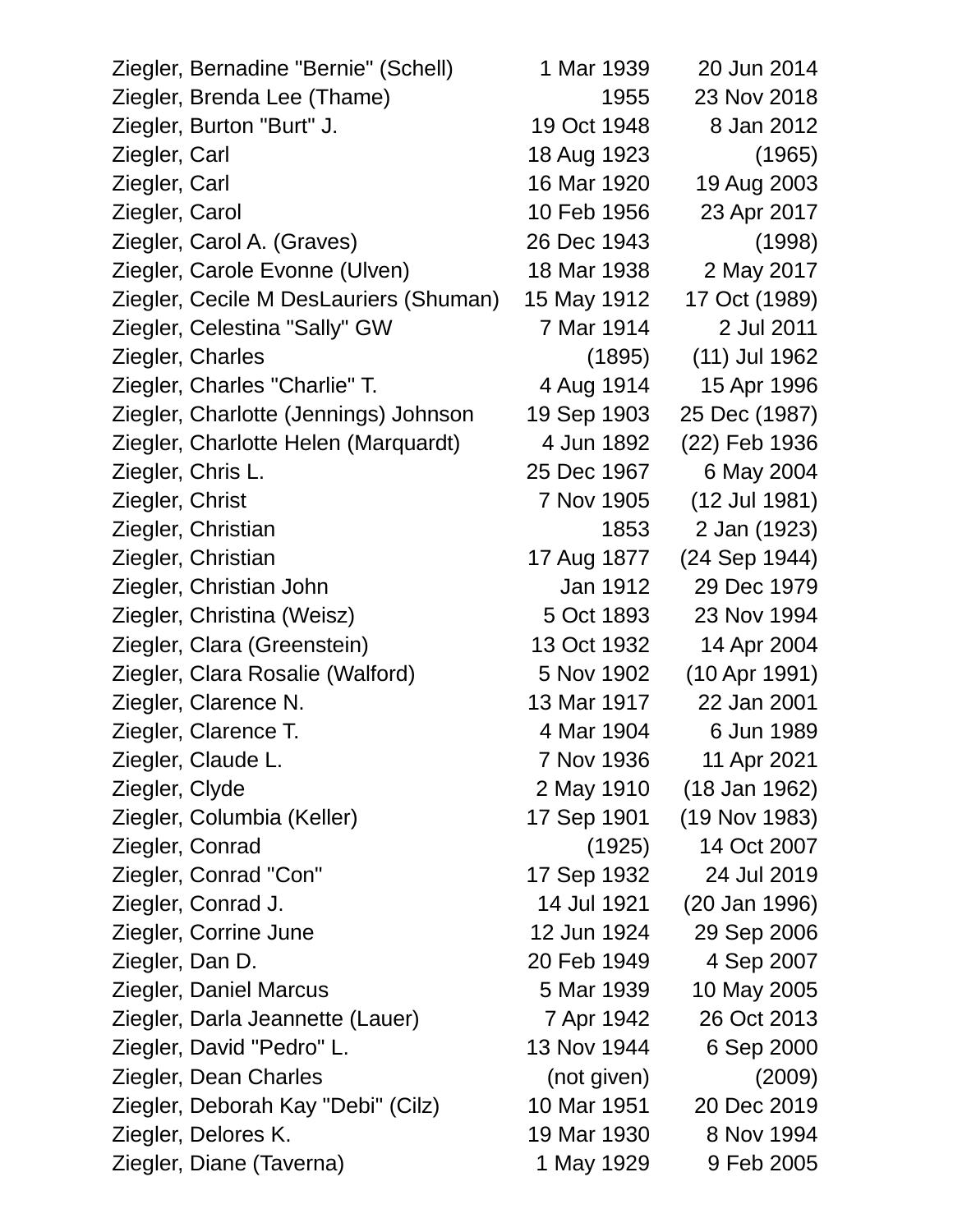| Ziegler, Dick                          | (1930)        | 1 Jul (2009)  |
|----------------------------------------|---------------|---------------|
| Ziegler, Dolores                       | (1920)        | 22 Jan 2001   |
| Ziegler, Donald                        | 31 Jan 1915   | 5 Mar 1994    |
| Ziegler, Donald L.                     | 26 Oct 1929   | 16 May 2016   |
| Ziegler, Donavon Philip                | 9 Dec 1944    | 24 Apr 2019   |
| Ziegler, Donna Kathryn (Miller)        | 30 Jul 1938   | 15 Aug 2016   |
| Ziegler, Doreen                        | (1944)        | 6 Jun 2004    |
| Ziegler, Dorothy Arleen SKLB           | 17 Nov 1962   | 7 Jan 2021    |
| Ziegler, Dorothy E. (Marston)          | 9 Feb 1916    | 5 Aug 1994    |
| Ziegler, Doug Roy                      | 6 Sep 1941    | 21 Dec 2020   |
| Ziegler, Douglas "Doug" E.             | 6 Jul 1933    | 23 May 2019   |
| Ziegler, Douglas E.                    | 6 Jul 1933    | 23 May 2019   |
| Ziegler, Edgar                         | 5 May 1925    | 5 Mar 2021    |
| Ziegler, Edith "Charlee" B. Ramsey     | (1923)        | 10 Nov 2008   |
| Ziegler, Edna Sophie (Bauder)          | 24 Jul 1928   | 21 Jul 2008   |
| Ziegler, Edward                        | 16 Apr 1892   | 6 Mar 1995    |
| Ziegler, Edward "Eddie"                | 4 Jan 1931    | 3 Nov 2012    |
| Ziegler, Edward John                   | (1942)        | 11 Nov 2005   |
| Ziegler, Edward M.                     | 2 Nov 1920    | 21 Feb 2012   |
| Ziegler, Edward Philip                 | 23 Mar 1929   | 28 Feb 2019   |
| Ziegler, Edward William                | (1934)        | 9 Jun 1981    |
| Ziegler, Edwin Adam                    | (1910)        | 15 Feb 1989   |
| Ziegler, Edwin Eltor                   | 26 Nov 1919   | 26 Feb 2007   |
| Ziegler, Edwin R.                      | 12 Jul 1906   | (11 Nov 1985) |
| Ziegler, Eleonora (Porcher)            | (1897)        | 1 Jul 1995    |
| Ziegler, Elizabeth (Gange)             | 1 Sep 1907    | 10 Aug 2003   |
| Ziegler, Elizabeth (Weninger)          | (23 Feb 1881) | 17 Feb 1946   |
| Ziegler, Elizabeth Thelma              | (NG)          | 5 Sep 1996    |
| Ziegler, Elmer R.                      | 23 May 1923   | 8 Feb 2010    |
| Ziegler, Elsa Hee (Pedersen) Bonli     | 6 Sep 1930    | 10 May 2016   |
| Ziegler, Elsie C. (Schille)            | 3 Jun 1906    | 13 Oct 2006   |
| Ziegler, Elsie L (Koppien)             | 29 Jul 1900   | (14 Apr 1988) |
| Ziegler, Elsie R.                      | 10 Dec 1910   | 29 Aug 1983   |
| Ziegler, Emanuel                       | 13 May 1919   | 28 Nov 1992   |
| Ziegler, Emelia (Faser)                | 13 Nov 1912   | 27 Nov 2001   |
| Ziegler, Emil Edmond                   | 17 Jul 1918   | 7 Nov 1992    |
| Ziegler, Emma (Eckert)                 | 26 Oct 1897   | 23 May 1979   |
| Ziegler, Eraina Hinrichs McMath (Suhl) | 30 Jun 1919   | (1986)        |
| Ziegler, Eric "Dirk" Layne             | 4 Dec 1980    | 28 Jun 2011   |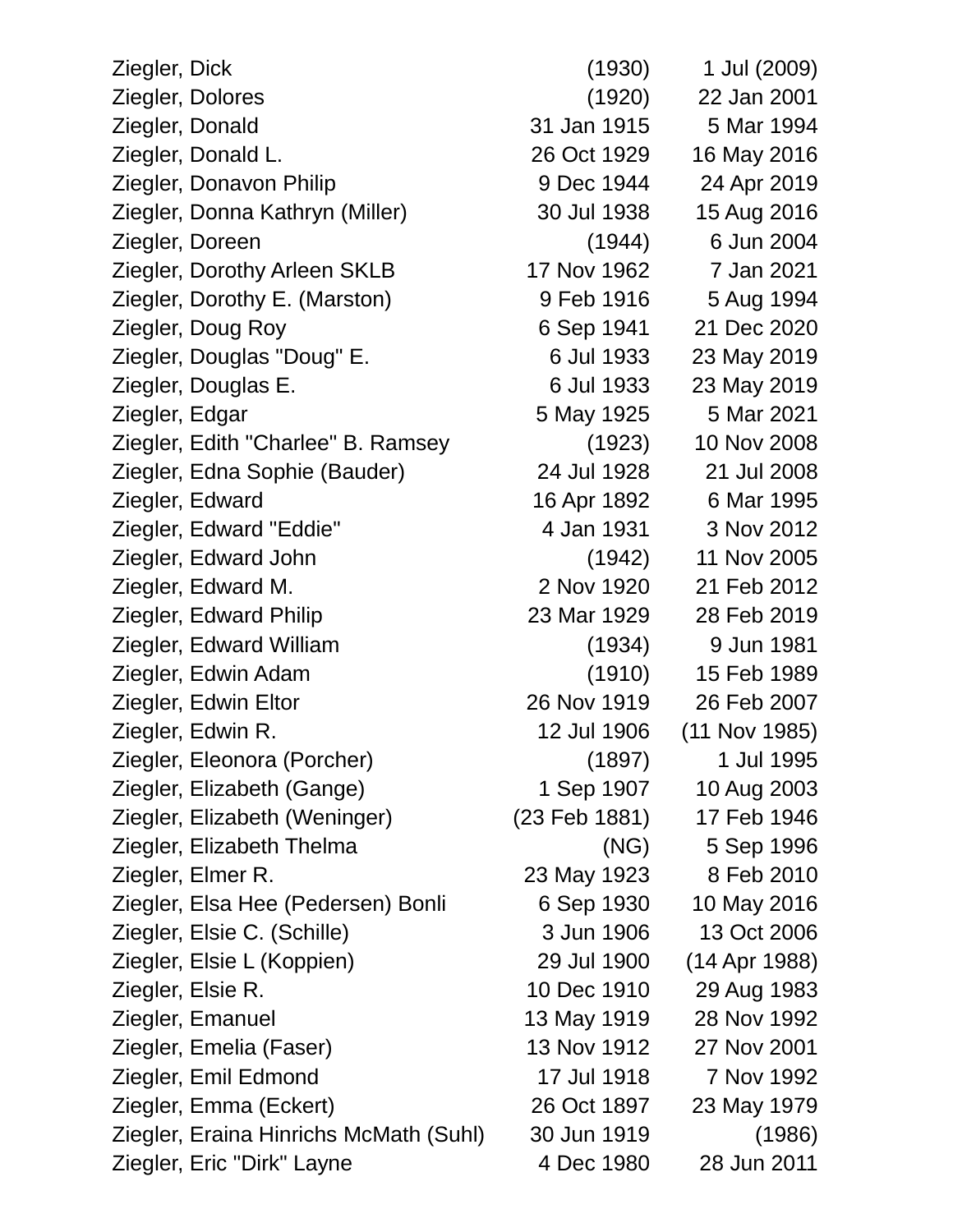Ziegler, Erna Christina (Jerke) 30 Sep 1924 28 Feb 2013 Ziegler, Ernest E. 14 May 1908 25 Feb (1991) Ziegler, Ernest L. 20 Jul 1923 13 Feb 1993 Ziegler, Ervin R. 7 Oct 1925 29 Aug 1992 Ziegler, Esther (Ammon) 10 Sep 1927 17 Feb 2020 Ziegler, Esther I. (Tausend) 28 Aug 1912 19 Oct 1987 Ziegler, Esther Margaret TE 22 Feb 1908 2 Jul 1997 Ziegler, Ethel C. (Price) 10 Sep 1915 17 Jul 2007 Ziegler, Ethel Mabel (Schroeder) 24 Dec 1933 7 Oct 2020 Ziegler, Eugene 3 Jan 1900 (15 Aug 1990) Ziegler, Eugenia (Derringer) (1925) 21 Apr 2004 Ziegler, Eva 27 Mar 1894 6 May 1988 Ziegler, Eva Amanda (1905) 29 May 1999 Ziegler, Eva M (Weiand) 5 Sep 1899 (25 Sep 1976) Ziegler, Evelyn Alma (Raber) 4 Nov 1930 3 Feb 2017 Ziegler, Evyline B. (5 Jul 1914) (28 Oct 1939) Ziegler, Felicia Natalia "Phyllis" (Arnold) 4 Nov 1931 15 Feb 2003 Ziegler, Felix 7 Mar 1920 30 Sep 1988 Ziegler, Felix 16 Feb 1895 15 Dec (1975) Ziegler, Frances (Seitz) Sebastian (1918) 18 Jan 2005 Ziegler, Frances Marie (Weinzirl) 31 May 1916 1 Feb 2013 Ziegler, Francis W. 23 Feb 1929 6 Feb 1993 Ziegler, Frank (1921) 26 Dec 2008 Ziegler, Frank 11 Apr 1917 1 Feb 2003 Ziegler, Frank (1925) 19 Jan 2002 Ziegler, Frank Joseph 11 Dec 1922 24 Sep 2010 Ziegler, Frank Joseph 16 Apr 1917 26 Oct 1987 Ziegler, Frank S. (1911) 10 Nov 2003 Ziegler, Frank Sebastian (1921) 26 Dec 2008 Ziegler, Fred 16 Apr 1933 16 Dec 2013 Ziegler, Fred 7 Nov 1879 (9 Aug 1964) Ziegler, Fred 21 Mar 1909 18 Nov 1990 Ziegler, Fred 29 Aug 1897 20 May 1990 Ziegler, Fred 4 Jul 1909 16 Apr 1983 Ziegler, Frederick "Fred" Adam 7 Dec 1903 24 Feb 1990 Ziegler, Frieda Martha (Wiese) 28 Oct 1906 21 Sep 2005 Ziegler, Fritz Lea "Ziggy" 27 Dec 1942 5 Feb 2016 Ziegler, Geneveive Pearl (Pulfrey) 20 Apr 1921 12 Oct 2007 Ziegler, Genevieve (Goldade) 22 Dec 1893 10 Jun 1981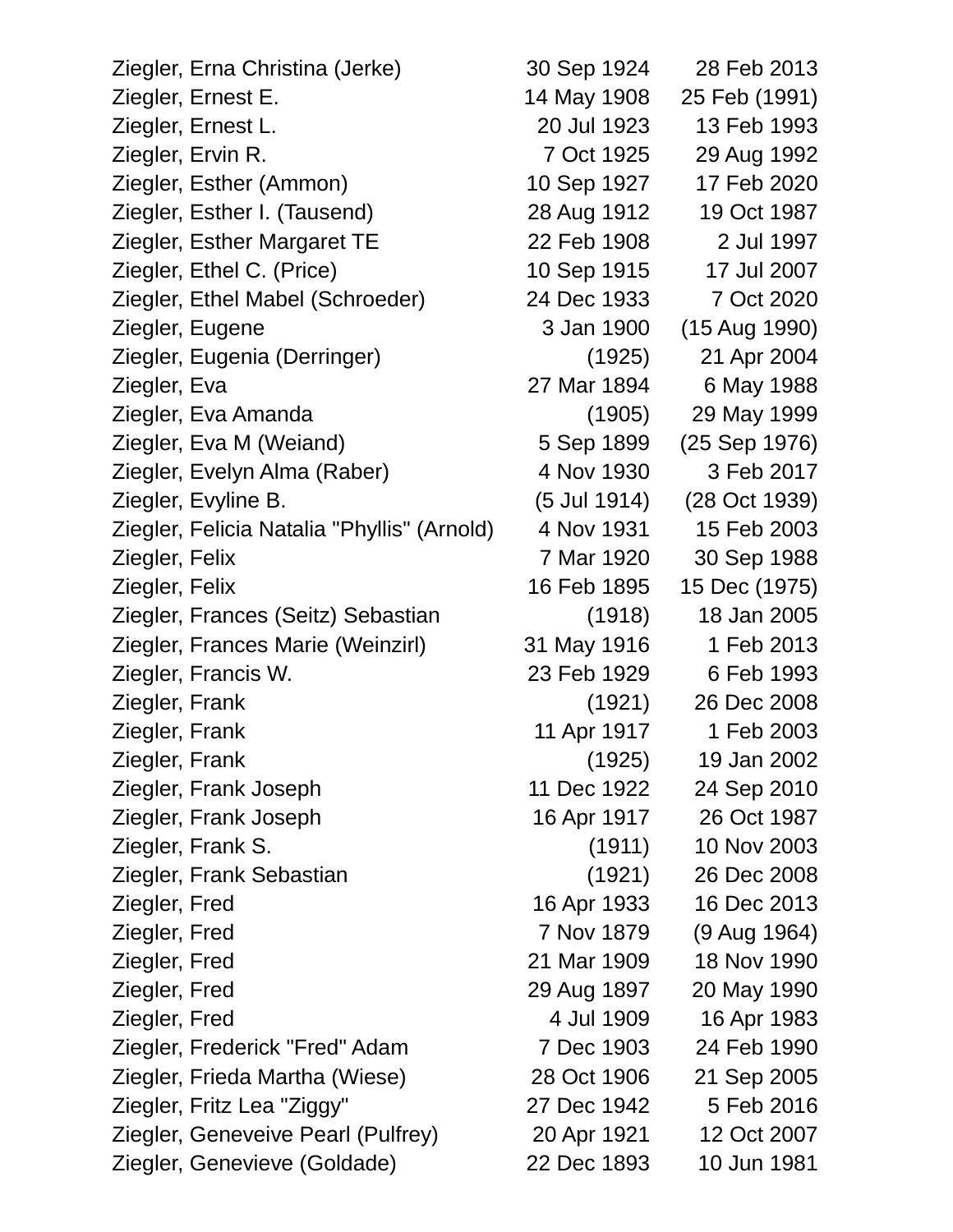Ziegler, Georg 7 Jun 1877 23 Jun 1940 Ziegler, George 1997 1997 1997 9 Jul 1910 28 Jun 1997 Ziegler, George (1919) 17 Jan 1997 Ziegler, George 19 Apr 1919 20 Jun 1996 Ziegler, Gerald Francis 15 Apr 1951 14 Apr 2016 Ziegler, Golda (Berg) (1917) 22 Dec 2007 Ziegler, Gottlieb "Gus" 2 Mar 1929 12 Aug 2013 Ziegler, Gregory Paul 14 Sep 1952 3 Dec 2019 Ziegler, Harold 15 Dec 1905 (23 May 1978) Ziegler, Harold L. 12 Jul 1932 4 Aug 2020 Ziegler, Helen (Rieger) 12 Jan 1922 30 Jan 2008 Ziegler, Helen H. (Schutt) (1914) (25 Oct 1983) Ziegler, Helen M. (Glatt) 30 Nov 1924 18 Feb 2006 Ziegler, Helen Margaret 2 Apr 1943 7 Nov 2010 Ziegler, Helen Ruth (Schemm) 20 May 1924 4 Nov 2021 Ziegler, Henry R. 19 Aug 1914 2 Feb 1989 Ziegler, Herb 3 Oct 1932 (23 Jun 1979) Ziegler, Herbert 29 Nov 1915 31 Aug 1997 Ziegler, Hilda (Wolff) 24 Mar 1919 2 Jun (1956) Ziegler, Ines Edna (Olson) Michel 24 May 1910 22 Mar 2007 Ziegler, Ingeborg (Mueller) 1932 17 Aug 2020 Ziegler, Irene Bernice (Deibert) 29 Jan 1929 25 Aug 2016 Ziegler, Irene Elsa (Tease) (19 Sep 1929) 1 Sep 2005 Ziegler, Irma Helen (Hanson) 10 Jul 1919 29 Jul 2004 Ziegler, Iva M. (Baxter) (1902) 3 Sep 1995 Ziegler, Jacob (1885) (26 Sep 1945) Ziegler, Jacob (1919) 15 Jun 1991 Ziegler, Jacob "Jake" 14 Nov 1921 13 Mar 1998 Ziegler, Jake 26 Nov 1911 17 Feb 1997 Ziegler, Jakob 11 Apr 1882 8 Jan 1962 Ziegler, Jakob 4 Jan 1881 26 Sep 1945 Ziegler, James (1921) 27 May 2015 Ziegler, James Anthony 10 Mar 1946 3 Nov 1996 Ziegler, James M. 4 Feb 1922 (31 Jan 2008) Ziegler, James Michael 14 Dec 1954 4 Jan 2004 Ziegler, Janice Kay (Bakke) 12 Mar 1958 4 Nov 2021 Ziegler, Jazmyne Mae 15 Jun 1994 19 Jun (2004) Ziegler, Jean Kathleen (Walker) 12 Dec 1925 23 Feb 2002 Ziegler, Jeanette M. (Flury) 27 Jan 1938 21 Jul 2013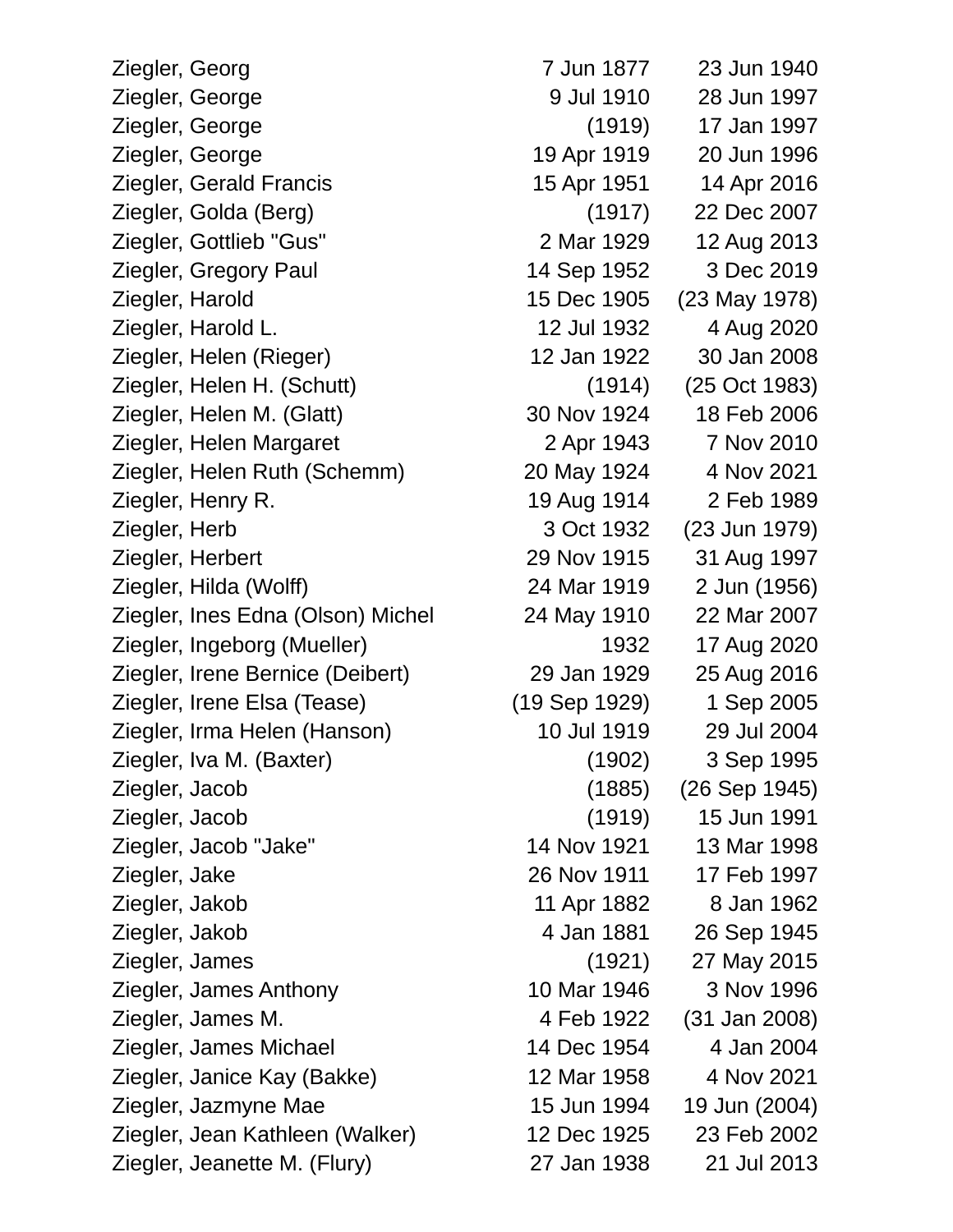Ziegler, Jeremy "Zig" "George" Zane 10 Oct 1972 29 Aug 2003 Ziegler, Joan Gertrude (Haldi) 21 Dec 1930 25 Jun 2012 Ziegler, Joe A. 31 Jan 1915 15 Dec (1964) Ziegler, Joe E. 3 Jan 1909 (1982) Ziegler, Joey (1948) (1964) Ziegler, Johanna Laura (Gieseking) 31 Jan 1883 (6) Aug 1957 Ziegler, John 7 Aug 1932 30 Dec 2021 Ziegler, John 1 Jul 1923 27 Nov 2015 Ziegler, John 1919 5 Oct 2015 Ziegler, John 28 Nov 1877 (5) Nov 1968 Ziegler, John 1 Apr 1920 13 Feb 2008 Ziegler, John 10 Aug 1905 19 May 1989 Ziegler, John "Buddy" 10 Mar 1919 2 Mar 1999 Ziegler, John Conrad 10 Jun 1928 10 May 1983 Ziegler, John F. 25 Oct 1933 30 Mar 1999 Ziegler, John J. 9 Dec 1910 23 Dec (1984) Ziegler, John Robert 25 Nov 1916 8 Dec 1987 Ziegler, Joseph 25 Jul 1875 5 May 1955 Ziegler, Joseph 7 Jul 1883 (7) Sep 1974 Ziegler, Joseph "Joe" 7 Feb 1927 6 Apr 2016 Ziegler, Joseph "Joe" L. 30 Aug 1917 16 Oct 1986 Ziegler, Joseph C. 11 Mar 1875 (14) Nov 1952 Ziegler, Joseph Gerald 18 Dec 1919 12 Jan 1994 Ziegler, Joseph Henry 25 Aug 1937 6 Nov 2007 Ziegler, Joseph J. 8 Sep 1928 29 May 2016 Ziegler, Joseph J. 25 Nov 1877 13 Jun 1959 Ziegler, Joseph J. 22 Oct 1902 (1974) Ziegler, Joseph P. 21 Mar 1902 15 Aug (1976) Ziegler, Joseph S. 19 Feb 1948 17 Feb 2003 Ziegler, Joseph S. 5 Mar 1927 18 Oct 1999 Ziegler, Josephine "Josie" Katherine 2 Dec 1924 22 Dec 2017 Ziegler, Josephine (Weigel) 24 Jun 1877 18 May 1949 Ziegler, Josephine F. (Hauck) 9 Jan 1929 19 Apr 2016 Ziegler, Josephine Katherine (Weiss) 17 Mar 1921 30 Oct 2013 Ziegler, Judy (1944) 19 Oct 2003 Ziegler, Julie (Lacher) 24 Aug 1949 30 Oct 1995 Ziegler, Julius A. 29 Mar 1926 3 Jan 2012 Ziegler, Karen Kay (Scully) 1 Sep 1942 14 Feb (2002)

Ziegler, Katharina (Vossler) 29 Oct 1916 13 Feb 2005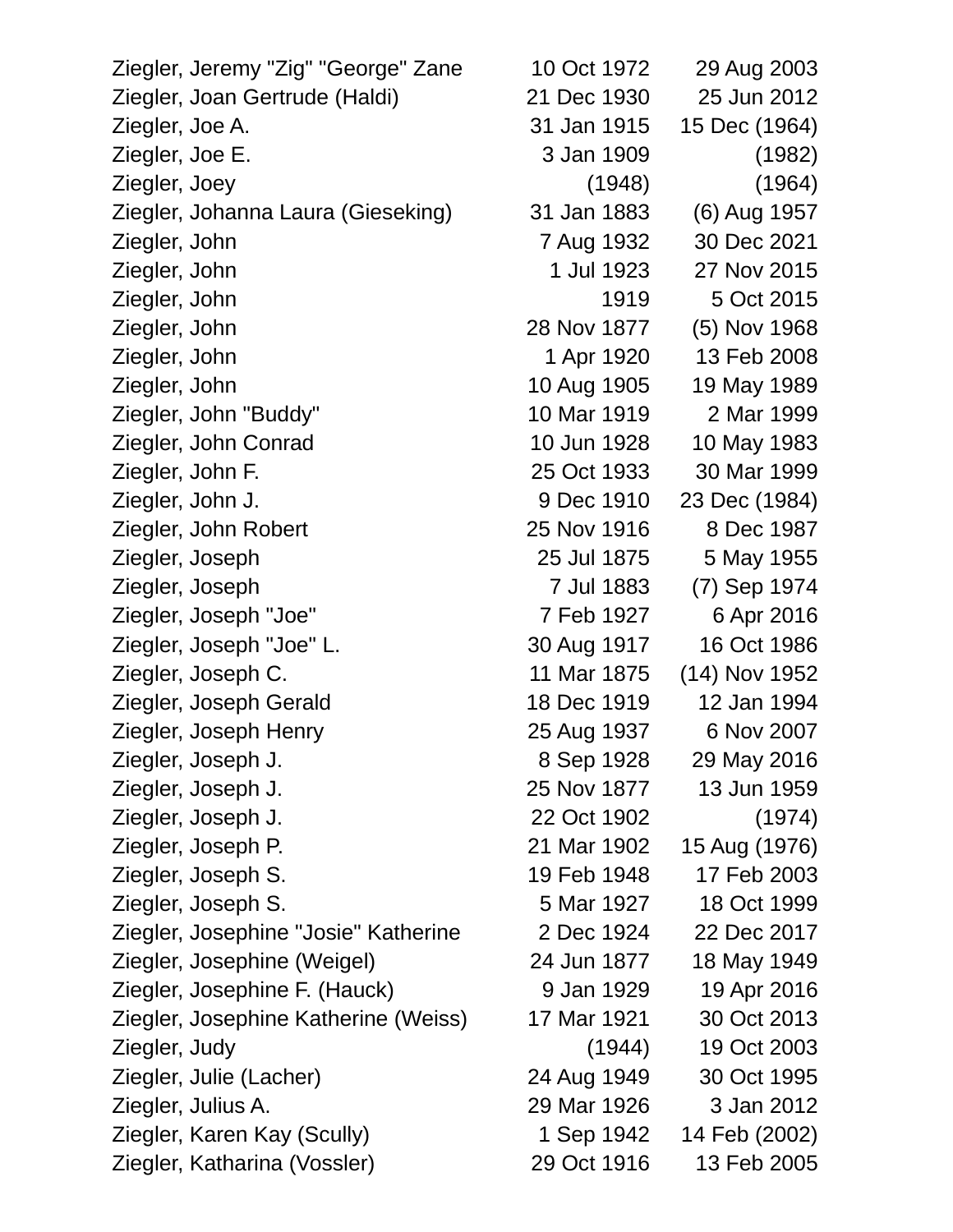Ziegler, Katharine 10 Jul 1923 9 Jun 2012 Ziegler, Katherina 9 Jan 1882 15 Oct 1981 Ziegler, Katherina (Friederick) 10 Sep 1881 (19 Oct 1957) Ziegler, Katherine (Klein) 27 Aug 1902 (1968) Ziegler, Katherine (Schwan) 13 Mar 1915 (12 Feb 1989) Ziegler, Kathlyn Mary (Kanaly) 7 Apr 1922 20 Aug 2002 Ziegler, Kathryn "Kitty" (Nikolas) 27 Mar 1930 2 Aug 1996 Ziegler, Kathryn Eileen (Rodgers) 5 Feb 1916 4 Feb 2016 Ziegler, Keith 4 Apr 1959 3 Oct 2002 Ziegler, Kelley Gene (1954) (9) Mar 1956 Ziegler, Kelvin P. 26 Oct 1966 (11 Aug 1985) Ziegler, Kenneth Leroy 10 Nov 1939 16 Apr 2013 Ziegler, Kevin Peter 1965 19 Jun 2017 Ziegler, Larry "Zeke" 25 Oct 1944 1 Dec 2003 Ziegler, Larry Duane 8 Jul 1945 12 May 2018 Ziegler, Larry F. 6 Mar 1937 5 Mar 1996 Ziegler, Laura Jean 3 Jul 1958 (14) Sep 1967 Ziegler, Lawrence Walter 28 Jul 1929 24 Oct 2017 Ziegler, Leah (Weimar) 25 Feb 1918 13 Jun 2020 Ziegler, Lenhart E. 13 Dec 1912 29 Aug 1983 Ziegler, Leo 13 Aug 1953 28 Oct 2016 Ziegler, Leo James 8 Sep 1930 10 Nov 2021 Ziegler, Leo John (1944) 13 Jul 2019 Ziegler, Leo N. (1922) 22 Mar 2008 Ziegler, Leona "Ony" MPL 14 Feb 1911 6 Sep 2006 Ziegler, Leonard P. 21 Feb 1933 1 Jan 2017 Ziegler, LeRoy G. (1912) (23 Oct 1983) Ziegler, Linda M. 22 Aug 1949 20 Mar 1997 Ziegler, Lloyd "Ole" L. 22 Jul 1927 11 May 2000 Ziegler, Loella Mae (Augustadt) 10 May 1913 27 Oct (2011) Ziegler, Lon Kent (1959) 24 Aug 2008 Ziegler, Lora Katherine 2 Apr 1921 15 Jan 2014 Ziegler, Lorenz S. (1918) 16 Jan 1995 Ziegler, Lorraine (Wagner) 3 Nov 1917 1 Oct (1999) Ziegler, Lorraine Isabel (Rodgers) (not given) 18 Jan 1992 Ziegler, Lorraine J. (Georgeson) 13 Aug 1935 (20 Sep 1990) Ziegler, Louis 15 Jul 1936 (11) Dec 1973 Ziegler, Lucy E. (Heintz) 14 May 1911 4 Jan 1995 Ziegler, Lucy M (Mertens) 19 Sep 1913 18 Jan 1998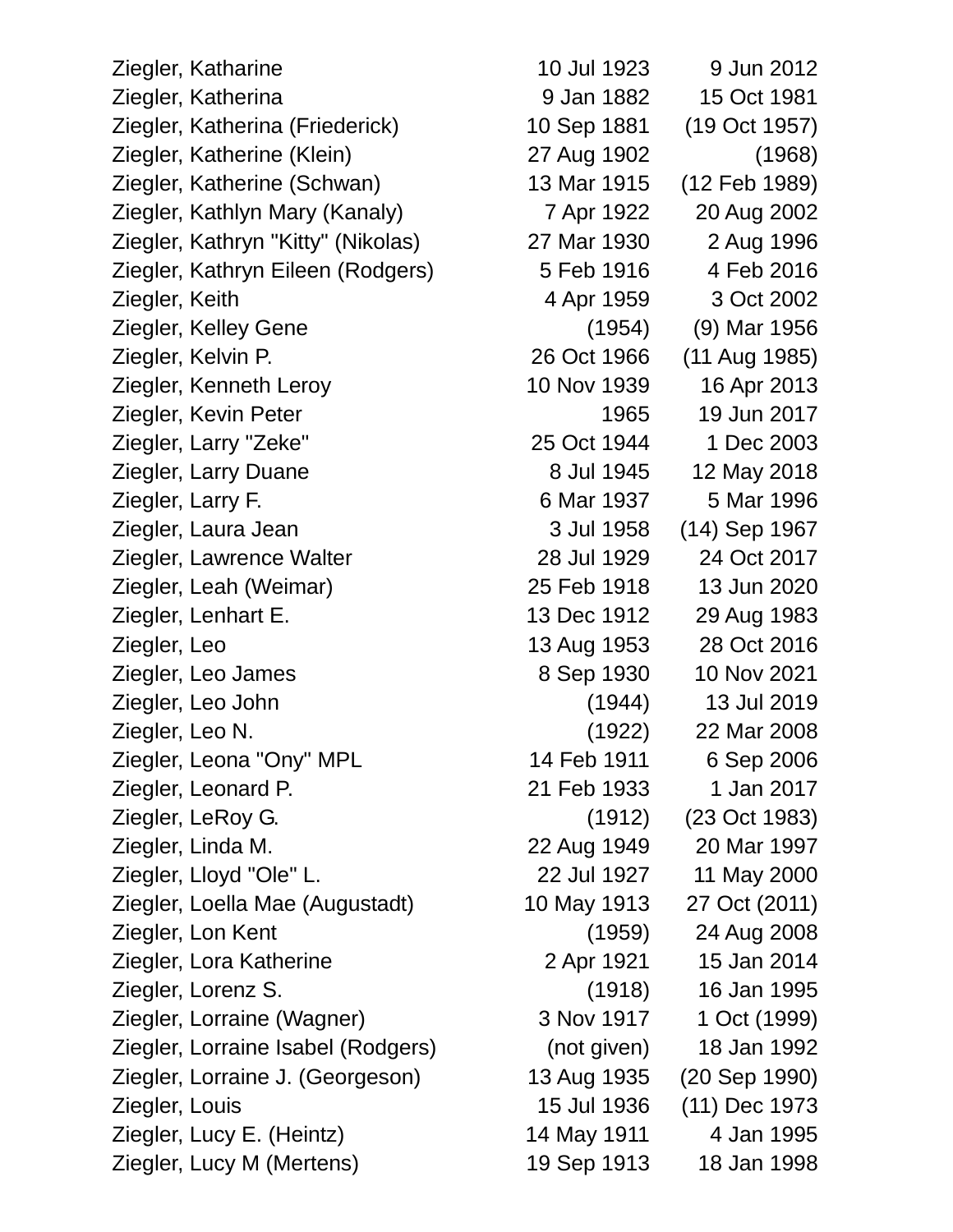|                  | Ziegler, Lydia (Maier)                    | 25 May 1929 | 10 Nov 2010   |
|------------------|-------------------------------------------|-------------|---------------|
|                  | Ziegler, Mabel (Connor)                   | 8 Oct 1918  | 23 Nov 2003   |
|                  | Ziegler, Mae Bell (Bakken)                | 31 May 1932 | 27 Aug 2020   |
|                  | Ziegler, Magdalena "Lena" (Koble)         | 22 Feb 1906 | 14 Jul 2000   |
|                  | Ziegler, Magdalena (Mastel)               | 30 Nov 1899 | 12 Jul 1980   |
|                  | Ziegler, Margaret (Alexander)             | 5 Oct 1937  | (5 Dec 1989)  |
|                  | Ziegler, Margaret (Koble)                 | 1 Feb 1900  | 18 Jul (1986) |
|                  | Ziegler, Margaret (Schmaltz)              | 20 Jan 1917 | 13 Sep 2017   |
|                  | Ziegler, Margaret Alice (Blackie)         | 21 Jun 1920 | 14 Apr 2016   |
|                  | Ziegler, Margaret Dorothea (Brandt) Riley | 9 Sep 1905  | 9 Jan 1990    |
|                  | Ziegler, Margaret Elaine (Lange)          | 2 Apr 1926  | 20 Apr 1997   |
|                  | Ziegler, Marie M. (Libby) Olson           | (1898)      | 26 May 1977   |
|                  | Ziegler, Marilyn "Sue" (Healy)            | 18 Jan 1948 | 3 Dec 2020    |
|                  | Ziegler, Marjorie J.                      | (1938)      | 25 Sep 1999   |
|                  | Ziegler, Martha (Frisch)                  | 7 May 1912  | 11 Nov 1990   |
|                  | Ziegler, Martha Elvina (Remboldt)         | (1904)      | 28 Mar 1980   |
|                  | Ziegler, Martha Helen GT                  | 21 Sep 1909 | 17 Jan 1998   |
|                  | Ziegler, Martin J.                        | 15 Jun 1936 | 8 Oct 1999    |
|                  | Ziegler, Mary (Eberts)                    | (1913)      | 24 Apr 1992   |
|                  | Ziegler, Mary (Schafer)                   | 15 Oct 1888 | (24 Feb 1985) |
|                  | Ziegler, Mary Jane (Eriksen)              | 16 Oct 1923 | 21 Apr (1989) |
|                  | Ziegler, Mathilda (Weisz)                 | 16 Jan 1892 | (1976)        |
|                  | Ziegler, Matilda Anna (Eberts)            | 16 Jul 1914 | 11 May 2005   |
| Ziegler, Max     |                                           | (1907)      | 6 Mar (1995)  |
|                  | Ziegler, Meinhardt J.                     | 4 Jul 1907  | 1 Nov 1988    |
|                  | Ziegler, Melanie Ann YR                   | 11 Mar 1955 | 14 Jan 2021   |
|                  | Ziegler, Michael                          | 4 Feb 1945  | 12 May 2020   |
|                  | Ziegler, Michael "Mike"                   | 26 Jan 1920 | 17 Mar 1998   |
|                  | Ziegler, Michael E.                       | 5 Jul 1905  | (2 Jul 1985)  |
| Ziegler, Mike    |                                           | (NG)        | 17 Mar 1998   |
|                  | Ziegler, Mildred E. (Hurst)               | 18 Sep 1933 | 16 Jun 2016   |
|                  | Ziegler, Mildred E. (Wilson)              | 16 Feb 1909 | 10 Jan 2008   |
|                  | Ziegler, Morva (Shay)                     | 18 Aug 1905 | (24 Sep 1985) |
|                  | Ziegler, Murrel (Bergemskie)              | 24 May 1913 | (6 Jul 1984)  |
|                  | Ziegler, Myron Robert                     | 9 Aug 1930  | 17 Jun 2004   |
|                  | Ziegler, Nancy L. (Elrod)                 | 6 Dec 1949  | 17 Apr 2010   |
|                  | Ziegler, Natalie "Dolly" (Mogck)          | 17 Sep 1914 | 28 Jul 2000   |
|                  | Ziegler, Nettie (Rader)                   | 23 Nov 1896 | (20 Mar 1986) |
| Ziegler, Nick J. |                                           | 31 Jul 1900 | (22 Jan 1989) |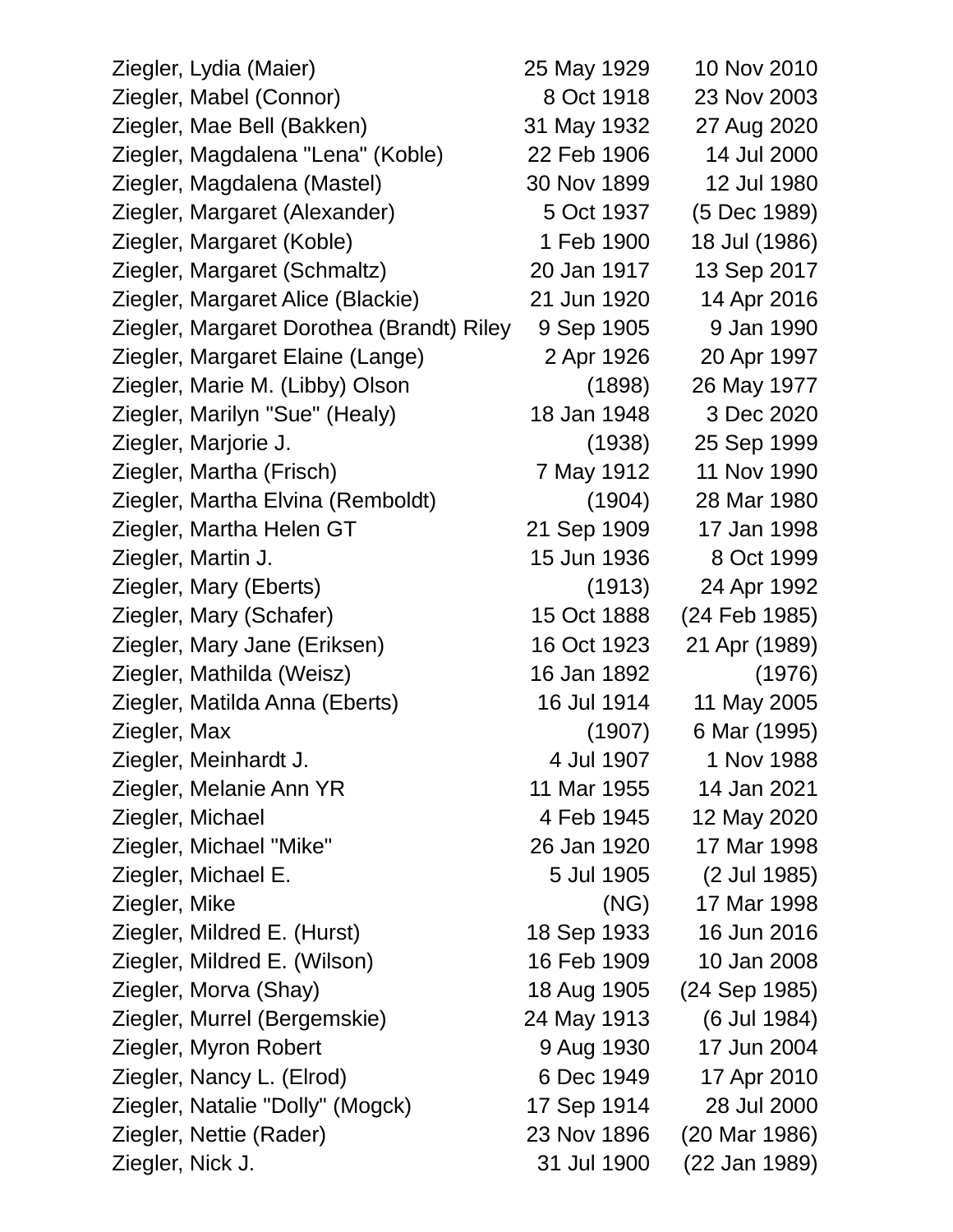Ziegler, Nicodemus "Nick" 17 Apr 1926 14 Oct 2009 Ziegler, Nicole Dawn (Ohman) 14 Oct 1975 22 Dec 2005 Ziegler, Nola Mae 25 Aug 1952 9 Sep 2004 Ziegler, Norma Jean (not given) (not given) Ziegler, Norman Frederick 22 Aug 1937 23 Nov 2004 Ziegler, Oscar 23 Apr 1919 22 Feb 1999 Ziegler, Oscar O. 10 Jul 1925 13 Apr 1979 Ziegler, Paul Allen 26 Apr 1965 31 May 2019 Ziegler, Paul V. 6 Dec 1924 16 Feb 2009 Ziegler, Pauline (Kolva) 14 Apr 1918 4 Nov 1998 Ziegler, Pauline Florence (Heisler) (1916) 30 Jan 1997 Ziegler, Peter (1915) 24 Dec 2009 Ziegler, Peter "Pete" 28 May 1956 18 Feb 2012 Ziegler, Peter Frank 8 May 1922 25 Jan 1992 Ziegler, Peter L. 1 Feb 1916 (30 Aug 1991) Ziegler, Phillip 4 Oct 1905 (1 Apr 1975) Ziegler, Rafael 22 Jul 1928 6 Feb 2007 Ziegler, Ralph (1943) (26) Jul 1949 Ziegler, Ralph 26 Feb 1950 9 Mar 2008 Ziegler, Ralph V. 3 Jul 1928 1 Dec 2017 Ziegler, Regina (Waisz) 9 Oct 1885 25 Jul (1968) Ziegler, Reinhold 20 Dec 1915 8 Aug 1978 Ziegler, Richard "Dick" (1930) 1 Jul (2009) Ziegler, Richard A. (1907) 27 May 1992 Ziegler, Richard Ray "Rick" "Zig" 13 Sep 1950 2 Sep 2001 Ziegler, Richard Sebastian 30 Apr 1941 22 Aug 1962 Ziegler, Robert "Tubby" Nick 30 Nov 1926 31 May 2002 Ziegler, Robert E. "Bob" (1897) (27 Nov 1992) Ziegler, Robert Irvin (1937) 21Jun (1995) Ziegler, Robert L. "Bob" 16 Sep 1931 10 Jan (1999) Ziegler, Robert Lewis 18 Sep 1928 5 Jun 2004 Ziegler, Rochus 16 Nov 1898 19 Dec 1974 Ziegler, Ronald (1940) 19 Oct 2003 Ziegler, Ronald "Nick" 19 Jan 1920 24 Mar 1996 Ziegler, Rose M. (Haberlack) 28 Aug 1938 3 Aug 2017 Ziegler, Rose Marie (Vallejos) 7 May 1961 29 Sep 2014 Ziegler, Rose Mary (Sogz) (1936) 2 Dec 1998 Ziegler, Rosemary (Schneider) 10 Aug 1929 14 Nov 2009 Ziegler, Rosina (Sattler) 26 Jun 1915 7 Jul 1989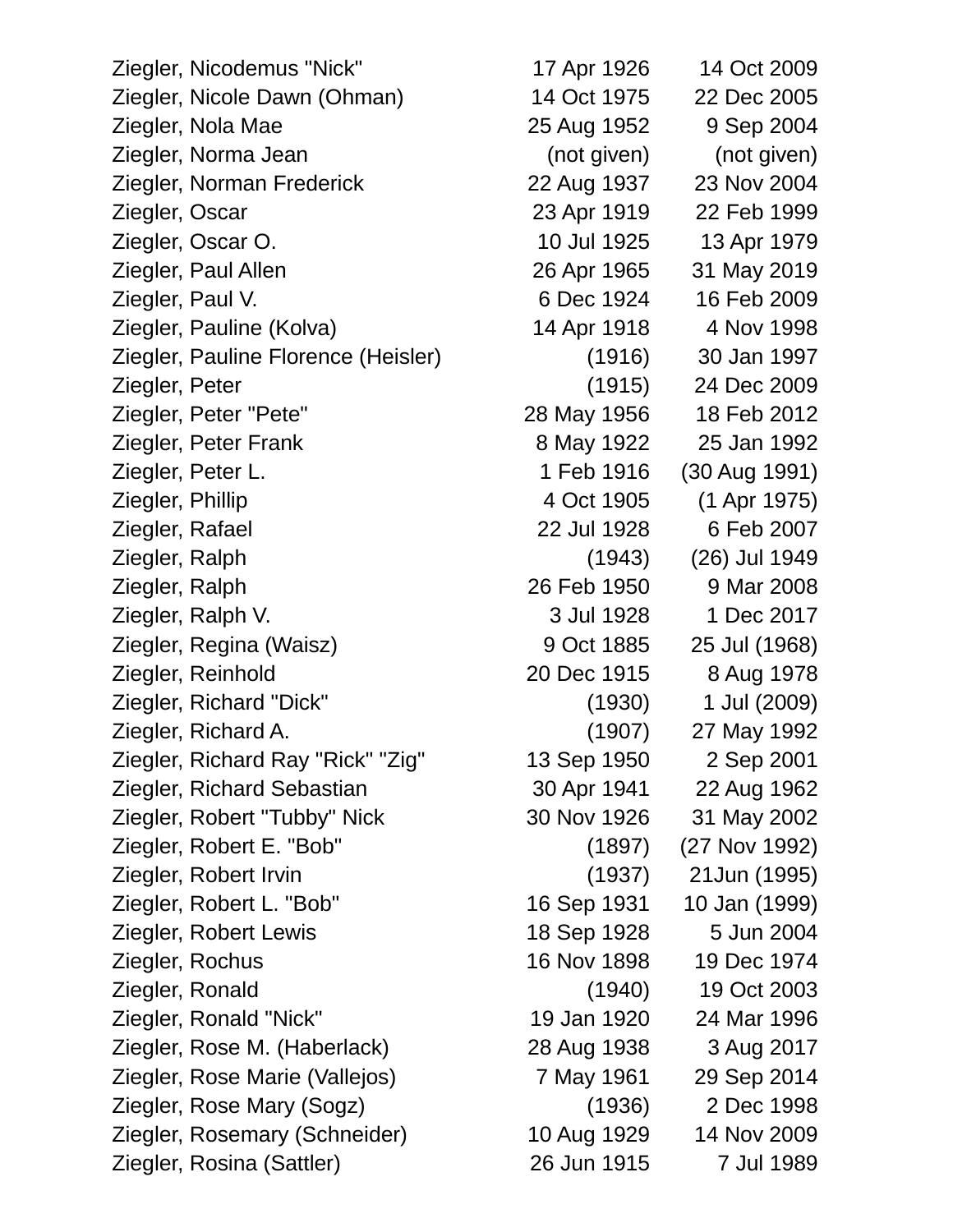| Ziegler, Roy     |                                        | 28 Nov 1929  | 2 Feb 2021      |
|------------------|----------------------------------------|--------------|-----------------|
|                  | Ziegler, Roy Joseph                    | 25 Jun 1945  | 22 Dec 2020     |
|                  | Ziegler, Ruby (Hausauer)               | 13 Oct 1928  | 7 Oct 2020      |
|                  | Ziegler, Ruth "Ziggy" (Morrell)        | 19 May 1922  | 25 Nov 2011     |
|                  | Ziegler, Ruth (Nichols)                | (1938)       | 19 Sep 2005     |
|                  | Ziegler, Sakran                        | 25 Aug 1949  | 3 Oct 2010      |
|                  | Ziegler, Sarah Frances                 | 29 Jun 1995  | 29 Jun 1995     |
|                  | Ziegler, Scott Anthony                 | 7 Apr 1967   | 1 Nov 2002      |
|                  | Ziegler, Sebastian                     | 20 Oct 1894  | (Dec 1974)      |
|                  | Ziegler, Sebastian Stephen             | (1914)       | 29 Feb 1992     |
|                  | Ziegler, Sherry (Schneider)            | 1 Mar 1952   | 10 May 2021     |
| Ziegler, Shirley |                                        | (NG)         | 5 Nov 1998      |
|                  | Ziegler, Sophia (Mass)                 | 12 Jul 1893  | 18 Apr 1928     |
|                  | Ziegler, Sophia Frances (Kinakin)      | 2 Jun 1950   | 22 Oct 1998     |
|                  | Ziegler, Stephanie Anne (Motzko)       | 8 Jun 1969   | 1 Nov 2002      |
|                  | Ziegler, Stephen                       | 14 Nov 1966  | 6 Dec 2010      |
|                  | Ziegler, Sybil Mary (House)            | 27 Oct 1911  | 23 Feb 2016     |
|                  | Ziegler, Terry Lee                     | 18 Dec 1953  | 13 Jul 2018     |
|                  | Ziegler, Theophilia "Tillie"           | (5 Aug 1923) | 19 Mar 2006     |
|                  | Ziegler, Thomas                        | 1 Jun 1927   | 1 Feb 2013      |
|                  | Ziegler, Valentine                     | 3 Jun 1925   | 21 May 1995     |
|                  | Ziegler, Valentine C.                  | (1912)       | 15 Apr 1981     |
|                  | Ziegler, Vera E. (Miller)              | 13 Apr 1932  | 29 Jan 2015     |
|                  | Ziegler, Verdyne Marie "Dyne" (Jensen) | 4 Jun 1933   | 25 Aug 2011     |
|                  | Ziegler, Vern Eldon                    | 3 Apr 1935   | 6 Feb 2020      |
|                  | Ziegler, Verna (Regstad)               | 10 Apr 1922  | 10 Sep 2004     |
|                  | Ziegler, Vernon LeRoy                  | (1926)       | $(11$ Mar 1982) |
|                  | Ziegler, Veronica E. (Hrnchir)         | 12 Feb 1923  | 21 Nov 2020     |
|                  | Ziegler, Veronica Marion (Mertion)     | 17 Mar 1917  | 24 Oct 2001     |
|                  | Ziegler, Veryle M. (Barclay)           | 14 Dec 1908  | 9 Mar 2003      |
|                  | Ziegler, Victor Erwin                  | 11 Apr 1928  | 1 Aug 2013      |
| Ziegler, Vince   |                                        | (1931)       | 24 Sep 2004     |
|                  | Ziegler, Viola "Ole" Cecil (Michel)    | 28 Sep 1917  | 5 Apr 2010      |
|                  | Ziegler, Viola K. (Olsen)              | Jan 1925     | $(11$ May 1986) |
|                  | Ziegler, Viola Mae (Roberts)           | 21 Jul 1924  | 22 Sep 2019     |
|                  | Ziegler, Virgil D.                     | 16 Aug 1936  | 11 Nov 2010     |
|                  | Ziegler, Virgil Mathis                 | 24 May 1929  | 27 Jun 2011     |
| Ziegler, Walter  |                                        | 28 Sep 1883  | (8 Dec 1938)    |
|                  | Ziegler, William                       | (1947)       | 29 Jul 2016     |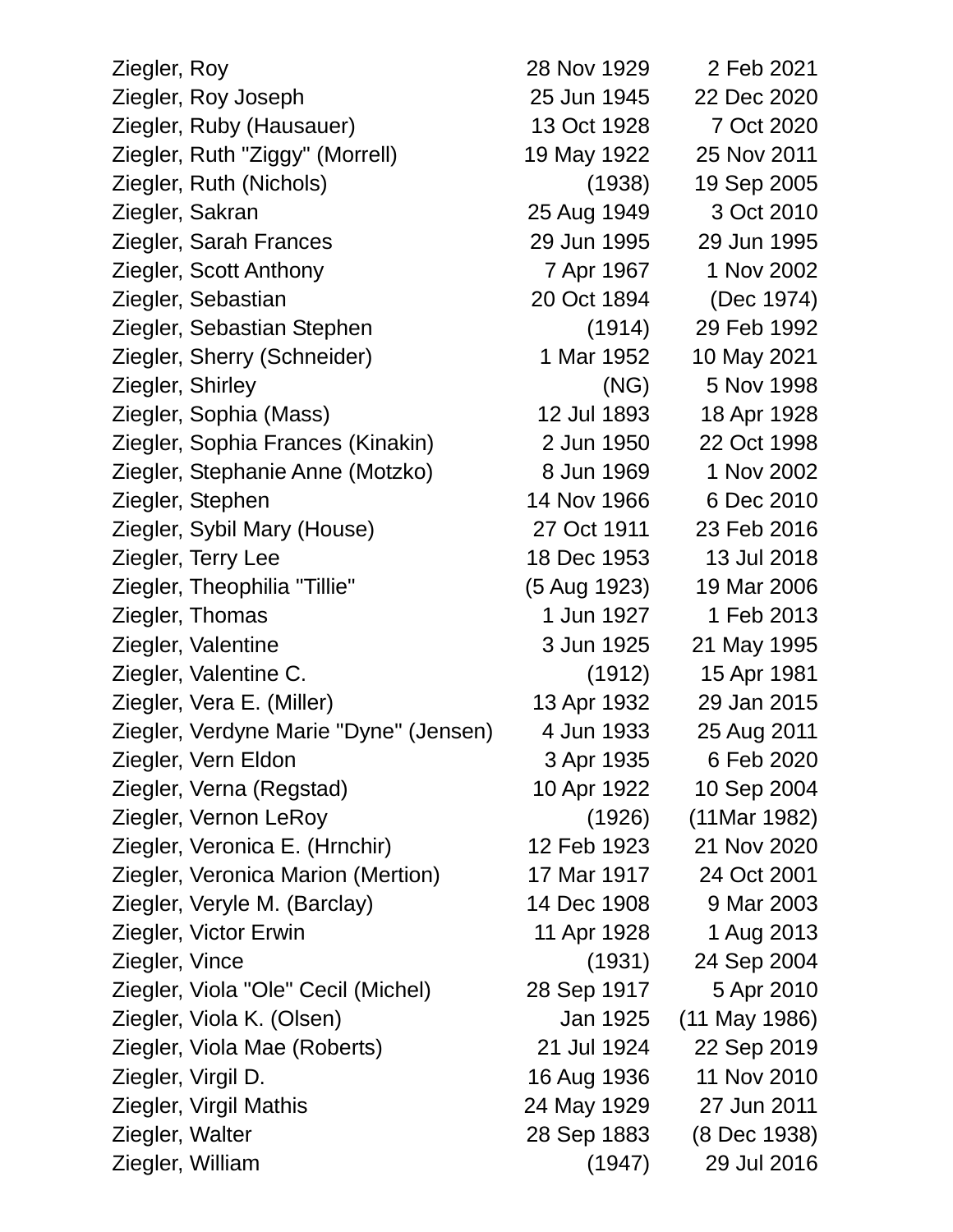Ziegler, William "Bill" Darrel 19 Oct 1940 22 Dec 2019 Ziegler, William "Bill" Fred 7 Aug 1923 20 Oct 2017 Ziegler, William A. 26 May 1913 (24) Apr 1975 Ziegler, William E 23 Aug 1884 (5 Nov 1956) Ziegler, William W. "Bill" 4 Dec 1940 13 Jul 2008 Ziegler, Zadie Sue 27 Nov 2019 27 Nov 2019 Zieglgansberger, Barbara (Schell) 11 Jan 1913 13 Apr 2000 Zieglgansberger, Betty (Lees) (1938) 3 Jan 2004 Zieglgansberger, Charlene Anne 2 Dec 1966 31 Oct 2014 Zieglgansberger, Emil Ernest 21 Nov 1936 25 Sep 2013 Zieglgansberger, Frank Xavier 15 Jul 1901 27 Dec (1992) Zieglgansberger, Joseph Ludwig "Joe" 1941 15 Mar 2021 Zieglgansberger, Pauline (Wanner) (1907) 24 May 2005 Zieher, Jeanette K. "Jean" (Schenk) 6 Jun 1937 14 Sep 2021 Ziehl, John E. F. 6 Feb 1922 8 Dec (1996) Ziehlke, Paul 19 Mar 1927 2 Feb 2016 Ziehlsdorff, August 26 Dec 1869 7 Jan 1946 Ziehm, Catherine J. 23 Dec 1927 (5 Aug 1997) Ziehm, Margaret (Anderson) 10 Mar 1930 30 Nov 2010 Ziehmann, Albert 1 Aug 1908 18 Oct 1984 Ziehmann, Anna 13 Dec 1912 18 Mar 1998 Ziehmann, Artur 28 Dec 1914 12 Jun 1993 Ziehmann, Eduard 15 Aug 1905 11 Dec 1999 Ziehmann, Emma (Reich) 23 Jul 1915 1 Sep 1997 Ziehmann, Johanna (Mehrle) 2 Jun 1912 5 Nov 1988 Ziehmann, Johannes 8 Mar 1914 12 Feb 1985 Ziehmann, Martin 22 Feb 1894 11 Oct 1972 Ziehr, Hannelore 22 Feb 1927 18 Jan 2013 Ziehr, Johann "John" (1913) 29 Oct 1993 Ziehr, Sylvia (Krause) (1932) (Apr 1983) Ziehran, Emma (Gronwald) 4 Jul 1911 1 Oct 2003 Ziekle, Edwin R. (1910) 7 Sep 2000 Ziel, Adolf (1927) 22 Sep 2000 Ziel, Gertrud (Ziebart) 6 Jan 1922 3 Nov 2011 Ziel, Henry R. (1917) 7 Oct 1984 Ziel, Melida (Wendlandt) 30 Jul 1924 24 Sep 2004 Zielen, Glyniece Idella (Unterseher) 3 Nov 1922 26 Feb 2008 Zieler, George 28 Jun 1904 3 Apr 1945 Zielie, Chalotte Rose (Sticka) 6 Nov 1934 8 Jan 2010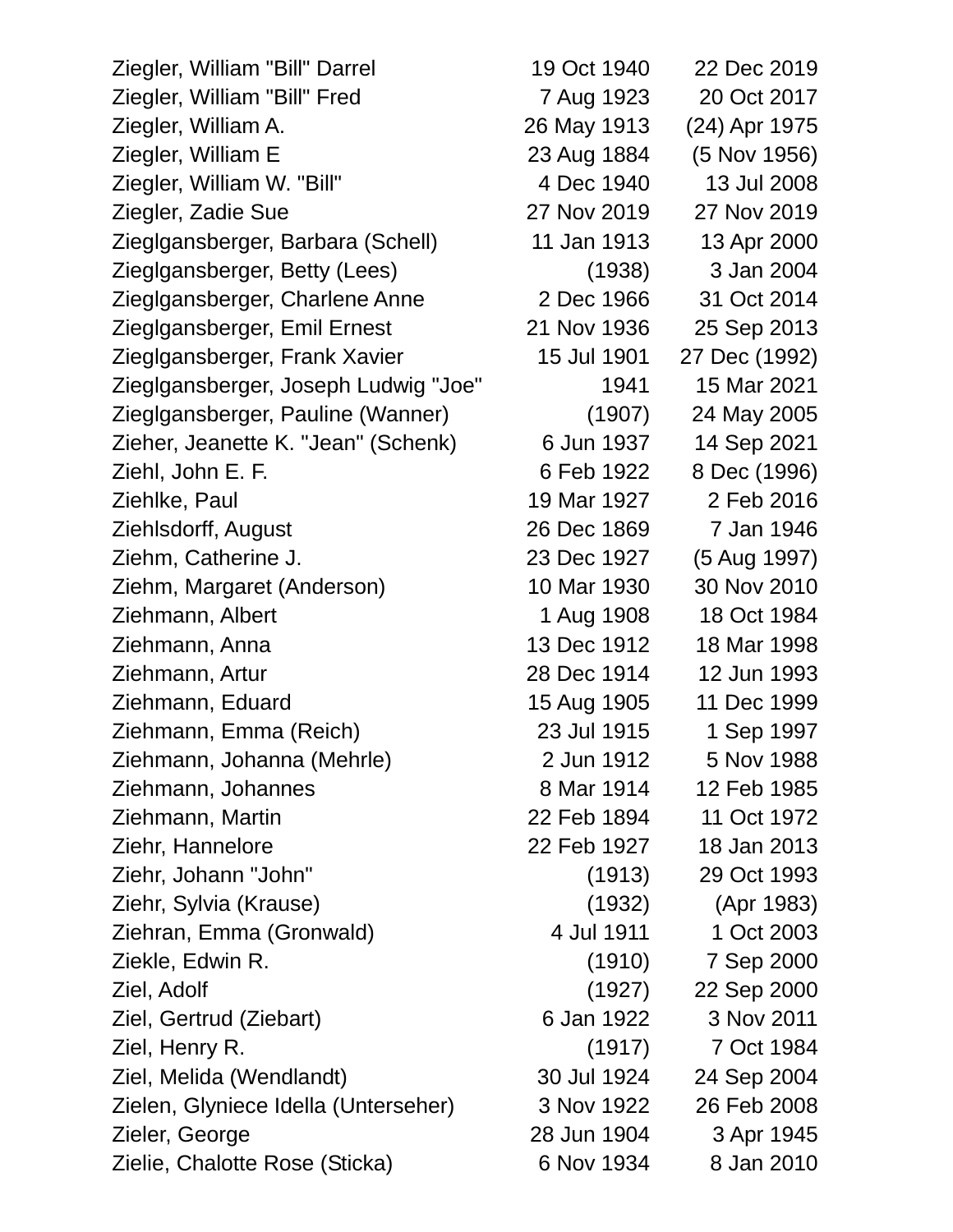Zielie, Grayson "B" 14 Sep 1926 12 Jan 1996 Zielinski, Carrie (Stickney) 23 Dec 1911 20 Feb (1986) Zielinsky, Mildred Emily (Dennis) (1891) 25 May 1987 Zielke, Alexander 18 May 1914 6 May 1991 Zielke, Alvin 21 Nov 1892 (16 Mar 1978) Zielke, Arnold Henry 25 Jul 1930 10 May 2015 Zielke, Dianne Lynn (Maygard) 27 Mar 1956 15 Oct 2020 Zielke, Douglas "Doug" Edwi 19 Oct 1958 7 Jul 2020 Zielke, Edmund 7 Sep 1935 21 Jun 2008 Zielke, Elizabeth "Betty" MRO 29 Apr 1927 11 Jun 2021 Zielke, Elizabeth (Busick) 14 Jan 1908 10 May 1993 Zielke, Emma 15 Feb 1913 (1979) Zielke, Erwin 15 Dec 1927 29 May 2020 Zielke, Fredrick Karl 29 Sep 1922 5 May 2016 Zielke, Frieda (Grübele) 25 Nov 1932 19 Oct 1993 Zielke, Gladys Jean (Stevenson) 11 Oct 1924 27 Sep 2016 Zielke, Helen Mae (Smith) Lacey 24 May 1937 6 May 2021 Zielke, John R. 1929 8 Oct 2007 Zielke, Kathleen "Kay" (Sullivan) 1930 17 Oct 2013 Zielke, Kathryn L. 15 Dec 1922 8 Apr 2011 Zielke, Mary (Warkentin) 28 Feb 1896 7 Apr (1930) Zielke, Nita B. "Gigi" (Bader) 5 Aug 1932 27 May 2016 Zielke, Nona Doris (Blancken) 8 Jun 1934 12 Jan 2017 Zielke, Norbert "Bert" 5 Jan 1951 28 Oct 2014 Zielke, Olga Sophia (Flemming) 14 Mar 1904 29 May 1995 Zielke, Phyllis Jean (Fullerton) 4 Oct 1927 2 Apr 1994 Zielke, Robert Alex 1 Apr 1964 11 Sep 2021 Zielke, William 17 Dec 1906 23 Nov 1994 Zielman, Irene E. (1926) 19 Sep 2000 Zielsdorf, Charles L. 30 Apr 1903 (6) Sep 1976 Zielsdorf, Doris (Wilner) 6 Aug 1908 13 Jan 2004 Zielsdorf, Julius Orvin 7 Jul 1919 30 Jun 2005 Zielsdorf, Paul Edward 23 Aug 1909 21 Jan 2001 Zielsdorf, Thelma Amalia BA 14 Feb 1913 3 Nov 2004 Zielske, Erna (Schimke) 1910 19 Mar 2014 Zielske, Lydia (Hofferber) 13 Sep 1910 28 Aug 2001 Zielske, Shirley 26 Jun 1939 11 Jan 2008 Ziem, Dora McFarlane (Folske) 12 Oct 1897 25 Sep 1987

Zieman, Astor A. (23 Mar 1921) (14 Feb 1922)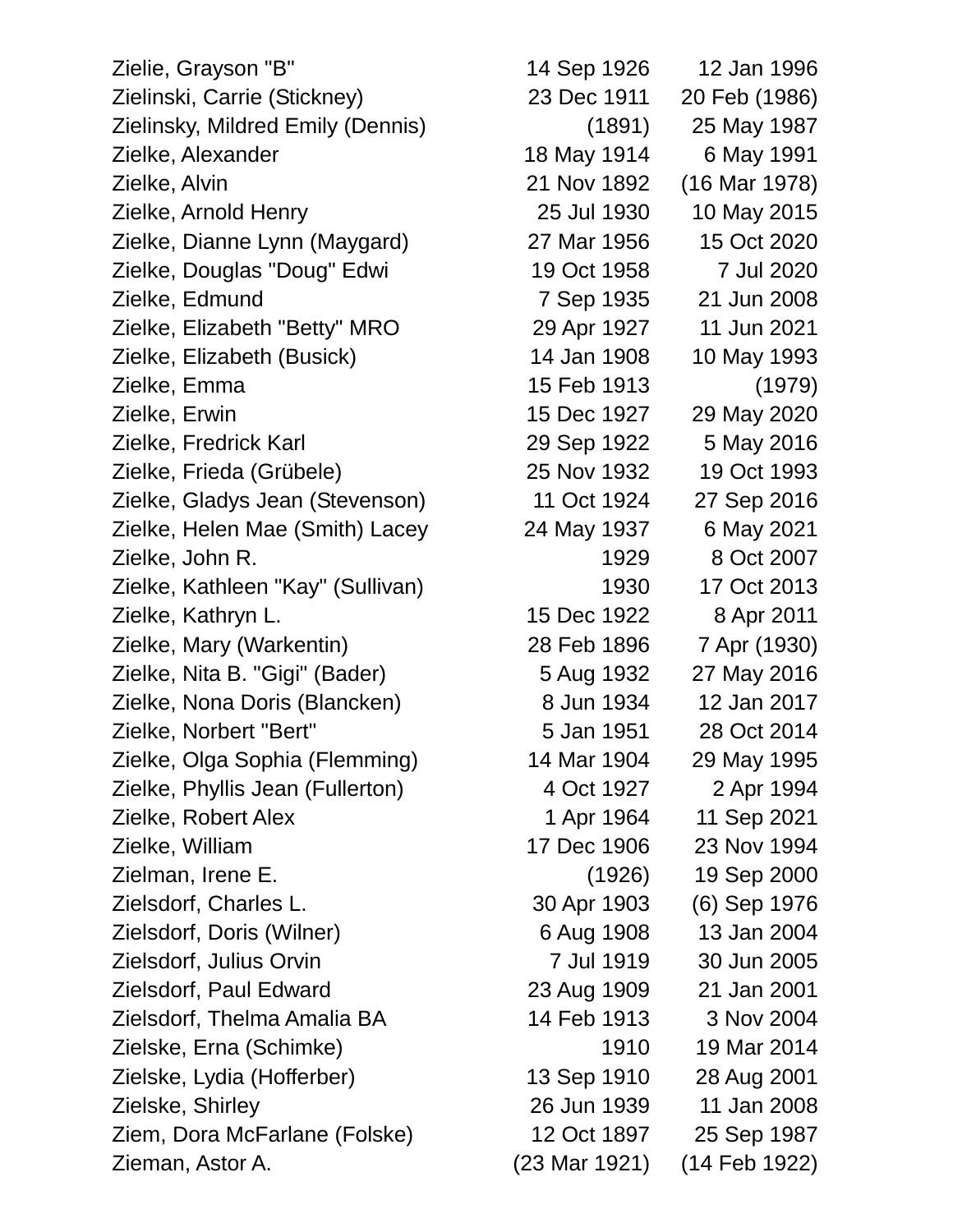Zieman, Christy (Smith) 17 Dec 1899 27 Mar (1988) Zieman, Dale Myron 20 May 1931 7 Jul 2013 Zieman, Delores Laura "Dee" (Downie) 25 Dec 1928 16 Oct 2007 Zieman, Dorothy (Hanson) 18 Sep 1925 9 Jul 2002 Zieman, Edna Kathryn (Bieber) 6 Nov 1925 4 Feb 2018 Zieman, Edwin E. 22 Nov 1912 26 Feb 1979 Zieman, Eileen F. (Ryland) 3 Jan 1931 18 Dec 2003 Zieman, Elton H. 1 Apr 1917 (21 Nov 1976) Zieman, Emmanuel (30 Mar 1889) 5 Jul (1979) Zieman, H. Harold 27 Oct 1893 25 Feb (1987) Zieman, Herman "Dewey" 16 May 1901 25 Oct (1968) Zieman, James Jerome 3 Nov 1937 15 Jul 2019 Zieman, Jordan Lee 16 Jan 1992 16 Jan 1992 Zieman, Lorina P. (Oster) 7 Oct 1921 5 May 1999 Zieman, Lyle G. 8 Apr 1934 12 Sep 2010 Zieman, Richard Allen "Al" 15 Mar 1925 31 Dec 1996 Zieman, Rodney Allen "Rod" 16 Feb 1947 7 Mar 2018 Zieman, Walter 6 Feb 1918 7 Mar 2011 Zieman, Walter (1900) 24 Jan 1976 Zieman, William 1 May 1916 16 Dec 1967 Zieman, Zane (1924) 26 Jan 2009 Zieman, Zane Harold 11 Oct 1927 (1958) Ziemann, Adeline Velora (Tesky) 9 May 1931 22 Apr 2021 Ziemann, Albert 2 Feb 1914 12 Sep 2002 Ziemann, Albert 26 Aug 1924 11 Jun 1995 Ziemann, Albine (Schunenemann) 27 Jul 1889 5 Jan 1959 Ziemann, Alice (Schneider) 16 Apr 1944 14 Sep 2013 Ziemann, Alvina (Zuern) 24 Aug 1922 (2 Oct 1971) Ziemann, Anna (Blum) 14 Sep 1921 12 Dec 2004 Ziemann, Anne Elizabeth 22 Aug 1899 29 May 1999 Ziemann, Arthur "Art" Reynold 21 Mar 1934 13 Jul 2019 Ziemann, Arthur Herman 11 Nov 1911 3 Jun 1998 Ziemann, Arthur Julius 13 Jan 1889 4 Apr 1973 Ziemann, August 2 Mar 1886 17 Sep 1955 Ziemann, Bertha S. (23 Oct 1912) 28 Sep 1991 Ziemann, Dagmar (Davidson) 15 Feb 1900 14 Jan 1999 Ziemann, Dale 6 Oct 1940 29 Feb 2008 Ziemann, Donald O. "Don" 22 Mar 1930 10 Jul 2012 Ziemann, Dorothy M. (Gustafson) 16 Nov 1936 7 Mar 1998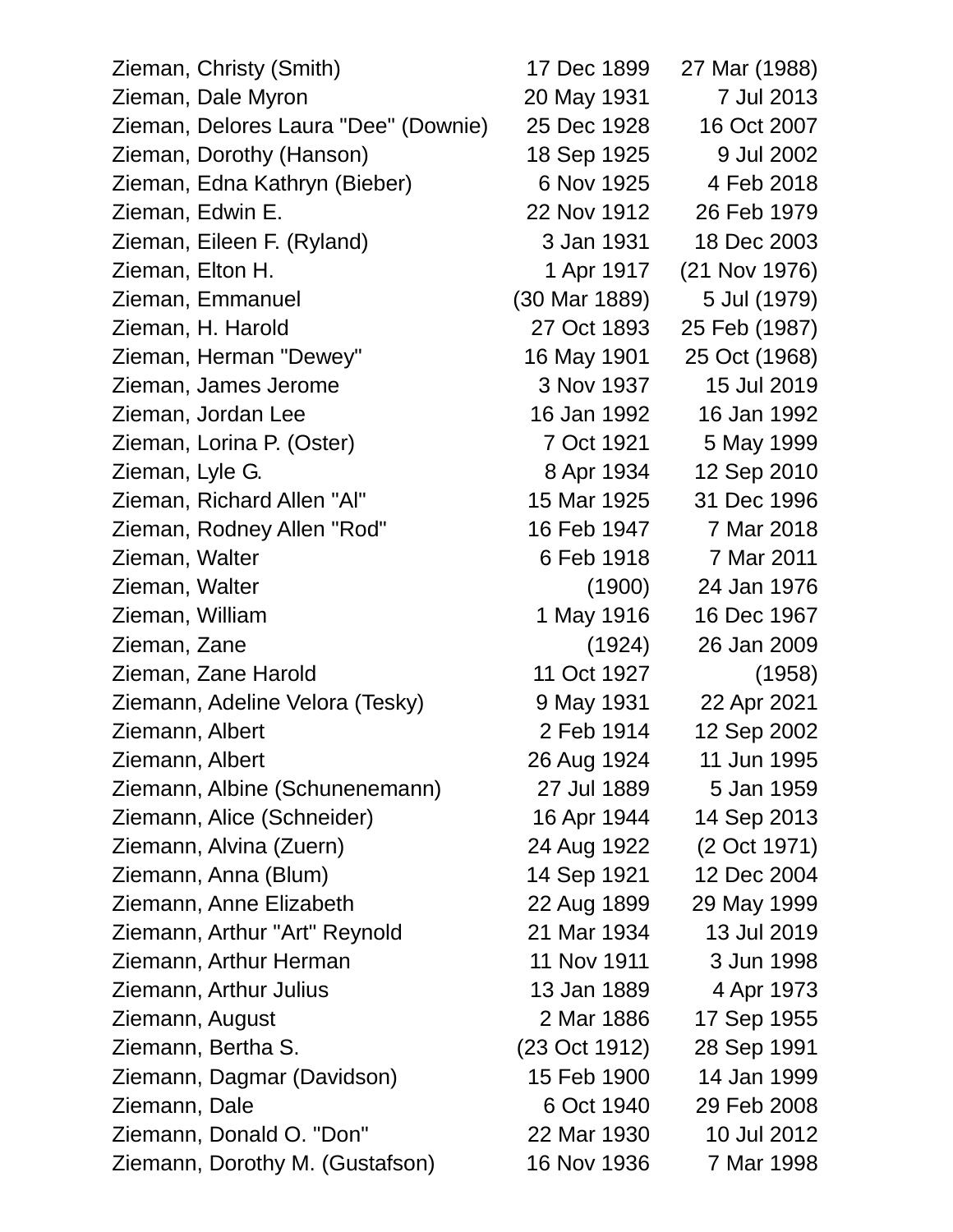Ziemann, Edwin E. (1913) 26 Feb (1979) Ziemann, Eldor Theodore 15 Sep 1914 11 Mar 1998 Ziemann, Eliese (Biech) 28 Feb 1918 20 Apr 2001 Ziemann, Elisabeth Maria (1909) 5 Mar 2001 Ziemann, Ella (Ellwien) 18 Sep 1912 19 Mar 1989 Ziemann, Emanuel 17 Jan 1878 10 Jul 1958 Ziemann, Emil 31 Jan 1911 13 Jan 1999 Ziemann, Emmanuel 30 Mar 1889 2 Jul 1979 Ziemann, Erhart Arthur 6 Mar 1926 7 Mar 2006 Ziemann, Eugene 31 Mar 1919 21 May 2008 Ziemann, Flora (Huston) 28 Mar 1909 8 Feb 1910 Ziemann, Friedrich (1837) (24 May 1908) Ziemann, Friedrich (not given) 28 Jul 1970 Ziemann, Friedrich (1892) 3 Jan 1962 Ziemann, Gertrude Katherine (Isaak) 27 Jan 1920 30 Jun 2000 Ziemann, Harold R. 5 Sep 1922 20 Mar 1975 Ziemann, Helen Ruth (Sailer) 10 Feb 1926 14 Jan 2021 Ziemann, Herbert J. 7 Nov 1906 13 Aug 1976 Ziemann, Herman Wilhelm 25 May 1916 31 May 2006 Ziemann, Irma (Hommel) 7 Jun 1919 13 May 1990 Ziemann, Johann "John" 10 Jan 1834 14 May 1905 Ziemann, John 12 May 1882 1 Jul 1968 Ziemann, Joy Fay (Zimbelmann) (1933) 24 Jan 2017 Ziemann, Katharina (Sailer) Oster 27 Jan 1885 21 Jan 1967 Ziemann, Lorina P. (Oster) 7 Oct 1921 5 May 1999 Ziemann, Lorine 12 Oct 1921 3 Sep 1939 Ziemann, Lucille Sophie (Reinhardt) 2 Mar 1925 21 Aug 2016 Ziemann, Lydia (Knecht) 23 Jan 1893 26 Oct 1996 Ziemann, Magdalena (Kilber) 28 Dec 1893 19 Dec 1988 Ziemann, Martha (Rahn) 19 Sep 1887 (20 Jul 1947) Ziemann, Mathilda (Hintz) 12 Mar 1893 1 Sep 1987 Ziemann, Otto 4 Jun 1924 20 Dec 2013 Ziemann, Stuart A. "Stu" 16 Sep 1954 11 Jan 2004 Ziemann, Walter 28 Aug 1912 28 Nov 1994 Ziemann, Wilhelm "Bill" 4 Jul 1918 17 Jul 1996 Ziemba, James Richard 15 Sep 1948 24 Dec 2015 Ziemer, Bernard (not given) 17 Apr 2013 Ziemer, Conrad 21 Nov 1902 3 Jun 1983 Ziemer, Dennis Lee 22 Oct 1943 6 Jun 2016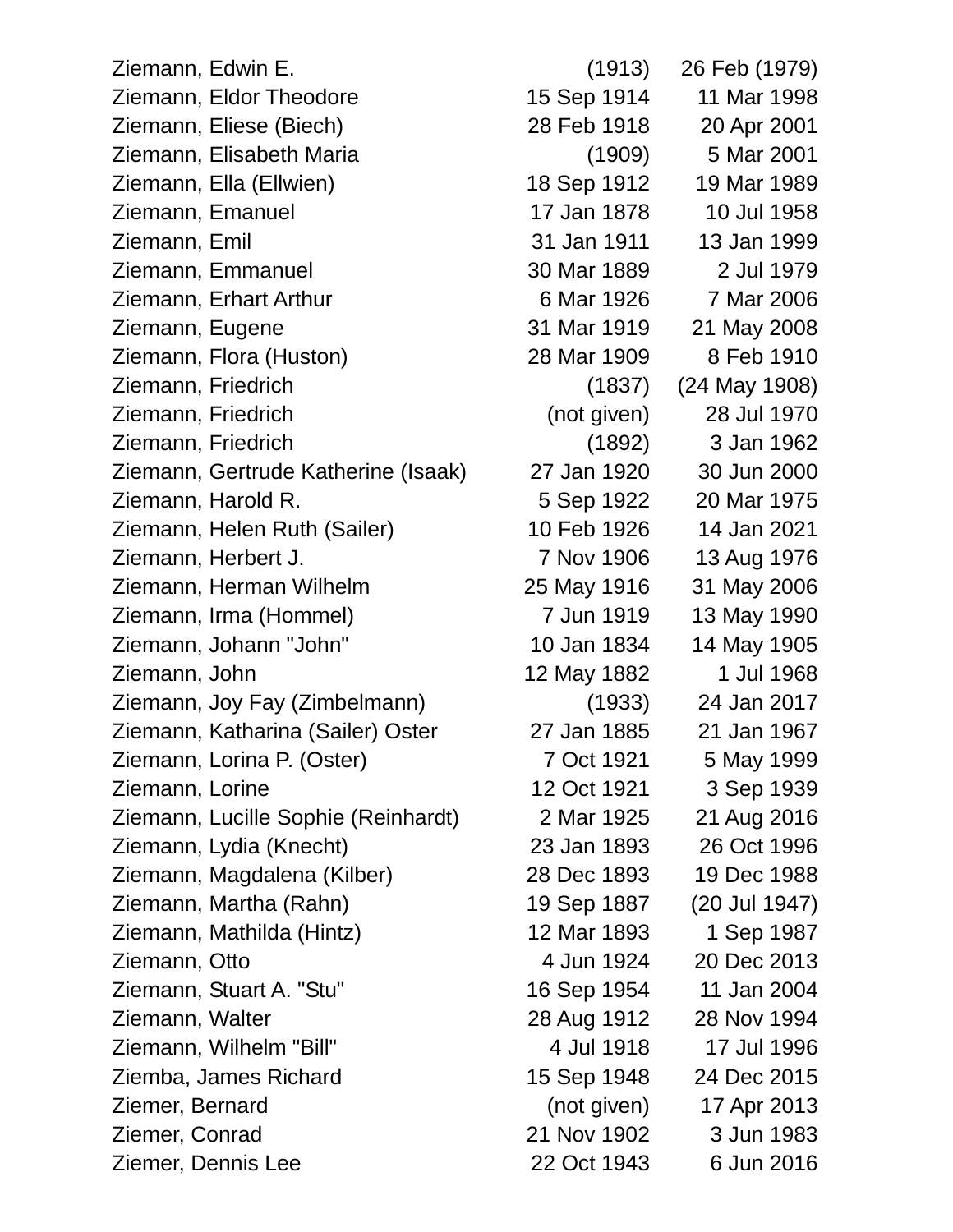Ziemer, Ella (Andreas) 5 Jan 1927 8 Jan 2021 Ziemer, Elsie (Panitzke) (1900) 2 Mar 1993 Ziemer, Emmet 18 Oct 1913 24 Aug 2011 Ziemer, Ewald "Zeke" 18 Aug 1922 1 Sep 1997 Ziemer, George Monroe 14 May 1942 10 Jan 2018 Ziemer, Gordon Dale 11 Apr 1925 16 Jun 1999 Ziemer, Phyllis (Schwisow) 11 Aug 1915 5 Dec 2017 Ziemer, Richard E. (1912) 28 Nov 2002 Ziemer, Susan Louise "Suzi" (1946) 3 Oct 2012 Ziemer, Theodore "Ted" (1973) 23 Feb 1992 Ziemmer, Eleanor (Storie) Weller (1927) 1 May 2009 Ziemski, Jeanette C. (Baracos) (1933) 16 Jun 2000 Zienty, Joyce M. (Meisler) (not given) 19 Feb 2001 Zier, Alan Anton 20 Mar 1933 5 Jan 2020 Zier, Anna Margaret (Simonis) 2 Aug 1911 (26) Dec 1962 Zier, Carol L. (Holzworth) 24 Nov 1939 4 Jul 2013 Zier, Dave 26 Dec 1905 (8) Jan 1973 Zier, David 27 Jul 1910 (6 Apr 1972) Zier, David 20 Jan 1910 22 Nov 1994 Zier, David (not given) 15 Aug 1924 Zier, David "Dave" 20 Dec 1912 2 Jul 2003 Zier, Donald 11 Jan 1929 28 Dec 1985 Zier, Dorothy "Dorthy" C. (Davis) 16 Feb 1931 6 Apr 1998 Zier, Emanuel 2 Nov 1918 21 Sep 1999 Zier, Eva (Lackman) 4 Jan 1885 15 Aug 1924 Zier, Frederick Walter 2 Oct 1931 16 Feb 2005 Zier, George 1884 (11) Jun 1958 Zier, George (not given) 20 Jul (1911) Zier, George 7 Apr 1908 17 Jul 1993 Zier, George C. 30 Nov 1917 6 Jul 2006 Zier, George F. 27 Aug 1911 (11 May 1991) Zier, Henry 15 May 1906 (10 May 1967) Zier, Henry 14 Mar 1894 (22 Sep 1959) Zier, Henry 25 Dec 1905 (21) Jan 1969 Zier, Henry 19 May 1933 6 Jul 1998 Zier, Herman 20 Dec 1919 15 Aug 2016 Zier, J. David 28 Feb 1875 (11) Oct 1943 Zier, J. David 28 Feb 1875 (11) Oct 1943

Zier, Jacob 14 May 1887 11 Apr 1964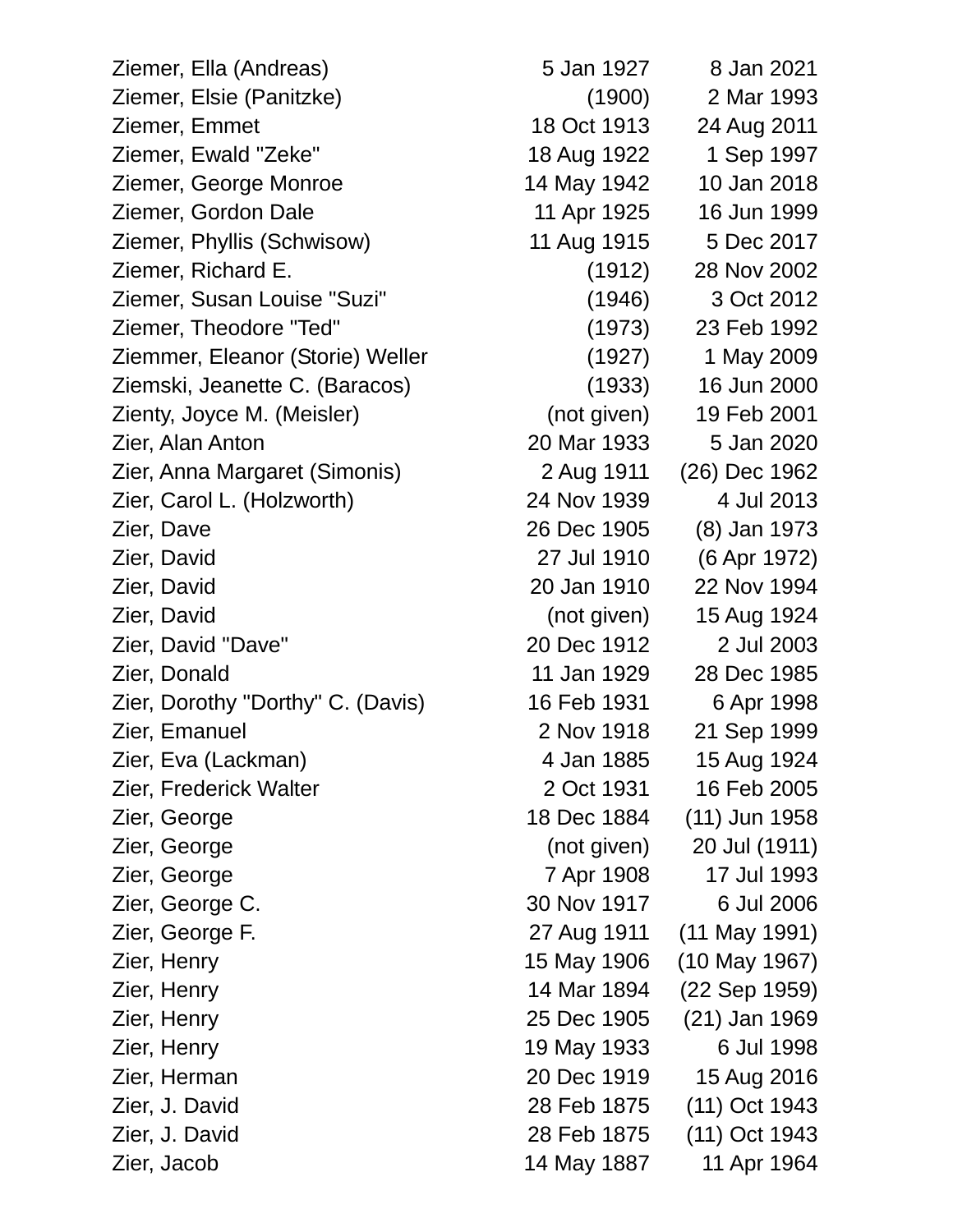Zier, Jacob (15 Nov 1870) (4 Nov 1949) Zier, Jake 4 Jan 1932 22 Apr 2008 Zier, Johann David 15 Dec 1849 27 Sep 1924 Zier, John 29 Mar 1920 9 Aug 2003 Zier, John George 27 Nov 1879 17 Feb 1955 Zier, Juanita Mae 17 Aug 1930 10 Apr 1998 Zier, Katherine "Kay" J. (Frank) 24 May 1919 27 May 2013 Zier, Katherine (Kern) (1909) (31 Aug 1985) Zier, Katherine Louise "Katie" (Horn) 11 Jan 1892 1 May 1970 Zier, Katherine Margaret (Reichert) 4 Aug 1898 26 Jan 1992 Zier, Laura C. (Van Hell) 5 Nov 1923 (2007) Zier, Leona Viola (Schmierer) 27 May 1918 21 Dec 1989 Zier, Leonard Allen 13 Jul 1958 24 Jun 2020 Zier, Lucie (Kohring) 5 May 1898 26 Dec 1992 Zier, Mary (Ruff) (1917) (5 Oct 1988) Zier, Mary Ann (Schmierer) 23 Aug 1942 24 Aug 2010 Zier, Melvin "Mel" Dwayne 14 Dec 1939 7 Dec 2016 Zier, Nancy May (Richardson) 4 May 1943 17 Jan 2012 Zier, Phillip Jacob 3 Sep 1932 8 Jun 2010 Zier, Philmer (1922) (1943) Zier, Robert 22 Oct 1937 7 Dec 1995 Zier, Rosa F. 22 Apr 1914 28 Oct 1914 Zier, Roy G. 1 Jul 1935 3 May 1998 Zier, Veirgil D. 23 Sep 1921 9 Aug 2005 Zier, Wendell David **7 Nov 1929** 6 Feb 2006 Zier, Wiiliam E. "Bill" (1914) 12 Aug 2009 Zier, William D. "Bill" 24 Aug 1936 (31 Dec 1995) Zier, William H. 10 Sep 1931 17 Feb 2000 Zier, William J. "Bill" 6 May 1931 16 Nov 2014 Zierath, Viola "Ole" (Zabel) 23 Jan 1916 4 Apr 1991 Ziergiebel, Johannes 20 May 1879 9 Jun 1942 Zierke, Fred W. 12 Jun 1895 (20 Jun 1989) Zierke, Walter R. 1 May 1915 (1980) Zierlein, Gunter A. 20 Apr 1940 1 Dec 2011 Zierolf, Joseph Anthony (1959) 20 Jul 2011 Zieroth, Gladys Irene 1907 19 Mar 1994 Zieroth, Myrtle Mary (Eames) 4 Sep 1906 2 Aug 1998 Ziesch, Duane Dale 15 Feb 1945 10 Nov 2020 Ziesch, Emma (Leopaldt) 31 Jul 1904 25 Dec 1999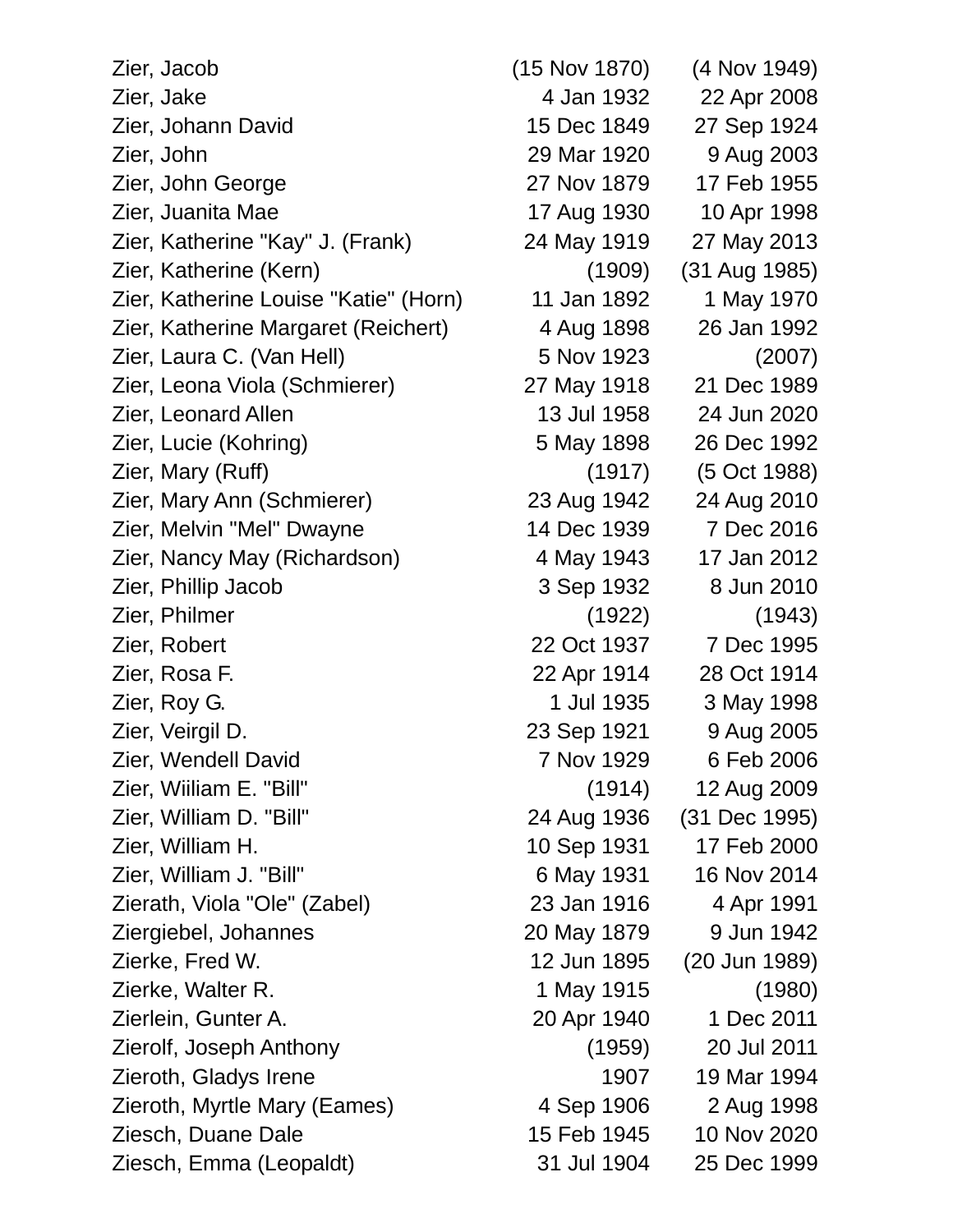| Ziesemer, Elfriede (Schoch)           | 1 Oct 1940  | 5 Sep 1991     |
|---------------------------------------|-------------|----------------|
| Zieser, Esther A. (Reichert)          | 17 Jul 1900 | 13 Nov 1996    |
| Zieske, Alden Dean                    | 16 Oct 1932 | 23 Jun 1994    |
| Zieske, Arlys (Enochson)              | 14 Jun 1929 | 27 Feb 2018    |
| Zieske, August "Gus"                  | (1905)      | (25 June 1985) |
| Zieske, Betty Florence (Welsch)       | 1 Dec 1925  | 30 Jan 2017    |
| Zieske, Charles Richard "Dick"        | 27 Jan 1922 | 11 Nov 2007    |
| Zieske, Corey Robert                  | 21 May 1986 | 28 Nov 2018    |
| Zieske, George W.                     | 4 Mar 1891  | (12 Jul 1980)  |
| Zieske, Harlow L. "Spike"             | 29 Jan 1931 | 31 Mar 1990    |
| Zieske, Jocelyn Amelia Leona (Boelke) | 17 Nov 1915 | 13 May 2013    |
| Zieske, John Allen                    | 24 Jan 1950 | 14 Jun 2006    |
| Zieske, Kathryn Ann (Grave)           | 22 Nov 1926 | 29 Nov 2008    |
| Zieske, Marvin                        | 7 Nov 1935  | 15 Jun 2010    |
| Zieske, Norman A.                     | 20 Jan 1928 | 28 Dec 1996    |
| Zieske, Orville "Corky" Arland        | 20 Jul 1934 | 8 May 2008     |
| Zieske, Peggy Jean (Hall)             | 18 Nov 1923 | 4 Jan 2020     |
| Zieske, Roberta Jean (Buchmiller)     | 11 Jun 1940 | 10 May 2017    |
| Zieske, Ruby (Marshall)               | 15 Mar 1929 | 6 Nov 2015     |
| Zieske, Sarah (Mann)                  | 25 Apr 1913 | 17 Mar 2000    |
| Zieske, Virginia (Powell)             | 7 Nov 1933  | 19 Sep 1994    |
| Zieske, Wesley D. "Wes"               | 26 Apr 1961 | 27 Dec 2000    |
| Ziesman, Ona Marie (Skidmore)         | 12 Aug 1930 | 4 Jul 2016     |
| Ziesmann, Edward                      | (1931)      | 2 Aug 1997     |
| Ziesmann, Gustav                      | (1900)      | 28 Feb 1992    |
| Ziesmann, Lydia                       | (1908)      | 18 Jan 1989    |
| Ziesmer, Alberta L. (Coffey)          | (1916)      | (18 Dec 1989)  |
| Zieszler, Josephine (Taix)            | 27 May 1923 | 16 Oct 2016    |
| Zieszler, Mathilda (Martin)           | 22 Aug 1887 | 29 Dec 1953    |
| Zieszler, Otto                        | 22 Mar 1917 | 15 Jan 1988    |
| Zietlow, Adelia Bertha Ann (Krause)   | 27 Jun 1915 | 9 Jun 1997     |
| Zietlow, Donald R.                    | 4 May 1930  | 4 Jul 1987     |
| Zietlow, Emily A (Schlictkrull)       | 28 Dec 1906 | 9 Aug 1986     |
| Zietlow, Fred H.                      | 27 Oct 1902 | 3 Jan 1976     |
| Zietlow, Helen Sophie                 | 9 Dec 1924  | 4 Dec 1998     |
| Zietlow, Lawrence                     | 30 Aug 1928 | 3 Oct 1967     |
| Zietlow, Leonard                      | 12 Dec 1933 | 19 Mar 1987    |
| Zietlow, Luke Russel                  | 14 May 1993 | 16 Nov 2007    |
| Zietlow, Marjorie Elaine (Hanson)     | 27 Sep 1934 | 22 Mar 2020    |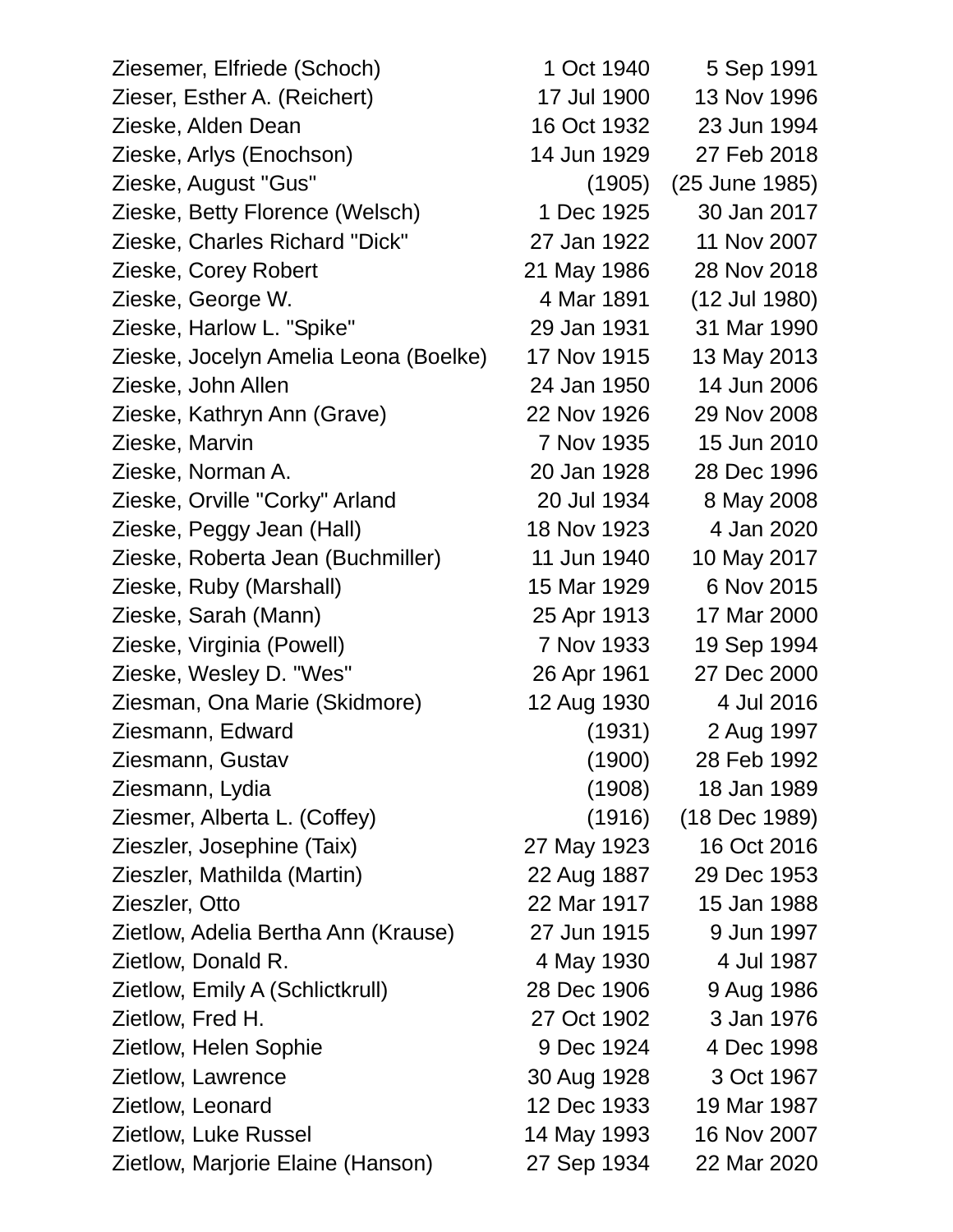| Zietlow, Sophia (Skubinna)            | 3 Aug 1892  | 15 Aug 1982   |
|---------------------------------------|-------------|---------------|
| Zietz, Arlene (Schock)                | 11 Nov 1934 | 24 May 2007   |
| Zietz, Arlo Francis                   | 24 Jun 1935 | 17 Jun 1995   |
| Zietz, Beau J.                        | 1 Jul 1990  | 26 Oct 2009   |
| Zietz, Brent Lynn                     | 16 Sep 1967 | 29 Oct 2017   |
| Zietz, Cassandra Marie                | 27 Oct 1982 | 15 Apr 2006   |
| Zietz, Chester Charles                | 8 Apr 1928  | 15 Jan 2003   |
| Zietz, Dan Lee                        | 10 Aug 1959 | 9 Jul 2016    |
| Zietz, Dennis James                   | 21 May 1963 | 17 May 2017   |
| Zietz, Gary Carl                      | 30 Sep 1945 | 1 Jun 2021    |
| Zietz, James Warren                   | 8 May 1925  | 10 Dec 2004   |
| Zietz, Jason W.                       | 30 Jun 1981 | 17 Jan 2005   |
| Zietz, Jerry                          | 30 Jul 1942 | 3 Mar 1998    |
| Zietz, Jesse                          | 23 Sep 1981 | 29 Aug 2004   |
| Zietz, Jessica Ann                    | 2 Sep 1983  | (12 Mar 1984) |
| Zietz, Joann L. (Pugh)                | 17 Jan 1933 | 24 Mar 2007   |
| Zietz, John D.                        | 8 Mar 1930  | 6 Jun 2001    |
| Zietz, John David                     | 23 Aug 1949 | 21 Feb 2015   |
| Zietz, John R. "Jack"                 | 7 Oct 1898  | 9 Oct 1977    |
| Zietz, Johnny Harold                  | 21 Jul 1926 | 19 Jun 2003   |
| Zietz, Kevin "Meathead" Eugene        | 4 Jun 1955  | 21 Jul 2019   |
| Zietz, Lester "Les" "Ike" G.          | 28 Mar 1931 | 11 Dec 2018   |
| Zietz, Maureen "Abby" (Dickinson)     | 2 Sep 1949  | 7 Aug 2019    |
| Zietz, Melody Ann                     | 19 Jun 2007 | 19 Jun 2007   |
| Zietz, Michael Andrew "Mike"          | 15 Nov 1960 | 23 Jul 2013   |
| Zietz, Mildred M.                     | (1906)      | 19 Oct 1999   |
| Zietz, Terry                          | 12 May 1953 | 23 Jul 2009   |
| Zietz, Viola (Wagner)                 | 10 Mar 1927 | 15 Mar 2009   |
| Zietzke, Emil T.                      | 17 Oct 1885 | (24) Nov 1956 |
| Ziffle, Karl                          | 8 Sep 1875  | 18 Nov (1927) |
| Zigan, Tiffany Ann                    | 12 Mar 1999 | (Jul 1999)    |
| Zigler, Charlotte (Tegland)           | 5 Jul 1909  | (30 Dec 1991) |
| Zigler, Timothy                       | 6 Jul 1988  | 27 Mar 2006   |
| Zika, Lawrence J.                     | 18 Apr 1933 | 22 May 2021   |
| Ziker, Amalia "Molly" (Hoff)          | 15 Oct 1912 | 12 Jun 1999   |
| Ziker, Jack Ivan                      | 26 Jul 1906 | 26 Oct 1997   |
| Zilberberg, Dorothy Catherine B       | 23 Feb 1921 | 2 Dec 2008    |
| Zilch, Hildegard Helene Anna (Schulz) | 7 Feb 1919  | 27 May 2017   |
| Ziler, Gay Loree (Pitsch)             | 17 Jul 1937 | 11 Jan 2011   |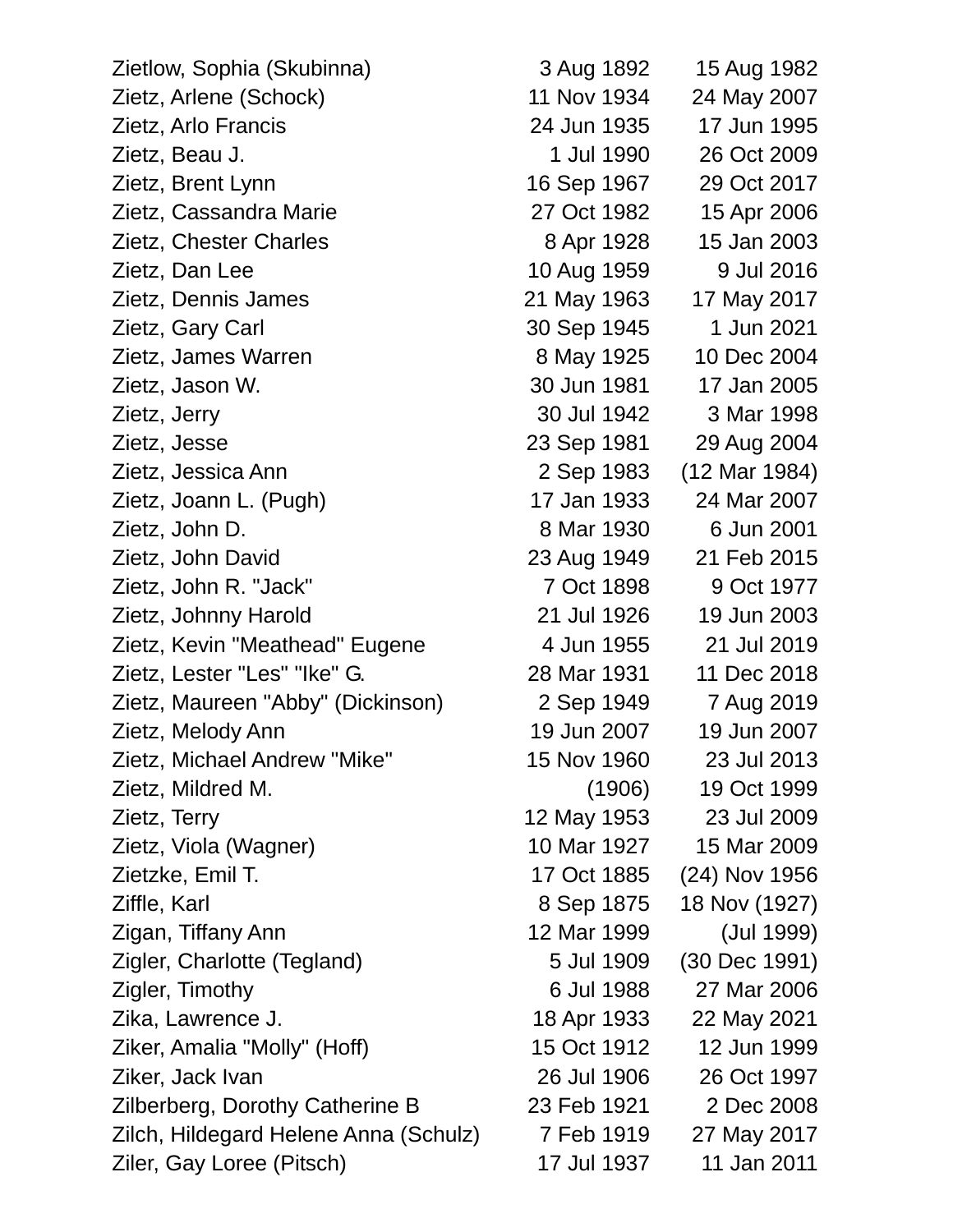| Ziler, George                           | (1915)      | 20 Jan 1993     |
|-----------------------------------------|-------------|-----------------|
| Ziler, Joseph                           | 1 May 1909  | 10 Nov 2004     |
| Ziler, Laurence Robin                   | 21 Nov 1921 | 24 Feb 2017     |
| Zilg, Johannes (Mrs)                    | 12 Dec 1864 | 9 Jun 1915      |
| Zilg, John                              | 23 Jul 1867 | 31 Jul 1937     |
| Zilk, Christine R. (Brockel)            | 25 Jan 1904 | $(11$ Jun 1988) |
| Zilk, John                              | 5 Jan 1903  | (1971)          |
| Zilka, Florence (Liebl)                 | 18 Nov 1922 | 14 Jun 2018     |
| Zilka, Lydia Elenaor (Kutschker)        | 28 Oct 1945 | 26 May 2019     |
| Zilka, Renee Marie (Heinze)             | 15 Apr 1950 | 28 Jan 2021     |
| Zilke, Martha (Borchert)                | 13 Nov 1904 | 26 Sep 1994     |
| Zilke, Mathilde (Becker)                | 29 Dec 1908 | 8 Apr 1971      |
| Zilkie, Almina                          | (1918)      | 8 Nov 1957      |
| Zilkie, Fred                            | (1907)      | 19 Sep 1995     |
| Zilkie, Richard                         | (1915)      | 10 May 1994     |
| Zilko, Delores Jean (Parker) Johnson    | 23 Feb 1932 | 1 Jun 2021      |
| Zilko, William                          | 15 Apr 1897 | (26 Feb 1991)   |
| Zilkowski, Dothy "Dottie" E. (Basaraba) | 15 May 1933 | 29 Nov 2019     |
| Zilkowski, Joseph "Joe"                 | 19 Apr 1928 | 17 Jun 2017     |
| Zilkowsky, Bergetta Monica (German)     | 17 Nov 1925 | 13 Feb 2014     |
| Zilkowsky, Verania "Vernie" PG          | 26 Jun 1923 | 24 Apr 2016     |
| Zilla, Edna (Yoder)                     | 13 Mar 1902 | 22 Apr 1992     |
| Zilla, Frieda (Wingeleit)               | (1909)      | 24 Oct 2003     |
| Zilla, Margie Mae (Kreber)              | 29 Mar 1925 | 23 Dec 2007     |
| Zilla, Otto                             | (1909)      | 14 Jan 1979     |
| Ziller, Frank X.                        | (1903)      | 10 Jun 1990     |
| Ziller, Lucie K. (Krohn)                | 20 Jun 1912 | 29 May 1999     |
| Zillgitt, Cecil O.                      | 9 Feb 1901  | (1983)          |
| Zilli, Margareta (Mueller)              | 23 Feb 1926 | 9 Apr 2008      |
| Zillich, Genevieve "Jenny" M. (Meyer)   | 27 Nov 1931 | 21 Sep 2009     |
| Zillich, Johann                         | (1854)      | 13 Mar (1927)   |
| Zillich, John Frank                     | 5 Nov 1929  | 8 Jul 2019      |
| Zillich, Marjorie "Margie" Adele (Luff) | 1 Jul 1928  | 10 Jun 2021     |
| Zillich, Nick P.                        | 18 May 1922 | 2 Jun 1996      |
| <b>Zillier, Jerry Charles</b>           | 23 Nov 1944 | 5 Feb 2016      |
| Zilliox, Malinda (Jantz)                | 25 Mar 1921 | 14 Feb 2021     |
| Zillman, Alfred                         | 10 Aug 1896 | 1976            |
| Zillman, Katherine M. "Kathie" (Kerper) | 28 Nov 1942 | 4 Nov 2014      |
| Zillmer, Alfred "Bud"                   | 3 Aug 1936  | 23 Sep 2014     |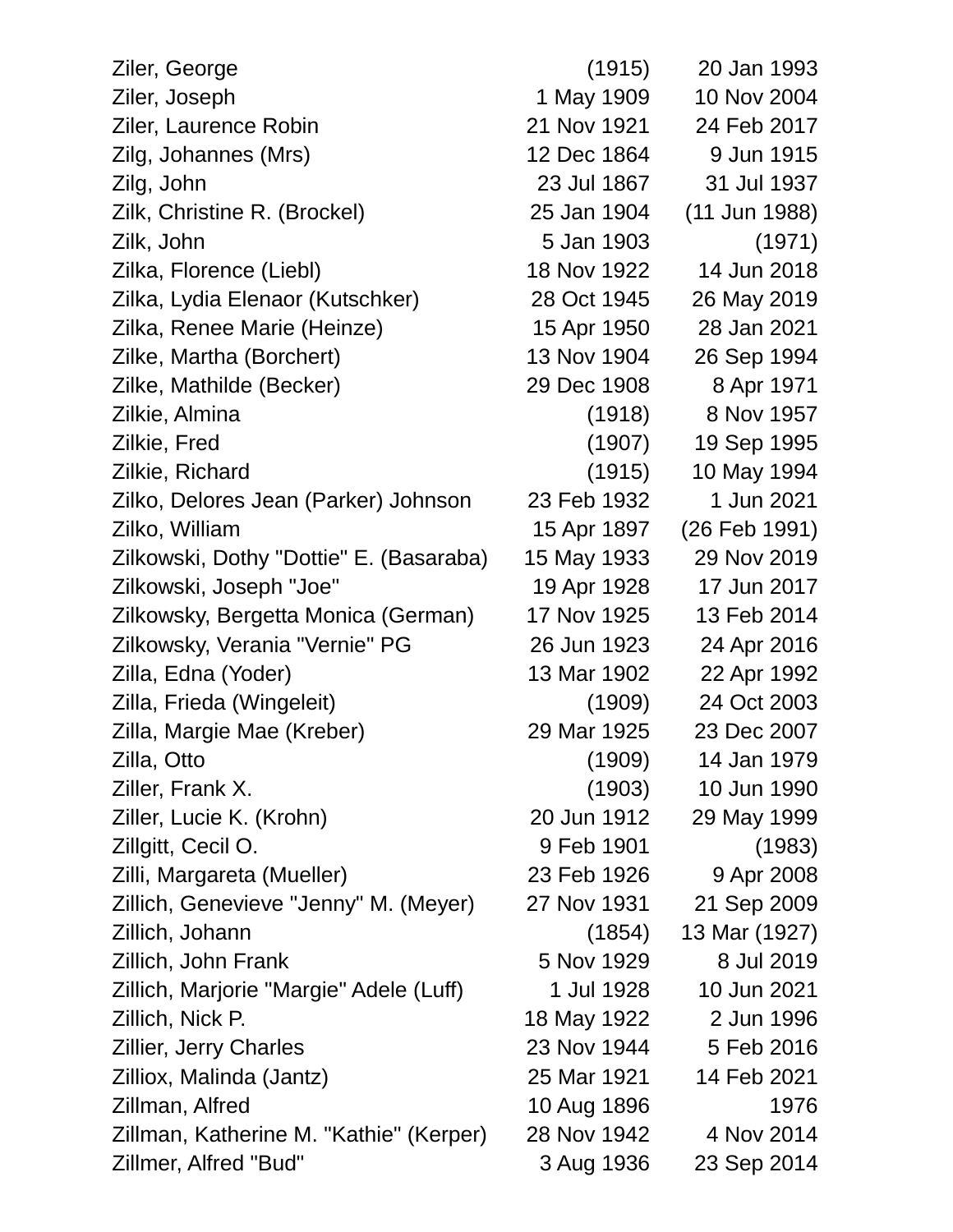| Zillmer, Dayton                     | 27 Jul 1941 | 29 Jul 1941   |
|-------------------------------------|-------------|---------------|
| Zillmer, Denny R.                   | 22 Feb 1935 | 21 Jul 2007   |
| Zillmer, Lloyd Willard              | 16 Feb 1927 | 4 May 2009    |
| Zillmer, Mable Edna (Holland)       | 27 Apr 1907 | 11 Jan 1996   |
| <b>Zillmer, Patricia Rose</b>       | 29 Oct 1926 | 22 Feb 2001   |
| <b>Zillmer, Wilbert Clarence</b>    | 23 Apr 1925 | 5 Jan 2006    |
| Zillmer, Yvonne I. (Podoll)         | 19 Aug 1954 | 29 Aug 2011   |
| Zilsdorf, Clyde                     | 18 Sep 1909 | 21 Nov 1991   |
| Zilsdorf, James W.                  | 28 Apr 1930 | 12 Apr 1976   |
| Zilsdorf, Pearl I. (Hart)           | 30 Apr 1886 | (28) Sep 1955 |
| Zilsdorf, Pearl Lucille (Ross)      | 23 Sep 1916 | 28 Nov 2007   |
| Zilverberg, Carol L. (Lomheim)      | 24 Sep 1922 | 18 Dec 2017   |
| Zilverberg, David                   | 28 May 1915 | 25 Nov 2010   |
| Zilverberg, Dorothy Catherine B     | 23 Feb 1921 | 2 Dec 2008    |
| Zilverberg, Jim                     | (1919)      | 31 Mar 2009   |
| Zilverberg, John                    | 2 Aug 1913  | 29 Oct 2019   |
| Zilverberg, Mac J.                  | 11 Oct 1911 | 8 Apr 1999    |
| Zilz, Arthur W.                     | 13 Nov 1905 | 2 Sep 1928    |
| Ziman, Edward "Ed"                  | 10 Oct 1925 | 18 Oct 2014   |
| Ziman, John                         | 17 Dec 1889 | (1980)        |
| Ziman, Keith J.                     | 15 Jan 1954 | 25 Dec 2013   |
| Ziman, Kenneth Edward               | 17 Sep 1951 | 28 Oct 2012   |
| Ziman, Mary E. (Erker)              | 27 Apr 1916 | 2 Sep 2001    |
| Zimback, Elsie (Kalmback)           | 5 Mar 1920  | 17 Feb 2001   |
| Zimback, Rudolph "Rudy"             | 13 Nov 1919 | 4 Feb 2011    |
| Zimbelman, Adolph                   | 19 Aug 1910 | 19 Mar 1982   |
| Zimbelman, Albert                   | 18 Feb 1921 | 30 Dec 1998   |
| Zimbelman, Alice Faye (Stoltenberg) | 7 Jul 1907  | 1991          |
| Zimbelman, Alice Lorraine (Bauer)   | 24 Apr 1924 | 15 Mar 2020   |
| Zimbelman, Alice Marie (Graves)     | 26 Feb 1919 | 30 Jul (1995) |
| Zimbelman, Allen "Fritz" L.         | 10 Jan 1935 | 25 Mar 2012   |
| Zimbelman, Allisen Albert           | 3 Oct 1918  | 25 May 2007   |
| Zimbelman, Andrew                   | 18 Dec 1919 | 26 Jan 1999   |
| Zimbelman, Andrew                   | 13 Feb 1996 | 16 Feb 1996   |
| Zimbelman, Anna (Bierwagen)         | 3 Mar 1918  | 2 Feb 1992    |
| Zimbelman, Anna Lee (Looney)        | 29 Sep 1946 | 14 Jan 2015   |
| Zimbelman, Armin "Tiny"             | (1913)      | (1985)        |
| Zimbelman, August Michael           | 28 Sep 1907 | 10 Apr 1998   |
| Zimbelman, Barbara Phyllis (Kelsch) | 7 Mar 1918  | 27 Aug (1984) |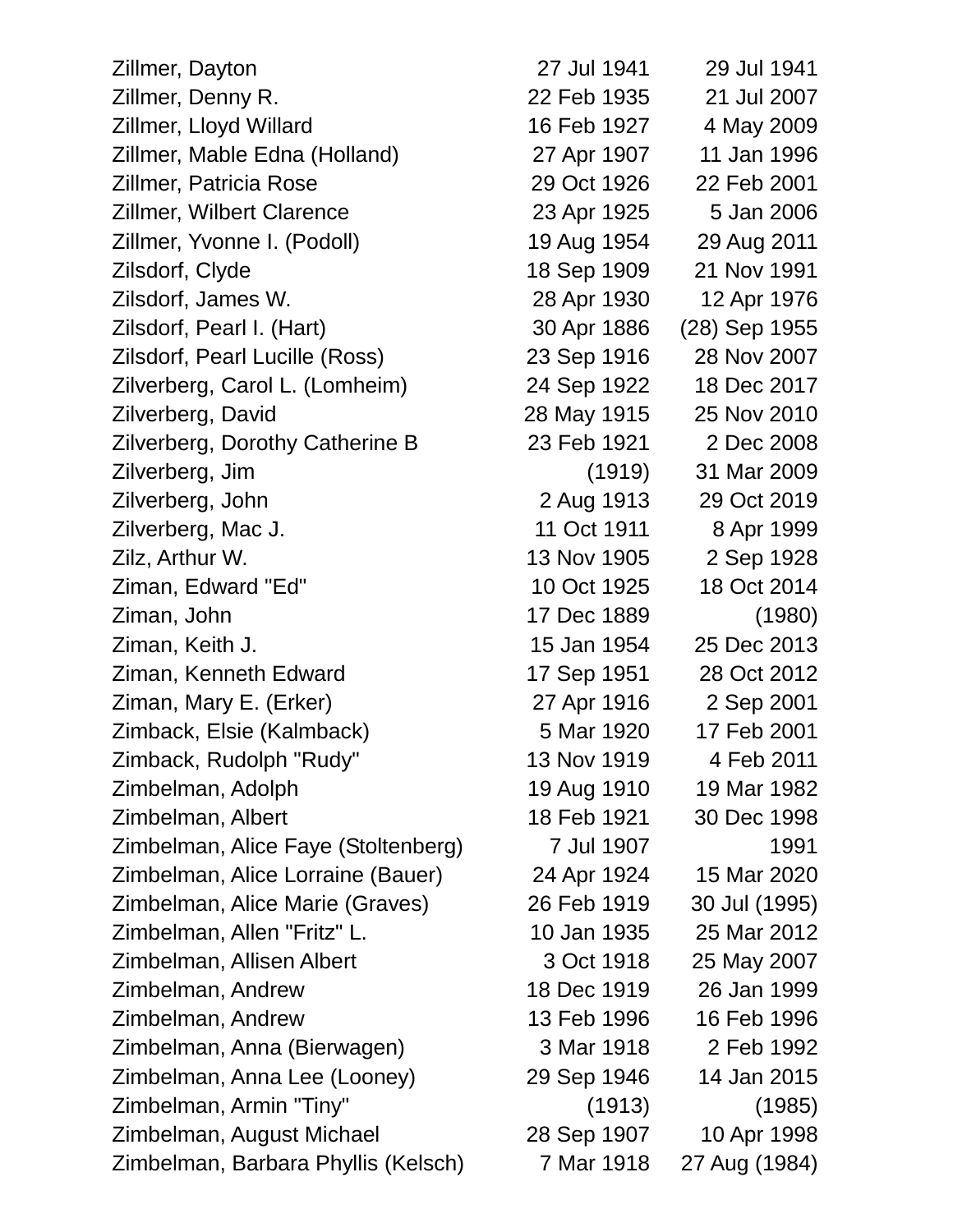| Zimbelman, Blanche Jeanette (Rodgers) | 30 Apr 1922 | (Apr 2012)    |
|---------------------------------------|-------------|---------------|
| Zimbelman, Bryan Wayne                | 2 Mar 1958  | 16 Sep 2011   |
| Zimbelman, Calvin                     | (1904)      | (Sep 1983)    |
| Zimbelman, Carl                       | 16 Mar 1888 | 30 Jul (1979) |
| Zimbelman, Clara "Tag" (McMahon)      | 25 Jan 1922 | 27 Jul 2003   |
| Zimbelman, Clarence R. "Zim"          | 13 Sep 1920 | 26 Jan 2012   |
| Zimbelman, Darryl                     | 4 Oct 1939  | 28 Oct 2005   |
| Zimbelman, Delores G. "Dee"           | 31 Dec 1936 | 1 Mar 2018    |
| Zimbelman, Don Albert                 | 16 Jul 1920 | 2 Dec (2005)  |
| Zimbelman, Donald "Don" Wayne         | 5 Nov 1928  | 5 Dec 2015    |
| Zimbelman, Donald J. "Sonny"          | 15 Nov 1936 | 30 Jan 1999   |
| Zimbelman, Dorothea (Schlecht) S      | 26 Feb 1886 | 3 May 1975    |
| Zimbelman, Edna Mae (Green)           | 28 Apr 1920 | 17 Feb 1991   |
| Zimbelman, Edna Pauline (Zweygardt)   | 21 Nov 1918 | 30 Jun 2010   |
| Zimbelman, Edward G.                  | 10 Jan 1917 | 1988          |
| Zimbelman, Edwin                      | 17 Sep 1918 | 9 May 1998    |
| Zimbelman, Elise "Lizzie" (Pfeifer)   | 15 Sep 1896 | 20 Aug 1989   |
| Zimbelman, Elmer Peter                | 7 Oct 1913  | 6 Jul 2014    |
| Zimbelman, Emma (Kallenberger)        | 2 Apr 1898  | 12 May 1984   |
| Zimbelman, Ephriam "Shorty"           | 17 Apr 1916 | 10 May (1981) |
| Zimbelman, Erna                       | (1918)      | 3 Mar 1993    |
| Zimbelman, Ernest "Ernie"             | 30 Nov 1926 | 28 Jan 2018   |
| Zimbelman, Esther Marie (Huber)       | 5 Jan 1920  | 15 Nov (2004) |
| Zimbelman, F. M. (Mrs.)               | (1874)      | 19 Sep 1937   |
| Zimbelman, Flora (Kitzman)            | 27 May 1917 | 12 Feb 2007   |
| Zimbelman, Florence Elizabeth (Jones) | 8 Feb 1914  | 24 Jun 2007   |
| Zimbelman, Fred                       | 8 Jun 1861  | 3 Mar 1935    |
| Zimbelman, George                     | (1951)      | 18 Sep 2006   |
| Zimbelman, Gerald Gene                | 13 Oct 1948 | 5 Jun 2009    |
| Zimbelman, Gottlieb                   | 4 Dec 1897  | 23 Feb 1984   |
| Zimbelman, Gustav                     | 15 Jan 1895 | 17 Oct 1969   |
| Zimbelman, Harold Elmer               | 31 Aug 1906 | Sep 1999      |
| Zimbelman, Henry                      | 5 Jun 1888  | 11 Mar 1956   |
| Zimbelman, Herbert "Herbie" V.        | 12 Nov 1928 | 23 Oct 2015   |
| Zimbelman, Herbert C.                 | 27 Apr 1914 | (15 Aug 1964) |
| Zimbelman, Herman Alfred              | 18 Sep 1913 | 12 Feb 1987   |
| Zimbelman, Hilmer Daniel              | (1918)      | 19 Jun 2015   |
| Zimbelman, Hulda (Paulson)            | (not given) | 17 Jan 1990   |
| Zimbelman, Irene Edna (Glaser)        | 12 May 1915 | 29 Nov 2001   |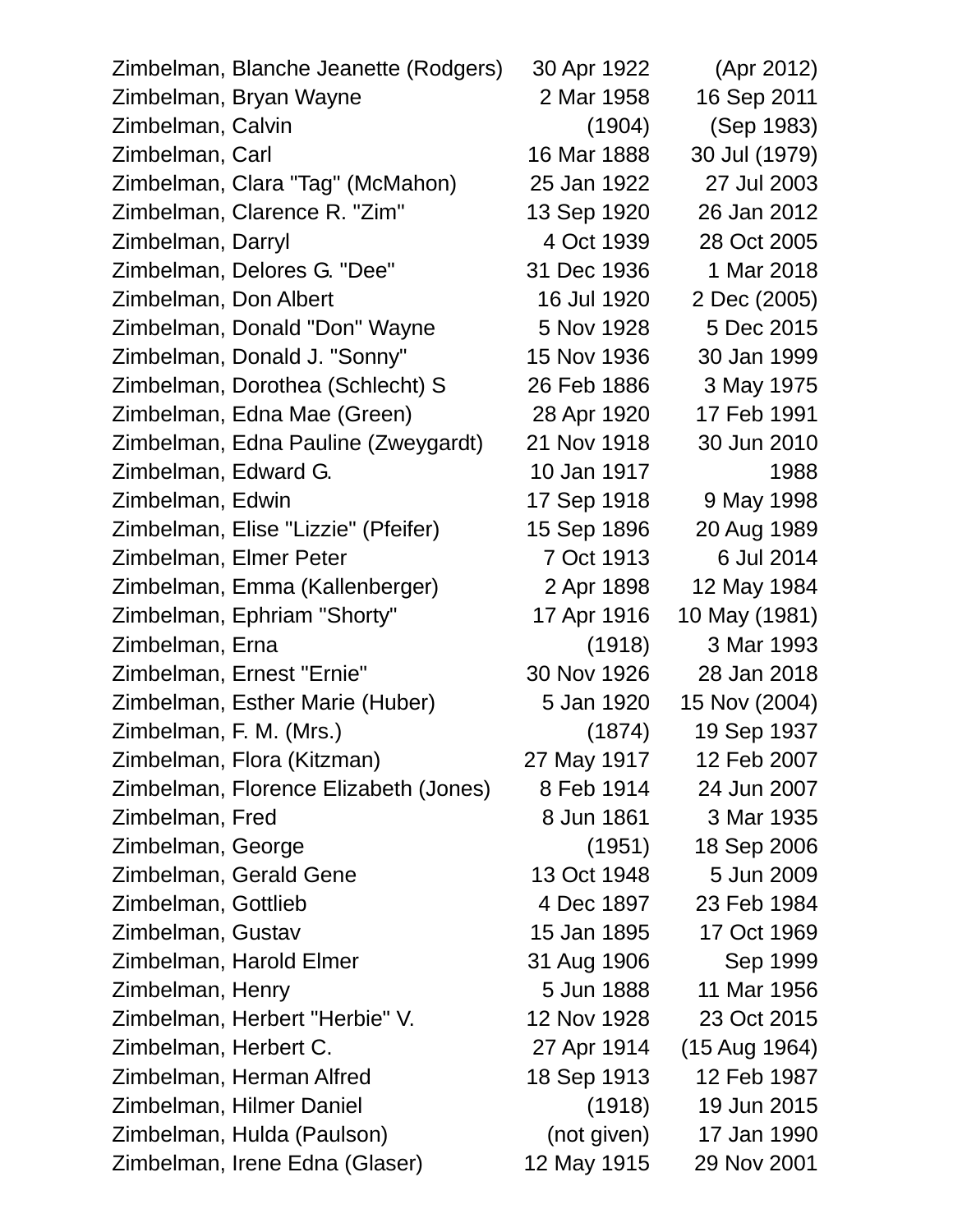| Zimbelman, Jane (Holt)                  | 22 Nov 1923   | 13 Jan 2016   |
|-----------------------------------------|---------------|---------------|
| Zimbelman, Jessie Allen                 | 25 Oct (1976) | 5 Feb 1977    |
| Zimbelman, Konrad                       | 28 Aug 1883   | 30 Jun 1971   |
| Zimbelman, Kristi Ann (Lambertz)        | 10 Jul 1958   | 6 Jul 2012    |
| Zimbelman, Laura L. (Wahl)              | 21 Aug 1918   | 21 Jan 2007   |
| Zimbelman, Leo "Snooks"                 | 17 Feb 1923   | 24 Jul 1987   |
| Zimbelman, Leon                         | 19 Jul 1913   | 6 Oct 1997    |
| Zimbelman, LeRoy                        | 3 Dec 1926    | 3 Jun 2013    |
| Zimbelman, Lorraine Emma R              | 20 Aug 1931   | 11 Jun 2021   |
| Zimbelman, Margaret                     | (9 Sep 1832)  | 28 Jun 1915   |
| Zimbelman, Margaretha (Ackerman)        | 1 Aug 1882    | 10 Jun 1942   |
| Zimbelman, Marion Olive "Ollie" (Zuber) | (1920)        | 2 Dec 2001    |
| Zimbelman, Martha (Wacker)              | 5 Sep 1900    | (1985)        |
| Zimbelman, Marvin D.                    | 17 Sep 1953   | 10 Jan 2019   |
| Zimbelman, Marvin V.                    | 28 Oct 1919   | 20 Feb 1951   |
| Zimbelman, Mary K. (Diegel) Matisheck   | 26 Jul 1916   | 13 Oct 2007   |
| Zimbelman, Melvin E.                    | 16 Dec 1921   | 23 Dec 2003   |
| Zimbelman, Merlyn M.                    | 8 Dec 1925    | 24 May 2010   |
| Zimbelman, Mildred "Millie" GO          | 24 Nov 1911   | 3 May 1998    |
| Zimbelman, Milton                       | 21 Jan 1926   | 18 Dec 1956   |
| Zimbelman, Molly                        | 14 Sep 1910   | (1998)        |
| Zimbelman, Myrna Faye (Schrader)        | 14 Jun 1951   | 10 Jan 2015   |
| Zimbelman, Neal Edward                  | 18 Oct 1932   | 11 Jun 2008   |
| Zimbelman, Orville A.                   | 22 May 1916   | 5 Jul 1997    |
| Zimbelman, Othilda "Tillie" IT          | 21 May 1920   | 22 Mar 2018   |
| Zimbelman, Paul A.                      | 14 Nov 1950   | 30 May 2002   |
| Zimbelman, Paul Roy                     | 2 Nov 1938    | 27 Apr 2012   |
| Zimbelman, Pete                         | 18 Jan 1913   | 24 Feb 1997   |
| Zimbelman, Philip                       | 11 Dec 1859   | 13 Apr 1924   |
| Zimbelman, Phillip                      | 18 Jan 1887   | (14 Apr 1966) |
| Zimbelman, Phyllis Mae (Benedix)        | 7 Nov 1922    | 2 Mar 2014    |
| Zimbelman, Rachel Christine MP          | 24 Dec 1920   | 10 Dec 2012   |
| Zimbelman, Ruth (Steffan)               | 3 Feb 1921    | 3 Feb 2016    |
| Zimbelman, Sarah M. (Schatz)            | 1 Nov 1906    | 20 Sep 1996   |
| Zimbelman, Scott                        | 21 Nov 1960   | 21 Sep 2001   |
| Zimbelman, Selma Marie                  | 13 Sep 1944   | 2 Nov 2014    |
| Zimbelman, Shirley A. (Mobley)          | 30 Dec 1931   | 4 Nov 2013    |
| Zimbelman, Soloman "Sam"                | 5 Apr 1910    | 12 Jan 1994   |
| Zimbelman, Walter                       | 13 Sep 1903   | 14 Jul 1936   |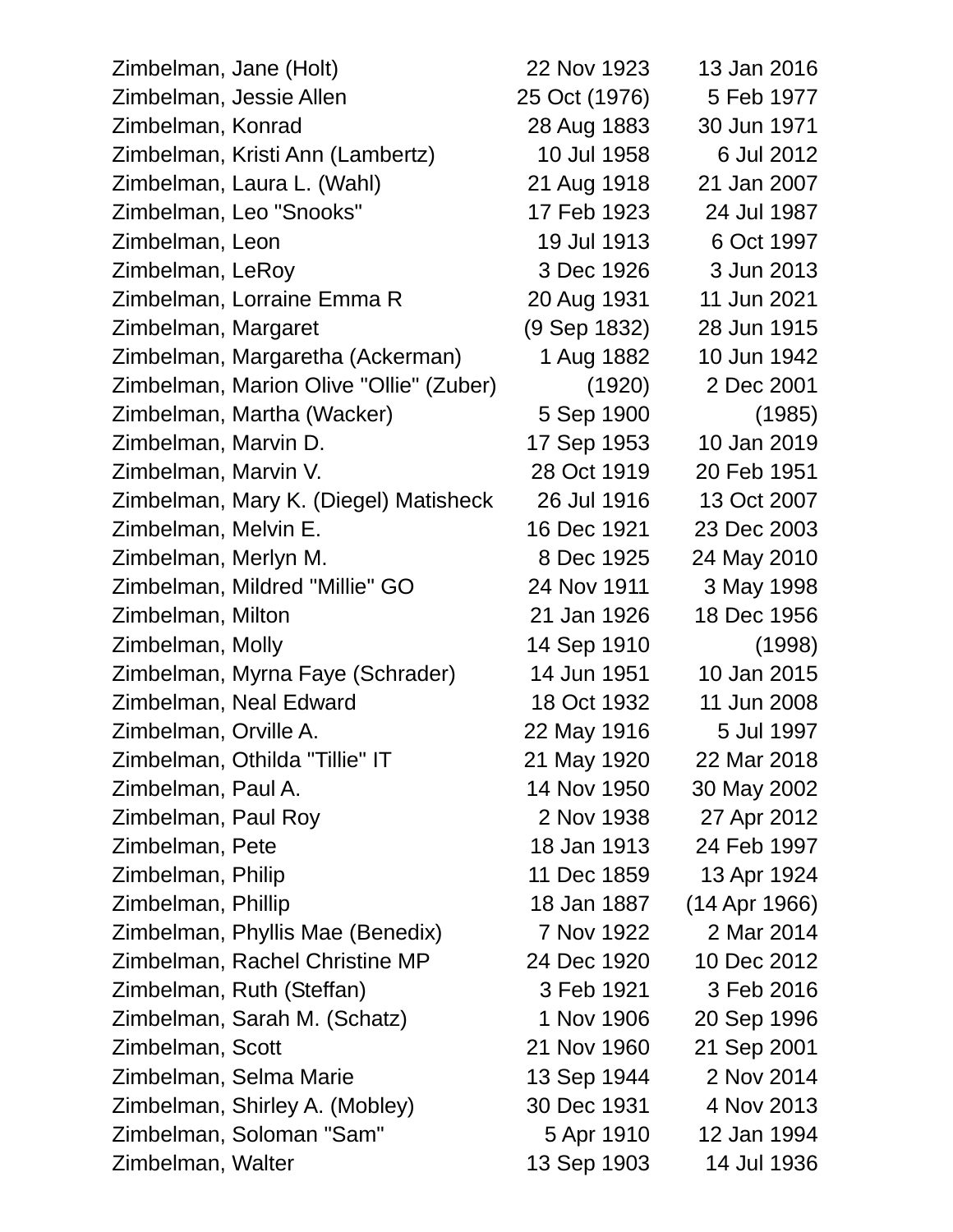| Zimbelman, Weldon                     | 22 Nov 1927  | 26 Nov 1983     |
|---------------------------------------|--------------|-----------------|
| Zimbelman, William "Will"             | 17 Aug 1893  | 13 Apr 1943     |
| Zimbelman, Yvonne Maxine (Oswandel)   | 25 Mar 1930  | 12 Dec 2014     |
| Zimbelmann, Adele (Bellon)            | 25 Oct 1907  | 16 Nov 1995     |
| Zimbelmann, Alida (Scheja)            | 24 Jan 1934  | 10 Oct 1993     |
| Zimbelmann, Alvin "Zimmie"            | 28 Nov 1912  | 20 Jul 1997     |
| Zimbelmann, Arthur "Art"              | 26 Jul 1929  | 28 Jan 2015     |
| Zimbelmann, Bertha Adeline (Preszler) | 12 Sep 1914  | 26 Dec (2004)   |
| Zimbelmann, Dolores Ann               | 13 Jan 1939  | 25 Jan 2020     |
| Zimbelmann, Eduard                    | 8 Mar 1932   | 4 Oct 1996      |
| Zimbelmann, Edward                    | 23 Nov 1893  | 24 Dec 1990     |
| Zimbelmann, Egon                      | (1910)       | 1 Apr 1982      |
| Zimbelmann, Emelia (Gimble)           | 31 Dec 1880  | 18 May 1958     |
| Zimbelmann, Esther (Geigle)           | 28 Jul 1921  | 31 Jan 2013     |
| Zimbelmann, Eva (Strasser)            | 31 Dec 1901  | 3 Jun 1974      |
| Zimbelmann, Jacob                     | (1869)       | 14 Jan 1953     |
| Zimbelmann, Jakob                     | 8 Mar 1931   | 25 Feb 2000     |
| Zimbelmann, Joan Marlene (Fischer)    | 14 Aug 1936  | 14 Oct 2020     |
| Zimbelmann, Johann                    | 14 Jul 1913  | 20 Dec 1995     |
| Zimbelmann, John                      | 5 May 1868   | 21 Mar 1947     |
| Zimbelmann, Katharina                 | (8 Feb 1897) | 14 Apr (1921)   |
| Zimbelmann, Louisa Ann (Moser)        | 22 Jan 1898  | 8 Mar 1971      |
| Zimbelmann, Margaret (Nuss)           | 5 Dec 1878   | (1951)          |
| Zimbelmann, Michael                   | 7 Oct 1850   | 18 Nov 1930     |
| Zimbelmann, Philip J.                 | (1875)       | 17 Jan 1959     |
| Zimbelmann, Philipp                   | 14 Jul 1895  | 18 Feb 1995     |
| Zimbelmann, Ruben                     | (1904)       | 11 Jan 1948     |
| Zimbelmann, Sarah M. (Schatz) Walters | 1 Nov 1906   | 20 Sep 1996     |
| Zimbelmann, Steve Edward              | 3 May 1967   | 26 Oct 2019     |
| Zimbelmann, Steve Edward              | 13 Sep 1944  | 10 Dec 2009     |
| Zimbleman, Aaron                      | 6 Jul 1908   | 2 Apr 1994      |
| Zimbleman, Anna Marie (Metzger)       | 8 Nov 1841   | 31 Jul 1940     |
| Zimbleman, Ardith Jean AS             | 29 Jan 1934  | 31 Jan 2016     |
| Zimbleman, Bertha                     | (1915)       | 20 Nov 1921     |
| Zimbleman, Bertha F. "Bertie" (Klein) | 7 Jul 1912   | 11 Jul 1999     |
| Zimbleman, Byatta                     | (1901)       | $(15$ Jan 1951) |
| Zimbleman, Donald Glenn               | 26 Apr 1935  | 21 Nov 2020     |
| Zimbleman, Louise (Scheerer)          | 9 May 1900   | 19 Nov 2002     |
| Zimbleman, Magdalena (Wuest) Finck    | 14 Sep 1888  | 12 Oct 1980     |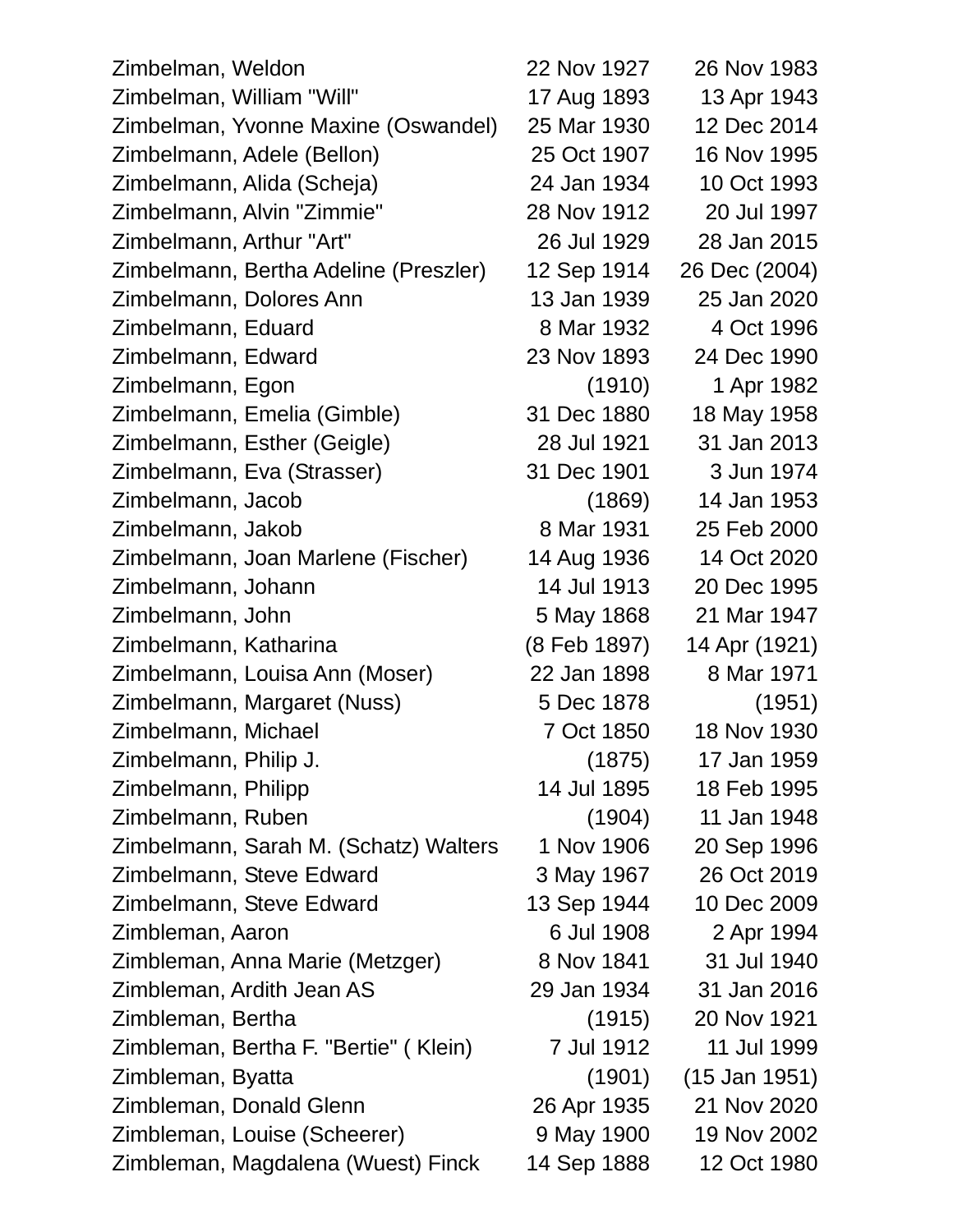Zimbleman, Merlyn M. 8 Dec 1925 24 May 2010 Zimblemann, Adam (1833) 8 Nov 1908 Zimbrick, Edward C. "Ed" 16 Mar 1934 18 Jan 2009 Zimbrick, Joseph (1893) 27 Aug 1971 Zimbrick, Laura A. (Baerwald) 7 Jul 1909 13 Aug 2000 Zimbrick, Mary (Kudrna) 10 Sep 1892 16 Feb 1984 Zimbrick, Robert James 11 Jul 1935 26 Aug 2016 Zimbrick, Sophia M. 4 Nov 1911 10 Apr 2000 Zimdars, Julius E. (1921) 24 Aug 1986 Zimfer, Berta (Zimmer) 24 Nov 1913 31 May 1995 Zimmel, Betty L. (Houska) 7 Mar 1945 19 Feb 2007 Zimmel, Raymond "Ray" 10 Jun 1933 18 Sep 2017 Zimmel, Robert L. (not given) 8 Sep 2017 Zimmer, Adolph 1 Feb 1889 (15) Aug 1958 Zimmer, Albert T. 12 Jun 1926 7 Mar 2008 Zimmer, Alexander Stinson 24 Sep 1986 9 Dec 2018 Zimmer, Alice M. (1915) 8 Feb 2001 Zimmer, Allan Bruce 12 Jan 1949 12 Jan 1949 Zimmer, Althea (Guthmiller) 11 Aug 1920 8 Oct 1995 Zimmer, Amanda (Peda) 7 Dec 1918 9 Sep 2000 Zimmer, Anna 14 Nov 1890 13 Feb 1982 Zimmer, Anne Marie (Ternes) 13 Sep 1923 16 Aug 1999 Zimmer, Anthony "Tony" 1927 25 Mar 2010 Zimmer, Anton (1935) 27 Oct 2009 Zimmer, Arlene (Grawe) (1930) Mar 1995 Zimmer, Beatrice A. (DeFrane) 21 Jun 1913 4 Oct 1995 Zimmer, Bernard "Bernie" 12 Nov 1930 27 Oct (2005) Zimmer, Bernard John 18 Nov 1930 6 Oct 2013 Zimmer, Bernard L. 20 Apr 1911 27 Sep 1983 Zimmer, Bertha (Werner) 4 Jul 1900 21 Feb 2000 Zimmer, Betty Amisetta (Myers) 30 Aug 1924 1 Dec 2018 Zimmer, Beverly "Bev" A. (Becker) 24 Nov 1929 14 Jan 2020 Zimmer, Beverly A. (Becker) 24 Nov 1929 14 Jan 2020 Zimmer, Bradley "Brad" David 19 Feb 1967 18 Aug 2021 Zimmer, Briggs Arthur 25 Jan 2012 7 Jul 2013 Zimmer, C. "Fritz" Fredric 2 Jan 1926 18 Apr 2017 Zimmer, Carl J. 10 Jul 1906 17 Dec 1998 Zimmer, Carl John 19 Sep 1975 18 Apr 2020 Zimmer, Carole E. (Bodvig) 5 Nov 1946 12 Jan 2011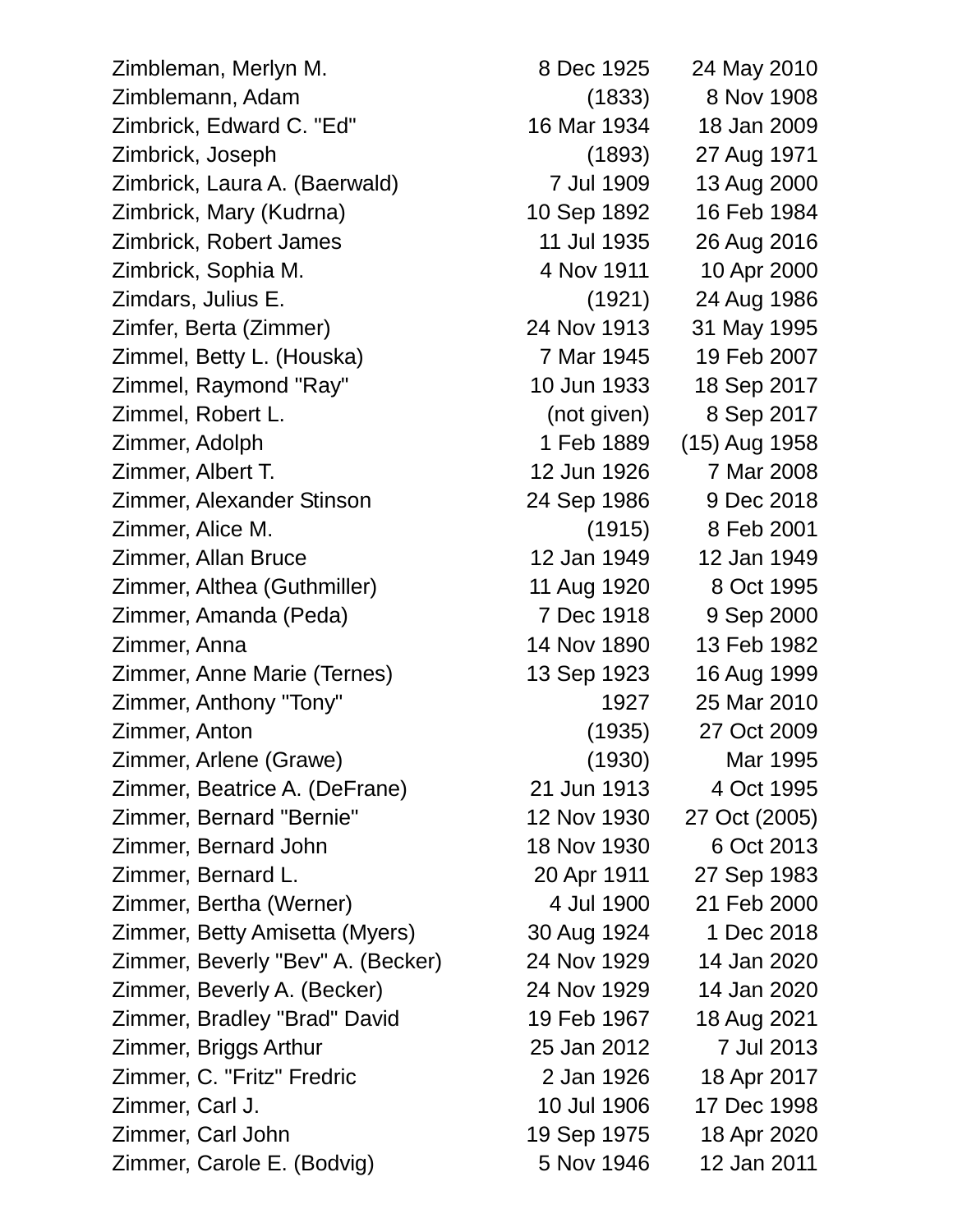| <b>Zimmer, Cecil Marion</b>           | 17 Oct 1925 | 23 Jun 2018     |
|---------------------------------------|-------------|-----------------|
| Zimmer, Chanelle (Bush)               | 4 Oct 1969  | 25 Feb 2019     |
| Zimmer, Charles                       | 1889        | (25) Mar 1962   |
| Zimmer, Charles                       | (1929)      | 31 Dec 1996     |
| Zimmer, Charles                       | 14 Jun 1920 | 11 Feb 2000     |
| Zimmer, Charles Frank "Chuck"         | 1 Feb 1942  | 10 Jul 2000     |
| Zimmer, Christina (Metzger)           | (1872)      | (18) Feb 1962   |
| Zimmer, Clara (Jacobson)              | 16 Sep 1925 | 17 May 1995     |
| Zimmer, Clara A.                      | 10 Dec 1907 | 3 Apr 1997      |
| Zimmer, Clara Fern (Speirs)           | 9 Mar 1931  | 21 Oct 2001     |
| Zimmer, Clarence Frank                | (1927)      | 16 Apr 2001     |
| Zimmer, Clarence Joseph               | (1910)      | 28 Feb 1984     |
| Zimmer, Clifford "Shine" E.           | 2 Dec 1919  | 24 Apr 2017     |
| Zimmer, Curt                          | (1934)      | 12 Oct 2015     |
| Zimmer, Cynthia "Cindy" Lynn (Mcahan) | 20 Apr 1963 | 17 Sep 2019     |
| Zimmer, Dale                          | (1961)      | 4 Sep 2008      |
| Zimmer, Daniel                        | 4 Aug 1905  | 20 Sep 1988     |
| Zimmer, Daniel "Dan" Thomas           | 6 Jan 1959  | 21 Apr 2016     |
| Zimmer, Darlene Ann (Seiferman)       | 9 May 1935  | 10 Mar 2019     |
| Zimmer, Darlene Delores (Meidinger)   | 10 Oct 1938 | 7 Oct 2019      |
| Zimmer, Dave                          | 3 Sep 1918  | 8 Sep 1979      |
| Zimmer, David Joseph                  | 26 May 1933 | 7 Oct 2009      |
| Zimmer, Dianne Marilyn                | (1944)      | 14 May 2001     |
| Zimmer, Dolores (Gudatis) HP          | 14 Jul 1930 | $(14$ May 2007) |
| Zimmer, Dona (Gulden) BM              | 4 Apr 1952  | 25 Mar 2017     |
| Zimmer, Donald                        | (1934)      | 17 Apr 2010     |
| Zimmer, Donald John                   | (1934)      | 2 Nov 1997      |
| Zimmer, Donna Mae (Gottwald)          | 30 Nov 1931 | 4 Nov 2019      |
| Zimmer, Donna Mae (Homan)             | 31 May 1947 | 8 Dec 2013      |
| Zimmer, Doris (Tide)                  | 21 Mar 1927 | 13 Dec 2014     |
| Zimmer, Dwayne F.                     | 30 Sep 1920 | 28 Jun 1996     |
| Zimmer, Ed A.                         | 2 Nov 1936  | 15 May 2010     |
| Zimmer, Edith (Goldammer)             | 18 Apr 1921 | 6 Mar 1989      |
| Zimmer, Edward                        | (1910)      | 24 Feb 1996     |
| Zimmer, Edward L.                     | 1 Jul 1925  | 1 Sep 1973      |
| Zimmer, Edwin Peter                   | 6 May 1931  | 8 Aug 2021      |
| Zimmer, Elisabeth (Zimmer)            | 16 Sep 1915 | 1 Apr 2003      |
| Zimmer, Elizabeth (Fink)              | 17 Jan 1890 | (5) Jul 1973    |
| Zimmer, Elmer                         | 22 Sep 1928 | 10 Jun 2014     |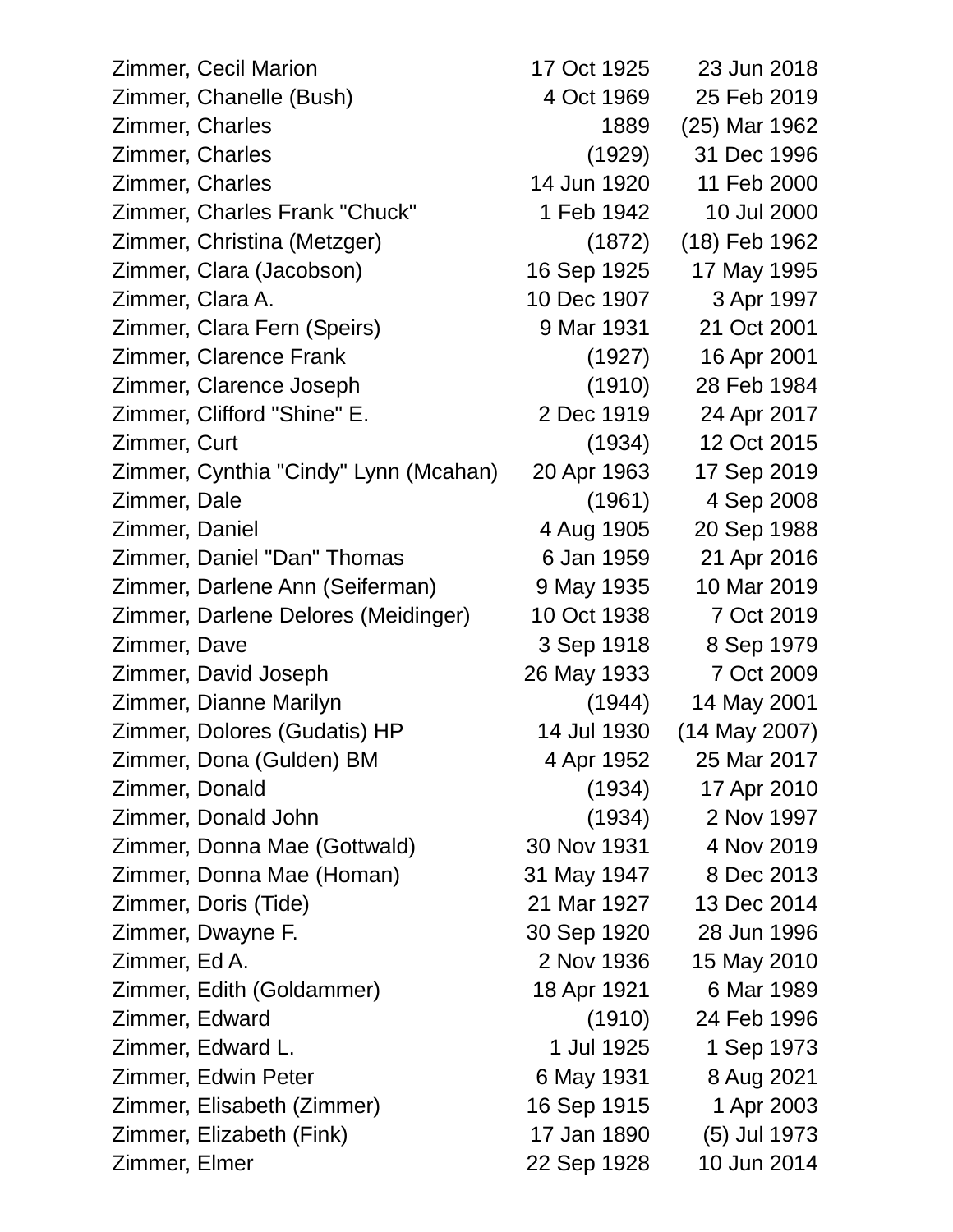| Zimmer, Emil                      | 4 Jan 1913    | 3 Jun 2004    |
|-----------------------------------|---------------|---------------|
| Zimmer, Emily (Schinborn)         | (1905)        | 30 Jun 2002   |
| Zimmer, Ervin Milton              | 4 Apr 1939    | 4 Oct 2015    |
| Zimmer, Esther (Steinmetz)        | 11 Dec 1926   | 11 Dec 2006   |
| Zimmer, Eugene                    | (22 Feb) 1910 | (11 Aug) 1967 |
| Zimmer, Eugene                    | (1940)        | 8 Dec 1999    |
| Zimmer, Eugene "Gene" J.          | 9 Jul 1921    | 20 Mar 2019   |
| Zimmer, Ferdinand                 | 3 Apr 1909    | 5 Apr 2002    |
| Zimmer, Francis "Zim" Stephen     | 8 Sep 1929    | 10 Dec 2011   |
| Zimmer, Francis X.                | 27 Mar 1908   | 4 Jan 1999    |
| Zimmer, Frank                     | 18 Jun 1918   | 19 Jul 2013   |
| Zimmer, Frank                     | 7 Oct 1894    | 10 Aug 1990   |
| Zimmer, Fred W.                   | 22 Jan 1896   | 6 May 1990    |
| Zimmer, Freeda Margaret (Schmidt) | 7 Apr 1927    | 4 Jan 2015    |
| Zimmer, Frieda (Zeier)            | 25 Jan 1922   | 25 Apr 1998   |
| Zimmer, Gail (Bolson) Livingston  | 20 Jul 1915   | 1 Apr 1996    |
| Zimmer, Gene L.                   | 29 Oct 1934   | 24 Jan 2011   |
| Zimmer, Genevieve Agnes (Weber)   | 19 Oct 1919   | 19 Aug 2001   |
| Zimmer, George Ernest Reinhardt   | (1914)        | 22 Jan 1999   |
| Zimmer, Gladys (Schmidt)          | 7 Mar 1906    | 17 Feb 1986   |
| Zimmer, Gordon Harrison           | 6 Jan 1918    | 11 Feb 2008   |
| Zimmer, Hedwig                    | 29 May 1926   | 10 Apr 1988   |
| Zimmer, Henry Gerhardt            | 3 Jul 1931    | 3 Apr 2017    |
| Zimmer, Herbert                   | 24 Jun 1917   | 15 Jan 1995   |
| Zimmer, Herman                    | (1924)        | 31 Dec 2008   |
| Zimmer, Hildegard Eva WH          | 29 Jun 1895   | 18 Sep 1989   |
| Zimmer, Inez (Thomson)            | 21 Nov 1932   | 3 Mar 2018    |
| Zimmer, Irene Beatrice (Aasen)    | 27 Mar 1910   | 10 Sep 2004   |
| Zimmer, J. Wayne                  | 6 Dec 1941    | 11 Oct 2017   |
| Zimmer, Jack Theodore             | (1928)        | 9 Nov 1997    |
| Zimmer, Jacob "Jack"              | 6 Nov 1934    | 1 Dec 2018    |
| Zimmer, James                     | (1919)        | (2004)        |
| Zimmer, James "Jim"               | 8 Feb 1965    | 24 Jun 2020   |
| Zimmer, James "Jim" Arthur        | (1946)        | 3 Jul 2004    |
| Zimmer, James Isidore             | 24 Apr 1922   | 26 May 1992   |
| Zimmer, Jean Elva                 | 10 Jul 1921   | 18 Aug (1999) |
| Zimmer, Jean M.                   | 5 Jan 1952    | 1 Aug 1980    |
| Zimmer, Jeffrey Ray               | 1 Apr 1956    | 18 Aug 1995   |
| Zimmer, JoAnn Marie               | 8 Jul 1972    | 15 Mar 2014   |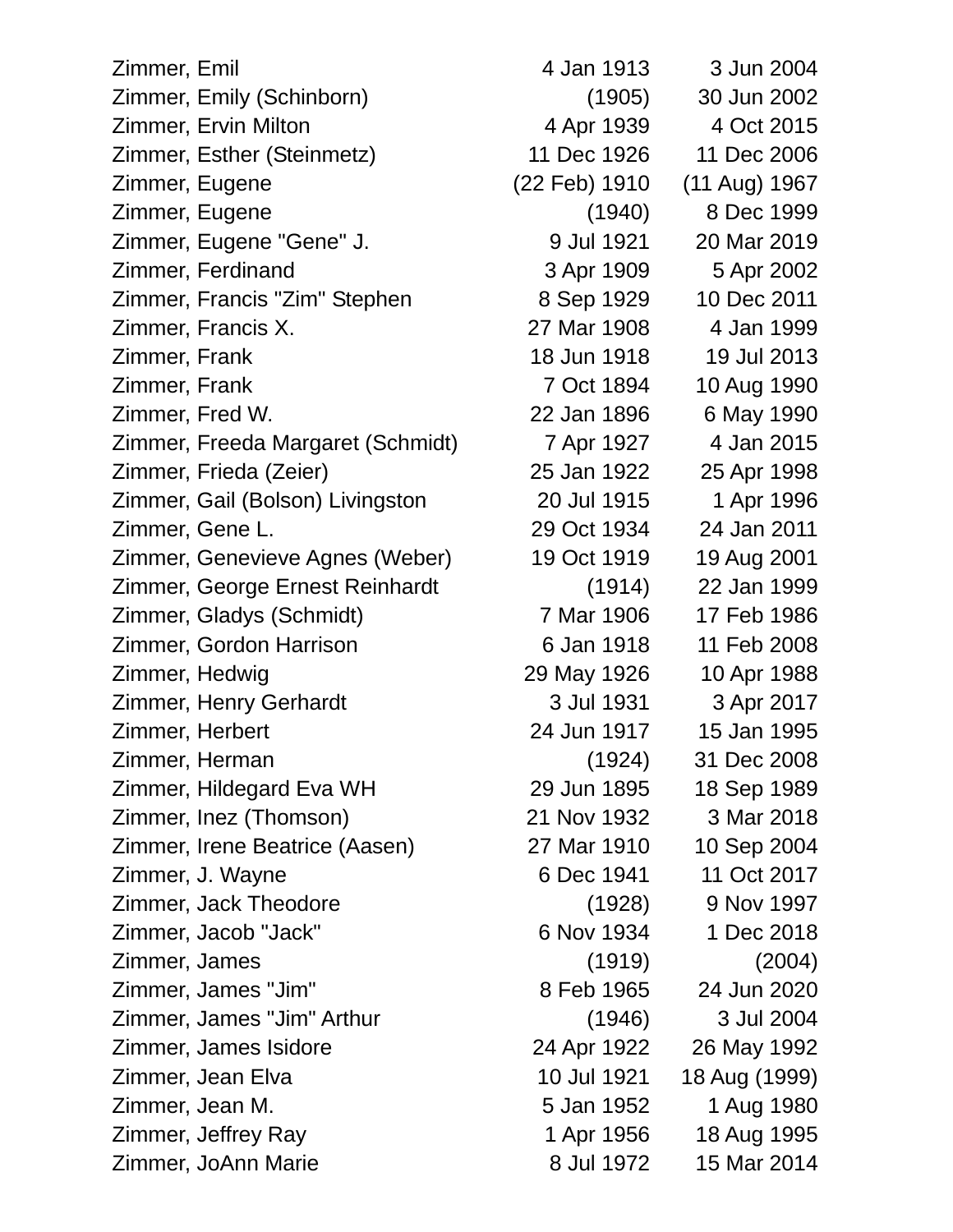| Zimmer, John                         | (1935)      | 7 Jul 1996    |
|--------------------------------------|-------------|---------------|
| Zimmer, John "Jack" George           | 5 Apr 1941  | 25 Mar 2020   |
| Zimmer, John Francis "Jack"          | 3 Jul 1930  | 19 Oct 2018   |
| Zimmer, John W.                      | 1943        | 9 Feb 2009    |
| Zimmer, Joseph "Joe"                 | 20 Jul 1931 | 14 Nov 2014   |
| Zimmer, Joseph Frank                 | (1910)      | 22 Jul 1993   |
| Zimmer, Joseph H.                    | 30 Jan 1929 | 9 Feb 1998    |
| Zimmer, Joseph Isidore               | 10 May 1910 | 15 Apr 1994   |
| Zimmer, Joseph Nikolaus              | (1927)      | 18 Dec 2012   |
| Zimmer, Julie Ann                    | 9 May 1960  | 26 Jun 2019   |
| Zimmer, Kenneth "Ken" Eugene         | 1 Mar 1943  | 12 Nov 2019   |
| Zimmer, Kevin                        | 19 Nov 1960 | 27 Oct 2009   |
| Zimmer, Laura (Hoye)                 | 9 Sep 1905  | 27 Oct 1998   |
| Zimmer, Laurie (Stamper)             | 29 Aug 1956 | 22 Oct 2009   |
| Zimmer, LaVerne (Schmaus)            | 8 Jan 1921  | 30 Jan 1996   |
| Zimmer, Laverne Magdalene (Poepping) | 4 Dec 1929  | 27 Sep 2018   |
| Zimmer, Lawrence Joseph "Larry"      | 1 Oct 1949  | 29 Apr 2020   |
| Zimmer, Lawrence L.                  | 22 Aug 1885 | (28 Jul 1967) |
| Zimmer, Lena                         | (1904)      | 12 Apr 2002   |
| Zimmer, Leo                          | (1914)      | 27 Apr 1999   |
| Zimmer, Leo J.                       | 30 Jan 1932 | 22 Jan 2003   |
| Zimmer, Leonard                      | 4 Sep 1928  | 17 Aug 2005   |
| Zimmer, Lester L.                    | (1942)      | 20 May 2004   |
| Zimmer, Lindsey Michell              | 3 Apr 1970  | 25 Sep 1998   |
| Zimmer, Lizetta (Kuehl)              | (not given) | (not given)   |
| Zimmer, Lois Elizabeth (Rose)        | 2 Jan 1912  | 28 Jun 2009   |
| Zimmer, Lois F. (O'Brien)            | 9 Aug 1940  | 6 Mar 2019    |
| Zimmer, Loren Odell                  | 8 Apr 1943  | 29 Jan 2008   |
| Zimmer, Lorraine (Vlotho) Horstman   | 30 May 1918 | 28 Aug 2009   |
| Zimmer, Lucille R. (Rivas)           | 9 Jan 1919  | 22 Feb 2010   |
| Zimmer, Lydia Hermina                | 28 Jul 1908 | 2 Feb 2014    |
| Zimmer, Lyle D.                      | (1927)      | 16 Dec 2010   |
| Zimmer, Magdalena Helen (Hoffarth)   | 14 Mar 1920 | (28 Jun 1979) |
| Zimmer, Margaret "Marg" Katherine    | 1934        | 21 Sep 2018   |
| Zimmer, Margaret (Trydahl)           | 29 May 1913 | (1985)        |
| Zimmer, Margarete L. (Zabel)         | 12 Oct 1893 | 10 Apr (1991) |
| Zimmer, Marlys (Erickson)            | 6 Dec 1925  | 21 Mar 2020   |
| Zimmer, Marlys L. (Hendershot)       | 5 Mar 1933  | 13 Apr 2008   |
| Zimmer, Martha (DeBord) McCleave     | 27 Sep 1915 | 2 Jul (2007)  |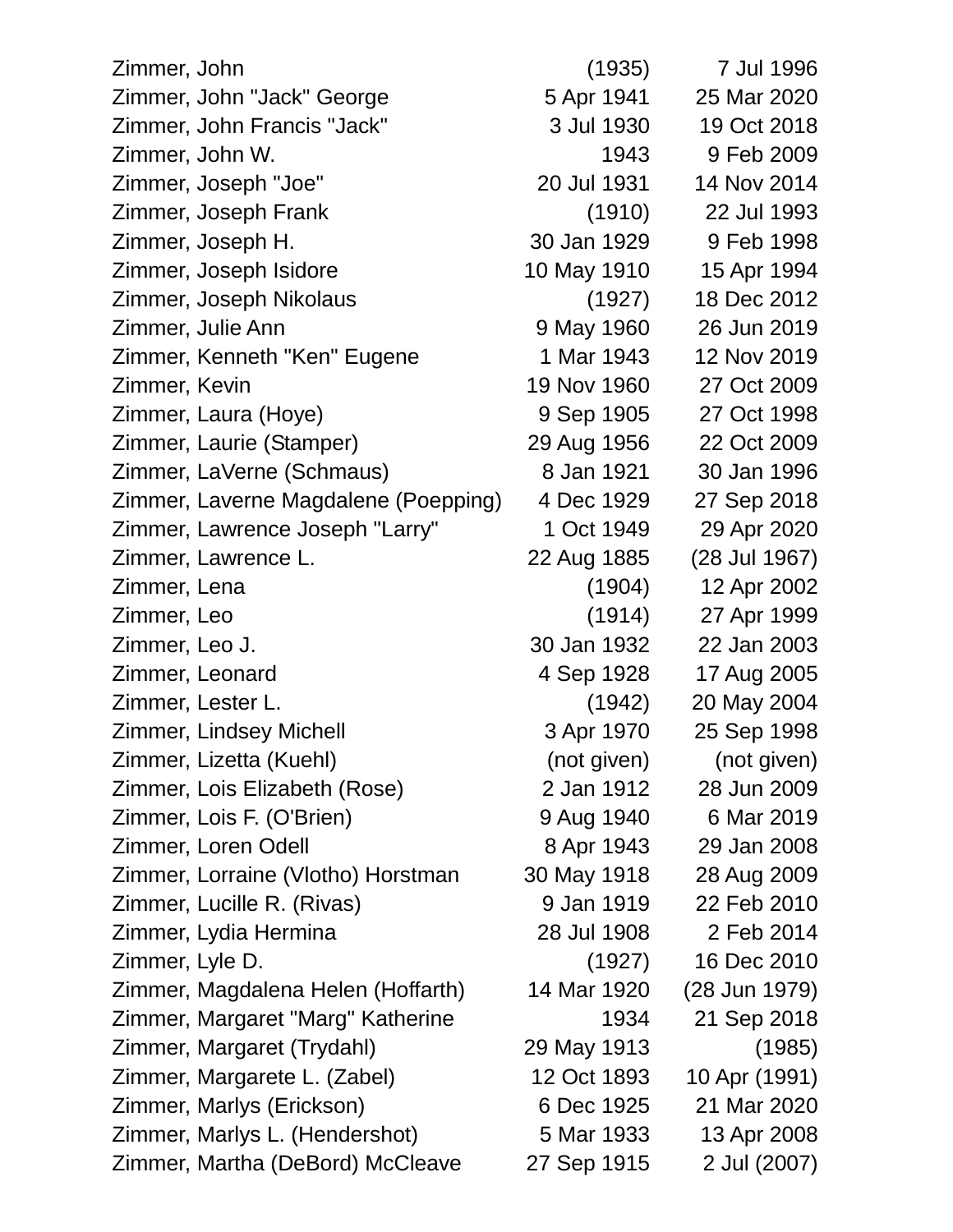| Zimmer, Marvin R.                     | 6 Feb 1946  | 28 Jul 2001   |  |
|---------------------------------------|-------------|---------------|--|
| Zimmer, Mary "Betty" Elizabeth (Hahn) | 17 Feb 1919 | 17 May 2010   |  |
| Zimmer, Mary (Wildy)                  | 2 Mar 1913  | 31 Jul 2002   |  |
| Zimmer, Mary Frances (Baldwin)        | 17 Jul 1915 | 24 Feb 2019   |  |
| Zimmer, Mary Kathryn (Conroy)         | 10 Oct 1942 | 14 May 2021   |  |
| Zimmer, Mary Lou (Loucks)             | 21 Nov 1941 | 19 Jun 2020   |  |
| Zimmer, Mauri                         | 13 Mar 1911 | 31 Jan (1997) |  |
| Zimmer, Michael "Mike"                | 24 Nov 1924 | 7 Dec 2017    |  |
| Zimmer, Mildred E. (Haugstad)         | 20 Dec 1915 | 25 Nov 2006   |  |
| Zimmer, Milton                        | 30 Oct 1921 | 20 Jan 2011   |  |
| Zimmer, Morlene I.                    | (1934)      | 22 Jun 1996   |  |
| Zimmer, Norman Laverne "Normie"       | 20 Aug 1942 | 26 Jun 2017   |  |
| Zimmer, Odell L.                      | 23 Sep 1917 | 4 Mar 1997    |  |
| Zimmer, Orland Karl                   | 12 Feb 1939 | 9 May 2013    |  |
| Zimmer, Ottilie (Hust)                | 1 Sep 1912  | 17 Jan (1956) |  |
| Zimmer, Pamela Roxanne                | (1967)      | 17 Jul 2021   |  |
| Zimmer, Paul                          | 2 Jan 1914  | 17 Feb 1996   |  |
| Zimmer, Pauline Marie (Steffan)       | 12 Oct 1924 | 31 Aug 2005   |  |
| Zimmer, Peter                         | 29 Nov 1917 | 23 Mar 2013   |  |
| Zimmer, Peter J.                      | 22 Mar 1938 | (1990)        |  |
| Zimmer, Philip                        | 21 Sep 1913 | 10 Oct 1989   |  |
| Zimmer, Phyllis Roberta BL            | 21 Mar 1926 | 12 Mar 2004   |  |
| Zimmer, Ray I.                        | (1916)      | (Feb 2001)    |  |
| Zimmer, Rhynold                       | 13 Nov 1935 | 20 Aug 2014   |  |
| Zimmer, Richard H.                    | (1923)      | (9 Jul 2003)  |  |
| Zimmer, Robert                        | 29 Sep 1939 | 27 Nov 2013   |  |
| Zimmer, Robert                        | 18 May 1937 | 8 Mar 2011    |  |
| Zimmer, Robert                        | (1919)      | 5 Sep 1991    |  |
| Zimmer, Robert "Bob" F.               | 30 Aug 1927 | 8 Dec 2010    |  |
| Zimmer, Robert "Kirk"                 | 25 Jul 1944 | 12 Oct (2008) |  |
| Zimmer, Robert A. "Bob"               | 26 May 1954 | 14 Feb 2018   |  |
| Zimmer, Robert J.                     | 19 Dec 1939 | 7 Mar 2020    |  |
| Zimmer, Rodney "Rod"                  | 19 Dec 1942 | 7 Jun 2016    |  |
| Zimmer, Roman                         | 12 Dec 1913 | 16 Sep 2001   |  |
| Zimmer, Rosalie (Fuchs)               | 2 Sep 1914  | 24 Jan 1987   |  |
| Zimmer, Rose Marie (Zelmer)           | 13 Jun 1914 | 6 Jun 2005    |  |
| Zimmer, Rosella Margaret (Dust)       | 23 Sep 1925 | 17 Jan 2014   |  |
| Zimmer, Russell Wayne                 | 2 Feb 1928  | 2 Aug 2001    |  |
| Zimmer, Ryan Adolph Peter             | 12 May 1983 | 10 May 2015   |  |
|                                       |             |               |  |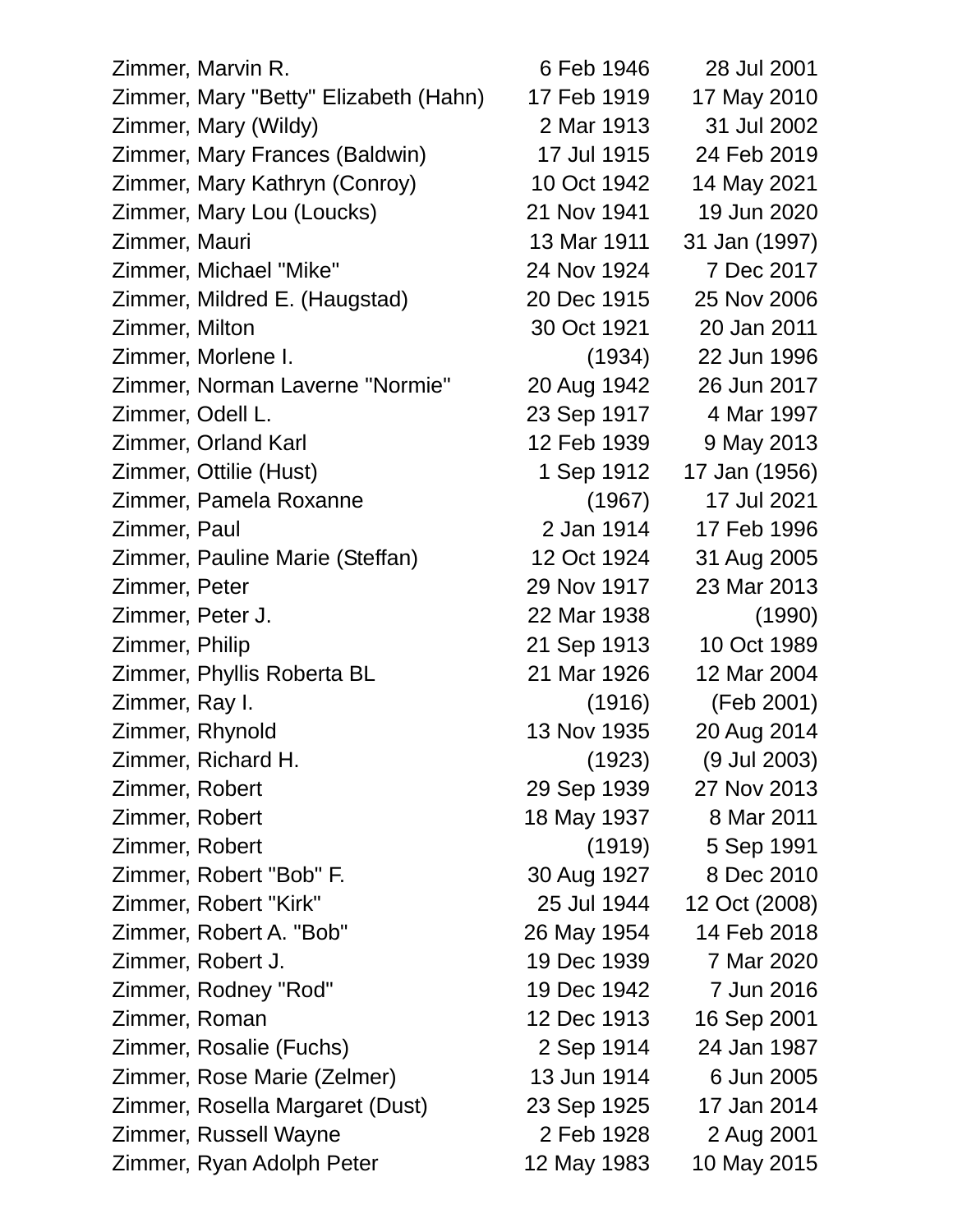| Zimmer, Sarah Juni (Nash)            | 2 Sep 1944  | 24 Nov 2020   |
|--------------------------------------|-------------|---------------|
| Zimmer, Selma Clementina (Stradtman) | 21 May 1920 | 31 Oct 2007   |
| Zimmer, Shane Jason                  | 23 Jul 1977 | 10 Aug 2017   |
| Zimmer, Shirley Mae                  | 11 Aug 1966 | 11 Feb 2017   |
| Zimmer, Sophie                       | (1918)      | 20 Mar 2001   |
| Zimmer, Stanley                      | 30 Nov 1956 | 26 May 2016   |
| Zimmer, Sylvia Magdalene             | 4 Nov 1918  | (not given)   |
| Zimmer, Thelma (Peppers)             | (1917)      | 17 Nov 2014   |
| Zimmer, Theodore Frank "Ted"         | 23 Feb 1916 | 28 Sep 2007   |
| Zimmer, Thomas "Tom"                 | 19 Oct 1927 | 24 Apr 2014   |
| Zimmer, Thomas "Tom" Leo             | 9 Nov 1960  | 19 Apr 2021   |
| Zimmer, Tracey Michelle (Rocheleau)  | 29 May 1964 | 25 Aug 2000   |
| Zimmer, Ula Mae (Bates)              | 28 Nov 1888 | (13 Aug 1949) |
| Zimmer, Urban                        | 12 Mar 1904 | (1904)        |
| Zimmer, Vera Mae                     | (1923)      | 10 Dec 1996   |
| Zimmer, Walter                       | 12 May 1933 | 11 Sep 2014   |
| Zimmer, Walter Daniel                | 12 Jun 1935 | 23 Sep 2015   |
| Zimmer, Walter G.                    | 15 Apr 1917 | 30 Oct 2009   |
| Zimmer, Willi                        | 4 Apr 1913  | (1973)        |
| Zimmer, William "Bill"               | 3 Oct 1937  | 5 Jan 2017    |
| Zimmer, William D.                   | 18 Dec 1886 | (14 Dec 1967) |
| Zimmer, William H.                   | 21 Aug 1903 | 7 Mar 1992    |
| Zimmer, William Harold               | 31 Aug 1899 | 26 Jun (1981) |
| Zimmer, William Joseph               | 21 Nov 1911 | 9 Mar 2006    |
| Zimmerer, Robert Ferd                | 3 Aug 1929  | 7 Sep 1996    |
| Zimmerer, Wilbur C.                  | 3 Jan 1903  | (1 Jun 1961)  |
| Zimmerle, Adeline (Roth)             | 30 May 1916 | 10 Feb 2008   |
| Zimmerle, Anna (Beck)                | 10 Aug 1910 | 31 Jul 1977   |
| Zimmerle, Audrey E. (Johnson)        | 20 Apr 1938 | 6 Mar 2016    |
| Zimmerle, Christine (Zimbelman)      | 27 Jun 1886 | 28 Oct (1984) |
| Zimmerle, Erna (Kirsch)              | 1920        | 25 Feb 1961   |
| Zimmerle, Esther                     | 4 Sep 1926  | 26 Feb 2012   |
| Zimmerle, Irene Christina (Horst)    | 7 Feb 1925  | 21 Mar 2007   |
| Zimmerle, Jacob                      | 29 Aug 1884 | (1964)        |
| Zimmerle, Jacob                      | Aug 1859    | 12 Mar 1931   |
| Zimmerle, John August                | 21 Apr 1922 | 7 Oct 1999    |
| Zimmerle, Leon                       | 6 Oct 1914  | 2 Aug 2002    |
| Zimmerle, Lisetta E. (Grosshans)     | 21 Aug 1899 | 9 Mar 1981    |
| Zimmerle, Milbert Henry              | 4 Aug 1920  | 25 Jun 1992   |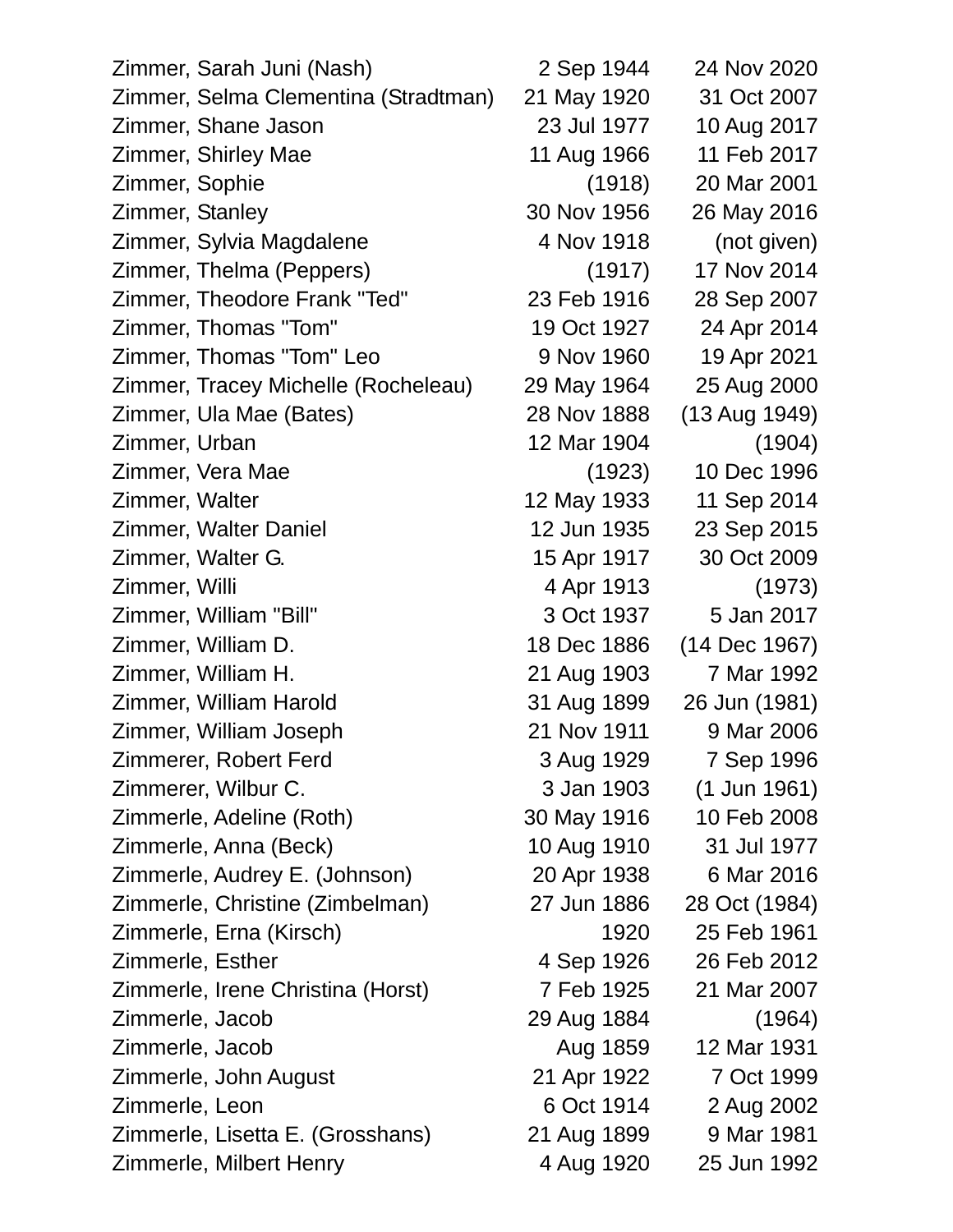| Zimmerle, Richard                    | 11 Feb 1918 | 15 Dec 2008   |
|--------------------------------------|-------------|---------------|
| Zimmerly, Grace Lillian (Arndt)      | 28 Jul 1922 | 7 Sep 2019    |
| Zimmerman, A. C.                     | (1870)      | 17 Feb 1941   |
| Zimmerman, A. R. "Pop"               | 31 Jan 1883 | (29) Dec 1976 |
| Zimmerman, Aaron M.                  | 28 Dec 1984 | 23 Oct 2005   |
| Zimmerman, Abraham                   | 1 Jul 1921  | 28 Jun 2011   |
| Zimmerman, Adam                      | 30 Sep 1919 | 17 Nov 2006   |
| Zimmerman, Adam                      | 15 May 1878 | 6 Sep 1958    |
| Zimmerman, Adam                      | 16 Dec 1888 | 15 Jan 1992   |
| Zimmerman, Adam Donald               | 10 Mar 1994 | 22 May 2014   |
| Zimmerman, Adelina Magdelina (Braun) | 22 Dec 1919 | 12 Feb 2006   |
| Zimmerman, Adeline (Zimmerman)       | 30 Aug 1901 | 8 Aug 1985    |
| Zimmerman, Adeline Alanda (Forsch)   | 28 Jan 1917 | 4 Aug (2005)  |
| Zimmerman, Adolph                    | 17 Dec 1906 | 1 Jun 1998    |
| Zimmerman, Agnes L. (Roness)         | 10 Jan 1925 | 20 Feb 2007   |
| Zimmerman, Albert                    | (1920)      | 16 Jan 1998   |
| Zimmerman, Albert                    | 8 Feb 1910  | 23 Nov 1989   |
| Zimmerman, Albert Alvin              | 6 Oct 1901  | (10 Dec 1983) |
| Zimmerman, Albert Francis            | 26 Nov 1916 | 1 Nov 2013    |
| Zimmerman, Albert H.                 | 10 Jul 1913 | 7 Apr 2005    |
| Zimmerman, Alden                     | 12 Aug 1928 | 19 Jan 1981   |
| Zimmerman, Alexander "Alex"          | 24 Oct 1907 | 19 Jun 1991   |
| Zimmerman, Alice "Minerva" (Forland) | 19 Sep 1931 | 2 Oct 2020    |
| Zimmerman, Alice (Stenzel)           | 27 Aug 1876 | 13 Dec 1955   |
| Zimmerman, Alice J. (Johnson)        | 24 Oct 1900 | (18) Dec 1968 |
| Zimmerman, Allan Anthony             | 1951        | 9 Aug 2018    |
| Zimmerman, Allan Wayne               | 30 Mar 1939 | 13 Sep 2019   |
| Zimmerman, Alma M. RBM               | 4 May 1906  | 20 Nov 1994   |
| Zimmerman, Alma Marie (Krueg)        | 7 Jan 1914  | 23 May 2002   |
| Zimmerman, Almore "Al"               | 12 Nov 1941 | 10 Apr 2018   |
| Zimmerman, Aloysius Henry FA         | 28 Aug 1904 | 16 Feb (1968) |
| Zimmerman, Alphonse                  | 1 Jul 1914  | 18 Aug 2000   |
| Zimmerman, Alvin                     | 9 Aug 1922  | 19 Jun 2003   |
| Zimmerman, Alvin                     | 20 May 1914 | 13 Mar 1988   |
| Zimmerman, Alvin "Al"                | 3 Sep 1975  | 12 Feb 2020   |
| Zimmerman, Alvin Carl "Al"           | 21 Oct 1923 | 11 Jun 2014   |
| Zimmerman, Alvina (Fischer)          | 22 May 1919 | 20 Jan 1982   |
| Zimmerman, Amelia (Dalke)            | 2 Oct 1905  | 27 Oct 1992   |
| Zimmerman, Amelia (Landsiedel)       | 18 Jun 1909 | 19 Jun 1978   |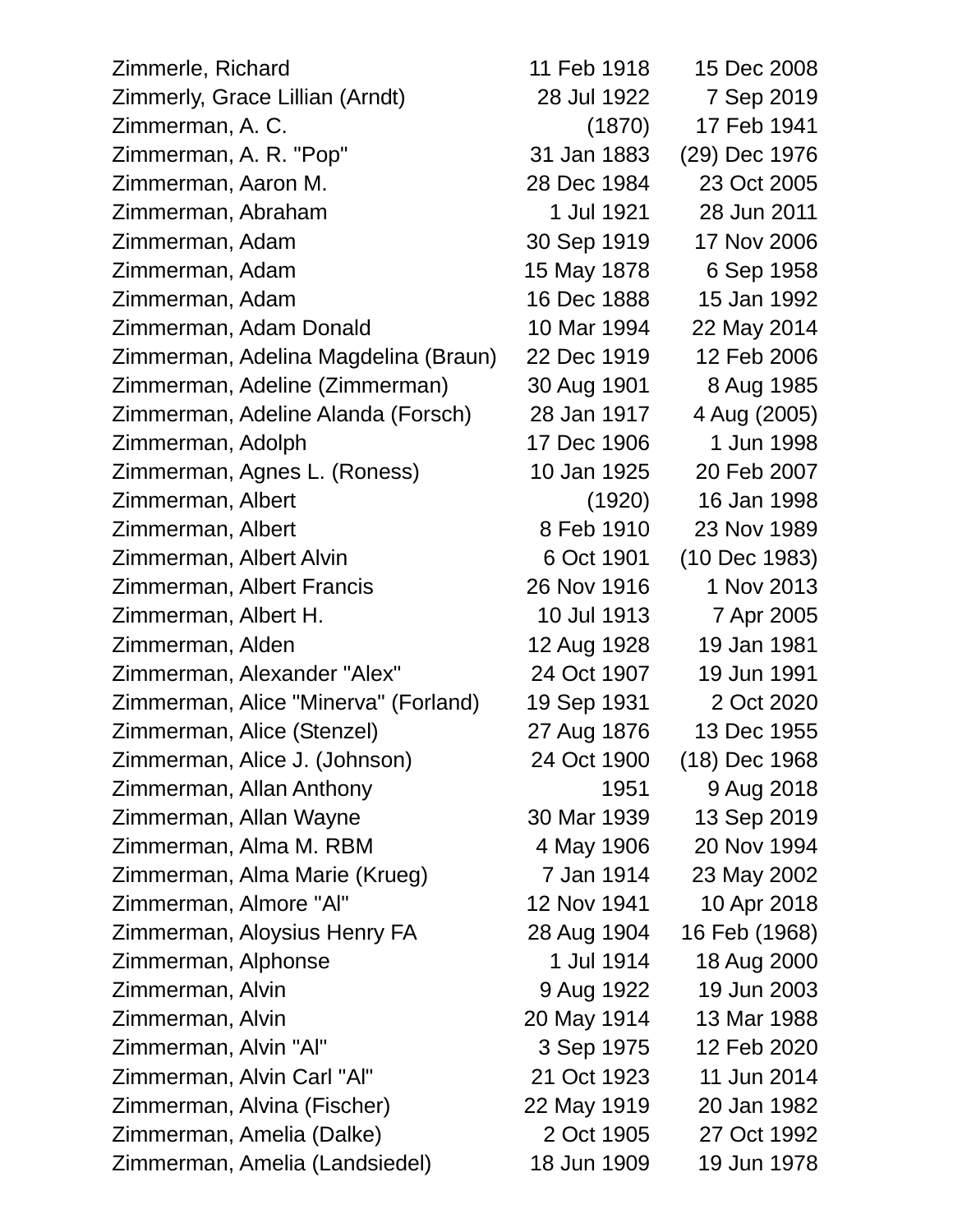| Zimmerman, Amelia (Loeb) Wegener     | 5 Mar 1921  | 10 Mar 2018   |
|--------------------------------------|-------------|---------------|
| Zimmerman, Amos F.                   | (1903)      | 22 Oct 1994   |
| Zimmerman, Andrew                    | 19 Nov 1877 | (21 Jul 1950) |
| Zimmerman, Andrew                    | (1911)      | 14 Jul 1960   |
| Zimmerman, Andrew                    | 23 Apr 1894 | 6 May 1980    |
| Zimmerman, Anna "Annie" (Huem)       | 23 Apr 1905 | 6 Sep 1993    |
| Zimmerman, Anna (Gefroh)             | 16 Apr 1929 | 28 Sep 2017   |
| Zimmerman, Anna (Goldade)            | 28 Aug 1904 | 20 Jul 1992   |
| Zimmerman, Anna Christina (Kranzler) | 28 Aug 1904 | 7 Oct 1997    |
| Zimmerman, Anneliese "Lisa" (Dohle)  | 22 Apr 1930 | 24 Aug 2018   |
| Zimmerman, Anthony Martin            | 5 Oct 1911  | 7 Apr 2003    |
| Zimmerman, Anton "Tony"              | 12 Feb 1910 | 12 Jul 1994   |
| Zimmerman, Anton "Tony"              | 26 Jun 1923 | 30 Jul 1945   |
| Zimmerman, Anton "Tony" Peter        | 4 Feb 1932  | 4 Jul 2018    |
| Zimmerman, Apolonia "Evelyn"         | 6 Apr 1911  | 28 Feb 2001   |
| Zimmerman, Archie                    | 1 Jan 1896  | 1989          |
| Zimmerman, Archie F.                 | 7 Jul 1902  | 7 Jun 1983    |
| Zimmerman, Archie Robert "Buzzy"     | 17 Apr 1936 | 21 Sep 2019   |
| Zimmerman, Ardelle Keith             | 1 Jan 1921  | 11 Jan 1995   |
| Zimmerman, Arlene K. (Straub)        | 28 Jun 1939 | 8 Dec 2020    |
| Zimmerman, Arlene L.                 | (1916)      | 7 Aug 1996    |
| Zimmerman, Arlo H.                   | (1929)      | 14 Sep 1995   |
| Zimmerman, Arnold                    | 27 Mar 1937 | 23 Jan 2000   |
| Zimmerman, Arnold F.                 | (1928)      | 10 Dec (2006) |
| Zimmerman, Art                       | 8 Apr 1928  | 21 Feb 2020   |
| Zimmerman, Arthur                    | 25 May 1920 | 9 May 1994    |
| Zimmerman, Arthur                    | 28 Aug 1916 | 15 Aug 1981   |
| Zimmerman, Arthur                    | 12 Aug 1906 | 31 Aug 1984   |
| Zimmerman, Arthur                    | 29 Jun 1908 | 20 Jun 1980   |
| Zimmerman, Arthur C.                 | 7 Jun 1918  | 9 Dec 2001    |
| Zimmerman, Arthur T.                 | 24 Feb 1903 | 19 Aug 1982   |
| Zimmerman, Arthur Wynn               | 1 May 1919  | 14 Aug 1981   |
| Zimmerman, Arvadell E. (Lang)        | 18 Jul 1936 | 19 Oct 1994   |
| Zimmerman, Barbara (Jung)            | 31 Dec 1908 | 6 Aug 1996    |
| Zimmerman, Barbara (Stadler) Endress | 26 Dec 1883 | (28) Nov 1956 |
| Zimmerman, Barbara (Wahl)            | 27 Oct 1871 | 29 Mar (1931) |
| Zimmerman, Barry Dean                | 9 Jul 1934  | 26 Jul 2015   |
| Zimmerman, Beata (Keierleber)        | 20 Oct 1911 | 4 Jul 2003    |
| Zimmerman, Beatrice (Schmidt)        | (1931)      | 9 Jan 2005    |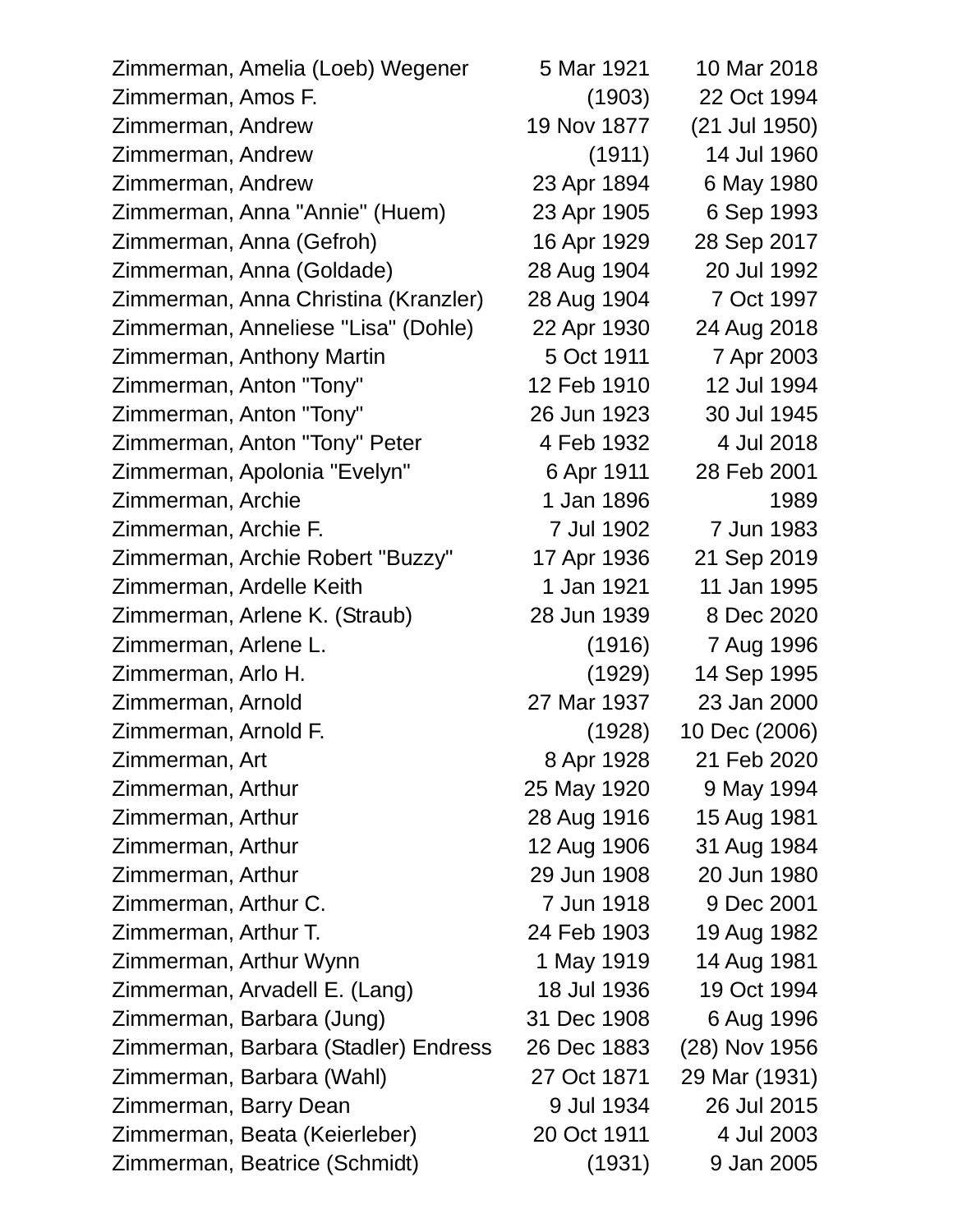| Zimmerman, Beatrice (Ziegler)         | 31 Dec 1903 | 3 May 1988    |
|---------------------------------------|-------------|---------------|
| Zimmerman, Belva D. (Janssen)         | 19 Aug 1928 | 5 Mar 2006    |
| Zimmerman, Benny                      | 11 Nov 1917 | 6 Sep 2001    |
| Zimmerman, Bernard                    | 18 Nov 1940 | 19 Apr 2018   |
| Zimmerman, Bernard "Barney"           | 10 Oct 1911 | 30 Apr 1993   |
| Zimmerman, Bernice                    | 25 Sep 1921 | 3 Mar 2016    |
| Zimmerman, Bernice (Dahl)             | 10 Jun 1913 | (1983)        |
| Zimmerman, Bernice Caroline (Bingham) | 27 Jun 1905 | 7 May 1988    |
| Zimmerman, Bertha (Berreth)           | 4 Oct 1895  | 7 Apr 1969    |
| Zimmerman, Bertha (Weishaar)          | 3 Sep 1911  | 3 Mar 1995    |
| Zimmerman, Bertha Margaretha B        | 23 Dec 1910 | 23 Jun 1991   |
| Zimmerman, Betty Lou HW               | 31 Oct 1932 | 20 Dec 2009   |
| Zimmerman, Beulah (Anderson)          | 1936        | 22 Nov 2009   |
| Zimmerman, Beverly Ann (Beaumont)     | 25 Apr 1929 | 30 Jul 2004   |
| Zimmerman, Blanche (Hill)             | 10 Sep 1907 | 14 Mar 2002   |
| Zimmerman, Blanche A. (Auger)         | 22 May 1906 | 26 Mar 1982   |
| Zimmerman, Bradley                    | 17 Dec 1982 | 26 Mar 2003   |
| Zimmerman, Brent Allen                | 15 Mar 1989 | 5 Jul 2018    |
| Zimmerman, Brett C.                   | 11 Dec 1979 | 30 Oct 1994   |
| Zimmerman, Brooklyn Brigette          | 2 Apr 1999  | 4 Aug 2020    |
| Zimmerman, Bryan                      | (1970)      | (8) Feb 1973  |
| Zimmerman, Bryan                      | 4 Feb 1980  | 1 Apr 1999    |
| Zimmerman, Bryan Elmer                | 30 Jun 1961 | 15 Jan 2015   |
| Zimmerman, Carl                       | 7 Aug 1884  | 27 Dec 1962   |
| Zimmerman, Carl                       | 9 Apr 1918  | (19 Mar 1976) |
| Zimmerman, Carl A.                    | 6 Jun 1890  | 22 May 1969   |
| Zimmerman, Carol Ann (Powell)         | 21 Nov 1931 | 22 Oct 2016   |
| Zimmerman, Caroline (Purington)       | 9 Aug 1926  | 28 Nov 2003   |
| Zimmerman, Caroline R. (Wells)        | 27 Jan 1929 | 18 Sep 1993   |
| Zimmerman, Carolyn (Rose)             | 27 Sep 1949 | 16 Jun 2001   |
| Zimmerman, Carolyn F. (Anderson)      | 31 Mar 1953 | 27 Feb 2001   |
| Zimmerman, Carrie (Eszlinger)         | 11 Nov 1905 | 19 Oct 1972   |
| Zimmerman, Catherine Marie B          | 15 Oct 1921 | 22 May 2017   |
| Zimmerman, Catherine S. (Ludes)       | (1912)      | 17 May 2000   |
| Zimmerman, Cathleen "Cathy" AL        | 2 Mar 1944  | 1 Oct 2021    |
| Zimmerman, Cathleen (Swensen)         | 28 Mar 1955 | 28 Sep 2017   |
| Zimmerman, Cecilia (Kuntz) Jordan     | 25 Jun 1924 | 21 Jun 1988   |
| Zimmerman, Celestine V.               | 15 Jan 1919 | 12 Nov 1998   |
| Zimmerman, Charles "Bud"              | 10 Sep 1918 | 19 Nov 2001   |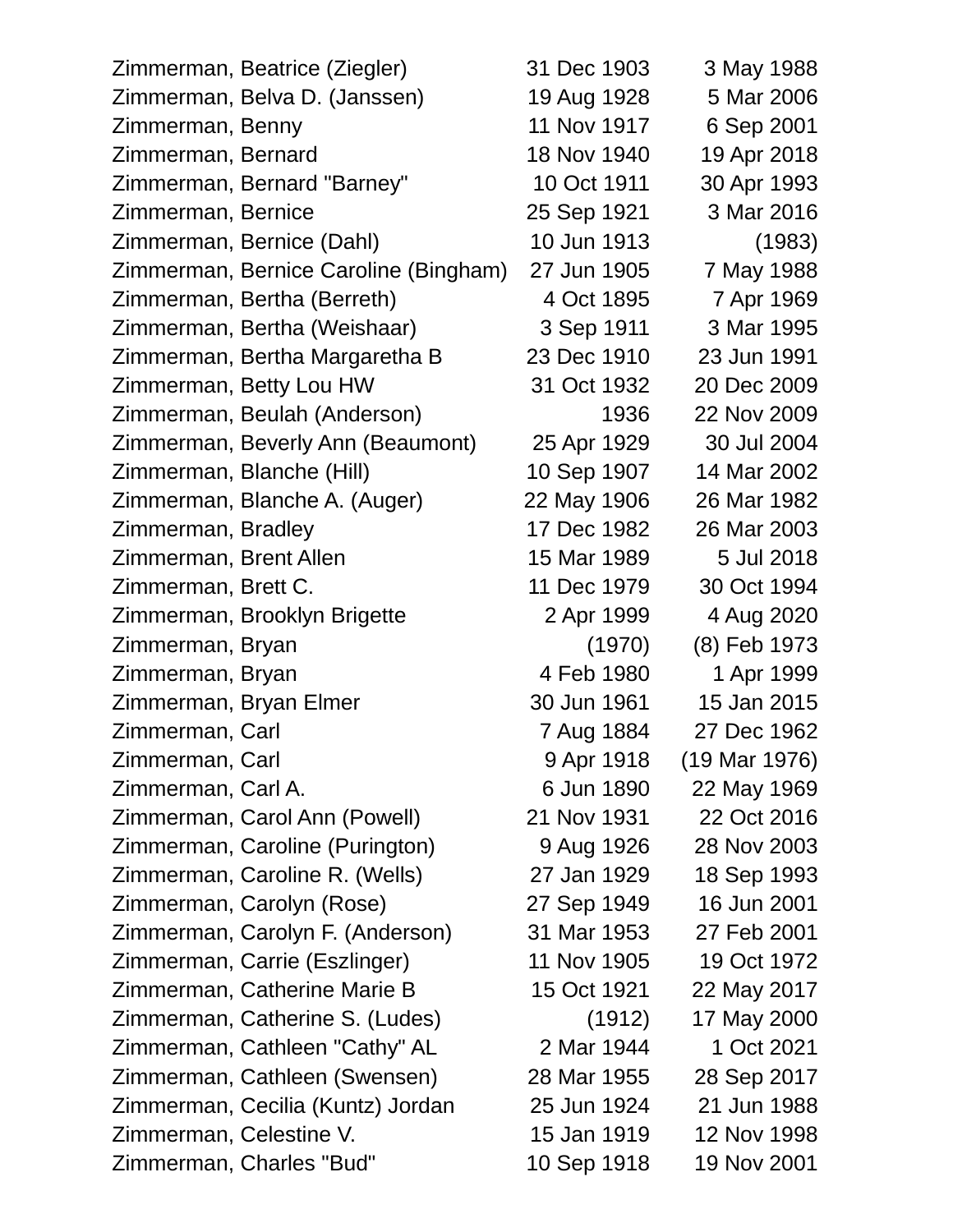Zimmerman, Charles Arthur 20 Aug 1914 16 Jul 2000 Zimmerman, Charlotte I. (Bjorkman) 24 May 1925 8 Jul 1995 Zimmerman, Cheryl Ruth (Skinlo) 28 Sep 1939 4 Sep 2010 Zimmerman, Chloris (Guth) 13 Oct 1933 2 May 2014 Zimmerman, Chris 11 Aug 1929 21 Nov 2000 Zimmerman, Christ 3 Aug 1887 29 Oct 1971 Zimmerman, Christ G. 15 Dec 1904 (6 Nov 1965) Zimmerman, Christ J. 20 Aug 1891 22 May 1972 Zimmerman, Christina (Maier) 25 Jul 1881 30 Dec 1978 Zimmerman, Christine (Ackerman) 14 Aug 1918 21 Nov 2016 Zimmerman, Christine (Becker) 6 Aug 1916 5 Feb 2011 Zimmerman, Christine H. G 22 Oct 1914 16 Jul 1995 Zimmerman, Christopher "Chris" John 8 Aug 1979 15 Aug 2021 Zimmerman, Clara (Schuster) 13 Mar 1906 3 Jul 1998 Zimmerman, Clara A. (Wolff) 4 Feb 1890 1982 Zimmerman, Clara Marie 1980 1980 9 May 1900 1 Dec 1996 Zimmerman, Clarence E. 4 Jun 1925 2 Jan 1991 Zimmerman, Clifford E. 8 Nov 1917 8 Nov 2010 Zimmerman, Clyde M. 4 Nov 1929 10 Jun 2006 Zimmerman, Colette (Zell) 20 Mar 1959 13 Mar 2013 Zimmerman, Colleen Rae (Olson) 23 Apr 1927 10 Apr 1999 Zimmerman, Conrad John 27 Dec 1926 19 Aug (2000) Zimmerman, Constance "Connie" LBL 5 May 1940 (6 Jun 2002) Zimmerman, Craig Steven 20 Apr 1955 23 Mar 2017 Zimmerman, Curtis M. 15 Jun 1956 6 Nov 2015 Zimmerman, Curtis P. (not given) 11 Dec 1992 Zimmerman, Dale 2 May 1927 20 Dec 2020 Zimmerman, Dale 14 Jun 1951 14 Jul 2019 Zimmerman, Dale Dalton 10 Apr 1958 7 Nov 2017 Zimmerman, Dale Grant 18 Aug 1962 16 Jun 2015 Zimmerman, Dallas D. (1937) 20 Oct 2013 Zimmerman, Dan (not given) 22 Jan 1981 Zimmerman, Danny Claire 23 Apr 1945 1 Aug 1995 Zimmerman, Darrel 2 Sep 1928 11 Apr 1995 Zimmerman, Daryl 4 Jan 1934 7 Mar 2013 Zimmerman, David 5 Jan 1903 16 Aug 1974 Zimmerman, David A. "Daz" 15 Nov 1927 30 Oct 2014 Zimmerman, David L. 28 Feb 1927 16 Sep 1993 Zimmerman, David Lee "Buck" 3 Jan 1910 24 May 2009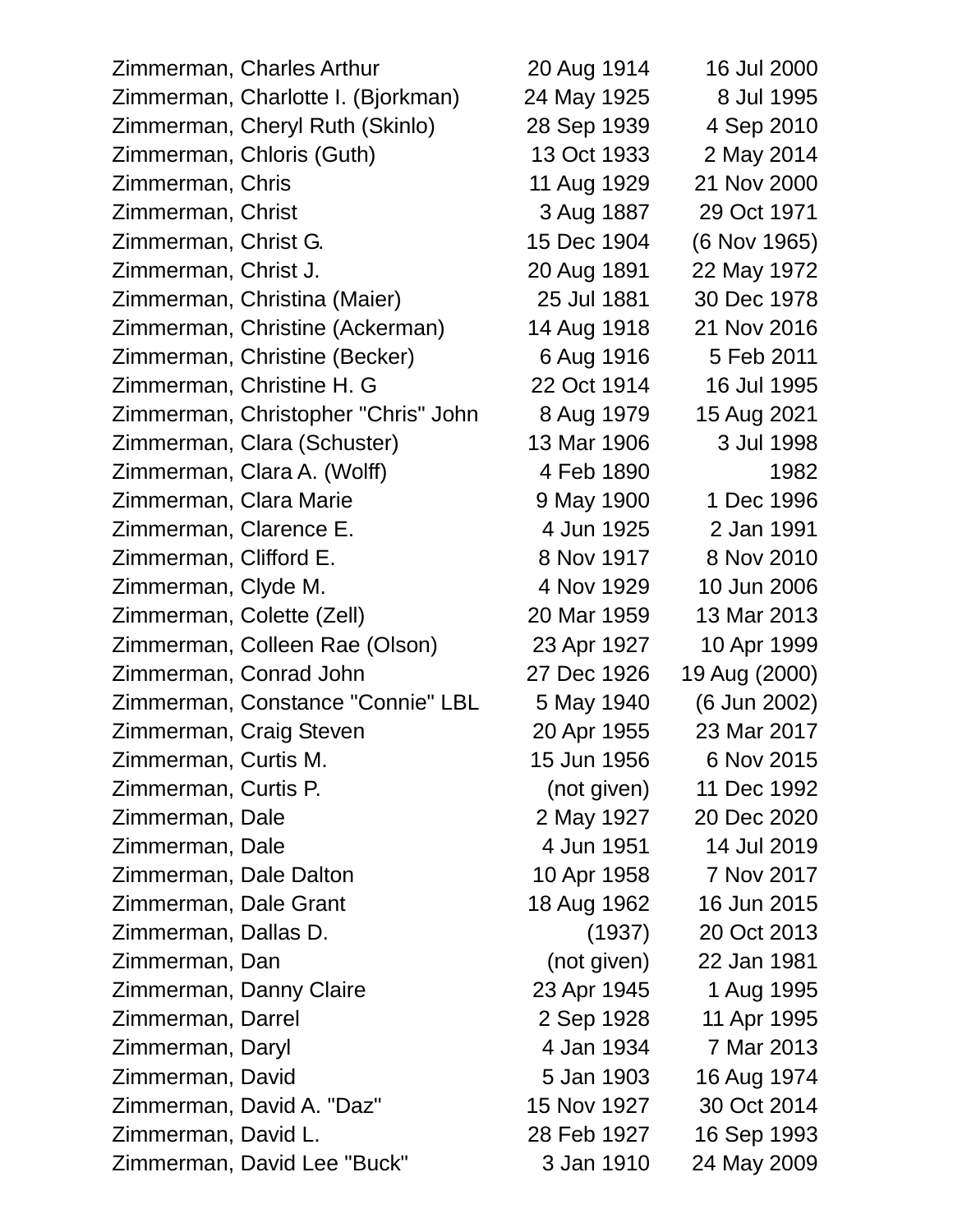| Zimmerman, David Richard             | 17 Jan 1933     | 30 Mar 1995   |
|--------------------------------------|-----------------|---------------|
| Zimmerman, Dell R.                   | (1957)          | 2 Jun 2004    |
| Zimmerman, Dennis "Denny" A.         | 6 Jul 1942      | 19 Nov 2021   |
| Zimmerman, Dennis Dell "Pinky"       | 16 Feb 1938     | 3 Oct 2016    |
| Zimmerman, Dennis Walter             | $(15$ Jan 1946) | 14 Mar 1946   |
| Zimmerman, Dianne Pauline            | 20 Apr 1944     | (1972)        |
| Zimmerman, Dolores                   | (1947)          | 19 Jan 2017   |
| Zimmerman, Don Charles               | (1934)          | 2 Mar 2019    |
| Zimmerman, Donald "Donnie" Wesley    | 20 Apr 1938     | 8 Aug 2002    |
| Zimmerman, Donald Edward             | (not given)     | 11 Jun 2006   |
| Zimmerman, Donald Eugene             | 1935            | 2 Sep 2018    |
| Zimmerman, Donald G.                 | 12 Jul 1939     | 10 Mar 2015   |
| Zimmerman, Donald LeRoy              | 15 Aug 1933     | 5 May 2017    |
| Zimmerman, Donald R.                 | 20 Feb 1935     | 22 Mar (2000) |
| Zimmerman, Donna (Nelson)            | 26 May 1943     | 28 Nov 1998   |
| Zimmerman, Donna J. (Gatchell)       | 28 Feb 1930     | 21 Jul 1999   |
| Zimmerman, Donna L.                  | (1935)          | 13 Aug 2002   |
| Zimmerman, Donna Lorraine C          | 30 Dec 1942     | 2 Mar 2020    |
| Zimmerman, Donna Marie BM            | 8 Jul 1955      | 1 Aug 2020    |
| Zimmerman, Dora Elizabeth (Ackerman) | 8 Dec 1916      | (27 Sep 2006) |
| Zimmerman, Doreen Jane               | 25 Aug 1945     | 12 Nov 2005   |
| Zimmerman, Doris                     | 5 Jun 1927      | 6 May 2003    |
| Zimmerman, Doris (Neumiller)         | 29 Nov 1929     | 11 Aug 2019   |
| Zimmerman, Doris (Rosenow)           | 14 Jan 1904     | 30 Jan 1990   |
| Zimmerman, Dorleen Elsie             | 3 May 1934      | 15 Jul 2011   |
| Zimmerman, Dorothy                   | 5 Dec 1897      | 7 Jan 1987    |
| Zimmerman, Dorothy (Pritchard)       | 1925            | 29 Sep 2005   |
| Zimmerman, Dorothy Lucille (Bowen)   | 30 Jan 1923     | 29 Sep 2016   |
| Zimmerman, Dorothy Marie (Raba)      | 26 Feb 1914     | 2 Nov 1987    |
| Zimmerman, Dotohy L. (Yahnke)        | 16 May 1906     | 16 Apr 2003   |
| Zimmerman, Doug                      | 6 Mar 1952      | 26 Sep 2017   |
| Zimmerman, Douglas "Doug" M.         | 23 Nov 1957     | 23 Apr 2017   |
| Zimmerman, Douglas G.                | 15 Mar 1930     | (20 Apr 2007) |
| Zimmerman, Douglas Lynn              | (1957)          | 8 Jul (2007)  |
| Zimmerman, Douglaus D.               | 3 Jan 1959      | 30 Mar 2018   |
| Zimmerman, Duane                     | 15 Mar 1931     | 6 Aug 2015    |
| Zimmerman, Duane "Zim" Willard       | 10 Jan 1936     | 27 Dec 2016   |
| Zimmerman, Duane L.                  | 4 Jul 1946      | 11 Jun 2018   |
| Zimmerman, Dwain Earl "Pepper"       | 14 Jan 1949     | 1 Jul 2001    |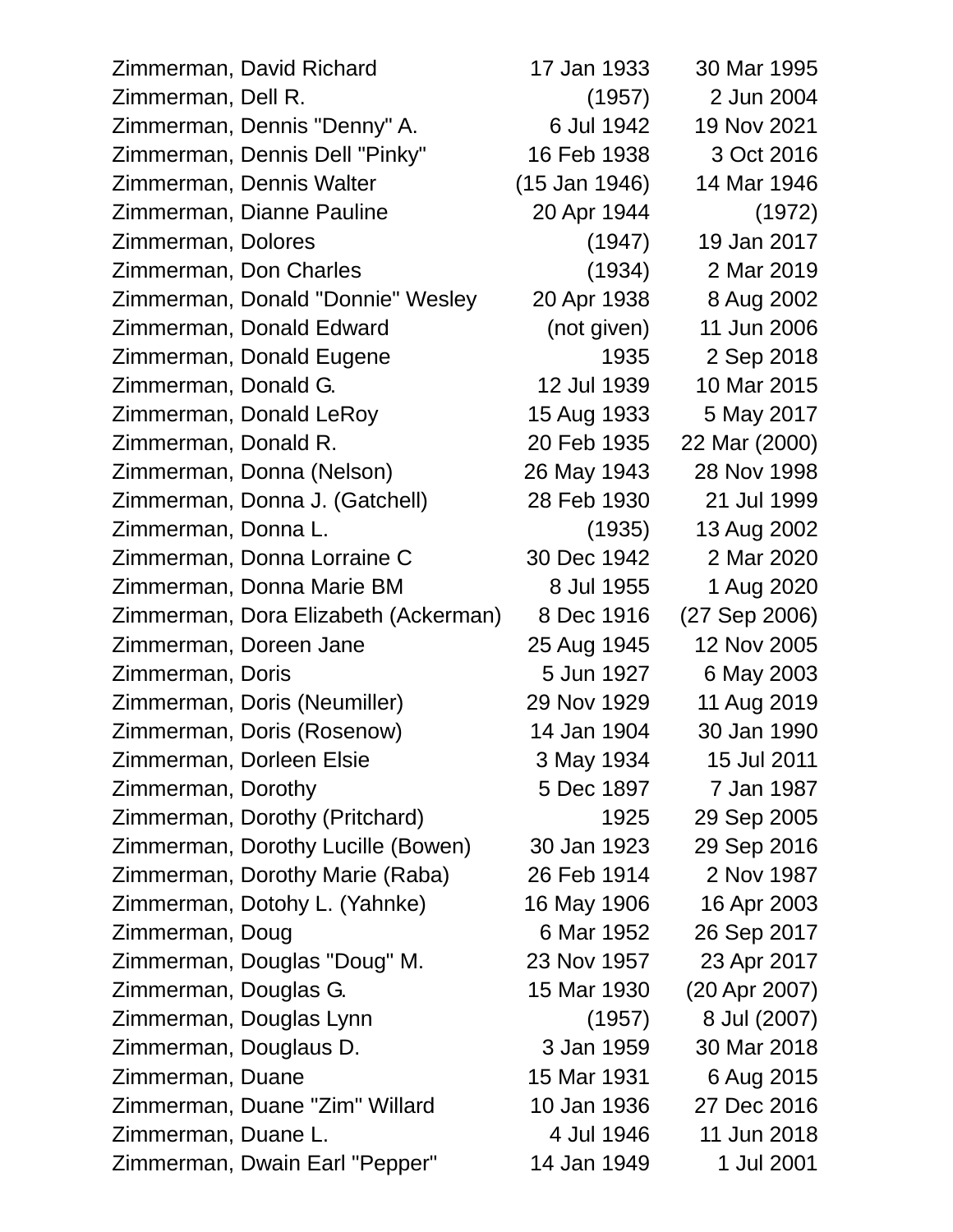| Zimmerman, Dwight H.                 | 9 May 1929  | 1 Mar 1994      |
|--------------------------------------|-------------|-----------------|
| Zimmerman, Earl                      | 3 May 1942  | 29 Feb 2016     |
| Zimmerman, Earl E.                   | 9 Mar 1904  | 1 Jan 1980      |
| Zimmerman, Earl R.                   | 1 Jan 1914  | 4 Jan 1994      |
| Zimmerman, Earl William              | 21 Dec 1925 | 5 Apr 2009      |
| Zimmerman, Edith (Novy)              | 10 Jul 1927 | 23 May 1993     |
| Zimmerman, Edna Katherine (Gums)     | 27 Dec 1919 | 26 Nov 2007     |
| Zimmerman, Edna L. (Pfeifle)         | 4 Oct 1920  | 6 Jun 1993      |
| Zimmerman, Edna R.                   | 5 Jan 1897  | 5 Jun 1984      |
| Zimmerman, Edward                    | 25 Jul 1926 | 26 Nov 2006     |
| Zimmerman, Edward                    | 15 Dec 1908 | 4 Oct 1998      |
| Zimmerman, Edward                    | 9 Feb 1911  | 2 Dec 1990      |
| Zimmerman, Edward "Ed"               | 27 May 1906 | 23 Jul 1986     |
| Zimmerman, Edward A.                 | 25 Sep 1891 | 30 Dec (1982)   |
| Zimmerman, Edwin                     | 17 Dec 1904 | 12 Nov 1990     |
| Zimmerman, Edwin "Eddie"             | 14 Sep 1923 | 17 Nov 2003     |
| Zimmerman, Edwin E.                  | 3 Oct 1909  | 18 Apr 1970     |
| Zimmerman, Edwin Frank               | 29 Nov 1934 | 19 Nov 2001     |
| Zimmerman, Edythe Mae (Burmeister)   | 30 Jun 1918 | 27 Nov 2009     |
| Zimmerman, Eileen (Gross)            | 3 Jul 1925  | 1 Aug 2014      |
| Zimmerman, Elaine Marian (Bejin)     | (1940)      | 15 Jan 1993     |
| Zimmerman, Elberta "Bert" (Hallen)   | 30 Sep 1950 | 24 Feb 1989     |
| Zimmerman, Eleanor (Stumpf)          | 5 Mar 1919  | 22 Jul 2001     |
| Zimmerman, Elisabeth (Schneider)     | 25 Jul 1874 | 1 Dec 1939      |
| Zimmerman, Elizabeth                 | [1910]      | 30 Nov 1999     |
| Zimmerman, Elizabeth "Betty" (Jundt) | 29 Jan 1907 | 13 Jan 1981     |
| Zimmerman, Elizabeth "Lizzie" (Rath) | 28 Jul 1906 | 13 Oct 2005     |
| Zimmerman, Elizabeth (Brill)         | 3 Oct 1864  | (5) Feb 1947    |
| Zimmerman, Elizabeth (Forster)       | 17 Apr 1908 | (1985)          |
| Zimmerman, Elizabeth (Ginther)       | 22 Jul 1914 | 30 Nov 2010     |
| Zimmerman, Elizabeth Gertrude (Dies) | 10 May 1921 | 15 Jan 2009     |
| Zimmerman, Elizabeth M. (Jahnke)     | (1893)      | 17 Aug 1986     |
| Zimmerman, Elizabeth T.              | 25 Feb 1900 | 27 Jun 1999     |
| Zimmerman, Ella A. (Meyer)           | 28 Aug 1895 | 3 May 1982      |
| Zimmerman, Ella R. (Kempf)           | 20 Aug 1905 | 1 Sep 2002      |
| Zimmerman, Ella R. (Sellar)          | (not given) | 2 Apr 1996      |
| Zimmerman, Ellen                     | (1940)      | $(12$ Jan 2009) |
| Zimmerman, Elmar                     | 15 Nov 1923 | 19 Nov 2011     |
| Zimmerman, Elmer                     | 11 Nov 1930 | 16 Apr 2013     |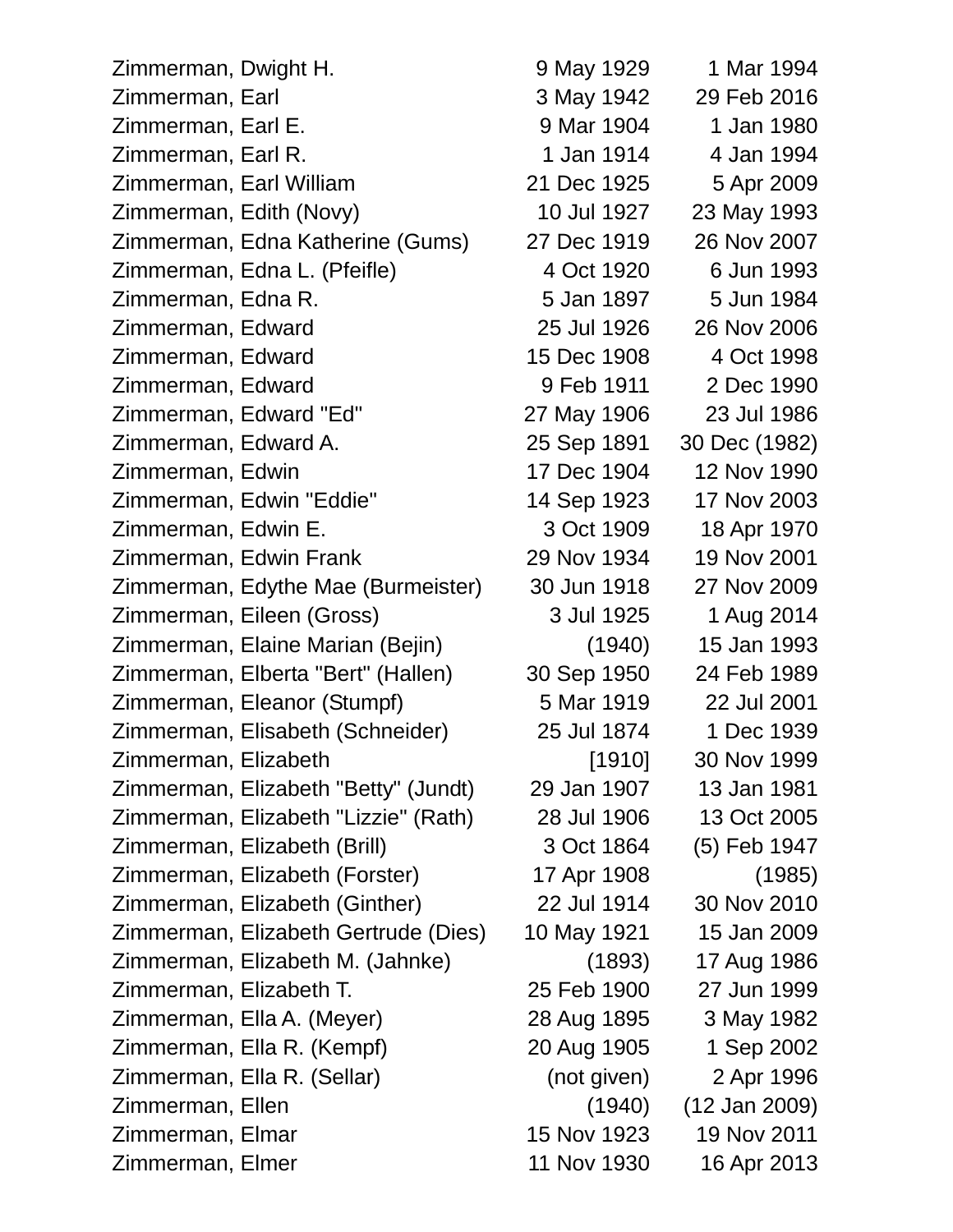Zimmerman, Elmer 17 Mar 1907 27 Dec 2004 Zimmerman, Elmer Harder 17 Sep 1914 (2000) Zimmerman, Elmer M. 17 Sep 1917 20 Nov 2001 Zimmerman, Elsa (Schnell) (not given) (1952) Zimmerman, Elsie (Knoblauch) (1917) 6 May 1997 Zimmerman, Elsie F. (Lee) 26 Jan 1878 (28) Oct 1937 Zimmerman, Elsie H. 29 Jan 1889 (1) Oct 1974 Zimmerman, Elsie L. (1924) 2 Jul 2012 Zimmerman, Elsie May (Roeszler) 8 Sep 1916 14 Dec 2015 Zimmerman, Elsie Otellia (Rauscher) 26 Feb 1920 4 Dec 2000 Zimmerman, Elva L. 13 Feb 1904 18 May 1993 Zimmerman, Elynor Ruth (Noble) 18 Oct 1930 25 Jan 2012 Zimmerman, Emanuel 2 Jul 1916 2 Nov 2011 Zimmerman, Emil 13 Nov 1881 22 Dec 1958 Zimmerman, Emil 4 Apr 1919 9 Jul 1999 Zimmerman, Emil 7 Apr 1916 19 Mar 1991 Zimmerman, Emil 1915 5 Feb 1993 Zimmerman, Emil 29 Oct 1909 22 Nov 2001 Zimmerman, Emil F. 21 May 1916 5 Jun 1995 Zimmerman, Emilie "Lillian" 21 Oct 1921 2 Jan 2012 Zimmerman, Emma (Hehr) 19 Jul 1908 9 Aug 1940 Zimmerman, Emma A. (Aman) 4 Feb 1894 1 May 1987 Zimmerman, Emma K. (Ketterling) 7 Aug 1905 30 Mar 1997 Zimmerman, Enos L. (1927) 27 Oct 2000 Zimmerman, Erma Ruth (Zook) 3 Apr 1918 7 Feb 2010 Zimmerman, Erna (Fuchs) 27 Jan 1913 19 Jul 1979 Zimmerman, Erna (Rivinius) 4 Jun 1925 22 Oct 2011 Zimmerman, Erna (Schneider) 24 Feb 1910 3 Mar 2008 Zimmerman, Erna L. (Grams) 31 Jan 1920 10 Oct 2007 Zimmerman, Ernest 27 Jan 1912 15 Jan 1986 Zimmerman, Ernest A. 20 May 1928 2 Dec 1982 Zimmerman, Ernest C. 22 Jul 1873 (16 Jun 1947) Zimmerman, Ervin (1928) 7 Feb 1973 Zimmerman, Erwine 12 Aug 1929 9 Feb 2001 Zimmerman, Esther (Brandner) (1917) 27 Aug 1972 Zimmerman, Esther (Herr) 23 Jul 1917 24 Aug 2003 Zimmerman, Esther (Richman) 4 Dec 1916 30 Jun 2001 Zimmerman, Esther (Roth) 19 May 1920 10 Jan 2002 Zimmerman, Esther Caroline (Wolff) 5 Sep 1918 18 Oct 1991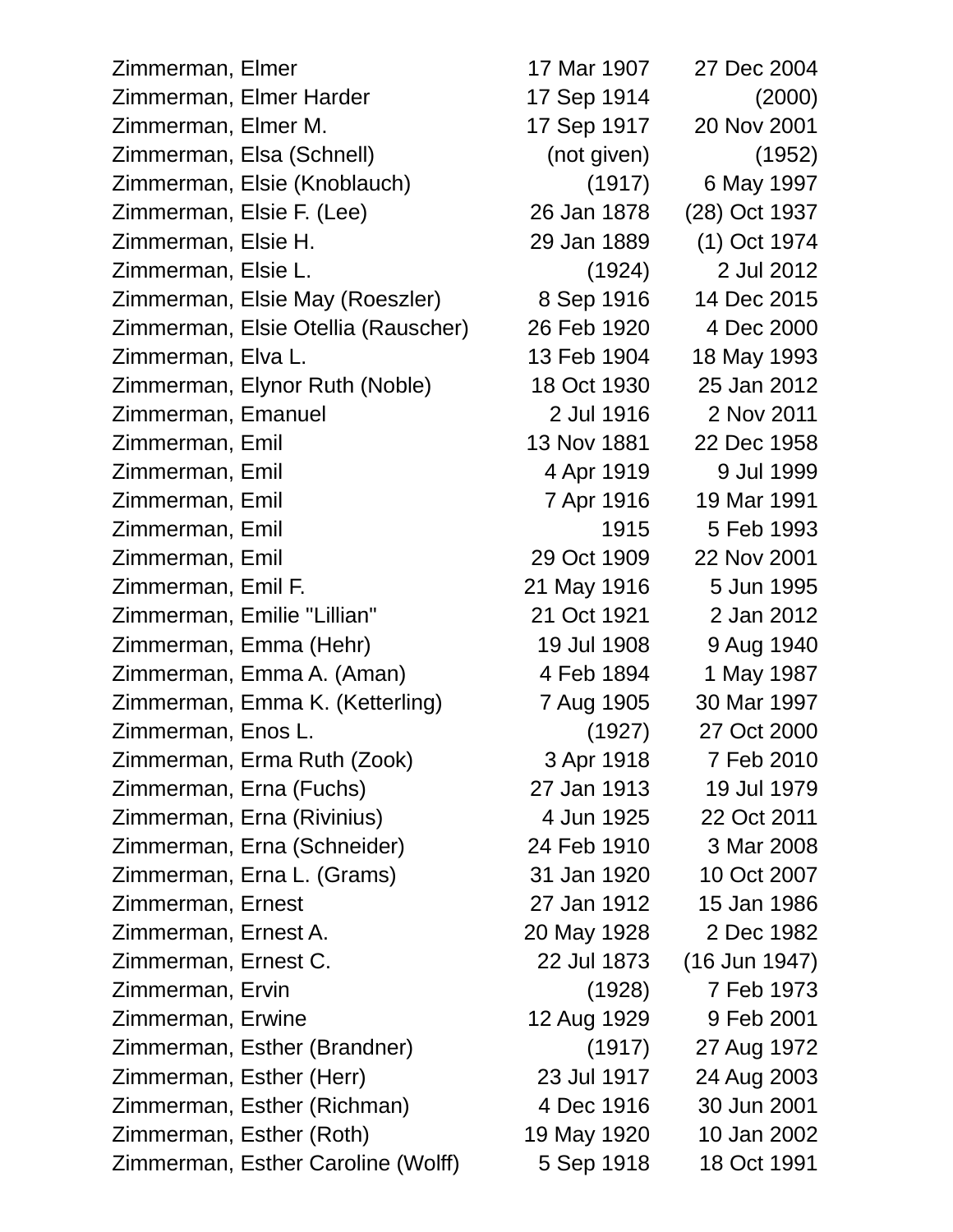Zimmerman, Esther E. (Jones) 14 Jul 1905 18 Jul 1994 Zimmerman, Esther M. (Marquardt) 8 Jan 1906 2 Nov 1988 Zimmerman, Esther May (Franke) 7 Jul 1930 9 Aug 2019 Zimmerman, Esther T. (Schutz) 22 May 1918 13 Jan 1998 Zimmerman, Ethel "Pat" RH 29 Jul 1928 30 Nov 2015 Zimmerman, Eugene 28 Sep 1931 27 Jan 2015 Zimmerman, Eugene "Gene" 1927 28 May 2012 Zimmerman, Eugene Philip "Gene" (1913) 12 Aug 1992 Zimmerman, Eunice Elenor (Brooks) (1913) 12 Jan 1984 Zimmerman, Eva (1906) (1906) Zimmerman, Eva (Hauck) 19 May 1920 7 Jun 2010 Zimmerman, Evelyn (Bumgarner) 9 Apr 1923 17 May 1999 Zimmerman, Evelyn (Lee) Gries 22 Jan 1924 16 Dec 2007 Zimmerman, Evelyn C. (Overy) (1912) 13 Oct 1998 Zimmerman, Evelyn H. (Stewart) 18 May 1916 7 Jun 2012 Zimmerman, Evelyn Irene (Schmidt) 2 Dec 1924 18 Feb 2015 Zimmerman, Even 11 Nov 1880 18 Feb 1961 Zimmerman, Fabian 20 May 1928 9 Mar 2013 Zimmerman, Fabian George 20 Jan 1926 21 Nov 2015 Zimmerman, Flora T. (Brunelle) 14 Nov 1930 24 Aug 2019 Zimmerman, Florence "Flo" ISB 3 Jun 1922 7 Nov 1998 Zimmerman, Florence (Wheat) 30 Oct 1924 28 Aug 2004 Zimmerman, Florian 28 Dec 1889 (Jan 1956) Zimmerman, Floyd 21 Sep 1926 20 Sep 2008 Zimmerman, Frances (not given) 17 Sep 1988 Zimmerman, Frances "Katey" 27 Nov 1882 (6) Oct 1975 Zimmerman, Frances (Messmer) 13 Jul 1884 7 Feb 1982 Zimmerman, Frances (Tuna) 6 Jan 1908 24 Oct 2008 Zimmerman, Francis 17 Feb 1921 15 Jan 1923 Zimmerman, Francis C. 19 Aug 1908 6 Mar 2003 Zimmerman, Francis George 15 Jun 1957 13 Aug 1996 Zimmerman, Frank 21 Jul 1880 (10 Oct 1949) Zimmerman, Frank (1909) 13 Nov 1980 Zimmerman, Frank 15 Jun 1916 1 Jan 2000 Zimmerman, Frank Edward 5 Mar 1910 20 Jan 2001 Zimmerman, Frank M. 5 Jan 1905 8 Feb 1989 Zimmerman, Frank X 11 May 1858 (11) Sep 1943 Zimmerman, Fred 19 Jun 1899 5 Nov 1970 Zimmerman, Fred 17 Sep 1923 24 Sep 2000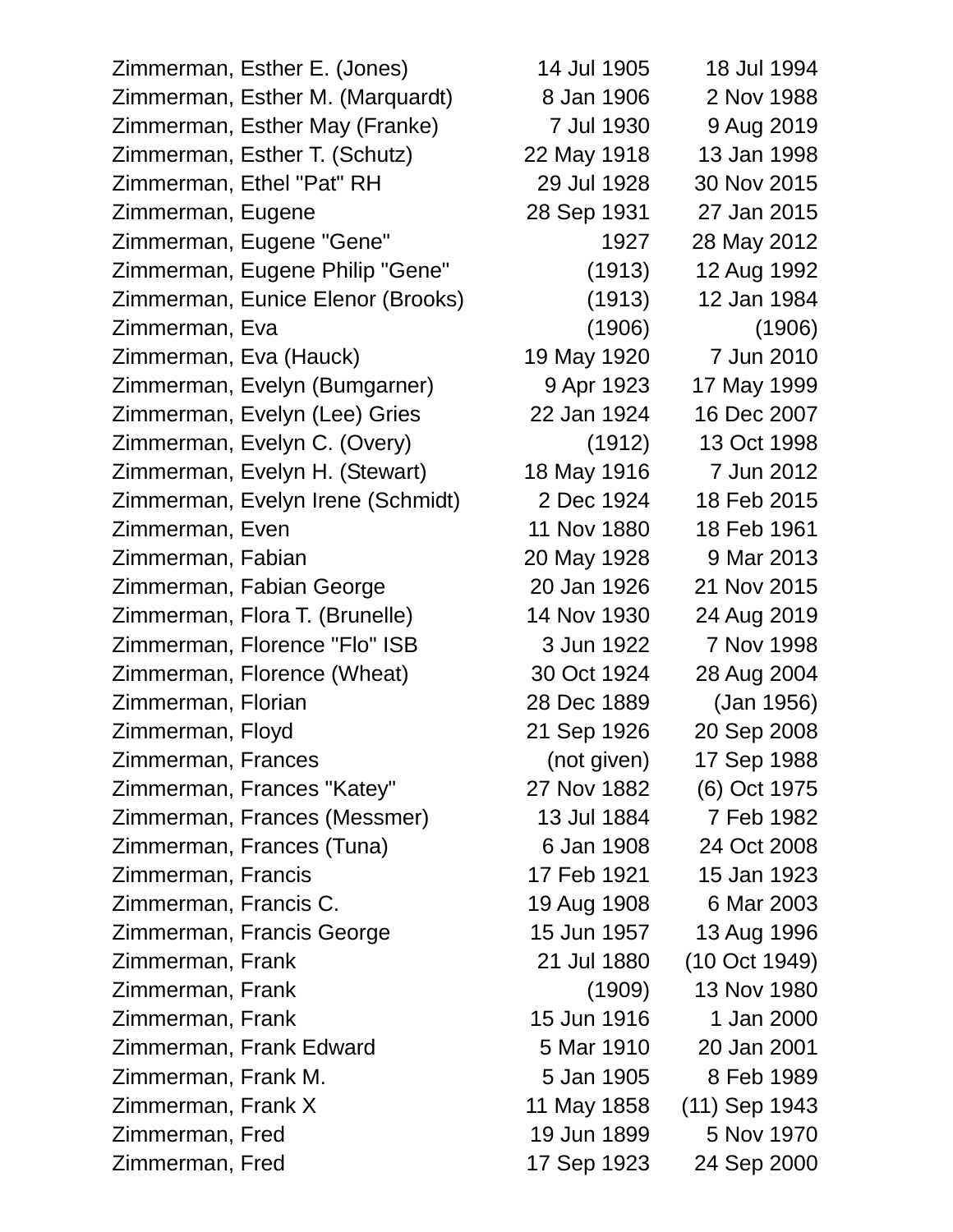| Zimmerman, Fred Konrad                 | 21 Nov 1905   | 1970          |
|----------------------------------------|---------------|---------------|
| Zimmerman, Freda                       | 6 Jun 1908    | 10 Dec (2006) |
| Zimmerman, Freda (Fleihmann)           | 14 Sep 1905   | 5 Jul 1988    |
| Zimmerman, Freda (Fuerhrer)            | 6 Dec 1909    | 20 May (1998) |
| Zimmerman, Frieda (Gies) Hopp          | 14 Nov 1910   | 4 May 2004    |
| Zimmerman, Friedrich                   | 23 Apr 1891   | 30 Nov 1936   |
| Zimmerman, Gabriel                     | (1911)        | 10 Oct 2000   |
| Zimmerman, Gail Martin                 | 10 Feb 1946   | 1 May 2021    |
| Zimmerman, Gary                        | 1 Jan 1933    | 28 Oct 2015   |
| Zimmerman, Gary                        | 27 Sep 1937   | 15 Oct 2012   |
| Zimmerman, Gary Walter                 | 20 Oct 1944   | 18 Apr 2013   |
| Zimmerman, Gene                        | 8 Jul 1942    | 17 Jan 2003   |
| Zimmerman, Gene Leo                    | (15 Jan 1936) | 6 Nov 2003    |
| Zimmerman, George                      | 19 Dec 1910   | 18 Aug 1994   |
| Zimmerman, George                      | 1 Feb 1898    | 2 Feb 1990    |
| Zimmerman, George                      | (1932)        | 3 Nov 2000    |
| Zimmerman, George A.                   | 3 Dec 1909    | 6 May 1980    |
| Zimmerman, George E.                   | 12 May 1898   | (3 Jan 1970)  |
| Zimmerman, George Frank                | 23 Jun 1916   | 10 Jan 2003   |
| Zimmerman, George K.                   | 31 Mar 1915   | 7 Oct 1987    |
| Zimmerman, George Roland               | 22 Sep 1925   | 14 Apr 2011   |
| Zimmerman, Georgia "Georgie" Rose      | 19 May 1937   | 12 Mar 2015   |
| Zimmerman, Gerald Glen                 | 14 Aug 1923   | 13 Dec 2020   |
| Zimmerman, Gerda (Unseth)              | (1924)        | 6 Feb 2008    |
| Zimmerman, Gertrude (Godlevsky) D      | 28 Jul 1923   | 23 Sep 2016   |
| Zimmerman, Gertrude J. (Harrison) Wieg | 19 Jul 1905   | 8 Jan 1997    |
| Zimmerman, Gideon                      | 21 Dec 1914   | 31 Jul 1995   |
| Zimmerman, girl                        | 24 Jun 1916   | 24 Jun 1916   |
| Zimmerman, Gladys (Haugen)             | 23 Dec 1912   | 8 Aug 1989    |
| Zimmerman, Gladys (Kostelecky)         | 3 Aug 1931    | 8 Aug 2019    |
| Zimmerman, Gladys Josephine            | (1903)        | 18 Jun 1994   |
| Zimmerman, Gladys Louise               | 17 Apr 1911   | 26 Aug 2000   |
| Zimmerman, Glen Allen                  | 22 Apr 1948   | 6 Oct 1995    |
| Zimmerman, Glen Michael "Rusty"        | 29 Jul 1953   | 17 Mar 2011   |
| Zimmerman, Glen O.                     | 26 Jun 1933   | 17 Mar 2000   |
| Zimmerman, Glenn "Sully"               | 11 Nov 1916   | 1 Nov 1995    |
| Zimmerman, Glenn James "Jim"           | (1934)        | 3 Sep 2016    |
| Zimmerman, Gloria Mureen (Schlepp)     | 21 Apr 1928   | 28 Jul 2021   |
| Zimmerman, Gordon                      | 9 Jan 1921    | 10 Apr 1961   |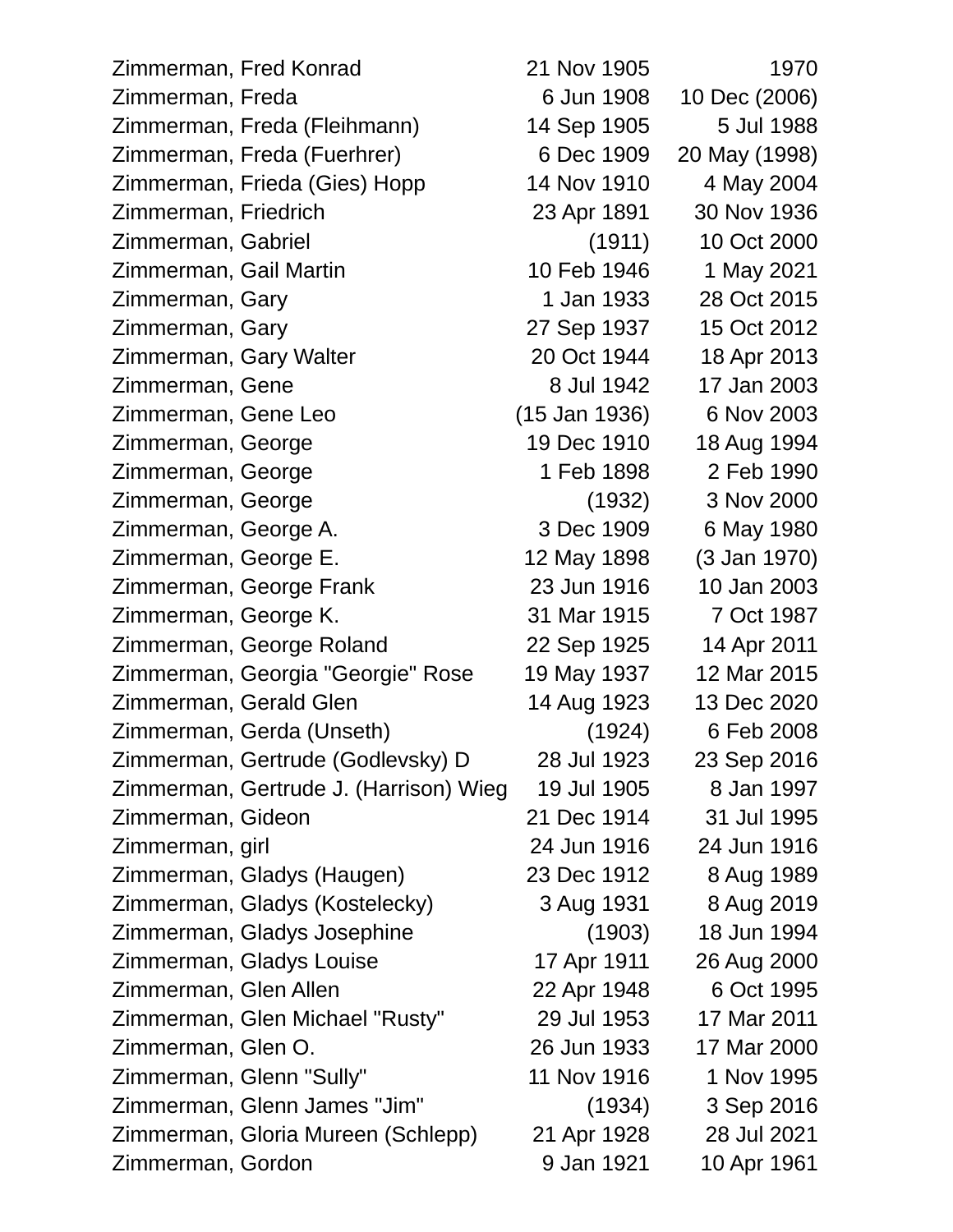Zimmerman, Gordon W. 26 Feb 1916 30 Jun 1995 Zimmerman, Gotthilf 24 Jan 1911 20 Feb 2003 Zimmerman, Gottlieb 6 Jul 1905 16 May (1963) Zimmerman, Gottlieb 17 May 1917 29 Aug (2007) Zimmerman, Gottlieb 5 Jan 1889 12 Apr 1968 Zimmerman, Gottlieb 22 May 1901 27 Apr 1975 Zimmerman, Gottlieb (not given) (not given) Zimmerman, Gottlieb 26 Feb 1871 12 Jul 1945 Zimmerman, Gottlieb Baldis (1898) 22 May 1987 Zimmerman, Grace Caroline (Shern) 27 Apr 1909 30 Nov 2003 Zimmerman, Grace E. (Van Marter) 17 Mar 1902 8 Mar 1994 Zimmerman, Grace I. (Munyon) 27 Feb 1921 17 Nov 2002 Zimmerman, Grace M. (Hay) 21 Jun 1927 9 Oct 2020 Zimmerman, Grace Martha (Baker) 17 Sep 1933 5 Jun 1999 Zimmerman, Gretchen Anna (1898) 18 Dec 1993 Zimmerman, Gudrun "Goody" RH 21 Jun 1922 16 Jun 2006 Zimmerman, Gunda (Klemetsrude) 23 Jun 1902 23 Jun 1996 Zimmerman, Hannah (Bath) 17 Nov 1919 8 Mar 2014 Zimmerman, Hans Kurk 21 Feb 1972 18 Oct (1999) Zimmerman, Harold 29 Apr 1913 16 Aug 1986 Zimmerman, Harold "Hal" Sam 1 Jun 1923 4 Aug 2011 Zimmerman, Harold W. (1904) 22 Feb 1981 Zimmerman, Harriet 27 Mar 1927 (9 Oct 1976) Zimmerman, Harriet (Trulin) 24 Sep 1917 17 Apr 2009 Zimmerman, Harriet Hazel (Heins) 29 Mar 1898 23 May 1992 Zimmerman, Harry 24 Apr 1902 23 Nov 1989 Zimmerman, Harry B. 19 Oct 1921 (12 Oct 1990) Zimmerman, Harvey F. 27 Nov 1939 4 Nov 2010 Zimmerman, Hazel (Christianson) 8 Mar 1919 8 Nov 1998 Zimmerman, Hazel Delia (Redlin) 7 Jul 1927 25 Oct 1998 Zimmerman, Helen 16 Nov 1911 23 Aug 2007 Zimmerman, Helen (Baesler) 24 May 1911 26 Jun 1986 Zimmerman, Helen (Lippert) 6 Nov 1938 29 Aug 1996 Zimmerman, Helen (Pfeifer) 19 Sep 1924 8 Apr 2014 Zimmerman, Helen Ann (Heikens) 8 Dec 1934 19 May 2012 Zimmerman, Helen Marie (Witt) 10 Oct 1915 15 May 2016 Zimmerman, Helmer 10 Feb 1927 27 Apr 1999 Zimmerman, Henry 16 Sep 1901 31 Oct 1962 Zimmerman, Henry 23 Apr 1942 15 Nov 2005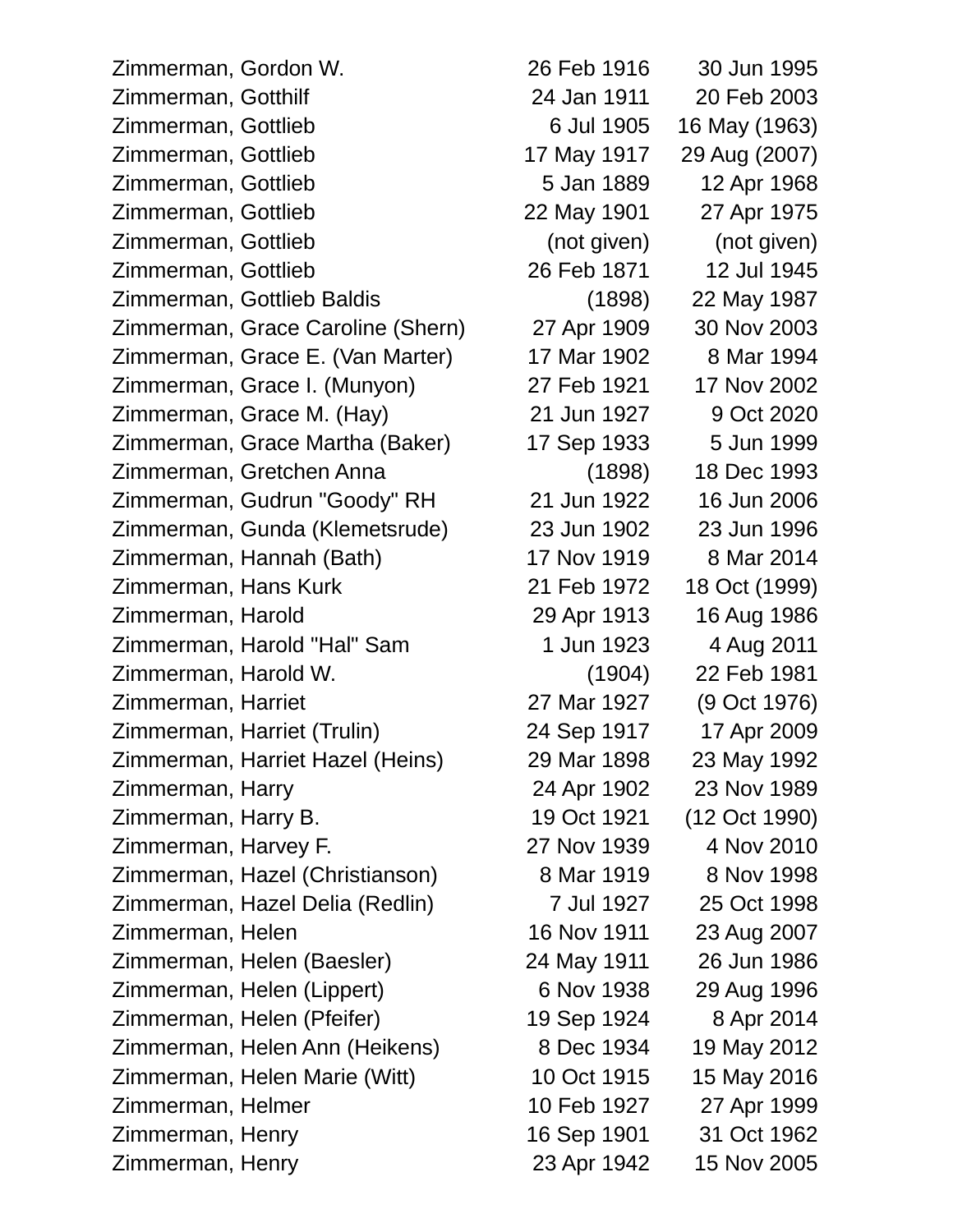Zimmerman, Henry 28 Mar 1896 6 Jun 1986 Zimmerman, Henry Raymond (1943) (6 Dec 2010) Zimmerman, Henry Victor 4 Jan 1921 24 Mar 2013 Zimmerman, Herbert 5 Mar 1930 21 Feb 2002 Zimmerman, Herbert S. 1 May 1923 24 Jul 2009 Zimmerman, Herman (not given) (not given) Zimmerman, Herman C. 10 Feb 1901 18 Apr 1983 Zimmerman, Hilbert Edward 20 Nov 1922 21 Jun 2014 Zimmerman, Hilda (Butz) (1934) 19 Oct 2014 Zimmerman, Hilda (Roth) 28 Feb 1911 23 Oct 2007 Zimmerman, Hilda E. (Pahl) 20 Nov 1924 26 Dec 2018 Zimmerman, Hubert "Albie" A. 12 Oct 1928 11 May 2004 Zimmerman, Ida (Becker) 28 Mar 1912 7 Aug 2006 Zimmerman, Ida Fredericka (Schutz) 21 May 1915 10 Oct 2017 Zimmerman, Ida Rachel (Kranzler) 15 Jan 1918 14 Jan 2008 Zimmerman, Inez P. 27 Jan 1924 5 Oct 2004 Zimmerman, Isedor "Essy" 14 May 1924 28 Dec 2012 Zimmerman, Isis (Taylor) Crance 16 May 1925 12 Sep 2014 Zimmerman, Israel 11 Oct 1900 29 Jan 1983 Zimmerman, J. Allen "Buster" 22 Jun 1915 11 Sep 1992 Zimmerman, J. Arden 21 Jul 1924 22 Feb 2021 Zimmerman, Jack T. 4 May 1925 31 Jul 1999 Zimmerman, Jacob 23 Dec 1897 31 Dec 1987 Zimmerman, Jacob 28 Aug 1910 27 Dec 1982 Zimmerman, Jacob 27 Jun 1915 14 Apr 1974 Zimmerman, Jacob 13 Apr 1877 (not given) Zimmerman, Jacob 17 Nov 1894 15 Mar 1931 Zimmerman, Jacob (1904) (6 Jan 1958) Zimmerman, Jacob "Jake" (1917) 15 May 2004 Zimmerman, Jacob G. 21 Oct 1906 6 Jan 1987 Zimmerman, Jacob Michael 21 Aug 1921 19 Feb 1999 Zimmerman, Jacobina (Kerner) 2 Aug 1887 28 Feb 1967 Zimmerman, Jakob 6 May 1874 7 Jan 1942 Zimmerman, James "Jim" Harlan 13 May 1938 10 Mar 2021 Zimmerman, James Alan 8 Nov 1973 5 Dec 1985 Zimmerman, James R. 6 Jan 1941 6 Oct 1993 Zimmerman, James Roy "Jim" 10 Jun 1937 9 Apr 2021 Zimmerman, Jancy Lee 16 Jul 1938 (10 Apr 1952)

Zimmerman, Janet (Hicks) 2 Jun 1924 24 Mar 2009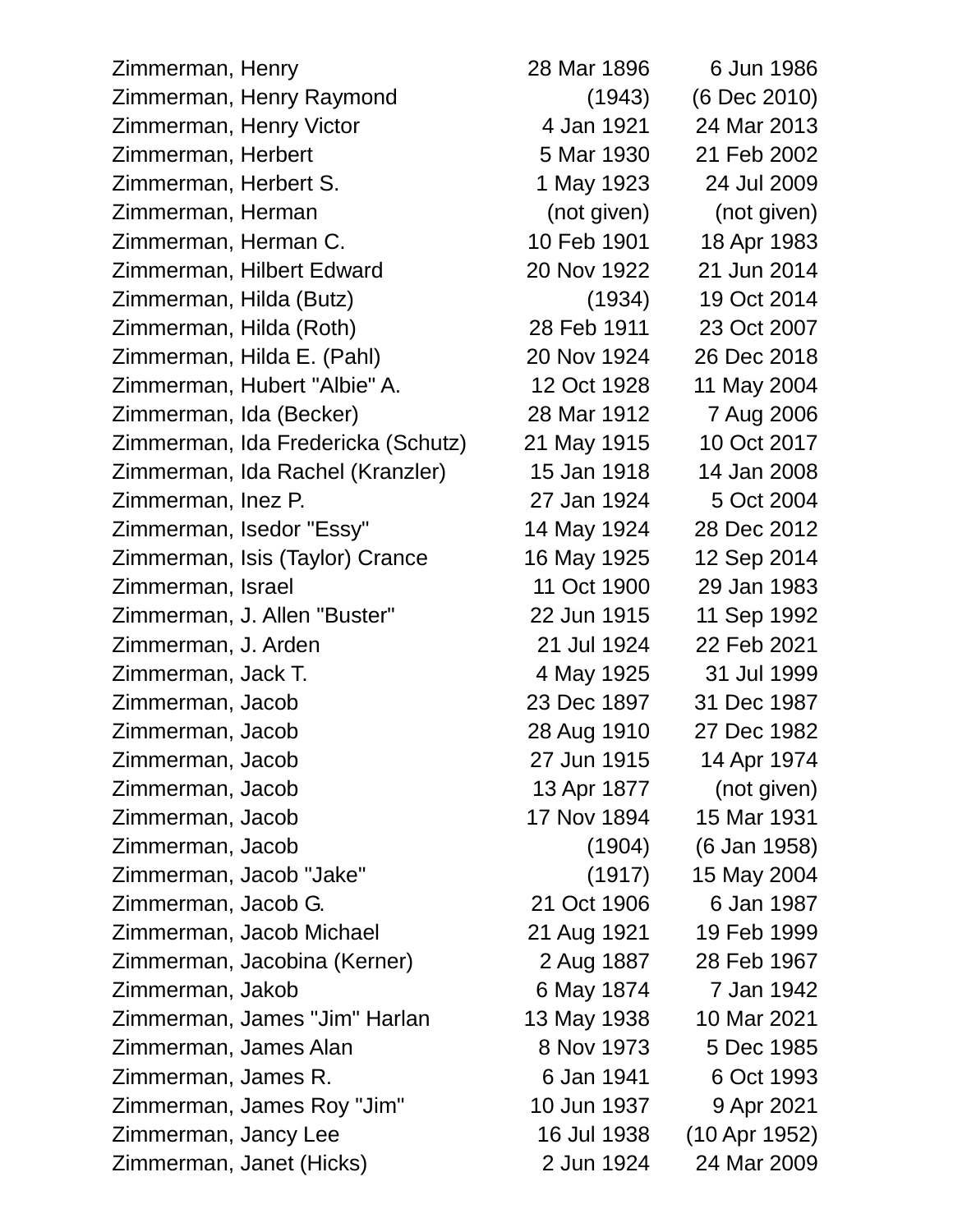Zimmerman, Jared Allan Kent 22 Apr 1981 22 Mar 2016 Zimmerman, Jason Bruce (21) Oct 1973 (22) Oct 1973 Zimmerman, Jean Ann (Ehni) 24 Dec 1933 22 Jun 1995 Zimmerman, Jeffrey "Jeff" A. 5 Oct 1965 30 Mar 2015 Zimmerman, Jeffrey Lee 9 Dec 1956 6 Jul 2013 Zimmerman, Jerome John 12 Apr 1945 23 Oct 2015 Zimmerman, Joan A. (Foster) 4 Oct 1936 12 Jan 2021 Zimmerman, Joan K. 10 Nov 1959 12 Feb 2003 Zimmerman, Joann Faye (Morey) 1 Apr 1957 17 Sep 2017 Zimmerman, JoAnn Marie (Hutmacher) 17 Dec 1937 23 Nov 2016 Zimmerman, Johanna (Pudwill) 8 Apr 1923 18 Nov 1999 Zimmerman, Johanna (Schafer) 13 Jun 1883 13 Feb 1971 Zimmerman, John 29 Apr 1935 25 Apr 2017 Zimmerman, John 6 Nov 1926 26 Nov 2011 Zimmerman, John 3 Sep 1882 2 May 1943 Zimmerman, John 25 Jan 1916 9 Oct 1970 Zimmerman, John 1 Oct 1910 3 Dec 1994 Zimmerman, John (not given) 22 Mar 1988 Zimmerman, John 17 Jun 1895 5 Mar 1993 Zimmerman, John 14 Nov 1900 12 Jan 1993 Zimmerman, John 24 Feb 1919 10 Jan 1975 Zimmerman, John "Jack" (1924) 19 Nov 1995 Zimmerman, John (Mrs.) (not given) (1932) Zimmerman, John David 17 Sep 1920 21 Aug 1995 Zimmerman, John K. 20 Oct 1915 4 Mar 2000 Zimmerman, John Maurice 2 Mar 1926 8 Mar 1986 Zimmerman, John R. (not given) Mar 1988 Zimmerman, John W. (1920) 2 Jun 1986 Zimmerman, Joseph 6 Jun 1895 23 Nov 1979 Zimmerman, Joseph Michael 24 Mar 1919 19 May 1942 Zimmerman, Joseph Paul 17 Nov 1920 7 Feb 1998 Zimmerman, Joseph Phillip 8 Mar 1894 (7 Apr 1964) Zimmerman, Joseph V. "Joe" 20 Nov 1908 15 Aug 1995 Zimmerman, Josephine Pauline 28 Jun 1940 16 Dec 2017 Zimmerman, Joyce Maureen (Adams) 4 Jun 1934 27 Jul 2010 Zimmerman, Judith "Judy" AJ 19 Nov 1969 28 Mar 2021 Zimmerman, Judith Kay "Judy" (Birks) 2 Jan 1947 30 Dec 2002 Zimmerman, Judy Lillian (Swanson) 8 Mar 1921 15 Feb 2009 Zimmerman, Julia V. 4 Feb 1939 3 Sep 2013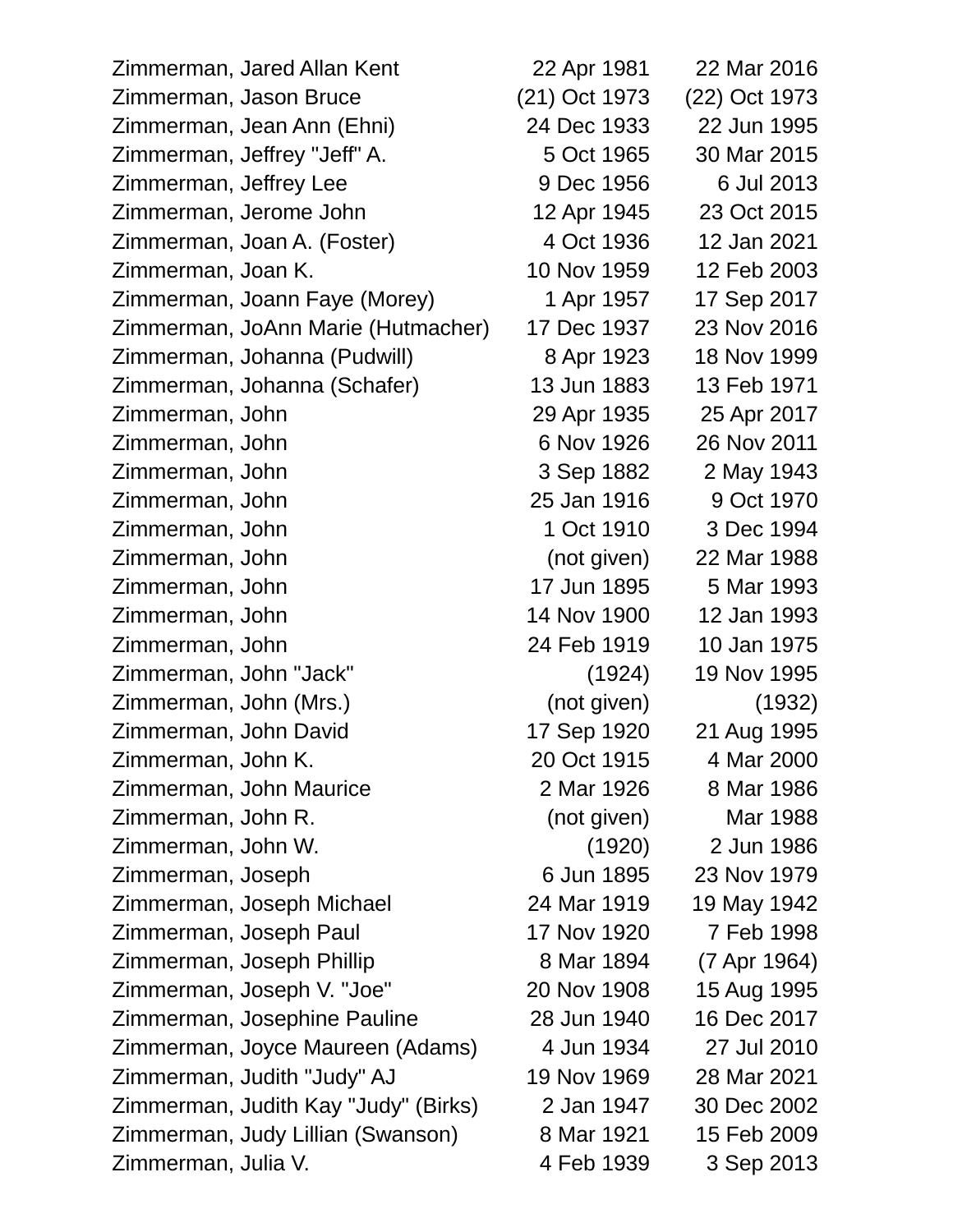Zimmerman, Juliana (Ganther) 7 Nov 1890 10 Dec (1954) Zimmerman, Julianna 1914 25 Jun 1921 Zimmerman, Julius 19 Aug 1909 28 Apr 1993 Zimmerman, Julius "Louie" 24 Jun 1913 10 Dec 1968 Zimmerman, Julius C. 28 Feb 1904 18 Dec 1991 Zimmerman, Julius E. 17 Apr 1924 18 Jul 2012 Zimmerman, Julius J. 27 Jun 1914 1 Dec 1998 Zimmerman, June M. (Evans) 4 Jun 1916 18 Dec 1994 Zimmerman, Karolina (Sayler) 8 Dec 1875 7 May 1954 Zimmerman, Kasia (Frasiszyn) 6 May 1921 13 Sep 2007 Zimmerman, Katharina (Gabriel) 8 Dec 1875 4 May 1951 Zimmerman, Katherina (Pietz) 6 Apr 1881 11 Oct 1978 Zimmerman, Katherine (Treftz) 14 Apr 1888 11 Nov 1970 Zimmerman, Katherine (Zacker) (1901) 7 Jan 1982 Zimmerman, Katheryn (Heintzman) 17 Mar 1911 8 Jul 2000 Zimmerman, Kathleen (McDonald) 17 Oct 1949 22 Nov 2003 Zimmerman, Katie (Stelzer) Schopp 13 Aug 1907 30 Mar 1998 Zimmerman, Kay 21 Sep 1899 23 Apr 1995 Zimmerman, Keenan Wayne 12 Mar 1970 10 Aug 2008 Zimmerman, Keith Alan (1963) (2003) Zimmerman, Kenneth Allan 25 Feb 1947 28 Jun 1970 Zimmerman, Kenneth Gene 27 Mar 1938 14 Dec 2018 Zimmerman, Kenneth R. 21 Sep 1927 30 Mar 1995 Zimmerman, Kent R. 3 Sep 1922 27 Oct 2011 Zimmerman, Kent R. 4 Jun 1943 6 Feb 2002 Zimmerman, Konrad (8 Jan 1855) (9 Jan 1949) Zimmerman, Kurt 30 Jun 1923 19 Oct 2009 Zimmerman, Larrie Jan 23 Apr 1934 4 Sep (2000) Zimmerman, Larry Raymond 1 Oct 1938 7 Sep 2021 Zimmerman, Laura 25 Dec 1885 5 Nov 1973 Zimmerman, Laura May 8 May 1958 18 Mar 2019 Zimmerman, Lauren Chris 11 Dec 1952 12 Dec 2014 Zimmerman, LaVern C. 11 May 1931 27 May 2018 Zimmerman, Lawrence Albert 19 Apr 1918 23 May 1988 Zimmerman, Leah Rea (O'Neil) 28 May 1935 22 Feb 1992 Zimmerman, Lella Margaret (Lyon) 14 Jan 1931 21 Jan 2020 Zimmerman, Lena (Warren) 9 Apr 1906 3 Jun 2004 Zimmerman, Lenora F. (Oelke) 15 Jan 1920 24 Sep 1992 Zimmerman, Leo Dennis 17 Jul 1934 11 Oct 1997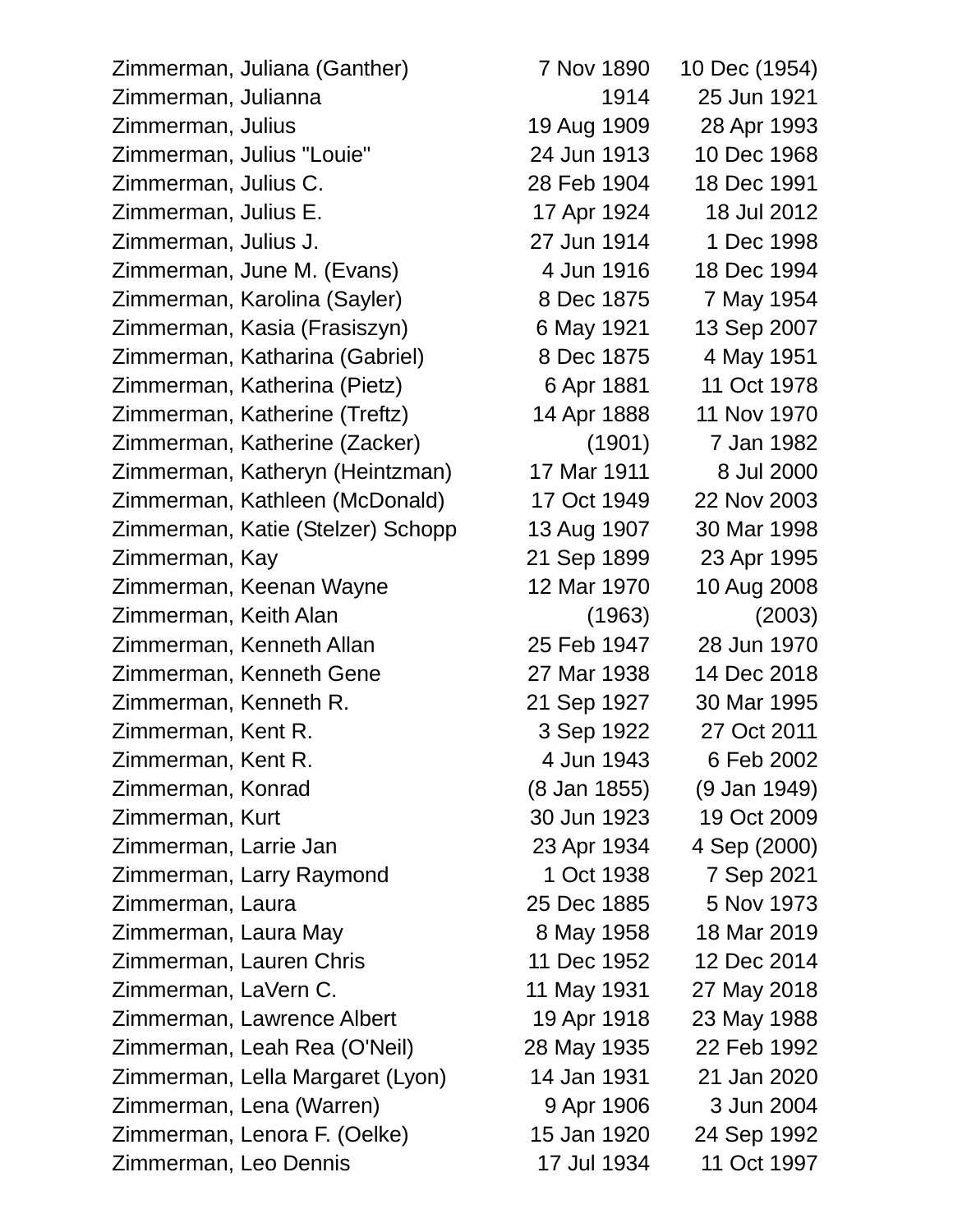| Zimmerman, Leo Wilbert                  | 20 Apr 1929     | 16 Sep 1998   |
|-----------------------------------------|-----------------|---------------|
| Zimmerman, Leon Kent                    | 28 May 1949     | 25 Jun 2013   |
| Zimmerman, Leona M. (Mielke)            | 27 Oct 1912     | 14 May 1996   |
| Zimmerman, LeRoy                        | 22 Sep 1930     | 24 Nov 2021   |
| Zimmerman, LeRoy Arthur                 | 1 Sep 1946      | 3 Nov 2012    |
| Zimmerman, Lester                       | 15 Aug 1922     | 5 Apr 2015    |
| Zimmerman, Lester                       | 25 Mar 1889     | (27) Feb 1953 |
| Zimmerman, Lester W. "Les"              | 14 May 1915     | 17 Apr 1999   |
| Zimmerman, Lila (Anderson)              | 18 Nov 1922     | 25 Apr 2003   |
| Zimmerman, Lila Bernice (Bedker)        | 21 Oct 1920     | 20 Aug 1988   |
| Zimmerman, Lillian Dora Louise (Dreher) | 15 Oct 1927     | 9 Aug 2008    |
| Zimmerman, Lillian Mary                 | 15 Feb 1909     | 3 Apr 1989    |
| Zimmerman, Lin Thomas                   | 28 May 1927     | 28 Oct 2021   |
| Zimmerman, Linda E. (Collett)           | 7 Dec 1945      | 2 Jun 2015    |
| Zimmerman, Linda Ella (Drewlo)          | 1 Jun 1921      | 15 Aug 2007   |
| Zimmerman, Lloyd Evan                   | 11 Nov 1933     | 2 Jul 2020    |
| Zimmerman, Lloyd Robert                 | 29 Apr 1927     | 5 Aug 2020    |
| Zimmerman, Lois E. (Bauer)              | 23 Apr 1935     | 10 Oct 2013   |
| Zimmerman, Lois Frances (Brabrook)      | 21 Sep 1925     | 17 Apr 2009   |
| Zimmerman, Lois Susie (Perry)           | 8 Sep 1889      | (2) Jul 1972  |
| Zimmerman, Lorene Amelia (Gumke)        | 2 Feb 1934      | 2 Jan 2008    |
| Zimmerman, Lori                         | (1964)          | 3 May 2006    |
| Zimmerman, Lorraine (Dockter)           | 23 Jun 1928     | 18 Jan 1979   |
| Zimmerman, Lorraine (Matravers)         | 5 May 1925      | 22 Jun 2021   |
| Zimmerman, Lorraine Esther (Vetter)     | 18 Dec 1919     | 6 Oct 2011    |
| Zimmerman, Lorraine Marjorie B          | 19 Jun 1951     | 29 Jun 2016   |
| Zimmerman, Louis David                  | 10 Jan 1874     | 28 Jan 1952   |
| Zimmerman, Louis George "Lou"           | 21 Jun 1924     | 8 Oct 2010    |
| Zimmerman, Louisa                       | 7 Jun 1895      | (1966)        |
| Zimmerman, Louise                       | (1836)          | (23 Oct 1911) |
| Zimmerman, Louise (Heinrich)            | 18 Dec 1899     | 2 Oct 1988    |
| Zimmerman, Ludwig                       | 11 Aug 1916     | 25 Jun 1921   |
| Zimmerman, Lula May (Mills)             | (1902)          | (17) Mar 1957 |
| Zimmerman, Lydia (Bertsch)              | 22 Jun 1923     | 12 Jun 1999   |
| Zimmerman, Lydia (Diede)                | 3 Sep 1917      | 26 Oct 1984   |
| Zimmerman, Lydia (Kautz)                | 20 Sep 1910     | 16 Nov 1982   |
| Zimmerman, Lydia (Lang) Rott            | 14 Mar 1910     | 23 Nov 2005   |
| Zimmerman, Lydia (Leischner)            | <b>Jul 1890</b> | (18 Jun 1967) |
| Zimmerman, Lydia (Schock)               | 15 Dec 1913     | 16 May 1996   |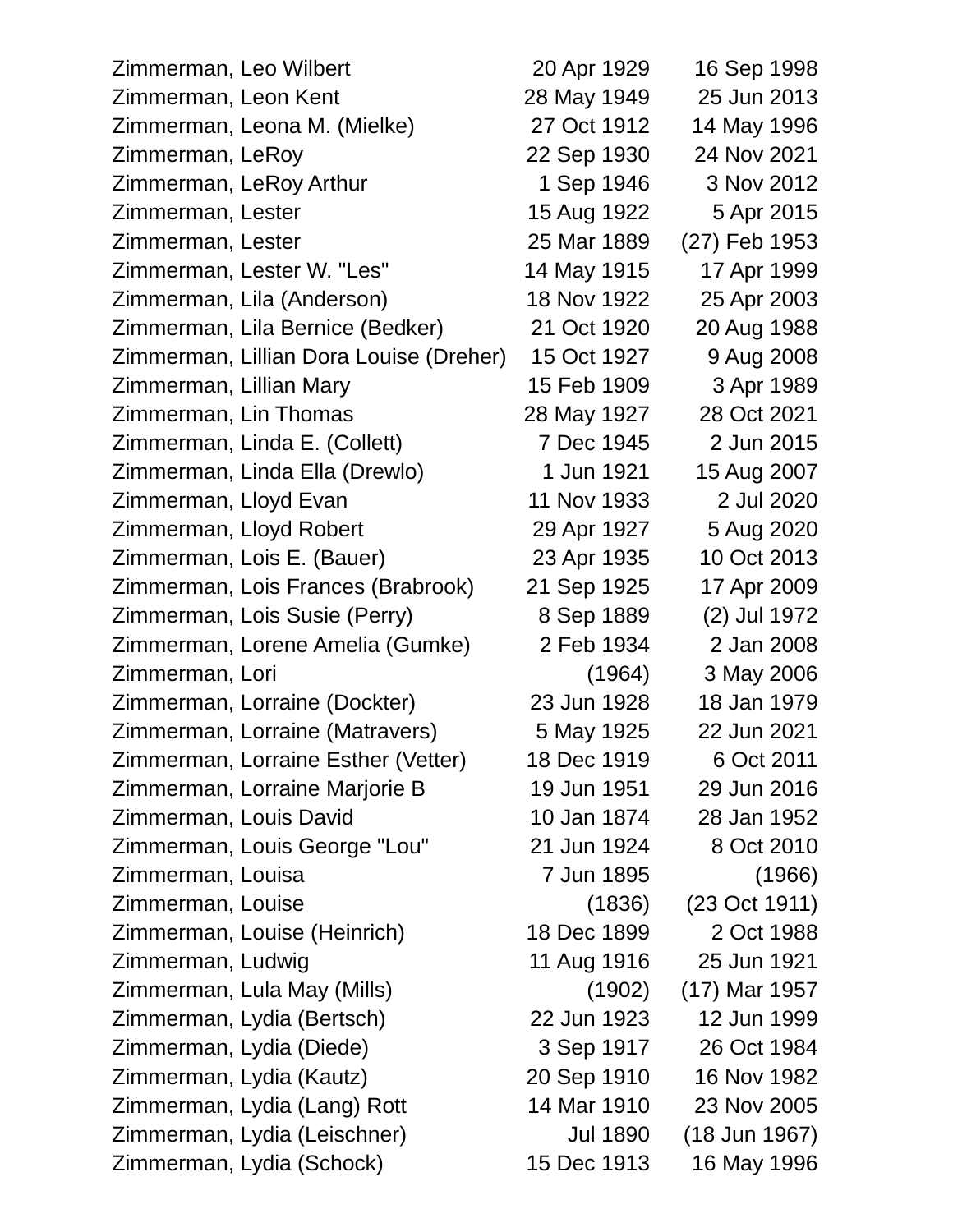| Zimmerman, Lydia Delilah (Ulrich)        | 22 May 1914 | 14 Nov 1990   |
|------------------------------------------|-------------|---------------|
| Zimmerman, Lyle                          | 24 Sep 1933 | 25 May 2003   |
| Zimmerman, Lynnette (Aus)                | 23 Nov 1947 | (26 Mar 2006) |
| Zimmerman, Mabel (Staples)               | 28 Oct 1889 | (23) Jan 1945 |
| Zimmerman, Mable P. (Denning)            | 19 May 1925 | 21 Jun 2016   |
| Zimmerman, Marc "Marci" Randolph         | 20 Mar 1945 | 15 Jan 2021   |
| Zimmerman, Marcella Helen (Goltz         | 12 Sep 1917 | 9 Nov 2007    |
| Zimmerman, Marcus                        | (1904)      | 10 Mar 1989   |
| Zimmerman, Marcus                        | 7 Mar 1907  | 18 Apr 1994   |
| Zimmerman, Margaret (Gress)              | (1907)      | 15 Jan 1994   |
| Zimmerman, Margaret (Kost) Kurtz Stoller | 6 Oct 1840  | 12 Feb 1933   |
| Zimmerman, Margaret B. (Simmons)         | 31 Mar 1911 | 10 May 1996   |
| Zimmerman, Margaret E. (Lang)            | 1 Jun 1917  | 19 Nov 2003   |
| Zimmerman, Margaret K. (Imbery)          | 14 Nov 1908 | 10 Apr 1996   |
| Zimmerman, Margaret M. (Borth)           | 20 Jun 1914 | 21 Oct 1993   |
| Zimmerman, Margaretha (Diede)            | 7 Jan 1854  | 6 Dec 1925    |
| Zimmerman, Margot (Jurkscheit) Markle    | 16 Jun 1936 | 19 Sep 2003   |
| Zimmerman, Marian Cecile (Mohr) Fry      | 1913        | 13 Sep 2007   |
| Zimmerman, Marie (Krein)                 | 22 Jan 1927 | 25 Oct 2002   |
| Zimmerman, Marie (Perman)                | 9 May 1899  | 13 Oct 1979   |
| Zimmerman, Marie (Sukut)                 | 18 Mar 1891 | 20 Oct 1977   |
| Zimmerman, Marilyn "Tess" (Tessean)      | 14 Dec 1933 | (Mar 1997)    |
| Zimmerman, Marilyn Frances G             | (not given) | 12 Dec 2009   |
| Zimmerman, Marilyn June (Hilius)         | 7 Jun 1926  | 9 Jun 2011    |
| Zimmerman, Marilyn R. (Nelson)           | 2 May 1936  | 28 Sep 2010   |
| Zimmerman, Marilynn Joyce (Steffen)      | 30 Oct 1933 | (20 Mar 1984) |
| Zimmerman, Marion B. TP                  | 5 Jun 1921  | 16 Sep 2016   |
| Zimmerman, Marion L. (Baker)             | 24 Mar 1907 | (3) Jul 1958  |
| Zimmerman, Marjorie (Knight)             | (not given) | 13 Apr 2010   |
| Zimmerman, Marjorie (Martin)             | (not given) | 30 Jan 2020   |
| Zimmerman, Marjorie (Stroup)             | 4 Oct 1930  | 24 May 2015   |
| Zimmerman, Marjorie A. (Soule)           | 19 Oct 1898 | 7 Apr 1989    |
| Zimmerman, Mark A.                       | 31 Jul 1952 | 24 Oct 1996   |
| Zimmerman, Mark Alan                     | 15 Dec 1979 | 9 Nov 2021    |
| Zimmerman, Mark G.                       | 3 Mar 1958  | 23 Dec 2014   |
| Zimmerman, Martha (Kitzan)               | 13 Jan 1906 | 19 Jan 1991   |
| Zimmerman, Martha (Ullrich)              | 22 Nov 1906 | 16 Oct 2000   |
| Zimmerman, Martha A. (Durheim)           | 12 Mar 1888 | (26) Jan 1969 |
| Zimmerman, Martha Agnes (Bischke)        | 24 Jul 1918 | 19 Oct 2009   |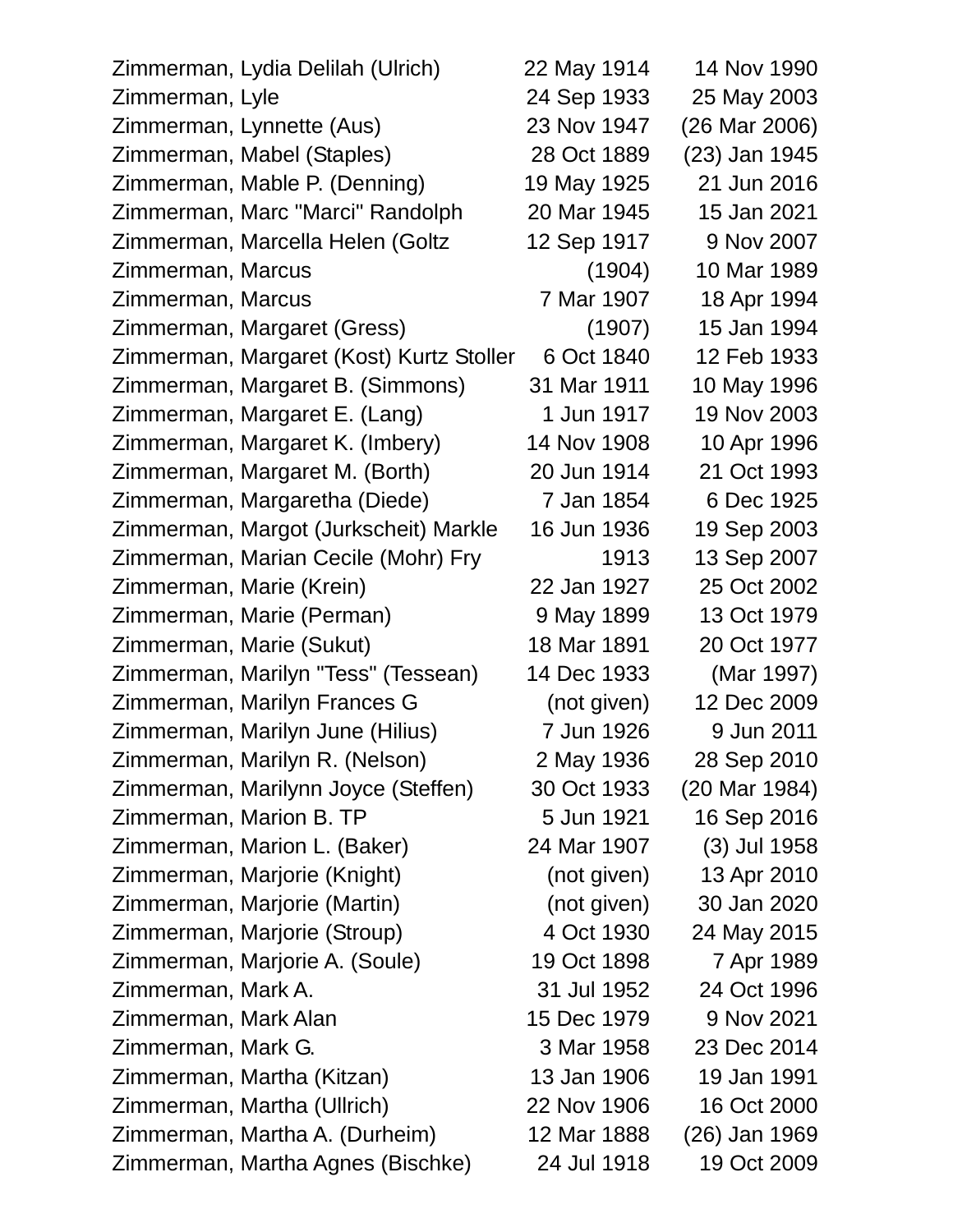| Zimmerman, Martin Frederick             | (1917)      | 15 Aug 2000   |
|-----------------------------------------|-------------|---------------|
| Zimmerman, Martin J.                    | (1906)      | 18 Aug 1979   |
| Zimmerman, Martina Frances (Ziegler)    | 5 Feb 1923  | 1 Oct 2013    |
| Zimmerman, Marvin "Bud"                 | (1924)      | 24 Jul (2005) |
| Zimmerman, Marvin Duane                 | 1 Sep 1940  | 11 May 2017   |
| Zimmerman, Marvin J.                    | 20 Nov 1933 | 6 May 2021    |
| Zimmerman, Mary (Doyen)                 | 9 Oct 1895  | 4 Oct 1983    |
| Zimmerman, Mary (Howtronw)              | 12 Oct 1884 | (21) Aug 1943 |
| Zimmerman, Mary (Pettit)                | 20 Jul 1936 | 14 Aug 2009   |
| Zimmerman, Mary (Winkler)               | 2 Mar 1895  | 10 Oct 1979   |
| Zimmerman, Mary Elizabeth (Dale)        | (1920)      | 12 May 1986   |
| Zimmerman, Mary Elizabeth (Thring)      | (1912)      | 2 Jan 1997    |
| Zimmerman, Mary Josephine (Johannes)    | 29 Oct 1919 | 14 Apr 2008   |
| Zimmerman, Mary W. (Blend)              | 13 Oct 1888 | (13) Jul 1973 |
| Zimmerman, Mathilda (Wingenbach)        | 10 Nov 1912 | 9 Mar 1974    |
| Zimmerman, Mathilda Helena TW           | 17 Apr 1916 | 29 Jan 2013   |
| Zimmerman, Matilda (Lutz)               | 19 Aug 1907 | 14 Nov 1982   |
| Zimmerman, Matthew Frederick            | (1923)      | 27 May 2007   |
| Zimmerman, Maurice "Moe" Martin         | 26 Jul 1937 | 23 Feb 2015   |
| Zimmerman, Maurice Junior               | 26 Nov 1926 | 8 Sep 2014    |
| Zimmerman, Max                          | (1909)      | 22 Apr 2000   |
| Zimmerman, Mearl Roland                 | 11 Dec 1924 | 26 May 2016   |
| Zimmerman, Melvin                       | 18 Nov 1935 | (14 Dec 1992) |
| Zimmerman, Merle C.                     | 13 Apr 1898 | 27 Jun 1995   |
| Zimmerman, Michael                      | 21 Mar 1945 | 31 May 2010   |
| Zimmerman, Michael                      | 13 Mar 1909 | 17 Aug 1990   |
| Zimmerman, Michael "Mike"               | 25 Dec 1900 | 25 Feb 1972   |
| Zimmerman, Michael "Mike"               | 29 Jun 1900 | 27 Apr 1987   |
| Zimmerman, Michael "Mike"               | 18 Jan 1870 | 24 Nov 1931   |
| Zimmerman, Michael Gordon               | 21 Jan 1960 | 4 Oct 2021    |
| Zimmerman, Mike                         | 10 Jun 1869 | 24 Nov 1931   |
| Zimmerman, Mike                         | 1 Oct 1889  | (22) Apr 1969 |
| Zimmerman, Mildred (Beagle)             | 11 Aug 1911 | 5 Jul 1994    |
| Zimmerman, Mildred (Heil) Weed          | 31 Jan 1918 | 7 Jan 2002    |
| Zimmerman, Mildred (Olmstead)           | 1914        | 15 Dec 2009   |
| Zimmerman, Mildred Florence (Miller)    | 3 Jan 1915  | 29 Jan 2005   |
| Zimmerman, Millicent "Millie" (Krengel) | (1925)      | 8 Jan 1989    |
| Zimmerman, Milta "Millie" EK            | 28 Jul 1923 | 13 Dec 2015   |
| Zimmerman, Milton                       | (1924)      | 23 Feb 2006   |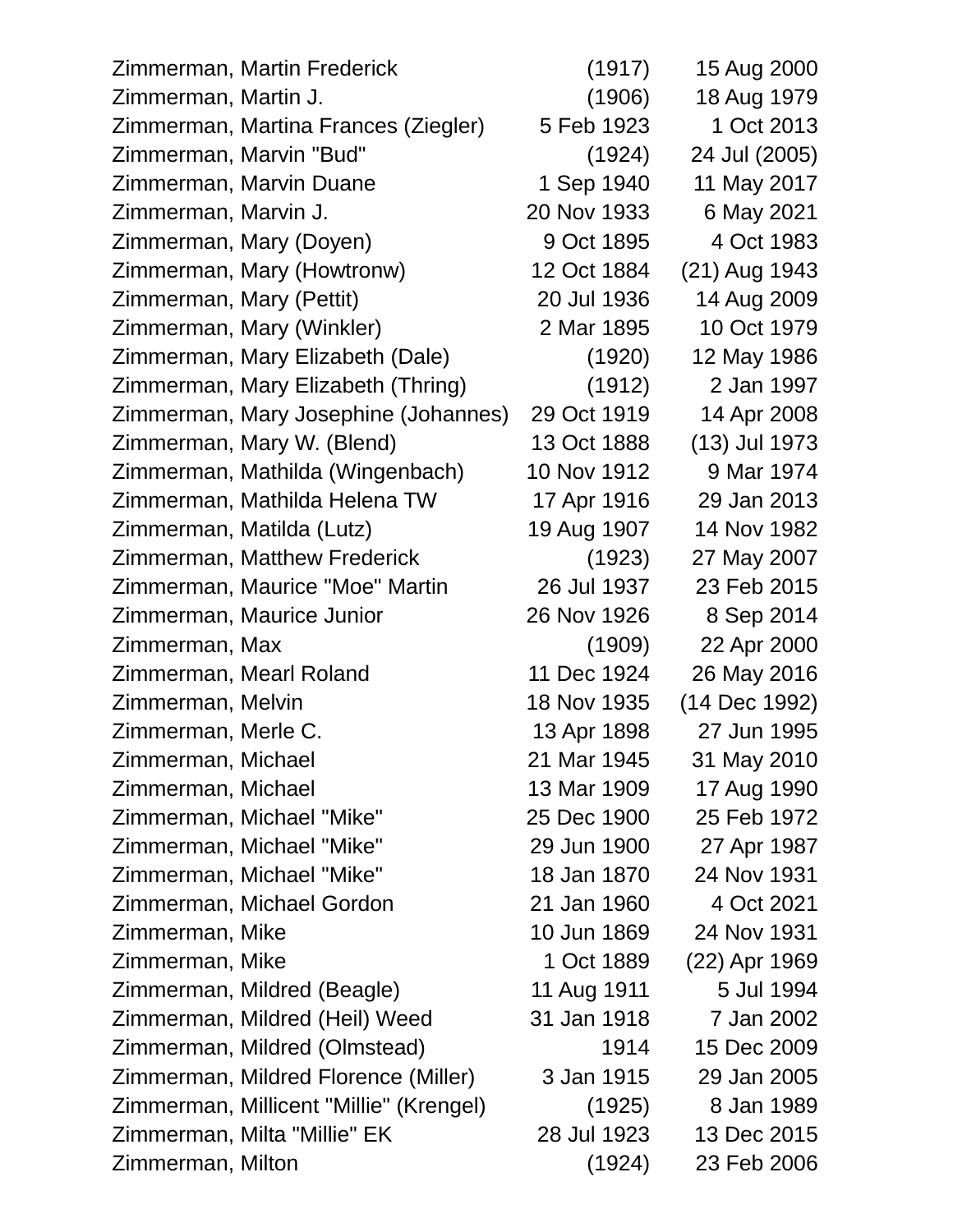Zimmerman, Mina 19 Aug 1919 9 Jan 2005 Zimmerman, Minnie (1865) (23) Nov 1951 Zimmerman, Minnie (Buck) 2 Dec 1907 29 Jun 1979 Zimmerman, Minnie (Gunsch) 4 Oct 1906 14 Sep 1991 Zimmerman, Mollie (Borth) 19 Nov 1903 (1984) Zimmerman, Myrtle I. 1992 1 May 1921 15 Aug 2011 Zimmerman, Nancy Lee 16 Jul 1938 (10) Apr 1952 Zimmerman, Natash Louise 2 Dec 2003 31 Dec 2003 Zimmerman, Neil G. 18 Oct 1936 6 Sep 2020 Zimmerman, Noah L. 6 Apr 1984 10 Oct 2019 Zimmerman, Nola (Gunderson) 13 Aug 1937 17 Jan 2017 Zimmerman, Norma (Beckmann) 1 Nov 1936 21 May 2016 Zimmerman, Norma Taylor 6 Jan 1929 25 Apr 2010 Zimmerman, Norman "Norm" 2 Nov 1928 13 Apr 2008 Zimmerman, Olga (Estenson) Hahn 1 Oct 1911 18 Jan 1994 Zimmerman, Olga (Koepplin) 12 Aug 1921 2 Feb 2011 Zimmerman, Olga (Wutzke) (not given) (not given) Zimmerman, Olga S. (Bjorgen) 18 Nov 1884 (25) Apr 1958 Zimmerman, Oliver O. 25 Feb 1925 24 Apr 2014 Zimmerman, Orville R. 29 May 1936 26 Jul 2014 Zimmerman, Oscar 6 Oct 1920 (Feb 1968) Zimmerman, Oscar B. 4 Oct 1912 31 Mar 1997 Zimmerman, Oscar R. 17 Apr 1922 1 Jan 1977 Zimmerman, Otto H. 28 Jun 1910 25 Feb 2002 Zimmerman, Otto John (1921) 8 Jan 1985 Zimmerman, Otto R. 3 Jun 1926 9 Jul (2010) Zimmerman, Patanna Caroline 3 May 1955 18 May 2005 Zimmerman, Patricia Jean (Rule) 22 Jun 1928 9 Apr 2019 Zimmerman, Paul 27 Jan 1931 8 Dec 2012 Zimmerman, Paul J. (1931) 30 Apr 2006 Zimmerman, Paul Joseph 10 Dec 1928 5 Mar 1992 Zimmerman, Pauline (Dollinger) (1900) 24 Dec 1984 Zimmerman, Pauline (Kranzler) 29 Nov 1906 27 Mar 1981 Zimmerman, Pearl (Grissom) 7 Feb 1932 10 Oct 2010 Zimmerman, Peter H. 3 Sep 1912 21 Aug 1989 Zimmerman, Peter Paul 23 Nov 1913 18 Feb 1999 Zimmerman, Philip G. 3 Jun 1927 10 Aug 2013 Zimmerman, Philip Joseph "Toady" 23 Jan 1901 15 Sep 1989 Zimmerman, Phillip 23 Apr 1921 21 Dec 1996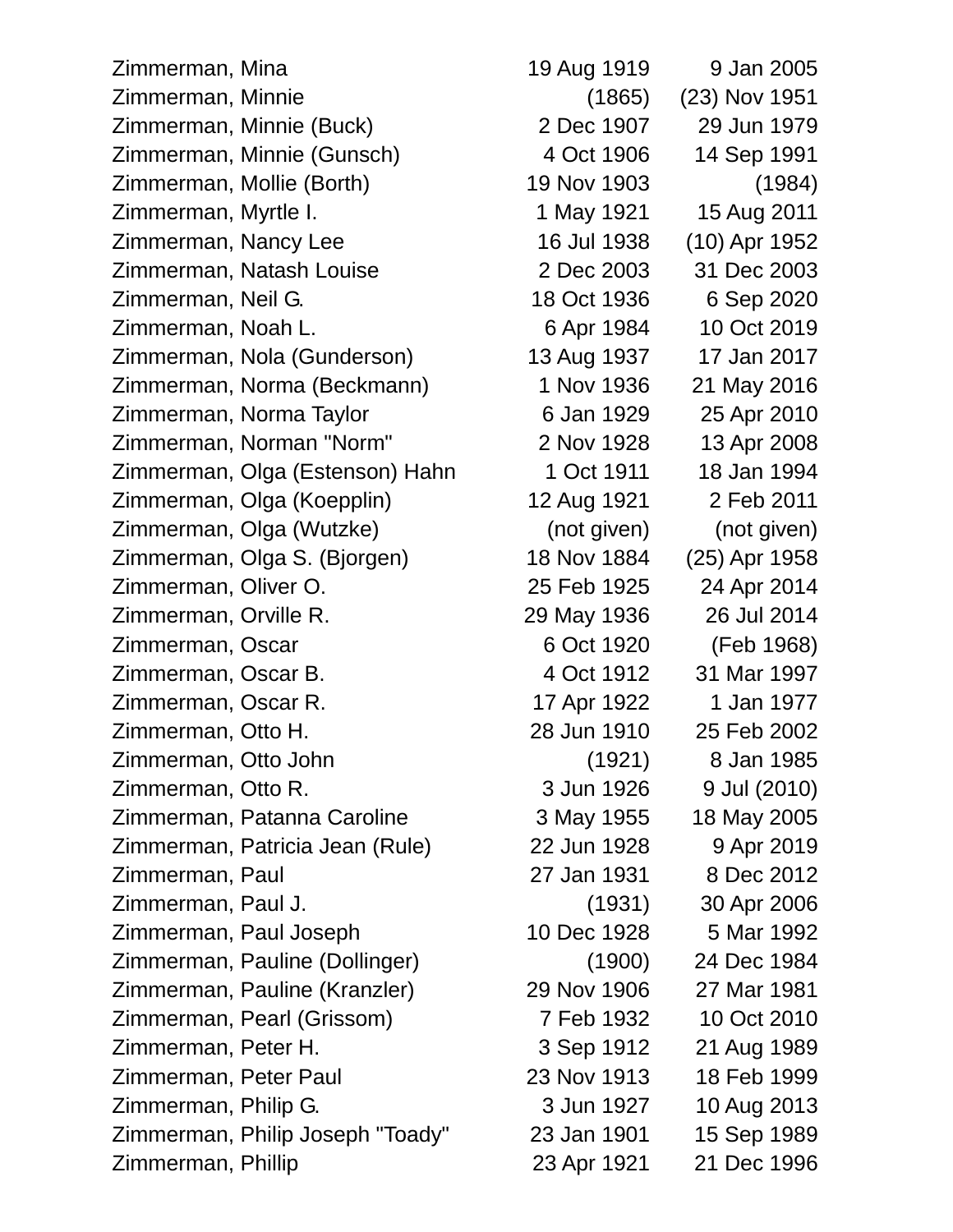Zimmerman, Quentin D. 8 Nov 1936 11 Jan 2017 Zimmerman, R. W. "Reiny" 19 Jan 1921 11 May 1982 Zimmerman, Rachel (not given) 11 Mar 1977 Zimmerman, Ralph 4 Mar 1916 23 Feb 2009 Zimmerman, Ralph 19 Jan 1911 30 Jun 1993 Zimmerman, Ralph C. 13 May 1926 7 Sep 1997 Zimmerman, Ralph E. 29 Oct 1929 21 Mar 2007 Zimmerman, Ralph Matthew 22 Nov 1914 24 Sep 1994 Zimmerman, Randal James 10 Jul 1960 17 Jan 2008 Zimmerman, Randal Jordan 26 May 1934 3 Jun 2014 Zimmerman, Randy Lee 24 Jan 1966 23 Oct 1996 Zimmerman, Raymond 31 Aug 1929 4 Nov 2019 Zimmerman, Raymond 3 Mar 1919 26 Oct 1981 Zimmerman, Raymond "Ray" 7 Feb 1941 13 Feb (1972) Zimmerman, Reinhold "Reinie" (1917) 25 Dec 1985 Zimmerman, Reinhold W. 19 Jan 1921 11 May 1982 Zimmerman, Reuben 5 Jul 1910 (10 Jan 1965) Zimmerman, Reuben 13 Oct 1915 6 Oct 1998 Zimmerman, Richard 18 Oct 1930 (21 Sep 2008) Zimmerman, Richard 27 May 1923 3 Aug 1952 Zimmerman, Richard (1949) 26 Apr 2006 Zimmerman, Richard "Dick" Alan 5 Mar 1953 19 Oct 2020 Zimmerman, Richard Dale 28 Mar 1933 24 Aug 1993 Zimmerman, Richard Frank "Zeke" 22 Sep 1922 20 Aug 2009 Zimmerman, Richard H. 20 Jun 1920 25 Aug 2016 Zimmerman, Richard Paul 16 Jan 1931 19 Apr 2005 Zimmerman, Richard W. 4 Sep 1938 27 Jan 2019 Zimmerman, Rick 22 Oct 1961 17 Nov 2021 Zimmerman, Robert "Bob" 18 Jan 1929 1 Nov 2003 Zimmerman, Robert "Bob" Reuben 30 Nov 1934 13 May 2021 Zimmerman, Robert Dale "Bob" 29 Dec 1938 2 Mar 2019 Zimmerman, Robert V. (1931) 13 May 2002 Zimmerman, Roberta "Becky" (Batey) 12 Mar 1955 6 Jun 2012 Zimmerman, Rod (1935) 13 Nov 2007 Zimmerman, Rodney J. 20 Feb 1931 9 Aug 2011 Zimmerman, Roger Alan 19 May 1937 12 May 2013 Zimmerman, Roger Donald 15 Jan 1928 1 Apr 2016 Zimmerman, Roland R. 6 Oct 1947 8 May 2001

Zimmerman, Ronald "Ron" Lee 13 Dec 1940 8 Mar 2021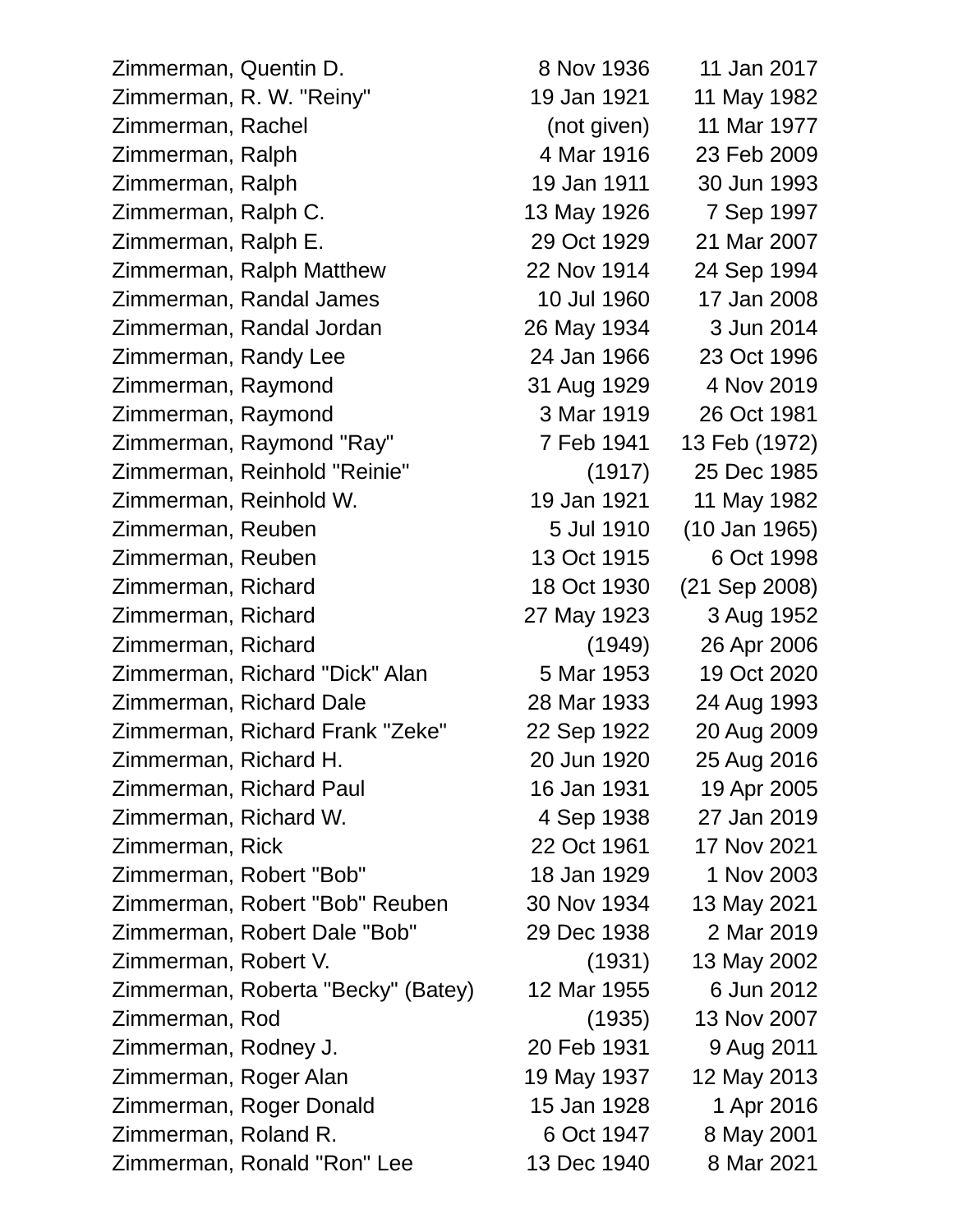| Zimmerman, Ronald "Ron" Lee         | 31 Jul 1944 | 4 Jan 2020     |
|-------------------------------------|-------------|----------------|
| Zimmerman, Ronald Dean "Ron"        | 26 Sep 1937 | 27 Feb 2010    |
| Zimmerman, Ronald Duane             | 29 Sep 1943 | (31 Jul) 1945  |
| Zimmerman, Ronald Joseph            | 10 Dec 1941 | 20 Dec 1997    |
| Zimmerman, Ronald Roy               | 20 Oct 1942 | 22 Oct 2004    |
| Zimmerman, Ronald T.                | 2 Jan 1914  | 29 Oct 2007    |
| Zimmerman, Rose (Kautz)             | 29 Oct 1896 | (1964)         |
| Zimmerman, Rose (Salwei) Jund       | 20 Jun 1922 | 14 May 2006    |
| Zimmerman, Rosella "Rose" (Passehl) | 11 Nov 1931 | 5 Sep 2006     |
| Zimmerman, Rosina (Flemmer) MB      | 28 Aug 1891 | 21 Apr 1975    |
| Zimmerman, Roy Francis              | 19 Sep 1915 | 21 May 1991    |
| Zimmerman, Rozetta "Rosie" (Hill)   | 29 Dec 1928 | 27 Oct 2017    |
| Zimmerman, Ruben                    | 13 Apr 1918 | 15 Feb 1975    |
| Zimmerman, Rubin                    | 6 Oct 1918  | 24 Apr 2018    |
| Zimmerman, Rubin Andrew             | 26 Oct 1932 | 24 Jan 1992    |
| Zimmerman, Ruby Marie (Hockesson)   | 30 Oct 1942 | 1 Sep 2017     |
| Zimmerman, Rudolph                  | 30 Oct 1905 | 10 Feb 1971    |
| Zimmerman, Rudolph "Rudy"           | 11 Apr 1903 | 18 Jun 1994    |
| Zimmerman, Rudolph Alexander        | 2 Apr 1926  | 17 Dec 2014    |
| Zimmerman, Russell Edward           | 6 Feb 1928  | 12 Sep 2019    |
| Zimmerman, Ruth                     | 5 Aug 1890  | $(1)$ Jul 1973 |
| Zimmerman, Ruth                     | (1927)      | 2 Sep 1998     |
| Zimmerman, Ruth Edna (Smith)        | 15 Jun 1892 | (1) Nov 1967   |
| Zimmerman, Sadie Adeline (Schmidt)  | 5 Apr 1913  | 5 Feb 2007     |
| Zimmerman, Samuel "Sam"             | 15 Nov 1908 | (2 Mar 1984)   |
| Zimmerman, Sandra Ve (Fosaaen)      | 24 Apr 1948 | 14 Dec 2014    |
| Zimmerman, Sarah (Verholst)         | 16 Jun 1893 | (30) Nov 1971  |
| Zimmerman, Sharon Lea (Pilaczynski) | 15 Sep 1946 | 6 Jul 2013     |
| Zimmerman, Sheila A. (Kaiser)       | 22 Jan 1962 | 30 Nov 2014    |
| Zimmerman, Sherry Lee (Peterson)    | 10 Nov 1948 | 22 Nov 2020    |
| Zimmerman, Shirley (Wahl)           | 22 Nov 1936 | 19 Nov 2018    |
| Zimmerman, Shirley M. (Schaunaman)  | 18 Mar 1943 | 21 Mar 2008    |
| Zimmerman, Sidney Earl              | 2 Feb 1886  | (28) Apr 1944  |
| Zimmerman, Sophie (Hoffer)          | 9 Mar 1913  | 11 May (1972)  |
| Zimmerman, Stella R. (Kjos)         | 3 Sep 1899  | 15 Aug 1990    |
| Zimmerman, Steven                   | 5 Dec 1954  | 30 Jul 2010    |
| Zimmerman, Steven "Steve"           | 3 Dec 1953  | 2 Jun 2017     |
| Zimmerman, Steven R.                | 28 Sep 1948 | 18 Sep 1996    |
| Zimmerman, Susan L. (Wheeler)       | 26 Jan 1936 | 25 Apr 1999    |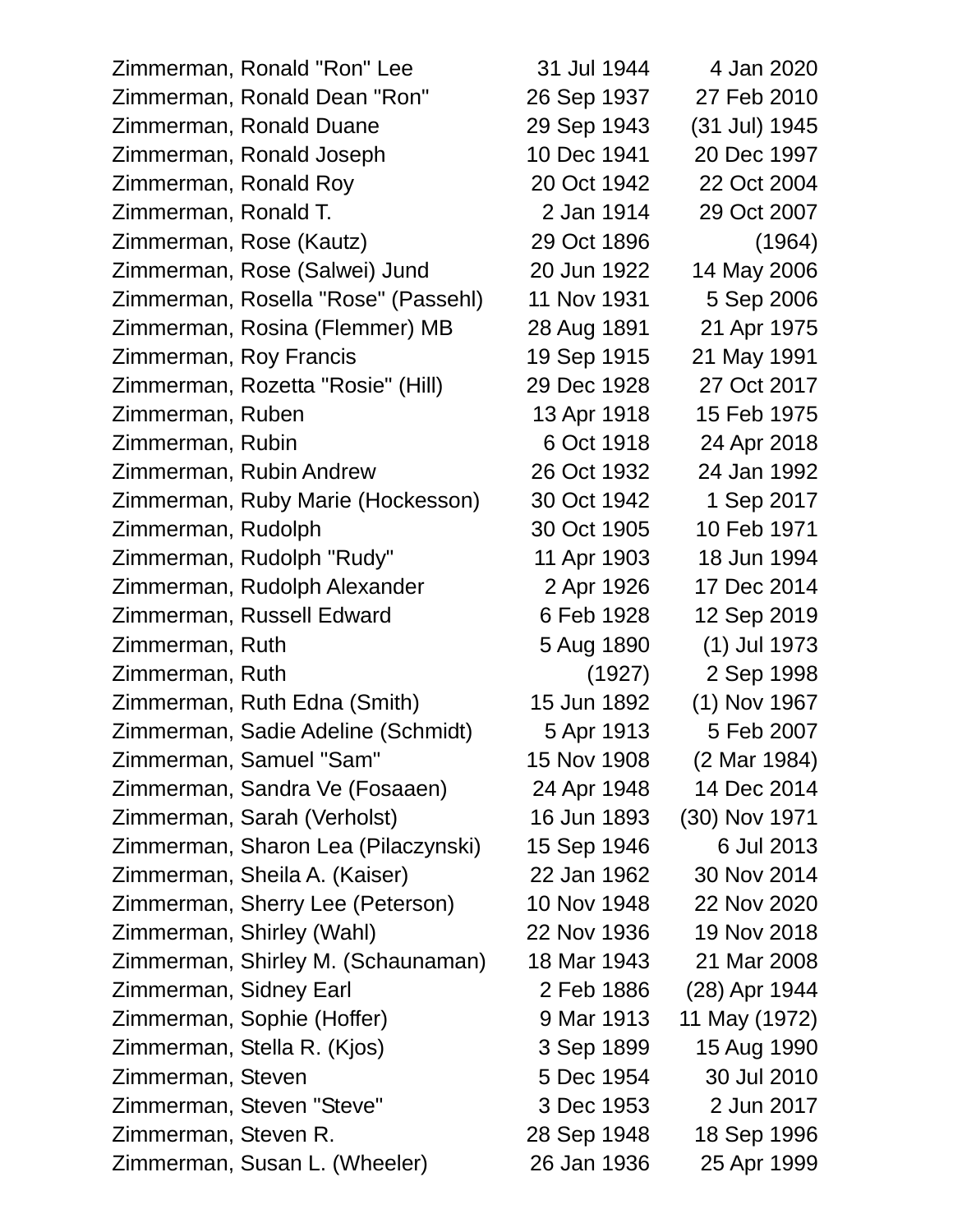| Zimmerman, Susan M. (Redmond)       | 14 Mar 1951 | 7 May 2010    |
|-------------------------------------|-------------|---------------|
| Zimmerman, Ted                      | 10 Nov 1907 | (1984)        |
| Zimmerman, Ted Adam                 | 3 Oct 1914  | (1961)        |
| Zimmerman, Ted H.                   | (1908)      | 4 Mar 1974    |
| Zimmerman, Theodore "Ted"           | 4 Aug 1911  | 5 Nov 1981    |
| Zimmerman, Theresa "Grace" (Stepp)  | 10 Mar 1916 | 16 Dec 2014   |
| Zimmerman, Theresa (Gisi)           | 12 Jul 1909 | 23 Jul 2001   |
| Zimmerman, Thomas A.                | 30 Nov 1868 | (1) Dec 1942  |
| Zimmerman, Thomas J.                | 6 Mar 1945  | 21 Jul 2010   |
| Zimmerman, Thorey (Melsted)         | 1 Dec 1902  | 27 Aug 1984   |
| Zimmerman, Thressie K. (Hayenga)    | 10 May 1917 | 4 Sep 2002    |
| Zimmerman, Timothy J. "Tim"         | 26 Oct 1946 | 4 Nov 2007    |
| Zimmerman, Tom J.                   | 8 May 1952  | (4) Jul 1971  |
| Zimmerman, Tony                     | 18 Mar 1906 | 4 Apr 1996    |
| Zimmerman, Val T.                   | 10 Oct 1891 | (21) Feb 1966 |
| Zimmerman, Vanita R. (Keith)        | 27 Jan 1930 | 9 May (2000)  |
| Zimmerman, Vera Alberta (Meinhold)  | 7 Nov 1903  | 18 Apr 1998   |
| Zimmerman, Vera Lee (Fischer)       | 25 Nov 1944 | 6 Jul 2015    |
| Zimmerman, Verna Gertrude (Russell) | 29 Nov 1919 | 1 Jul 2020    |
| Zimmerman, Vernon                   | 24 Nov 1928 | 24 Apr 2004   |
| Zimmerman, Vernon C.                | 12 Aug 1916 | 13 Jan 1995   |
| Zimmerman, Vic                      | 30 Jan 1922 | 4 Nov 1994    |
| Zimmerman, Victor                   | 19 Feb 1911 | 18 Jul 1912   |
| Zimmerman, Viola E. (Rieger)        | 19 Apr 1917 | 23 Jan 1999   |
| Zimmerman, Violet G. (Ketterling)   | 15 Jul 1919 | 23 Oct 1988   |
| Zimmerman, Violet M. (Finkbeiner)   | 24 Apr 1933 | 11 Mar 2017   |
| Zimmerman, Virginia                 | (1931)      | 5 Jul 1947    |
| Zimmerman, Virginia Agnes GV        | 30 Apr 1908 | 13 Apr 1996   |
| Zimmerman, Virgle Charles           | 16 Jan 1925 | 2 Nov 2020    |
| Zimmerman, Wallace Oliver "Blackie" | 1921        | 5 Jan 1995    |
| Zimmerman, Wallace Wayne            | 28 May 1931 | 1 Jan 1994    |
| Zimmerman, Walter                   | 4 Oct 1925  | 24 Apr 1999   |
| Zimmerman, Walter A.                | 22 Sep 1885 | (5) Mar 1962  |
| Zimmerman, Walter Alexander         | 20 Dec 1922 | 19 Jul 2012   |
| Zimmerman, Walter C.                | 19 Jan 1921 | 28 May 2001   |
| Zimmerman, Walter H.                | 8 Aug 1927  | 6 May 2014    |
| Zimmerman, Walter L.                | 5 Mar 1913  | 7 Jul 2000    |
| Zimmerman, Wanda J. (Ellis)         | 18 May 1928 | 9 Oct 2015    |
| Zimmerman, Warren "Skip" C.         | 7 Jun 1941  | 6 Mar (2007)  |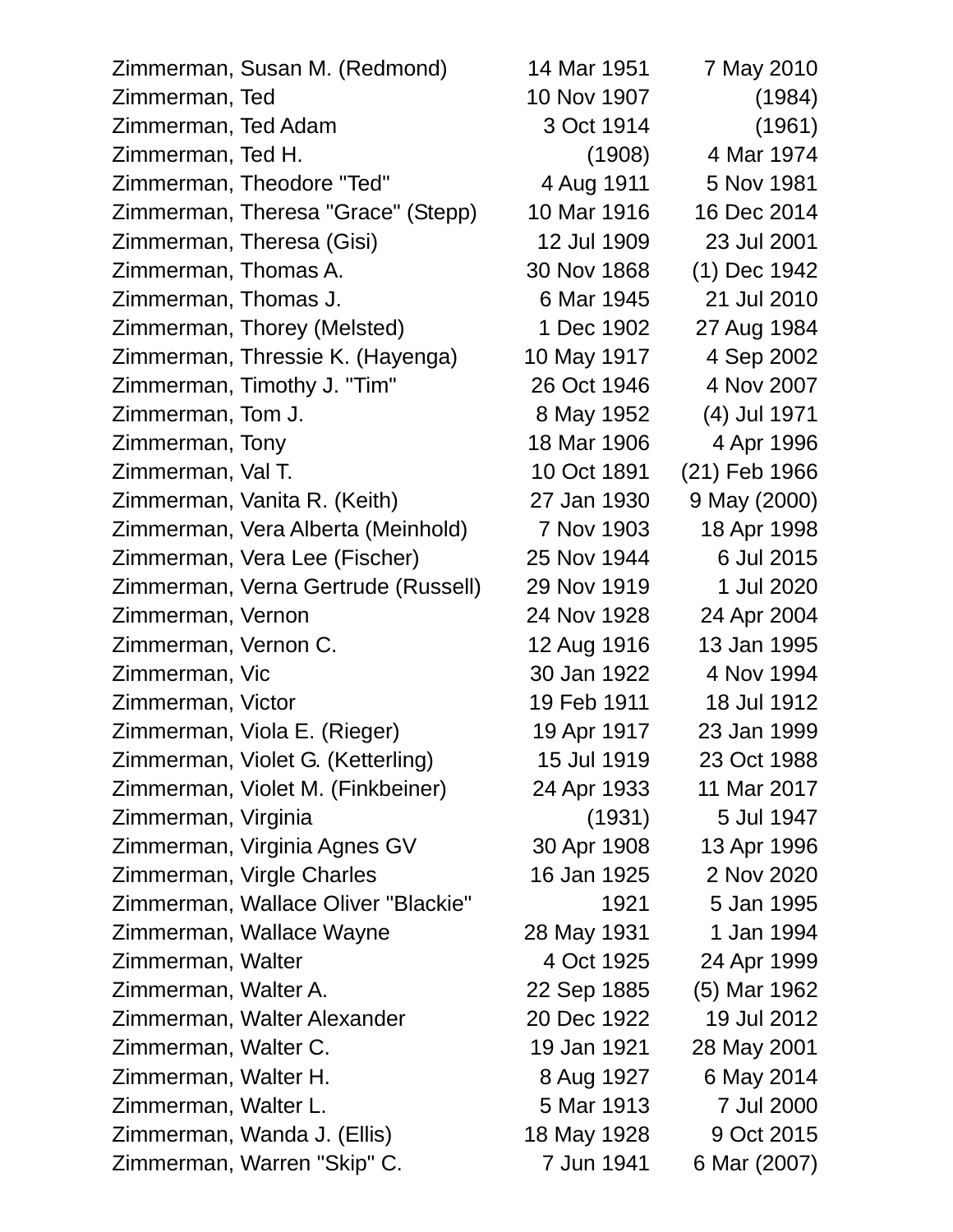| Zimmerman, Wayne Allen                | 30 Dec 1932 | 3 Dec 2012                     |
|---------------------------------------|-------------|--------------------------------|
| Zimmerman, Wayne R.                   | 13 Jun 1948 | 14 Oct 1995                    |
| Zimmerman, Wayne W.                   | 8 Nov 1919  | 24 Oct 2011                    |
| Zimmerman, Wilfred Burton "Buddy"     | 3 May 1924  | 17 Feb 1995                    |
| Zimmerman, Willard                    | 13 Jul 1904 | 12 May 1997                    |
| Zimmerman, William                    | (1899)      | 2 Mar 1981                     |
| Zimmerman, William "Bill"             | 31 Aug 1936 | 2 Jun 2005                     |
| Zimmerman, William "Bill" Gerald      | 11 May 1931 | 23 Sep 2020                    |
| Zimmerman, William "Bill" Martin      | 1930        | 29 Mar 2008                    |
| Zimmerman, William "Willie" Peter     | 17 Aug 1922 | 3 Mar 2001                     |
| Zimmerman, William Carl               | 28 May 1914 | 6 Sep 1999                     |
| Zimmerman, William Lewis              | 7 Mar 1890  | 8 Jan 1981                     |
| Zimmerman, William O.                 | 1899        | Oct 1986                       |
| Zimmerman, William Robert Nelson      | 19 Aug 1952 | 8 Jul 2008                     |
| Zimmerman, Zelda Laverne (Gilbertson) | 1 Feb 1946  | 14 May 2015                    |
| Zimmermann, Albert                    | 12 May 1932 | 22 Aug 1996                    |
| Zimmermann, Alfred                    | 5 Feb 1936  | 6 May 2015                     |
| Zimmermann, Aloysius                  | 28 Aug 1924 | 17 Feb 1968                    |
| Zimmermann, Amalie (Wittmer)          | 18 Mar 1923 | 25 May 2000                    |
| Zimmermann, Andreas                   | 5 Aug 1860  | 8 Mar (1921)                   |
| Zimmermann, Andreas                   | 1863        | 1 Mar 1927                     |
| Zimmermann, Anna (Schmidt)            | 13 Mar 1906 | 29 Jul 1991                    |
| Zimmermann, Anna (Schmidt)            | 10 Dec 1936 | 23 Aug 1996                    |
| Zimmermann, Annaleen L. (Ladwig)      | 31 Dec 1924 | 14 Dec 2010                    |
| Zimmermann, Arthur "Art"              | 4 Jun 1922  | (1987)                         |
| Zimmermann, Balthasar                 |             | (not given) 24 Jan (not given) |
| Zimmermann, Balthasar                 | 22 Jan 1871 | 24 Jan 1936                    |
| Zimmermann, Barbara (Wahl)            | 27 Oct 1874 | 29 Mar (1931)                  |
| Zimmermann, Beatrice (Burns)          | 29 Sep 1898 | 7 Dec 1997                     |
| Zimmermann, Celeste Susan (Nieses)    | 30 Apr 1922 | 24 Sep 2008                    |
| Zimmermann, Christian                 | 25 Oct 1852 | 10 Jun 1935                    |
| Zimmermann, Christian                 | 6 Sep 1889  | 23 Mar 1923                    |
| Zimmermann, Christina (Dockter)       | 8 Feb 1913  | 26 Sep 1948                    |
| Zimmermann, Donald                    | 19 Feb 1932 | 22 Dec 2013                    |
| Zimmermann, Doris Elaine (Trapp)      | 3 Nov 1929  | 14 Oct 2010                    |
| Zimmermann, Eduard                    | 28 Jun 1954 | 4 May 2002                     |
| Zimmermann, Edward "Ed"               | Sep 1922    | 11 Aug 2009                    |
| Zimmermann, Elisabeth (Kost)          | 30 May 1860 | 2 Aug 1926                     |
| Zimmermann, Elisabetha (Schnellbach)  | (1846)      | 27 Feb (1911)                  |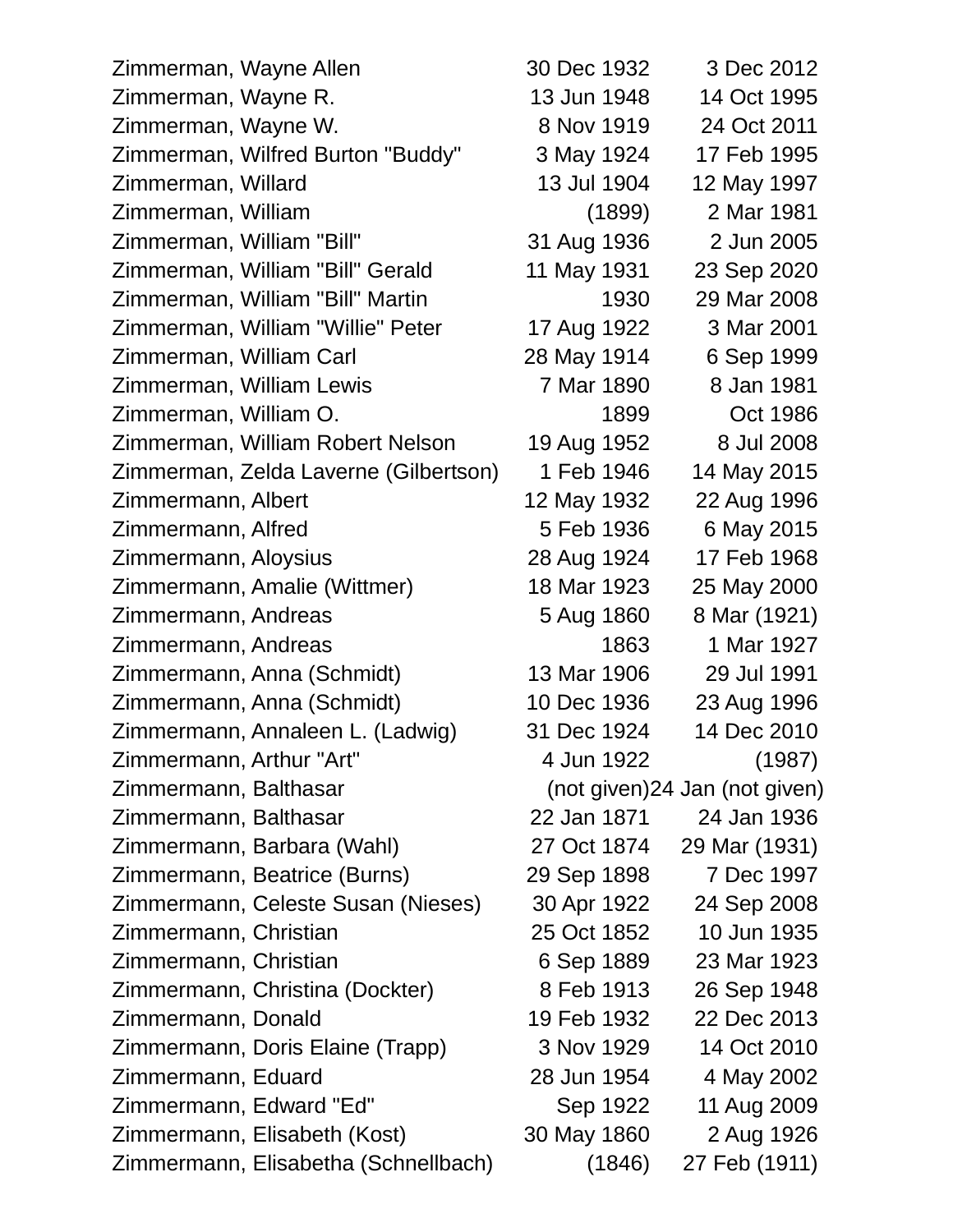Zimmermann, Elmer 21 Jul 1930 5 Sep 2016 Zimmermann, Emilie (Zink) (1903) 3 Nov 1991 Zimmermann, Emma 9 May 1943 31 Mar 1999 Zimmermann, Franz 1873 25 May 1945 Zimmermann, Friederika (Roth) 15 Nov 1856 30 Jun 1943 Zimmermann, George Hans 15 Nov 1910 1 Sep 1971 Zimmermann, George Louis 23 Dec 1925 18 Apr 2019 Zimmermann, Hans Jurgen 10 Apr 1945 9 Sep 2021 Zimmermann, Heinrich "Henry" C. 18 Jul 1883 3 Apr 1941 Zimmermann, Helena 15 Jun 1965 22 Feb 1991 Zimmermann, Henry Josef 18 Jan 1934 12 Jun 2013 Zimmermann, Irene (Williamson) 20 Oct 1934 11 Jul 2019 Zimmermann, Irmgard 10 May 1914 17 Sep 2001 Zimmermann, Jakob 26 Apr 1881 10 Nov 1918 Zimmermann, Jakob 17 Nov 1883 (1942) Zimmermann, Jakob 10 Sep 1854 14 Jan 1913 Zimmermann, Jakob 29 Feb 1912 21 Mar 1995 Zimmermann, Johann 3 Mar 1915 14 Oct 1995 Zimmermann, Johannes 26 Dec 1930 8 Feb 2017 Zimmermann, Johannes 30 Dec 1906 21 Oct 1999 Zimmermann, Karl 12 Aug 1918 29 Dec 1994 Zimmermann, Karolina 8 Dec 1875 7 Jul 1954 Zimmermann, Kasimir (1841) 29 Aug (1930) Zimmermann, Katharina 12 Nov 1913 18 Feb 1994 Zimmermann, Katharina (Arlt) 1874 23 Aug 1918 Zimmermann, Leonard Arthur 28 Sep 1944 15 Dec 1944 Zimmermann, Lois Elaine (Schmick) 18 Jun 1936 12 Nov 2020 Zimmermann, Lois Mae (Otto) 19 Oct 1936 12 Nov 2012 Zimmermann, Lou Ann (Ahlness) 30 Jun 1956 5 Oct 2009 Zimmermann, Lydia (Schäfer) 3 Jan 1904 3 May 1980 Zimmermann, Margaret (Albrecht) 21 May 1935 15 Dec 1994 Zimmermann, Margaret (Kost) (1890) 21 Apr 1946 Zimmermann, Margaretha (Feht) 10 Mar 1930 15 Dec 2000 Zimmermann, Margaretha Ann (Diede) 7 Feb 1854 6 Dec 1925 Zimmermann, Margarethe (Bartsch) (1832) 14 Apr 1910 Zimmermann, Maria Scherger (1848) 17 Nov 1926 Zimmermann, Monika (1874) 13 Dec 1960 Zimmermann, Olga (Pfahl) 4 Apr 1907 27 Feb 1990 Zimmermann, Otto (22 Oct 1906) 30 Mar (1939)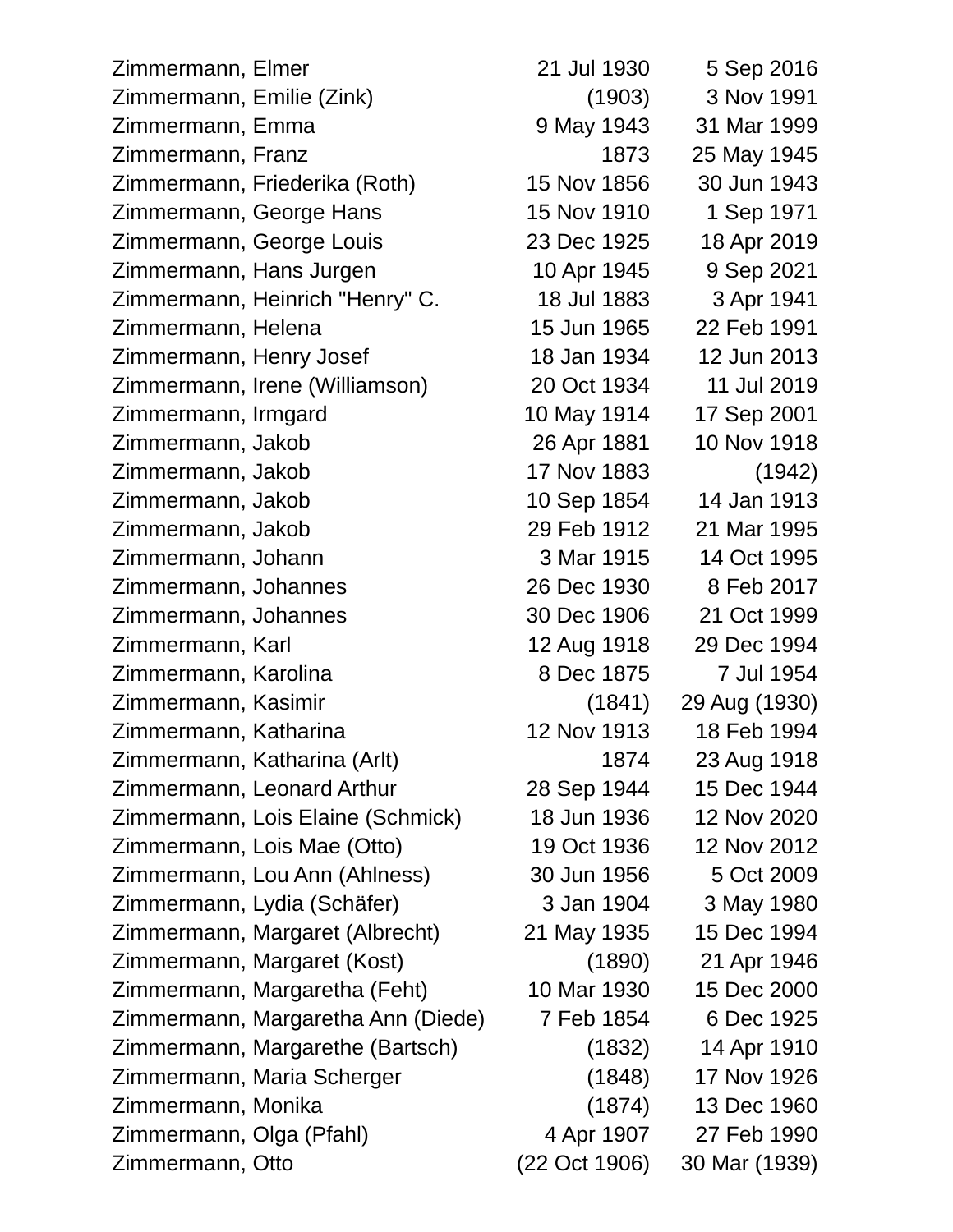| Zimmermann, Peter                  | 26 Jul 1911 | 30 Nov 1999   |
|------------------------------------|-------------|---------------|
| Zimmermann, Peter                  | 2 Apr 1873  | (4 Mar 1955)  |
| Zimmermann, Phyllis Ida AK         | 3 Mar 1943  | 10 Feb 2013   |
| Zimmermann, Raymond Herbert        | 7 Feb 1941  | (13 Feb 1962) |
| Zimmermann, Robert Allen           | 7 May 1948  | 2 Mar (2000)  |
| Zimmermann, Robert Arthur          | 5 Oct 1933  | 29 Dec 2008   |
| Zimmermann, Rosa "Rose" "Rosl"     | 14 May 1923 | 15 Oct 2014   |
| Zimmermann, Rueben                 | 5 Sep 1935  | 20 Dec 2014   |
| Zimmermann, Ruebin                 | 7 Jun 1922  | 23 Feb 2002   |
| Zimmermann, Sigrid                 | 13 Aug 1933 | 9 Mar 2021    |
| Zimmermann, Theophil               | 3 Feb 1927  | 29 Jul 2000   |
| Zimmermann, Thomas Gilbert         | 25 May 1942 | 17 Aug 2016   |
| Zimmermann, Valentin               | 10 Jan 1898 | 30 Dec 1995   |
| Zimmermann, Viktor                 | 5 Jun 1953  | 22 Oct 2003   |
| Zimmermann, Wilhelmine             | 3 Jan 1918  | 10 Mar 1987   |
| Zimmermann, William Emil           | 17 Feb 1917 | 29 Apr 1995   |
| Zimmers, Frances Mae (Wilcox)      | 12 May 1933 | (May 2011)    |
| Zimmerschied, David "Butch" M.     | 3 Dec 1942  | 14 Dec 2020   |
| Zimmerschied, Emma Julia (Evenson) | 28 Jul 1931 | 18 Apr 2018   |
| Zimmerschied, Kevin James          | 25 Dec 1963 | 30 May 2017   |
| Zimmerschied, Lester A.            | (1896)      | (Jul) 1956    |
| Zimney, Daniel J.                  | 22 Oct 1957 | 11 May 2016   |
| Zimney, Veronica E. (Timmesch)     | (1924)      | 11 Jun 2002   |
| Zimpel, Carla Rachel (Lehrkamp)    | 10 Sep 1992 | 23 Jul 2020   |
| Zimpfer, Berta (Müller)            | 13 Feb 1909 | 20 May 2001   |
| Zimpfer, Elsa (Balzer)             | 27 Jun 1919 | 15 Jan 2007   |
| Zimprich, Bernard                  | 29 Dec 1921 | 28 Feb 2016   |
| Zimprich, Carl                     | 16 Feb 1909 | 1 Nov 1998    |
| Zimprich, Catherine "Kate" EDW     | 19 Sep 1926 | 29 Apr 2011   |
| Zimprich, Edward                   | 22 Jan 1931 | 4 Sep 1982    |
| Zimprich, Ernestine (Zimprich)     | 29 Jan 1905 | 14 Mar 1995   |
| Zimprich, Francis                  | 19 May 1925 | 9 Aug 1996    |
| Zimprich, Frank                    | 28 Oct 1890 | 16 Dec 1980   |
| Zimprich, Frank J.                 | 18 Oct 1914 | 8 Mar 1994    |
| Zimprich, Genevieve "Gen" MB       | 18 May 1922 | 28 Jun 2016   |
| Zimprich, Irene Marie (Eggermont)  | 4 Jan 1930  | 24 Jun 2019   |
| Zimprich, Jerald John              | 14 Oct 1952 | 17 Sep 1987   |
| Zimprich, Joseph F.                | 13 Apr 1929 | 5 Oct 2004    |
| Zimprich, Kevin John               | 18 Oct 1961 | 21 Mar 2008   |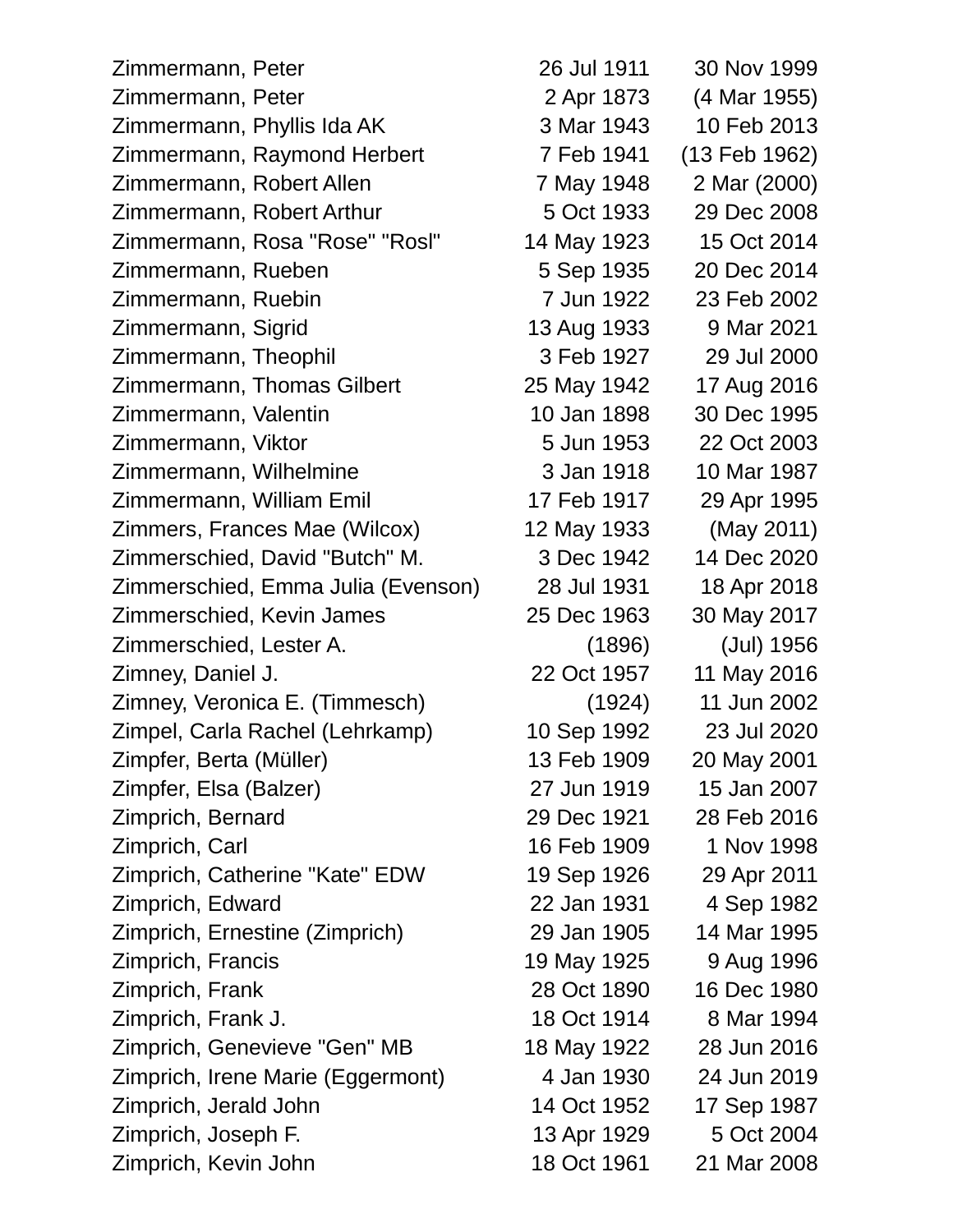| Zimprich, Leonard                    | 15 Aug 1934 | 22 Nov 1997  |
|--------------------------------------|-------------|--------------|
| Zimprich, Matthias "Matt"            | 16 May 1931 | 26 May 2010  |
| Zimprich, Milton James "Jim" "Zimpy" | 13 May 1937 | 11 Jul 2021  |
| Zimprich, Ralph                      | 6 Sep 1927  | 28 Jan 2002  |
| Zimprich, Veronica (Gruman)          | 10 Aug 1904 | 21 Jul 1987  |
| Zinck, Albert                        | 1 Aug 1918  | 3 Nov 2015   |
| <b>Zinck, Frances Elaine FM</b>      | 19 Jul 1927 | 20 Jan 2008  |
| Zinck, Gertrude Adelia               | 10 Jan 1936 | Feb 1936     |
| Zinck, Howard George                 | 28 Sep 1924 | 2 Aug 2020   |
| Zinck, LaVonne (Pierson)             | 16 Oct 1931 | 24 Oct 2017  |
| Zinck, Lorena Lenora (Kirschenmann)  | 7 Jan 1925  | 25 Mar 2016  |
| Zincke, Jacqueline "Jackie" ML       | 28 Aug 1930 | 4 Nov 2006   |
| Zinda, Emma Theresa (Berger) Kearnes | (1922)      | 5 Oct 1988   |
| Zinda, Katherine (Job)               | 1 Apr 1929  | 24 May 2014  |
| Zinda, Raymond Joseph                | 19 Nov 1947 | 5 Jun 2000   |
| Zinda, Richard A.                    | 28 Aug 1929 | 9 Jul 1993   |
| Zinda, Robert Lee                    | 24 Dec 1942 | 1 Mar 2018   |
| Zinda, William "Bill" Marvin         | 5 Oct 1919  | 22 Dec 2004  |
| Zindler, Chris                       | 26 May 1911 | (4) Apr 1976 |
| Zindler, Elizabeth                   | 24 Jun 1909 | 6 Mar 1986   |
| Zindler, Elizabeth (Hoffman)         | 5 Mar 1884  | (1968)       |
| Zindler, Fred C.                     | (1873)      | (Nov 1942)   |
| Zindler, Melvin J.                   | (1949)      | 12 Oct 1985  |
| Zindler, William                     | 27 Jul 1884 | (9) Nov 1953 |
| Zindler, William                     | 27 Jul 1884 | (9) Nov 1953 |
| Zindt, Kay                           | (1914)      | 8 Jul (1998) |
| Ziner, Quentin                       | 4 Jun 1903  | 18 Feb 1990  |
| Zingel, Lydia (Dyck)                 | 20 Feb 1930 | 23 Apr 2015  |
| Zinger, Edward F.                    | 7 Aug 1913  | 1 Mar 1991   |
| Zinger, Genevieve Katerina "Gen"     | (1926)      | 25 May 1999  |
| Zinger, Gladys                       | (1910)      | 7 Oct 1990   |
| Zinger, Olga (Pelzer)                | 13 May 1934 | 18 Apr 2021  |
| Zinger, Otto                         | 9 Jul 1927  | 6 Oct 1997   |
| Zinger, Theodore Alfred              | (1889)      | 18 Nov 1992  |
| Zingg, Bruce K.                      | 11 Feb 1959 | 9 Dec 2003   |
| Zingg, Gordon Samuel Franklin        | 12 Dec 1909 | 21 Feb 1996  |
| Zingg, Karen                         | 14 Apr 1961 | 5 Jan 1984   |
| Zingg, Lavina "Susy" Laura (Fueller) | 3 Feb 1944  | 30 Jun 1993  |
| Zingg, Louise Barbara (Schneider)    | 17 Jan 1904 | 11 May 1994  |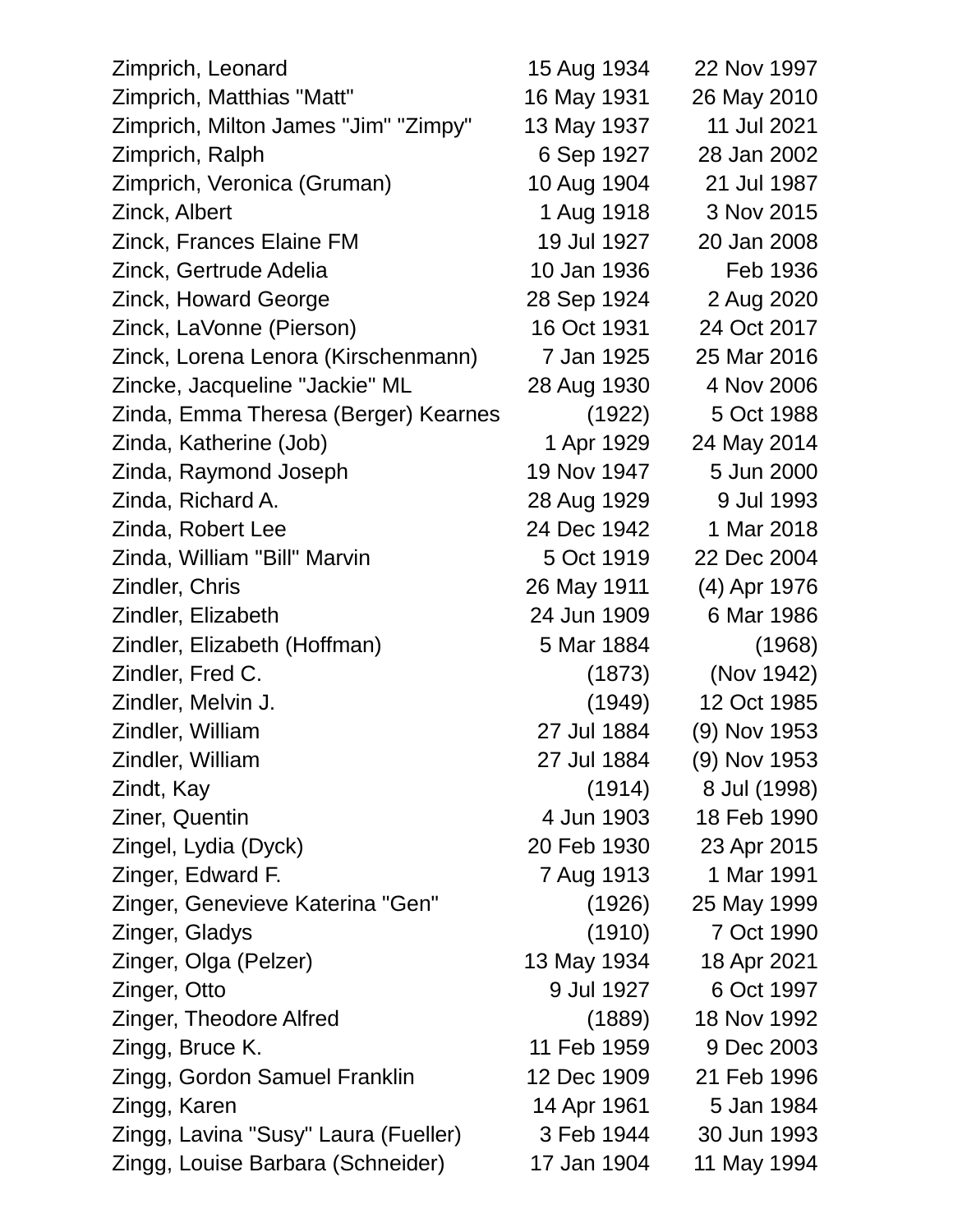Zingg, Marla Kay (Sandvick) 10 Feb 1960 31 Jul 2002 Zingg, Sydney Bruce 2 Nov 1919 14 Jun 2017 Zingg, Willie C. (Johnson) 7 Sep 1908 7 Oct 1992 Zingheim, Martha 7 Jan 1906 15 Jan (1996) Zingleman, Don Harold 2 Sep 1926 29 May 2018 Zingleman, George 17 Jun 1929 25 Aug 1997 Zingler, Blake Robert 25 Mar 1996 14 Feb 2016 Zingrich, Donald R. (1935) 13 Apr 2007 Ziniel, Adeline M. (Zander) 22 Oct 1939 3 Nov 2017 Ziniel, Edward Lawrence 3 Nov 1916 18 Jan 1999 Ziniel, Elfreda (Miller) 1 Jul 1919 3 Apr 2004 Ziniel, Elizabeth (Brigl) 1 Jul 1890 (2 Sep 1979) Ziniel, Iris L. (Frederick) 24 Nov 1925 13 Sep 2016 Ziniel, Jean (Schantz) 12 May 1925 8 Nov 2007 Ziniel, Johanna 5 Apr 1908 13 Dec 1997 Ziniel, Joseph A. 13 May 1912 1 May 1974 Ziniel, Math 20 Sep 1901 21 Mar (1982) Ziniel, Raymond L. 12 Oct 1929 22 May 1996 Ziniel, Ruth (1916) 25 Jan 1994 Ziniel, William 19 Apr 1921 18 Dec 2002 Zinis, Chris G. 25 Jul 1935 12 Oct (1994) Zink, Adele (Bruce) Stahl 11 Aug 1926 25 Apr 2000 Zink, Amy (Draper) 13 May 1919 19 Jun 2004 Zink, Barbara (Kulhanek) 28 Jan 1929 25 Jul 2010 Zink, Benita (Gremm) 10 Jan 1909 22 Oct 2005 Zink, Bernice (Ulness) 28 Jun 1917 27 Apr 1993 Zink, Bonita (Jaeger) 18 Nov 1950 24 Feb 2008 Zink, C. W. "Wendy" 28 Dec 1923 29 Sep 1992 Zink, Carl W. 2 Jul 1911 (2000) Zink, Carson R. 21 May 1905 1 Nov (2001) Zink, Cecelia Mae "Cedy" (Wescom) 26 Jan 1928 26 Jan 2007 Zink, Cedy (Wescom) (1928) 26 Jan 2007 Zink, Charlie Arthur "Chuck" 5 Sep 1932 3 Jul 2001 Zink, Daniel (1873) (5) Mar 1941 Zink, Darcy Arlen 4 Dec 1952 27 Nov 2019 Zink, Donna Jean (Beck) 17 Feb 1932 11 Oct 2013 Zink, Duane "Duke" Lee 21 Mar 1932 29 May 2000 Zink, E. Eugene 23 Jun 1919 (3 Jan 1989)

Zink, Earl "Peter" 7 Aug 1917 29 Aug 1996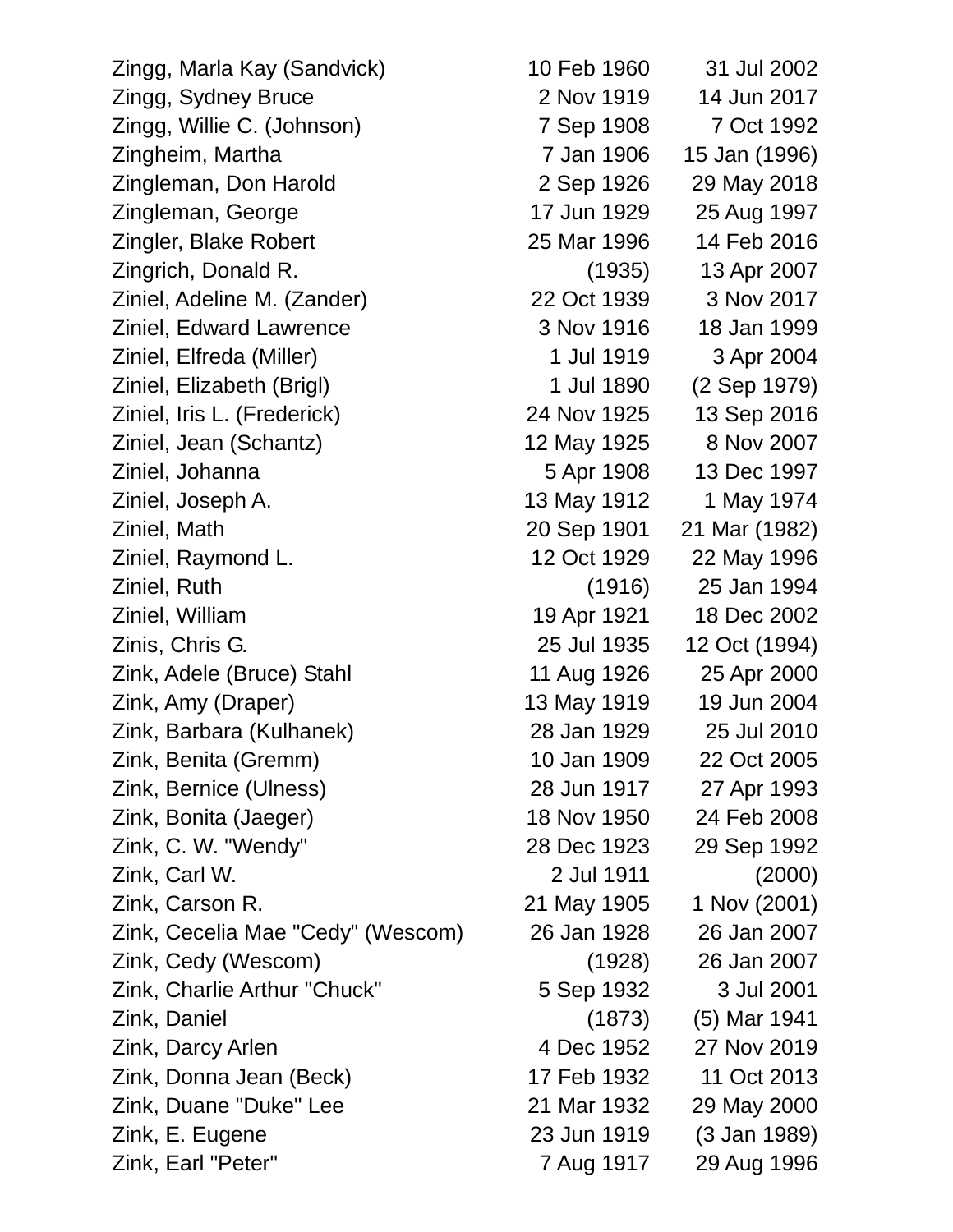| Zink, Edwin A.                     | 23 Nov 1912 | 10 May 1992   |
|------------------------------------|-------------|---------------|
| Zink, Eleanor                      | (1913)      | 10 Jun 2000   |
| Zink, Elizabeth (Pepple)           | 22 May 1886 | 31 Mar (1979) |
| Zink, Erna (Petersen)              | 25 Mar 1909 | 13 Jun 2000   |
| Zink, Ethel G. (King)              | 27 Mar 1902 | 16 Feb 1994   |
| Zink, Francella (Van Horn)         | 22 Mar 1908 | (25 Jan 1982) |
| Zink, Frank                        | 17 Sep 1937 | 4 Apr 2001    |
| Zink, Frank Nicholas               | 25 Mar 1962 | 23 May 1997   |
| Zink, Gail Lionel                  | 6 May 1911  | 28 Jun 2000   |
| Zink, George W.                    | 2 Jun 1917  | 11 Jul 2007   |
| Zink, Gerald A.                    | 12 Dec 1925 | (1983)        |
| Zink, Gladys Ellen (Rasmussen)     | 23 Jan 1916 | 27 Dec 2008   |
| Zink, Gladys J. (Bell)             | 29 Mar 1909 | 30 Mar 2003   |
| Zink, Harold "Shorty" Francis      | 7 Jan 1908  | 29 Mar 1998   |
| Zink, Harold T.                    | 9 Mar 1913  | 1 Aug 2001    |
| Zink, Henrietta                    | 18 Jul 1901 | 21 Jan 1989   |
| Zink, Henry John                   | 30 Dec 1905 | 14 Oct 1996   |
| Zink, James "Jim" W.               | 29 Apr 1947 | 24 Mar 2019   |
| Zink, James Daling "Jim"           | 12 Aug 1933 | 22 Jul 2011   |
| Zink, Jan A.                       | 29 May 1954 | 17 Oct 1993   |
| Zink, Jeff B.                      | 23 Sep 1951 | (1983)        |
| Zink, John Henry                   | 29 Dec 1938 | 9 Jun 2016    |
| Zink, John W. "Bill"               | 21 Jan 1887 | (1983)        |
| Zink, Kathy Lynn (Kutz) Wittenborn | 16 Jun 1954 | 20 Apr 2019   |
| Zink, Kenneth                      | 1 Oct 1918  | 25 Sep 1993   |
| Zink, Kyle W.                      | 24 Jan 1985 | (1985)        |
| Zink, Laurence Charles             | 23 Jul 1903 | 23 Nov 1995   |
| Zink, Lillian P. (Kasper)          | 9 Apr 1938  | 5 Apr 2002    |
| Zink, Lottie A.                    | 11 Feb 1898 | (3 Mar 1986)  |
| Zink, Lucile G. (Clancy)           | 3 Jan 1932  | 28 Jan 2017   |
| Zink, Margaret (Willey)            | 21 Mar 1915 | (1980)        |
| Zink, Margaret J. (Conley)         | 2 Jan 1935  | (1998)        |
| Zink, Margueritte Helen (Griffin)  | 9 Feb 1928  | (1987)        |
| Zink, Mark E.                      | 31 Jan 1950 | 27 Jul 2006   |
| Zink, Mary (Van Horn)              | 14 Dec 1912 | 4 Jul 1995    |
| Zink, Maurice Jerome               | 5 Apr 1933  | 30 Jul 2015   |
| Zink, Michael Andrew               | 8 Nov 1956  | 17 May 2010   |
| Zink, Neomi Arlene (Dunwoodie)     | 4 Mar 1924  | 7 Feb 2006    |
| Zink, Norma J. (Schaack)           | 6 Sep 1926  | 10 Jun 2002   |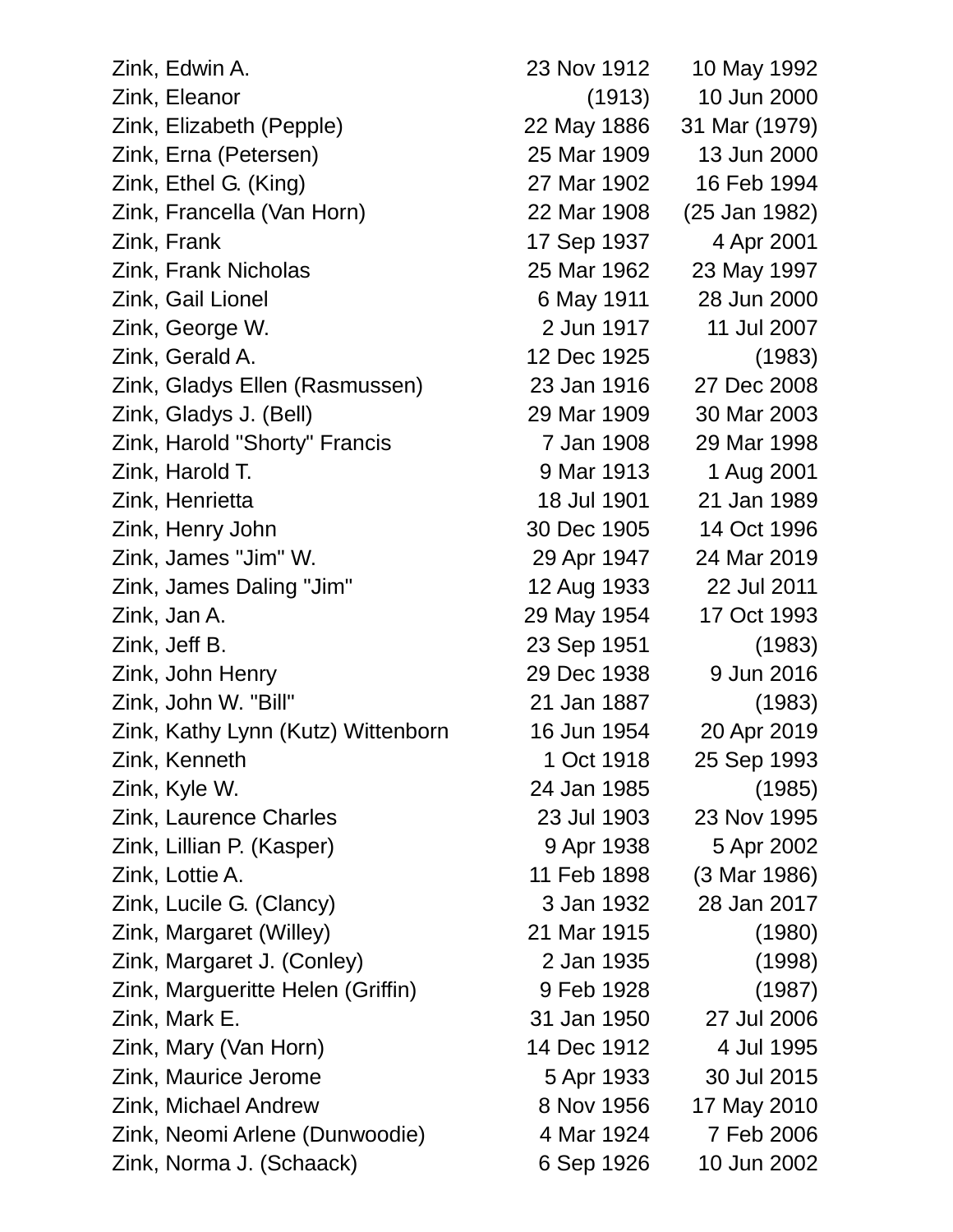| Zink, Peter P.                      | 27 Jun 1854 | (not given)   |
|-------------------------------------|-------------|---------------|
| Zink, Rosemary                      | 20 Apr 1958 | 25 Jun 2014   |
| Zink, Russell M.                    | 5 May 1926  | 3 Aug 2017    |
| Zink, Ruth (Robinson)               | 21 Apr 1899 | 10 Apr 1989   |
| Zink, Sherman Lee                   | 28 Aug 1908 | 29 Jan 1998   |
| Zink, Stanley E.                    | 13 Jan 1937 | 1 Oct 1995    |
| Zink, Sylvia (Nohrenberg)           | 27 Sep 1925 | 20 Apr 2009   |
| Zink, Theodore L.                   | 22 Apr 1906 | 27 Jun (1976) |
| Zink, Twila O. (Eisenbraun)         | 18 Jul 1917 | 2 Jan 1997    |
| Zink, Vernon                        | 19 Jul 1902 | 3 Jul (1990)  |
| Zink, Victor J.                     | (not given) | (Nov 1989)    |
| Zink, Virgil Marvin                 | 11 Jun 1933 | 6 Feb 2020    |
| Zink, Virginia                      | (1919)      | (Feb 1938)    |
| Zink, Wayne Lyle                    | 10 Mar 1927 | 27 Feb 1997   |
| Zink, William Oscar                 | 25 Jan 1902 | 8 Jul 1993    |
| Zinkbeil, Leslie W.                 | 22 Mar 1921 | 15 Mar 1985   |
| Zinke, Albert Alfred                | 17 Aug 1907 | 16 Sep 1982   |
| Zinke, Alfred                       | 25 Apr 1912 | 9 Jul 1994    |
| Zinke, Alfred                       | 2 Oct 1911  | (1979)        |
| Zinke, Alvina (Klatt)               | 8 Sep 1913  | (1985)        |
| Zinke, Arnold E.                    | 1 Feb 1932  | (1984)        |
| Zinke, Carol Ann (Jesser)           | 17 May 1939 | 12 Mar 2020   |
| Zinke, Clinton Irvin                | 17 Sep 1951 | 11 Oct 2015   |
| Zinke, Diane                        | 6 Dec 1949  | 31 May 2018   |
| Zinke, Emilie Christine (Hirsch)    | 9 Aug 1931  | 16 Sep 2017   |
| Zinke, Esther M. (Lee)              | 25 Nov 1911 | 5 May 2005    |
| Zinke, George Herman                | 9 May 1892  | (Dec) 1955    |
| Zinke, Glen Allen                   | 5 Jan 1940  | 7 Oct 2020    |
| Zinke, Herman                       | 29 Nov 1887 | 5 Nov 1982    |
| Zinke, Jacob A.                     | 15 Mar 1929 | 8 May 1983    |
| Zinke, Jane Marie (Halvorson)       | 14 Jan 1923 | 27 Nov 2008   |
| Zinke, Margaret Elizabeth (Trauger) | 8 Sep 1932  | 26 Nov 2019   |
| Zinke, Marvin Lars                  | 21 May 1931 | 24 Oct 2021   |
| Zinke, Meinhart D.                  | 13 Mar 1933 | 7 Nov 2011    |
| Zinke, Paul O.                      | 26 Mar 1908 | 5 Jun 2005    |
| Zinke, Pauline (Haux)               | 10 Feb 1909 | 8 Nov 1981    |
| Zinke, Reinold                      | 1 Jan 1937  | 1 Oct 2020    |
| Zinke, Sandra "Sandi" M. (Retzer)   | 14 Oct 1959 | 23 Aug 2018   |
| Zinke, Sarah (Hill)                 | 14 May 1904 | 3 Nov 1982    |
|                                     |             |               |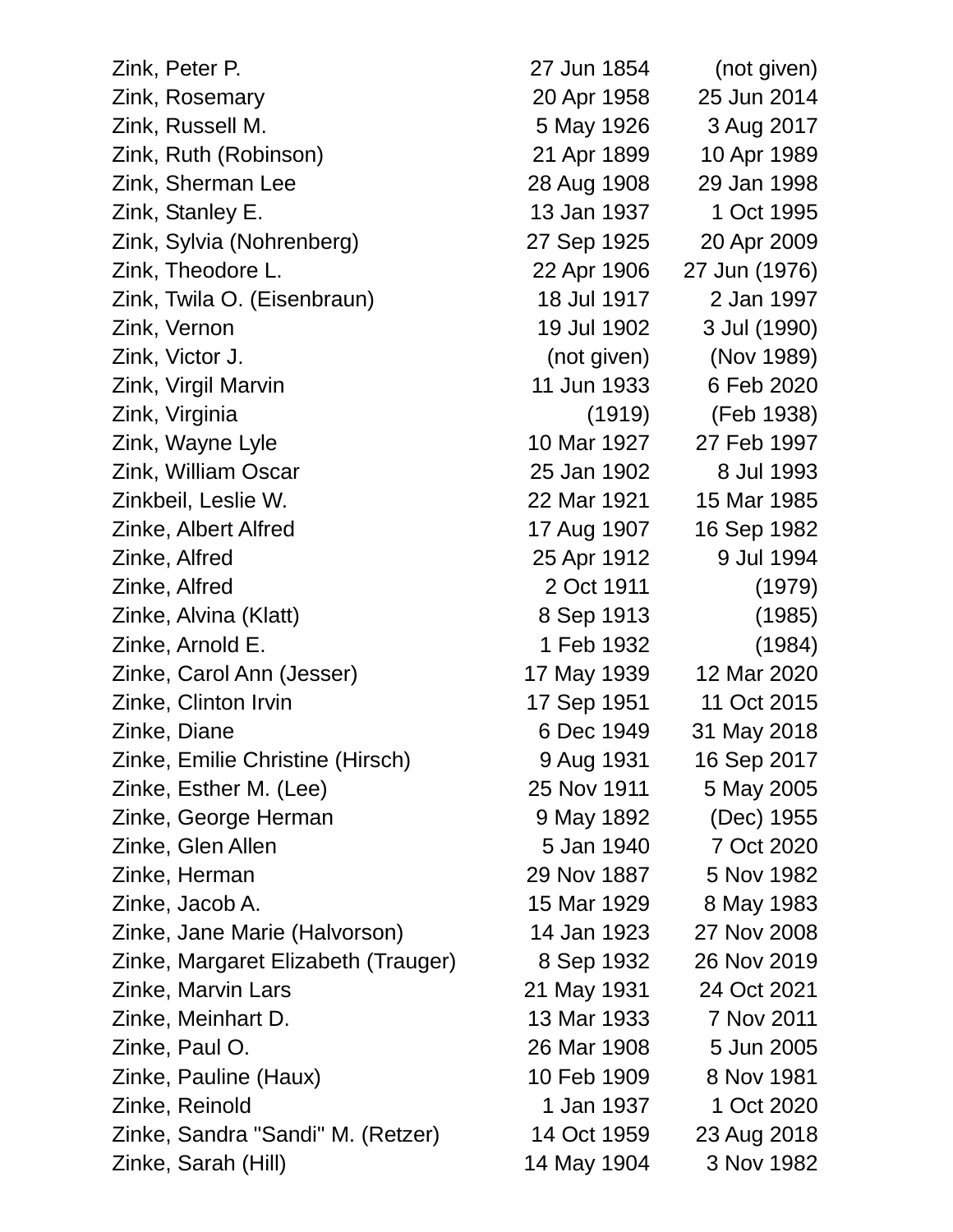Zinke, Todd (1962) 1 Jan 1987 Zinkhan, Alice Victoria (Leibel) 14 Jul 1916 10 Jan 2000 Zinkhan, Grace (Albus) (1933) 26 Feb 2011 Zinkhan, Herman 4 Nov 1904 27 Feb 1998 Zinkhan, Ruth (Wolf) 19 Oct 1931 27 Sep 2001 Zinn, Amilie (Miller) 15 Nov 1888 30 Jan 1966 Zinn, Betty (Brandt) 5 Feb 1919 20 Feb 2010 Zinn, Cameron Otis (1940) 22 Jun 2004 Zinn, Elisabeth (Dück) 1 Feb 1926 3 Apr 1995 Zinn, Ezra E. 23 Mar 1888 (14) Jan 1973 Zinn, Ivan L. 19 Jan 1915 19 Jul 1995 Zinn, Jack Albert (1942) 7 Jun 2002 Zinn, Katharina (Klassen) 3 Jul 1934 29 Sep 2008 Zinn, Matilda 13 Jan 1864 (27) Dec 1954 Zinn, Mildred Pearl "Millie" 3 May 1929 3 May 2008 Zinn, Richard "Dick" A. 10 Jul 1931 15 Sep 2020 Zinn, Sceline (Morrele) 12 Mar 1886 26 Apr 1927 Zinn, Vera Louise (Rendahl) Phillips 21 Dec 1931 5 Dec 2012 Zinn, William "Fred" 12 Dec 1934 21 Dec 1992 Zinne, Arthur F. 3 Nov 1902 (6) Sep 1974 Zinne, Carl E. 3 Apr 1915 (1) Mar 1973 Zinne, Elsie C. (Spieler) 29 Oct 1911 30 Jun 1998 Zinne, Louis Ewert 1 May 1918 31 May 2004 Zinne, Marie (Schaff) 2 Jun 1927 28 Mar 2016 Zinnecker, Alan W. 10 Feb 1962 19 Dec 2019 Zinnecker, Lydia (Striffler) 20 Nov 1874 (7) Mar 1957 Zinnel, Ann (Kuntz) 5 May 1919 25 Dec 1990 Zinnel, Anton 30 Jul 1909 (17 Feb 1978) Zinnel, Eleanor Gladys (Wenger) 26 Oct 1921 13 Feb 2003 Zinnel, Henry M. 9 Nov 1919 3 May 2019 Zinnel, Ida (Wenger) 27 Oct 1911 15 Jan 2001 Zinnel, Lawrence Matt 2 May 1926 5 Sep 2018 Zinnel, Leonard F. 12 Mar 1921 (15 Nov 1967) Zinnel, Lila (Hohbein) 11 Sep 1931 13 Jan 2011 Zinnel, Patricia "Pattie" A. 12 Oct 1950 19 Aug 2006 Zinner, Marlene Charlotte (Seiler) 11 Apr 1938 3 Nov 2020 Zinniel, Celestine "Sally" (Seidl) 5 Jul 1922 8 Oct 2009 Zinniel, Martin Joseph 2 Feb 1958 28 Feb 1986 Zinniel, Sophie A. (Steffes) 17 Sep 1914 (1982)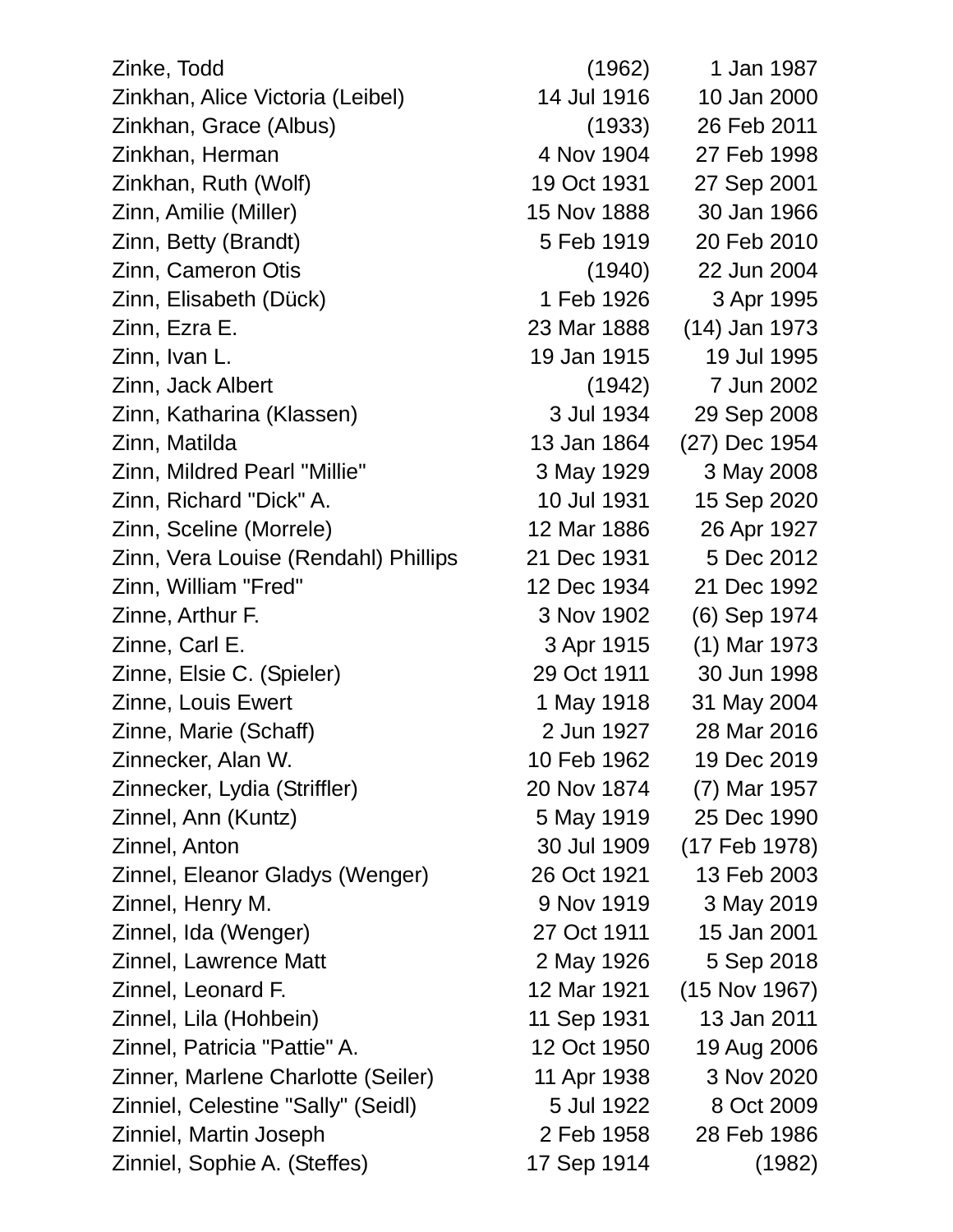| Zinninger, Chester R.                   | 7 Aug 1913  | 27 Dec 1989   |
|-----------------------------------------|-------------|---------------|
| Zinns, Ann (Hoff)                       | 29 Jul 1921 | 7 Jun 2017    |
| Zins, Adam                              | 19 Jun 1875 | (9 Mar 1962)  |
| Zins, Aloysius E. "Al"                  | 1 Apr 1948  | 4 Nov 1985    |
| Zins, Anna (Krantz)                     | 3 Jan 1879  | (28 Feb 1953) |
| Zins, Deborah Kathryn (Lentz)           | 28 Apr 1968 | 2 Apr 2012    |
| Zins, Edward V.                         | 16 Apr 1944 | 28 May 2008   |
| Zins, Eugene Anton                      | 12 Dec 1914 | 3 Jan 2005    |
| Zins, Florence (Betenson)               | 8 Sep 1924  | (2004)        |
| Zins, Francis E.                        | 18 Nov 1957 | 17 Aug 2005   |
| Zins, Gacella (Knott)                   | 20 Jun 1906 | 14 Nov 2004   |
| Zins, Gerhard H.                        | 8 May 1904  | 1 Oct 1983    |
| Zins, Gertrude M.                       | 20 Sep 1959 | 18 Feb 2013   |
| Zins, Gertrude Wilhelmine (Kettner)     | 2 Oct 1909  | 13 Jul 2008   |
| Zins, Leander J.                        | 3 Apr 1912  | (1973)        |
| Zins, Lenora C.                         | 24 Sep 1909 | 10 Jul 1972   |
| Zins, LeRoy "Lee"                       | 23 Sep 1919 | (2005)        |
| Zins, Lucy (Kuntz)                      | 16 Jun 1916 | 2 Aug 1998    |
| Zins, Margaret Elizabeth (Becker)       | 16 Jan 1926 | 18 Feb 2019   |
| Zins, Marie Joan                        | 20 Nov 1949 | 12 Nov 2009   |
| Zins, Mary Ann Loretta                  | 5 May 1945  | 25 Dec 2014   |
| Zins, Philippine (Ereth)                | 15 Jun 1909 | 1 Oct 1984    |
| Zins, Valentine "Wally"                 | 6 Apr 1902  | 26 Aug 1992   |
| Zinser, William P.                      | 10 Jun 1905 | 15 Dec (1996) |
| Zinsli, Jerome C. "Jerry"               | 13 Sep 1934 | 29 Jul 1994   |
| Zinsli, Mamie Grace (Lee)               | 28 Nov 1933 | 5 Feb 2002    |
| Zinsli, Nicholas A.                     | (1934)      | 11 May 2001   |
| Zinsli, Perry Scott                     | 17 Jul 1968 | 8 Feb 2015    |
| Zinsli, Ray L.                          | 8 Nov 1898  | 27 Mar 1981   |
| Zinsli, Sharon Mae (Clark)              | 25 Apr 1941 | 8 Jun 2012    |
| Zinsli, William F.                      | 5 Jan 1908  | 16 Jan 1991   |
| Zinter, Anna                            | 25 Jun 1911 | 21 Sep 2000   |
| Zinter, Anna "Maria" (Gebhart)          | 2 Sep 1902  | 29 Jun 1997   |
| Zinter, Betty (Kullnat)                 | 15 Aug 1925 | 17 Jun 1992   |
| Zinter, Clinton Clarence "Clint"        | 1920        | 19 Jan 2008   |
| Zinter, Donald "Don" G.                 | 11 Nov 1931 | 19 Feb 2018   |
| Zinter, Elizabeth "Betty" Lou (Schmidt) | 31 Jul 1950 | 25 Aug 1995   |
| Zinter, Ernest                          | 14 Aug 1916 | 17 Apr 1989   |
| Zinter, Esther Ruth (Speidel)           | 19 Nov 1926 | 6 Oct 2007    |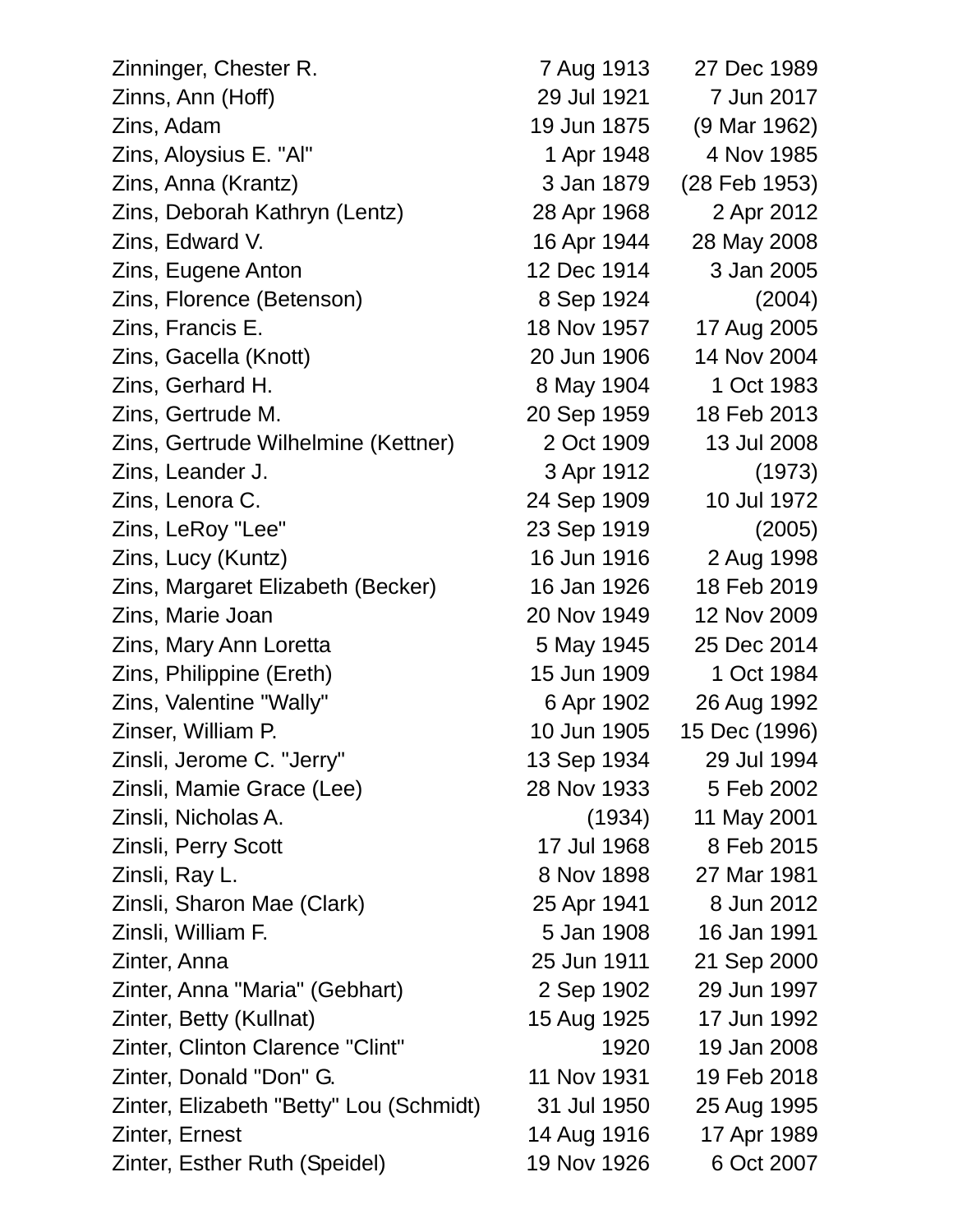Zinter, Genevieve Adell (Flegel) 29 Sep 1928 10 May 2016 Zinter, Henry 20 Nov 1919 13 May 1992 Zinter, Irwin Richard 3 Apr 1916 12 Dec 1996 Zinter, Joyce Cavella (Dow) 19 Aug 1921 17 Jul 2011 Zinter, Laura (Fogle) 15 Mar 1902 11 Apr 1982 Zinter, Louise (Schaller) 19 Apr 1913 (21 Aug 1990) Zinter, Nadine Frances (Jury) 13 Nov 1931 23 Dec 2013 Zinter, Raymond 7 Feb 1922 3 Jun 1996 Zinter, Reinhold A. (1895) (1985) Zinter, Roy V. (1926) 17 May (1997) Zinter, Verland V. 14 Jan 1928 28 Sep 1990 Zinter, Walter Herman 16 May 1901 26 Aug 1993 Zinter, Walther (1924) 16 Dec 1988 Zinterer, Donald "Don" Nicklas 1951 4 Jun 2020 Zinther, Clara (Lindteigen) 28 Sep 1913 20 Dec 1987 Zinther, Duane E. 8 Mar 1947 19 Dec (1994) Zinther, Edwin 23 Sep 1913 25 Jun (1984) Zintz, Eleanor M. (Swinehart) 25 May 1915 4 Aug 1993 Zintz, Genevieve "Gen" (Miller) 7 Nov 1918 17 Feb 1995 Zintz, Kathe 19 Jun 1908 9 Feb 1995 Zintz, Raymond W. 2 Mar 1914 11 May 1995 Ziolkowski, Dawn (1950) 12 Jul 2015 Ziolkowski, Helen V. (Dertringer) 23 Mar 1902 Jul 1992 Ziolkowski, Reuben Wilfred 29 Jan 1926 12 Sep 2014 Zion, Claire B. (Bohling) 5 Nov 1920 21 Aug 2015 Zion, George A. 30 Nov 1911 11 Sep 1996 Zion, Martha Ellen (Fisher) Combs 7 Feb 1868 (15) May 1953 Zipchen, Dymtro "Dick" 10 Aug 1905 25 Jun 1996 Zipf, Irene Laverne (Troske) 2 Dec 1923 26 Jan 1986 Zipf, Rance Percy 26 Aug 1917 26 Jan 1986 Ziplenkow, Olga (Loran) 4 Oct 1970 17 Apr 2007 Zipler, Therin David 26 Jun 1998 2 Oct 2010 Zipoy, Jennie (Embretson) Quesnell 10 Mar 1899 11 Mar 1996 Zippel, Rudolf (1907) 26 Apr 1990 Zipperer, Rose E. (Zimmerman) 1 Nov 1923 10 Nov 2004 Ziprich, Audrey Ann (Garman) (not given) 3 Sep 2013 Ziprick, Rubi May (Reiswig) 1913 2 Dec 2014 Zirbel, Blake Charles 19 Jan 1921 25 Dec 1989

Zirbel, Carroll W. 3 Oct 1914 12 Aug (1985)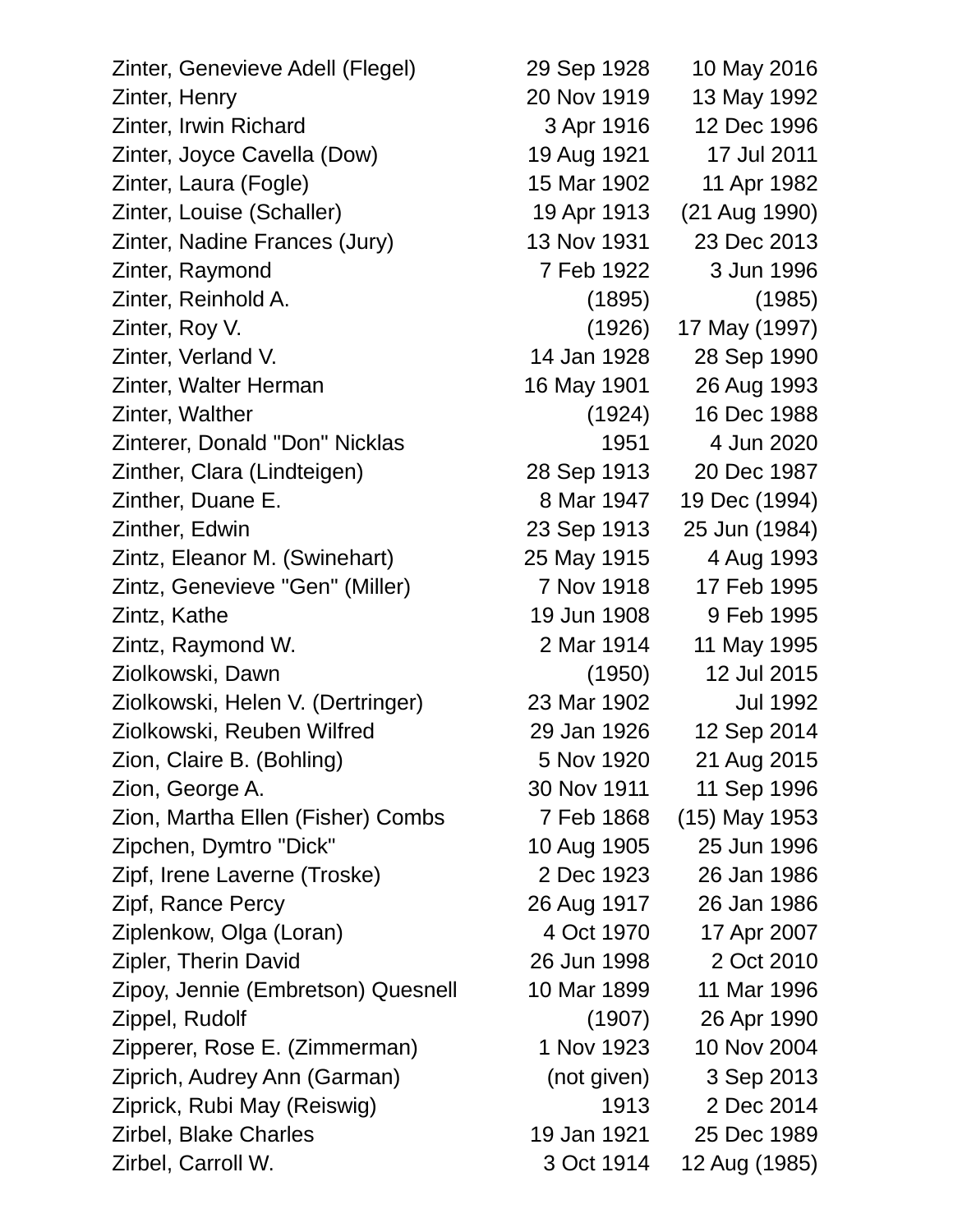Zirbel, Dale U. 24 Mar 1930 23 Oct 2016 Zirbel, Eugeine Rexine 15 Feb 1892 18 May 1980 Zirbel, Ferdinand 16 Jan 1921 2 Nov 2009 Zirbel, Henry J. 28 Jan 1928 4 Jun 2021 Zirbel, John A. 21 Sep 1935 15 Apr 1992 Zirbel, Lawrence L. 14 Aug 1919 3 May 1998 Zirbel, Lucille (not given) 16 Oct 2007 Zirbel, Margret "Margy" (Cose) 7 Mar 1953 4 Aug 2020 Zirbel, Mildred A. (Schultz) 26 Jul 1914 21 Feb 2013 Zirbel, Raymond 25 Dec 1912 (1 Oct 1984) Zirbel, Ronane Alvin 6 Jul 1927 3 Nov 2007 Zirbel, Xavier Todd 6 Feb 2019 25 Aug 2019 Zirbes, Ann 19 Dec 1977 (30 Dec 1981) Zirbes, Emil 18 Sep 1909 19 Aug 1990 Zirbes, Ervin A. (not given) 24 Dec 1982 Zirbes, Ethel Rita (Richter) Jankord 17 May 1926 2 Mar 2013 Zirbes, Eugene K. 10 Oct 1941 5 May (2000) Zirbes, Francis John "Jack" 11 Jun 1930 27 Nov 2020 Zirbes, Harold C. 11 Oct 1914 (1977) Zirbes, Hildegard (Bullinger) 21 Apr 1928 22 Dec 1995 Zirbes, Irene M. 22 Jul 1927 9 Jan 2016 Zirbes, Margaret Elizabeth (Hoff) 1 Sep 1909 10 Sep 2003 Zirbes, Martin J. 4 May 1908 23 Jul (1988) Zirbes, Robert G. (1940) 19 Mar 2006 Zirk, Lydia (Patzer) 19 Feb 1908 9 Feb 1998 Zirk, Rose (Otto) 18 Aug 1917 (1996) Zirk, Walter (1917) 8 Dec 1991 Zirke, Waldemar 29 Jun 1929 30 Oct 1987 Zirn, Waldemar 14 Sep 1951 8 Nov 1992 Zirnhelt, James (1934) 26 Apr (1989) Zirnhelt, Mary (Shea) 9 Mar 1904 23 Jul 1996 Zirnhelt, Sylvester 6 Sep 1903 (Nov 1989) Zirpel, Anna Augusta (Sperlich) 20 Apr 1868 22 Oct 1930 Zirpel, Bertha Rosina 14 Sep 1904 27 Sep 1910 Zirpel, Edward Reichard 1 Sep 1899 Nov 1971 Zirpel, Elaine Evangeline (Frey) 25 Feb 1939 8 Jan 2013 Zirpel, Emma Martha Maria (Reichert) 15 Sep 1902 6 Dec 1996 Zirpel, Erwin Karl 29 Jul 1926 21 Nov (2003) Zirpel, Gertrude (Gerlach) 19 Feb 1903 Dec 1986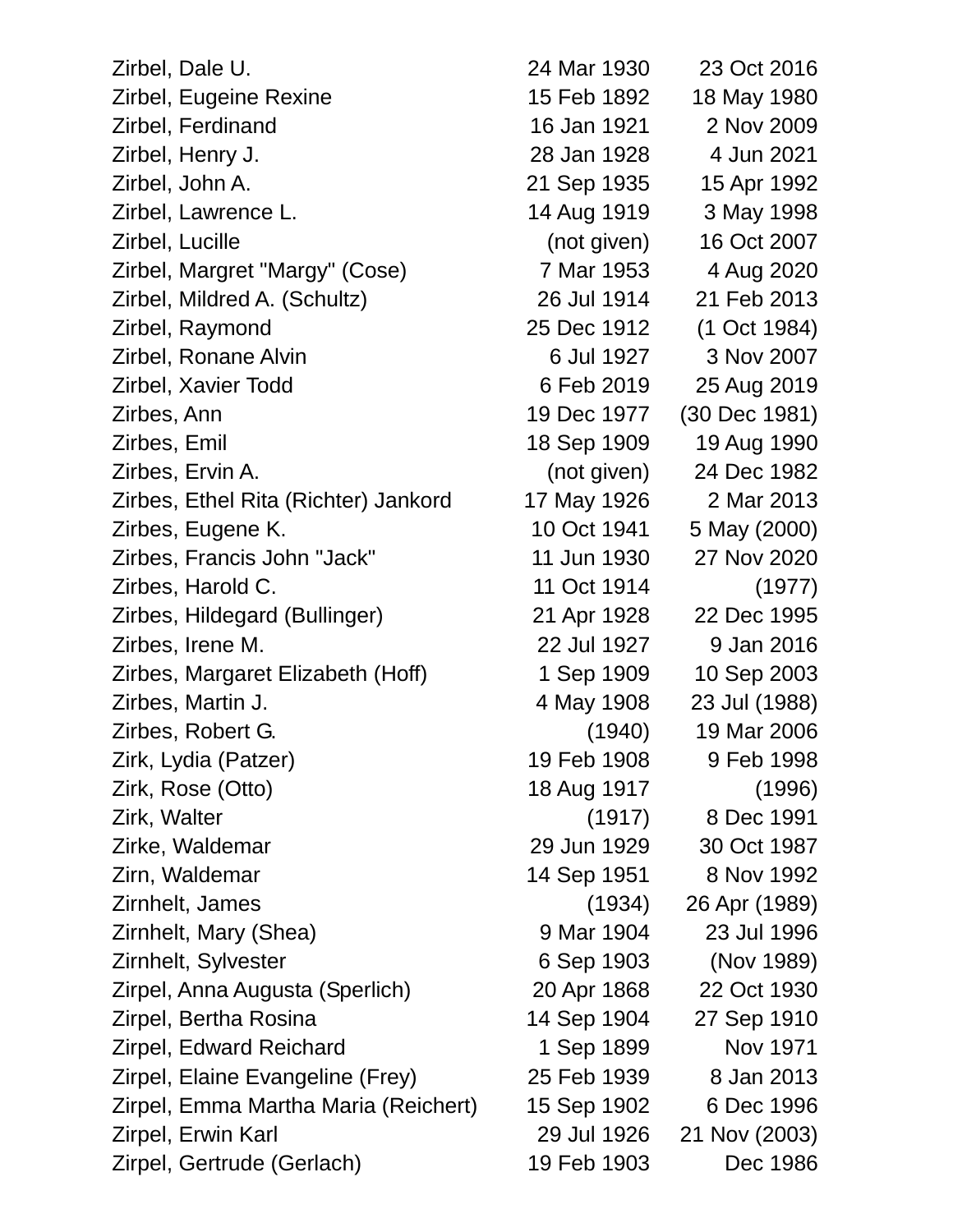Zirpel, Gottfried John 25 Apr 1897 Nov 1975 Zirpel, Harold A. 10 Mar 1936 1 Apr (2007) Zirpel, Johann "John" 2 Nov 1858 16 Jan 1937 Zirpel, John Robert 1929 1942 Zirpel, Leonard 14 May 1923 20 Oct 1998 Zirpel, Lillian "Lil" (Moege) 25 Aug 1930 12 Dec 2015 Zirpel, Malvin Otto 6 Nov 1932 29 Jan 1964 Zirpel, Matilda L. (Meinke) 1904 5 Jul 1944 Zirpel, Virginia Margaret (Weber) 21 Nov 1937 25 Sep (2006) Zirpel, Waldemar "Wally" 13 May 1924 3 Feb 1993 Zirpel, William Otto 4 Sep 1895 9 May 1978 Zisch, Elizabeth (Groth) Kraft 5 Aug 1876 26 Sep 1959 Zitaruk, Roxanne Gail (Klassen) 1962 27 Aug 2019 Zitek, James William 7 Jan 1908 5 Feb 1992 Zitka, Christine M. (Sykora) 3 Dec 1896 4 Dec 1981 Zitka, Eloise A. (Ballman) 9 May 1919 12 Jan 2015 Zitka, Raymond M. 8 Nov 1918 29 Apr 1996 Zito, Donna Marjorie (Lewis) 1 Jul 1925 27 Jun 2016 Zito, Eleanor E. (Schley) 24 Nov 1915 9 Mar 1996 Zitske, Steven R. 16 Aug 1948 28 Oct 1993 Zittel, Katharina Maria (Miller) 23 Apr 1883 11 Dec (1946) Zittelman, Roy G. 2 Nov 1919 3 Mar 1998 Zitter, Karl (1913) 29 May 1990 Zittergruen, Mary Kate 22 Oct 1998 12 Dec 1998 Zitterich, Charles "Chuck" William 16 Feb 1958 11 May 2019 Zitterkopf, Anthony "Tony" J. 24 Nov 1951 30 Mar 2020 Zitterkopf, Barbara (Koch) 13 Feb 1888 22 Jul 1945 Zitterkopf, Eva (Eckhardt) 10 Sep 1888 5 Apr 1957 Zitterkopf, Jacob 5 Feb 1886 7 Apr 1961 Zitterkopf, Katharina (Weber) 18 Aug 1885 11 Jul 1967 Zitterkopf, Katharine (Niederhaus) 22 Oct 1874 26 Mar 1962 Zitterkopf, Robert William 16 Mar 1932 8 Jan 2015 Zitterkopf, Theresa (Hardt) 25 May 1920 8 May 2019 Zitterkoph, Sharon Kay (not given) 10 Jun (1944) Zitterman, Shirley Jeanne 29 Feb 1932 28 Nov 2013 Zittlau, Hulda Teresa (Gatzke) 15 Aug 1920 10 Oct 2014 Zitzelsberger, M. Catherine 31 Mar 1917 3 Aug 2003 Zitzer, Erika 27 Jul 1927 12 Feb 1995 Zitzman, Kreig Joseph 15 Apr 1954 25 Aug 1994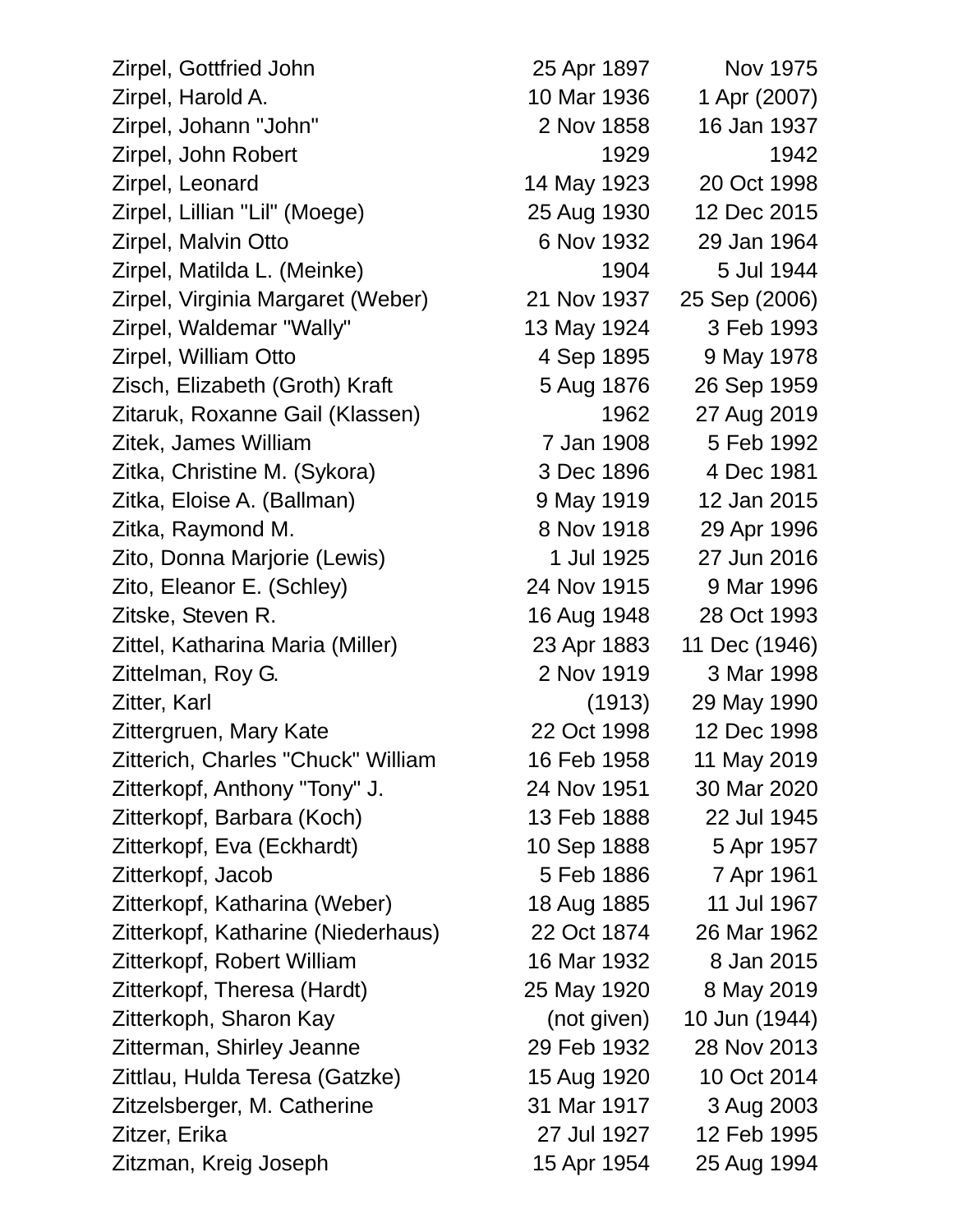| Zitzman, Mildred "Millie" (Stadick)        | 1 Dec 1914  | 4 Jul 2012      |
|--------------------------------------------|-------------|-----------------|
| Zitzow, Bernice Edith (Krahn)              | 31 Dec 1925 | 26 Feb 2018     |
| Zitzow, Gordon Richard                     | 12 Sep 1919 | 22 Sep 2007     |
| Zivko, Hattie Ida SQT                      | 20 Feb 1920 | $(31$ May 2006) |
| Ziwicki, Joyce E. (Quitschribber)          | 20 Jun 1933 | 13 Feb 1997     |
| Zizer, Emilia                              | 25 Jul 1925 | 18 May 1994     |
| Zizzi, Carmela M.                          | (1911)      | 18 Jun 2000     |
| Zlatarits, Emma Theresa (Neimor)           | 18 May 1923 | 4 Jul 2001      |
| Zlukta, Sheila R. (Bilbrey)                | 18 Feb 1958 | 5 Apr 2015      |
| Zluticky, Sharon "Sherry" KKK              | 23 Oct 1957 | 19 Dec 1996     |
| Zmurchyk, Anna (Junyk) Steciw              | 22 Feb 1892 | 2 Jul 1985      |
| Zmurchyk, John                             | (1920)      | 1 Feb 1988      |
| Zmurchyk, Peter                            | (1887)      | 30 Dec 1976     |
| Zoanni, Avis Marie (Schmitz)               | 28 Feb 1920 | 27 May (2016)   |
| Zoanni, Linda Elizabeth                    | 20 Jan 1955 | 19 Sep 2010     |
| Zobel, Alvin                               | (not given) | (not given)     |
| Zobel, Delores "Dee" Marlene (Hilken) Duma | (1933)      | 27 Aug 2009     |
| Zobel, Emil                                | (not given) | (not given)     |
| Zobel, John                                | (1874)      | (7 Mar 1943)    |
| Zobel, Keith Douglas                       | 7 Oct 1952  | 7 Oct 2017      |
| Zobel, Lola (Haushild)                     | 8 Jul 1933  | (Aug 1998)      |
| Zobel, Michael                             | 4 Jan 1931  | 12 Apr 2008     |
| Zobel, Michael Dwayne                      | 26 May 1968 | 8 Feb 2020      |
| Zobel, Viola (Pietz)                       | 29 Oct 1932 | 1 Jul 2013      |
| Zobel, Virgil                              | 2 Jul 1919  | 4 Oct 1998      |
| Zobens, William                            | 25 Aug 1904 | (1998)          |
| Zobrist, Dollie June (Wright)              | 9 Jun 1921  | 20 Jan 2002     |
| Zobrist, Howard Jake                       | 4 Nov 1920  | 6 Jan 2005      |
| Zobrist, Ray V.                            | 27 Sep 1927 | 13 Oct 2010     |
| Zoch, Traugott                             | 16 Apr 1868 | 29 Mar 1953     |
| Zochert, Otto P.                           | 6 Oct 1926  | 21 May 1999     |
| Zocholl, Marilyn E.                        | 24 Feb 1948 | 4 Oct (1998)    |
| Zody, Kathryn "Kay" (Schan) Monson         | 9 Mar 1934  | 30 Apr 2015     |
| Zoelle, Mary Anne (Schulz)                 | 4 Dec 1942  | 27 Nov 2017     |
| Zoeller, Doris (Thomas) BN                 | 19 May 1917 | 13 Oct 2005     |
| Zoeller, Florence Josephine                | (1891)      | (1965)          |
| Zoeller, Francis Dean                      | 3 Aug 1947  | 8 Jun 2019      |
| Zoeller, James "Jim" Arthur                | 15 Nov 1939 | 5 Jul 2005      |
| Zoeller, John George                       | 23 Jan 1928 | 8 Sep (1996)    |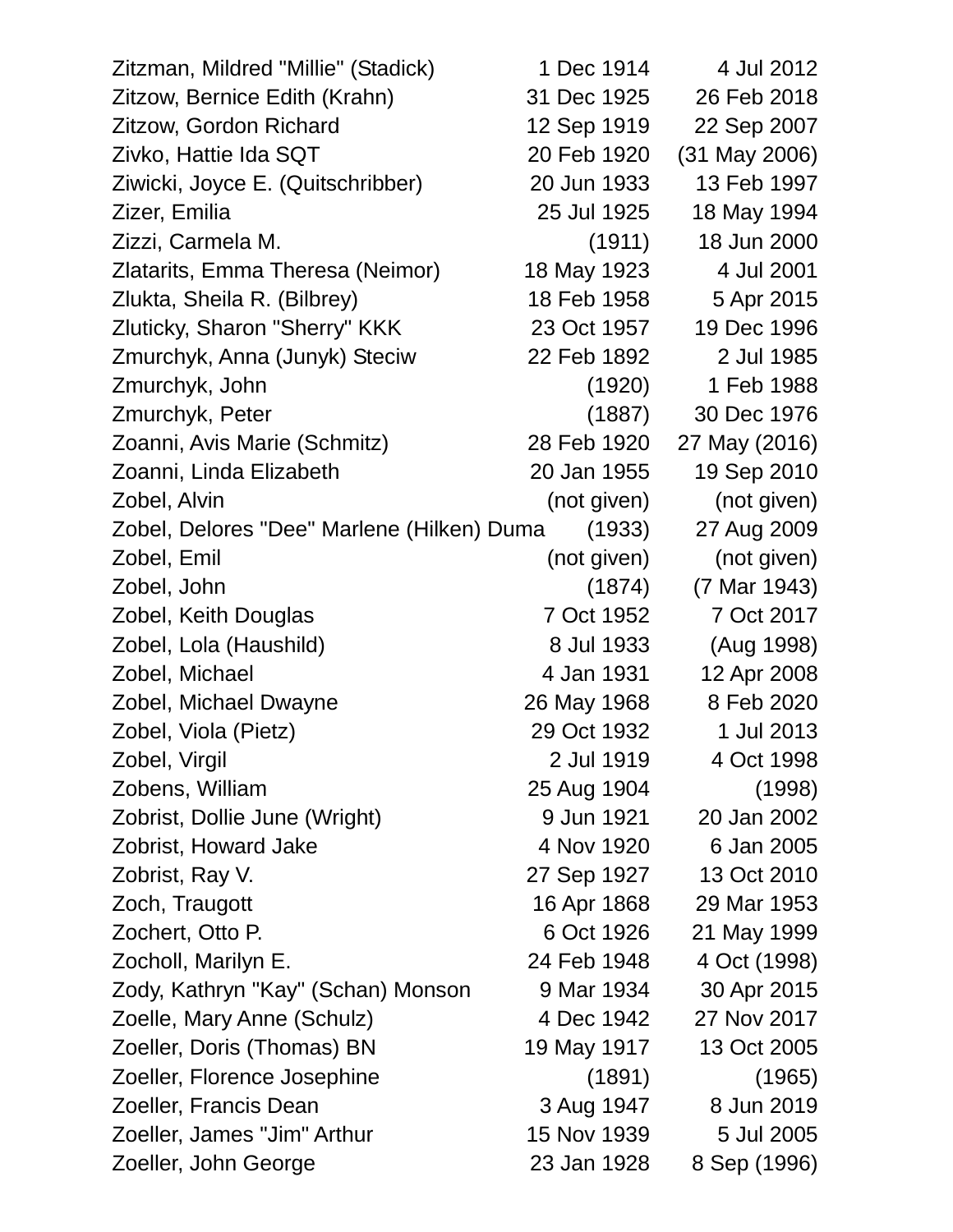Zoeller, Lenora Josephine 18 Dec 1925 27 Mar 2021 Zoeller, Mae (Raab) 16 Dec 1913 21 Nov 1986 Zoeller, Thomas "Thom" A. 29 Jun 1951 23 Apr 2015 Zoellner, Ardis L. (Wilson) (not given) 5 Jun 2000 Zoellner, Arnold Otto 30 Dec 1956 11 Jan 2000 Zoellner, Carole (Swanson) 20 May 1931 31 May 1998 Zoellner, Christina (Buss) 23 Oct 1924 19 Jan 2013 Zoellner, Dennis "Denny" Charles 18 Mar 1943 24 Nov 2019 Zoellner, Doris Mathilda (Strom) 26 Jan 1929 29 Jul 2021 Zoellner, Dorothy Jean (Whitham) 9 Aug 1929 6 Apr 2020 Zoellner, Elmer "Shorty" C. 11 Feb 1907 11 May 1993 Zoellner, Irene Joyce (Mullner) 5 Sep 1929 21 Apr 2006 Zoellner, Irma Mary (Sager) 19 Jan 1908 10 Aug 2007 Zoellner, James Ray 14 Dec 1944 14 Jul 2013 Zoellner, Keith O. 19 Jul 1931 10 Jan 2005 Zoellner, Larry Gene 2 Jun 1953 14 Nov 2000 Zoellner, Mildred (Bingham) 13 Sep 1917 23 Feb 1999 Zoellner, Orval Leland 21 Mar 1925 17 Dec 2012 Zoellner, Richard John 4 Mar 1925 6 Jun 2009 Zoellner, Robert "Bob" 12 Aug 1927 1 Oct 1993 Zoellner, Wanda Rae (Thompson) 28 May 1962 31 Jul 2012 Zoerb, Ambrose "Ams" Leland 3 May 1913 15 Nov 2003 Zoerb, Elma (Fauth) 12 Sep 1916 (Nov 2006) Zoerb, Jack 31 Jul 1883 7 Nov (1956) Zoerb, Lesa Jane (Zinkhan) 12 Aug 1968 7 Oct 2018 Zoerb, Margaret (Elliott) 27 Apr 1932 2 Oct 2016 Zoesch, Eugene R. 6 Sep 1927 31 Mar (1996) Zogg, Alfred 2 Mar 1921 11 Oct 2001 Zogg, Matthew 12 Apr 1908 15 Apr 1972 Zogg, Olive "Babe" (Nelles) 21 Aug 1912 18 Apr 2000 Zogg, Rosalie Gertrude (Cook) 26 Jan 1926 6 Jun 2008 Zogg, Ulrich 22 Jun 1876 (31 Mar 1954) Zohn, Ben F. 26 Apr 1896 16 Jul 1988 Zohn, Cecile (not given) (Nov 1996) Zohn, Louie L. 20 Apr 1917 28 May 1994 Zohn, Mildred (Parker) 22 Aug 1901 9 May (1972) Zöhner, Albert 23 Nov 1905 15 May 1987 Zohner, Amelia (1890) 14 Jul 1981 Zohner, Ann Doris (Stubel) 26 Feb 1930 15 Aug 2018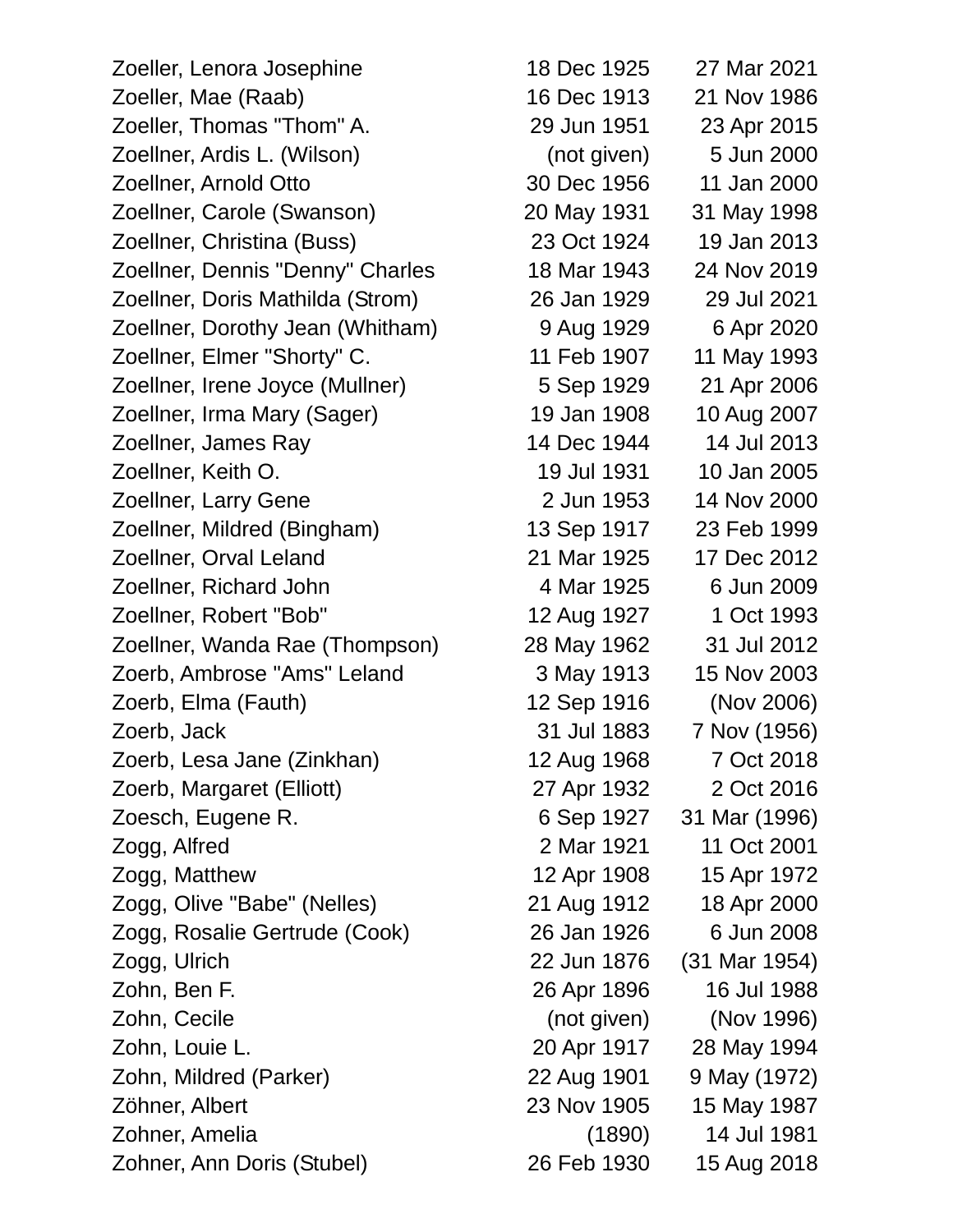Zohner, Daniel R. 10 Jul 1923 14 Dec 2008 Zöhner, Ella (Schlegel) 27 Nov 1910 28 Nov 1990 Zohner, Gustave (1916) 3 Feb 2000 Zohner, Jakob 13 Nov 1930 25 Dec 2003 Zohner, Katherine (Johner) (1923) 13 Mar 1969 Zöhner, Tamara (Ott) 21 Nov 1911 4 Jul 1998 Zöhner, Tamara (Schaffner) 13 Aug 1935 6 Jun 2009 Zohner, Wilfred "Wilf" Stanley 22 May 1936 6 Jan 2019 Zoll, Evelyn (Botkin) 13 Oct 1902 15 Jun 1991 Zollar, Lawrence "Larry" J. 23 Aug 1926 7 Sep 1998 Zoller, Adele (Bohnet) (1918) 23 Nov 2007 Zöller, Adolf 4 Oct 1923 11 Apr 1991 Zoller, Adolph 8 Apr 1901 12 May 1972 Zoller, Alice "Becky" (Ludeman) 30 Apr 1935 25 May 2000 Zoller, Alvina (Weber) 7 Jan 1920 3 Jan 2007 Zoller, Arnold 28 Mar 1932 14 Jul 2020 Zoller, Ben 9 Sep 1914 21 Jun 1999 Zoller, Calen James 2018 19 May 1977 7 Nov 1998 Zoller, Christina 14 Aug 1905 (20 Sep 1983) Zoller, Donna M. (Myers) 14 Mar 1929 18 Dec 2015 Zoller, Dwayne 31 Oct 1934 9 Jul 2017 Zoller, E. E. 23 May 1902 2 Dec 1992 Zoller, Edna "Mickey" VBS 16 Dec 1920 1 Nov 2006 Zoller, Elisabeth (Serr) 1874 Feb 1907 Zoller, Elizabeth (Weber) 20 Dec 1900 31 Aug 1977 Zoller, Ellsworth E. 10 Sep 1927 20 Dec 2015 Zoller, Emelia 22 Feb 1883 14 Jun (1971) Zoller, Emil 12 Feb 1907 15 Feb 1996 Zoller, Emma (Bollinger) 16 Apr 1905 21 Aug 1987 Zoller, Erma (Larson) 22 Nov 1930 28 Jul 2011 Zoller, Erna Magdalena (Schimke) 5 Jun 1916 18 Jan 1999 Zoller, Eva (12 Jan 1870) (26 Sep 1949) Zoller, George 15 May 1873 (21 Mar 1934) Zoller, Gertrude "Earline" (Brown) 7 Nov 1922 (1997) Zoller, Harold Phillip 31 May 1930 29 Sep 2015 Zoller, Herbert George 27 Jun 1929 6 Nov 2000 Zoller, Ida (Fliehman) 20 Feb 1912 19 Feb (1964) Zoller, Irene Alma (Mulske) 7 Jun 1926 13 Jan 2004 Zoller, Jacob 30 Nov 1897 (25 Aug 1972)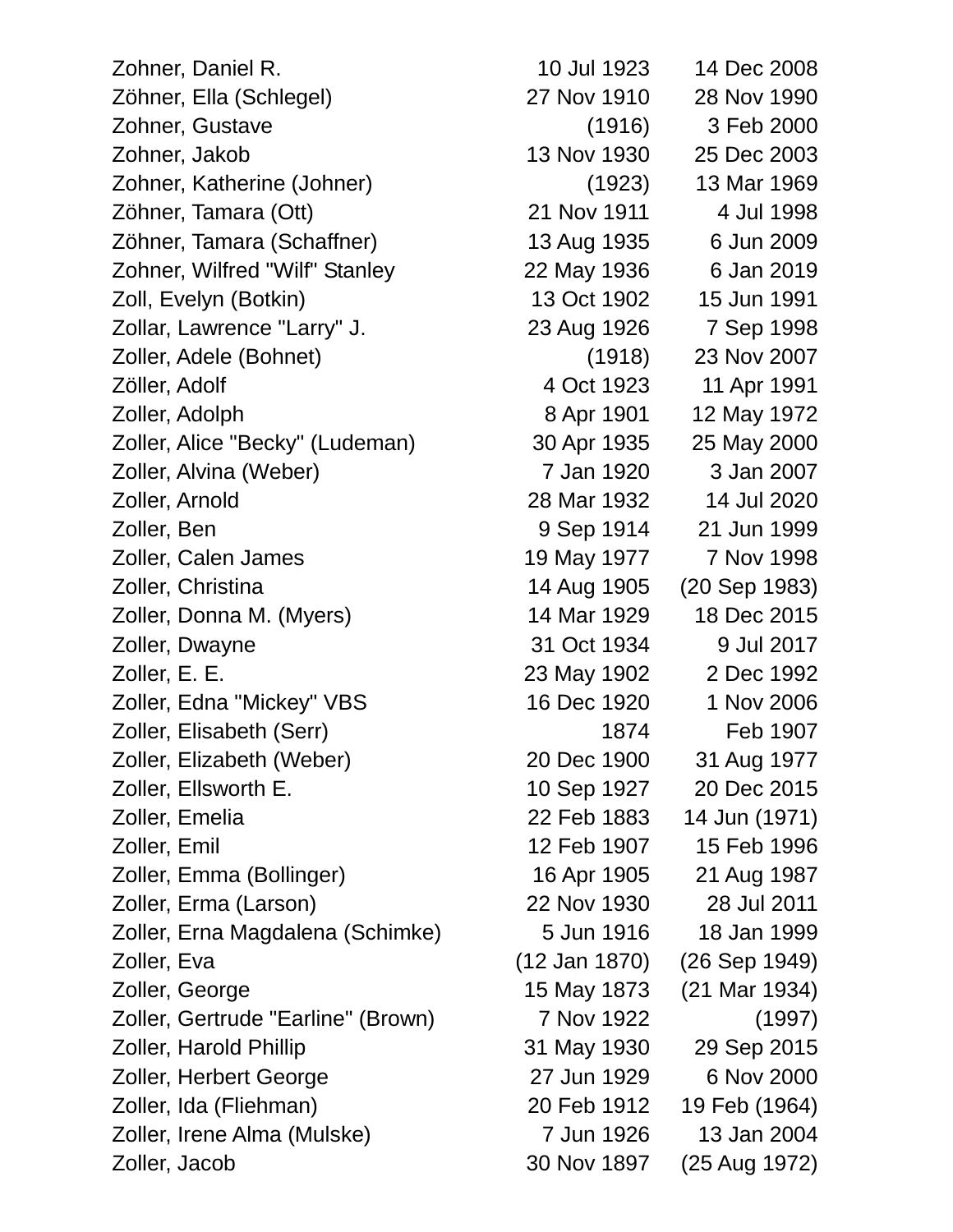Zoller, Jakob 23 Nov 1928 26 Nov 1997 Zoller, Jakob 17 Mar 1871 23 Jan 1911 Zoller, James P. "Jim" 10 May 1935 9 Jan 2020 Zoller, Jeanne (Locher) 13 May 1941 18 Sep 2016 Zöller, Johann 14 Nov 1920 23 Nov 1992 Zoller, John 19 May 1908 8 Feb 1992 Zoller, Katherine (Miller) 10 Jul 1904 (18 Feb 1972) Zoller, Lawrence "Larry" 23 Aug 1926 7 Sep 1998 Zoller, Ludwig 16 Dec 1899 16 Nov 1959 Zoller, Magdalena "Lena" (Neidhardt) 28 Aug 1910 29 May 2005 Zoller, Margaret (Sheppe) 17 Jun 1923 5 Mar 1993 Zoller, Marjorie Fay (Cross) 4 Jun 1924 5 Feb 1999 Zoller, Martha (Bender) 27 Nov 1909 4 May 1999 Zoller, Martina (Sr. Martina) (1911) 15 Jan 2002 Zoller, Neil R. 25 Mar 1922 19 Aug 2000 Zoller, Olga B. (Mulske) Gimbel 22 Jul 1896 (23 Jul 1982) Zoller, Oskar 1921 2008 Zoller, Otto J. (1912) 10 Jan 1992 Zoller, Philipp (not given) 2 Aug (not given) Zoller, Reinhold Phillip 25 Apr 1920 23 Aug 2009 Zoller, Richard Christ 25 Apr 1920 26 Nov 2004 Zoller, Richard Emmanuel 27 Jan 1924 21 Jan 2018 Zoller, Ronald J. 11 Jan 1931 25 Jun 1997 Zoller, Rudolph 29 Mar 1915 11 Oct 2000 Zoller, Thomas Blair 4 Oct 1958 26 Jan 2007 Zoller, Tim B. 23 Oct 1957 10 Mar (1987) Zöller, Viktoria 23 Jan 1923 19 Sep 2000 Zoller, Walter 23 Apr 1912 20 May 2003 Zoller, William 11 Sep 1902 25 Oct 1975 Zollinger, Jared Stanley 29 Dec 2004 22 Jun 2018 Zollinger, Mary Ellen (Bergstrom) 17 Nov 1937 27 Dec 2010 Zollinger, Roland Lee 2 Apr 1954 15 Jul 2015 Zollman, Gottfried 3 May 1847 7 Apr 1922 Zollner, Adam 10 Feb 1917 4 Mar 1995 Zollner, Arlene (James) 18 Jun 1937 9 Feb 2018 Zollner, Brian W. J. (1973) (2006) Zollner, Christine "Christina" MS 16 Jul 1922 20 Jun 2012 Zollner, Clara (Hoffman) 30 Aug 1919 5 Jun 2010 Zollner, Edna (Herter) 11 May 1925 14 Jul 2016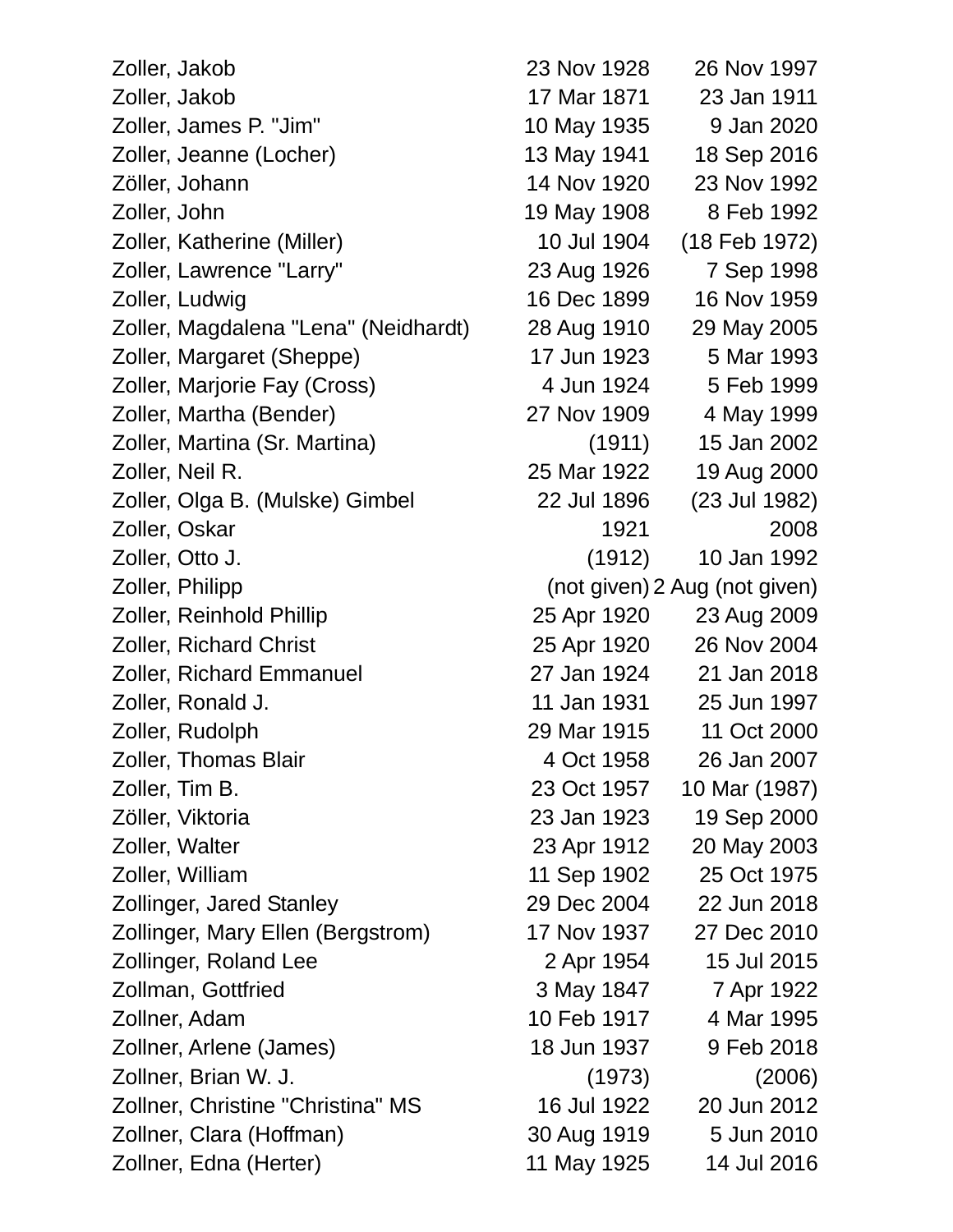| Zollner, Fred C.                         | 16 Feb 1932  | 20 May 2011                  |
|------------------------------------------|--------------|------------------------------|
| Zollner, Gary J.                         | (1944)       | 9 Nov 2011                   |
| Zollner, Glen J.                         | 3 Nov 1935   | 24 Oct 2009                  |
| Zollner, Herbert "Herb" Kenneth          | (1937)       | 18 Jan 2002                  |
| Zollner, Ida Christina (Biittner) Schwab | 27 Mar 1900  | 22 Mar 1989                  |
| Zollner, Jacob "Jack"                    | 7 Sep 1920   | 3 Apr 2010                   |
| Zollner, Karl J.                         | 6 Feb 1905   | 11 Jun 2000                  |
| Zollner, Kenneth Edward                  | 16 Dec 1924  | 24 Mar 2010                  |
| <b>Zollner, Kenneth Francis</b>          | 1941         | 16 Jul 2014                  |
| Zollner, Lucille Rose (Groebner)         | 27 Mar 1912  | 25 Jul 2011                  |
| Zollner, Ottiella Schmidt                |              | 4 Nov 188011 Feb (not given) |
| Zolnowsky, Dorothy (Coles)               | 8 Feb 1929   | 25 Apr 1991                  |
| Zolnowsky, Emma (Bjorum) Welk            | 23 Jun 1894  | 22 Jul 1987                  |
| Zolnowsky, Michael                       | (7 Jan) 1837 | (25 May 1914)                |
| Zolnowsky, Viola Ann (Leibel)            | 8 Jun 1917   | 4 Oct 2005                   |
| Zoltenko, Sophie (Zablotney) Litvinenko  | 15 Dec 1905  | 6 Sep 1970                   |
| Zomer, Beulah (Kok)                      | 7 Sep 1924   | 12 Sep 2016                  |
| Zomers, Marlene Carol (Salwei)           | 6 Jun 1962   | 12 Nov 1999                  |
| Zook, Alfred D.                          | 19 Aug 1898  | (30 Nov 1981)                |
| Zook, Anna Marie                         | 25 Sep 1881  | (9 Jun 1963)                 |
| Zook, Ardys Joan (Trollope)              | 17 Jun 1929  | 27 Feb 2008                  |
| Zook, Ava (James)                        | (1910)       | 2 Sep 2002                   |
| Zook, Betty Jane (Engelman)              | 4 May 1927   | 7 Jul 2013                   |
| Zook, Blanche E. (Clouse)                | (1907)       | 2 Feb 1992                   |
| Zook, Brian                              | 7 May 1960   | 21 Jun 2018                  |
| Zook, Cathy Jean (Adams)                 | 28 Mar 1952  | 17 Jun 2020                  |
| Zook, Clara (Reiner) Lea                 | 1 Apr 1919   | 26 Jul 2013                  |
| Zook, Curtis                             | 18 Feb 1962  | 26 May 2016                  |
| Zook, Elizabeth Ferne (Kramer)           | 30 Oct 1897  | 19 Sep 1995                  |
| Zook, Frances Joann                      | 20 Sep 1930  | 24 Sep 1990                  |
| Zook, Frank N.                           | 11 Apr 1898  | 29 Sep 1983                  |
| Zook, Fritz V.                           | 30 Jan 1895  | (Sep) 1955                   |
| Zook, Genevieve A. (Petrovich)           | 28 Nov 1918  | (14 Oct 2002)                |
| Zook, George A.                          | 11 Jun 1936  | 29 Jan 2011                  |
| Zook, Glenn Taylor                       | 21 Jan 1927  | 8 Jun 2006                   |
| Zook, Harold L.                          | 30 Jan 1929  | 12 Apr 1992                  |
| Zook, Ida (Hummel)                       | 11 Aug 1907  | 16 Sep 1991                  |
| Zook, Joseph Frank                       | 2 Mar 1925   | 8 Oct 2018                   |
| Zook, Joyce Lorraine (Robinson)          | 21 Dec 1930  | 1 Jul 2021                   |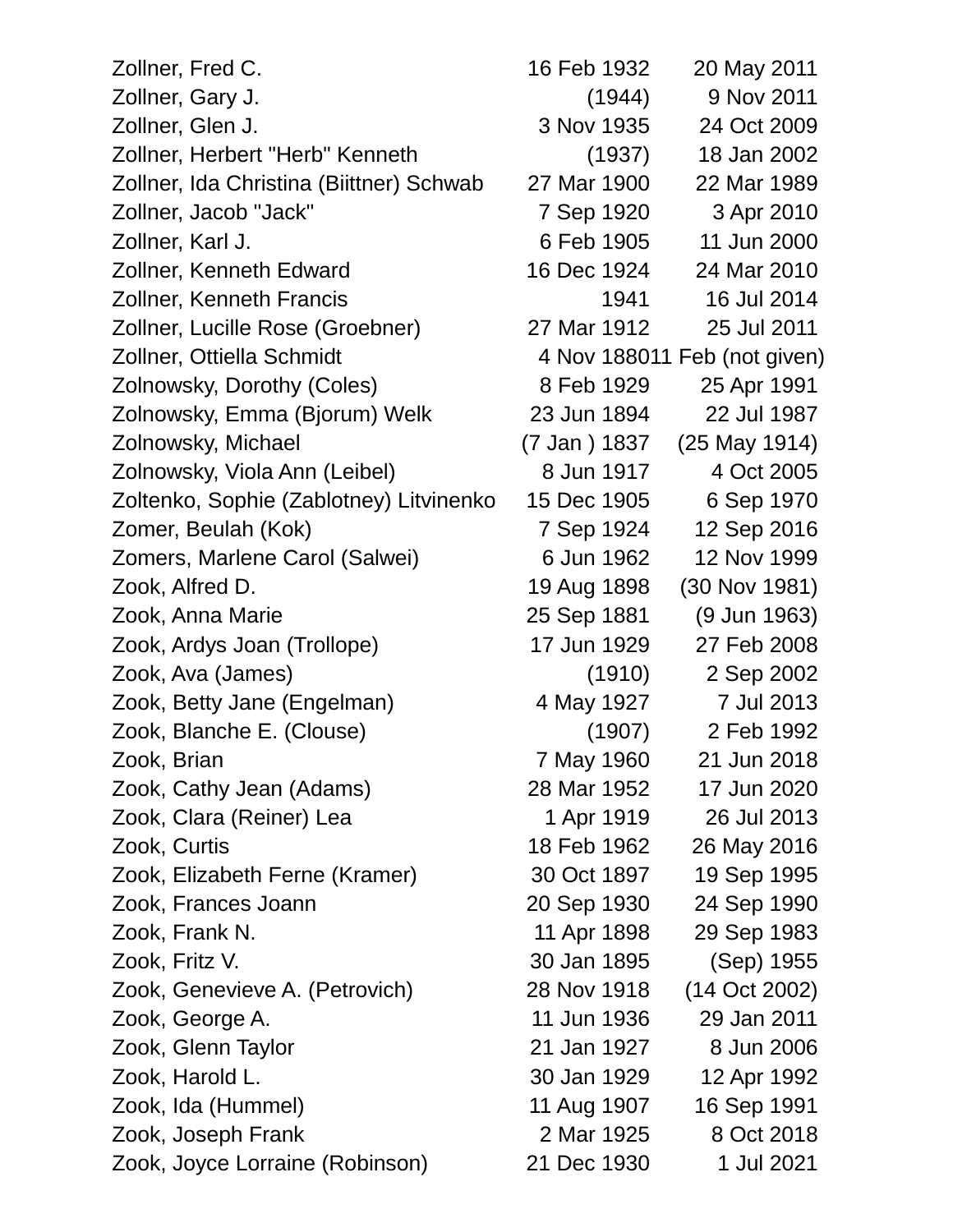| Zook, Ken                             | 2 Feb 1970    | 20 Nov 2020   |
|---------------------------------------|---------------|---------------|
| Zook, Laurence Robert                 | 22 Nov 1923   | 13 Jul 2011   |
| Zook, Lloyd K.                        | 3 May 1930    | 7 Sep 1982    |
| Zook, Margaret "Meg"                  | 31 Jan 1898   | 10 Jun 1988   |
| Zook, Marlow M.                       | 8 Mar 1933    | 15 Nov 2013   |
| Zook, Norman James                    | 30 Sep 1927   | 30 Sep 1999   |
| Zook, Olga (Weber)                    | 6 Jul 1903    | 1 Jun 1983    |
| Zook, Rose Victoria (Rosich)          | (22 Dec 1916) | (24 Apr 1960) |
| Zook, Ruth (Janzen)                   | 6 Feb 1923    | 23 Dec 2008   |
| Zook, Ruth L. (Luchsinger)            | 7 Aug 1923    | 10 Apr 2012   |
| Zook, Shirley (Rime)                  | 18 May 1944   | 22 Jul 2018   |
| Zook, Thomas "Tom" Frederick          | 29 Jan 1932   | 23 Jan 2018   |
| Zopf, Blaine Edwin                    | 20 Dec 1959   | 22 Apr 2021   |
| Zopf, Gladys Lucille (Minty)          | 1 Nov 1928    | 30 Apr 2000   |
| Zopfi, Gerald Frederick               | 5 May 1941    | 18 Oct 1991   |
| Zorb, Eileen V. (Hamilton)            | 23 Feb 1921   | 26 Nov 2014   |
| Zorb, Shirley Theresa (Junge)         | 6 Jan 1924    | 19 Jul 2020   |
| Zorba, Ernest "Ernie" Edwin           | 18 Sep 1905   | 5 Apr 2003    |
| Zorba, Ruth (Grossmann)               | 9 Apr 1910    | 11 Feb 1996   |
| Zorko, Theresa                        | (1900)        | 21 Apr 1993   |
| Zorman, Erika Gertrude (Franz)        | (1929)        | 26 Aug 2015   |
| Zorn, Alec Arthur                     | 26 Dec 1934   | 11 May 2021   |
| Zorn, Alma E. (Clasen)                | 23 Sep 1893   | (3 Jan 1946)  |
| Zorn, Alvin Carl                      | 10 Dec 1935   | 21 Nov 2021   |
| Zorn, Ann Augusta (Stevenson Easton)  | 26 Jul 1939   | 16 Dec 2020   |
| Zorn, Catherina Kristina (Heimbigner) | 20 Oct 1908   | 23 May (1923) |
| Zorn, Chris                           | (1922)        | 15 May 2003   |
| Zorn, Clarice Ada (Maunder)           | 1 May 1935    | 26 Jul 2019   |
| Zorn, Cleo Rae (Booth)                | 5 Feb 1935    | 24 Jun 1973   |
| Zorn, Deleanor Dean                   | 7 Mar 1940    | 25 Apr (1983) |
| Zorn, Donavon "Don" Donald            | 21 Jul 1933   | 8 Jul 2011    |
| Zorn, Dorothy Irene (Jordan)          | 18 Sep 1926   | 7 Mar 2017    |
| Zorn, Duane "Skip" Byron              | 13 Feb 1941   | 28 Aug 2019   |
| Zorn, Elisabeth                       | 24 Aug 1926   | 28 Aug 2014   |
| Zorn, Ellen Myrtle (Skonord)          | 2 May 1906    | 6 Feb (1983)  |
| Zorn, Emily B. (Grobe)                | 12 Oct 1889   | (1969)        |
| Zorn, Ernest "Ernie" Kenneth          | 1931          | 2 Feb 2020    |
| Zorn, Ervin "Bud" A.                  | 10 Jan 1921   | 14 Nov 1991   |
| Zorn, Estelle Rose SJS                | 3 May 1907    | 13 Sep 1999   |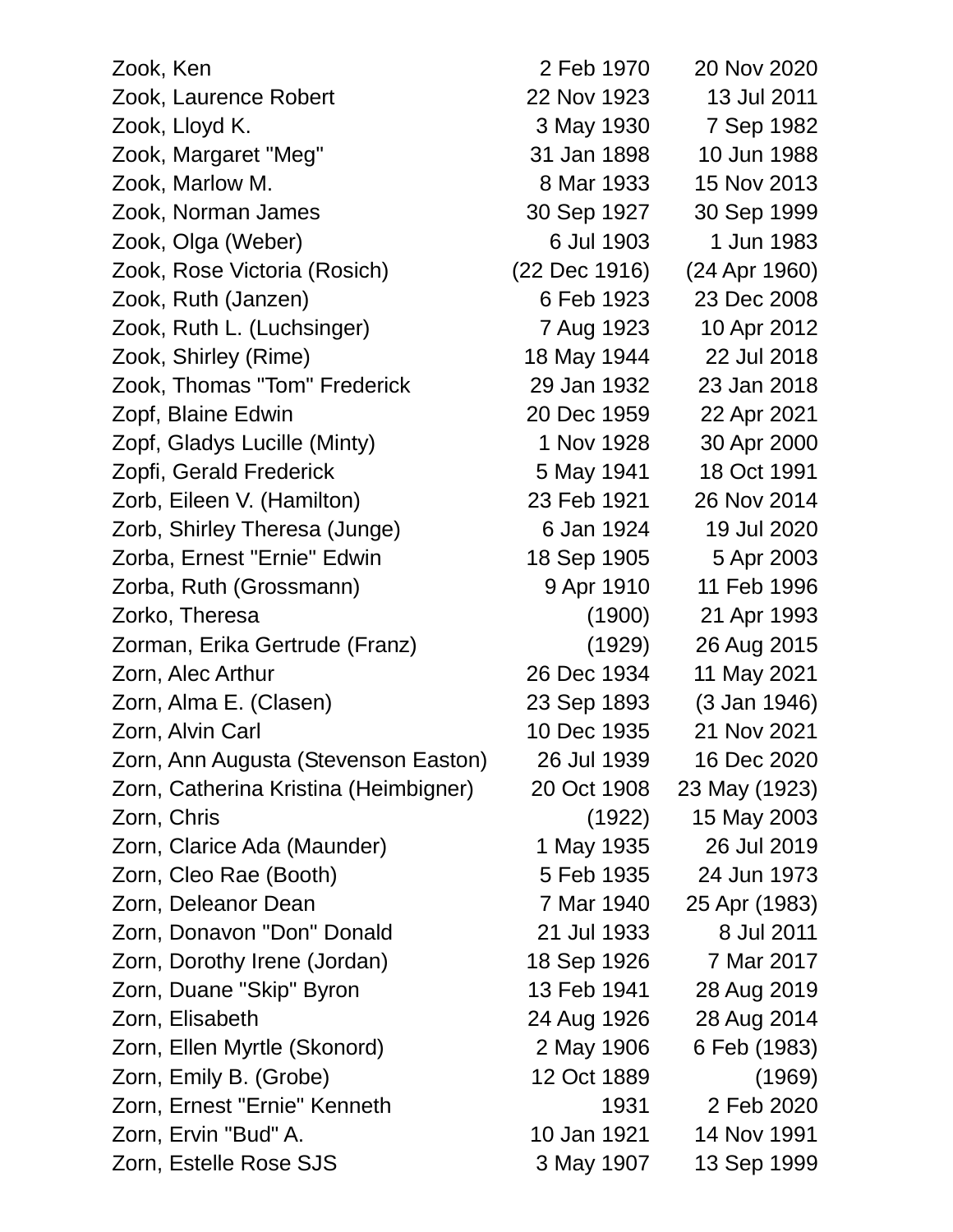| Zorn, Frank Joseph                | (1902)      | 21 Dec 1978              |
|-----------------------------------|-------------|--------------------------|
| Zorn, Gordon                      | 28 Apr 1933 | 12 Apr 2015              |
| Zorn, Gordon Helmute              | 23 Oct 1936 | 11 Oct 1998              |
| Zorn, Heinrich                    | 11 Jul 1882 | 28 Jul 1961              |
| Zorn, Infant                      | (Aug 1909)  | (20 Feb 1910)            |
| Zorn, James H.                    | 21 Apr 1911 | 1 Jul 1992               |
| Zorn, Larry D.                    | 26 May 1961 | 8 Nov 1999               |
| Zorn, Leo John                    | 9 May 1926  | 14 Jan 2006              |
| Zorn, Lester                      | 24 Sep 1927 | 26 Aug 2013              |
| Zorn, Lillian (Brandt)            | 1 Jan 1915  | 27 Nov 1993              |
| Zorn, Louis                       | 20 May 1887 | 24 Jun (1941)            |
| Zorn, Louis Everett               | 21 Nov 1926 | 13 Jan 1998              |
| Zorn, Lyn (Allen)                 | 23 Dec 1945 | 26 Jun 2017              |
| Zorn, Mardelle Cecile (Hogan)     | 8 May 1912  | 14 May (1990)            |
| Zorn, Mary Amanda (Stage)         | (1877)      | (10 Feb 1946)            |
| Zorn, Maxine (Becker)             | 4 Sep 1929  | 22 Apr 2021              |
| Zorn, Nelda Margaret (Kendel)     | 31 Jul 1928 | 31 Oct 2018              |
| Zorn, Phyllis (Wright)            | 15 Aug 1918 | 9 Jun (1964)             |
| Zorn, Raymond Edwin               | 27 Oct 1933 | 25 Jan 1998              |
| Zorn, Robert Ernest               | 1967        | 6 Jun 2018               |
| Zorn, Ronald Rudolf               | 30 Jul 1930 | 17 Sep 2014              |
| Zorn, Roy Fred Otto               | 20 Mar 1907 | 3 May (1957)             |
| Zorn, Ruth (Setergren)            | 12 Oct 1906 | $(13 \text{ Mar } 2003)$ |
| Zorn, Ryan Lee                    | 9 Jul 1974  | 16 Nov 2009              |
| Zorn, Violet Elizabeth (Mertes)   | 1 Aug 1919  | 17 Oct 2015              |
| Zorn, Walter "Walt' Alton         | 17 Oct 1917 | 23 Aug 2011              |
| Zorn, Walter Frederick            | (1932)      | 13 Dec 2002              |
| Zorn, William H.                  | (1893)      | (23 Nov 1975)            |
| Zornes, Carol Faye (Steinbrecher) | 16 Jan 1947 | 25 Mar 2002              |
| Zosel, Eva                        | 2 May 1897  | (26) Jan 1975            |
| Zoss, Bill R.                     | 9 Oct 1949  | 13 Oct 2021              |
| Zoss, George Allen                | 9 Dec 1952  | 24 Jun 2014              |
| Zoss, Gwendolyn Kay (Wittstruck)  | 20 Feb 1937 | 1 Nov 2017               |
| Zoss, Karen (Kranig)              | 26 Dec 1943 | 29 Jun 2021              |
| Zoss, Pamela Kay (Axtman)         | 13 Oct 1960 | 6 Aug 2012               |
| Zottnick, Douglas "Doug" J.       | 12 May 1949 | 9 Nov 2013               |
| Zottnick, Emily (Hehn)            | 3 Jan 1902  | 19 Jan 1981              |
| Zottnick, Ernie                   | 11 Aug 1924 | 12 Feb 1994              |
| Zottnick, Henry                   | (1896)      | 17 Oct 1986              |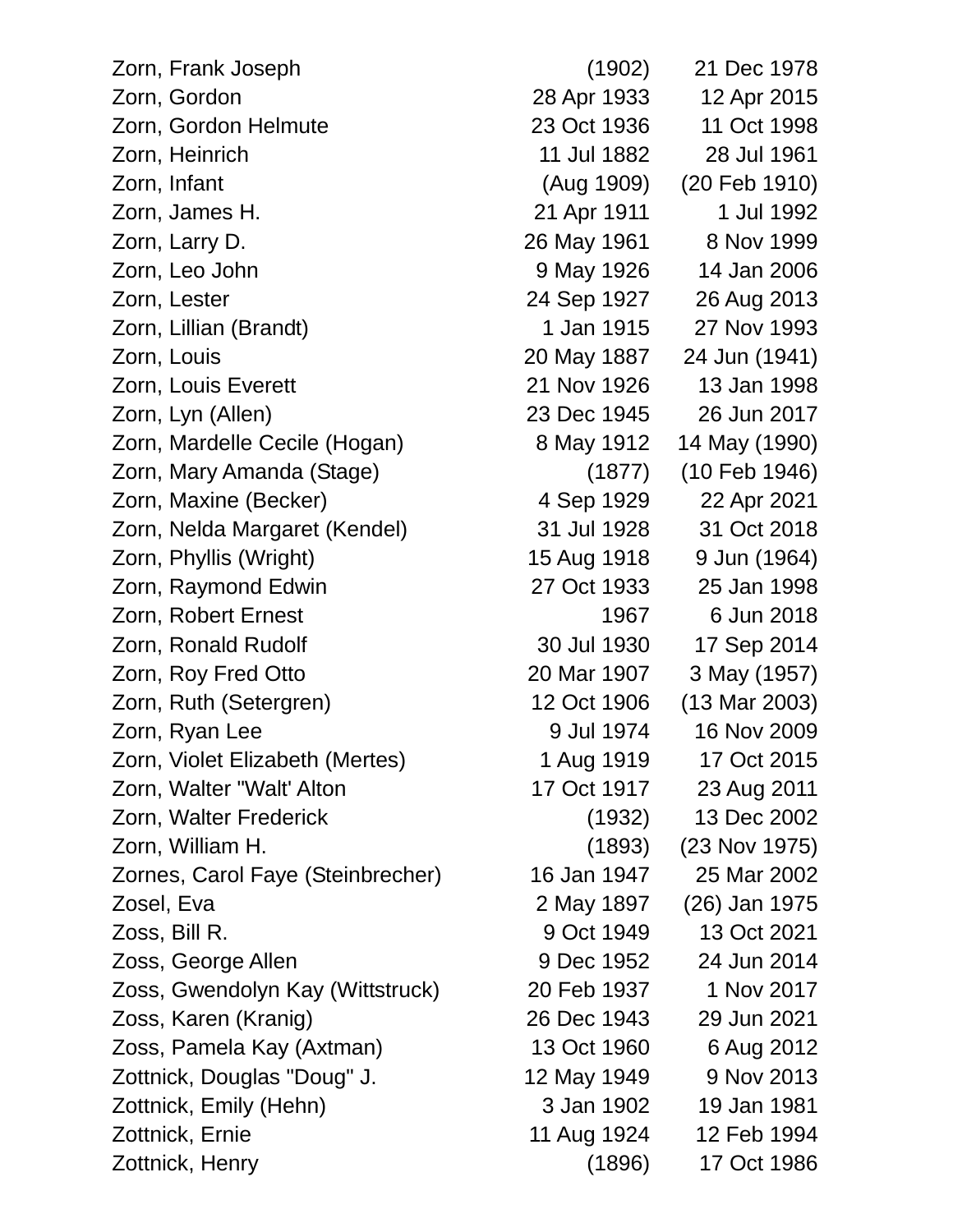| Zottnick, Irene (Mock)                 | 3 Feb 1930    | 20 Feb 2016   |
|----------------------------------------|---------------|---------------|
| Zottnick, Irene Edna                   | 26 Dec 1920   | 26 Jan 2000   |
| Zottnick, Ryan D.                      | 12 Mar 1977   | 11 Oct 2012   |
| Zottnick, William "Bill" Emil          | 22 Jun 1922   | 23 Mar 2010   |
| Zounar, Bertha (Goetz)                 | 14 Feb 1927   | 11 Apr 2001   |
| Zounar, Paul                           | 13 Jul 1913   | (22 Sep 1983) |
| Zrakovi, Brakovi                       | 7 Jun 1881    | (11 Apr 1955) |
| Zrymiak, Angela "Angie" Rose (Hoffart) | (1934)        | 1 Feb 2004    |
| Zschering, Rudolph                     | (1905)        | (2000)        |
| Zschomler, Darwin L.                   | 12 Jul 1925   | 10 Oct 1985   |
| Zsombor, Mary Eve (Sehn)               | 5 Jan 1928    | 10 Feb 2005   |
| Zubach, Johnnie Thomas                 | 27 Aug 1942   | 10 Mar 2009   |
| Zubach, Lylvia Rosalind                | (1919)        | 24 Sep 2010   |
| Zubach, Ronald Keith "Ron"             | 16 Jan 1940   | (2008)        |
| Zuber, Adam Valentine                  | 17 Aug 1878   | Dec 1961      |
| Zuber, Anton Willard                   | 12 Feb 1925   | 20 Dec 2002   |
| Zuber, Astrid Fern (Lindgren)          | 17 Mar 1914   | (15) Jun 1943 |
| Zuber, Diane Lee (Engquist)            | 4 Apr 1942    | 19 Mar 2005   |
| Zuber, Donald "Don" L.                 | 16 Oct (1932) | 1 Apr 2017    |
| Zuber, Elmer I.                        | 3 Mar 1914    | 2 Sep 1999    |
| Zuber, Frank William                   | 8 Mar 1921    | 28 Mar 1992   |
| Zuber, Frank X.                        | 22 Jul 1882   | (5) Jun 1967  |
| Zuber, Fred                            | 1884          | (1968)        |
| Zuber, John B.                         | 12 Jan 1917   | 4 Jan 1991    |
| Zuber, John V.                         | 26 Feb 1914   | 9 Aug 1987    |
| Zuber, John Valentine                  | 1854          | (Feb 1932)    |
| Zuber, Josephine Eleanor W             | 25 Jul 1914   | 23 Mar 1998   |
| Zuber, Lorraine E. (Schlacht)          | 28 Sep 1929   | 10 Mar 2005   |
| Zuber, Mark Wilson                     | 28 Dec 1913   | 16 Nov 1987   |
| Zuber, Mildred Nettie (Bruner)         | 9 Mar 1915    | 15 Jun 2011   |
| Zuber, Orville G.                      | 18 Jun 1916   | (May 2005)    |
| Zuber, Raymond Kenneth                 | 12 Dec 1913   | 5 Mar 2001    |
| Zuber, Sherri Camille (Zender)         | 11 Feb 1937   | 24 Mar 2020   |
| Zuber, Terrance J.                     | 17 Oct 1944   | 22 Oct 1996   |
| Zuber, Thresia Catherine (Koch)        | 2 Apr 1903    | 23 Mar 1995   |
| Zuber, Tiffany Anne                    | 20 Oct 1989   | 18 Nov 1989   |
| Zuber, Vera Mae (Buller)               | 25 Oct 1918   | 20 Aug 2010   |
| Zuber, Warren T.                       | 20 Feb 1920   | 6 Nov (1999)  |
| Zubke, Brayden Wayne                   | 21 Dec 2012   | 13 Sep 2016   |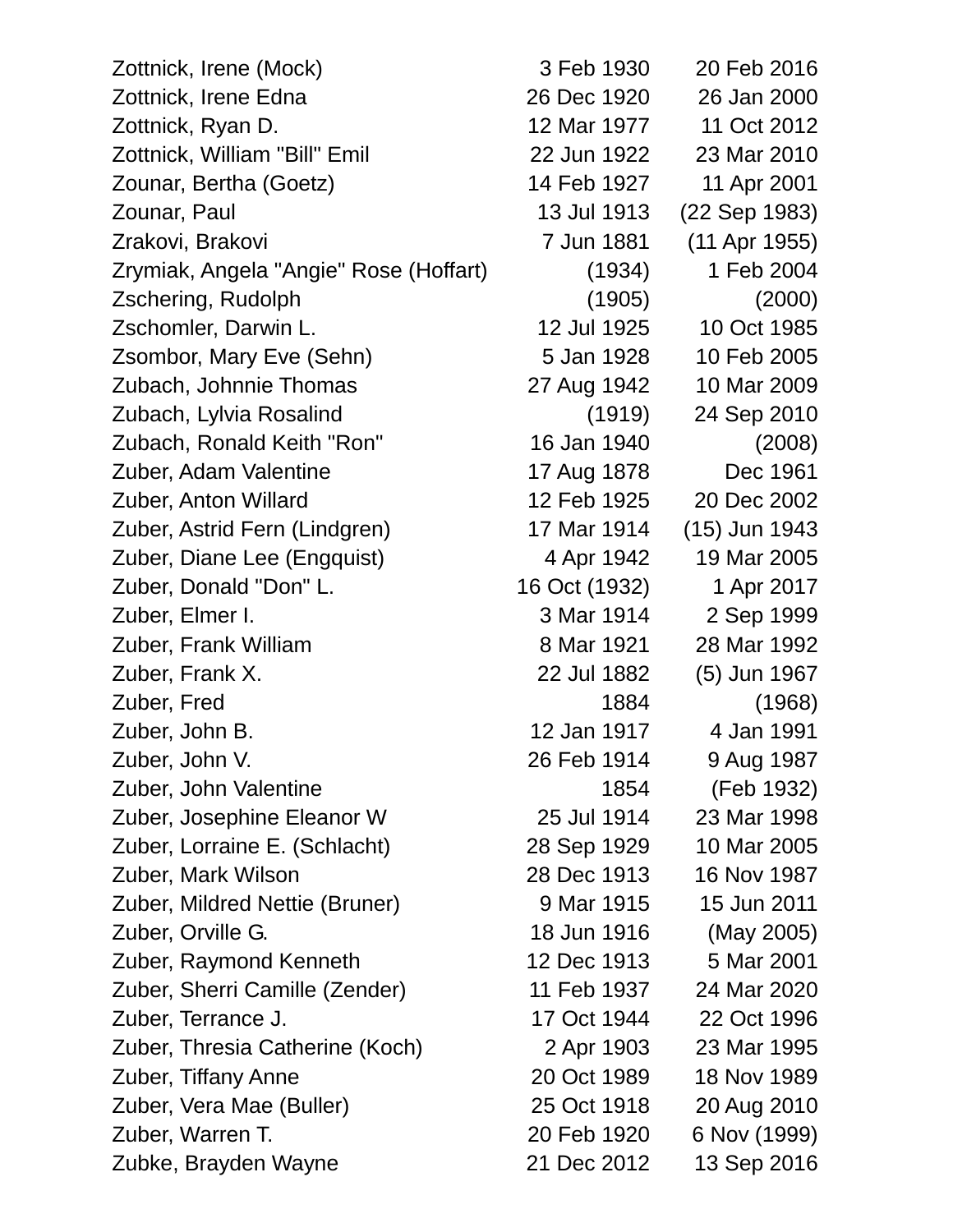| Zubke, Clara (Neckels)              | 28 Sep 1900 | (13 Jul 1984) |
|-------------------------------------|-------------|---------------|
| Zubke, Dale Emil                    | 20 Sep 1934 | 9 May 2012    |
| Zubke, Emma Mae                     | 12 Apr 2017 | 17 Jun 2018   |
| Zubke, Evelyn Ann (Mikkelson) Zubke | 2 Jun 2021  | 28 Jun 2021   |
| Zubke, Gerald                       | 18 Apr 1926 | 26 Apr 1993   |
| Zubke, Jack Lee                     | 2 Oct 1960  | 9 Dec 2020    |
| Zubke, Mabel                        | (1913)      | 15 May 2009   |
| Zubke, Martha (Ewalt)               | 25 Dec 1901 | 14 Feb 1991   |
| Zubke, Reinhold Hugo                | 9 Jul 1907  | 26 Nov 2000   |
| Zubke, Shirley Lucille (Guderian)   | 19 Aug 1916 | 6 Apr 1996    |
| Zubke, Violet "Dottie" (Ninke)      | 10 Dec 1922 | 22 Nov 2017   |
| Zubot, Adolph                       | 7 Apr 1925  | 20 Aug 1993   |
| Zubot, Carl                         | 3 Mar 1933  | 2 Mar 2009    |
| Zubot, Emanuel                      | 29 Oct 1919 | 31 Oct 2005   |
| Zubot, Frieda Anna (Bauer)          | 23 Apr 1921 | 12 Oct 2013   |
| Zubot, Jamie Aaron                  | 31 Jan 1990 | 19 Aug 2009   |
| Zubot, Michael Jacob                | 14 Jan 1922 | 27 Feb 2018   |
| Zubot, Orville Gerald               | 14 Mar 1953 | 16 Jan 2019   |
| Zubot, Pauline Elnora (Bauer)       | (1920)      | 18 Jun 1999   |
| Zubot, Rose (Schlosser)             | (1930)      | 1 Apr 2014    |
| Zubrod, Meryle                      | 22 Jun 1935 | 16 Jan 2015   |
| Zubrod, Michael Lawrence            | 5 Jul 1955  | 20 Jun 2020   |
| Zubrod, Thelma M. (Engelhorn) Roehl | 21 Jan 1913 | 2 Oct 2000    |
| Zubrod, Vernon                      | 22 May 1928 | 27 Sep 2004   |
| Zubrod, Yvonne (Hare)               | 4 Oct 1937  | 14 Nov 2017   |
| Zucally, Jeanne Ann (Barteni)       | 1946        | (19 Sep 1992) |
| Zucchelli, Irene (Rempel)           | 31 Dec 1938 | 27 Nov 2009   |
| Zuchelski, Barbara A.               | (not given) | 11 May 2000   |
| Zucht, Gertrude "Gert" (Metzker)    | 22 Aug 1937 | 22 Jun 2019   |
| Zucht, Katherine (Folk)             | (not given) | 1 Aug 2009    |
| Zuck, Allen John                    | 28 Feb 1947 | 10 Nov 2018   |
| Zuck, LeRoy Dale                    | 10 Nov 1930 | 1 Sep 1996    |
| Zuck, Leslie H.                     | 25 Jun 1934 | 25 Jun 2016   |
| Zuck, Paul "Shorty" Lee             | 2 Aug 1931  | 6 Mar 2020    |
| Zuck, Theodore "Ted" A.             | 3 Nov 1938  | 15 Nov 1998   |
| Zucker, George Charles              | (1919)      | (20 Feb 1999) |
| Zudnick, Christine (Weber)          | (1877)      | 20 Oct 1961   |
| Zuech, Lawrence                     | 3 Nov 1922  | (27 Oct 1980) |
| Zueger, Anton "Tony"                | 23 Nov 1923 | 19 Aug 2008   |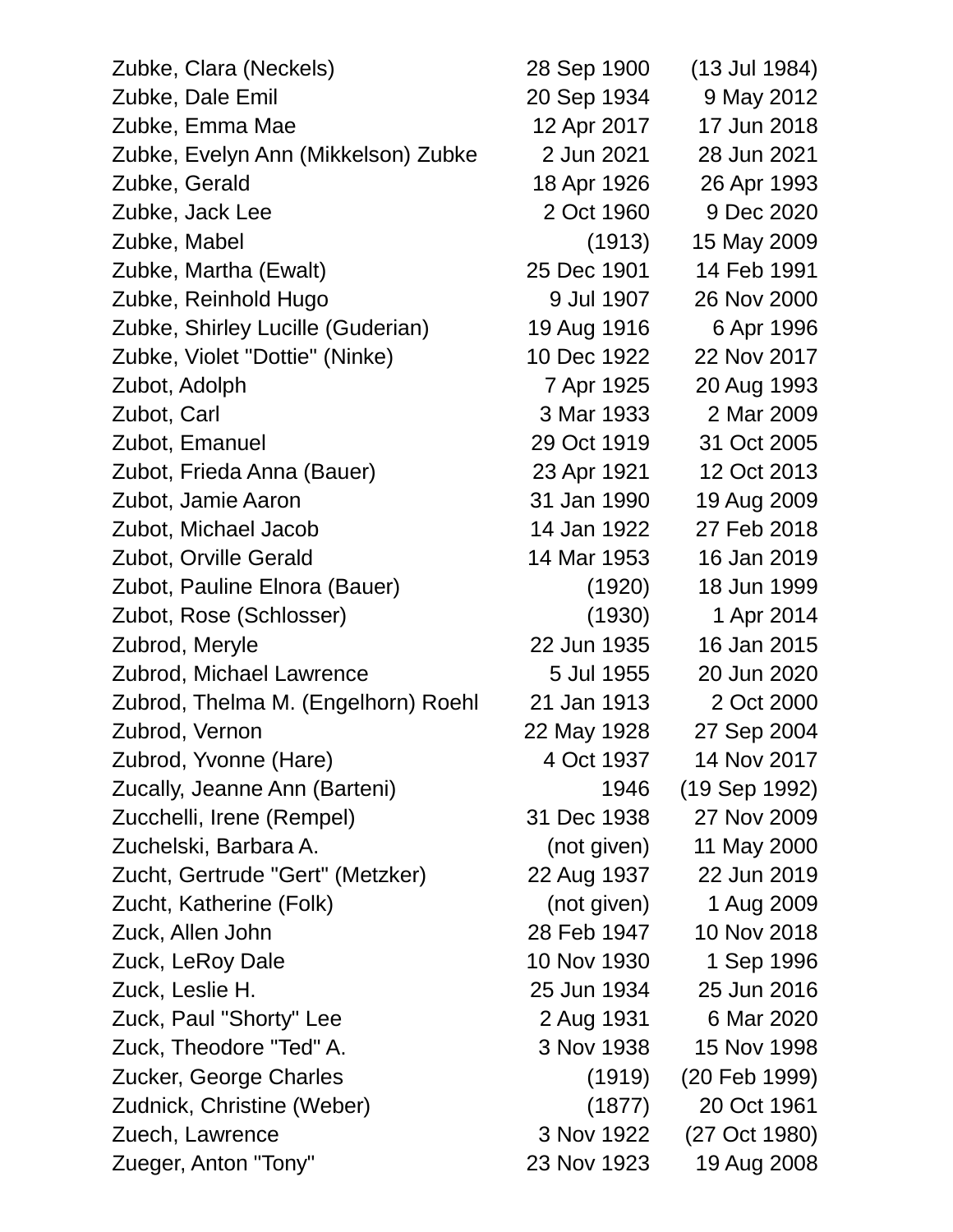| Zueger, Arlene (Peterson)            | 11 Jul 1929 | 11 Mar 2011   |
|--------------------------------------|-------------|---------------|
| Zueger, Arnold "Arnie" William       | 3 Feb 1938  | 5 Apr 2016    |
| Zueger, Cory James                   | 28 Sep 1987 | 23 Mar 2008   |
| Zueger, Damon Wayne                  | 1 Mar 1972  | 10 Aug 1994   |
| Zueger, Emil E.                      | 16 Aug 1934 | 25 Nov 2004   |
| Zueger, George Joseph                | 19 Mar 1931 | 25 Dec 2009   |
| Zueger, John                         | 22 Jan 1918 | 20 Apr 1990   |
| Zueger, Kenneth "Ken" G.             | 10 Feb 1952 | 19 Mar 2011   |
| Zueger, Kenneth "Ken" George         | 10 Feb 1952 | 19 Mar 2011   |
| Zueger, Leo August                   | 21 Mar 1915 | 6 Feb 2004    |
| Zueger, Margaret "Gene"              | 17 May 1921 | 15 Oct 1996   |
| Zueger, Margaret (Hatzenbuehler)     | 27 Mar 1918 | 9 Nov 1992    |
| Zueger, Marie (Huff)                 | 10 Jun 1919 | (30 Apr 1974) |
| Zueger, Michael Arthur               | 15 Feb 1954 | 8 Dec 2021    |
| Zueger, Monica (Helbling)            | 17 May 1923 | 18 Aug 2020   |
| Zueger, Myrna (Bechthold) Hieb       | 11 Oct 1910 | 22 Mar 2010   |
| Zueger, Nicholas "Nick"              | 14 May 1922 | 16 Dec 2017   |
| Zueger, Patricia Ann (Hilfer)        | 25 Mar 1946 | 25 Aug 2014   |
| Zueger, Philip Jacob                 | 3 Mar 1921  | 23 Jan 2002   |
| Zueger, Philip James "Jim"           | 25 Mar 2021 | 28 Sep 2021   |
| Zueger, Roger Nick                   | 11 Aug 1945 | 15 Dec 2012   |
| Zueger, Ronald Christ                | 30 Apr 1951 | (30 Sep 1972) |
| Zueger, Timothy "Tim"                | 20 Feb 1955 | 9 Apr 2017    |
| Zueger, Wilda Alice (Wiebers)        | 20 Nov 1912 | 15 Nov (2007) |
| Zuehl, Adeline R. (Rudolph)          | (1929)      | 16 Jan 2011   |
| Zuehl, James A.                      | 7 May 1924  | 31 Aug 2006   |
| Zuehl, Margaret M. MPKG              | (1960)      | 10 Jun 2006   |
| Zuehlke, Anna (Schneider)            | 10 Aug 1897 | 7 Jul 1989    |
| Zuehlke, Beatrice B. (Vladesov)      | 29 Apr 1921 | 5 Jan 2004    |
| Zuehlke, Francis "Frenchy"           | 17 Apr 1921 | (9 Dec 2005)  |
| Zuehlke, Frederick Henry             | 31 Aug 1862 | 2 May 1934    |
| Zuehlke, Gala Winona                 | 5 Jul 2001  | 30 Nov 2018   |
| Zuehlke, Geraldine Elaine (Atkinson) | 23 Jun 1931 | 14 Mar 2009   |
| Zuehlke, Kendra "Kenn" Ann Renee     | 1 May 1990  | 11 Dec 2012   |
| Zuehlke, Leonard Herman              | 13 Nov 1923 | 8 Jan 2009    |
| Zuehlke, Minnie                      | 18 Feb 1900 | 10 Jun 1994   |
| Zuehlke, Otto                        | (1923)      | 4 Jun 1988    |
| Zuehlke, William Henry               | 19 Nov 1923 | 20 Apr 2017   |
| Zuehlsdorf, Lillian (Hase)           | 21 Dec 1906 | 2 Jun 1996    |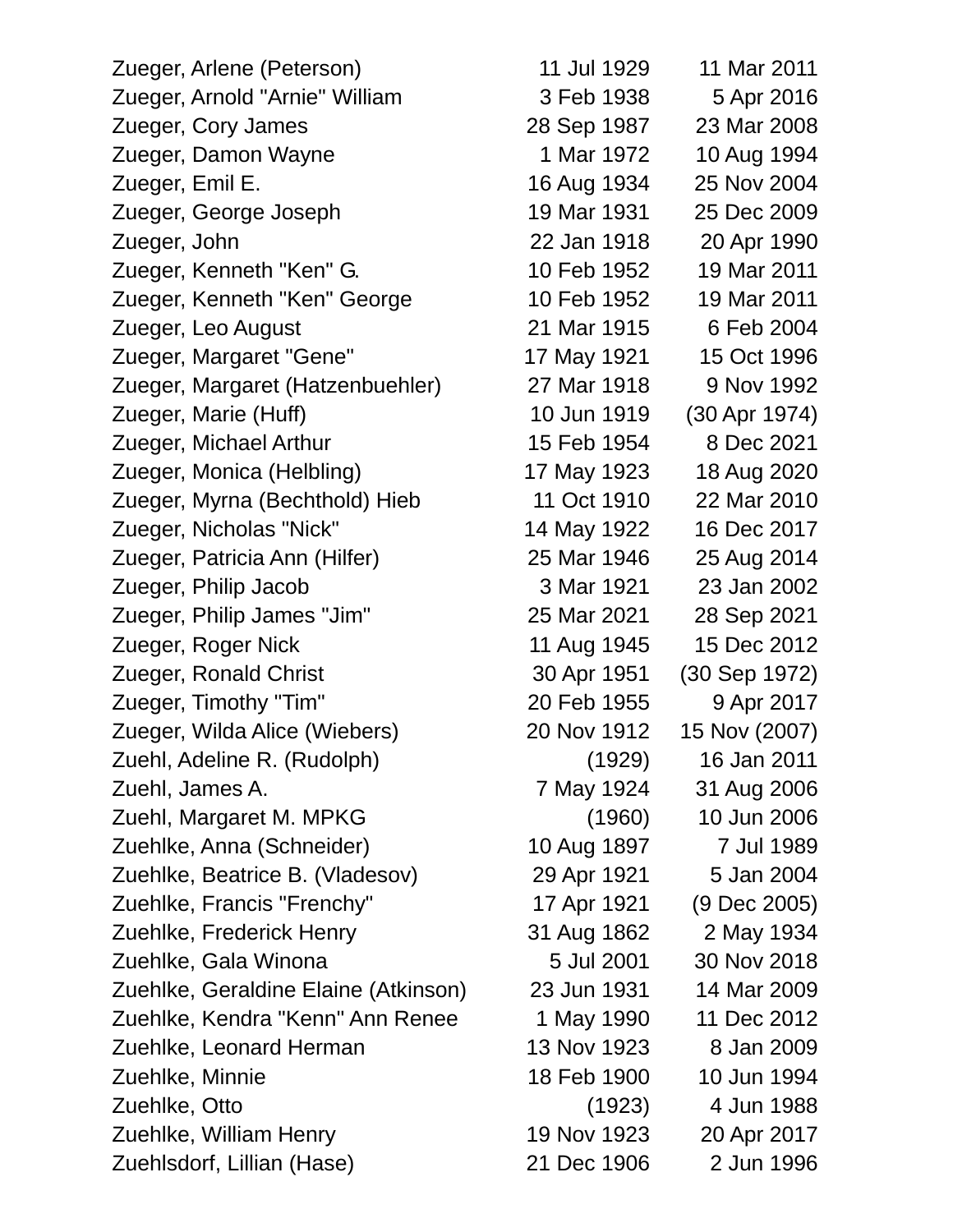| Zuehlsdorff, Joan Elaine (Skonseng) | 27 Jul 1945   | 1 Apr 2021    |
|-------------------------------------|---------------|---------------|
| Zuelich, Josephine (Folk)           | 8 Jun 1916    | 1 Oct 1997    |
| Zuelke, Alvin B.                    | 4 Aug 1921    | (30 Jun) 1973 |
| Zuelke, Conrad "Con"                | 28 Dec 1918   | 30 Oct 2006   |
| Zuelke, Daisy Selma (Boyer)         | 29 Oct 1898   | 31 Oct 1994   |
| Zuelke, Earl Charles                | 4 Jul 1936    | 3 Feb 2019    |
| Zuelke, Fred E.                     | 28 Aug 1943   | 24 Mar 1993   |
| Zuelke, H. Bernice (Moen)           | 14 Jan 1915   | 4 Feb 1998    |
| Zuelke, Jae Carl                    | 2 Mar 1961    | 14 Jun 2019   |
| Zuelke, Mark James                  | 17 Jul 1954   | 12 Apr 2014   |
| Zuelke, Mary                        | (1901)        | (18 Jul 1998) |
| Zuelke, Tillie (Schuman)            | 4 Feb 1910    | 17 Oct (1989) |
| Zuelow, Armin O.                    | 9 Oct 1895    | (1988)        |
| Zuelow, John                        | 11 Sep 1934   | 6 Feb 2017    |
| Zuercher, Kenneth William           | 17 Oct 1918   | 1 Mar 2003    |
| Zuercher, Mildred Ellen             | 4 Nov 1914    | 9 Jan 2015    |
| Zuercher, William "Bill" Joseph     | 22 Oct 1933   | 4 Apr 2016    |
| Zuern, Christ                       | 24 Jun 1921   | 20 Sep 1985   |
| Zuern, Christine "Tena" KR          | 27 Feb 1905   | 2 Feb 1995    |
| Zuern, Clarence                     | 31 Dec 1931   | 2 Sep 2018    |
| Zuern, David                        | 12 Nov 1902   | 16 Dec 1985   |
| Zuern, Edwin "Ed"                   | 8 Feb 1933    | 14 Oct 2015   |
| Zuern, Elden D. J.                  | (1929)        | 9 Apr 2020    |
| Zuern, Elizabeth (Zweygardt)        | (4 Sep 1863)  | (17 Jul 1923) |
| Zuern, Ella (Fandrich)              | 6 Aug 1906    | 10 Apr 1954   |
| Zuern, Emma (Fandrich)              | 8 Jun 1898    | 16 Oct 1982   |
| Zuern, Eva                          | 9 Sep 1907    | 24 Feb (1979) |
| Zuern, Floyd Albert                 | 26 Aug 1936   | 31 Mar 2012   |
| Zuern, Fred                         | 26 Jan 1892   | (8 Dec) 1973  |
| Zuern, Fred F.                      | 21 Jul 1918   | 11 Apr 2000   |
| Zuern, Gottlieb                     | (1904)        | (1977)        |
| Zuern, Herbert "Herb" Edwin         | 10 Dec 1919   | 3 Dec 2012    |
| Zuern, Hulda (Dallmann)             | 16 Jan 1907   | 13 Feb 1943   |
| Zuern, Jacob                        | 26 Feb 1896   | (8 Aug) 1971  |
| Zuern, Johann                       | 11 Dec 1864   | 26 Nov 1931   |
| Zuern, John                         | 30 Dec 1889   | 27 Apr 1967   |
| Zuern, John F.                      | 27 Feb 1905   | 29 Nov 1960   |
| Zuern, Karen                        | 22 Sep (1951) | (30 Oct 1951) |
| Zuern, Leona (Wolff)                | 5 Feb 1927    | 29 Jun 2005   |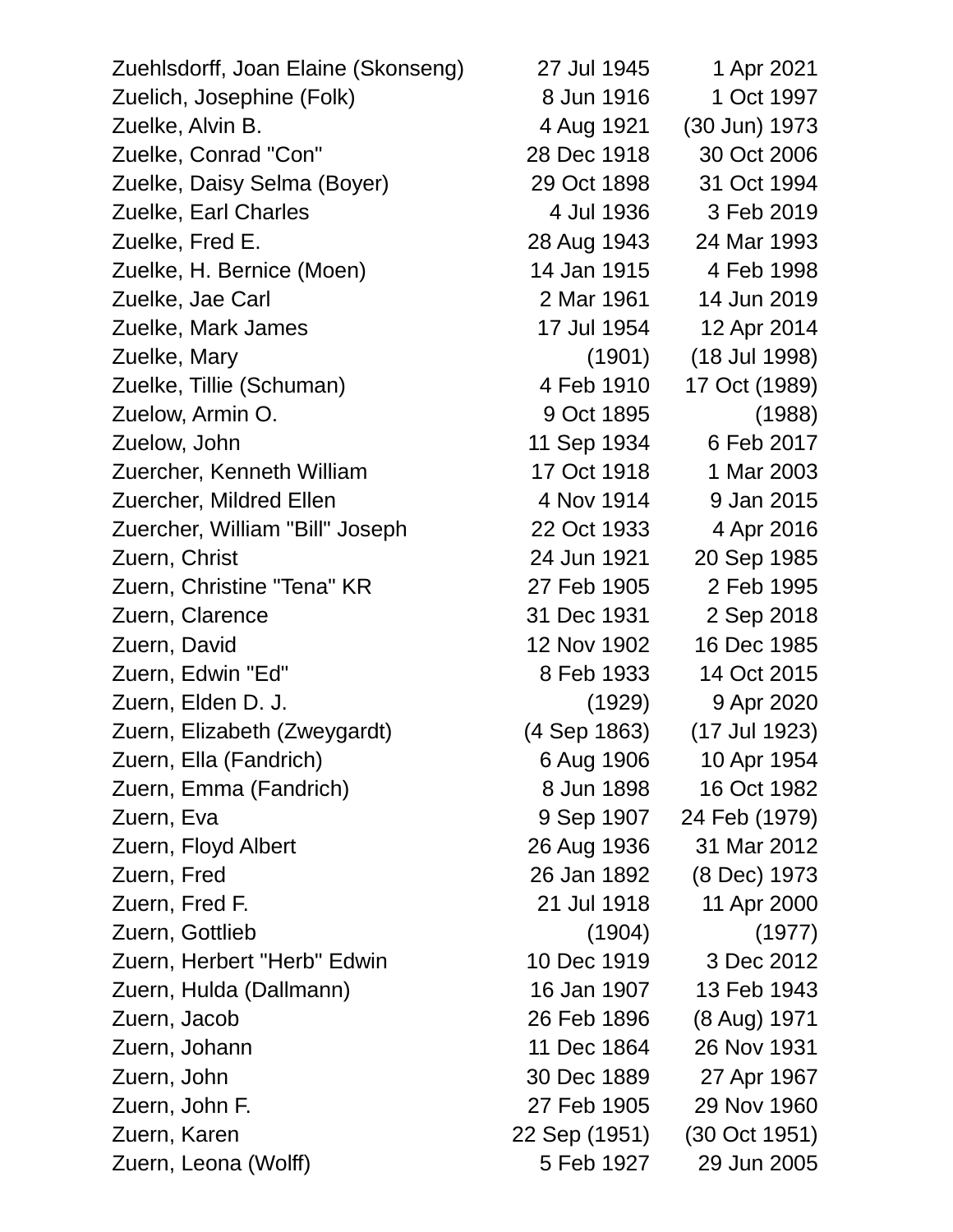Zuern, Lillian L. (Peterson) 20 Jul 1931 13 May 2021 Zuern, Linda Darlene (Erickson) 22 Jul 1946 (2005) Zuern, Linda M. (1951) 16 Jul 2021 Zuern, Lydia (Geist) 3 Jul 1896 23 Oct 1979 Zuern, Lydia (Schnaidt) 30 Jan 1910 11 Jul 1997 Zuern, Melvin 26 Mar 1944 29 Dec 2011 Zuern, Michael Clarence 1 Nov (1967) 7 Dec (1967) Zuern, Myrtha M. (Baisch) 21 Sep 1919 16 Jun 2006 Zuern, Paula F. (1952) 24 Nov 1996 Zuern, Ruth Marlys 12 Jul 1933 20 Sep 2003 Zuern, Sophia 12 Jan 1916 4 Apr 1933 Zuern, Sophie 29 Apr 1913 27 Apr 1996 Zug, Erna (Gade) 24 Mar 1902 (29 Sep) 1980 Zug, Otto Emil 18 Oct 1902 22 Feb 1988 Zug, William 18 Jan 1894 (9 Aug) 1984 Zuger, Beverly B. 13 Mar 1923 4 Jul 2014 Zuger, Fred Edward "Fritz" 24 Jun 1932 9 Feb 2016 Zuger, Irene (Kolb) 1 Dec 1913 17 Dec 1997 Zuger, John A. 21 Jul 1913 (10 Apr) 1983 Zuger, John Alfred 24 Oct 1940 1 Mar 2006 Zuger, Patricia Mae (Wehe) 10 Feb 1936 20 Mar 2014 Zuhlke, Ronald "Ron" Lee 29 Mar 1949 23 May 2015 Zuhlsdorf, Jeffery "Jeff" Lee 24 Jun 1956 24 Oct 2017 Zuhlsdorf, Richard Albert 15 Jul 1941 14 Jul 2014 Zukowsky, Anthony 27 Sep 1904 8 Jan 1984 Zukowsky, Slava (1915) 31 Dec 1989 Zulauf, Anna (Bertsch) 22 Feb 1896 (16 Oct 1983) Zulauf, Gladys Harriet (Anderson) 11 Aug 1938 2 Sep 2020 Zulk, Elmer Lloyd 2 Jan 1936 11 Mar 2020 Zulk, Elsie S. (Koepsell) 18 Jan 1900 3 Oct 1993 Zulk, Herman C. 18 Dec 1898 13 Apr 1995 Zulk, Reuben 17 Aug 1915 10 Oct 1990 Zulk, Ritz Lucille (Kline) 21 Dec 1938 19 Oct 2014 Zulz, Eugene E. (1929) 10 Feb 2007 Zum Mallen, Christ (11 Jul 1875) (31 Jul 1961) Zum Mallen, Sophia (Henke) 7 Sep 1878 7 Jun (1951) Zumalt, Joyce Evelyn (Ratzloff) 30 May 1941 20 Sep 2008 Zumbaum, Alvin Henry 25 Dec 1918 26 Nov 1989

Zumbaum, Bertha (Netzer) (1907) (31 Jan 1983)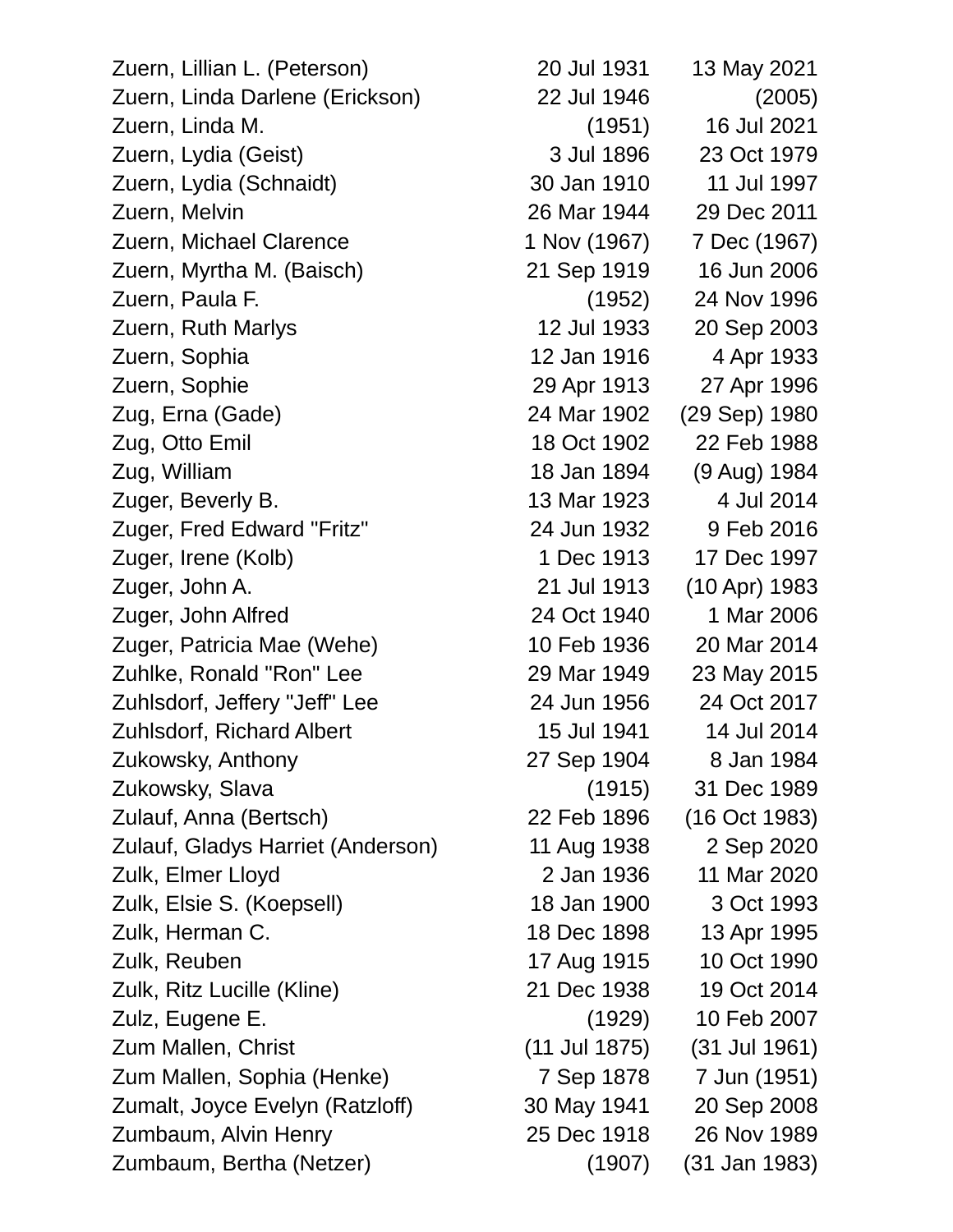Zumbaum, Bertha A. (Becker) 26 Dec 1907 10 Apr 1996 Zumbaum, David Alan 28 Sep 1954 13 Feb 2013 Zumbaum, Delphia M. (1935) 1 Oct 2012 Zumbaum, Ed 17 Aug 1903 (5 Mar) 1989 Zumbaum, Emil C. (1908) (19 Aug 1980) Zumbaum, Gilbert M. 28 Dec 1929 7 Feb 1980 Zumbaum, Harold E. 4 May 1928 7 Nov 1977 Zumbaum, Jack 24 Dec 1942 24 Jan 2001 Zumbaum, Jakob 10 Dec 1871 2 Mar (1957) Zumbaum, Lillian (Engel) 6 Dec 1914 (21 Mar) 1986 Zumbaum, Martha (Dollinger) 22 Oct 1897 28 Feb (1970) Zumbaum, Pearl Jean (Russette) (1949) (7 Apr 2006) Zumbaum, Rhonda Lee 11 Oct 1959 22 Apr 2020 Zumbaum, Richard Dale 1 Oct 1947 16 Apr 2020 Zumbaum, William E. 14 Oct 1926 16 Aug 1990 Zumbaun, Arthur 9 Feb 1902 (8 Apr) 1983 Zumbrun, Alice (Burris) 19 Jun 1925 16 May 2020 Zumbrun, Earl Otto 12 Nov 1918 20 Feb 2018 ZumBrunnen, Fern (Haagenstad) 17 Mar 1916 27 Nov 1993 ZumBrunnen, Les 12 Feb 1909 25 Jun 2003 Zumbusch, Doris Ann (Kimmel) (1936) (2004) Zumm, Carl 12 Jul 1926 9 Oct 1999 Zumm, Dorothy L. (Oster) Webb 22 Sep 1909 13 Mar 2000 Zumm, Edith Lillian (Drage) 26 Nov 1914 25 Aug 2011 Zumm, Leonard Arnold 14 May 1906 29 Apr 2001 Zumm, Leslie Willard 18 Jul 1912 24 Sep 2004 Zumm, Reuben H. 12 Mar 1918 8 Jun 1995 Zummack, Eleanor "Elsie" (Schaeffer) (1921) 2 Sep 1996 ZumMallen, Genvevieve "Veva" RH (4 Jun 1909) (28 Nov 1960) Zumpf, Arthur Herman (1906) 29 Apr 1990 Zumpf, Chester L. 1 Jan 1916 (24 Apr) 1986 Zumpf, David E. 20 Jun 1941 (14 Jun) 1985 Zumpf, Earl V. 2 Mar 1913 16 Mar 2010 Zumpf, John Paul 9 Apr 1940 30 Dec 2021 Zumpf, Margaret (Scheer) 19 Jun 1916 25 Sep 2013 Zumpf, Mary Louise (Little) 8 Sep 1918 30 Mar 1989 Zumpf, William "Bill" Paul 20 Sep 1927 2 Feb 2001 Zumstein, Ruby Evelyn (Saathoff) 3 Apr 1928 2 Dec 2019 Zumwalt, Clark 1956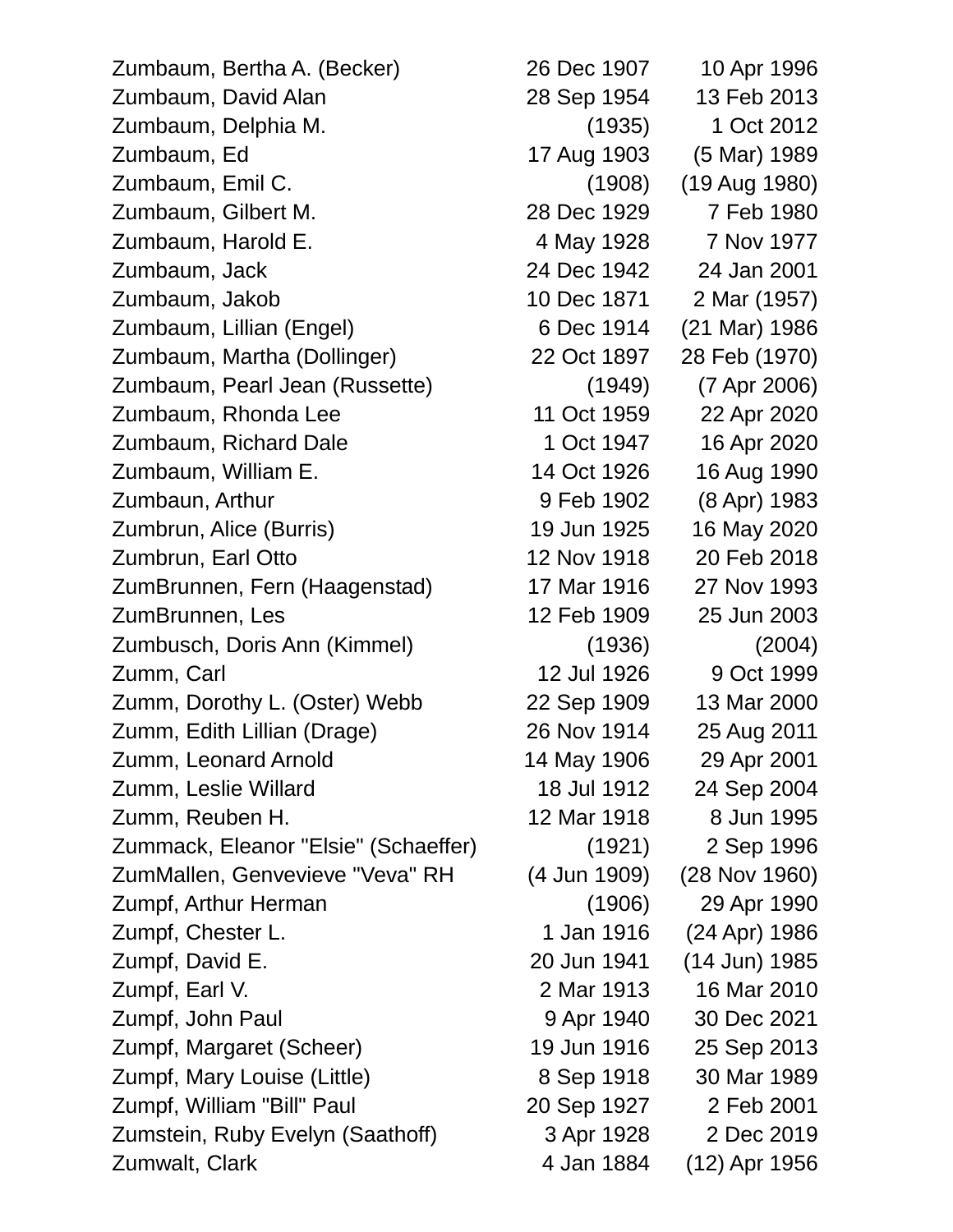Zumwalt, Claudia D. (Bruyn) 11 Oct 1922 15 Jul 2016 Zumwalt, Emma (Seidler) 18 Jan 1894 (7 Jan 1963) Zumwalt, Hazel Lauretta (Frey) 16 Feb 1924 2 Jan 2009 Zumwalt, Ina Mae (Hull) 3 Feb 1912 18 Jul 2012 Zumwalt, James Leon "Jim" 5 Oct 1972 2 Aug 2017 Zumwalt, Jim 13 Jul 1930 26 Oct 2019 Zumwalt, Thomas D. "Del" (1924) 31 May 2016 Zunck, Lorraine Susan (Raaf) 22 May 1929 11 Jan 2017 Zundel, Albert C. 30 Nov 1911 2 Dec 1987 Zundel, Albert G. 9 Jan 1913 26 Aug 1984 Zundel, Alfred 6 Jun 1920 22 Jun (1970) Zundel, Amy Jean (Brome) 25 Mar 1919 18 Feb 2004 Zundel, Anna M. (Tiede) 24 Feb 1905 (6 Aug) 1987 Zundel, Attelina 13 Jun 1925 13 Jun 1925 Zundel, Calvin "Cal" Alex 1932 10 Apr 2019 Zundel, Carol Ann (Kirschenman) 7 Jul 1954 3 Dec 2013 Zundel, Cheryl (Robbins) 15 Apr 1944 14 Mar 2018 Zundel, Christian "Christ" 19 Nov 1886 5 Feb 1937 Zundel, Donald Edwin "Don" 26 Oct 1956 11 Oct 2010 Zundel, Donald L. (1934) 14 Aug 2001 Zundel, Dwight John 22 Oct 1949 24 Dec 2016 Zundel, Edward 18 Dec 1895 2 Aug 1963 Zundel, Edwin G. 29 Jan 1924 25 Jun 2015 Zundel, Elmer John 3 May 1913 2 Jan 1999 Zundel, Emilie (Walentin) 18 Nov 1897 27 Sep 1977 Zundel, Emma 23 Nov 1915 (1976) Zundel, Fred 1 Oct 1898 2 May 1974 Zundel, Gary Lee 29 Sep 1956 8 Mar 2020 Zundel, Gottfried 22 Sep 1882 26 Jul 1931 Zundel, Harold "Harry" Elroy 8 Jan 1924 17 Nov 2021 Zundel, Harold Elmer 29 Oct 1941 28 Nov 2018 Zundel, Iola G. (Ketterling) 25 Apr 1925 17 Nov 1992 Zundel, Jacob 7 Apr 1894 15 Nov 1967 Zundel, Joe 12 Apr 1914 27 Dec 1995 Zundel, John (1875) (26 Jan 1945) Zundel, John J. 11 Sep 1914 20 Jun 1997 Zundel, Justina (Hehr) 27 Apr 1887 16 Apr 1964 Zundel, Katherine (Wolff) 19 May 1902 28 Jan 1989

Zundel, Kenneth 19 Jan 1952 20 Jan 1999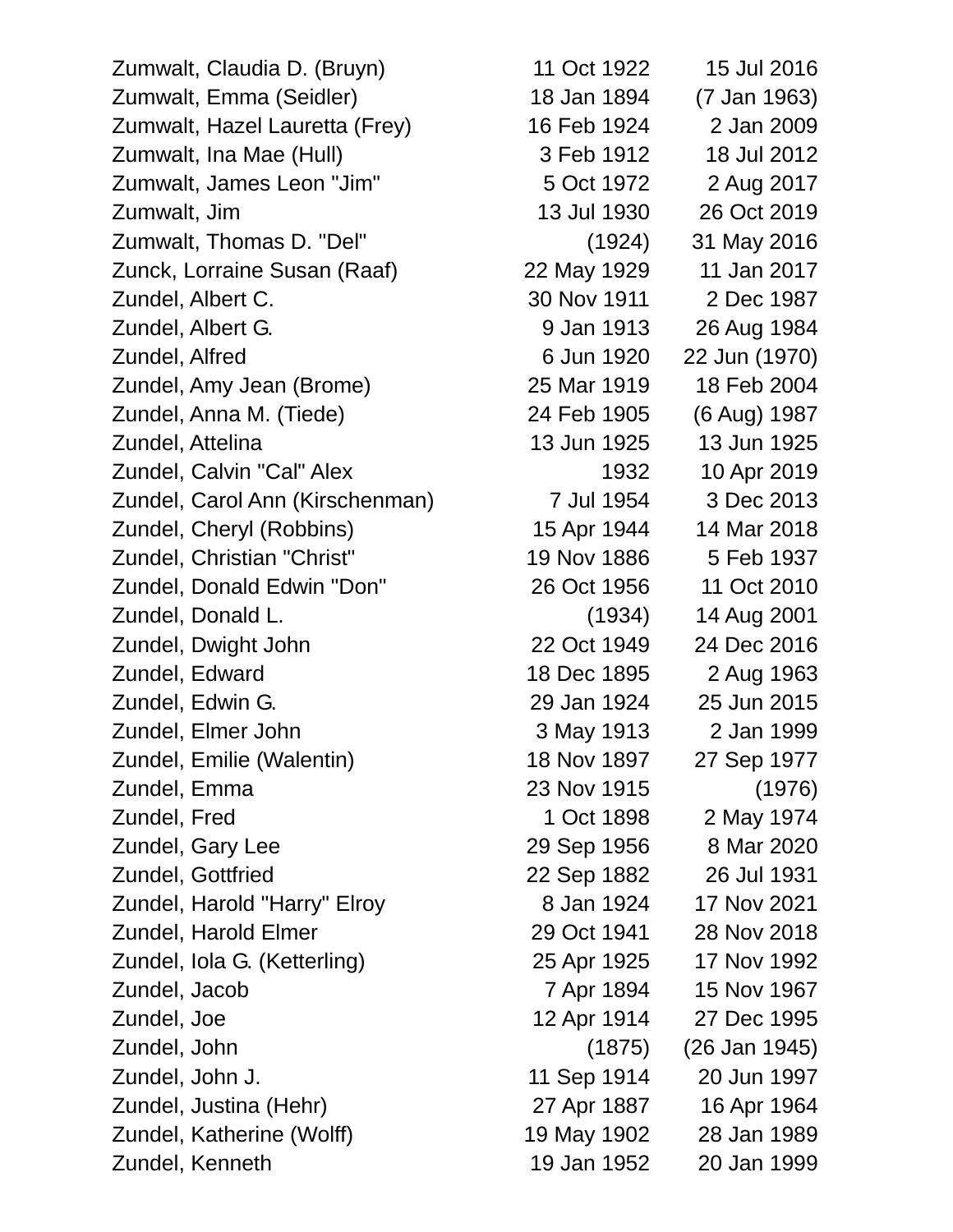Zundel, Lee Roy (1935) 14 May 2020 Zundel, Lena (Heezen) 15 Dec 1913 8 Jul 1999 Zundel, Leslie 14 Sep 1916 16 Mar 1936 Zundel, Luella (Hurley) 5 Nov 1915 (1978) Zundel, Mark Teddy 1 Nov 1951 30 Jun 2008 Zundel, Minnie W.T. 15 Aug 1905 28 Aug 1985 Zundel, Opal (Schober) 17 Sep 1918 2 Sep 2011 Zundel, Paul 29 Jun 1865 21 Aug 1930 Zundel, Robert "Bob" Murray 10 Jan 1956 20 Sep 2004 Zundel, Rose L. 29 Oct 1917 18 Aug 2000 Zundel, Rudolf 25 Apr 1918 10 Nov 1997 Zundel, Sandy Geraldine (Steiner) 11 Jul 1957 18 Feb 2021 Zundel, Terrance Joseph 25 Oct 1946 18 Apr 1964 Zundel, Theophilus "Ted" Tafield 15 Jun 1921 28 Jun 2009 Zundel, Virginia Mae (Gilbertson) 9 Apr 1924 16 Oct 2015 Zundel, Voyd Lewis 23 Oct 1923 20 Aug 2019 Zundell, George R. 25 Oct 1930 (29 Sep 1985) Zundler, Wilhelm (not given) (1921) Zunich, Ardis Helen (Lee) 12 Apr 1938 18 Jul 2020 Zunich, Joyce M. (Senechal) 19 May 1942 30 Apr 2021 Zunino, Jody Lynn (Anderson) 14 Jan 1959 26 Sep 2001 Zunk, August 7 Aug 1888 11 Jul 1968 Zunker, Doris A. (Dalton) 9 Oct 1926 21 Apr 1995 Zunker, Elnora Cora (Seipp) 23 Oct 1918 7 Mar 2010 Zuntel, (Mrs.) (1870) Apr 1924 Zunti, Alice Marie (Berwick) (1939) 1 Jan 2001 Zupan, Josephine (Mihelich) (not given) (31) Jan 1958 Zupan, Marjorie "Marge" TT 2 Dec 1922 11 May 2010 Zupan, Mark Dewey 15 Aug 1923 26 Jul 2010 Zupanik, Sandra Lou (Long) 21 Jul 1938 8 May 2011 Zupfer, Evelyn (Rose) (1923) 9 Nov 2010 Zupfer, Glenda Alice (Siekmann) 14 Jan 1957 29 Sep 2018 Zupo, Jacqueline "Jackie" (Meckler) (1937) 10 Sep 2010 Zupp, Bruno Paul 30 Jan 1915 26 Aug 2001 Zupp, Gerda Martha (Rutzer) 10 Jun 1918 26 May 1991 Zura, Rolland (1929) (7 Sep 1997) Zuraff, Colleen Virginia (Lynch) 14 Nov 1931 16 Feb 2021 Zuraff, Donald Kenneth "Donnie" 22 Jun 1942 8 Aug 2021 Zuraff, George "Rabbit" 26 Apr 1930 20 Nov 2014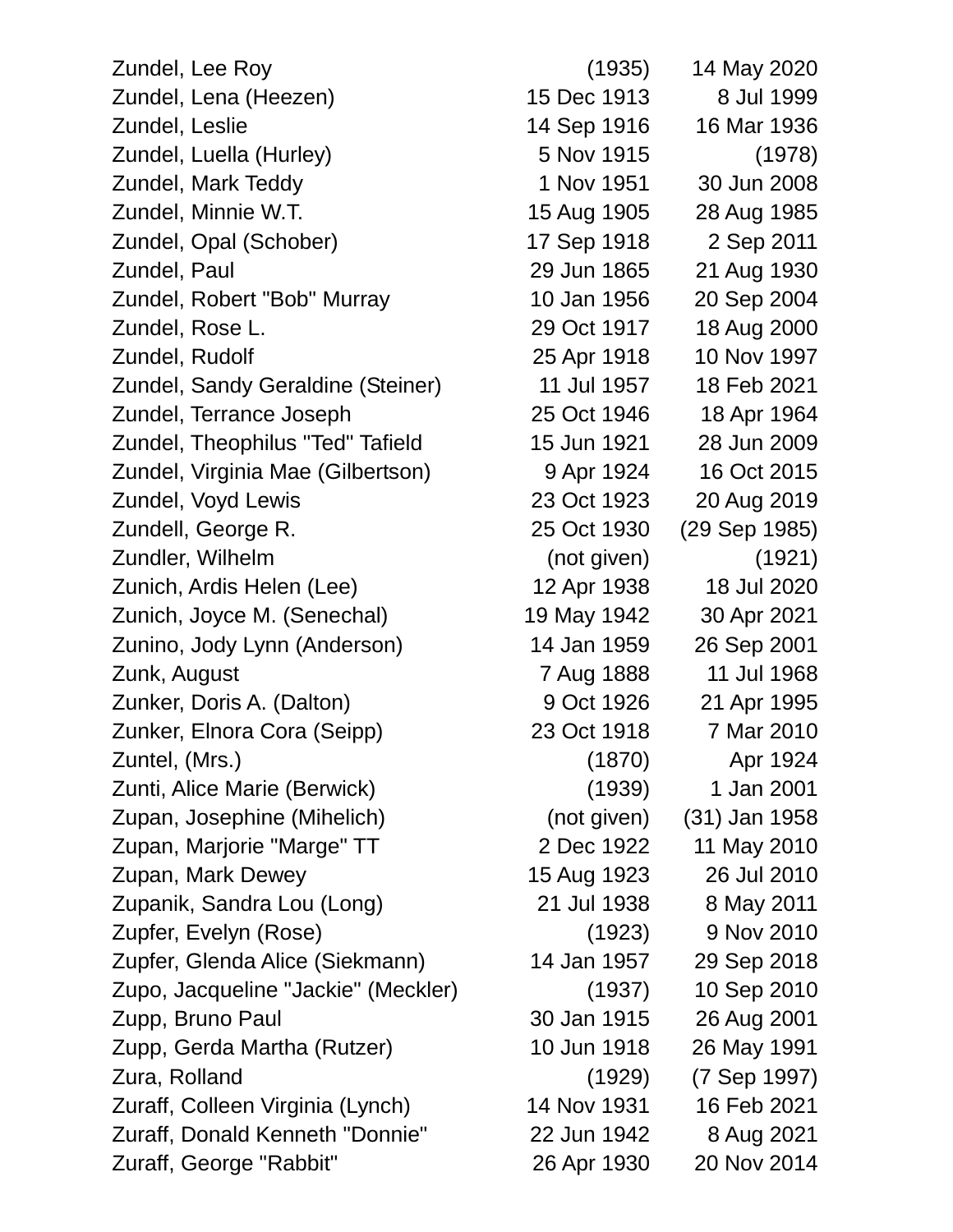| Zuraff, Gerald G. "Pap"                | 7 Aug 1927  | 28 Aug 2003   |
|----------------------------------------|-------------|---------------|
| Zuraff, Kristy Ann (Olson)             | 15 Nov 1957 | 28 Jun 2021   |
| Zuraff, Lavina Louise (Struss)         | 1 Jul 1926  | 2 Nov 2009    |
| Zuraff, Lisa Maxine (Hoppe) Goter      | 13 Apr 1979 | 22 Jun 2016   |
| Zuraff, Margie Ann (Lahr)              | 5 Jul 1934  | 24 May 2013   |
| Zuraff, Marvin Lloyd                   | 10 Aug 1933 | 3 Oct 2007    |
| Zuraff, Mildred E. (Hanson)            | 18 Apr 1916 | 19 Dec 1996   |
| Zurbrugg, Dorothy A.                   | (1923)      | 6 Jan 1994    |
| Zurcher, Elmer C.                      | 6 Jul 1909  | 23 Apr 1986   |
| Zurcher, Evelyn (Ehlke)                | 17 Jan 1923 | 26 Mar 2007   |
| Zurcher, Muriel N. (Brandt)            | 26 May 1914 | 19 Jun 2003   |
| Zurcher, Paul H.                       | 25 Oct 1914 | 8 May 2000    |
| Zürcher, Rosina (Zwahlen)              | 23 Sep 1859 | 25 Oct 1931   |
| Zurian, Marie L. (Rogg)                | 26 May 1896 | 11 Aug 1995   |
| Zurkan, Hilda (Büchele)                | 18 Mar 1920 | 20 Sep 2003   |
| Zurkan, Sophie (Bartholomäi)           | 5 Feb 1886  | 25 Jul 1973   |
| Zurkan, Woldemar                       | 26 Apr 1916 | 25 Jul 1998   |
| Zurmiller, Arlene (Wieland)            | 3 Nov 1948  | 31 Mar 2017   |
| ZurMuehlen, John "Jack"                | (1947)      | 21 Jan 2000   |
| Zürn, Albert                           | 15 Sep 1938 | 13 Sep 1997   |
| Zurn, Christopher Leo                  | 25 Sep 1915 | 26 Nov 2003   |
| Zurn, Conrad LeRoy                     | 26 May 1934 | (26 Mar 1935) |
| Zurn, Delores Elaine (Kaiser)          | 7 Nov 1935  | 19 Nov 2002   |
| Zürn, Emil                             | 23 Apr 1904 | 23 Sep 1961   |
| Zurn, Fredrick                         | (1860)      | (1935)        |
| Zurn, Judith "Judy" Diane (Tovson)     | 18 Feb 1946 | 14 Apr 2018   |
| Zurn, Kenneth "Ken" J.                 | 16 Sep 1943 | 13 Mar 2016   |
| Zurn, LaVon (Goodendorf)               | (1932)      | (Jun 2007)    |
| Zurn, Patricia (Eisenreich)            | 9 Mar 1933  | 10 Sep 2003   |
| Zurn, Shirley M. (Kraft)               | 5 Jan 1941  | 27 Dec 2017   |
| Zuroff, Edward Floyd                   | 6 May 1908  | 13 Feb 1991   |
| Zuroff, Frank C.                       | 15 Jan 1887 | (26) Mar 1956 |
| Zuroff, Harold D.                      | 13 Jan 1938 | 1 Jan 1991    |
| Zuroff, Howard Leonard                 | 9 Nov 1951  | 23 May 2003   |
| Zuroff, Ira B.                         | 3 Aug 1910  | 15 Oct 1988   |
| Zuroff, Kathleen Ella (Thielman) Boese | 27 May 1926 | 17 Oct 2015   |
| Zuroff, Lynne (Morman)                 | 30 May 1962 | 4 Jul 2021    |
| Zuroff, Maxine (Munsch)                | 14 Sep 1937 | 11 Aug 2006   |
| Zuroff, Ronald M. "Ron"                | 7 Jun 1956  | 30 Apr 2021   |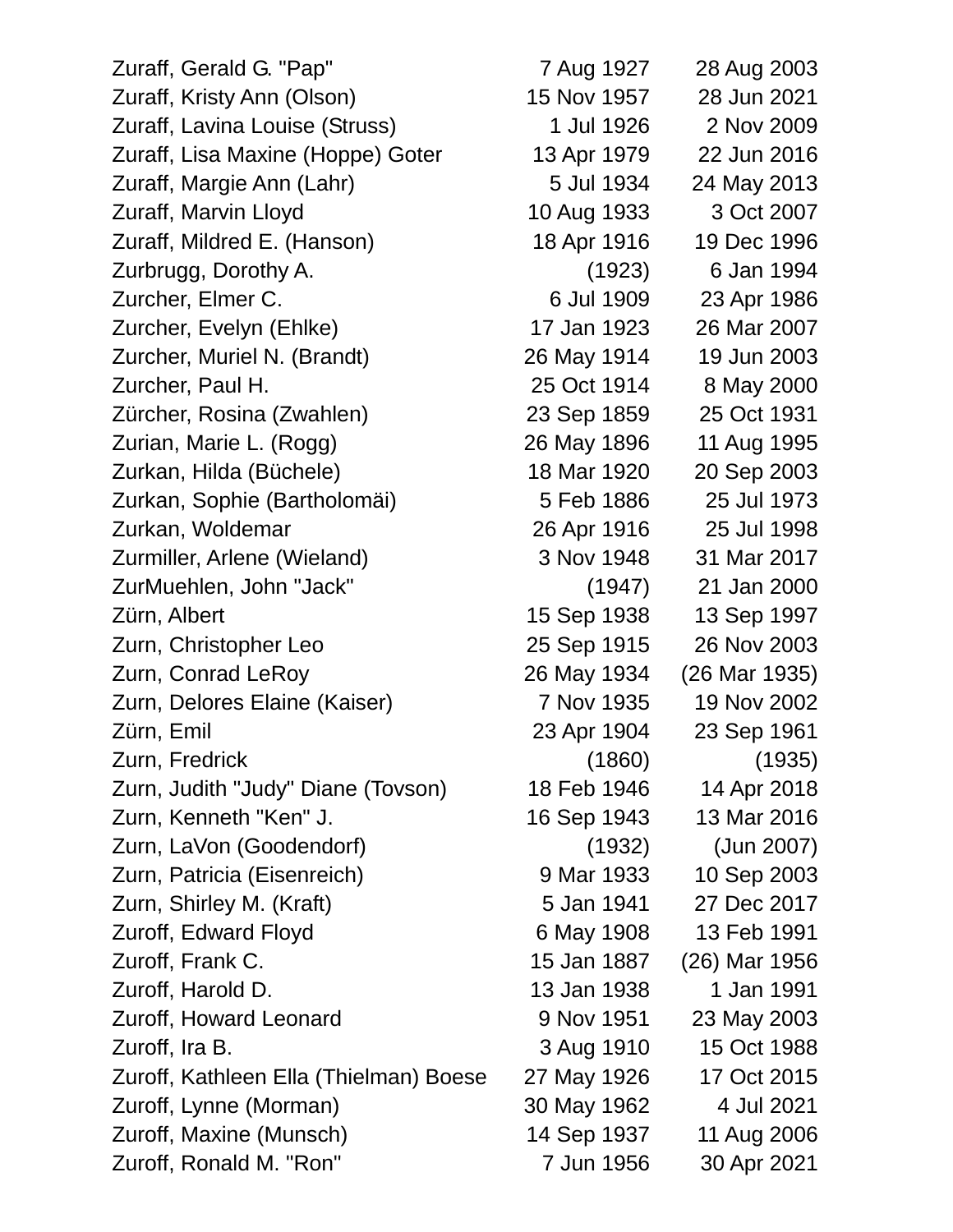| Zurowski, Eleanora "Ella" Pauline (Vollhoffer) | (1913)      | 24 Oct 1987 |
|------------------------------------------------|-------------|-------------|
| Zurowski, Frances Margaret (Bohn)              | (1917)      | 13 Nov 2001 |
| Zuschlag, Leona Agusta (Krueger)               | 6 Oct 1910  | 20 Mar 2000 |
| Zuther, Albert F.                              | 7 Jul 1915  | 25 Nov 1986 |
| Zuther, Alfred J.                              | 9 Jul 1916  | 18 Aug 1992 |
| Zuther, Katherine Jane (Hager)                 | 3 Sep 1920  | 22 Nov 1998 |
| Zuther, Paul                                   | 25 Sep 1918 | 18 Mar 2004 |
| Zuther, Paul "Butch"                           | 31 Jan 1942 | 30 Aug 2020 |
| Zuther, Theresa (Hager)                        | 16 Feb 1922 | 20 May 2011 |
| Zutt, Robert "Bob" L.                          | 19 Jul 1915 | 29 Nov 1997 |
| Zutz, Karl Ernest                              | 23 Jun 1894 | 9 May 1992  |
| Zuvela, Betty L. (Roehl)                       | 1936        | 18 Jun 2011 |
| Zvirvoski, Ruby R. (Kundert)                   | 26 Nov 1934 | 9 Dec 2020  |
| Zvorak, Lauren Fay                             | 20 Oct 1940 | 3 May 2009  |
| Zwain, Nettie Lee                              | 22 Jun 1919 | (1999)      |
| Zwanziger, Thelma V.                           | 10 Oct 1938 | 14 Mar 2019 |
| Zwart, Alice Evelyn (Beukelman)                | 27 Mar 1925 | 7 Aug 2020  |
| Zwarych, Dorothy June (Sorlien)                | 27 Jun 1926 | 16 Jan 2015 |
| Zwarych, John J.                               | 6 Aug 1917  | 7 Mar 1997  |
| Zwarych, William                               | 11 May 1920 | 15 Jun 1992 |
| Zwaschka, Alfred "Bud"                         | 31 Aug 1918 | 24 Mar 2011 |
| Zwaschka, Richard George                       | 25 Nov 1931 | 19 Jan 2015 |
| Zweber, Anna (Koehn)                           | 4 May 1895  | 4 Jun 1990  |
| Zweber, Catherine                              | 22 Jun 1921 | (Jul 2010)  |
| Zweber, Cynthia Lee "Cindy" (Spicer)           | 9 Apr 1957  | 26 Sep 2021 |
| Zweber, Elmer E.                               | 5 Jun 1923  | 20 Dec 2009 |
| Zweber, Francis John                           | 24 Jul 1926 | 4 May 2000  |
| Zweber, Gerald                                 | 19 Apr 1920 | 24 Oct 1991 |
| Zweber, Jason                                  | 27 Feb 1983 | 30 Jun 2000 |
| Zweber, JoAnn (Kaup)                           | May 1935    | 8 Nov 2000  |
| Zweber, John J.                                | 30 Dec 1930 | 4 Apr 1989  |
| Zweber, Laura Mary (Dries)                     | (1920)      | 20 Aug 2013 |
| Zweber, Legend S.                              | 18 Mar 2019 | 13 Apr 2019 |
| Zweber, Loretta M. (Cooper)                    | 18 Mar 1925 | 27 Jul 2002 |
| Zweber, Margaret (Reding)                      | 20 Oct 1900 | 11 Jan 1993 |
| Zweber, Ray                                    | 12 Jun 1923 | 3 Dec 2002  |
| Zweber, Ruth J. (Fons)                         | 23 Feb 1921 | 28 Oct 2003 |
| Zweber, Victor "Vic" Marvin                    | 12 Jun 1934 | 4 Jun 2021  |
| Zweber, Willard Peter                          | 11 Sep 1931 | 8 Nov 2010  |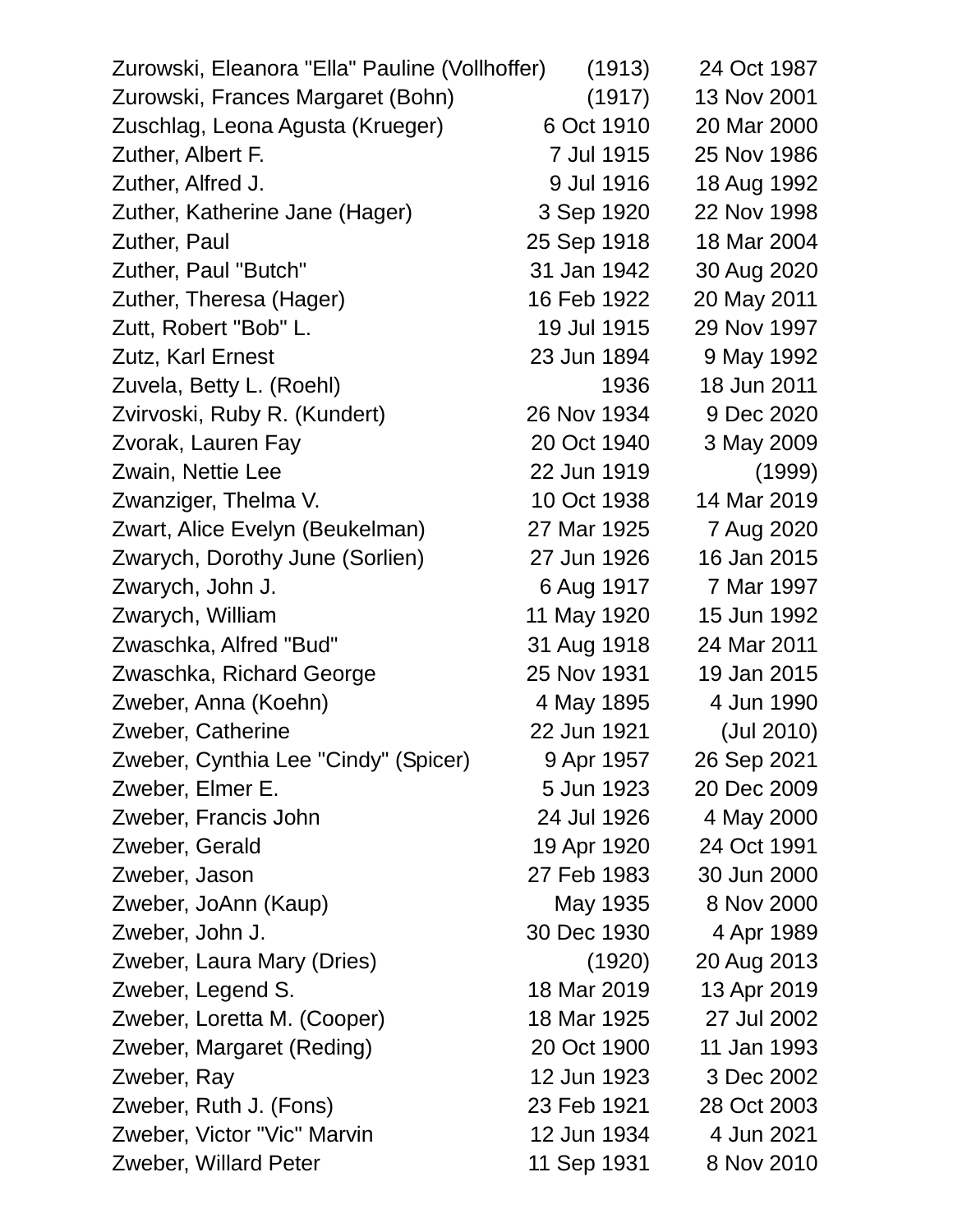| Zweck, Russell                          | 3 Oct 1926  | 28 Jul 1995   |
|-----------------------------------------|-------------|---------------|
| Zweep, Flora Mae (Voegeli)              | 16 Apr 1931 | 8 Oct 2016    |
| Zweep, James Ernest "Jim"               | 1 Jul 1938  | 12 Apr 2015   |
| Zweep, Jerry Wayne                      | 25 Jan 1951 | 28 May 2014   |
| Zweibel, Sylvia (Maurer) Britt          | 8 Apr 1913  | 14 Dec 1987   |
| Zweifel, Adolf                          | (not given) | 6 Apr (2016)  |
| Zweifel, Carol Louise (Boggs)           | 28 Aug 1953 | 9 Sep 2017    |
| Zweifel, Catherine "Kay" (Deiss)        | 20 Nov 1919 | 29 Nov 2014   |
| Zweifel, Clarence                       | 31 Dec 1911 | 10 Jan 1994   |
| Zweifel, Clarence Martin                | 1 Mar 1919  | 21 Nov 2009   |
| Zweifel, Darlene M.                     | 30 Jan 1951 | 18 Oct 2019   |
| Zweifel, Donald "Don" E.                | 24 Dec 1922 | 3 Sep 2013    |
| Zweifel, Doyle Rodney                   | 27 Oct 1964 | 7 Apr 2009    |
| Zweifel, Elizabeth (Asche)              | 23 Feb 1909 | 13 Apr 1997   |
| Zweifel, Gladys Pearl (Gardner)         | 8 May 1928  | 8 Jan 2011    |
| Zweifel, Gladys Rose                    | 27 May 1921 | 27 Jun 1997   |
| Zweifel, Henry                          | 7 Sep 1902  | 28 Mar 1989   |
| Zweifel, John A.                        | 28 Nov 1921 | 5 Dec 1994    |
| Zweifel, Laura Marie (Myran)            | 15 Jan 1919 | 13 Jan 2013   |
| Zweifel, Lucille Pearl (Nelson)         | 21 Jul 1918 | 6 Oct 1994    |
| Zweifel, Maria "Lena" Magdalena (Elmer) | 3 Oct 1909  | 2 Feb 1996    |
| Zweifel, Mary D.                        | 6 Jan 1950  | 18 Nov 1980   |
| Zweifel, Mary E. (Cleary)               | 21 Aug 1923 | 19 Apr 1995   |
| Zweifel, Mildred Jeanette (Sommervold)  | 13 Apr 1919 | 26 Aug 2007   |
| Zweifel, Pauline B. (Alder)             | 13 Jan 1897 | 20 Nov 1995   |
| Zweifel, Rafael                         | 22 Jan 1932 | 18 Jan 2021   |
| Zweifel, Ruth Alice (Retzer)            | 15 Apr 1930 | 22 Nov 2014   |
| Zweifel, Uva L. (Skinner)               | (1921)      | 7 Aug 1996    |
| Zweifel, Virginia Mae (Dybdahl)         | 31 Oct 1917 | 9 Feb 2001    |
| Zweifel, Walter F.                      | 31 Oct 1915 | 13 May 1996   |
| Zweigardt, Arnold                       | (1913)      | 14 May 2009   |
| Zweigardt, Emelie (Keller)              | 13 Jan 1916 | 21 Jul 1997   |
| Zweigardt, Ernst                        | 25 Jan 1937 | 20 Mar 1993   |
| Zweigardt, Gottfried                    | 29 Jun 1858 | 31 Dec (1940) |
| Zweigardt, Johann                       | 20 Aug 1927 | 6 Mar 2017    |
| Zweigerdt, Adele (Wall)                 | 25 May 1912 | 15 Sep 2000   |
| Zweigerdt, Johannes                     | 16 Jul 1909 | 21 Sep 2008   |
| Zweigle, Beverly (Hoots)                | 28 Mar 1929 | 8 Jul 2011    |
| Zweigle, Chester                        | 17 Nov 1922 | 28 Jul 1996   |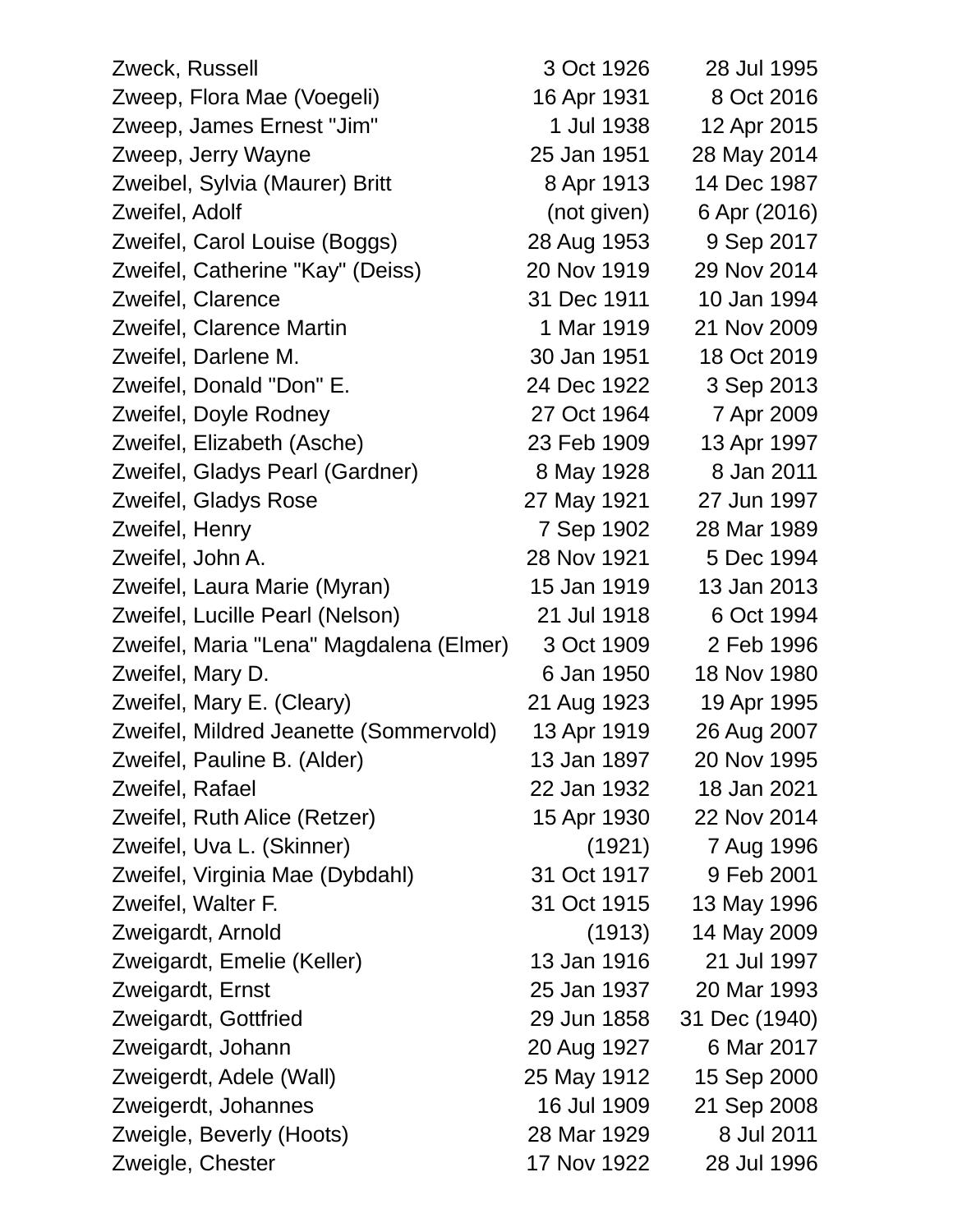| Zweigle, Emanuel                       | 1 Oct 1895  | (1976)        |
|----------------------------------------|-------------|---------------|
| Zweigle, Emil                          | 28 Nov 1902 | 10 May 1993   |
| Zweigle, Friedrich                     | 11 Sep 1930 | 10 Jun 1998   |
| Zweigle, Herbert                       | 9 Jan 1909  | 1 Oct 1993    |
| Zweigle, Jakob                         | (not given) | 29 Dec (1947) |
| Zweigle, Julius                        | (1901)      | 18 Sep (1998) |
| Zweigle, Lillian (Benzler)             | 29 Jul 1899 | 30 Jul 1998   |
| Zweigle, Lydia "Lee" (Roessler)        | 20 Mar 1908 | 8 Sep 2004    |
| Zweigle, Magdalena "Maggie" BB         | 16 Mar 1903 | 24 Aug 1991   |
| Zweigle, Nettie (Reimche)              | 15 Mar 1913 | 18 Sep 1997   |
| Zweigle, Olivia (Unterseher)           | 7 Jun 1917  | 12 Aug 2002   |
| Zweigle, Roy Reinhold                  | 9 Feb 1911  | 25 Jul 2005   |
| Zweitzig, Teresa R. "Terry" (Clason)   | 25 Jan 1957 | 17 Jan 2011   |
| Zwemke, Arnold F.                      | 13 Nov 1913 | 28 Sep 1989   |
| Zwemke, Duke L. "Brett"                | 16 Nov 1969 | 13 Oct 1994   |
| Zwemke, Emma "Alice" (Neumiller)       | 26 Jun 1916 | 15 Apr 2009   |
| Zwemke, Mabel Agnes (Hage)             | 29 Apr 1915 | (2 Jan 1966)  |
| Zwemke, Shirley Lorraine (Curtis)      | 29 Aug 1912 | 5 Sep 2003    |
| Zwemke, Walter Allie                   | 23 Jan 1912 | 17 Jan 2002   |
| Zwengardt, Katharina (Fiechtner)       | 27 Feb 1859 | 19 Aug 1926   |
| Zwer, Ernest                           | (1924)      | 12 Feb 1995   |
| Zwerdling, Louise Lillian (Holdsworth) | 9 Oct 1917  | 23 Jan 2005   |
| Zwern, Peter                           | 15 Mar 1918 | 9 Aug (2000)  |
| Zwettler, Catherine Mary AT            | 30 Nov 1912 | 20 Feb 1994   |
| Zwettler, Doris E. (Keller)            | 1 Jul 1928  | 18 Oct 1994   |
| Zwettler, James R.                     | 22 Jul 1916 | 27 Oct 1995   |
| Zwettler, John J.                      | (1918)      | 12 Feb 1995   |
| Zwettler, Raymond E.                   | 27 Jun 1921 | 13 Sep 1994   |
| Zwettler, Robert F.                    | 12 Jun 1916 | 12 Dec 1996   |
| Zwetwig, Daniel Edward "Don"           | 7 Jun 1933  | 25 Aug 2008   |
| Zwetzig, Aleck                         | 27 Jun 1916 | 26 Oct 1993   |
| Zwetzig, Arthur Lavern                 | 28 Jul 1930 | 23 Jul 2018   |
| Zwetzig, Bernice M. (Pabst)            | 1 May 1924  | 12 Aug 2015   |
| Zwetzig, Beverly J. (Herzog)           | 28 Oct 1931 | 13 Dec (2007) |
| Zwetzig, David W.                      | 4 Jun 1948  | 18 Apr 2005   |
| Zwetzig, Edward Leroy                  | 5 May 1927  | 24 Nov 2007   |
| Zwetzig, Franklin "Frank" David        | 15 Apr 1936 | 20 May 2016   |
| Zwetzig, Gary Robert                   | 4 Feb 1947  | 17 Nov 2006   |
| Zwetzig, Jacob                         | 19 Mar 1913 | 29 Aug 2004   |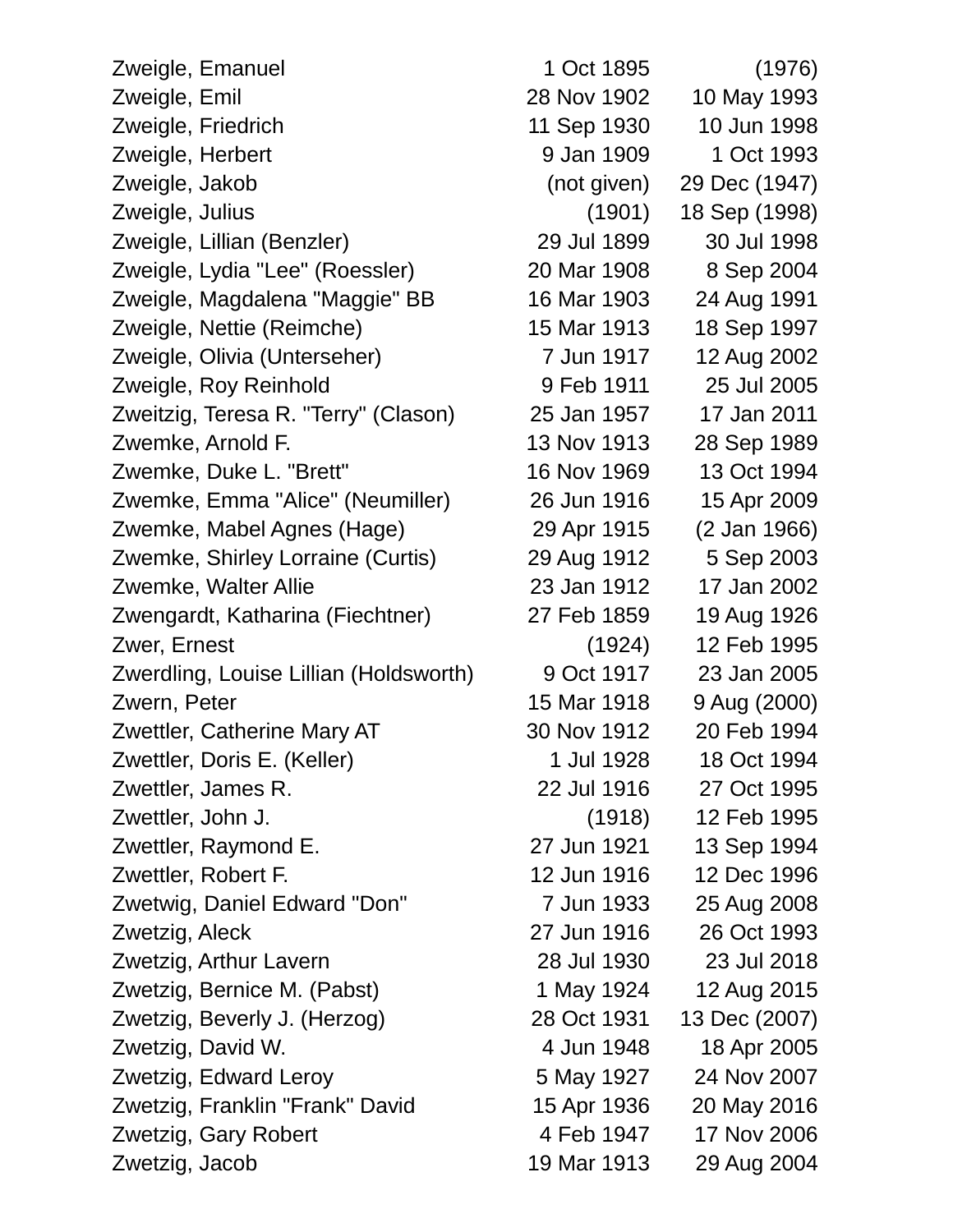| Zwetzig, Jacob                          | 20 Jan 1893   | (25 Jan) 1991   |  |
|-----------------------------------------|---------------|-----------------|--|
| Zwetzig, Johann Georg                   | (17 Jul 1873) | $(13$ Jan 1949) |  |
| Zwetzig, Karolina (Guthmiller) KW       | 8 Apr 1900    | 29 Jul 1994     |  |
| Zwetzig, Leo Vincent                    | 24 Mar 1941   | 5 Dec 2021      |  |
| Zwetzig, Leroy A.                       | 4 Jun 1941    | 30 Mar 2005     |  |
| Zwetzig, Mittie Theresa                 | 16 Mar 2021   | 16 Mar 2021     |  |
| Zwetzig, Norman "Norm" C.               | 23 Jul 1928   | 15 May 2017     |  |
| Zwetzig, Shonda Murree (Simmons)        | 8 Jul 1983    | 18 Jul 2021     |  |
| Zwetzig, Victor Manuel                  | 11 Jul 1922   | 9 Nov 2008      |  |
| Zwetzig, Wanda E. (Schutt)              | 17 Oct 1919   | 14 Oct 1994     |  |
| Zwetzig, William "Bill" Alex            | 12 Jul 1931   | 26 May 2021     |  |
| Zweygardt, Alfred Oscar                 | 18 Jan 1926   | 15 Mar 1944     |  |
| Zweygardt, Emma (Knorr)                 | 2 Dec 1906    | 2 May 1970      |  |
| Zweygardt, Fred William                 | 2 May 1898    | 5 Mar 1977      |  |
| Zweygardt, John Henry                   | 14 Jan 1896   | 3 Jan 1981      |  |
| Zweygardt, Katharina (Feikert)          | 25 Oct 1885   | 20 Nov 1942     |  |
| Zweygardt, Katharina (Fiechtner)        | 27 Feb 1859   | 19 Aug 1926     |  |
| Zweygardt, Katherina "Katie" (Hust)     | 11 Oct 1901   | 6 Jun 1992      |  |
| Zweygardt, Leonard Harry                | 29 Oct 1926   | 8 Feb 1995      |  |
| Zweygardt, Ludwig                       | 24 Aug 1862   | $(16$ May 1945) |  |
| Zweygardt, Lydia (Wall)                 | 18 Aug 1910   | 15 Feb 1991     |  |
| Zweygardt, Oscar Alfred                 | 11 May 1918   | 1 Apr 1945      |  |
| Zweygardt, Reinhold                     | (1915)        | (1927)          |  |
| Zweygardt, Ruben Albert                 | 28 Aug 1923   | 9 Feb 2003      |  |
| Zwick, Clara Eda (Wudel)                | (Jan 1919)    | 9 Oct 2021      |  |
| <b>Zwick, Grant Gale</b>                | 5 Jul 1937    | 30 Mar 2021     |  |
| Zwick, Irene Paula Albertina (Baerwald) | (30) Apr 1903 | 5 Aug 1991      |  |
| Zwick, Lois Blondina (Lucht)            | 13 Feb 1931   | 11 Sep 2020     |  |
| Zwick, Louis                            | 17 Jul 1968   | 26 Apr 2017     |  |
| Zwicker, Daniel A.                      | 17 Jan 1956   | 30 Jan 2016     |  |
| Zwicker, Edward Renhold                 | 9 May 1917    | 15 Oct 2009     |  |
| Zwicker, Elizabeth (Bastian)            | 30 Aug 1891   | 14 Mar 1953     |  |
| Zwicker, Elmer                          | 25 Feb 1914   | 31 Dec 2012     |  |
| Zwicker, Florence (Okerson)             | 23 Apr 1916   | 3 Oct 1999      |  |
| Zwicker, Gottfried                      | 6 Aug 1889    | 16 Oct 1976     |  |
| Zwicker, Irma (Schneider)               | 20 Dec 1926   | 7 Jun 2003      |  |
| Zwicker, Johann                         | 12 May 1918   | 15 Sep 1997     |  |
| Zwicker, Katherine (Bauer) Bastian      | 4 Nov 1896    | 3 Sep 1991      |  |
| Zwicker, Norrine S. (Hanson)            | 28 Jul 1921   | 27 Jun 2015     |  |